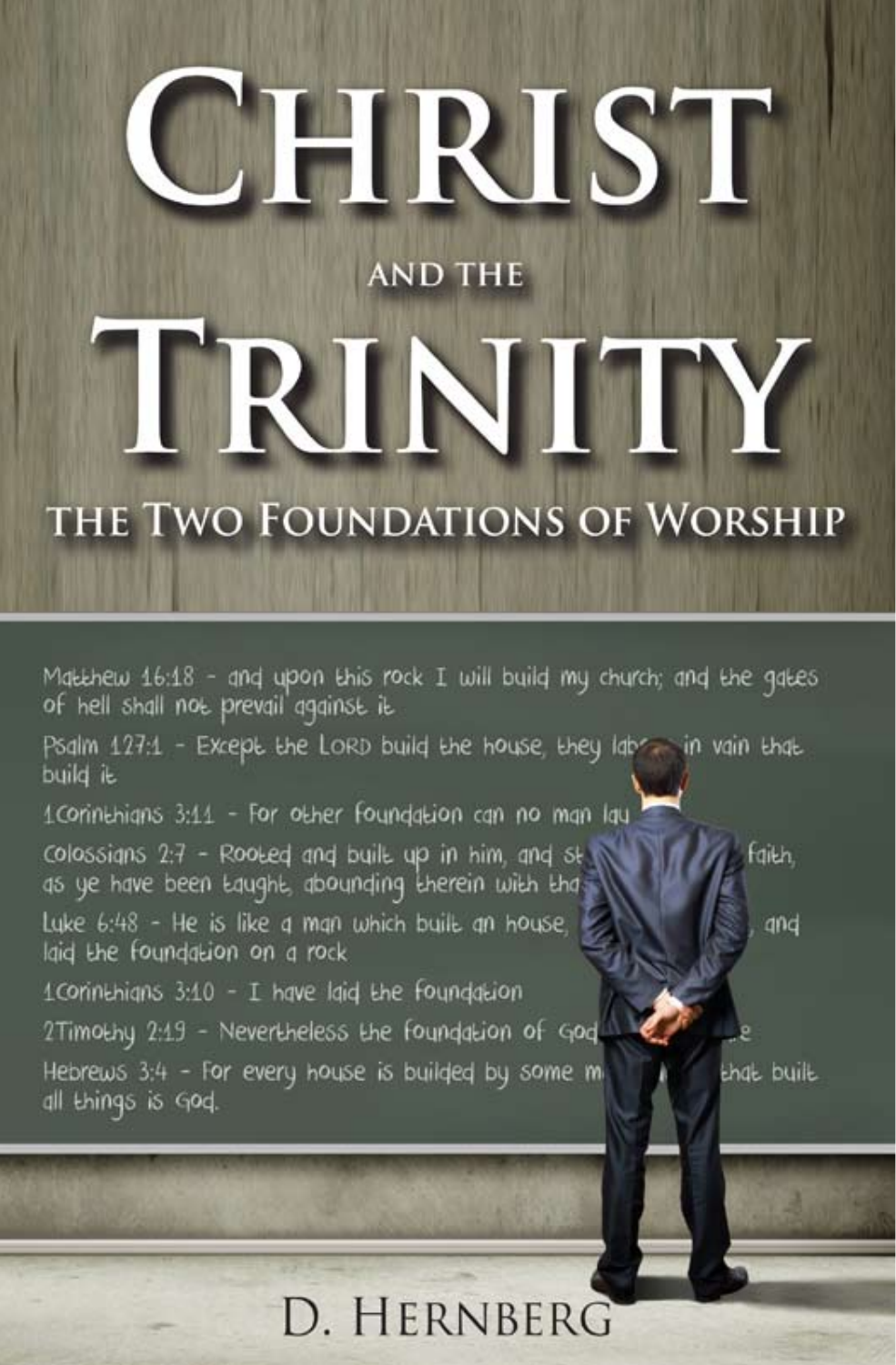Copyright © by Donna Hernberg 2014, 2019

All rights reserved. No portion of this book may be reproduced or transmitted in any form or by any means, electronic or mechanical, including photocopying, recording, or by any information storage and retrieval system, without permission in writing from the publisher/author.

Published by WordSeed Publishing www.wordseedpublishing.com

To purchase printed copies go to WordSeedPublishing.com or contact Donna at dh@wordseedpublishing.com

ISBN: 978-1-7770412-0-5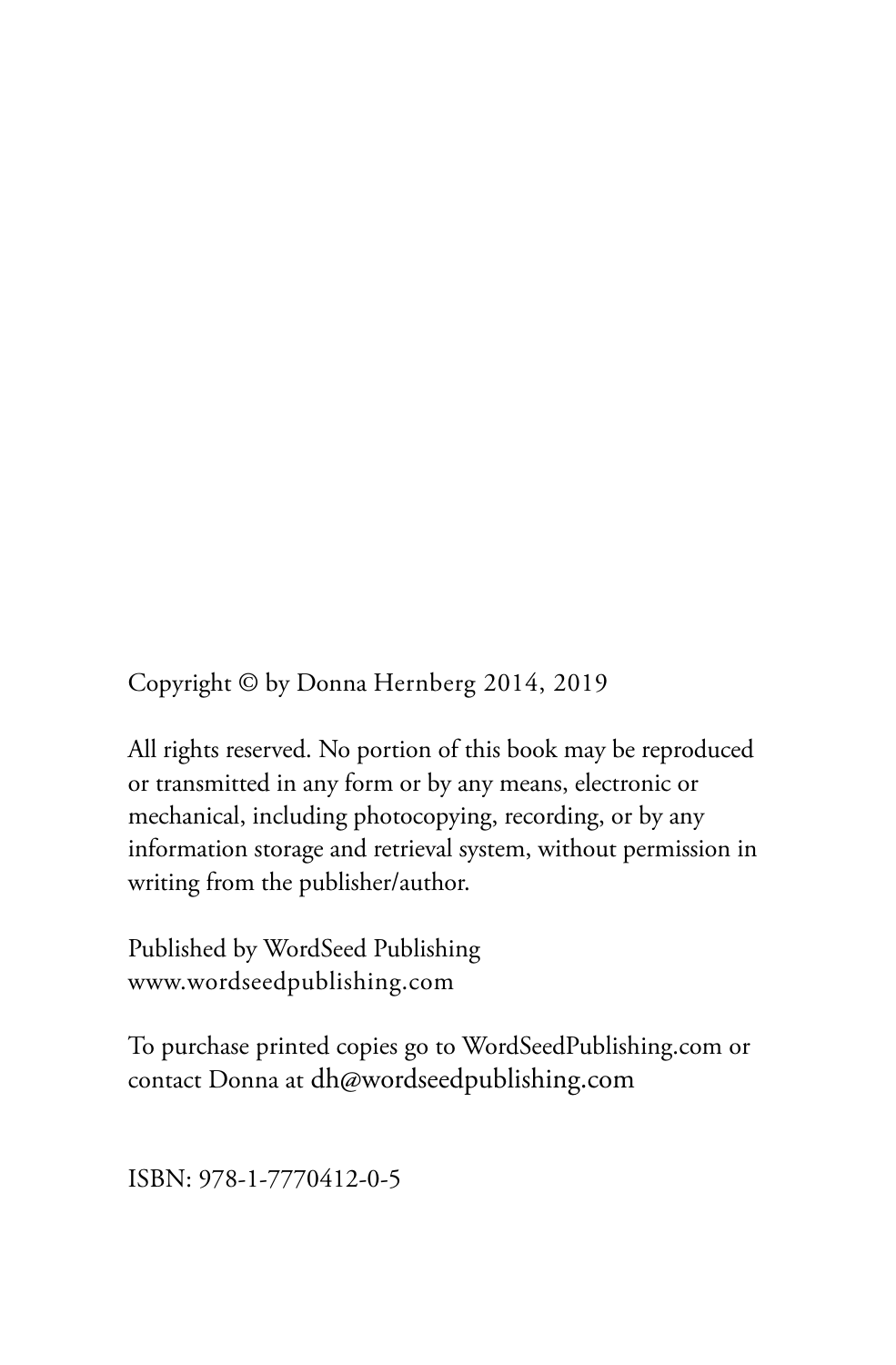### **PREFACE**

"Christ and the Trinity" was first written as a small, ninety page booklet in 2014. It was distributed online in the form of a pdf, and through various ministries which had printed the booklet for distribution at their own expense. This book is a revised and expanded version of that booklet, and is the first edition of the writing in printed book form.

Changes have been made for the purpose of improving clarity and integrity, to expand the ideas presented in the first little booklet, and to update references. Most of the changes occur in Chapters 5 through 9. Chapter 7 has been expanded into three chapters, and a closing remark has been added as an epilogue. A sub-chapter has been added to Chapter 3 regarding the Holy Spirit, and a clearer, more definite line has been drawn between the foundation of our worship and God's final judgment, Babylon, and the Mark of the Beast.

All Bible references are from the King James Version unless otherwise specified.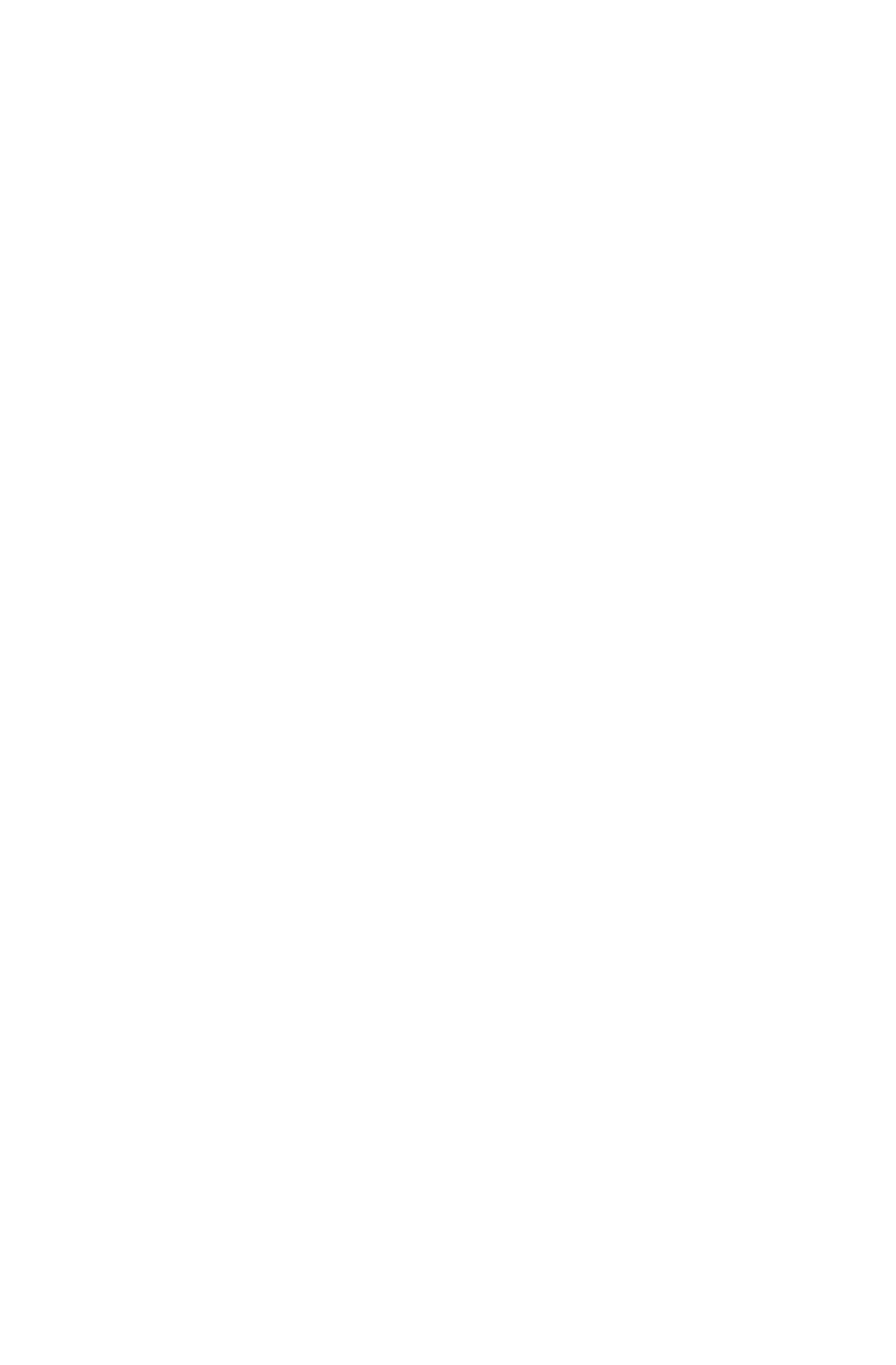# **CONTENTS**

Prologue i

- ONE - The Two Claims 1

- TWO -

Framing the Doctrinal House 7

 $-$  THREE  $-$ 

Comparing the Essential Features 33

- FOUR -

A Most Serious Implication 53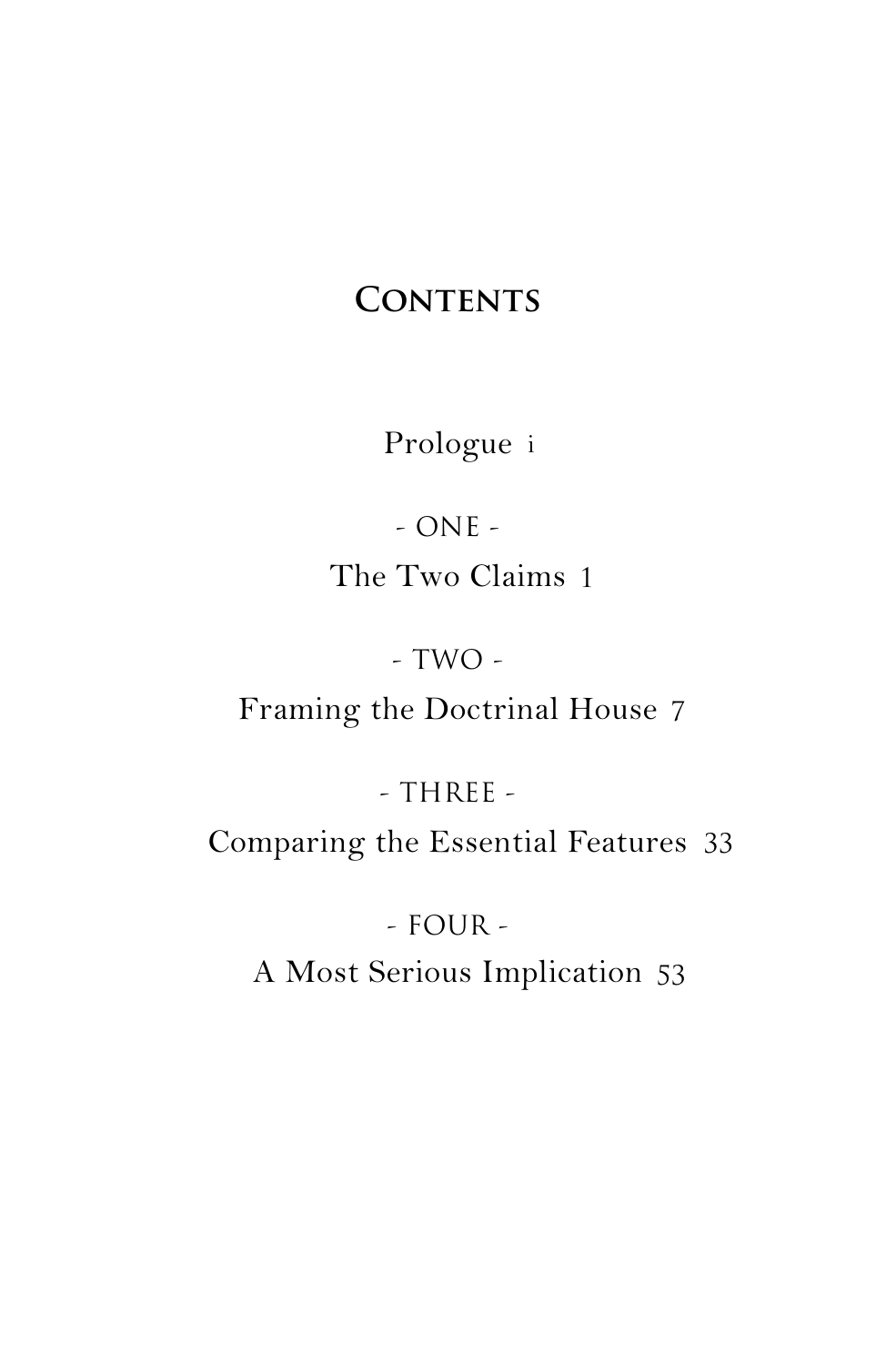#### - FIVE -

### God is Love 65

- SIX - The Big Question 113 and the Little Church

- SEVEN -

The Return to True Worship 130 Restoring the Foundation Revelation 14

- EIGHT -

The Trinitarian's Crisis 152

- NINE -

The Name of the Only-Begotten 163 Son of God

Epilogue 177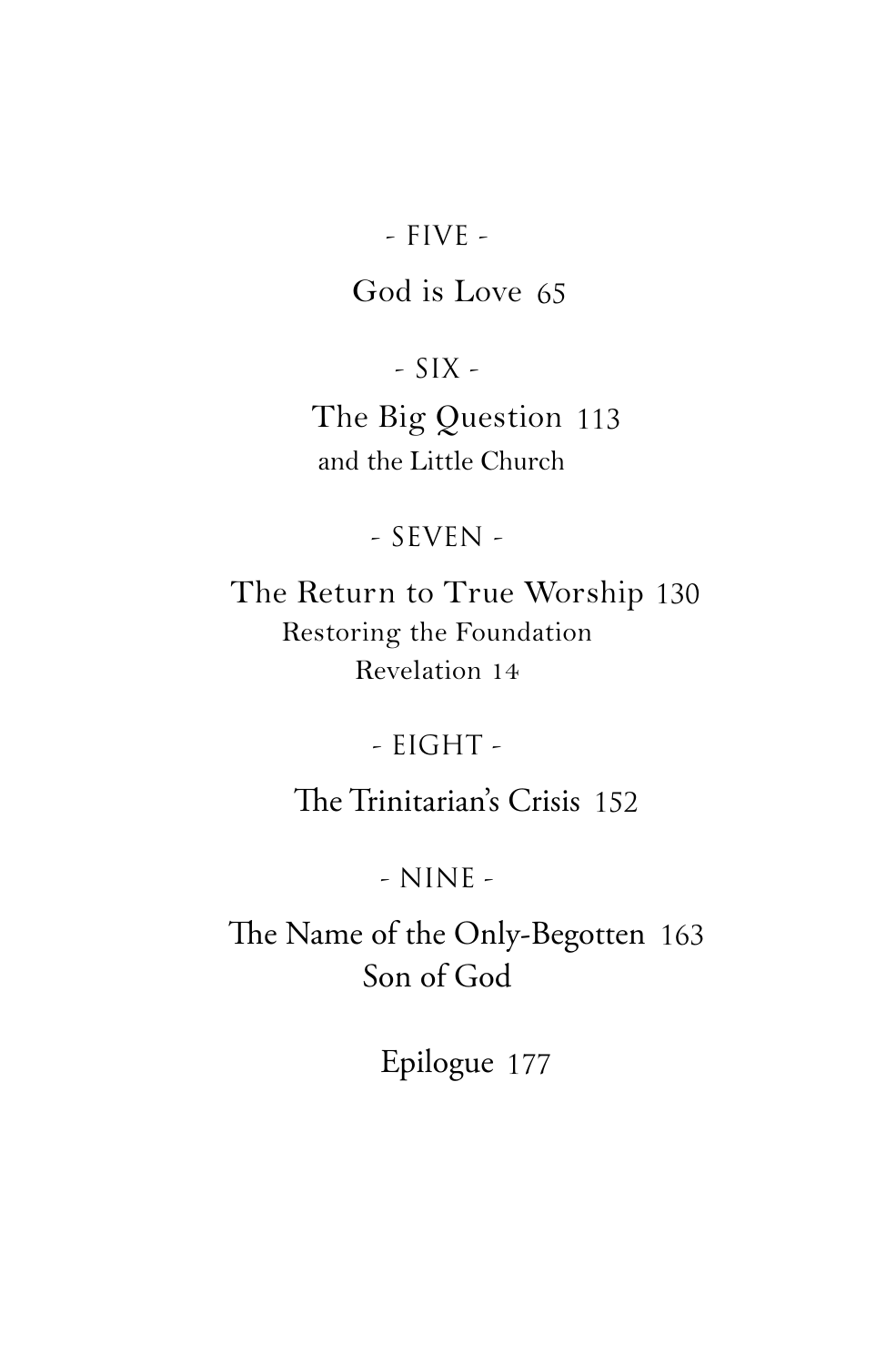CHRIST and the TRINITY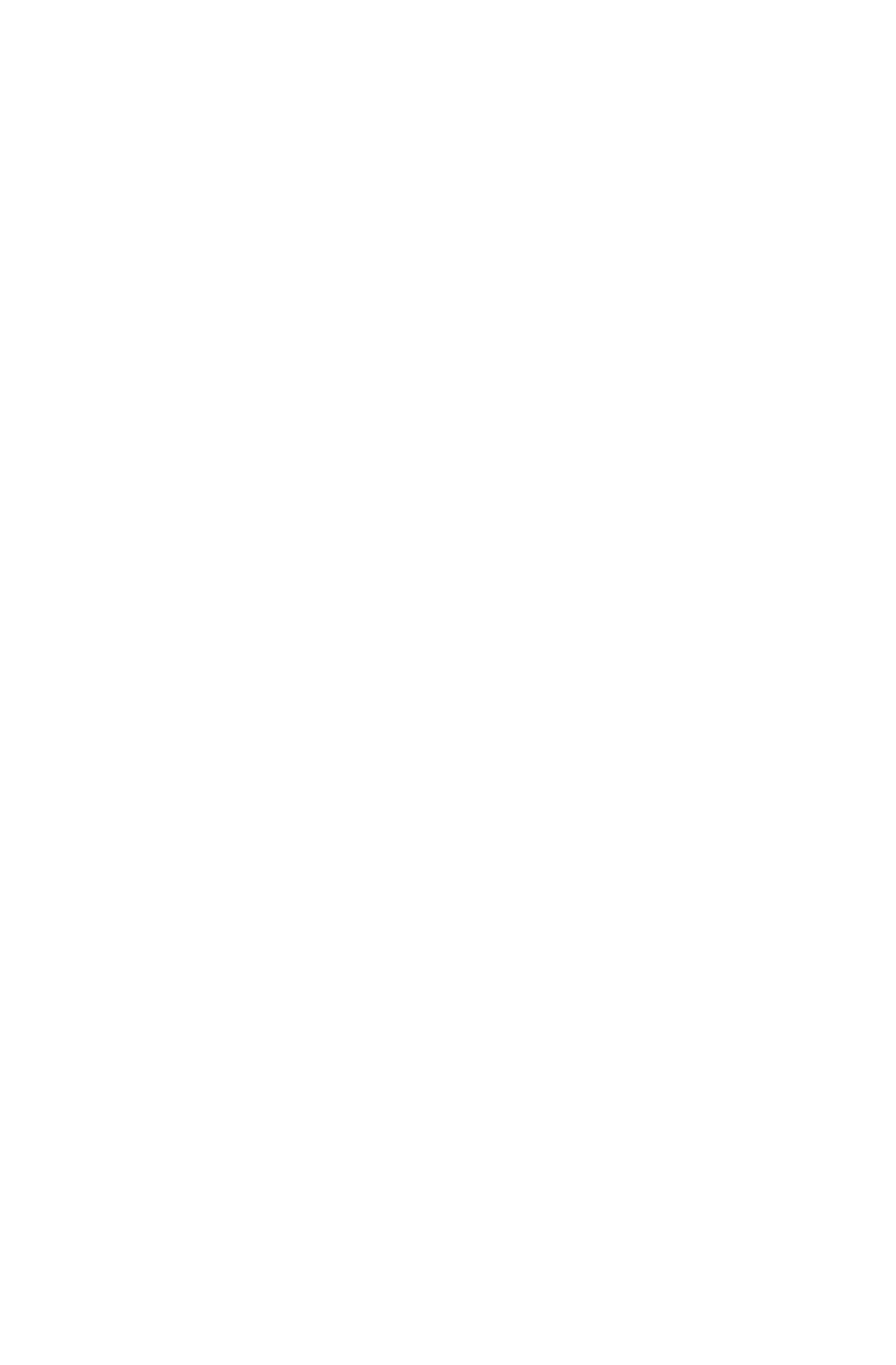# **PROLOGUE**

The Trinity, the central doctrine of modern Christianity, is under scrutiny. Christians who once believed in the Trinity are uprooting their faith from this fundamental doctrine about God, and re-rooting their faith in Matthew 16:16, which declares that Jesus is "the Christ, the Son of the living God." Those who have uprooted their faith from the Trinity for Matthew 16:16 claim that these two foundations are absolutely incompatible. This has created a controversy in the Christian world.

This book explores the controversy by comparing the Trinity and Matthew 16:16 as two foundations of Christian worship, and as two fundamental doctrines about God. This process discovers the true foundation of God's church on earth, who God really is, thus who His Son really is, and the reason for the controversy.

Since writing the first edition of "Christ and the Trinity," I have noticed that too many Christians are building doctrines without reference to any foundational belief. Most do have foundational beliefs, but, when building doctrine about various other topics, they are not connecting their building with their foundation. This allows for contradictions in their belief system.

My hope is that this book will help people to realize, not only the importance of a solid foundation, but how important it is to rely upon, and to also utilize, that foundation as other topics are studied and understanding is developed, so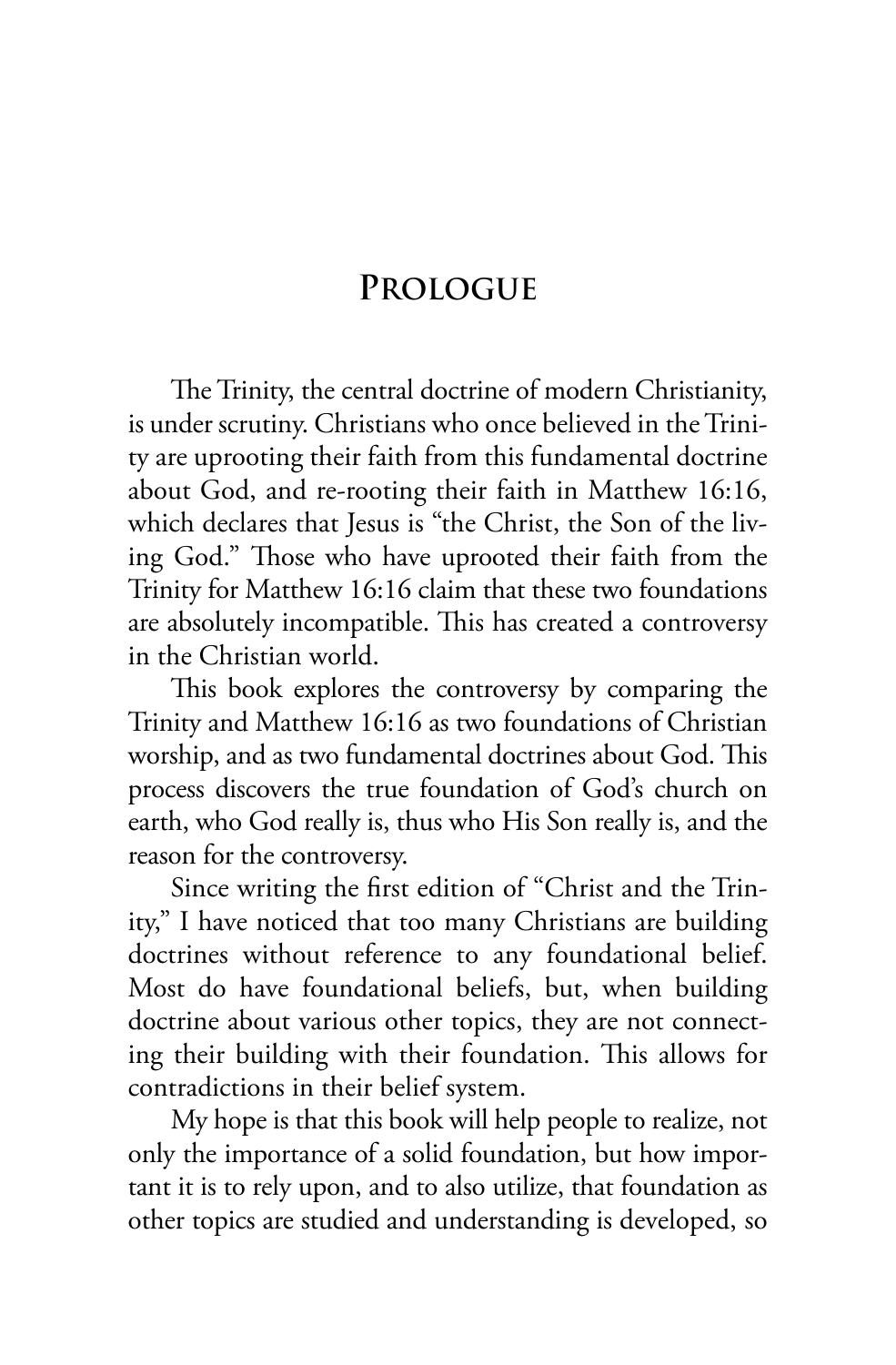that contradictions can be detected and resolved. Once a solid foundation is established, it will protect the Bible student from adding errors upon the truth, but only if the foundation is used to guide and stabilize the building of other doctrines.

The comparison will give the reader 1) a comprehensive understanding of the controversy, 2) the tools to discern possible contradictions in their beliefs about God and Christ, 3) the opportunity to purposely establish himself on the true foundation, and, 4) a demonstration of how to utilize the true foundation when building other doctrines.

The foundations will be compared in the following manner: 1) each foundation will be tested for scriptural integrity by the Word of God; 2) the line of doctrine that naturally develops from each foundation will be drawn and compared; 3) the relationship between each foundation and worship will be considered; and 4) it will be shown how the controversy is relevant to the second advent of our Lord Jesus Christ and the events that immediately precede His appearing, which are prophesied in Revelation 14 -- God's final judgment, Babylon, and the mark of the beast.

This all amounts to an understanding of God, who He is and what His love is, that is practical, that is, that the Christian can experience in his daily living, and which will culminate in the fulfillment of his great hope in Jesus Christ -- eternal life with the God of love.

This comparison approaches the two foundations from two perspectives: one, from the perspective of construction; the other, from the perspective of education. The development of sound doctrine involves characteristics of both perspectives. In the process of construction, the foundation supports the structure that is erected upon it; it also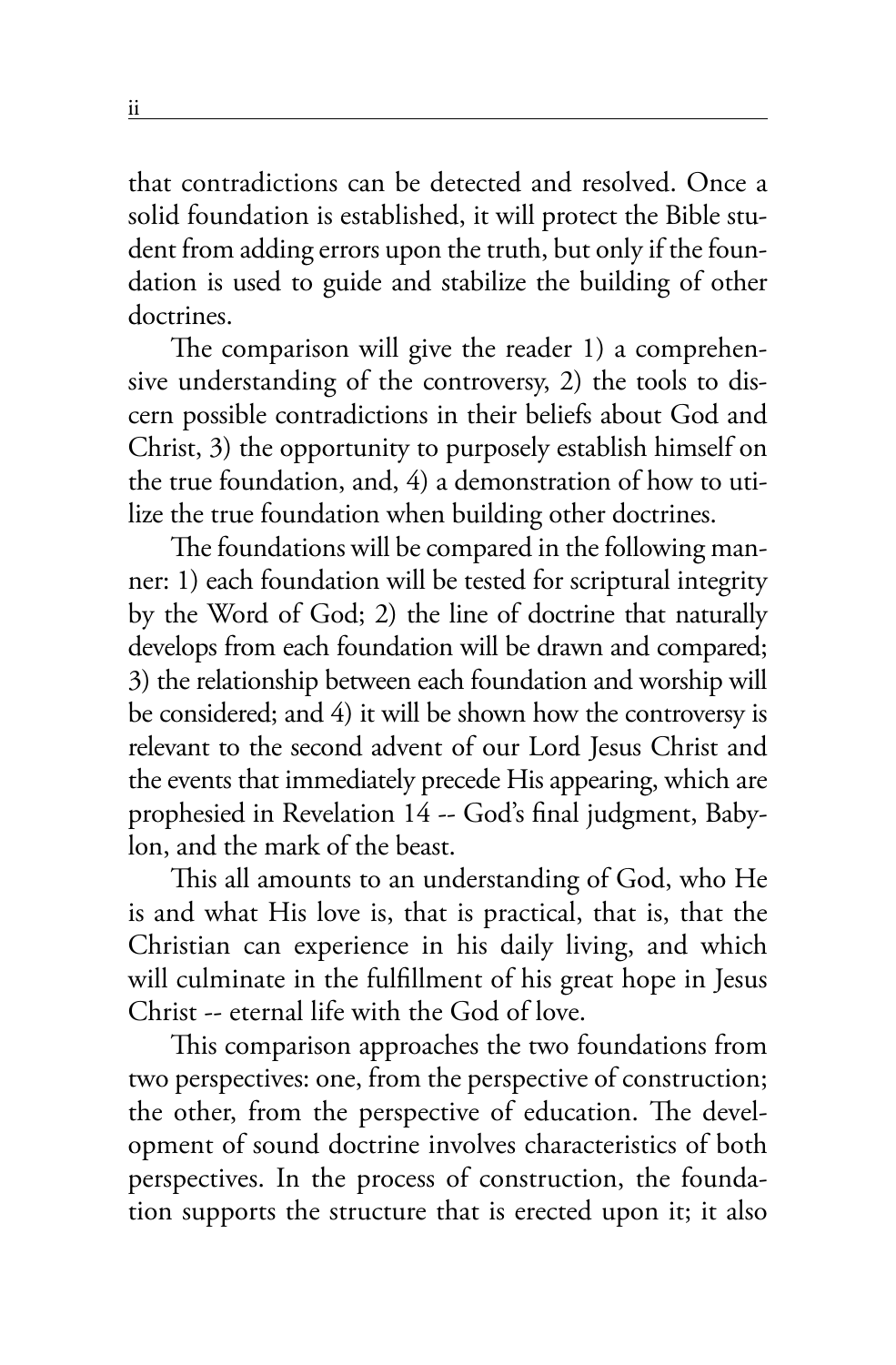protects the structure from being damaged by the elements of the earth. It is the same with the process of building doctrine. The foundational doctrine must support every other doctrine, as well as protect the Christian from the corrupting influences of the world.

In education, the foundation is not only the beginning point for the development of knowledge, but it is also within the increase of knowledge. For example, counting is the foundation of math, and it becomes the heart of the more complex calculus. Calculus both depends upon, and employs, the solid foundation established with simple counting. It is the same when increasing knowledge of doctrine. The more complicated doctrines begin with, depend upon, and make use of the first lessons of the gospel of Jesus Christ. The foundation itself becomes the heart of all succeeding doctrines.

The aim of this book is not to give a thorough examination of the different doctrines, but to focus on the relationships: the relationship between the foundation and doctrine, the relationship between the foundation and worship, the relationship between the foundation and being prepared for Christ's second advent, and the relationship between the foundation and understanding who God is and His great love. There are many other resources readily available for those who would like to examine the doctrines more thoroughly. I do not wish to duplicate them here.

This book unfolds from beginning to end, therefore it is best read in order, that is, from beginning to end. As each chapter prepares the reader for the next chapter, the book will be most beneficial if followed in the order it is laid out.

Since this book examines a controversial subject in to-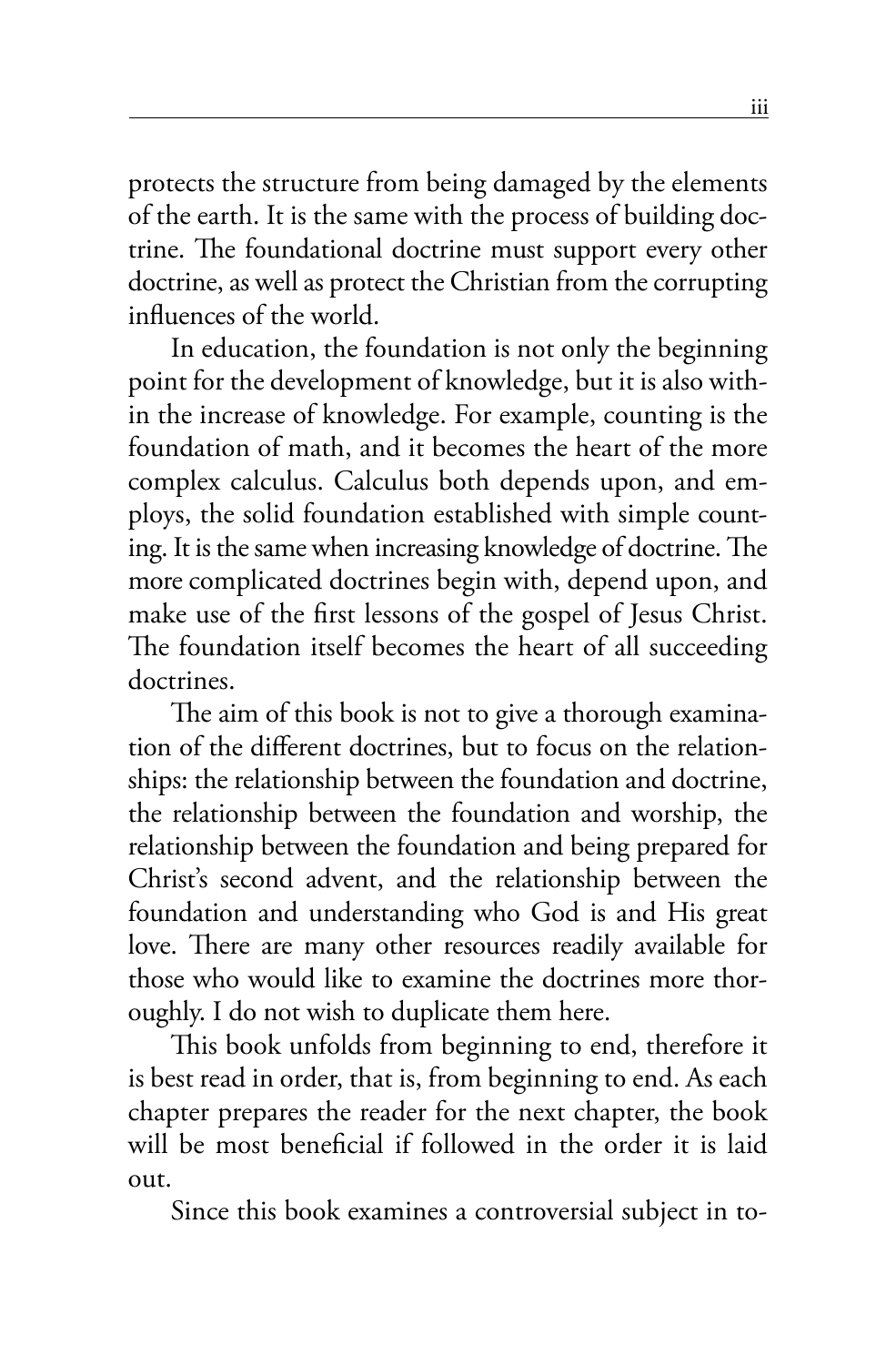day's Christianity, feedback and conversation are both welcomed and encouraged. If fault is found, and the reader desires to share their criticisms, these, too, are welcomed and encouraged. However, criticisms are welcomed with the request that they be constructive, i.e., that they are offered with thorough biblical support that directly corrects the perceived errors. Rather than merely offering criticisms about the conclusions offered in this book, feedback regarding the process that produced the conclusions is most appreciated.

I hope that both the processes and the outcomes of this comparison will encourage and strengthen my Christian brothers and sisters to make choices for the truth, deepening their relationship with God and Christ, and enabling them to better edify others.

> I can be reached for comments at dh@wordseedpublishing.com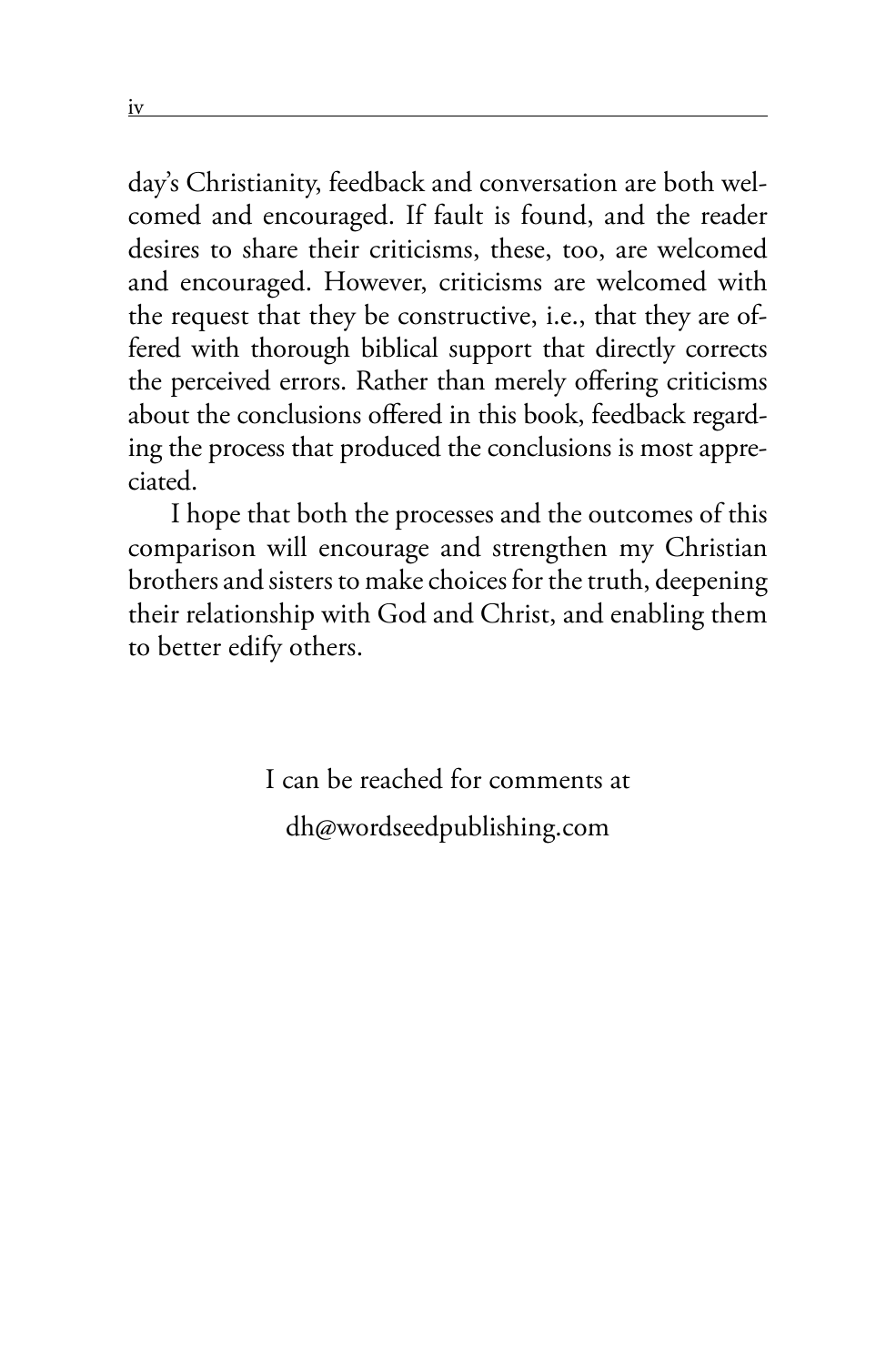*"The foundation of a house serves two basic functions. First, it protects the rest of the house from the harmful effects of the soil. By holding the frame of the house up off the ground, the foundation keeps it a safe distance from the moisture, frost, termites, mildew, rot-producing fungi, and other organisms that live in the ground.*

*"Second, the foundation serves as a transition from the irregular surface of the land to the level, plumb, and square surfaces of the house. Before the foundation, there is nothing but dirt; after the foundation, there should be a square and plumb structure with a level top. It is upon this flat and even surface that the carpenters begin the frame of the house." 1*

*"... ye are God's building. According to the grace of God which is given unto me, as a wise masterbuilder, I have laid the foundation, and another buildeth thereon. But let every man take heed how he buildeth thereupon. For other foundation can no man lay than that is laid, which is Jesus Christ." 1Corinthians 3:9-11*

**<sup>1</sup>** Carroll, John, and Chuck Lockhart. "The Complete Visual Guide to Building a House," 2013, Taunten Press, p. 6.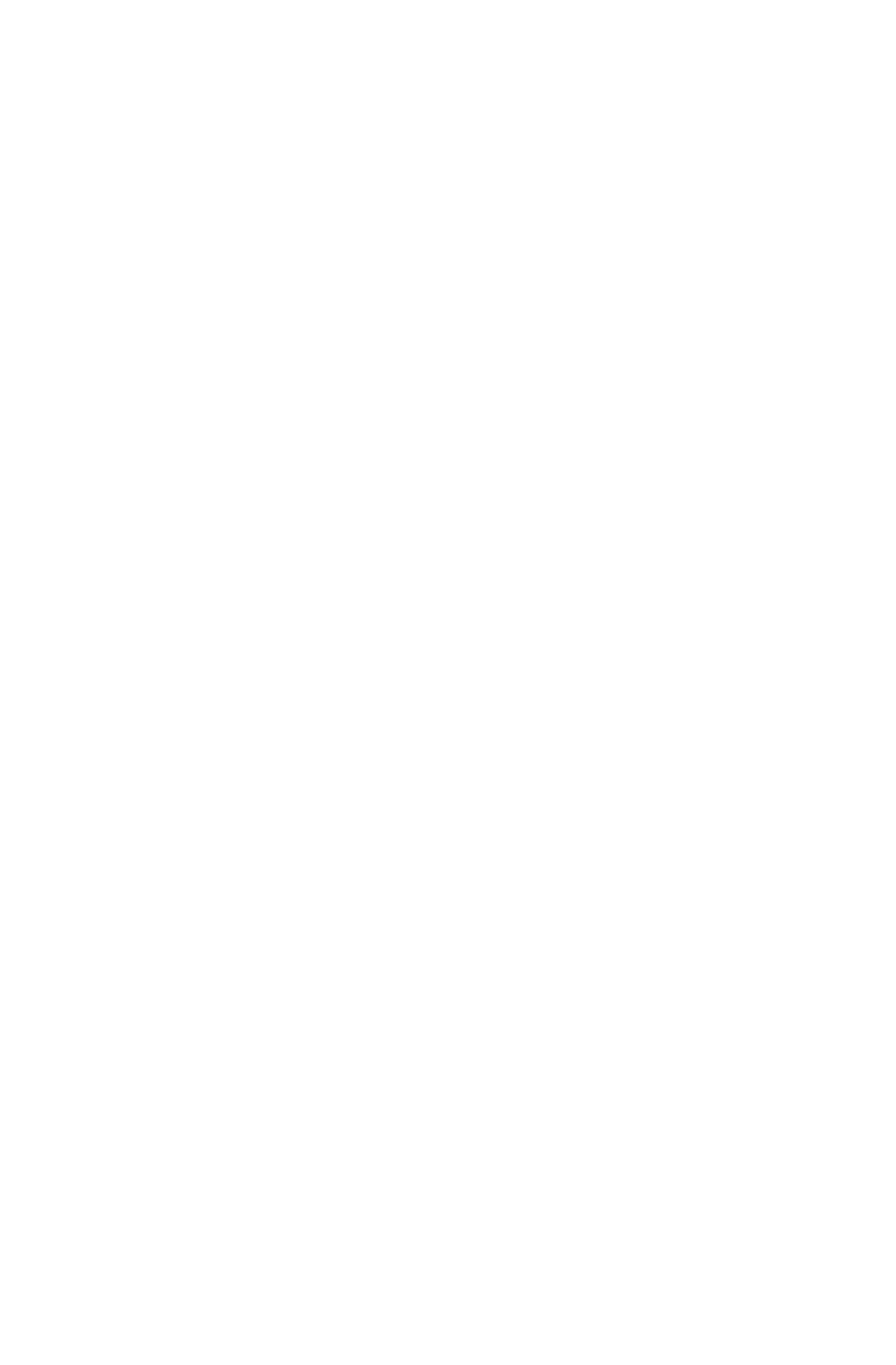- ONE -

# **THE TWO CLAIMS**

The two foundations that will be examined are the Trinity and Matthew 16:16. Even though different denominations have differing versions of the Trinity, they all share common core characteristics that designate the differing doctrines as all equally and fully trinitarian. The following description is the core of all trinitarian beliefs, thus is common to all the various denominations who profess the Trinity:

"God exists as three persons [God the Father, God the Son, and God the Holy Spirit] … but is one being [or one unit, or one family]... The members of the Trinity are co-equal and co-eternal… all three are eternal, without beginning..."1 "God the Father, God the Son, and God the Holy Spirit are each equally and eternally the one true God."2

*Parenthetical comments added*

And Matthew 16:16 is as follows:

"And Simon Peter answered and said, "Thou art the

**<sup>1</sup>** Wikipedia. "Trinity." Section 3.2: One God in Three Persons. Retrieved August 13, 2019. https://en.wikipedia.org/wiki/Trinity#Trinitarian\_baptismal\_formula

**<sup>2</sup>** Christian Answers. "How One God Can Be Three Persons. Retrieved August 13, 2019. par. 1. http://www.christiananswers.net/q-eden/edn-t002.html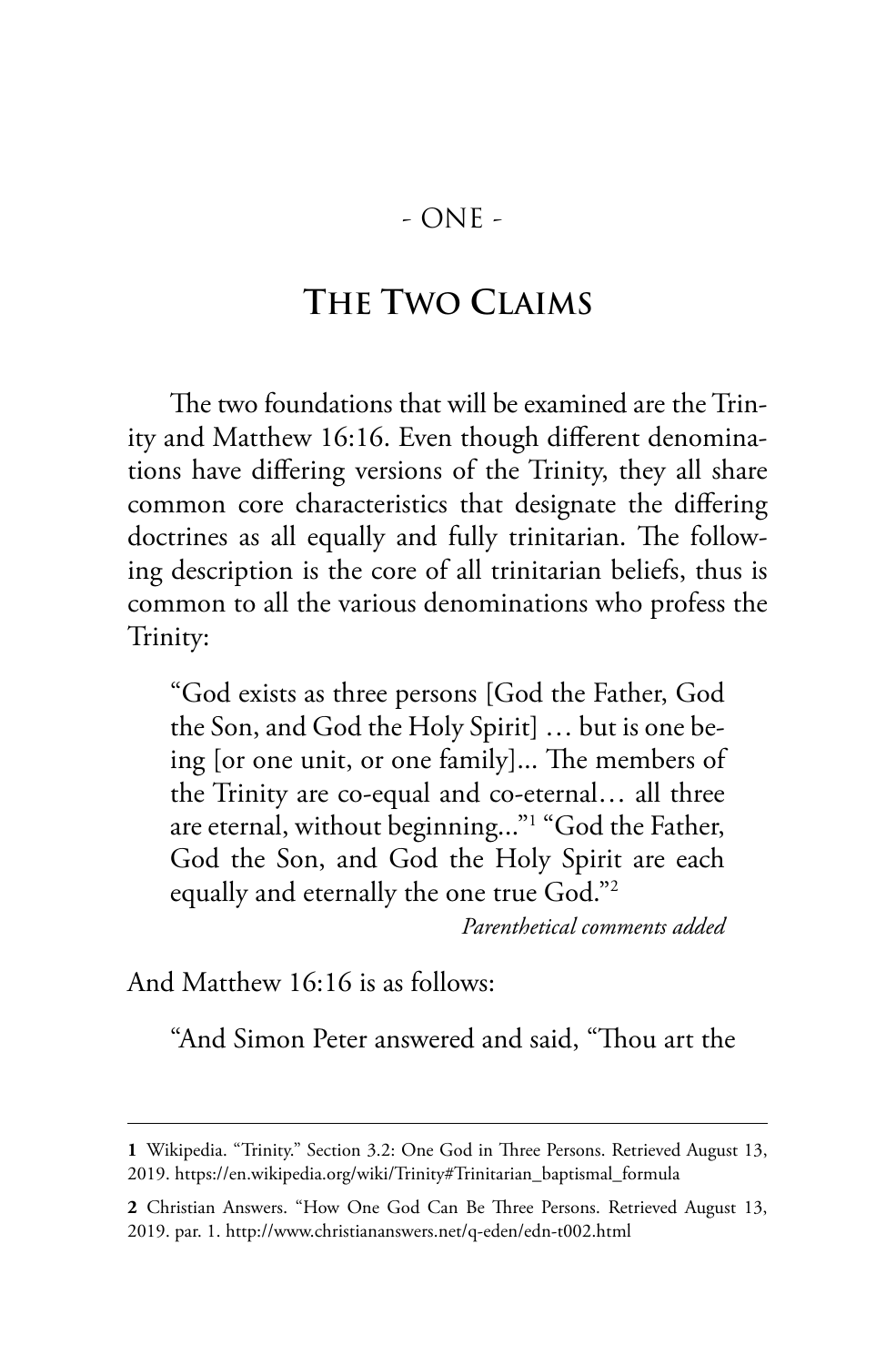Christ, the Son of the living God."

The doctrine of the Trinity has become the central, distinguishing doctrine of the modern religious denominations that are now recognized as Christian. Here is what mainstream Christianity is saying about the Trinity:

"The doctrine of the Trinity cuts right to the core of the very constituent nature of God. For this reason, the doctrine is an essential teaching of the Christian faith with *salvific import* [emphasis in original]. For, as we have seen, it is inextricably interwoven with Who Christ is – the Author and Perfecter [sic] of our faith (Hebrews 12:2). To reject the Trinity is to reject the God Who Is."3

*Note: To say that the Trinity is a doctrine with "salvific import" means that the Trinity is redemptive, or has salvational ("salvific") value. In order to be saved, it is said that we need to believe in the Trinity. It has been deemed to be that important ("import"). If one does not believe in the Trinity, it is believed that they will not be saved, thus the Trinity is believed to be a doctrine with "salvific import."*

"Trinitarian theology, in so far as it is concerned with what 'kind' of God Christians worship, is far from being a luxury indulged in solely by remote and ineffectual dons; it is of cardinal importance for spirituality and liturgy, for ethics, for the whole

**<sup>3</sup>** Murphy, Gannon. "The Importance of Defending the Trinity." Retrieved August 13, 2019. par. 6. https://alt.christnet.bible.narkive.com/1t6TTFSh/the-importance-of-defending-the-trinity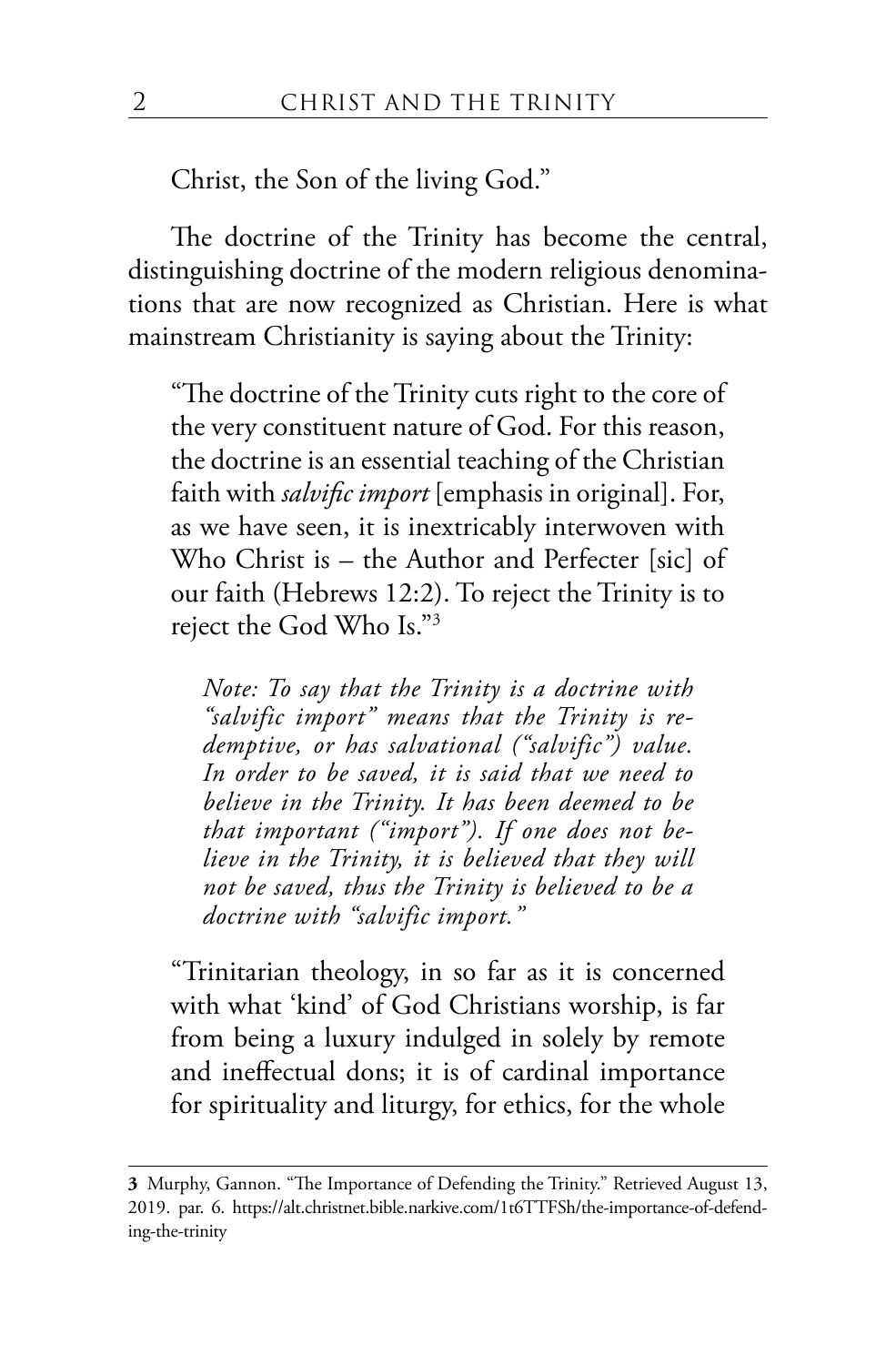of Christian self-understanding."4

"The doctrine of the Trinity is truly distinctive of the Christian faith, crucial because it deals with who God is, what He is like, and how He works."5

"It is impossible to overemphasise the importance of the Christian doctrine that God is one in three persons. This has correctly been called the teaching distinctive of the Christian faith, that which sets the approach of Christians to the "fearful mystery" of the deity apart from all other approaches."6

The Trinity is said to be "an essential teaching," important to the highest degree, even "salvific." It is considered of "cardinal importance," meaning it is fundamental, the principle thing, foundational. It is also said to be "distinctive of the Christian faith," meaning it is the thing that makes the Christian faith what it is; it is "that which sets the approach of Christians to the fearful mystery of the deity apart from all other approaches." It is the core doctrine, the very heart, of current Christian theology.

Being essential, salvific, and fundamental, the Trinity is the foundation of mainstream Christianity. Being the foundation, it is the base, the starting point, from which all other doctrines develop and radiate. The Catholic Church sums

**4** Williams, Rowan Douglas. Wrestling with Angels: Conversations in Modern Theology." SCM Press, 2007. p. 142.

**<sup>5</sup>** Davidson, Jo Ann. "Blessed Trinity." Retrieved August 13, 2019. par. 1. https://www. adventist.org/beliefs/god/trinity/article/go/0/god-in-three-persons/

**<sup>6</sup>** BBC. "The Trinity." Retrieved August 13, 2019. par.30. http://www.bbc.co.uk/religion/religions/christianity/beliefs/trinity\_1.shtml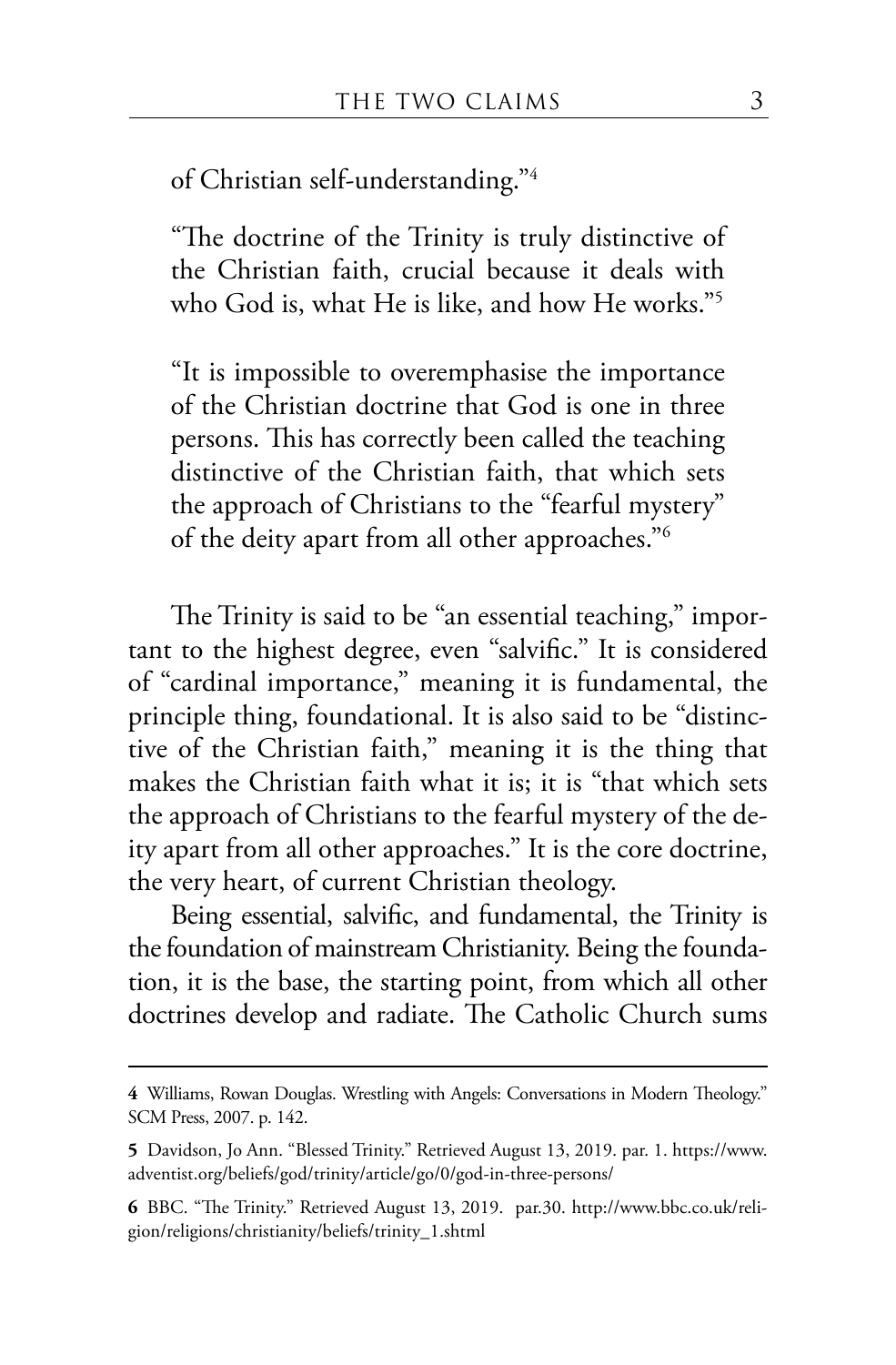it up, "Upon it [the Trinity] are based all the other teachings of the church."7 Thus it is the heart of every other doctrine. Even though most are not aware of it, and do not consciously practice this in their studies, the doctrine of the Trinity yet guides all other doctrines. This is to be expected. If the Trinity is a central doctrine about who God is, it must be the heart of all other doctrines that involve God, consciously or unconsciously, which is absolutely every other doctrine.

The trinitarian belief has become so deep-rooted that it is even recognized as a deciding doctrine. It has become the distinguishing belief that separates Christianity from all other religions. 8, 9 Those Christians who do not believe in the Trinity do not fit into the accepted definition of "Christian," and are thus not acknowledged as true followers of Christ by mainstream, popular Christianity.

Here I will quote Scripture, the very words of Jesus Christ Himself. Matthew 16:13-18 records a conversation between Jesus and His disciples. In this conversation, Jesus tells us what the central, foundational doctrine of His church is:

<sup>13</sup> When Jesus came into the coasts of Caesarea Philippi, he asked his disciples, saying, Whom do men say that I the Son of man am?

**<sup>7</sup>** Thibodeau, Richard, C.Ss.R. "Handbook for Today's Catholic." Liguori Publications, 2004. p.19

**<sup>8</sup>** Religion Facts. "Trinity." Retrieved August 13, 2019. http://www.religionfacts.com/ trinity - "The doctrine of the trinity distinguishes Christianity from other religions…"

**<sup>9</sup>** De Young, Kevin. "The Doctrine of the Trinity: No Christianity Without It." 2011. Retrieved August 13, 2019. http://www.thegospelcoalition.org/blogs/ kevindeyoung/2011/09/28/the-doctrine-of-the-trinity-no-christianity-without-it/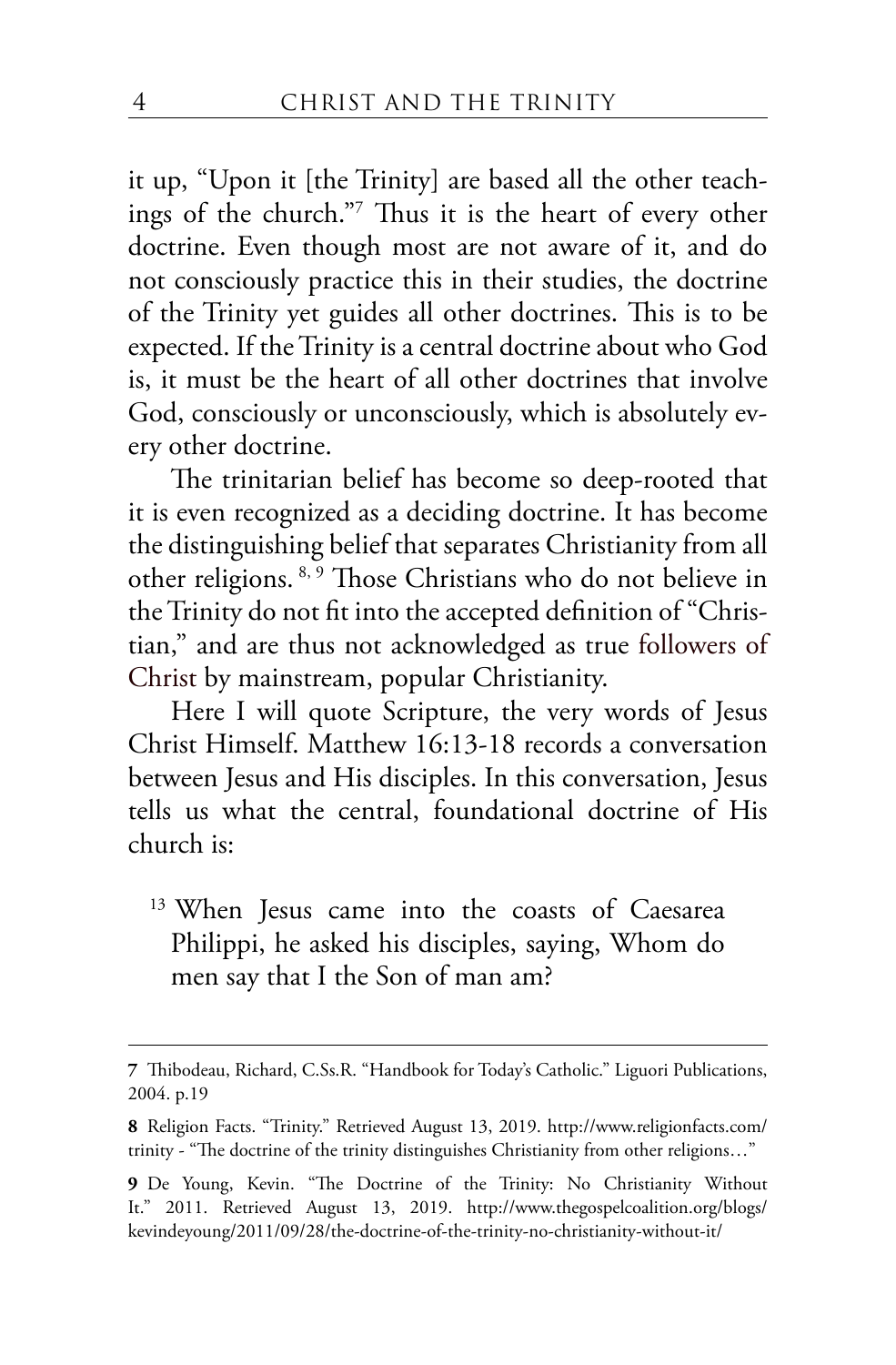- <sup>14</sup> And they said, Some say that thou art John the Baptist: some, Elias; and others, Jeremias, or one of the prophets.
- 15 He saith unto them, *But whom say ye that I am?*
- 16 And Simon Peter answered and said, *Thou art the Christ, the Son of the living God.*
- <sup>17</sup> And Jesus answered and said unto him, Blessed art thou, Simon Barjona: for flesh and blood hath not revealed it unto thee, but my Father which is in heaven.
- <sup>18</sup> And I say also unto thee, That thou art Peter, and *upon this rock I will build my church;* and the gates of hell shall not prevail against it.

Christ has defined a foundation for His church: the revelation, belief, and confession that Jesus is the Christ, the Son of the living God. Jesus asks, "Who do you say that I am?" The truth of who Jesus is, His identity, is the rock that Christ has said He will build His church on. The foundation that will secure the Christian from being overtaken by the enemy's wiles and war, that is, that will save and which has salvific import, is believing the simple truth of who Jesus is: He is the Christ, the Son of the living God. According to Jesus Christ, this is the foundation of the Christian church, thus of every true individual Christian and of all doctrines about God.

And so we have two claims: mainstream Christianity claims the Trinity as the foundation of the Christian church, Jesus Christ claims Matthew 16:16. Is the Trinity a counterpart of Matthew 16:16? Do they harmonize and support one another, or do these two claims amount to a controversy? Is there a legitimate conflict between the cur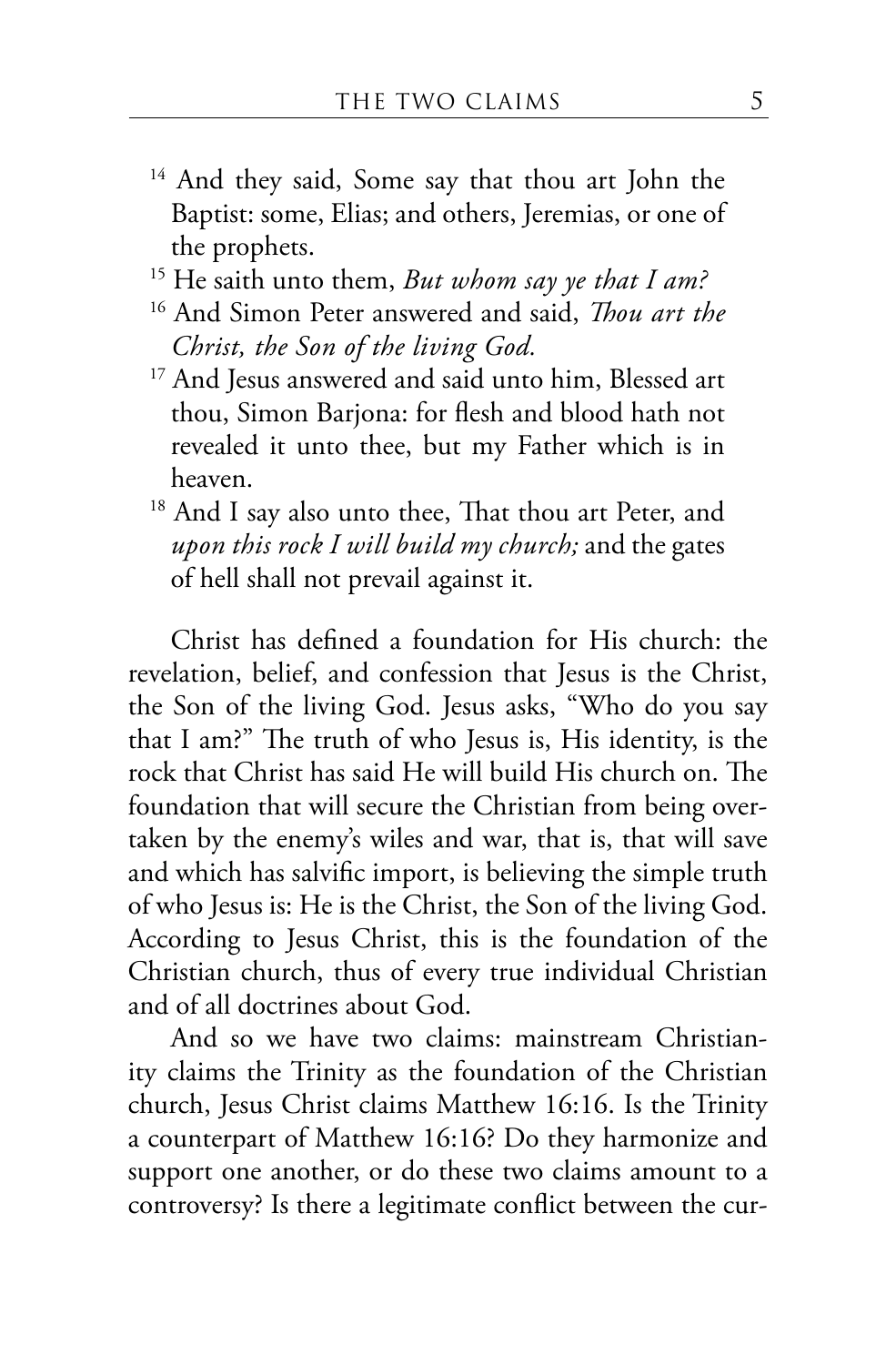rent Christian claim and the claim of Jesus Christ? These questions will be answered in the following pages.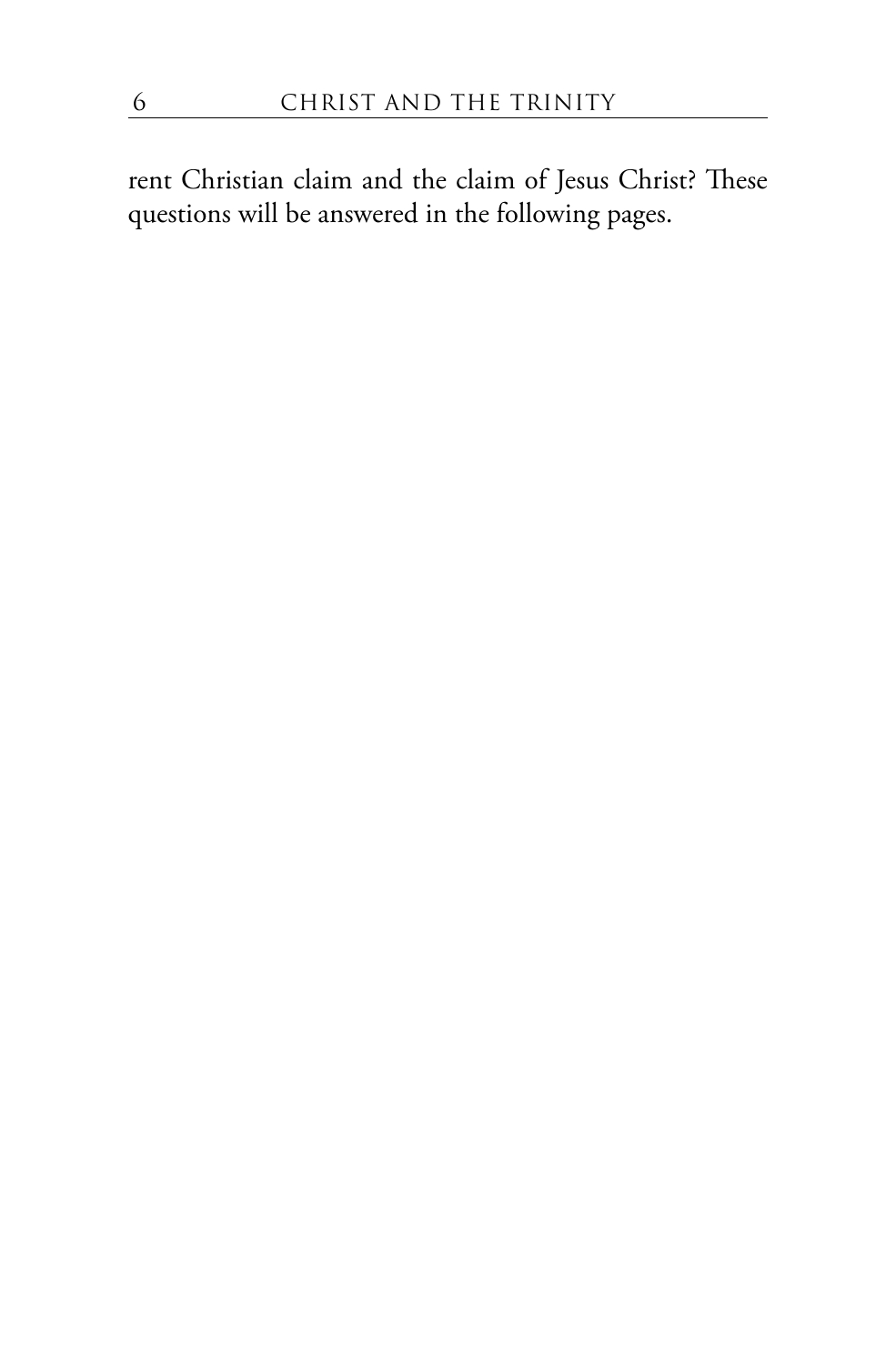## **FRAMING THE DOCTRINAL HOUSE**

*"When you build the frame of the house, you need to do three things. First and foremost, you have to build a safe and sound structure. Second, you have to build a structure that accommodates almost all the subsequent work on the house. As you build the frame, then you must look far into the future and provide for the needs of plumbers, drywall hangers, siders, finish carpenters, and other specialty trade contractors. Third, you should build a structure that meets acceptable standards of quality."1*

Building a safe and sound frame of doctrine that meets acceptable standards of quality, and that provides for the future needs of the Christian's doctrinal house, begins with a square, level, and stable foundation. This chapter explores this relationship between the quality of the foundation and the quality of the doctrine that it supports. The stability of the Trinity and Matthew 16:16 as foundations will be examined. Then the quality of the doctrinal framework

**<sup>1</sup>** Carroll, John, and Chuck Lockhart. "The Complete Visual Guide to Building a House," 2013, Taunten Press, p. 50.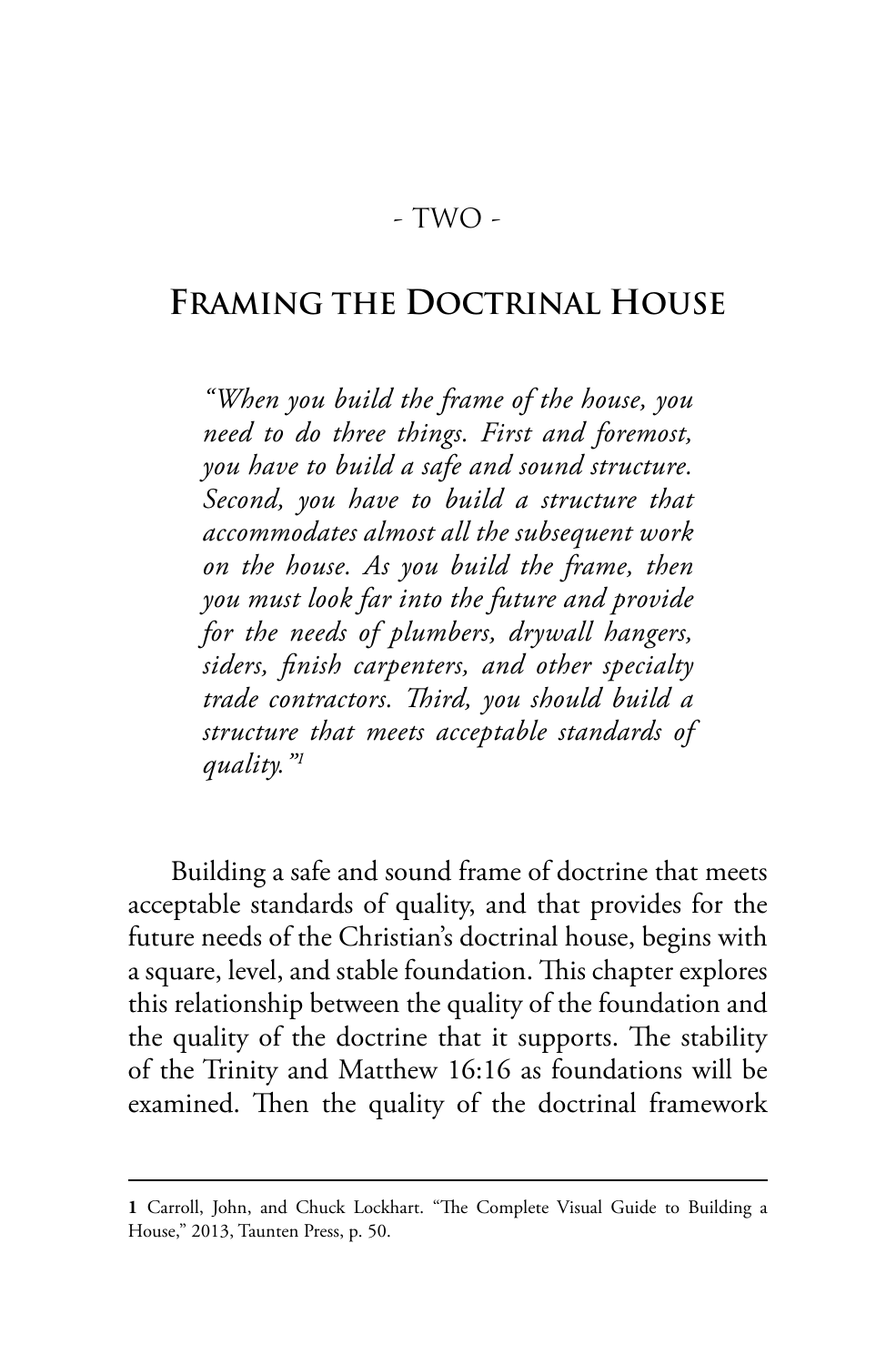that can be developed from each foundation will be determined.

Since Matthew 16:16 is the foundation that Christ has declared for His church, the examination will begin here. The reader will see that the doctrines that Jesus taught about God, about Himself, and about salvation essentially begin with Matthew 16:16. The reader will see how Matthew 16:16 is a perfect foundation, and how the doctrines that are developed from it become a sturdy frame for the Christian's doctrinal house.

#### **FRAMING DOCTRINE FROM MATTHEW 16:16**

*"Thou art the Christ, the Son of the living God."*

The first thing to notice about Matthew 16:16 is that it is simple. Just like primary math is the foundation for secondary math, the foundation of Christ's church is simple. It can, and must, be grasped before moving on to more complicated teachings. As the understanding progresses, the foundation -- that Jesus is the Christ, the Son of the living God -- will support, direct, and stabilize each doctrine that develops from this truth. This will be shown below.

Not only is this foundation simple, but it is unchangeable reality. It is a fact that Jesus is the Christ, the Son of the living God. Just as one plus one will always equal two, even as one advances on to more complex mathematical expressions, the fact that Jesus is the Christ the Son of the living God remains true, even when moving on to more complex biblical teachings.

If the sum of one plus one were changeable, if it were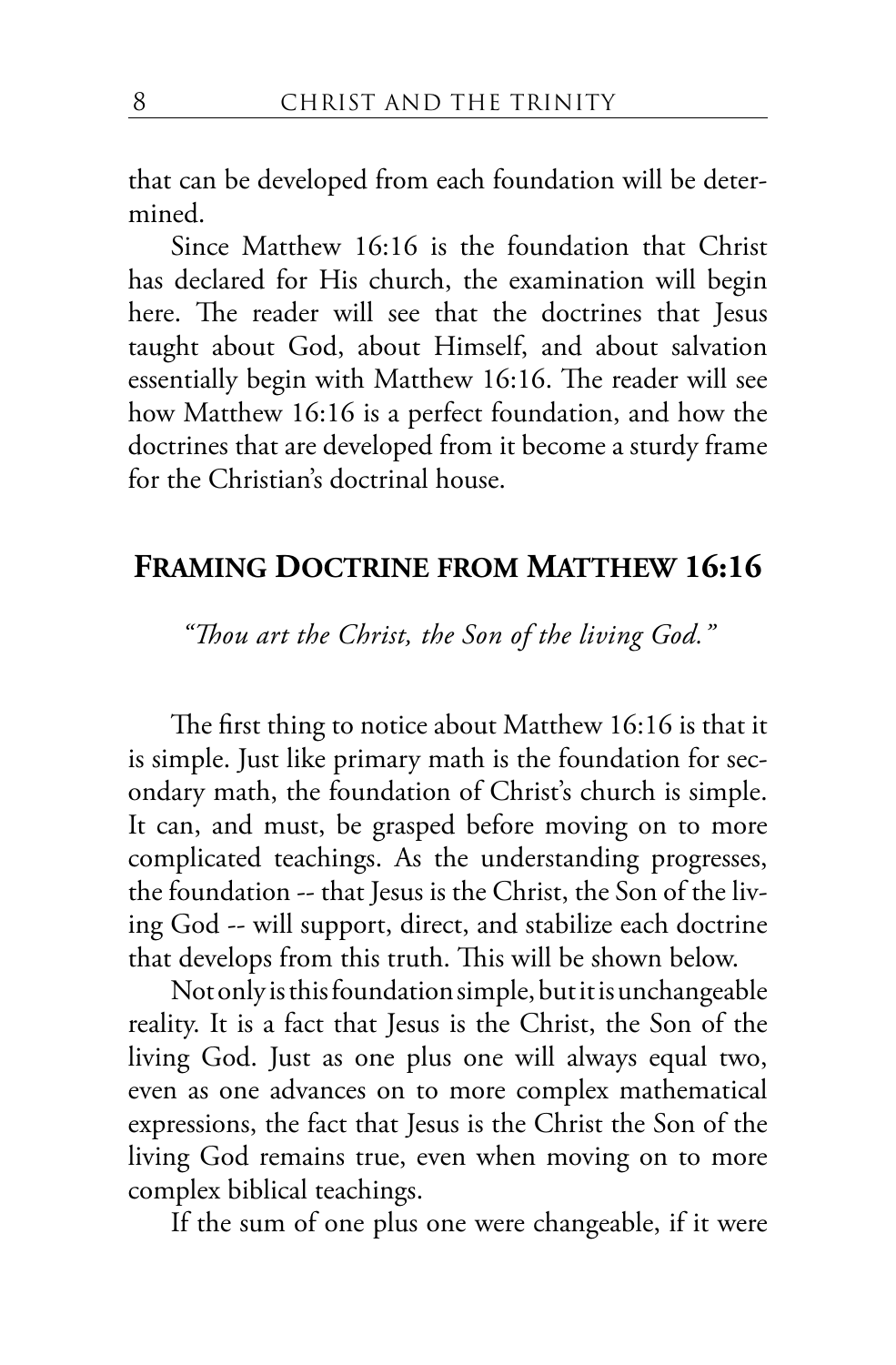two, but also sometimes three or five or ten, etc., then the more complex math that is built upon that foundation would be nonsense and confusion. The more complex math would be unpredictable and without consistency. Likewise, if the truth that Jesus is the Christ the Son of the living God could be sometimes true and sometimes changed, then the more complex biblical teachings built upon this foundation would reflect nonsense and confusion -- they would be unpredictable and without consistency. This is the second thing to notice about Matthew 16:16, it is first simple, and it is also unchangeable reality.

As the building begins, the reader will notice the third thing about Matthew 16:16 - it is purely Scripture. It is a clear "Thus saith the Lord," a plain, unmistakable scriptural statement that all can understand and be secure in, even a child. As soon as a child is mature enough to understand that they are a child who has a father they will be able to understand the basis of Christ's church, and be established upon scriptural truth from the earliest age -- Christ is the Son, and the living God is His Father. It is a simple, straight forward, easy to grasp statement of reality from the Word of God.

From this point we can frame other truths of the Bible. The foundation will remain intact, and will be the heart of each succeeding doctrine. From this foundation, other fundamental truths naturally develop:

**1.** The basic, fundamental belief is a matter of Christ's identity: who Jesus is. Jesus is the Christ, and the Son of the living God:

"<sup>16</sup>Thou [Jesus] art the Christ, the Son of the living God." Matthew 16:16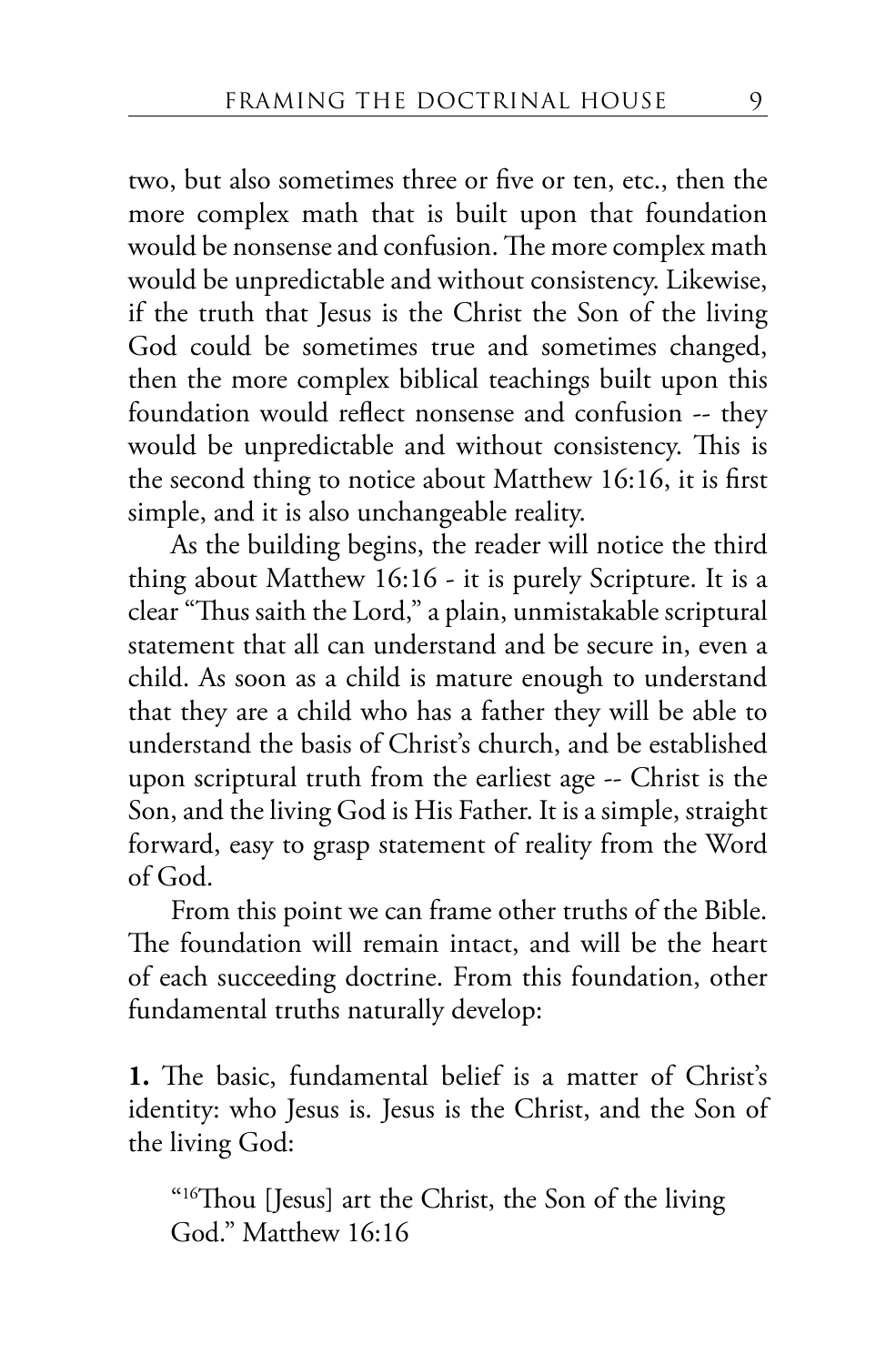**2.** Building upon this foundation, and, indeed, from within this foundation, develops another basic truth. If Jesus is the Christ, the Son of the living God, then *there is a living God:*

*"*10But the LORD is the true God, he is the living God…" Jeremiah 10:10

 $15...$  the house of God, which is the church of the living God, the pillar and ground of the truth." 1Timothy 3:15

There are many witnesses throughout the Bible harmoniously declaring the living God. The foundation is sure, and the building being erected is stable.

See also Matthew 16:16; John 6:69; Acts 14:15; Romans 9:26; 2Corinthians 3:3; 6:16; 1Timothy 3:15; 4:10; 6:17; Hebrews 3:12; 9:14; 10:3;12:22; Revelation 7:2; Deuteronomy 5:26, Joshua 3:10; 1Samuel 17:26; 2Kings 19:4; Psalm 42:2; 84:2; Jeremiah 10:10; 23:36; Daniel 6:26; Hosea 1:10; etc.

**3.** The next truth to naturally develop from the base is the fact that Christ is *the Son* of the living God:

"4 Who hath ascended up into heaven, or descended? who hath gathered the wind in his fists? who hath bound the waters in a garment? who hath established all the ends of the earth? what is his name, and what is his *son's* name, if thou canst tell?" Proverbs 30:4

"18No man hath seen God at any time; the *onlybegotten Son,* which is in the bosom of the Father, he hath declared him." John 1:18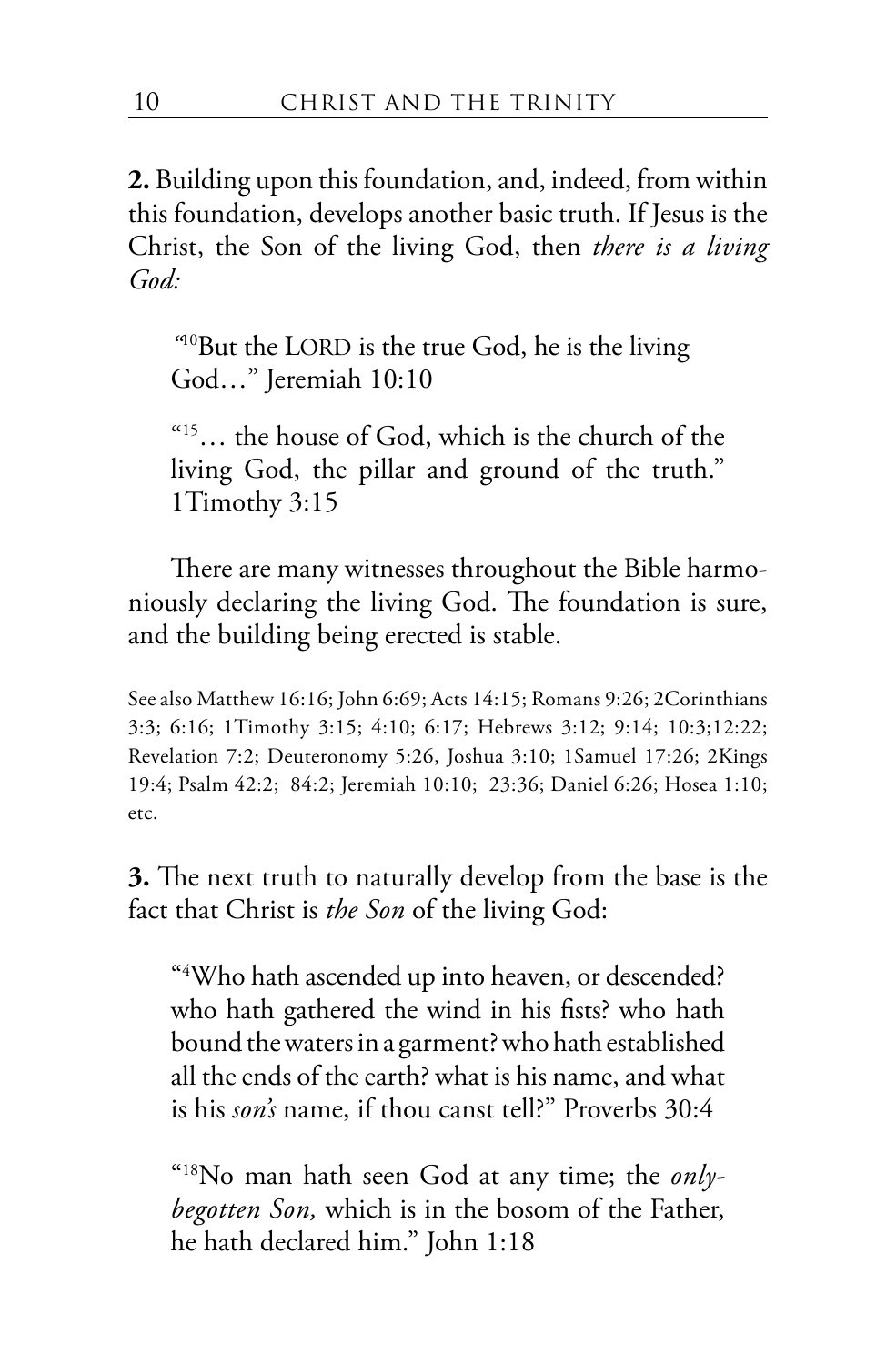"16For God so loved the world, that he gave his *only-begotten Son,* that whosoever believeth in him should not perish, but have everlasting life. 17For God sent not his *Son* into the world to condemn the world; but that the world through him might be saved." John 3:16, 17

"69And we believe and are sure that thou art that Christ, the *Son* of the living God." John 6:69

"27She saith unto him, Yea, Lord: I believe that thou art the Christ, the *Son* of God, which should come into the world." John 11:27

"31But these are written, that ye might believe that Jesus is the Christ, the *Son* of God; and that believing ye might have life through his name." John 20:31

There is no controversy in the Word of God. Christ is God's Son, His only-begotten Son.

See also Mark 1:1; Luke 4:41; John Chapter 17; Acts 8:37; 9;20; Romans 1:3; 1Corinthians 1:9; Galatians 2:20; Ephesians 4:13; Hebrews Chapter 1; 3:6; 5:5; 1John 1:3; 1:7; 2:22; 3:23; 5:20; 2John 1:3; 1:9; etc.

**4.** Building up another step, we see that if Jesus is the Christ, the Son of the living God, then *the living God is the Father*.

Christ's identity is defined by relationship. He is a Son -- the Son of the living God. It naturally follows, then, that God's identity is also defined by this relationship. *The living God is the Father*. Every time God is declared to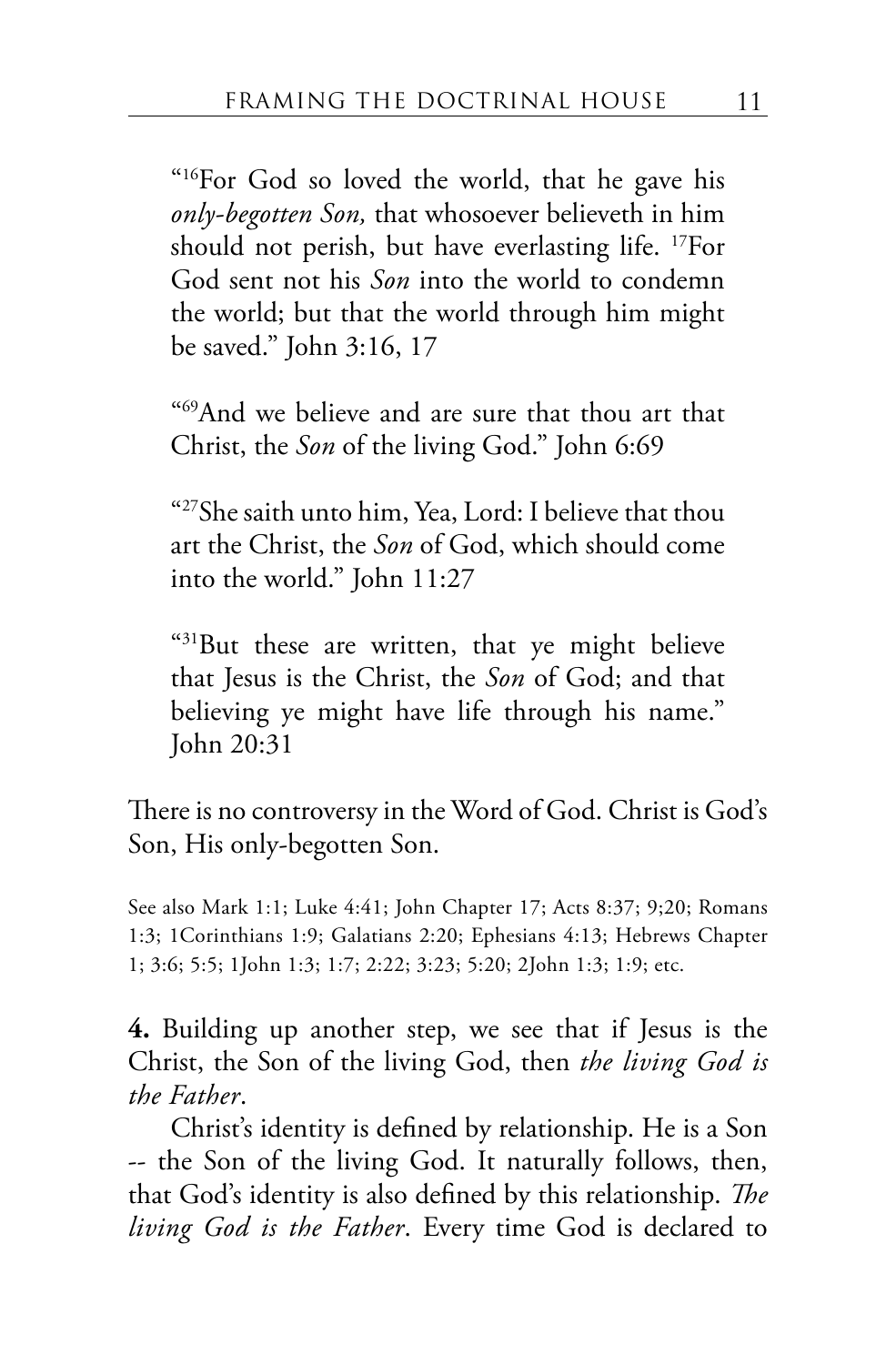be the Father, an implicit declaration is being made that Christ is the Son of God. And every time Christ is declared to be the Son of God, an implicit declaration is being made that God is the Father:

"6 But to us there is but one God, *the Father*…" 1Corinthians 8:6

"6 One God and *Father* of all, who is above all, and through all, and in you all." Ephesians 4:6

"3 Blessed be God, even *the Father* of our Lord Jesus Christ, the Father of mercies, and the God of all comfort..." 2Corinthians 1:3

In this sense, the identities of the Father and the Son, God and Christ, are united. Their identities are united through the relationship of Father and Son. The identity of each reveals the truth about the other. The truth about one testifies to the truth of the other. This is why in 1John 2:22, 23 the Bible states,

"22Who is a liar but he that denieth that Jesus is the Christ? He is antichrist that denieth the Father and the Son. 23Whosoever denieth the Son, the same hath not the Father." 1John 2:22, 23

Bound up in the confession that Jesus is the Christ, the Son of the living God, is the truth that God is the Father. Jesus, then, can be denied from any of these points, which are all established in Matthew 16:16: by denying that He is the Christ, by denying that He is the Son of God, or by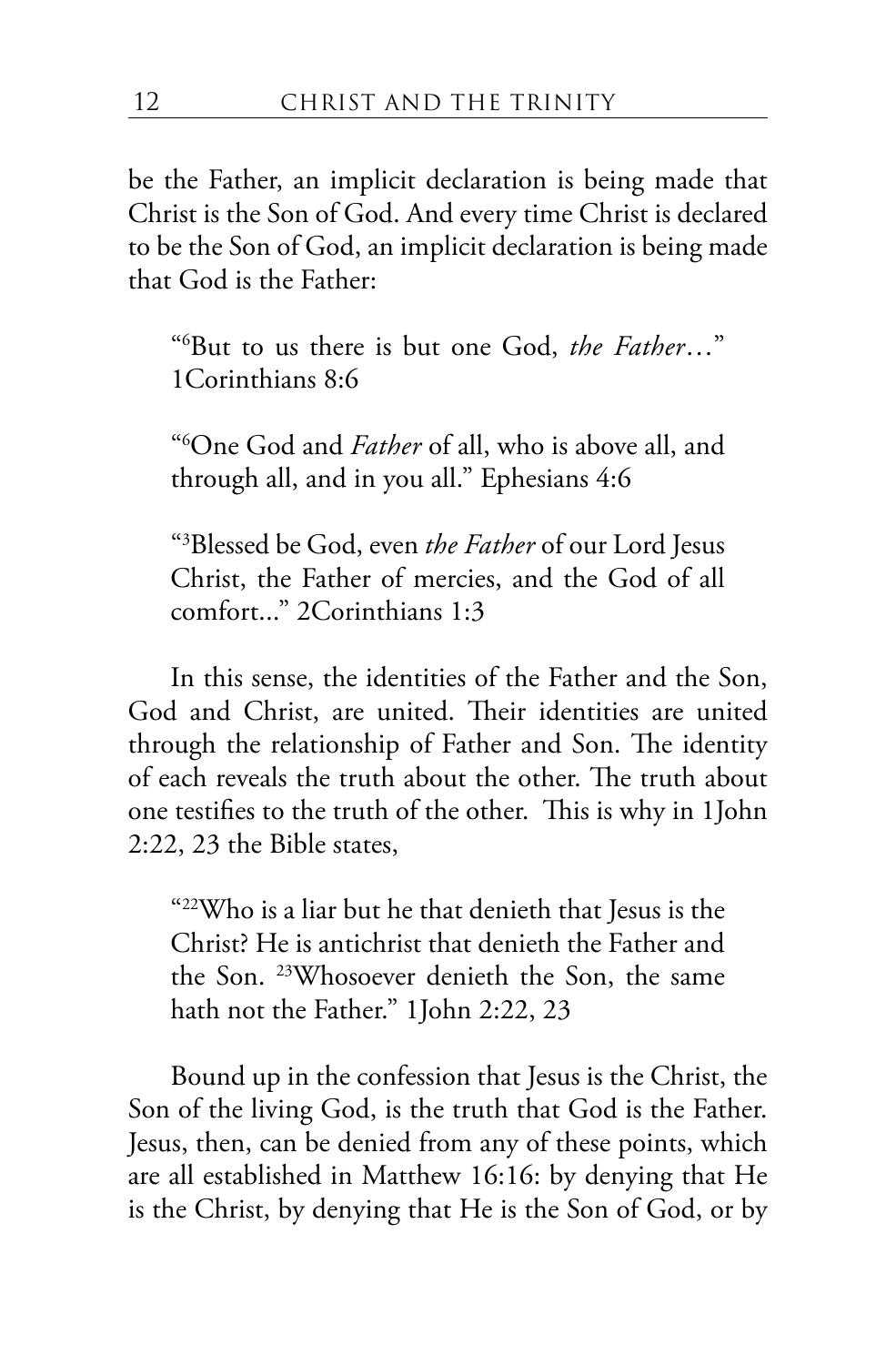#### denying that the living God is His Father.

See also John 6:27; Romans 15:6; 1Corinthians 1:9; 2Corinthians 11:31; Galatians 1:1, 1:3; Ephesians 1:3, 6:23; Philippians 2:1; Colossians 1:3; 1Thessalonians 1:1, 3:11, 3:13; 2Thessalonians 2:16; 2Timothy 1:2; Titus 1:4; 1Peter 1:2, 1:3; 2John 1:3; Jude 1:1; etc.

**5.** Continuing on, if Jesus is the Christ, the Son of the living God, and the living God is the Father, then the relationship between God and Christ is a *Father-Son relationship*. This relationship, in order for it to be authentic, must express the structure of the Father being the Source of the Son.

The Father is most clearly acknowledged as the Source of His Son in John 3:16 where it is declared that the Son is the "only-begotten" Son of God. The Son came from His Father. God is the Father of Christ, and Christ is the Son of God. He is the only One who has come from the divinity of God. Built into every mention and acknowledgment that Christ is the Son of God is the structure of the Father being the Source of His Son.

This structure of the Father being the Source is also made known in Proverbs 8:22-26:

 $422$ The LORD possessed me in the beginning of his way, before his works of old. 23I was set up from everlasting, from the beginning, or ever the earth was. 24When there were no depths, *I was brought forth;* when there were no fountains abounding with water. <sup>25</sup>Before the mountains were settled, before the hills was I *brought forth:* 26While as yet he had not made the earth, nor the fields, nor the highest part of the dust of the world." Proverbs 8:22-26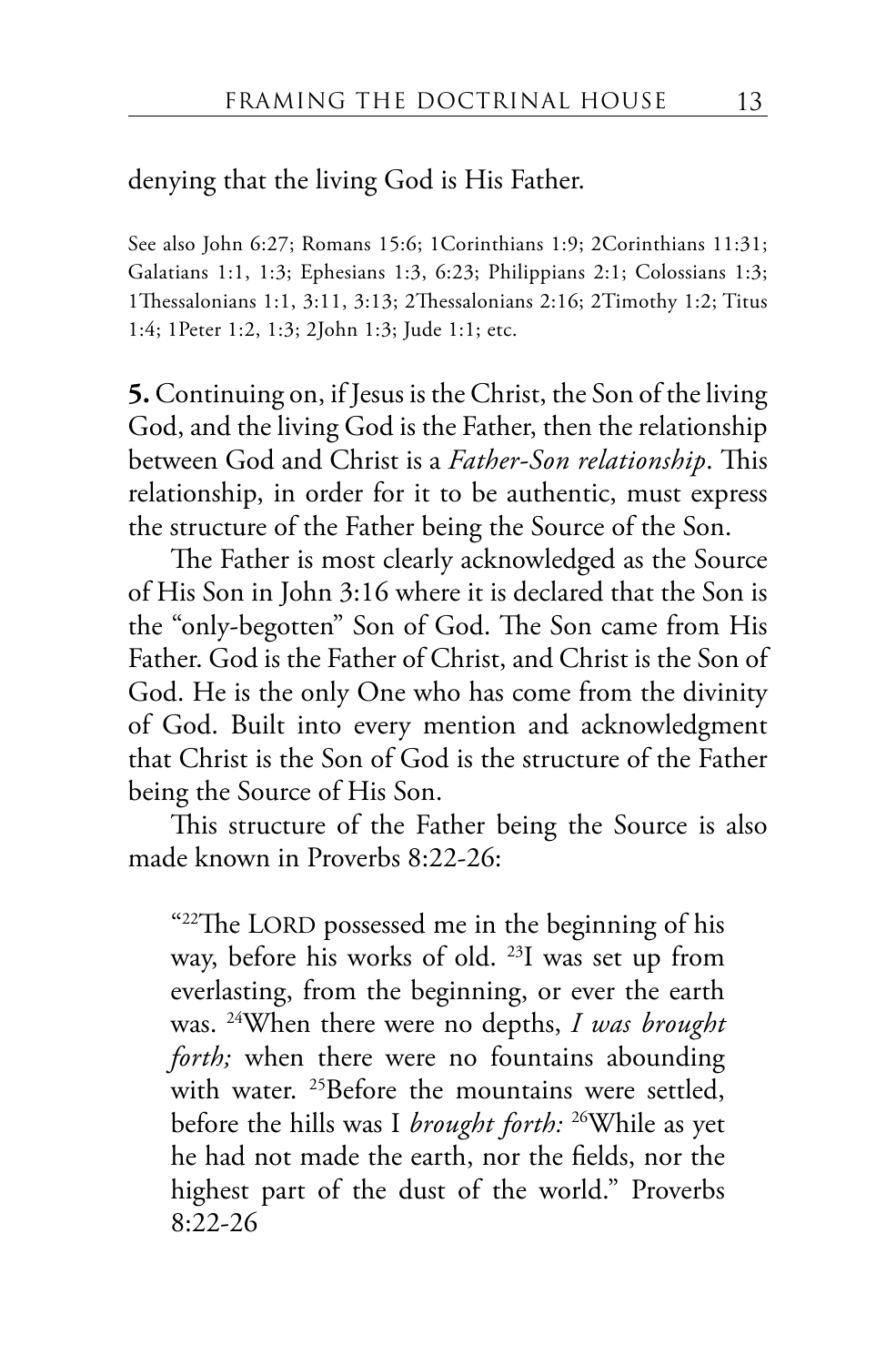This, and other, Old Testament references (Proverbs 30:4; Daniel 3:25; Micah 5:2) testify that Christ was God's Son before the incarnation and before creation. Christ's identity as the Son of God, then, reaches into the days of eternity. In the days of eternity, before the incarnation and before creation, outside of our concept of time, Christ was begotten of God. (See also Micah 5:2; Proverbs 30:4; John 3:18; 8:42; 1John 4:9; Hebrews 1:5)

Just how was Christ begotten of the Father? David Sims explains in his book, "Bible Studies to Do at Home":

"It is not for us to know exactly how the Son was brought forth, because God has not seen fit to reveal it to us. However, in the Genesis account of creation we find a rather interesting account:

"And the LORD God caused a deep sleep to fall upon Adam, and he slept: and he took one of his ribs, and closed up the flesh instead thereof; and the rib, which the LORD God had taken from man, made he a woman, and brought her unto the man" (Genesis 2:21, 22).

"This is one example of someone coming from the substance of another in a different way than children are born. I repeat, it is not for us to know how the Son of God was brought forth, but the point is that the Son "proceeded forth and came from God" (John 8:42), that he was "brought forth" of the Father "before the hills" (Proverbs 8:24, 25)."2

**<sup>2</sup>** Sims, David. "Bible Studies to Do at Home." 2005. Retrieved August 13, 2019. p. 19. https://7thdayhomechurch.org/Resources/bstdh\_2014\_usa.pdf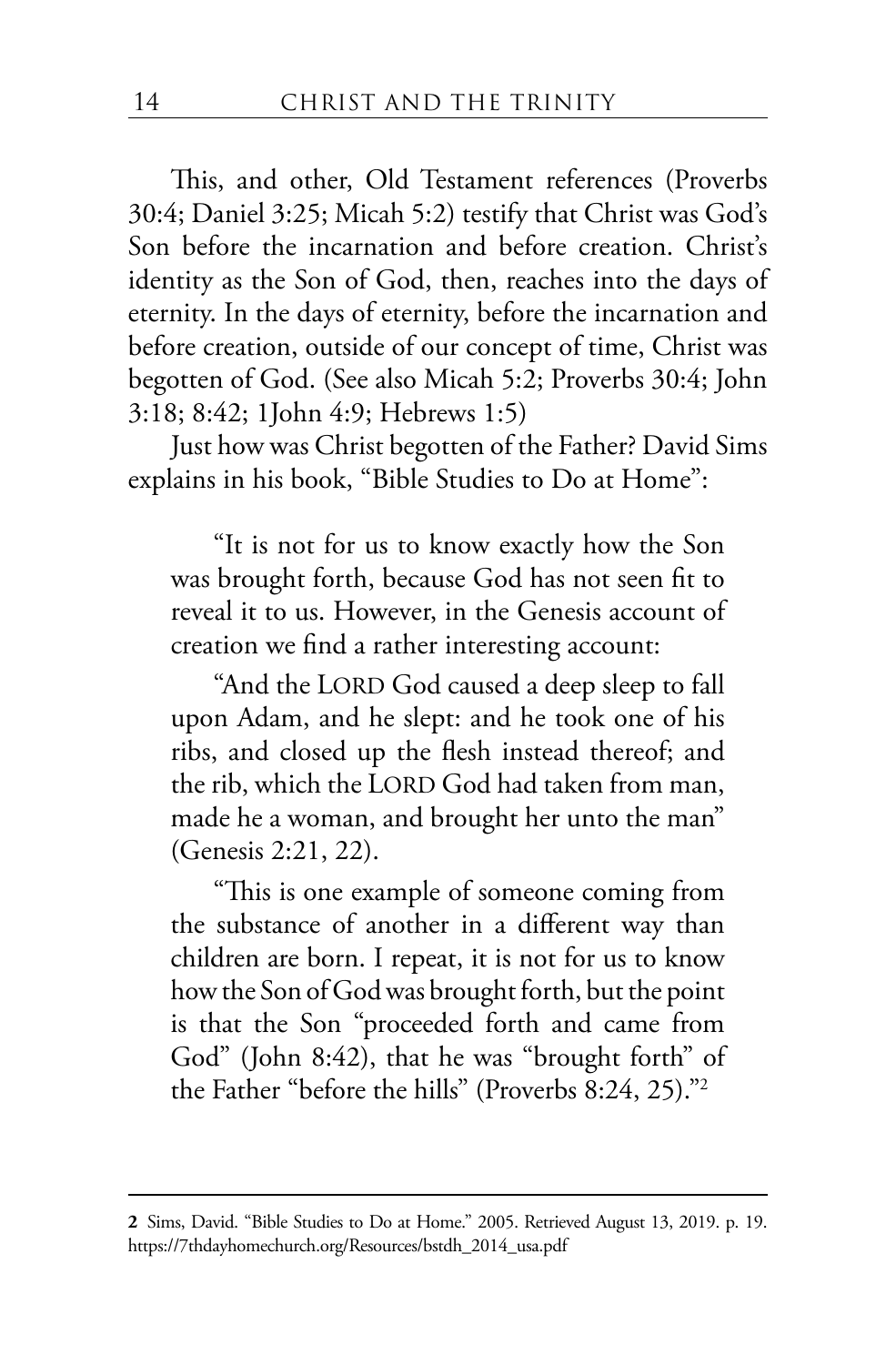In the above quoted explanation, the example of Adam and Eve is used to illustrate that God was not limited to our experience of human reproduction in bringing forth His Son. Eve is an example of "someone coming from the substance of another in a different way than children are born."

The illustration must not be taken to mean that, since God created Eve from the rib of Adam, that God somehow *created* the Son. The only-begotten Son is divine. He came forth from God, i.e., from that which is uncreated, making it impossible for Christ to be created.

The above illustration is simply to show that God is not bound by our own experience of human reproduction. Even though we do not know how it happened, we can take God at His Word: Christ is His only-begotten Son. We do not have to think that this happened by a human process, but only believe that the Son came from the Father, that God is the Source of His Son through a process that He has not revealed to man.

**6.** The doctrinal framework continues. Because Christ is the only-begotten Son of God, He has the same nature and substance as God, that is, *Christ is divine*. He is the only One who has come from God so as to have the divinity of God. Just as a human child inherits human nature and human characteristics, so Christ, the divine Son, possesses the divine nature and the divine characteristics of God. Thus Christ possesses all the authority, dignity, abilities, and glory of God that differentiate the created from their Creator.

Being the only-begotten Son of God, Christ has not only inherited all the characteristics of divinity from God,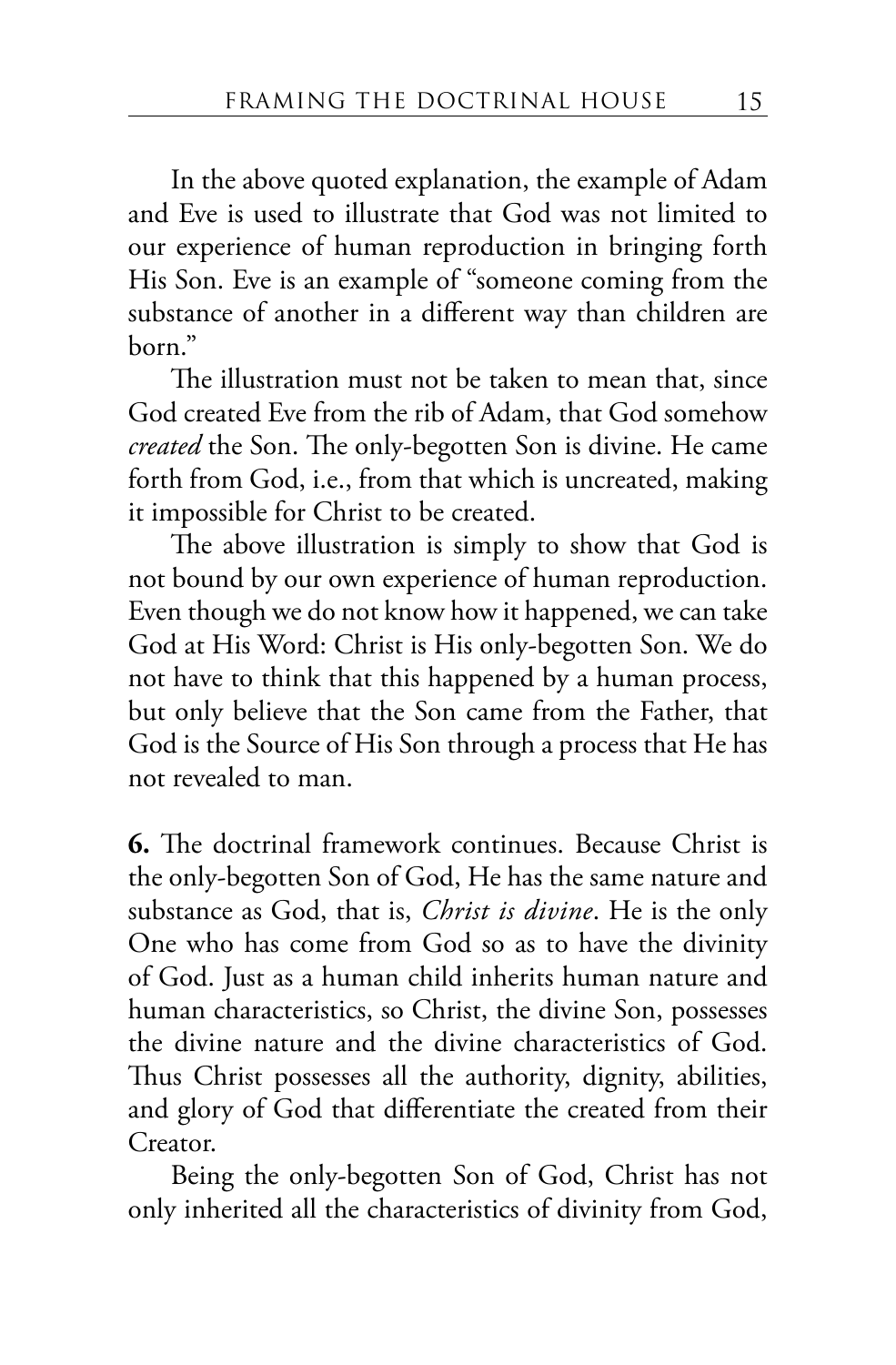but He is the exact representation of God. In Christ, we see God:

"3 [Christ is]... the brightness of His glory, and the express image of his person. "Hebrews 1:3

"9 Jesus saith unto him, Have I been so long time with you, and yet hast thou not known me, Philip? he that hath seen me hath seen the Father; and how sayest thou then, Shew us the Father?" John 14:9

"30I and my Father are one." John 10:30

 Because Christ is begotten of God and possesses all the traits of God through inheritance, He rightfully claims His Father's name as His own:

"4 … as he [Christ] hath *by inheritance obtained a more excellent name*…" Hebrews 1:4

"A son always rightfully takes the name of his father; he has, to some extent, the features and personal characteristics of his father; not perfectly, because there is no perfect reproduction among mankind. But there is no imperfection in God, or in any of His works; and so Christ is the "express image" of the Father's person. Heb.1:3. As the Son of the self-existent God, he has by nature all the attributes of Deity."3 The Son is the only perfect representation of God in every way, because He is the *only*-begotten Son of God.

**<sup>3</sup>** Waggoner, E.J. "Christ and His Righteousness." Southern Publishing Association, 1972. p. 12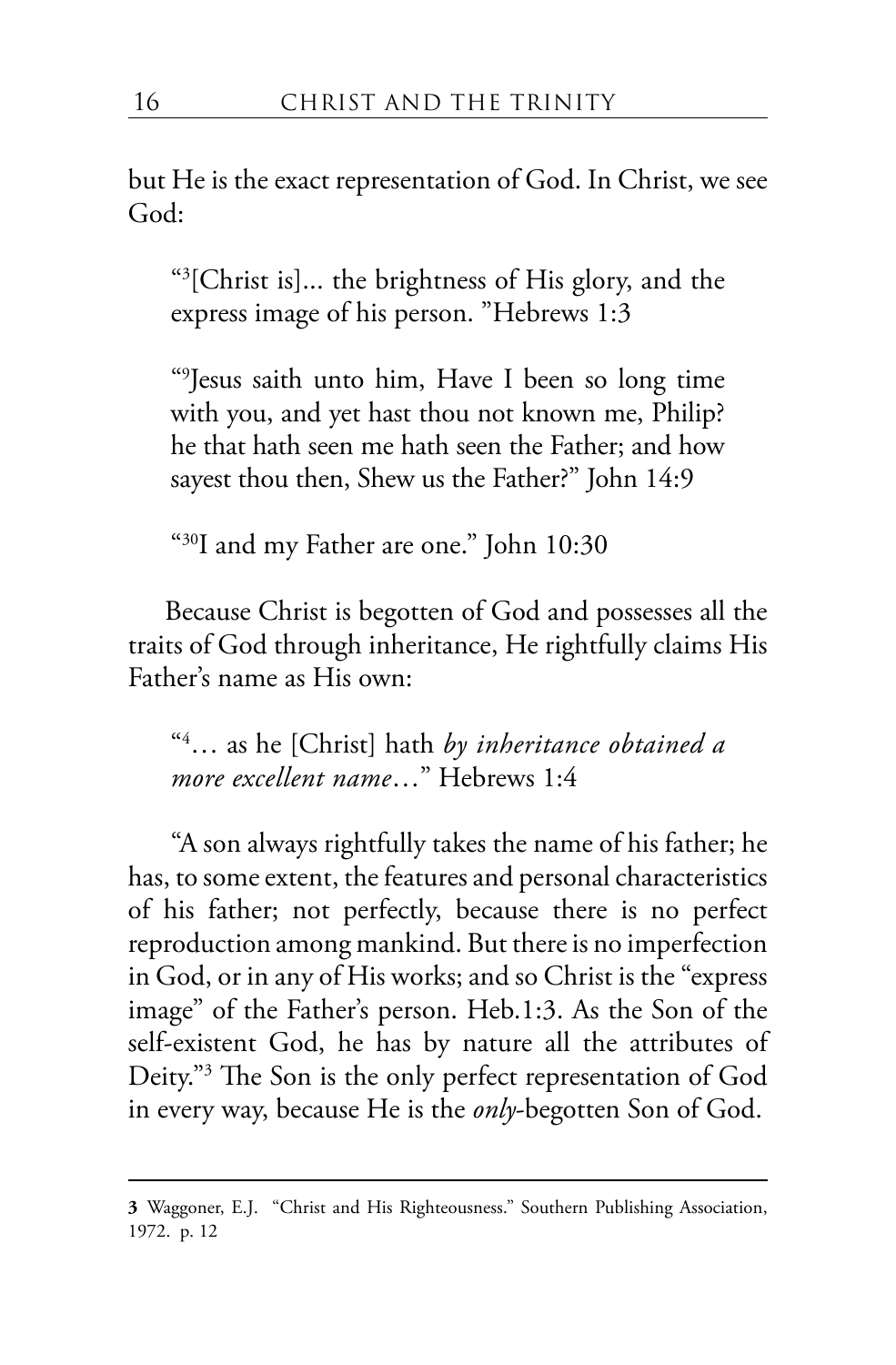**7.** If Christ is the express image of God's person, the perfect representation of God, then not only is God seen in Christ, but Christ is seen in God. *They are one,* yet two distinct beings with distinct identities. They share the same nature (divine), have the same character (holy and righteous), and the same purpose (the redemption of man, i.e., love).

In this same way we are to be one as the body of Christ, each Christian representing Christ. In this way we are one with the Father in Christ, and with one another, each reflecting the same Christ, but maintaining our individual identities and personalities:

" $21$ That they all may be one; as thou, Father, art in me, and I in thee, that they also may be one in us: that the world may believe that thou hast sent me." John 17:21

Just as Christ perfectly represented His Father -- in nature, in character, and in purpose -- Christ is to be perfectly represented in us. We are to represent Christ in nature, in character, and in purpose. This is possible through faith in the promises of the Bible. Through God's promises, we may, in our fallen, mortal, human nature, partake of and express the nature of the divine, uniting with Christ's character and purpose:

"4 Whereby are given unto us exceeding great and precious promises: that by these ye might be partakers of the divine nature, having escaped the corruption that is in the world through lust." 2Peter 1:4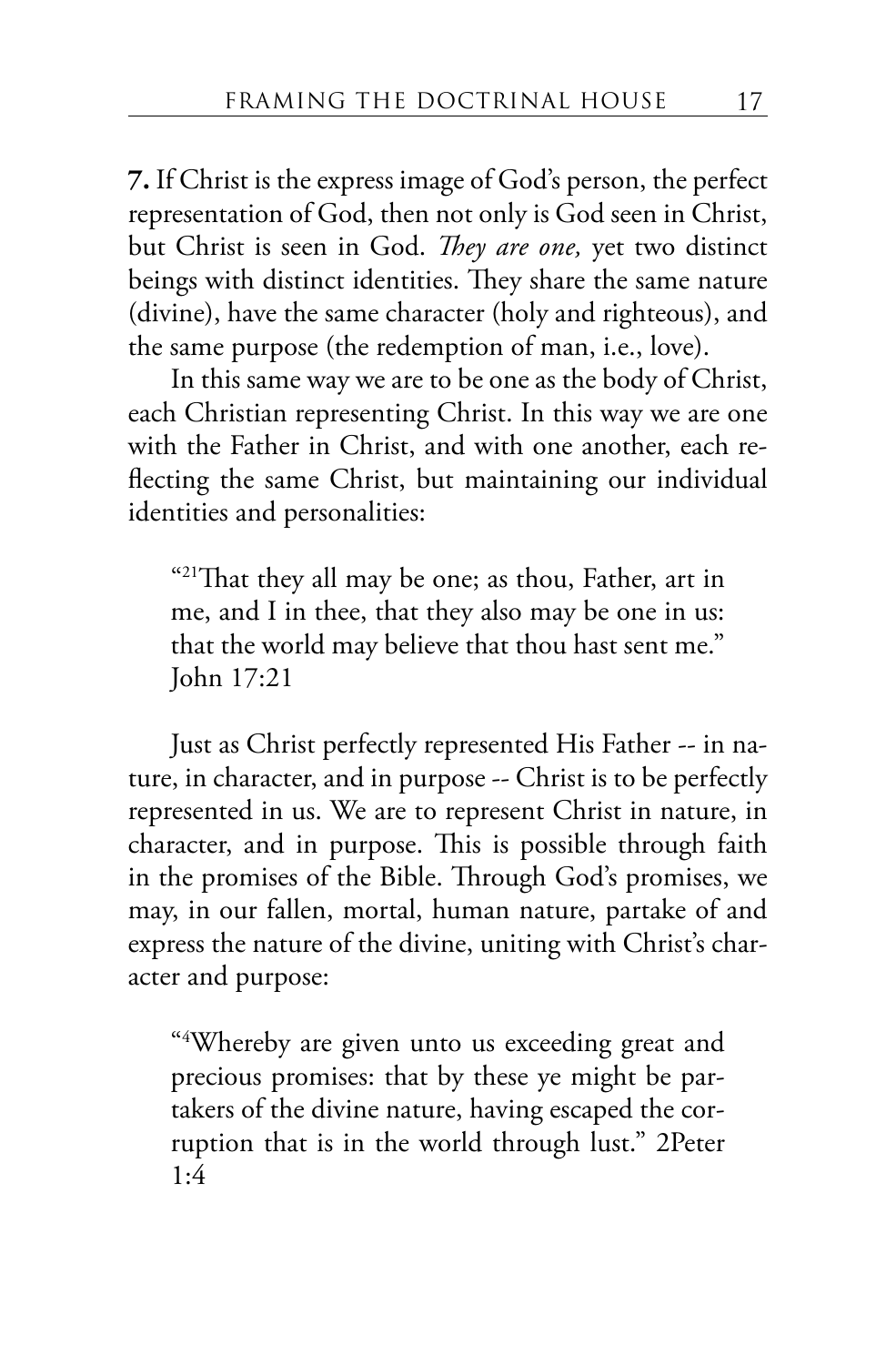We are born again:

"3 Jesus answered and said unto him, Verily, verily, I say unto thee, Except a man be born again, he cannot see the kingdom of God." John 3:3

We receive the Holy Spirit:

"38Peter replied, "Repent and be baptized, every one of you, in the name of Jesus Christ for the forgiveness of your sins. And you will receive the gift of the Holy Spirit." Acts 2:38

And by the Spirit we enter into fellowship with God and Christ:

"1 If there be therefore any consolation in Christ, if any comfort of love, if any fellowship of the Spirit..." Philippians 2:1

"3 That which we have seen and heard we proclaim also to you, so that you too may have fellowship with us; and indeed our fellowship is with the Father and with his Son Jesus Christ. " 1John 1:3 (ESV)

Entering into fellowship with God and Christ by receiving the gift of the Holy Spirit means to partner with God and Christ, or to walk with them by partaking of the divine nature through the Word of God. Everyone who professes to be a Christian is to reflect Christ's character and His purpose. This can only happen if we partake of the divine nature that He has so generously given us access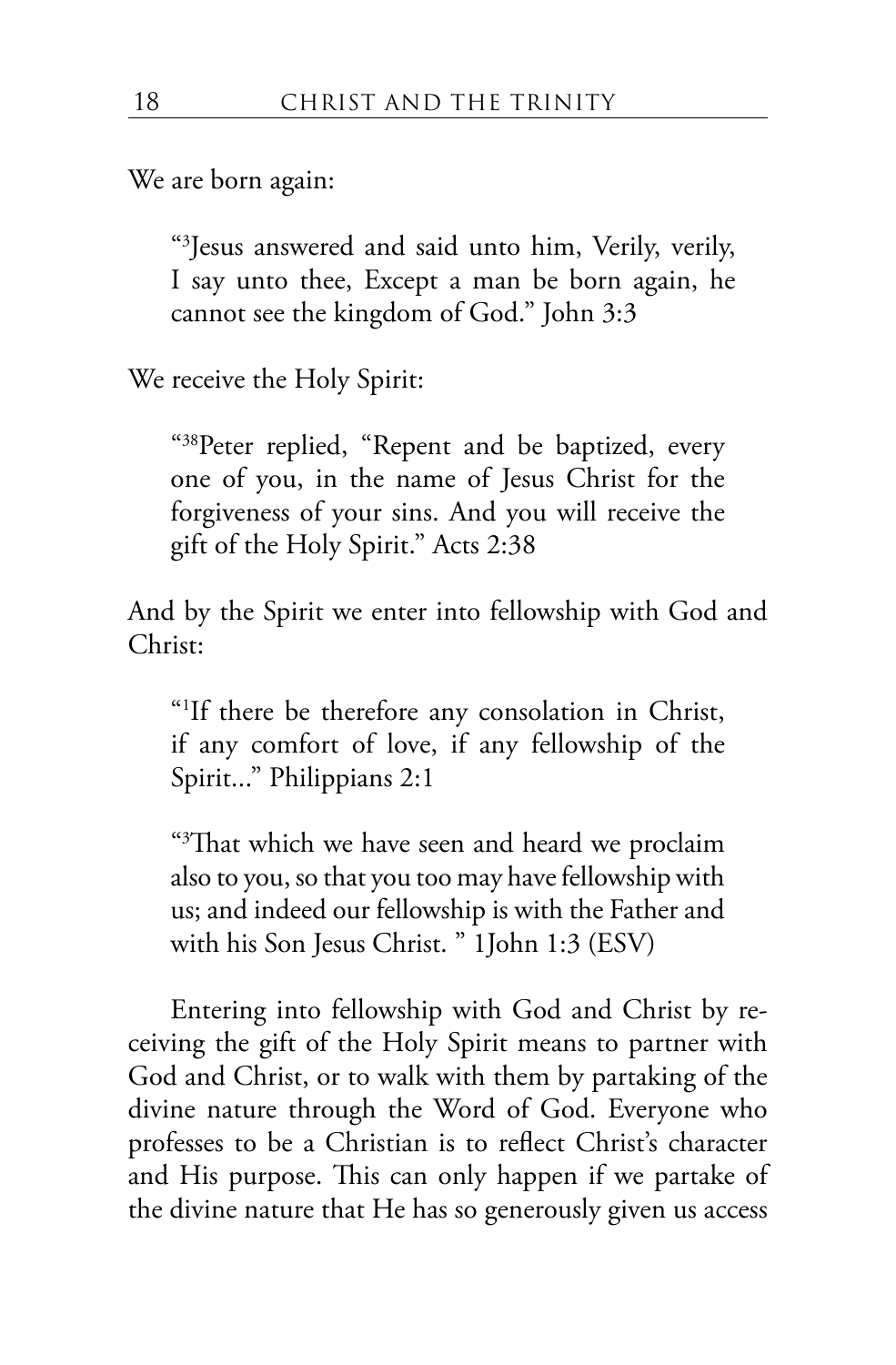to through the promises of the Bible and fellowship of the Spirit. Through faith in Christ, in whom all the promises of the Bible are "yea" (2Corinthians 1:20), we may partake of His divine nature. We may have the same righteous character and the same holy purpose. We may be one with Him, and with His body, the church:

"19And for their sakes I sanctify myself, that they also might be sanctified through the truth. 20Neither pray I for these alone, but for them also which shall believe on me through their word; <sup>21</sup>That they all may be one; as thou, Father, art in me, and I in thee, that they also may be one in us: that the world may believe that thou hast sent me." John 17:19- 21

**8.** Still rooted in Matthew 16:16, we continue to build. Because the relationship between God and Christ is an authentic Father-Son relationship, the Bible not only testifies that the Father is the Source, but that *the Son is subject to His Father.* Before the incarnation, during His incarnation, after His resurrection, at the present moment, and for all eternity Christ was, is, and will be subject to His Father without losing His inherited equality with God.

#### *Before the incarnation --*

John 3:16 declares that God sent His Son into the world. If God sent His Son into the world, then He had a Son to send into the world. This not only testifies of Christ's Sonship before His incarnation, but of the authority of the Father before Christ ever graced the earth. Even though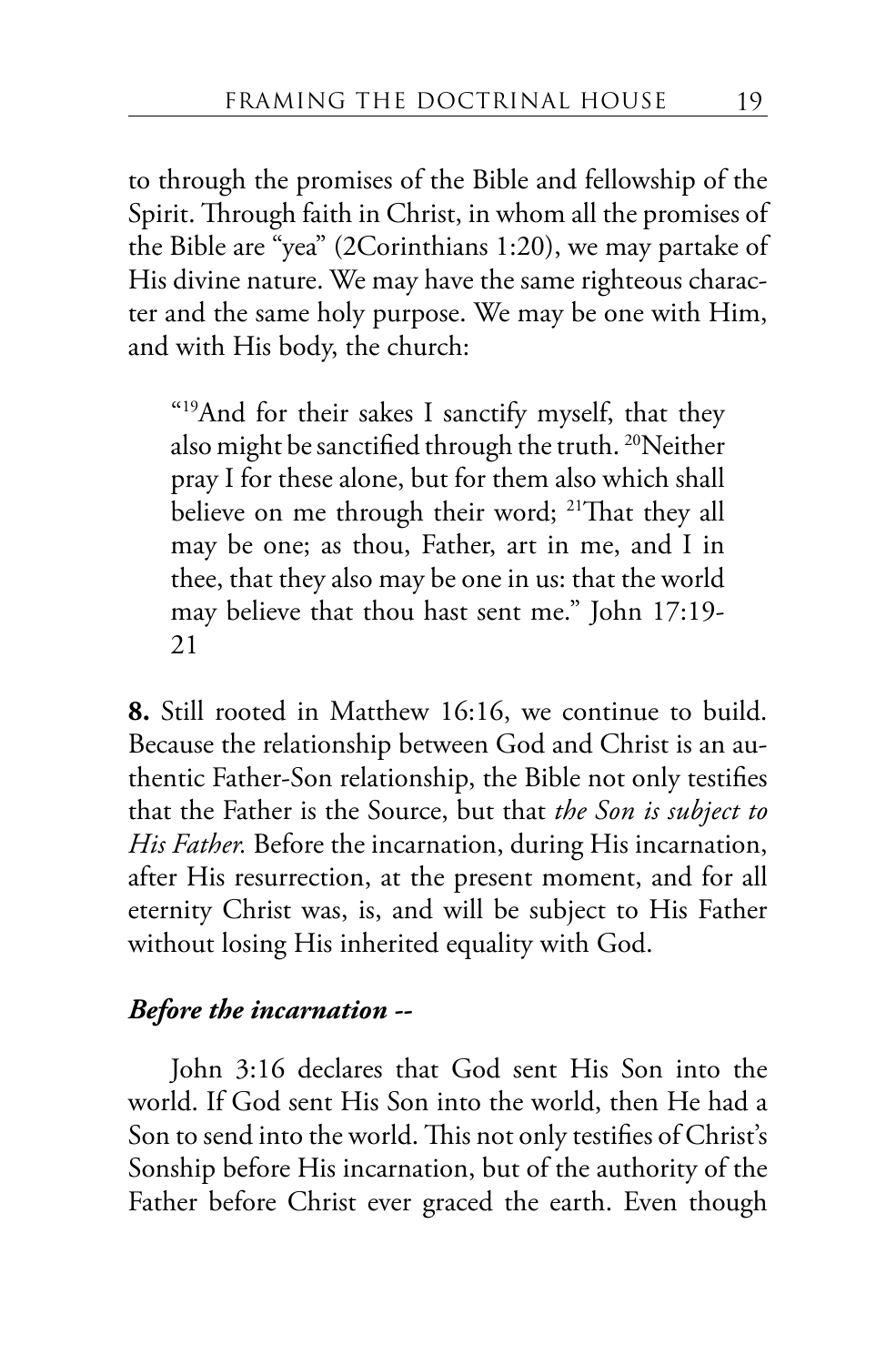Christ laid His life down for us of His own free will, it was on His Father's command that He was sent:

"42Jesus said unto them, If God were your Father, ye would love me: for I proceeded forth and came from God; *neither came I of myself, but he sent me*." John 8:42

#### *While Christ walked the earth --*

"19Then answered Jesus and said unto them, Verily, verily, I say unto you, *The Son can do nothing of himself, but what he seeth the Father do:* for what things soever he doeth, these also doeth the Son likewise." John 5:19

"28Then said Jesus unto them, When ye have lifted up the Son of man, then shall ye know that I am he, and that *I do nothing of myself; but as my Father hath taught me*, I speak these things. <sup>29</sup>And he that sent me is with me: the Father hath not left me alone; for *I do always those things that please him.*" John 8:28, 29

#### *At the present moment --*

1Corinthians 3:23 and 1Corinthians 11:3 clearly state that this Father-Son structure is current. Notice the use of the present tense:

"23And ye are Christ's; and Christ *is* God's." 1Corinthians 3:23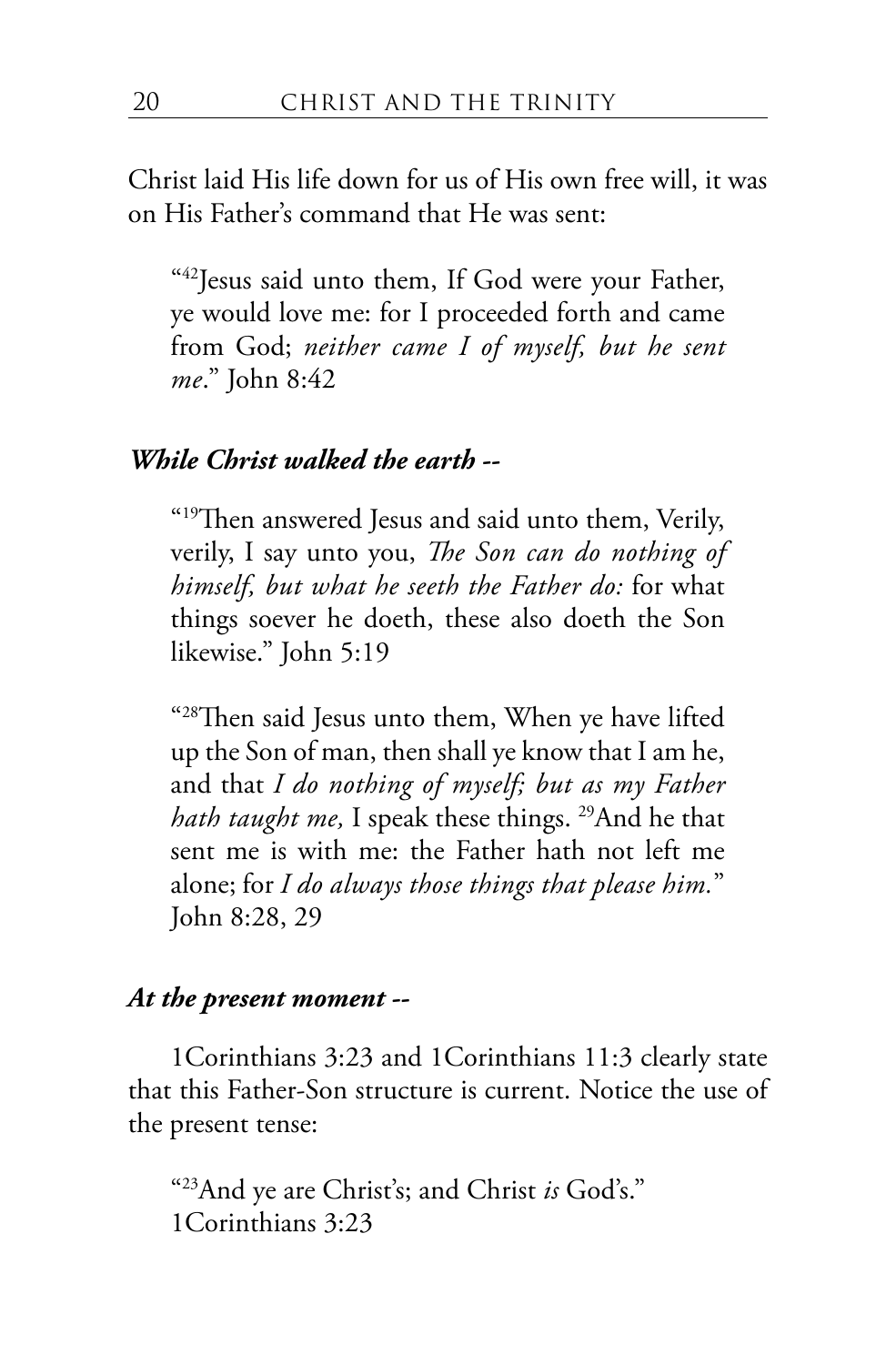"3 But I would have you know, that the head of every man is Christ; and the head of the woman is the man; and the head of Christ *is* God*.*" 1Corinthians  $11:3$ 

#### *For all eternity --*

1Corinthians 15:24-28 expresses this same structure even after death is abolished and all things are restored:

<sup>26</sup>The last enemy to be destroyed is death. <sup>27</sup>For "God" has put all things in subjection under his feet." But when it says, "all things are put in subjection," it is plain that he is excepted who put all things in subjection under him. 28*When all things are subjected to him* [God]*, then the Son himself will also be subjected to him* [God] who put all things in subjection under him, that God may be all in all." 1Corinthians 15:26-28 (ESV)

See also Psalm 40:8; Matthew 26:39; John 3:16, 4:34, 5:19, 5:30, 5:36-37, 6:38, 6:57, 8:28, 8:42, 14:10, 14:28; 18:11, 20:17; 15:28; etc.

**9.** Pressing on, because Jesus is the Christ, the Son of the living God, and because the living God is the Father, it can be trusted that *God and Christ are two separate and distinct Beings*. God is one Being, the Father of Christ; Christ is another Being, the Son of God:

"7 Grace to you and peace from God our Father, *and* the Lord Jesus Christ." Romans 1:7

"3 Grace be unto you, and peace, from God our Fa-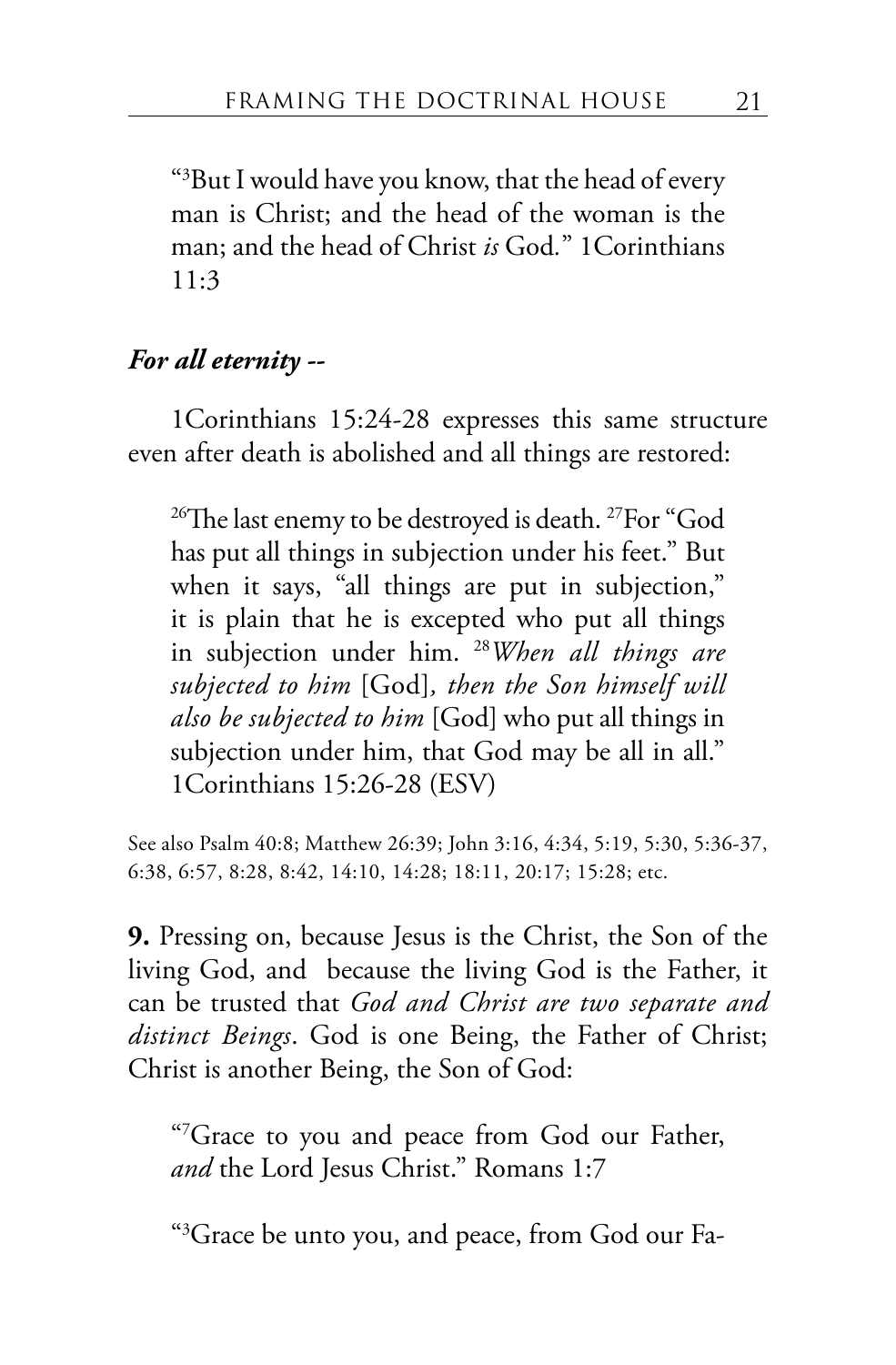ther, *and* from the Lord Jesus Christ." 1Corinthians 1:3

"22And I saw no temple therein: for the Lord God Almighty *and* the Lamb are the temple of it." Revelation 21:22

See also John chapter 17; Acts 2:36, 4:10; Romans 8:34; 1Corinthians 3:23, 8:6, 11:3; 2Corinthians 1:2, 1:3, 11:31; Galatians 1:1, 1:3; Ephesians 1:2, 1:3, 6:23; Philippians 1:2; Colossians 1:3; 1Thessalonians 1:1, 3:11; 2Thessalonians 1:1, 1:2, 1:12, 2:16; 1Timothy 1:2, 2:5, 5:21; 2Timothy 1:2; Revelation 1:1, 20:6, 21:22, 22:1, 22:3.

**10.** Because God and Christ are two separate and distinct beings, *there are boundaries that define who they are,* and that allow them to be distinguishable. Two examples of boundaries that allow God and Christ to be separate and distinguishable from one another are form and personality.

God has a form. In character and in form, we were created to reflect God. As beings who possess character and form, we were made in the image of God:

"27So God created man in his own image, in the image of God created he him; male and female created he them." Genesis 1:27

Jesus tells us that God has a shape, a shape that can be seen, even though we ourselves cannot see it:

"37And the Father himself, which hath sent me, hath borne witness of me. Ye have neither heard his voice at any time, nor seen *his shape.*" John 5:37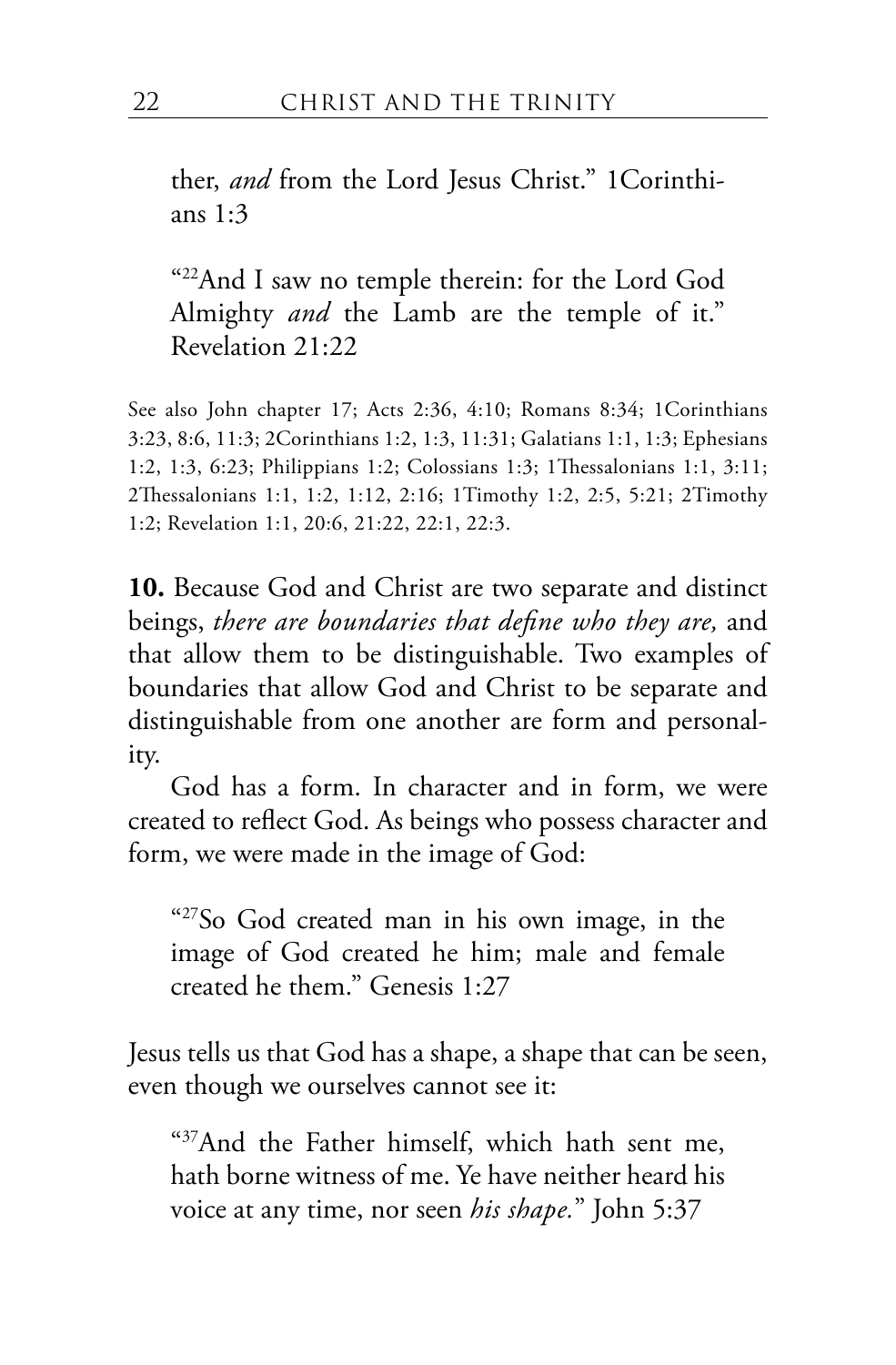Our God and Father, the Ancient of Days, has hair, a head, and a body that can sit:

"9 I beheld till the thrones were cast down, and the Ancient of days did sit, whose garment was white as snow, and the hair of his head like the pure wool: his throne was like the fiery flame, and his wheels as burning fire." Daniel 7:9

He has a face that the heavenly angels behold:

"10Take heed that ye despise not one of these little ones; for I say unto you, That in heaven their angels do always behold the face of my Father which is in heaven." Matthew 18:10

Christ had a form before being incarnated in the form of man. Being the Only-Begotten of God, He is the express image of God. "Express image" in Hebrews 1:3 means an "exact representation," an "exact reproduction."4 Christ is the exact copy of God. This includes God's form, or God's shape:

"1 God… 2 hath in these last days spoken unto us by his Son... <sup>3</sup>who being the brightness of his glory, and the express image of his person… sat down on the right hand of the Majesty on high." Hebrews 1:1-3

Philippians 2:6 reveals that Christ was "in the form of

**<sup>4</sup>** Strong, James. "The Strongest Strong's Exhaustive Concordance of the Bible." Zondervan, 2001. p. 1653. Reference number G5481.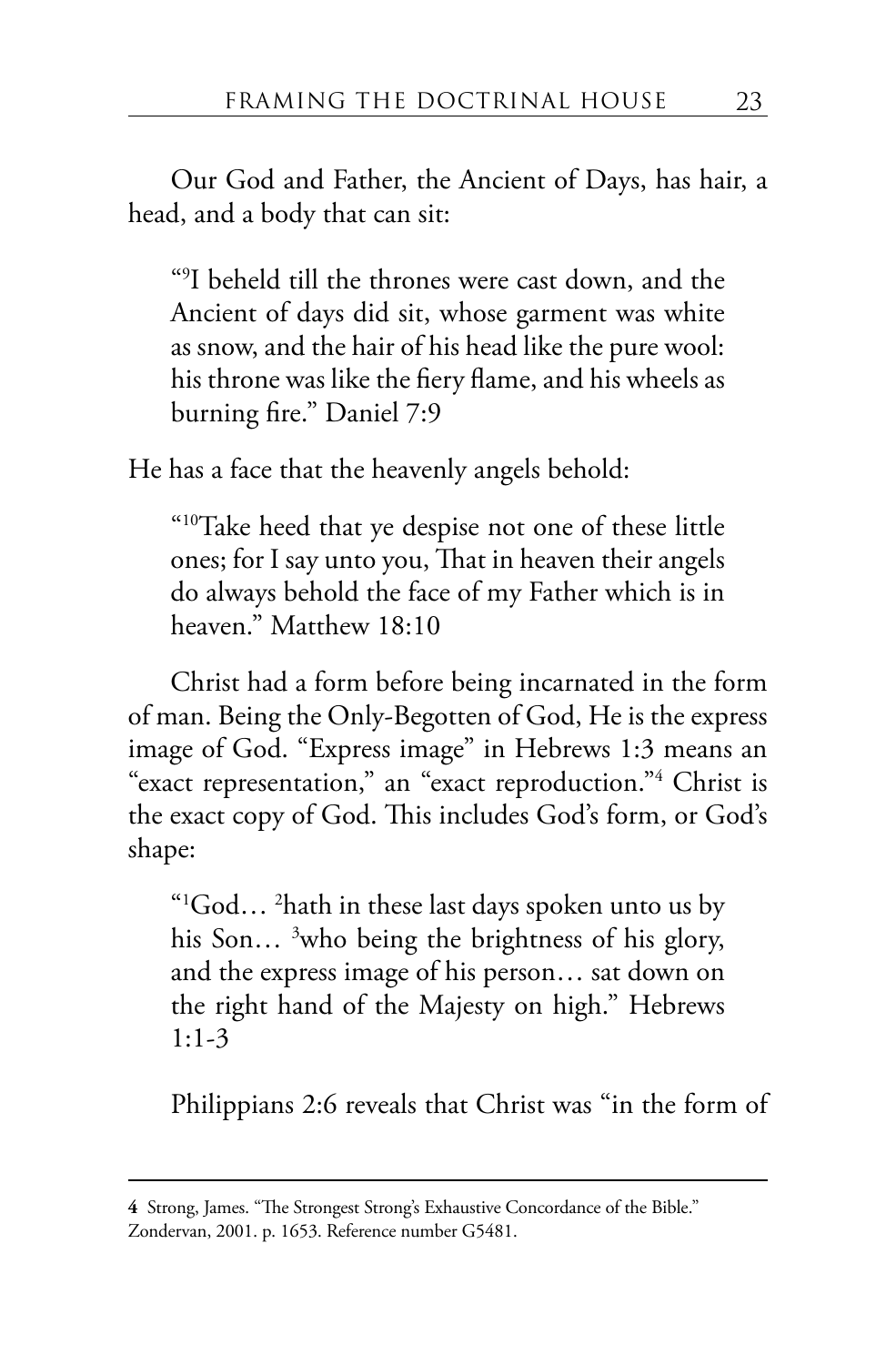God." "Form" means "shape" as well as "nature":

"6 Who, being in the form of God, thought it not robbery to be equal with God…" Philippians 2:6

As well as having form, God and Christ have likes and dislikes. These are boundaries of their personalities. Just like we have boundaries of what we will allow or disallow according to our likes and dislikes, so do God and Christ. In Proverbs 6:16-19 God lets us know that there are things that He hates:

"16These six things doth the LORD hate: yea, seven are an abomination unto him: 17A proud look, a lying tongue, and hands that shed innocent blood, <sup>18</sup>An heart that deviseth wicked imaginations, feet that be swift in running to mischief, 19A false witness that speaketh lies, and he that soweth discord among brethren." Proverbs 6:16-19

In Proverbs 8:30 God reveals something that He loves -- He delights in His Son. Christ says,

"30Then [time of creation] I was by him, as one brought up with him: and I was daily his delight, rejoicing always before him." Proverbs 8:30

God delights in the upright:

"20They that are of a froward heart are abomination to the LORD: but such as are upright in their way are his delight." Proverbs 11:20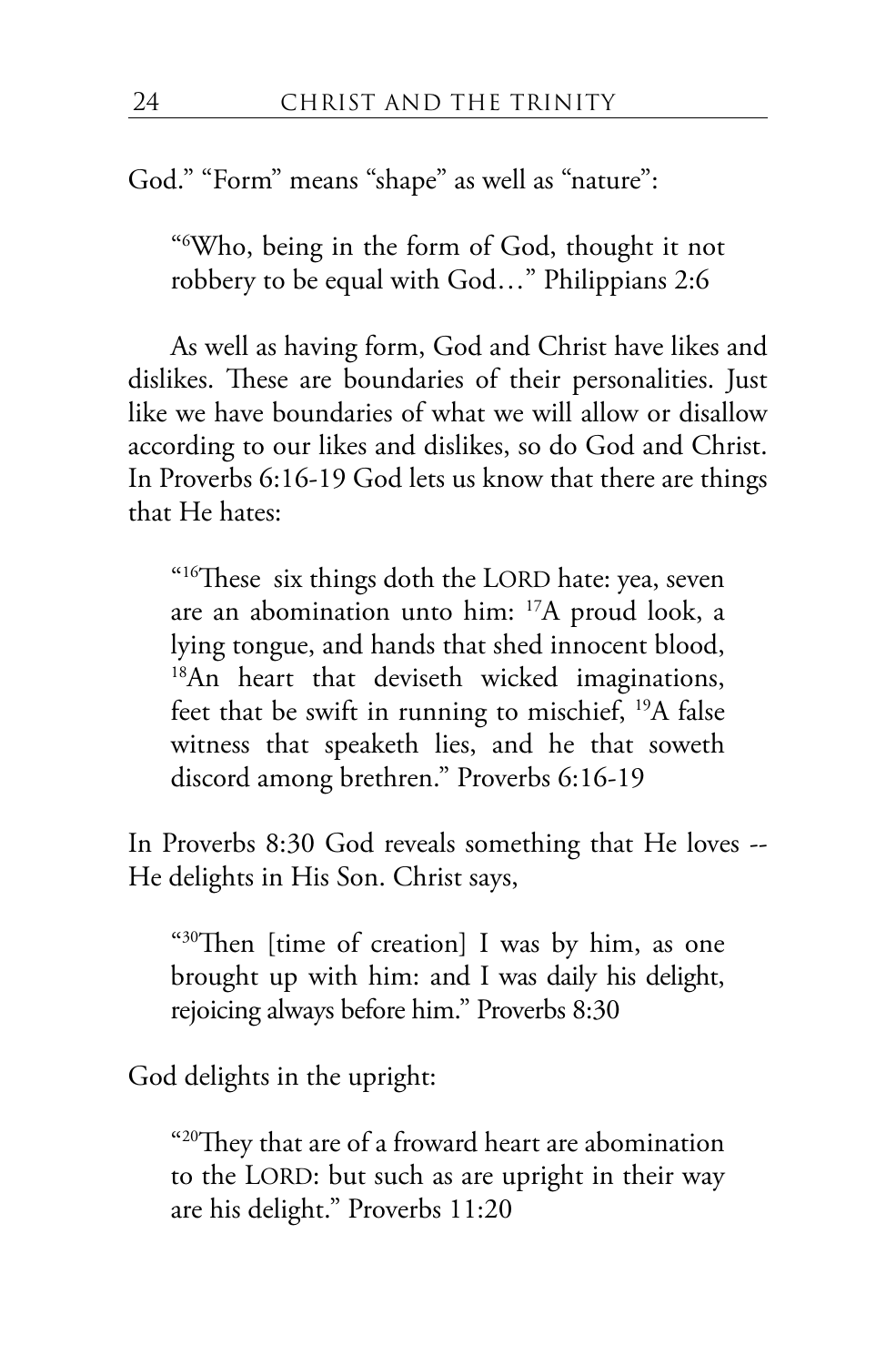The Son delights to do His Father's will, and loves His Father's law:

"8 I delight to do thy will, O my God: yea, thy law is within my heart." Psalm 40:8

God and Christ both love righteousness and hate wickedness:

"9 Thou lovest righteousness, and hatest wickedness: therefore God, thy God, hath anointed thee with the oil of gladness above thy fellows." Hebrews 1:9

**11.** Because God and Christ are separate and distinct beings with boundaries that define who they are, and because God and Christ are two distinct beings who participate in authentic relationship, *God and Christ are personal Beings.* This means that we can know them. We can enter into a relationship with them. As we gain an experience with God and Christ through relationship, love and trust grows and deepens. As our knowledge and understanding of who they are grows, the relationship strengthens. Not only is this the most incredible privilege that could ever be bestowed upon our fallen race, but it is a necessity if we are to receive the final fulfillment of our hope. We have both the privilege and necessity of knowing God and Christ:

"3 And this is life eternal, *that they might know thee* the only true God, and Jesus Christ, whom thou hast sent." John 17:3

"28Come unto me, all ye that labour and are heavy laden, and I will give you rest. 29Take my yoke upon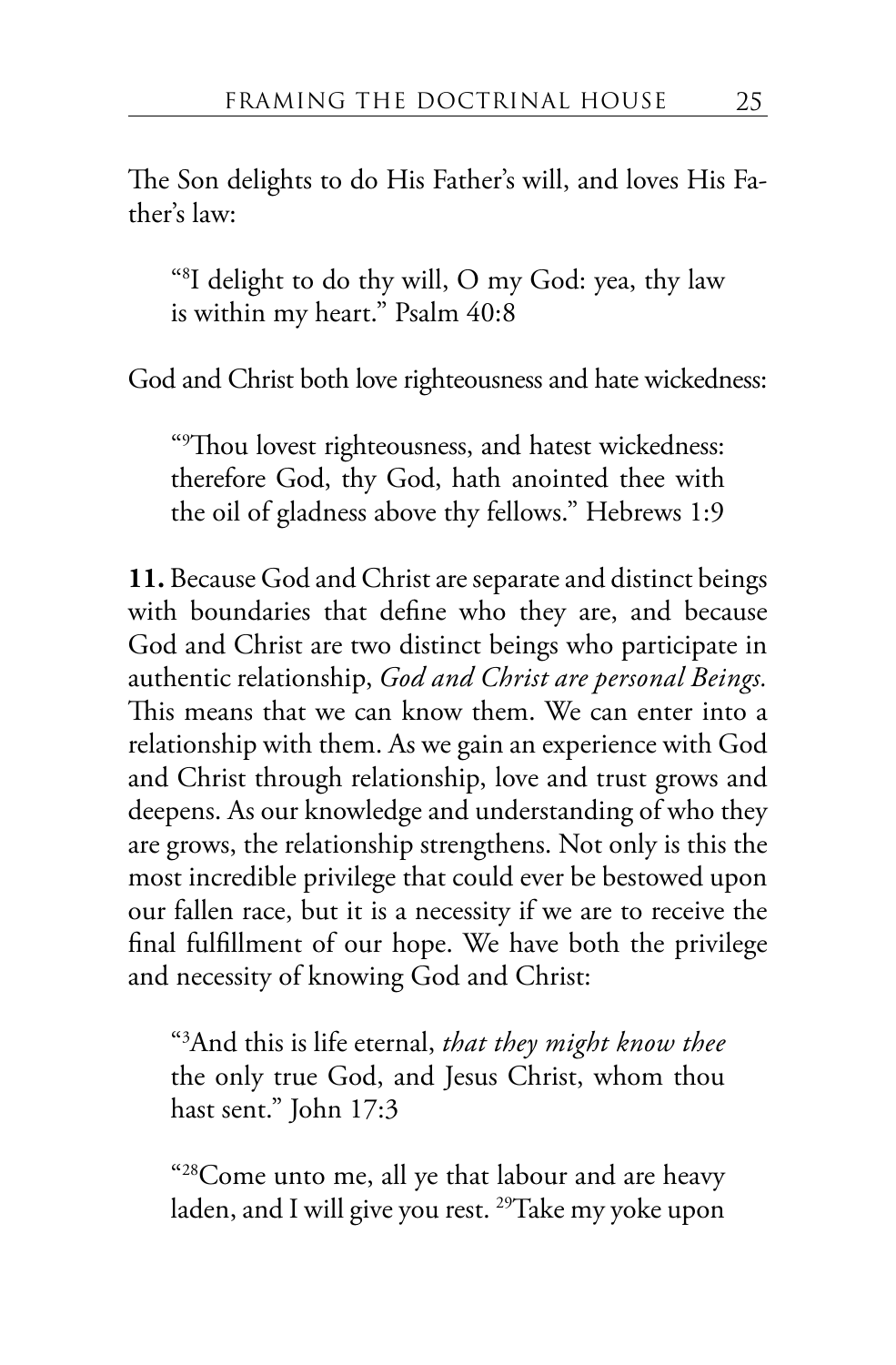you, and *learn of me;* for I am meek and lowly in heart: and ye shall find rest unto your souls." Matthew 11:28, 29

"3 …and truly our *fellowship* is with the Father, and with his Son Jesus Christ." 1John 1:3

The deepest needs and desires of our soul are met through relationship with God and Christ.

--- ---

Summing it up, Jesus is the Christ, the Son of the living God. This foundation establishes, supports, directs, and stabilizes the following truths:

- 1. Jesus is the Christ, the Son of the living God;
- 2. God exists. He is the living God;
- 3. Christ is the living God's Son;
- 4. The living God is the Father;
- 5. There is an authentic Father-Son relationship between God and Christ, i.e., God is the Source of His Son;
- 6. The Son is divine through inheritance;
- 7. God and Christ are one;
- 8. The Son is subject to the Father;
- 9. God and Christ are two separate divine Beings;
- 10. God and Christ have boundaries that distinguish one from the other and define who they are, their personalities;
- 11. God is a personal God, and Christ is a personal Saviour, who we have the privilege and necessity of knowing.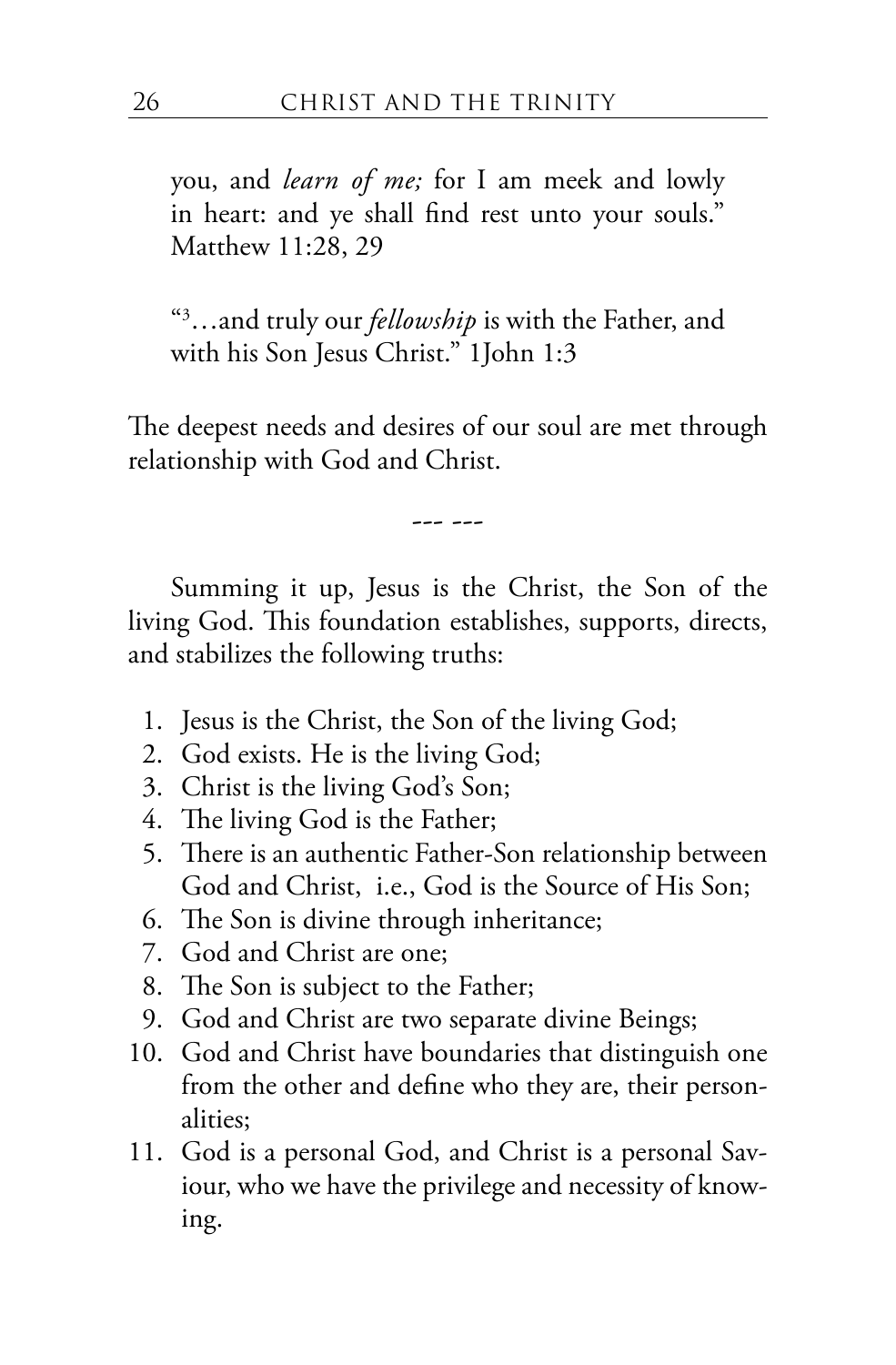Starting from the same foundation in Matthew 16:16, we can move on to other lines of doctrinal development. For instance, when Peter answered Jesus' question, "Thou art the Christ, the Son of the living God," he was speaking to, and about, the *Man* Jesus. Our foundation now directs, supports, and stabilizes the building of doctrine regarding the human incarnation of the divine Son of God. A view begins to open up to the condescension of the living God's only Son, perfect in righteousness and wholly divine, leaving all the glories of Heaven and the bosom of His Father to take on the nature of fallen man, made of "the seed of David according to the flesh" (Romans 1:3).

Following another line, we see that Jesus is the *Christ*. He is the Messiah, the Saviour of the world. This Messiah is both the Son of man and the Son of God, both human and divine. And so the window begins to open to Christ's mediation in the incarnation, to what Christ's mediation in the incarnation actually means to mankind, what it means to his redemption in Jesus the Christ.

It is nothing short of absolutely amazing how the confession of who Jesus is, so easy to understand in Matthew 16:16, and so simple in its design, can become the foundation for every doctrine about God, Christ, and salvation. Truly, it was not from the intellect of Peter that this confession was realized and given. It was a revelation of unalterable reality, the solid foundation of life and truth, by the perfect wisdom and knowledge of God Himself:

"17And Jesus answered and said unto him, Blessed art thou, Simon Barjona: for flesh and blood hath not revealed it unto thee, but my Father which is in heaven." Matthew 16:17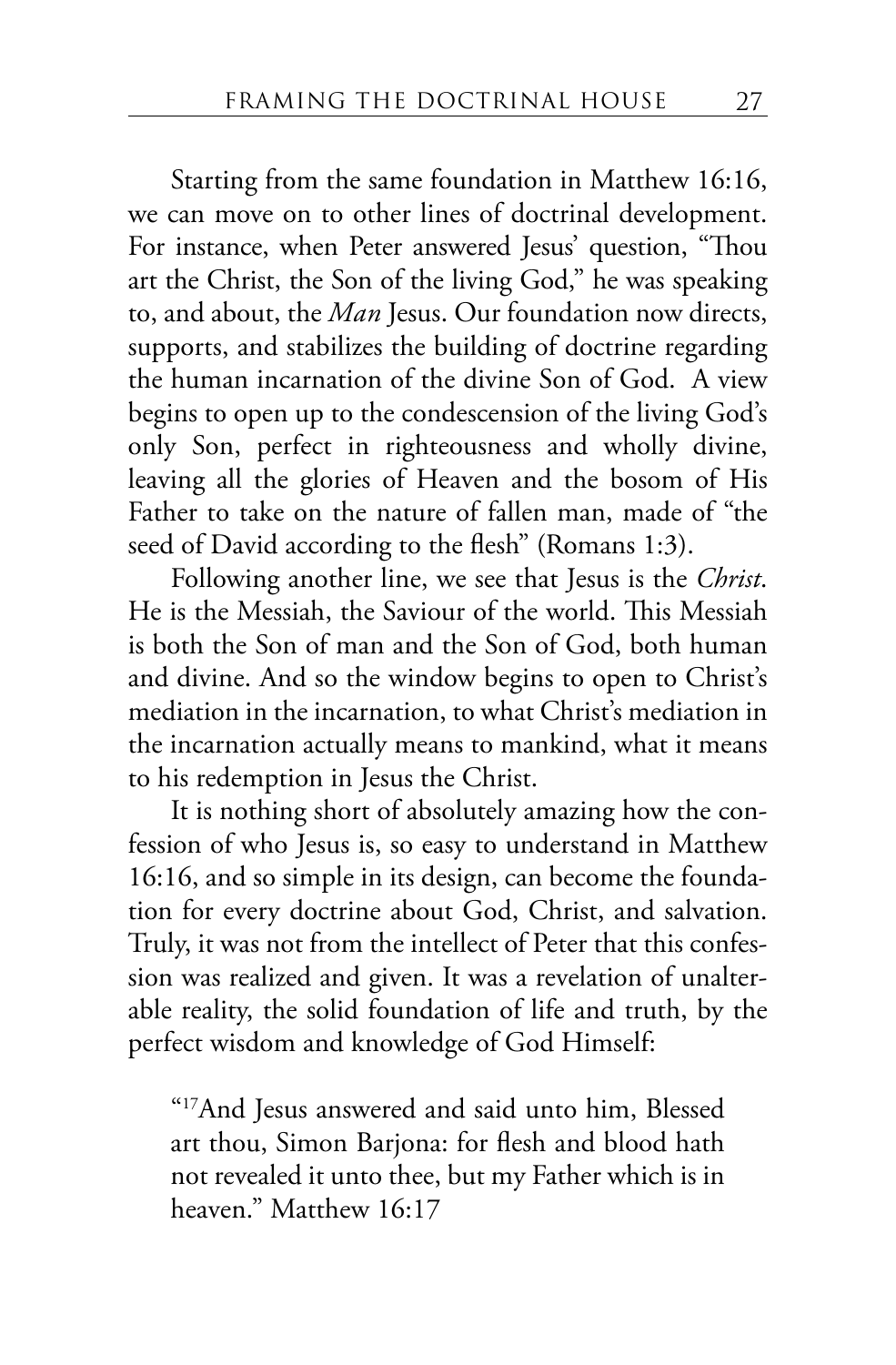All this is in Jesus -- in who He is, in His identity.

Matthew 16:16 is a perfect foundation, even being declared by Christ Himself to be the foundational Rock and enduring strength of His church. It is perfectly square, straight, and level. Therefore the doctrines built from this foundation are plumb to the line, forming a doctrinal frame that is stable and perfectly straight, and that will weather the fiercest storm that the enemy can howl upon the church of Christ.

The foundation of Christ's church, according to Christ, is established in Matthew 16:16. It is simple, definite, and clearly stated in the Bible. Even young children can understand it. It rests in "Thus saith the Lord." From it we can build and establish sound doctrines about a personal God and a personal Saviour; about the living God who gave us the Messiah, our Mediator, through the union of the divine with the human in the incarnation of His own divine Son.

What about the doctrine of the Trinity?

## **FRAMING DOCTRINE FROM THE TRINITY**

*"God exists as three persons [God the Father, God the Son, and God the Holy Spirit] … but is one being [or one unit, or one family]... The members of the Trinity are co-equal and co-eternal… all three are eternal, without beginning..." 5 "God the Father, God the Son, and God the Holy Spirit are* 

**<sup>5</sup>** Wikipedia. "Trinity." Section 3.2: One God in Three Persons. Retrieved August 13, 2019. https://en.wikipedia.org/wiki/Trinity#Trinitarian\_baptismal\_formula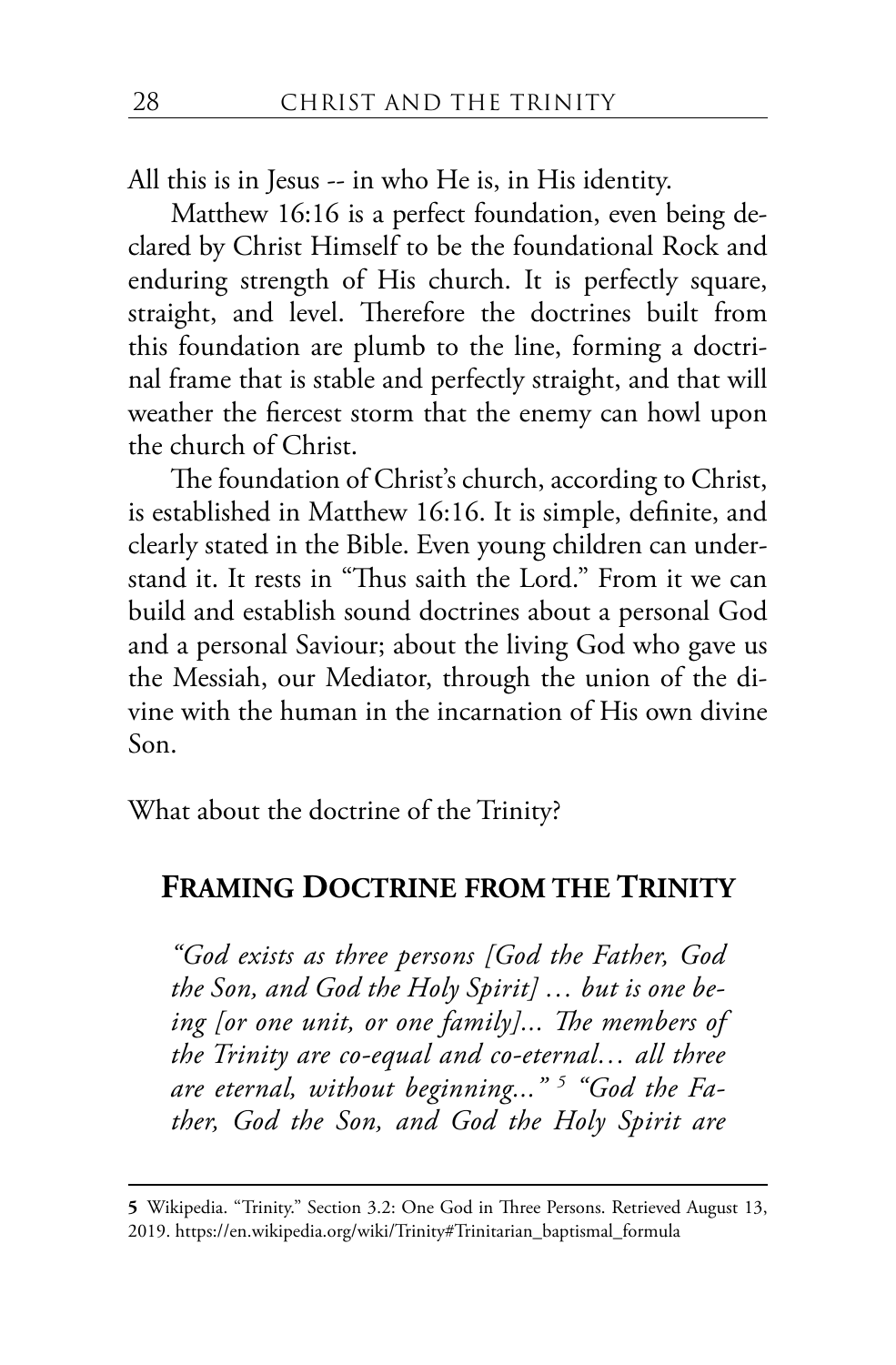*each equally and eternally the one true God."6 Parenthetical comments added*

There are two main differences between Matthew 16:16 and the trinitarian foundation to be aware of before looking at the doctrine itself. First, unlike the foundation that Christ has declared for His church, there is no "Thus saith the Lord" for the Trinity. It is nowhere to be found in Scripture. The trinitarian statement that describes God, and which is common to all trinitarian denominations, is not itself in the Scriptures. Neither is even the idea of the Trinity to be found therein.

Many believers in the Trinity will disagree, but it should not be ignored that the fact is openly affirmed by religious scholars of diverse denominations. Christian leaders who defend the validity of the Trinity also admit that it cannot be found in the Bible. The following statements are from just such men:

"What does the Old Testament tell us of God? It tells us there is one God… But *it tells us nothing explicitly or by necessary implication* of a Triune God who is Father, Son and Holy Spirit."7

"Certainly, it cannot be denied that not only the word "Trinity," but *even the explicit idea of the Trinity is absent* from the apostolic witness to the

**<sup>6</sup>** Christian Answers. "How One God Can Be Three Persons. Retrieved August 13, 2019. par. 1. http://www.christiananswers.net/q-eden/edn-t002.html

**<sup>7</sup>** Edmund J. Fortman, "The Triune God: A Historical Study of the Doctrine of the Trinity." Wipf and Stock Publishers, 1999. p. xv.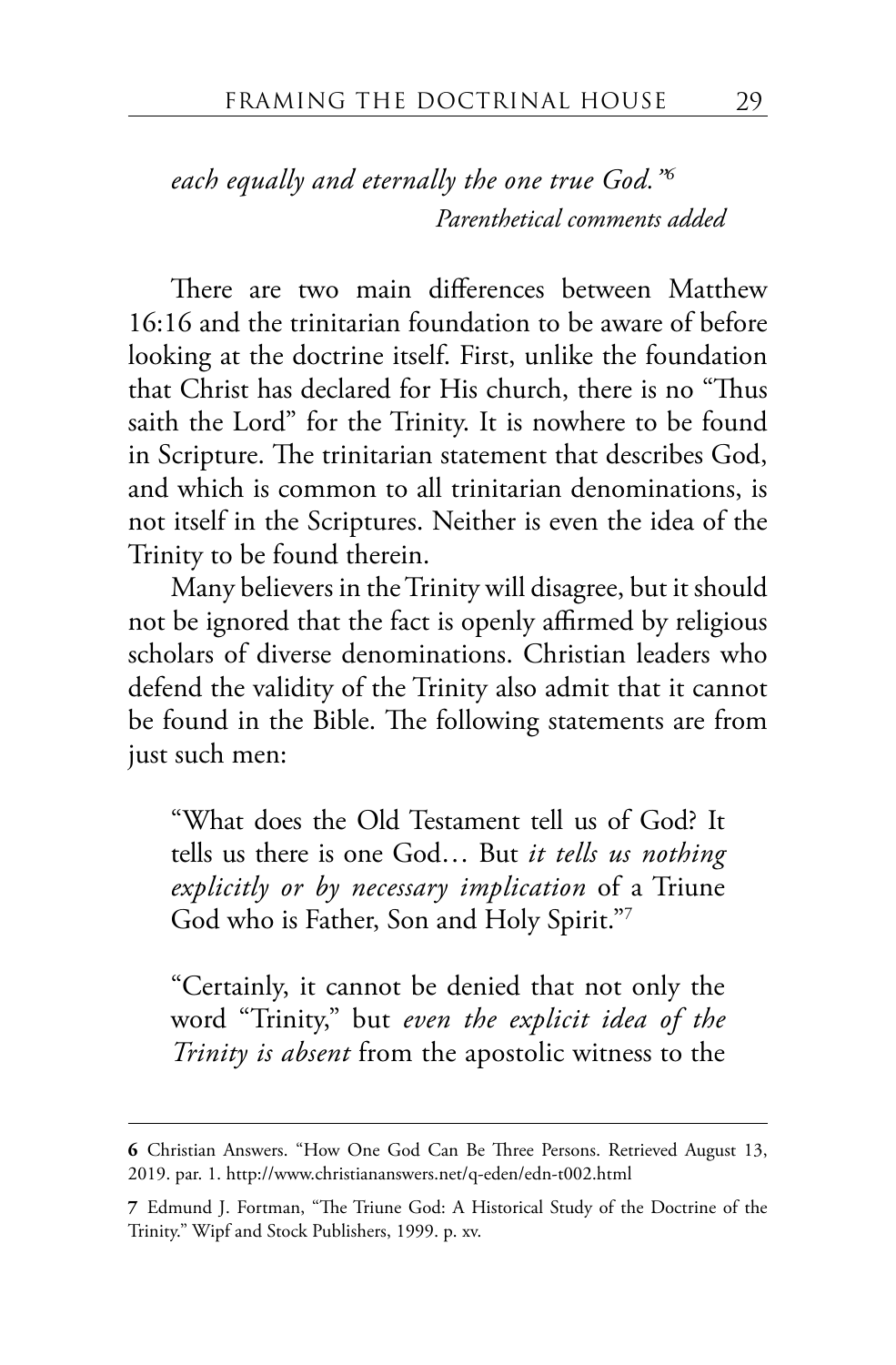#### faith<sup>"8</sup>

"There is *no systematic doctrine of the "immanent" trinity* in the NT [New Testament]."9

*Note: "immanent" means inherent or intrinsic; there is no systematic doctrine that teaches that God is inherently triune in the New Testament.*

"While no single scriptural passage states formally the doctrine of the Trinity, *it is assumed* as a fact."10

"The role of the trinity in a doctrine of God always raises questions. One reason is that the word itself does not appear in the Bible, nor is there any clear statement of the idea*.*.. even though *the doctrine of the trinity is not part of what the Bible itself says about God* it is part of what the church must say to guard the biblical view of God."11

Because it is not explicitly stated in Scripture, the doctrine of the Trinity is more of a conclusion about Scripture

**<sup>8</sup>** Emil Brunner, "The Christian Doctrine of God." Digitized by the Internet Archive. 2011. p. 205. Retrieved August 13, 2019 from www.archive.org. *Originally published by The Westminster Press, 1950.*

**<sup>9</sup>** Rahner, Karl. "Sacramentum Mundi: An Encyclopedia of Theology." Digitized by the Internet Archive. 2019. Volume 6. p. 295. Retrieved from www.archive.org August 14, 2019. *Originally published by Palm Publishers, 1970.*

**<sup>10</sup>** Wood, Kennith H. Editor. "The Trinity." *The Review and Herald*. 1981. Volume 158, No. 31. p.4. Retrieved August 14, 2019 from http://documents.adventistarchives.org/ Periodicals/RH/RH19810730-V158-31.pdf

**<sup>11</sup>** Rice, Richard. "The Reign of God: An Introduction to Christian Theology from a Seventh-day Adventist Perspective." Andrews University Press, 1985 p. 89.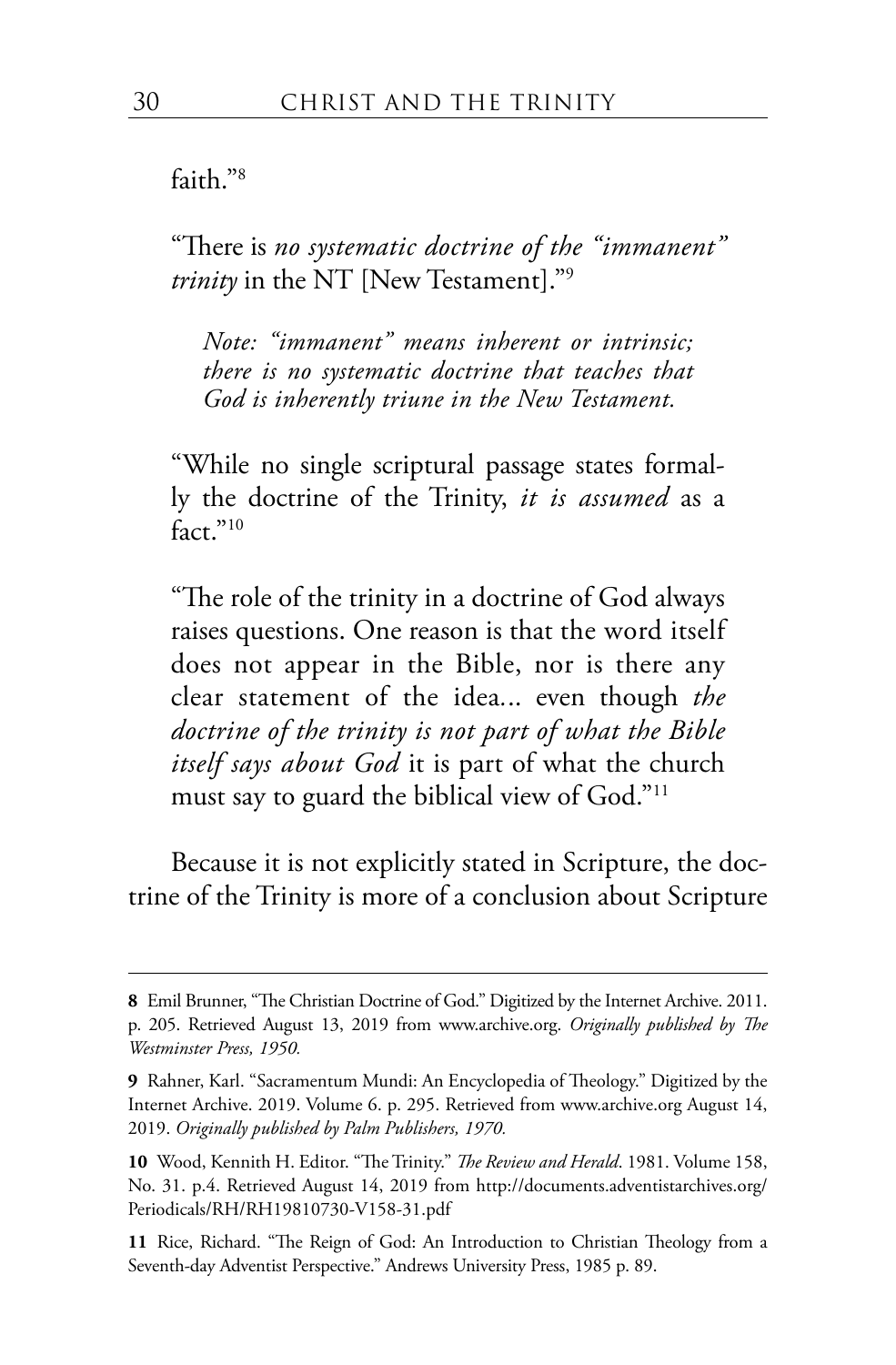than a foundation beginning with Scripture. There is the necessity, then, of finding the foundation that supports the trinitarian conclusion. This moves us away from the Trinity as a starting point because there is another foundation yet to discover which the Trinity itself is built upon. If there was a reference in the Bible that was explicit, clearly stating the trinitarian creed, then further study would not be required and it might suffice as a beginning point. But, as those scholars who defend the Trinity have openly declared, such a statement is nowhere to be found in the Bible, disqualifying it as a biblical foundation.

This leads to the second difference with using the Trinity as the starting point. Because the Bible student is required to search out a foundation for the Trinity, the Trinity, as a foundation, is complicated. It is like teaching a child to learn the fundamentals of counting by working backwards from algebra. The Christian is expected to understand the complex before the simple in order to discover the simple foundational principles within the complex. It is an impossibility, and compels the Christian to rely upon assumptions. Thus the Trinity is not an actual starting point in the Word of God. It is not a first lesson, being neither clearly stated in Scripture, nor simple.

These two differences between Matthew 16:16 and the Trinity make a direct comparison impossible. It is not possible to build doctrine from the Trinity as can be done from Matthew 16:16 for these reasons:

1. There is no "Thus saith the Lord," so it is not a starting point. It is not wise, nor responsible, to build doctrine upon a statement about God if it is not explicitly found in the Bible. It may only be accepted as a conclusion.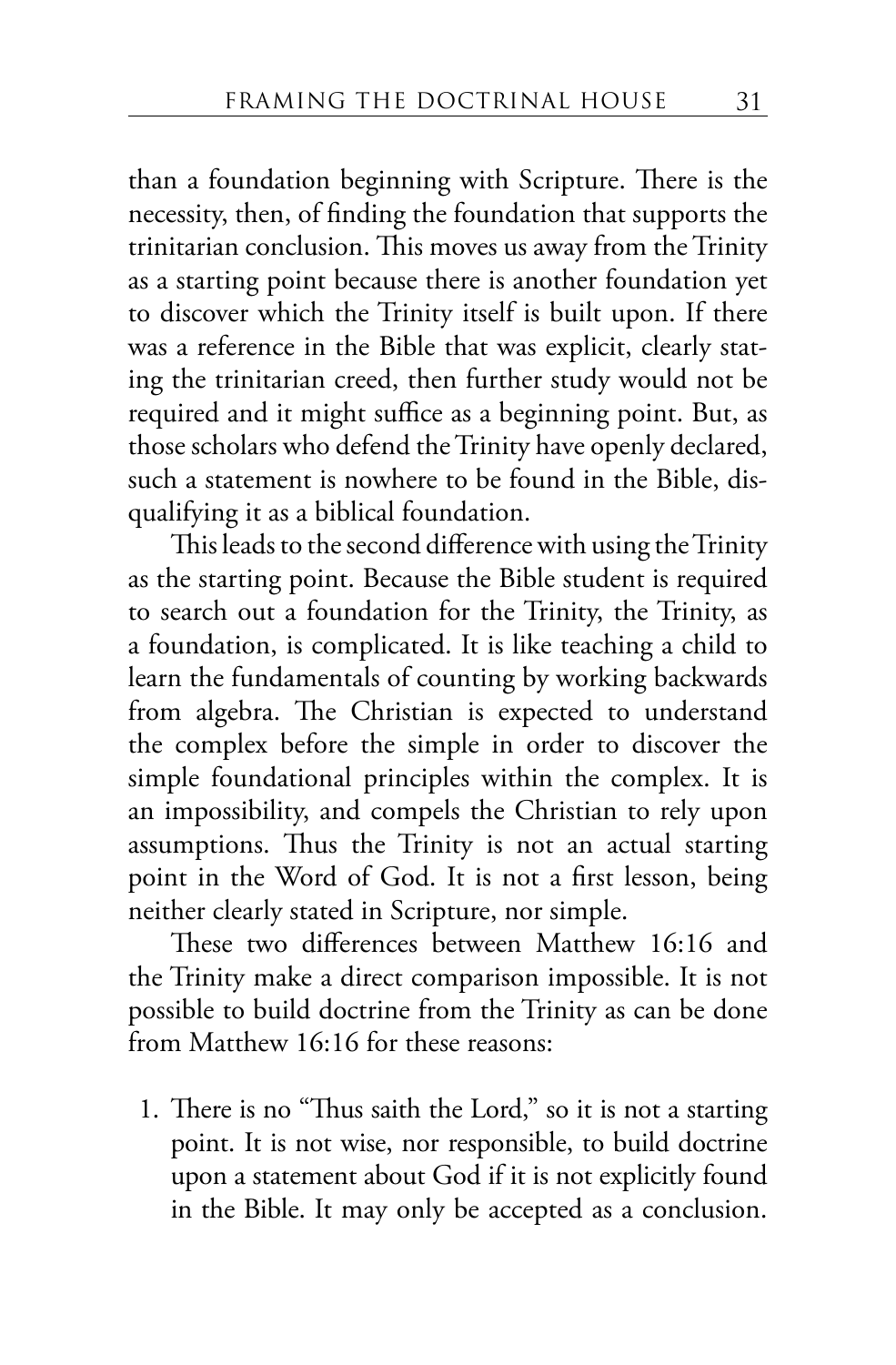If used as a foundation, there is nowhere to go with the Trinity; it only points to the need to prove its own validity. And if one does build upon the doctrine of the Trinity, he will be building from, and upon, the conclusions of man, rather than the Word of God.

2. The trinitarian foundation is not simple, but complicated. The process of building upon this foundation is more of a process of deconstruction than it is of construction. One needs to take the complex conclusion about scripture and work backwards before he can go forwards, not only to validate the doctrine, but to understand the basic materials that the Bible student has to work with, which have become the heart of the doctrine. Rather than building from the simple to the more complex, the Christian is forced to figure out the basic lessons about God, Christ, and salvation from a complex doctrine.

For these reasons, it is not possible to use the Trinity as a base upon which to build lines of doctrine as was done with Matthew 16:16. Nevertheless, we will find out what the foundation of the Trinity is so that it can be compared with Christ's foundation. This will be done by comparing the features of the Trinity with the building blocks of Matthew 16:16. In this process, over the next three chapters, we will discover the foundation of the Trinity.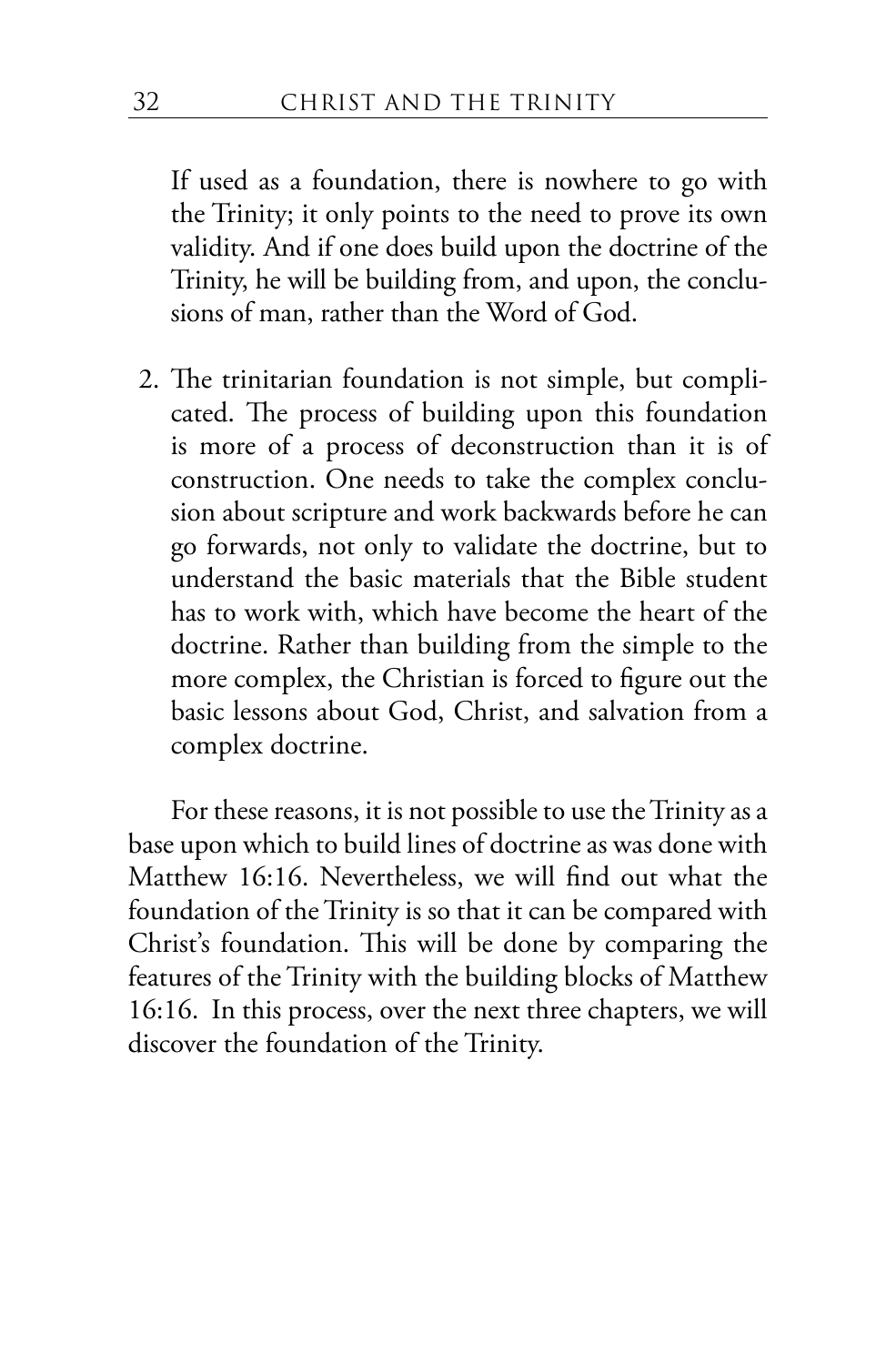## - THREE -

# **COMPARING THE ESSENTIAL FEATURES**

Because Matthew 16:16 is the foundation of Christ's church, its features are the essential building blocks for sound doctrine. They are the truths that are used to build doctrine, and to keep it sound. As they are the essential building blocks, all the features must be accounted for when developing doctrine in order for it to be truthful. Every feature that is within Matthew 16:16 is essential. Christ has spoken, and has established this truth as the foundation of His church. Thus every word is critical in order that the "gates of hell" do not overtake the church.

The features are so closely connected and related that if one is refused the others become perverted. For example, if Jesus is accepted as the Son of man but is refused as the Christ, then the truth about the Man Jesus is perverted and ultimately lost, because He *is* the Christ. If Jesus is received as the Christ, but is refused as the Son of God, then the truth about the Christ, who *is* the Son of God, is perverted, and the Christ is ultimately lost. The identity, personality, and mission of Christ become perverted when one of the features is missing. Every feature is essential and has a close relationship with the other features, and so all must be accounted for in sound doctrine.

Here I would like to remind the reader of two points. First, a foundation contains the building blocks to support, as well as to develop, all succeeding doctrine. If a doctrine is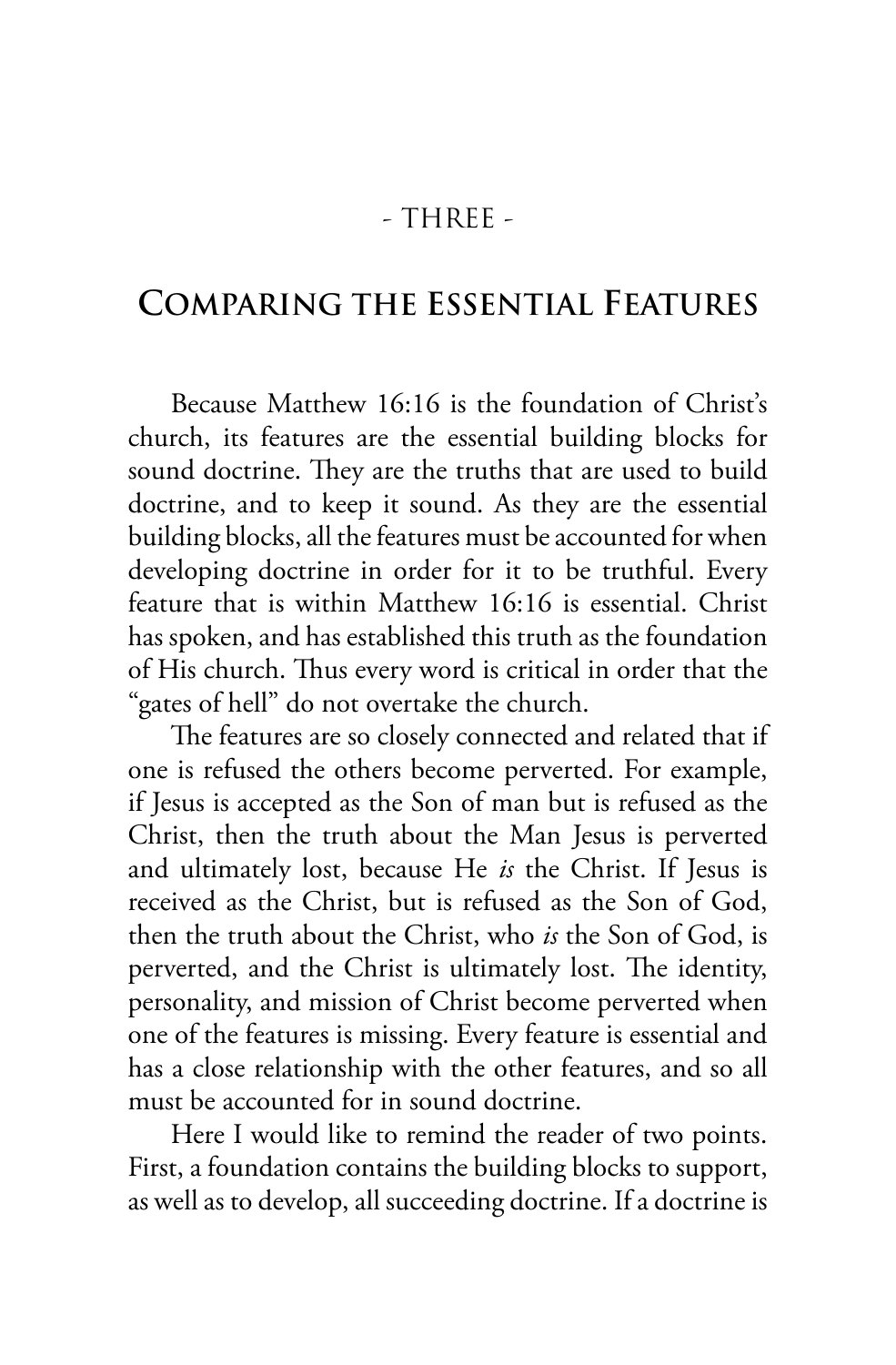developed that does not harmonize with the building blocks in the foundation, then it is evident that doctrine has veered away from soundness. For example, one plus one equals two. If a student solves this simple mathematical equation but produces a different sum, we are able to discern that there is an error. The students process is re-examined to find and correct the reason for the error, and the student is not allowed to progress until the foundation has been correctly learned. It would be a disservice, even an abuse, to allow a student to progress believing that one plus one equals ten.

A solid foundation is what enables errors to be discerned, as well as to ready the student for further education. So it is with doctrine. If a doctrine develops that does not harmonize with the foundational building blocks in Matthew 16:16, we may discern that there is an error. A re-examination is appropriate in order to find and correct the error before attempting to understand subsequent doctrines.

The second point I would like to remind the reader of is that the Trinity is a conclusion about Scripture, not actually a starting point in Scripture. As this is the case, the following comparison will have the effect of checking the validity of the Trinity as a conclusion about Scripture. We will see if the said sum of Scripture (the Trinity) harmonizes with the foundational building blocks (Matthew 16:16).

If the following comparison shows that the building blocks of Matthew 16:16 are present in the Trinity, then we can count the Trinity as a sound doctrine concerning God. But if not, if the following comparison shows that the building blocks are not present, then we must acknowledge that the trinitarian conclusion is an error. If the Trinity is found to be unsound as a conclusion, then the Christian who has produced it as the conclusion of their study will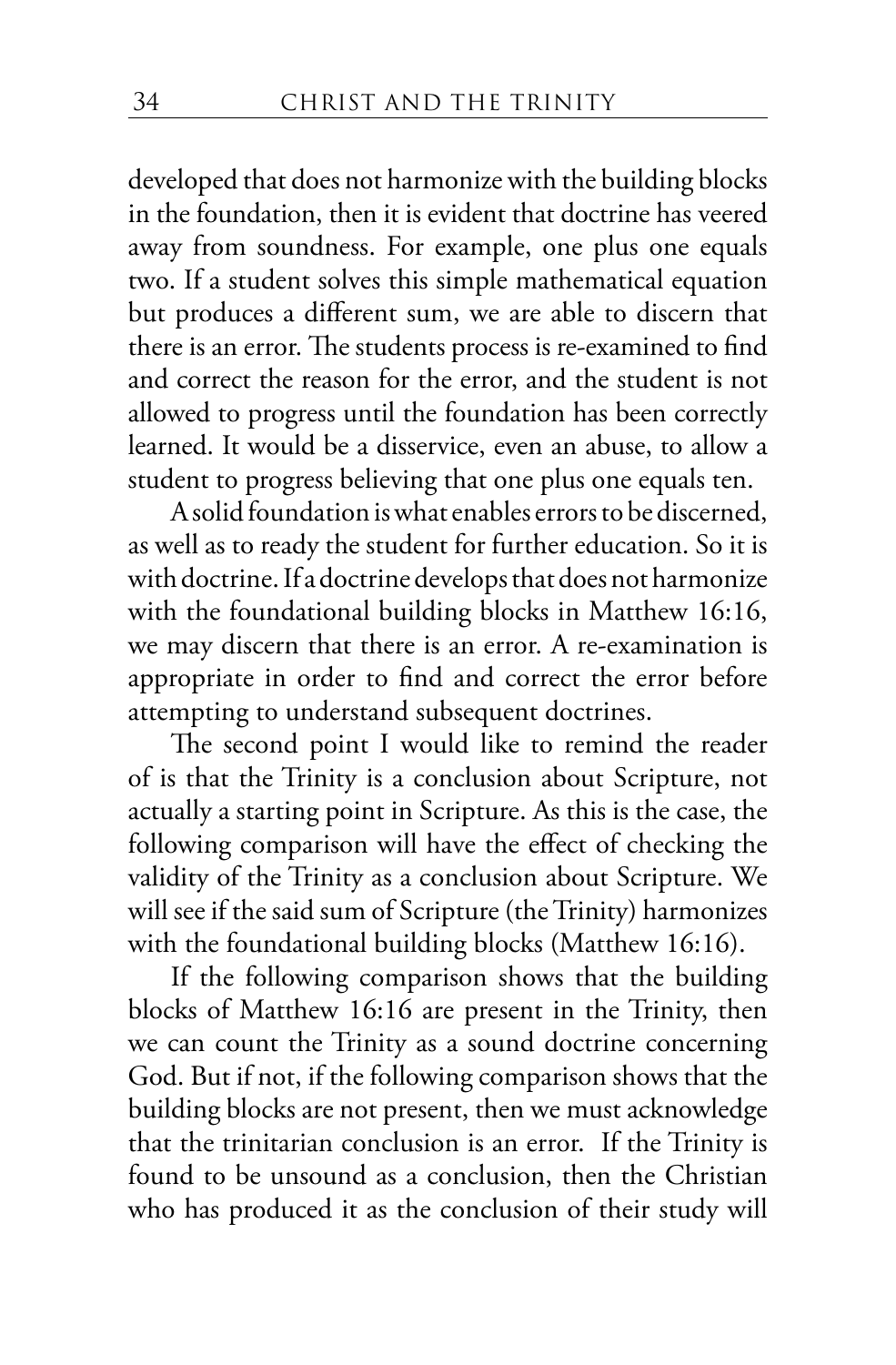need to back-track and make the appropriate corrections.

Does the Trinity have the building blocks, the essential features, of Matthew 16:16?

#### **Matthew 16:16 Trinity**

Thou [Jesus] art the Christ, the Son of the living God.



- 
- 
- 
- 4. The living God 4. God the Son
- 5. Father-Son Relationship 5. God the Holy Spirit

God exists as three persons [God the Father, God the Son, and God the Holy Spirit]… but is one being [or one unit, or one family]... The members of the Trinity are co-equal and co-eternal… all three are eternal without beginning." "God the Father, God the Son, and God the Holy Spirit are each equally and eternally the one true God.

- 1. Jesus 1. God
- 2. Christ 2. Three persons
- 3. The Son 3. God the Father
	-
	-
	- 6. Co-equal
	- 7. Co-eternal
	- 8. Eternal
	- 9. No beginning
	- 10. Three-in-one-relationship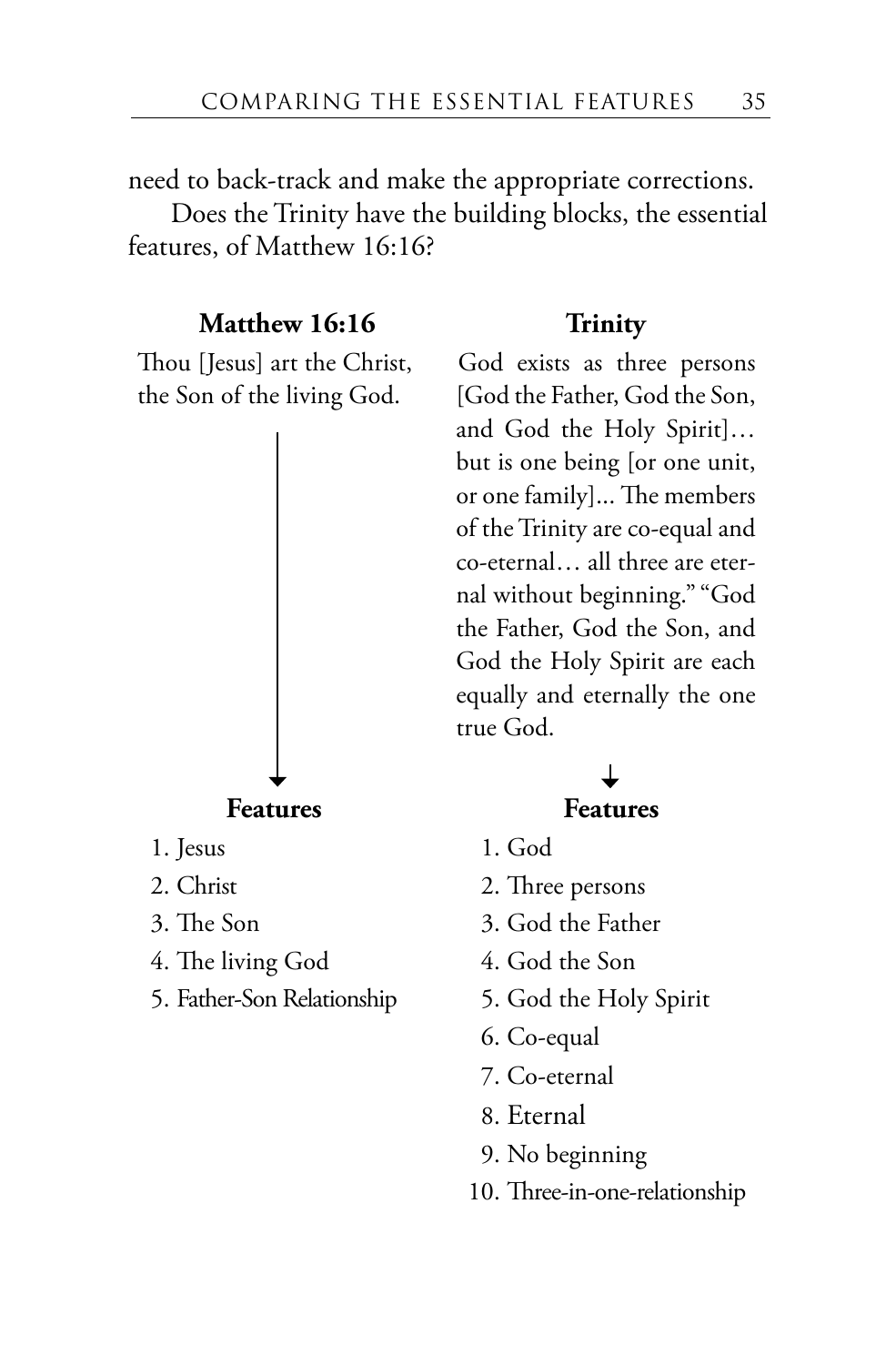There are five essential building blocks in Matthew 16:16: 1) Jesus, 2) the Christ, 3) the Son, 4) the living God, and 5) the Father-Son relationship. Are these five essential building blocks of Matthew 16:16 present in the trinitarian declaration?

*1. Jesus --* No. There is no specific reference to Jesus in the trinitarian declaration. Neither is there any biblical witness expressing the trinitarian statement, nor the realization that Jesus is "God the Son" of the triune God. This means that the trinitarian statement cannot be part of a conversation with Jesus as was Peter's confession in Matthew 16:16, or with any other biblical character. It is addressed to no one, and is a self-supporting statement with no biblical setting, and no biblical witness.

The significance of this missing feature is that there is no link to Jesus, the Son of man. The Trinity is disconnected from the truth that the divine Son of God came in the flesh of man. A foundation is the beginning point and must contain the building blocks that form the increase of knowledge. Since this essential building block is missing from the Trinity, doctrines that develop from the Trinity will be missing this feature. They will ignore, suppress, distort, confuse, or eliminate the truth about Jesus being the divine Son of God in the fallen flesh of man.

*2. Christ --* No. There is no specific mention of Christ in the trinitarian foundation. The Trinity makes no reference to the Saviour, the Messiah, the anointed One. The significance of this missing feature is that the Trinity is disconnected from the mediation of Christ for the reconciliation of God and man. There is no acknowledgment that Jesus is the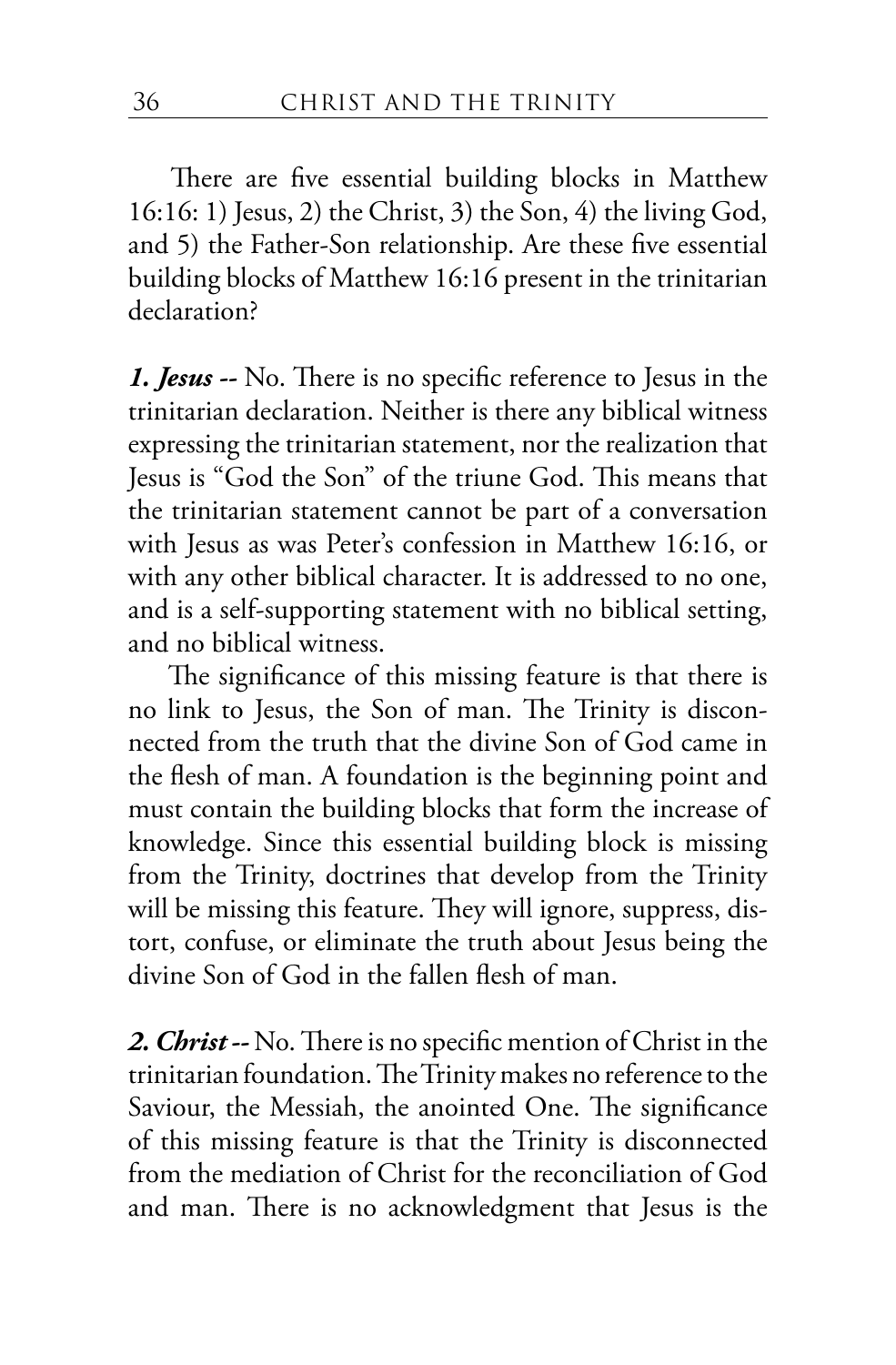Saviour of the world.

While we have yet to discover what the foundation of the Trinity is, we can know that it does not include Christ; it does not include the mediation of Christ for the salvation of man. Thus it must be a "Christless" foundation. And if the Trinity is itself used as the foundation, it will not be able to produce a Saviour, as it is without any reference to Christ the Saviour of the world.

*3. The Son --* Yes*.* The Son is a feature of the Trinity.

*4. The Living God --* Yes. God is a feature of the Trinity. However, the Trinity does not speak of the *living* God.

*5. The Father-Son Relationship --* No. The Father-Son relationship between God and Christ is not a feature of the Trinity. While the words "Father" and "Son" are used in the trinitarian conclusion, they are used with the emphasis that the Son has "no beginning." The Father is not actually the Source of His Son. This redefines the meanings of the words "Father" and "Son," which redefines the relationship that the Son of God has with His Father. The authentic Father-Son relationship, where the Son is begotten of the living God, is not in the Trinity.

Even though "Son" is a feature of the Trinity, we are prevented from the conclusion that He is a true Son, the only-begotten Son. And while "God" is a feature of the Trinity, we are prevented from the understanding that He is the true Father of Christ, the One from whom His Son came.

The authentic Father-Son relationship between God and His divine Son is not in the Trinity. As a result, the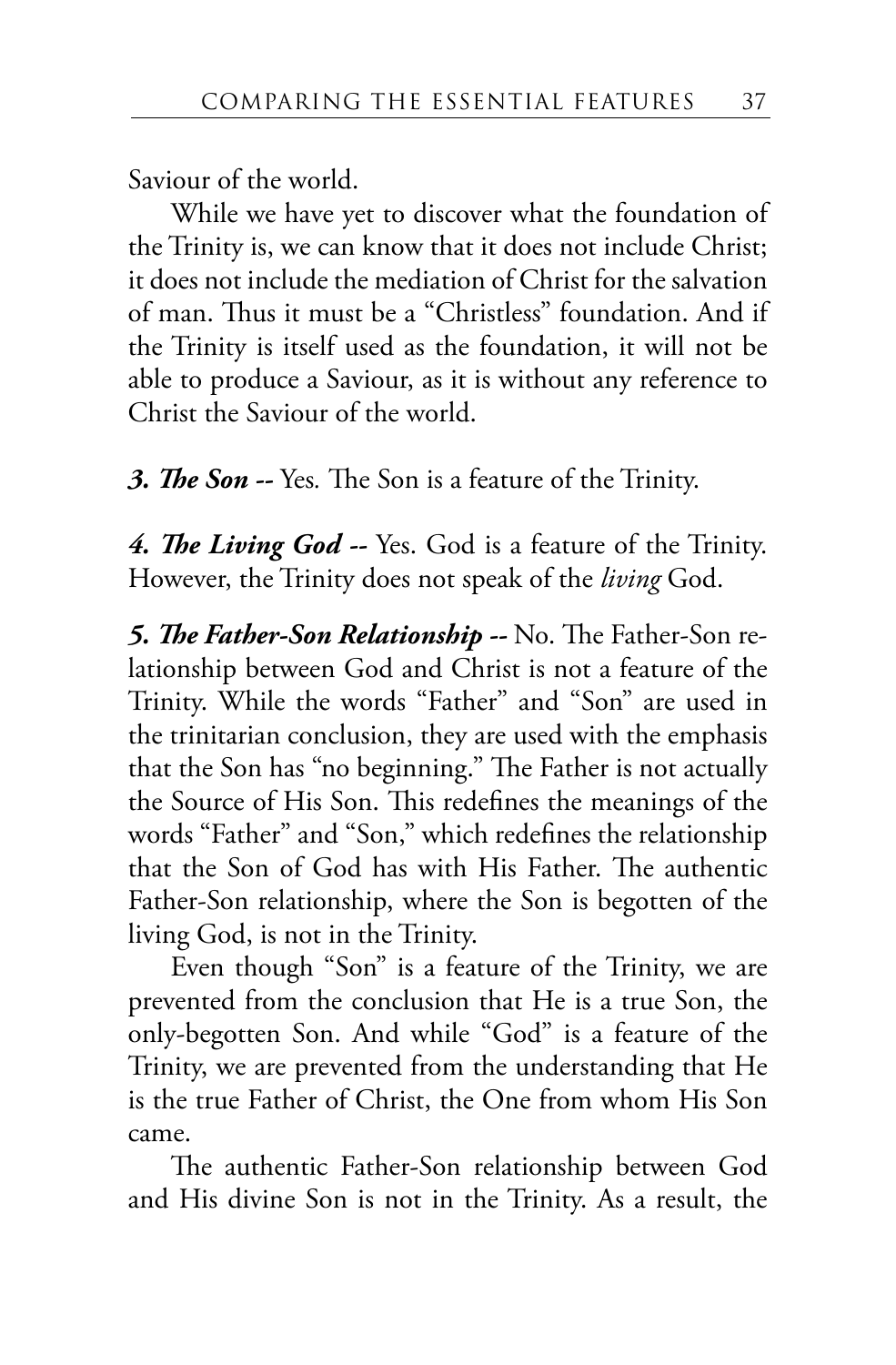identities of God and Christ are distorted. As the doctrine of the Trinity forbids the authentic Father-Son relationship between God and Christ, the identities of both God and Christ, Father and Son, are distorted.

By default, changing the meaning of the Father-Son relationship means that the definition of what it means to be a Son has been changed, and the Christian is left with the problem of redefining and reinterpreting the word "Son" in relation to the identity of God's Son. This leads to the same process of changing the meaning of "Father" in relation to God, and especially of the word "begotten" in relation to their relationship. When used in the trinitarian statement, these words must be redefined and reinterpreted to mean something other than what they really mean.

Thus we see that the only features on which the Trinity might have agreed with Matthew 16:16, "Son" and "God," actually pose a conflict. These redefined words actually oppose the truth of Matthew 16:16 because the authentic relationship between God and Christ has been eliminated. We are left with a God who is not really a Father, and a "God the Son" who is not really the Son of God. Thus the Trinity is disconnected from the truth about God and Christ as given in Matthew 16:16, because it denies that the Son came from God, His Father.

--- ---

At this point, we can return to the third and fourth features just examined and change the answers from "yes" to "no": the Son is not a feature of the Trinity, neither is the living God the Father. There is no need of looking at the other features of the Trinity at this point, for it is evident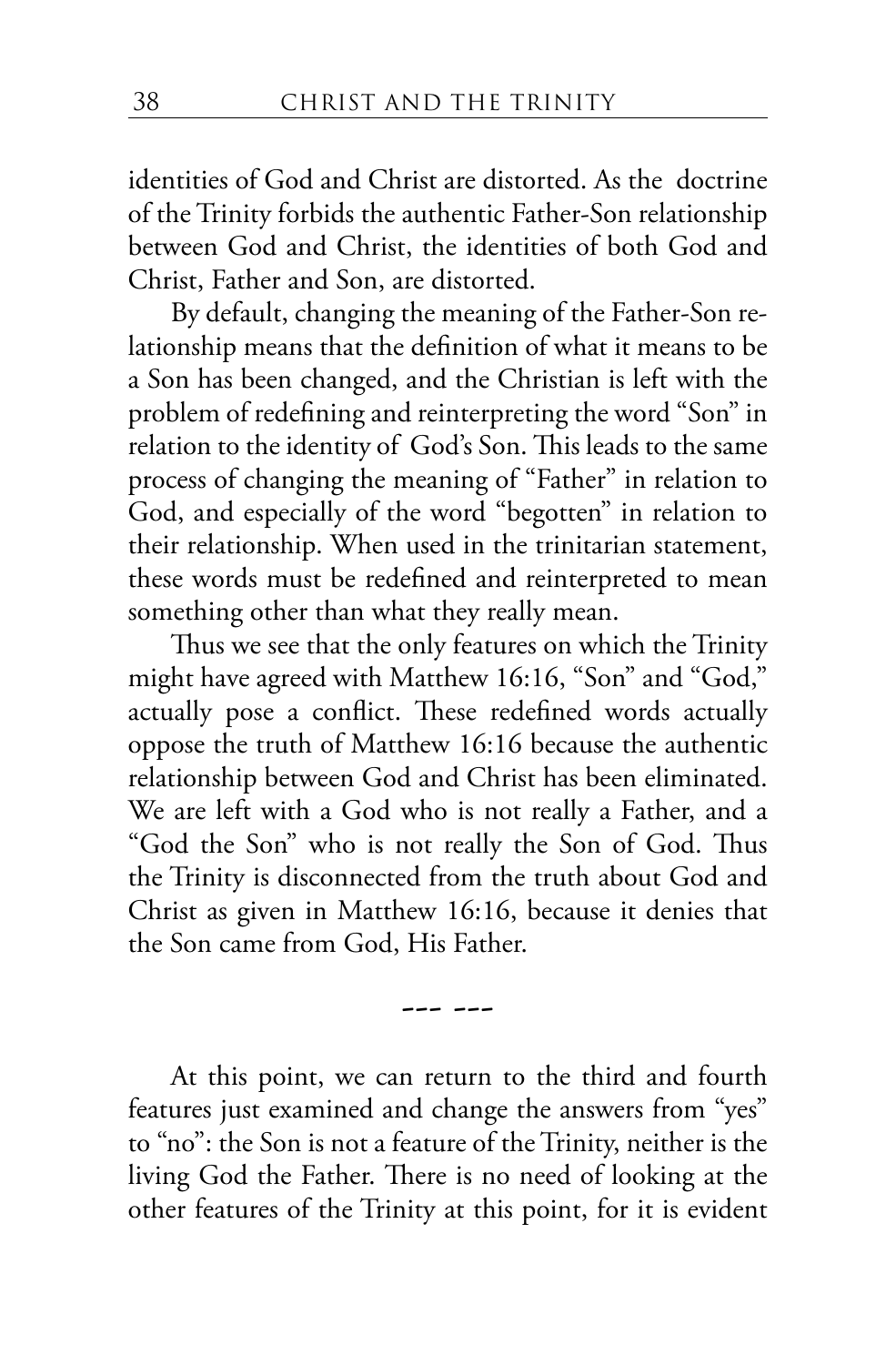that the Trinity does not include any of the features of Christ's foundation in Matthew 16:16: the Man Jesus is missing; the Christ is missing; the Father-Son relationship is missing; and therefore the living God and His onlybegotten Son are missing.

These differences assure us of something that is crucially important to acknowledge: there is absolutely no agreement between the Trinity and Matthew 16:16, only the appearance of one. And where there is no agreement with Scripture, there is conflict. We have discerned conflict between the trinitarian conclusion and Christ's foundation in Matthew 16:16. Therefore, the trinitarian conclusion is an error.

We can be sure, then, that if the Trinity is used as a foundation it will never be able to produce the same doctrines as Matthew 16:16, because the essential building blocks are simply not part of the doctrine of the Trinity. And just as surely, because the building blocks are not there, subsequent doctrines that are developed from the Trinity will be in conflict with the sound doctrines that are developed from Christ's foundation in Matthew 16:16.

Likewise, no matter how far the doctrinal line is advanced, the foundation of "Thou art the Christ, the Son of the living God" will never produce a doctrine that has sympathy with the Trinity. Matthew 16:16's building blocks are eternal; they will always be present as the root and the heart of sound doctrines, ensuring an enduring conflict with the Trinity.

The Trinity and Matthew 16:16 are in severe conflict. The God of the Trinity cannot be the living God who is the Father of the Son, our Lord Jesus the Christ. The God described in the Trinity is another God who is not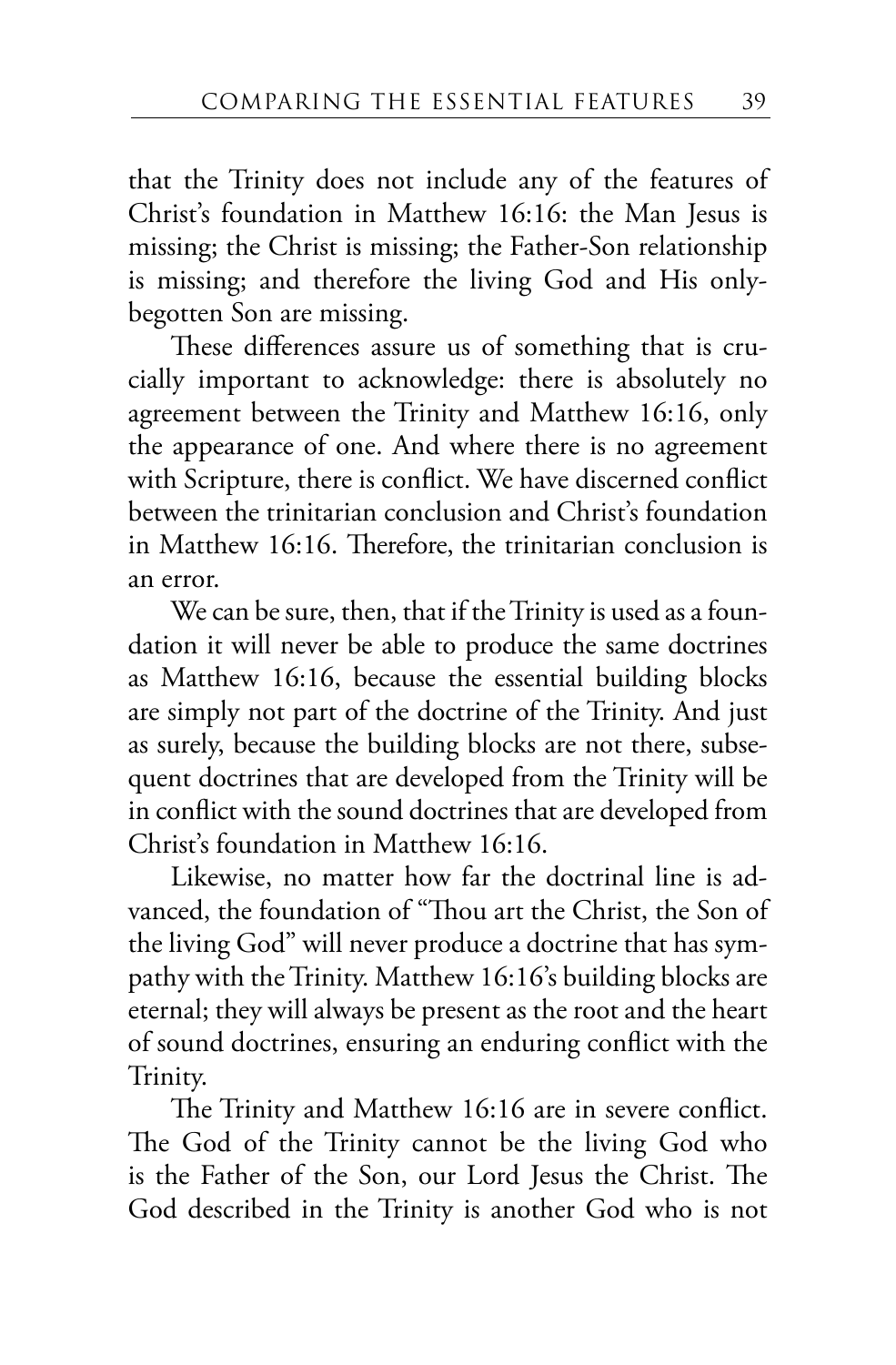the Father of Christ, but is three persons. Because of the close relationship between foundation and doctrine, any apparent connection between Matthew 16:16 and the Trinity is, in reality, non-existent.

## **SUMMARY**

- 1. Modern Christianity defines Christianity by the Trinity.
- 2. As a foundation, the Trinity is not an actual starting point, being neither explicitly stated in Scripture, nor simple.
- 3. A line of doctrine cannot be safely developed from the Trinity.
- 4. The features of the Trinity oppose Matthew 16:16.
- 5. Doctrines that might be developed from the Trinity will never harmonize with Matthew 16:16.

Jesus defines Christianity by Peter's confession in Matthew 16:16.

As a foundation, Matthew 16:16 is the perfect starting point. It is declared to be the foundation by Jesus Christ Himself, is explicitly stated in Scripture, and is simple.

A line of doctrine can be safely, and easefully, developed from Matthew 16:16.

The building blocks of Matthew 16:16 oppose the Trinity.

Doctrines that develop from Matthew 16:16 will never harmonize with the Trinity.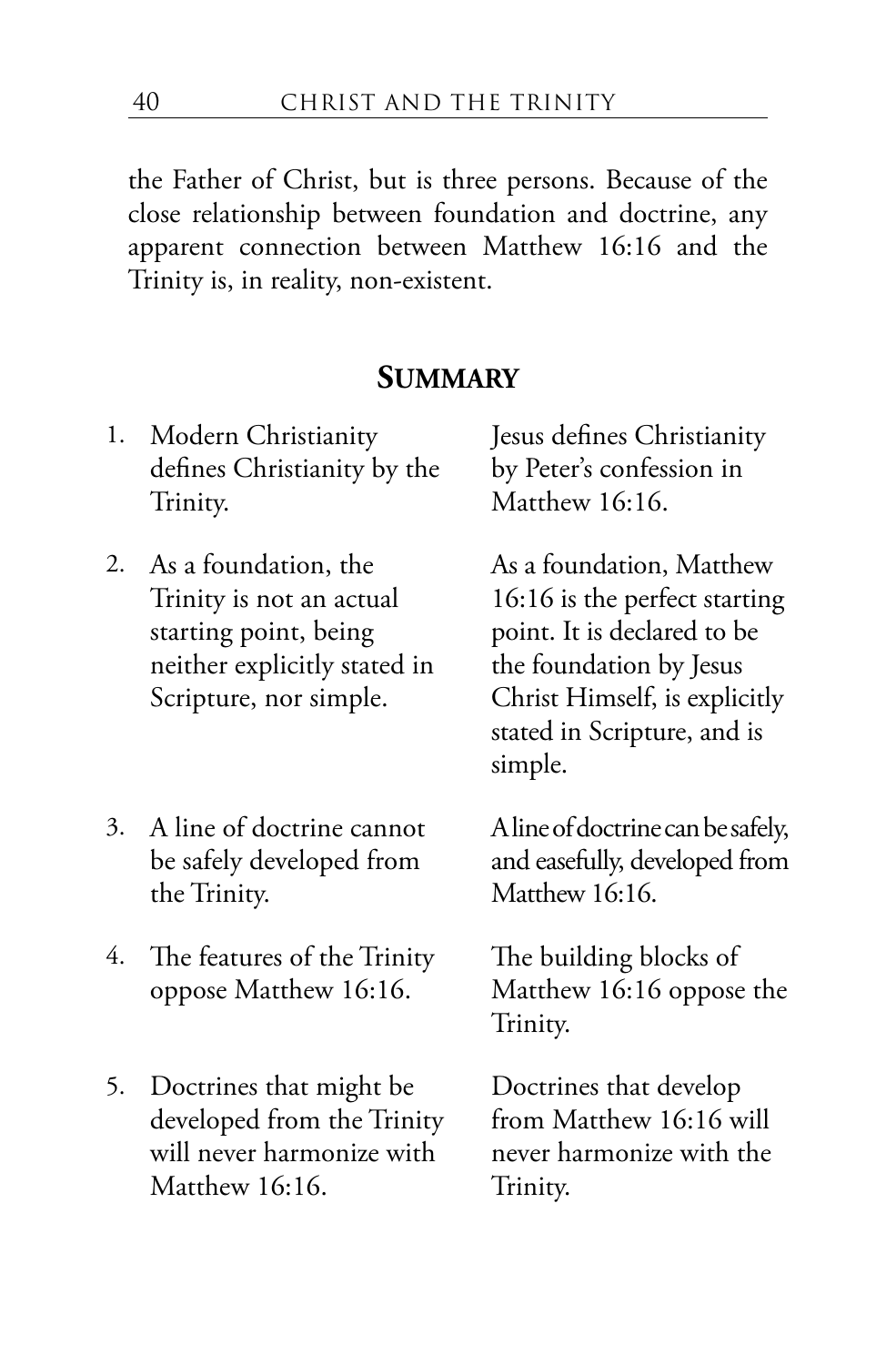Since all of the elements of Christ's perfect foundation in Matthew 16:16 are missing from the Trinity, the Trinity is an uneven and unstable foundation. It cannot lead to the construction of a safe frame of doctrine. A doctrinal house built upon the Trinity will not meet acceptable standards of quality. For this reason the Trinity also fails as a conclusion. As a sum of Scripture, it does not harmonize with the foundation taught by Christ. The Christian who has produced it as the conclusion of their study will need to backtrack and make the appropriate corrections.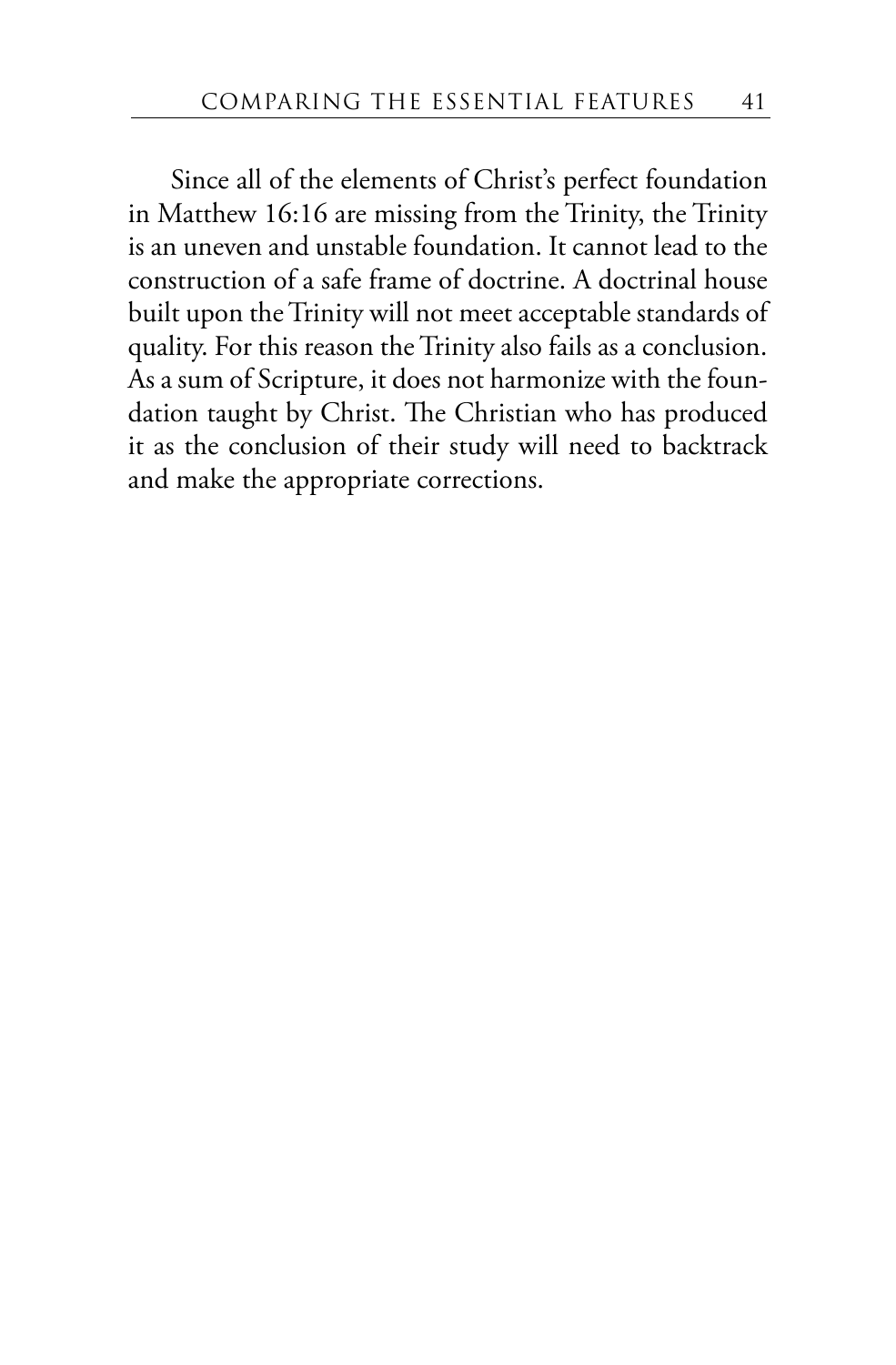## **A NOTE ABOUT THE HOLY SPIRIT**

Addressing doctrine about the Holy Spirit is not part of this book. The reason for this omission is very simple: Matthew 16:16 does not mention the Holy Spirit. It is the identity of Jesus Christ that is the foundation of the church. Since Matthew 16:16 does not mention the Holy Spirit, doctrine about the Holy Spirit is not part of this book.

Even so, some may yet be expecting to find the Trinity's teaching about the Holy Spirit examined in some manner here. The reason why I have not done so is because the Trinity does not harmonize with, preserve, nor utilize any of the teachings about God and Christ that are found in Matthew 16:16, which is the foundation of all sound doctrine. Therefore, all that needs to be said about the Trinity's teaching of the Holy Spirit is that it cannot be sound doctrine.

But here are a few steps the reader may want to take to begin developing an understanding of the Holy Spirit, steps that preserve, utilize, and include the truths about God and Christ that are established in Matthew 16:16. These steps are by no means exhaustive, but are given here as a sample for the purpose of showing how the foundation can be used to develop an understanding of the Holy Spirit.

Two divine Beings, God and His Son, are the foundation of the church and of man's salvation (see Matthew 16:16; Zechariah 6:12, 13; Revelation 7:10; Revelation 21:22; Revelation 22:1, 3). There is the living God, and the Son of the living God, who is the Christ, the Messiah, the Lamb of God, the Saviour of the world. The Christ is the divine Son of God and the human Son of man. He is divinity and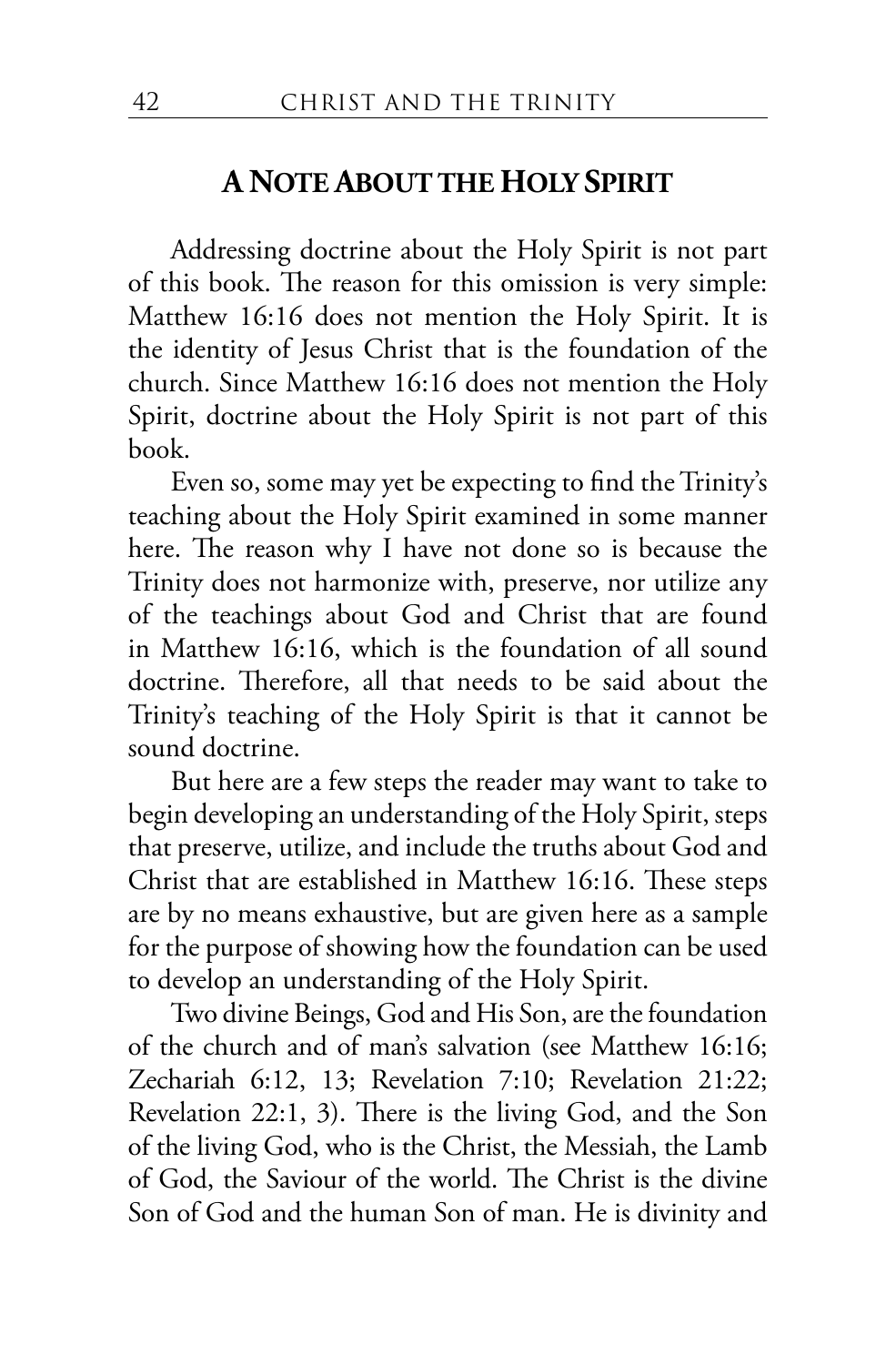humanity united in the incarnate Son of God -- the Man Jesus the Christ. God's divine Son is the Christ (the Saviour) because He reconciled fallen man with God in Himself, and, as a man, proved that the righteousness of God can live in the fallen flesh of man when he is in union with God. Christ gives us His victorious life so that we may live the same victorious life in Him:

"I am crucified with Christ: nevertheless I live; yet not I, but Christ liveth in me: and the life which I now live in the flesh I live by the faith of the Son of God, who loved me, and gave himself for me." Galatians 2:20

Sound doctrine about the Holy Spirit will not add any new elements to the foundation, but it may expand our understanding:

### *1. 2Corinthians 3:17*

"<sup>17</sup>Now the Lord is that Spirit: and where the Spirit of the Lord is, there is liberty."

Two phrases are used synonymously in 2Corinthians 3:17. "The Lord is that Spirit" is synonymous with "the Spirit of the Lord." So, "the Spirit of the Lord" has the same meaning as "the Lord is that Spirit." From this we gain a deeper understanding of our Lord and Saviour: "that Spirit" (the Holy Spirit) is the Lord Jesus Christ; and the Lord Jesus Christ is "that Spirit" (the Holy Spirit). The Holy Spirit is as the presence of Jesus Christ Himself.

Jesus is the life and power that destroys the works of Satan, whose works are sin: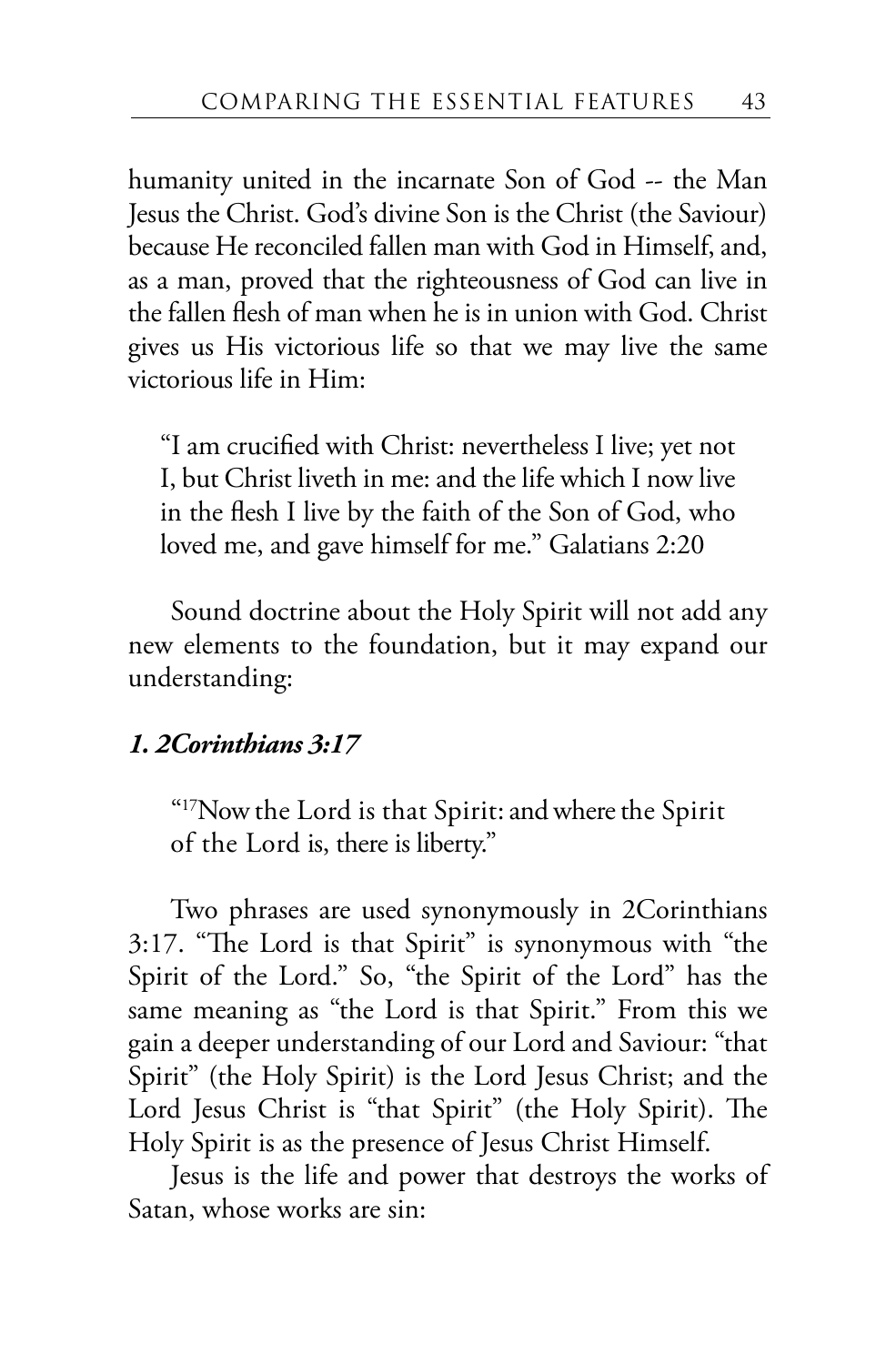"8 He that committeth sin is of the devil; for the devil sinneth from the beginning. For this purpose the Son of God was manifested, that he might destroy the works of the devil." 1John 3:8

 Where the Spirit of Jesus is, Jesus is there destroying the works of Satan, i.e., there is freedom from sin by the saving power in the presence of Jesus Christ:

"17Now the Lord is that Spirit: and where the Spirit of the Lord is, there is liberty." 2Corinthians 3:17

But the focus here is that "the Lord is that Spirit" means "the Spirit of the Lord." Jesus Christ (the Lord) is that Spirit (the Holy Spirit). The Holy Spirit is Jesus Christ. The Spirit of the Lord is as the Lord Himself; it is the presence of Jesus Christ.

This can reasonably be put to use. For example, Jesus is right now ministering on our behalf in the heavenly sanctuary:

"1 Now of the things which we have spoken this is the sum: *We have such an high priest,* who is set on the right hand of the throne of the Majesty *in the heavens;* <sup>2</sup> *A minister of the sanctuary, and of the true tabernacle,* which the Lord pitched, and not man." Hebrews 8:1, 2

Christ is our High Priest right now ministering for us in the heavenly sanctuary. But He is also, right now, with His people all over the earth, ministering to us in this world: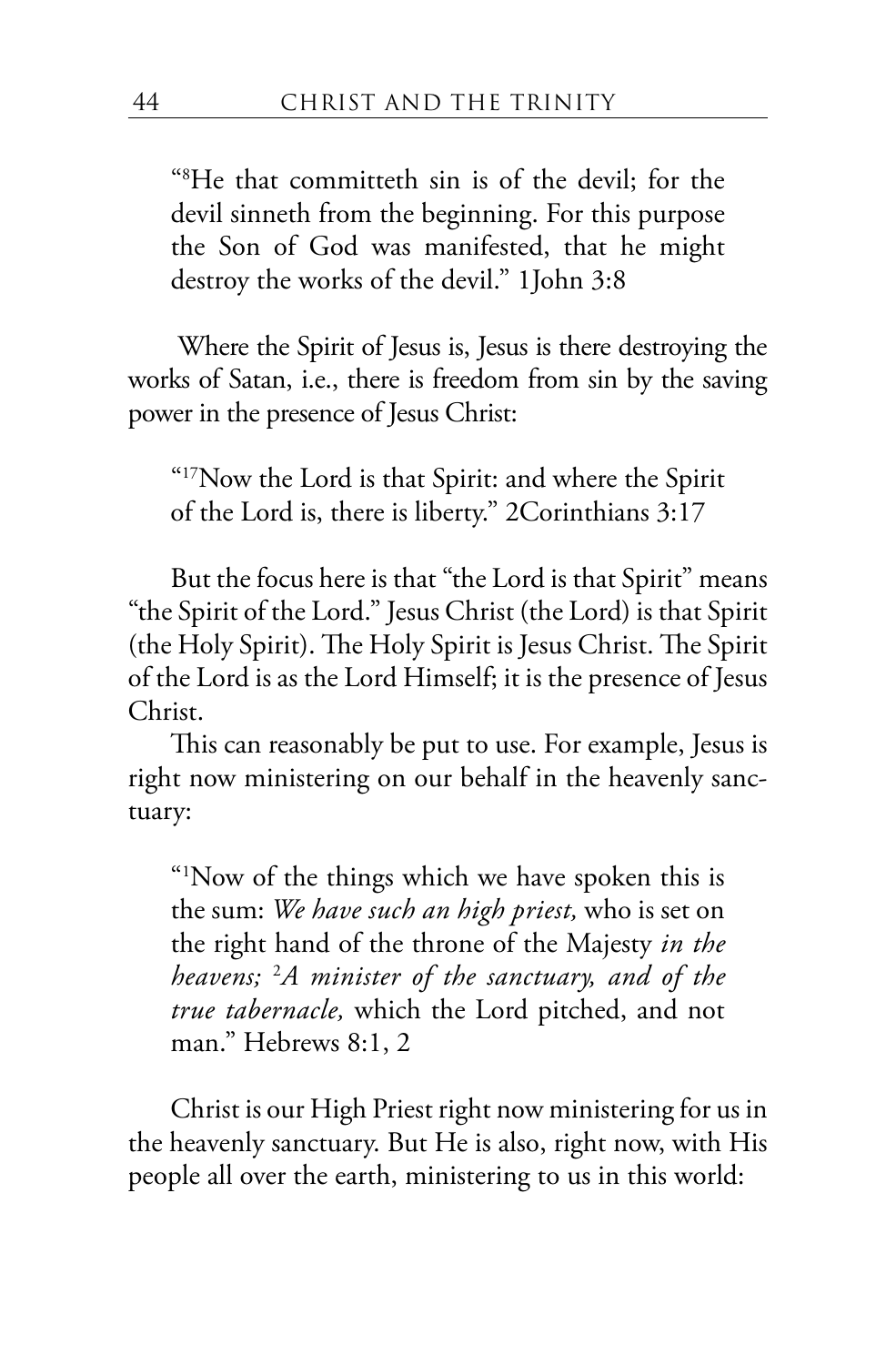" $^{20}$ For where two or three are gathered together in my name, *there am I* in the midst of them." Matthew 18:20

"18And Jesus came and spake unto them, saying, All power is given unto me in heaven and in earth. 19Go ye therefore, and teach all nations, baptizing them in the name of the Father, and of the Son, and of the Holy Ghost: 20Teaching them to observe all things whatsoever I have commanded you: and, lo, *I am with you* alway, even unto the end of the world. Amen." Matthew 28:18-20

"16And I will pray the Father, and he shall give you another Comforter, that he may abide with you for ever... 18I will not leave you comfortless: *I will come to you.*" John 14:16, 18

Christ is ministering in the heavenly sanctuary, but is still, by His Spirit, ministering to us here on the earth. "The Spirit of the Lord," that is, the presence of Jesus Christ, is with His people, wherever we are, even to the end of the world. By the Holy Spirit, our Lord is omnipresent. He is right now in the heavenly sanctuary ministering for His people, but He is also with us, exactly where we are, by His Spirit.

### *2. Psalm 51:10, 11 and Psalm 139:7*

"10Create in me a clean heart, O God; and renew a right spirit within me. 11Cast me not away from *thy presence;* and take not *thy holy spirit* from me."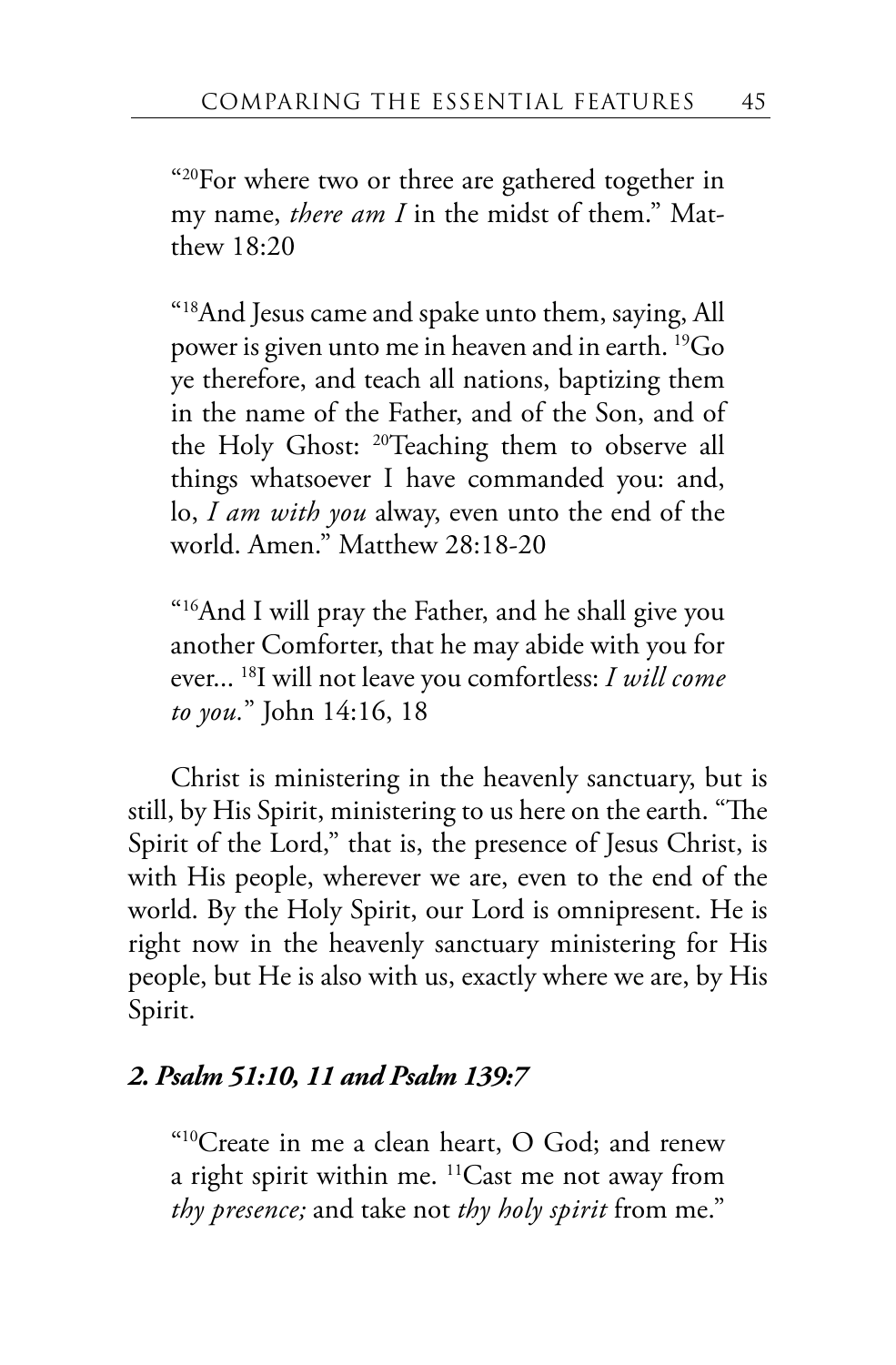#### Psalm 51:10, 11

"7 Whither shall I go from *thy spirit?* or whither shall I flee from *thy presence?*" Psalm 139:7

The same principle is taught in these Scripture passages. God's Spirit is equated with His presence: "thy spirit" = "thy presence." The Spirit of God is the presence of God.

#### *3. Romans 8:9, 10*

"9 But ye are not in the flesh, but in the Spirit, if so be that the *Spirit of God* dwell in you*.* Now if any man have not the *Spirit of Christ,* he is none of his. 10And if *Christ be in you,* the body is dead because of sin; but the Spirit is life because of righteousness."

This passage ties the above passages in steps 1 and 2 together utilizing the principle of Christ's mediation, which is in the foundation laid in Matthew 16:16. We know that, when Adam sinned in the Garden of Eden, the whole human race fell. As the head of the human race, Adam, now a sinner, could not pass righteousness to his posterity. He could only pass sinfulness. Because it is sin that causes separation from God, had it not been for Christ's mediation, not only Adam, but the whole human race that was to come from Adam, would have been forever separated from God:

"12Wherefore, as *by one man sin entered into the world,* and death by sin; and *so death passed upon*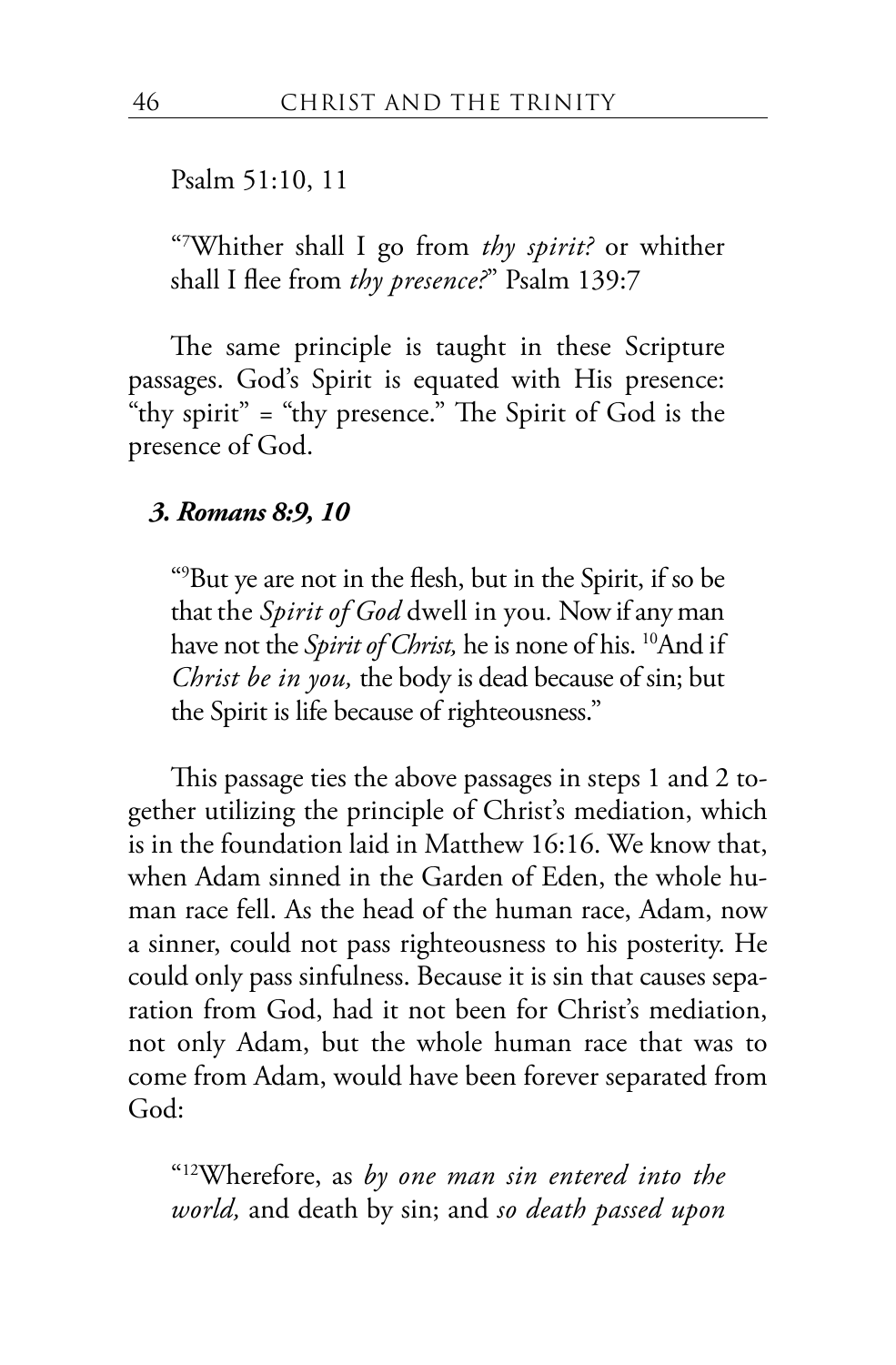*all men, for that all have sinned.*" Romans 5:12

"1 Behold, the LORD'S hand is not shortened, that it cannot save; neither his ear heavy, that it cannot hear: <sup>2</sup> But *your iniquities have separated between you and your God, and your sins have hid his face from you, that he will not hear.*" Isaiah 59:1, 2

Since Adam's sin, Christ has been the Mediator between God and the human race. His mediation spanned the chasm caused by sin and reconciled us to God:

"18And all things are of God, who hath reconciled us to himself by Jesus Christ..." 2Corinthians 5:18

The only way for us to come to the Father, is through the mediation of His Son (John 14:6). And the only way for God to be with us is through the mediation of His Son. This is why His Son is called "Emmanuel" in Matthew 1:23. It means Jesus is "God with us":

"23Behold, a virgin shall be with child, and shall bring forth a son, and they shall call his name Emmanuel, which being interpreted is, God with us." Matthew 1:23

Jesus is "God with us." And the presence of Jesus is the presence of "God with us":

"9 But ye are not in the flesh, but in the Spirit, if so be that *the Spirit of God dwell in you*. Now if any man have not *the Spirit of Christ*, he is none of his. <sup>10</sup>And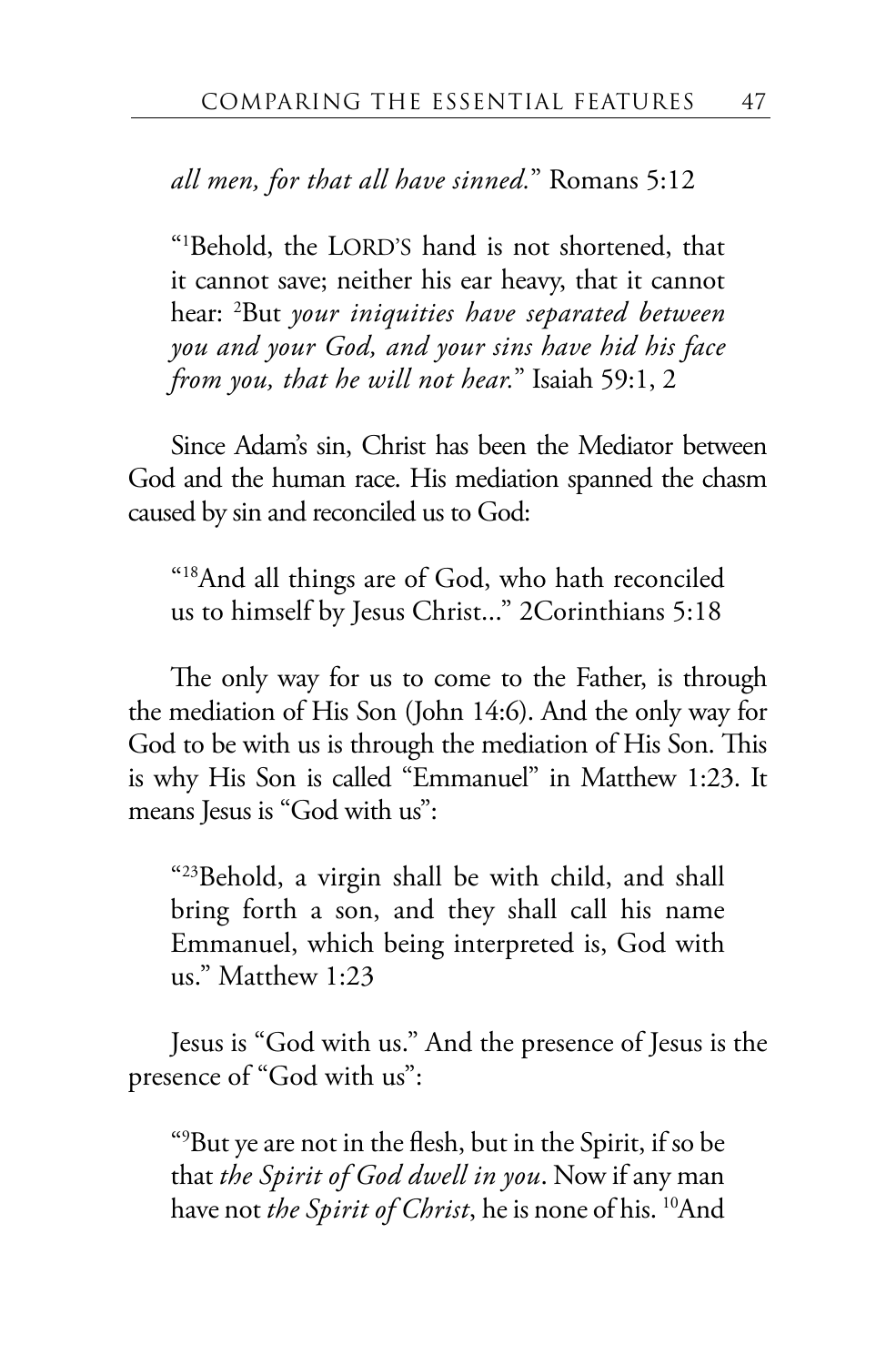*if Christ be in you,* the body is dead because of sin; but the Spirit is life because of righteousness." Romans 8: 9, 10

The Spirit of God dwells in the Christian by Jesus Christ. "If Christ be in you," then "the Spirit of God dwell[s] in you." If any man does not have the Spirit of Christ dwelling in Him, he does not have the Spirit of God dwelling in him either. But if the Spirit of Christ does, in fact, dwell in him, then the Father dwells there also:

"23*I in them, and thou in me,* that they may be made perfect in one; and that the world may know that thou hast sent me, and hast loved them, as thou hast loved me." John 17:23

"I in them" means "Christ in you, the hope of glory" (Colossians 1:27). And "thou in me" means God in Christ. If Christ be in us, and if God is in Christ, then when Christ dwells in the Christian by His Spirit, God dwells there also.

### *4. John 6:63*

"63It is the spirit that quickeneth; the flesh profiteth nothing: *the words that I speak unto you, they are spirit*, and they are life." John 6:63

It is by Christ's words that His Spirit dwells within the Christian:

"23Jesus answered and said unto him, If a man love me,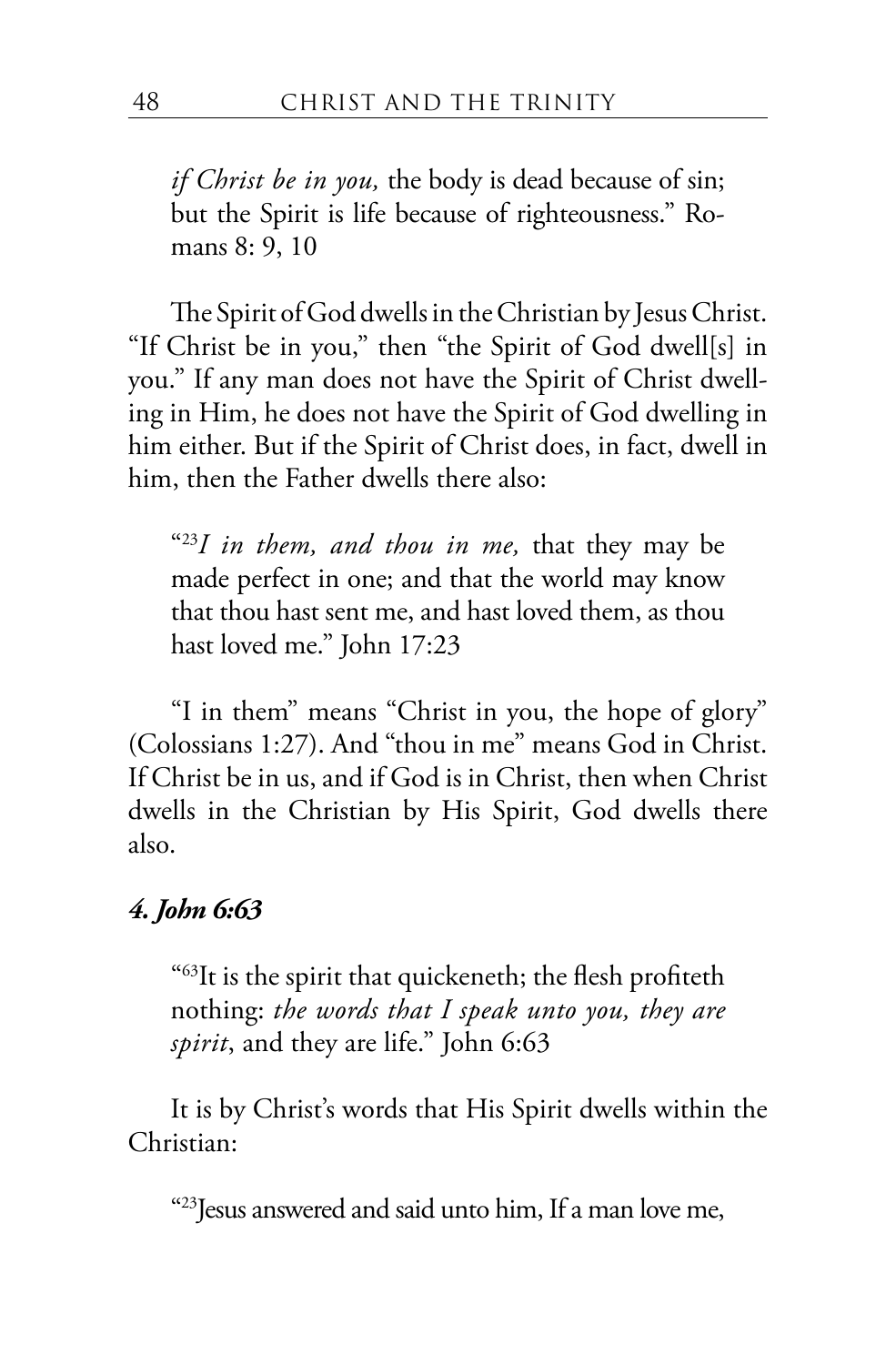*he will keep my words:* and my Father will love him, *and we will come unto him, and make our abode with him.*" John 14:23

Both the Father and the Son dwell within the Christian when he believes, and keeps the words of Christ. When the Christian understands the word, believes it, and loves what he understands and believes, the word of God finds a home in his heart:

"11*Thy word have I hid in mine heart,* that I might not sin against thee." Psalm 119:11

"Abode" in John 14:23 above ("we will come unto him and make our *abode* with him") means "home" and "permanent place."1 When we keep the words of Jesus, when we hide them in our heart, God and Christ abide in the heart. The Spirit and life of Christ dwell in us by His word: "The words that I speak unto you, they are spirit, and they are life" (John 6:63).

God "hath reconciled us to himself by Jesus Christ" (2Corinthians 5:18) who is the propitiation for our sins, and who cleanses us from sin by the Spirit and life in His word. "God was in Christ reconciling the world unto Himself" (2Corinthians 5:19):

"9 But ye are not in the flesh, but in the Spirit, if so be that the Spirit of God dwell in you. Now if any man have not the Spirit of Christ, he is none

**<sup>1</sup>** "abode." *Young's Analytical Concordance to the Bible,* 22nd American Ed., Robert Young, LL.D., 1969, p. 6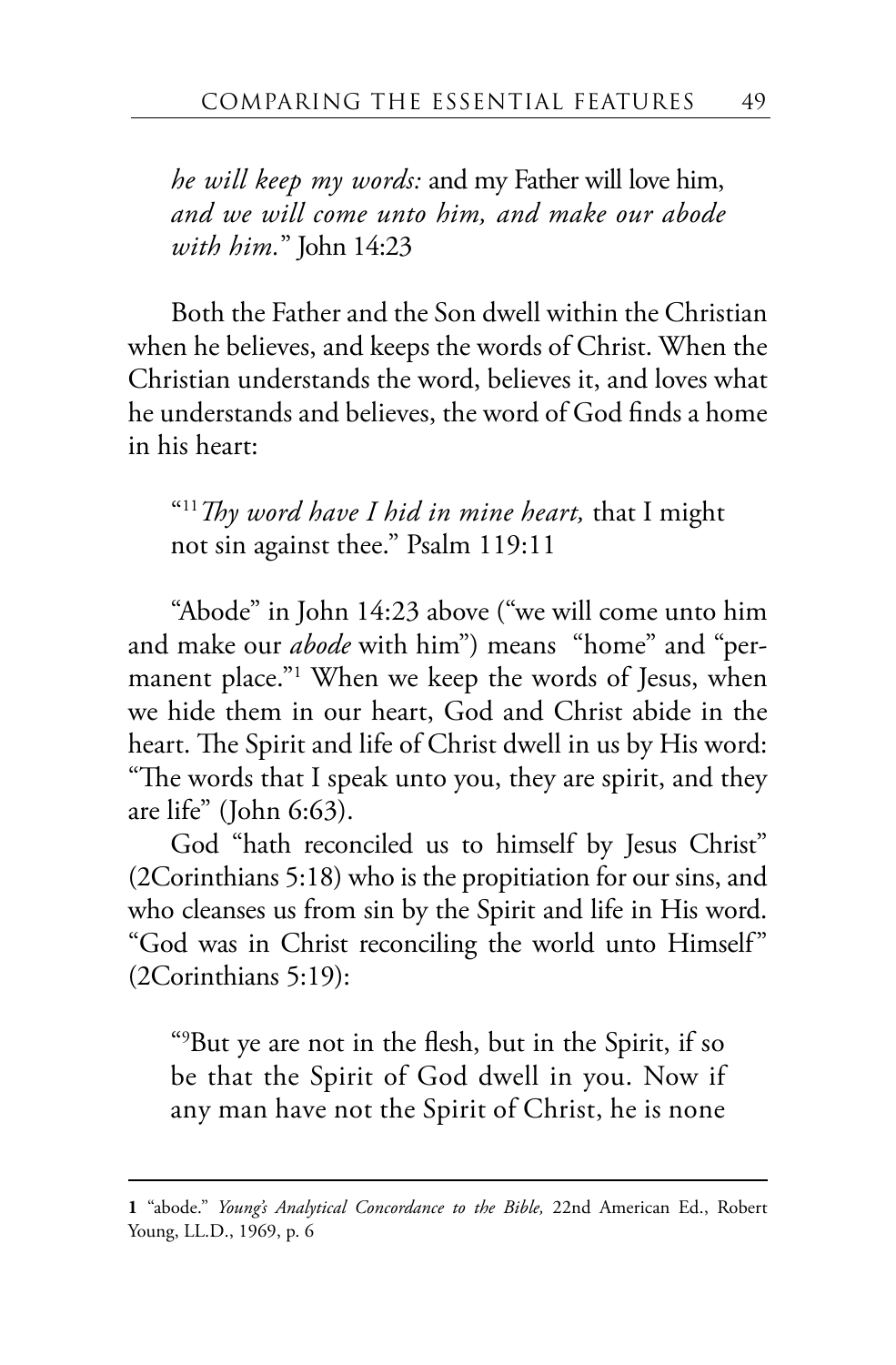of his. 10And if Christ be in you, the body is dead because of sin; but the Spirit is life because of righteousness." Romans 8: 9, 10

Christ is ministering in the heavenly sanctuary, but when we love His word, and make a home for it in the heart, we allow Him to enter into the inner man, and, by the Spirit and life that is in Christ, work upon the heart to emancipate it from sin, and we are brought into union with God. "Where the Spirit of the Lord is, there is liberty," that is, there is freedom from sin:

"Thy word have I hid in mine heart, *that I might not sin* against thee."

The life and power in the Word of God that created heaven and earth, dwells in the Christian, imparting light and life to deliver him from the darkness and death of his sinful ways:

"And God said, Let there be light: and there was light. And God saw the light, that it was good: and God divided the light from the darkness." (Genesis 1:3, 4)

"The word of God is the seed. Every seed has in itself a germinating principle. In it the life of the plant is enfolded. So there is life in God's word. Christ says, "The words that I speak unto you, they are Spirit, and they are life." John 6:63. "He that heareth My word, and believeth on Him that sent Me, hath everlasting life." John 5:24. In every command and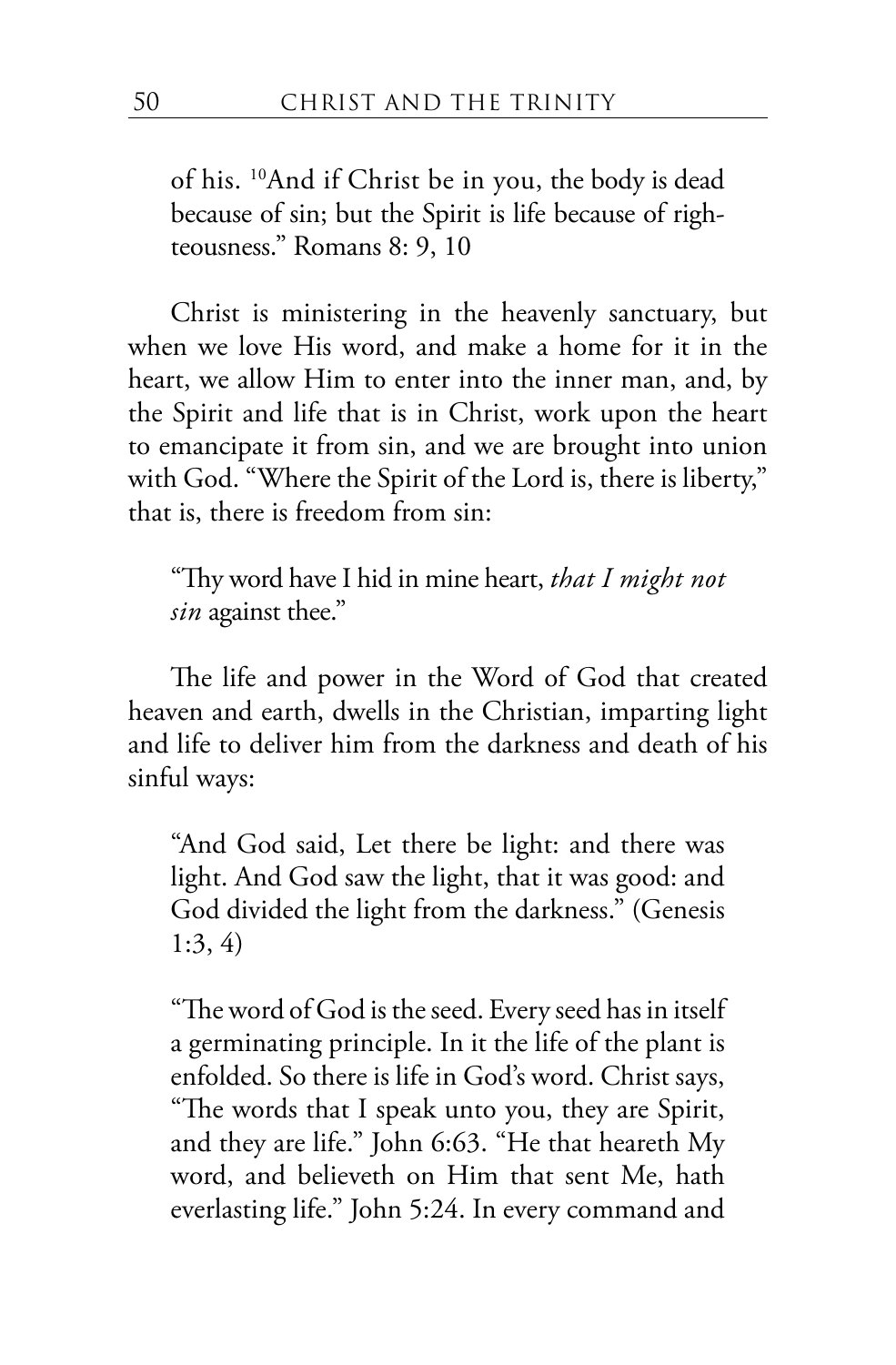in every promise of the word of God is the power, the very life of God, by which the command may be fulfilled and the promise realized. He who by faith receives the word is receiving the very life and character of God."2

This magnifies the importance of believing that Jesus is the Christ, the Son of the living God. By His word, Christ has established Matthew 16:16 both as truth and as the foundation of His church. These words, they are Spirit and they are life. Enfolded in these words of truth is not just one promise, but every promise of God. For "*all* the promises of God in him [Christ] are yea, and in him Amen" (2Corinthians 1:20). The foundation is the truth of who Jesus is, and it is in the truth of who Jesus is that all the promises of God are fulfilled.

Jesus Himself says, "For God so loved the world, that he gave his only-begotten Son, that whosoever believeth in him should not perish, but have everlasting life" (John 3:16). The words of Christ in this passage, and in Matthew 16, "they are Spirit and they are life" (John 6:63). Enfolded in these truths is the promise of everlasting life. But it comes on the condition of believing in Him whom God sent, in believing it was the "only-begotten Son of God" whom God gave to the world.

In His words are "the very life and character of God." Neglecting to believe these words of Christ, neglecting to receive them by faith, is to reject the Spirit and life in Christ that gives salvation by dwelling within the Christian, and delivering him from sin.

**<sup>2</sup>** White, E.G. "Christ's Object Lessons." Better Living Publications, 1990. p. 7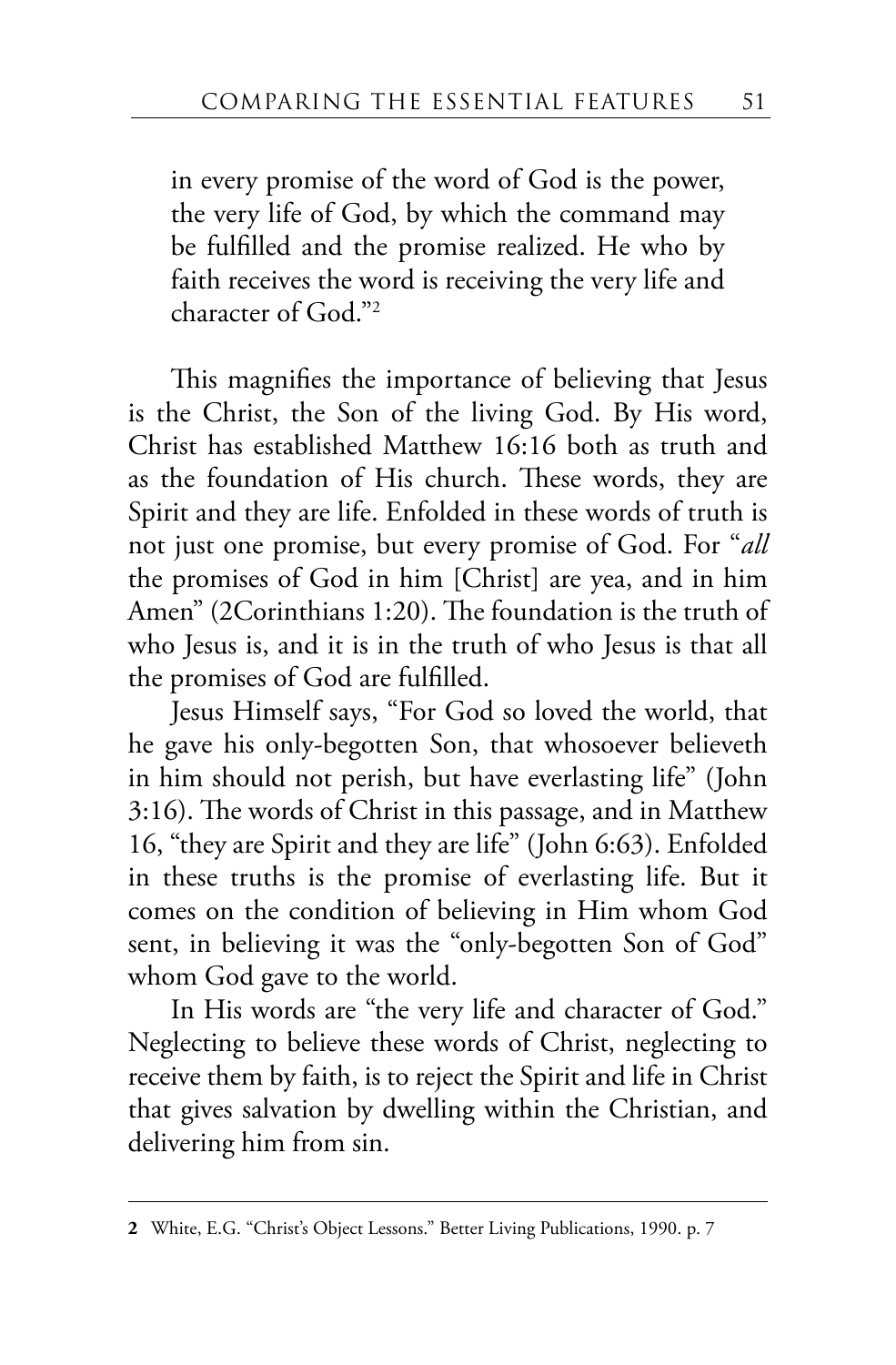Doctrine about the Holy Spirit can be developed that honors the foundation: the living God has a Son whom He sent into the world for the redemption of mankind by His incarnate life and death, and the Holy Spirit is the presence of God and Christ still in the world now, working for man's redemption. God is reconciling the world to himself by, and with, His Son, who is right now ministering as our High Priest in the heavenly sanctuary, and who is, by His Spirit, leading and empowering the global work of the great commission on earth, working within the hearts and minds of individuals who believe in Him, the Son of the living God, as their personal Saviour from sin.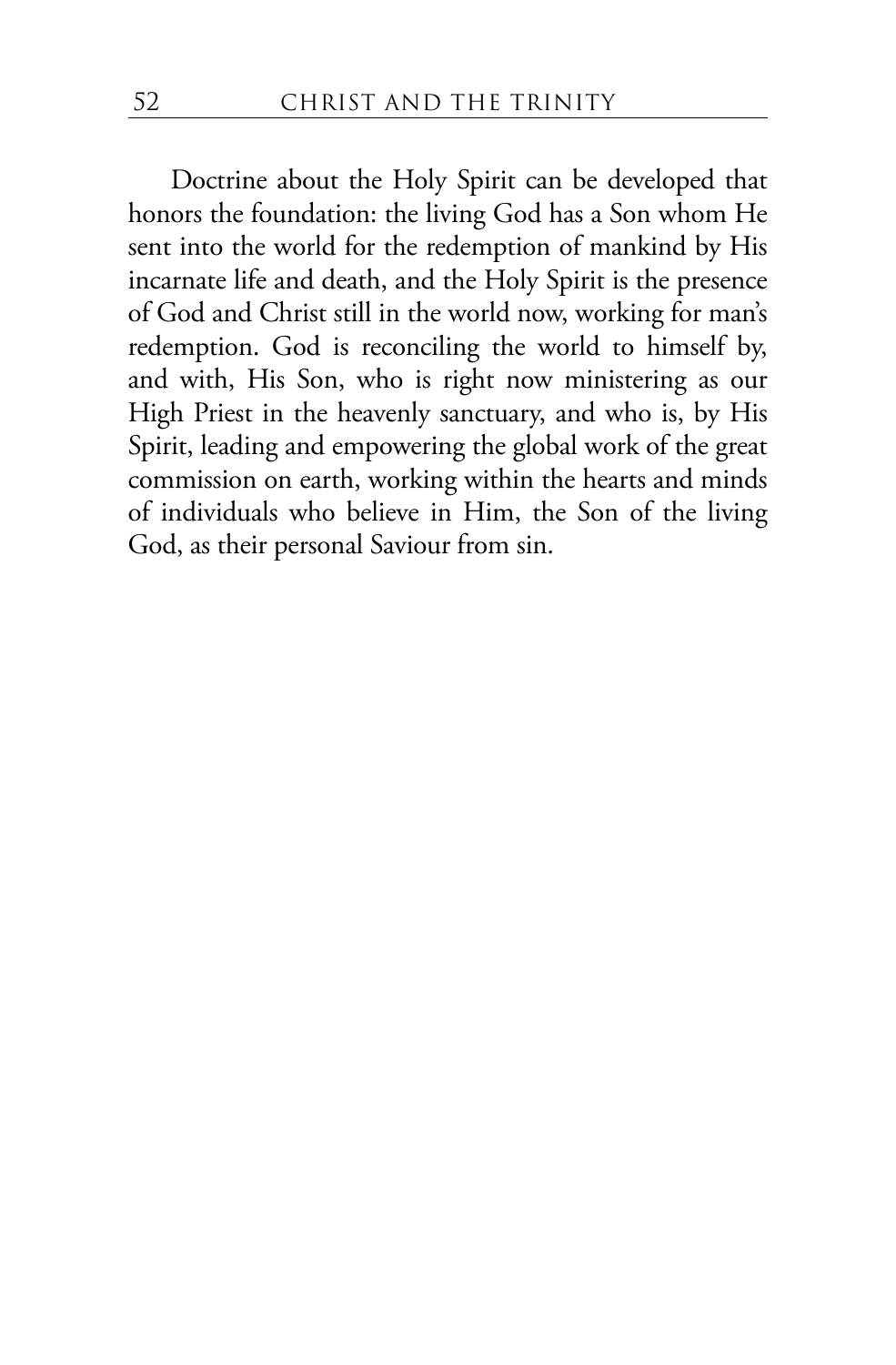## - FOUR -

# **A MOST SERIOUS IMPLICATION**

*"Who is a liar but he that denieth that Jesus is the Christ? He is antichrist, that denieth the Father and the Son." John 2:22*

The Christian foundation is not a concept, nor is it merely a belief. It is Christ Himself. 1Corinthians 3:11 states,

"11For other foundation can no man lay than that is laid, which is Jesus Christ." 1Corinthians 3:11

This is exactly what Peter realized and confessed when he said, "Thou art the Christ, the Son of the living God." Peter confessed Christ Himself, and Christ Himself confirms this as the foundation of His church: "Upon this rock I will build my church" (Matthew 16:18). The most serious implication of using the Trinity as a foundation is that it replaces the person of Jesus Christ.

Likewise, the trinitarian foundation is much more than a concept, much more than a belief. The Trinity is the name and description of somebody real. It is the name and description of someone believed to be God. Those who believe in the Trinity believe in the God that the Trinity names and describes. They have a relationship with this God. They have an experience with Him. They pray to Him. They contemplate Him. They work for Him. They devote themselves to Him. They receive of His Spirit. They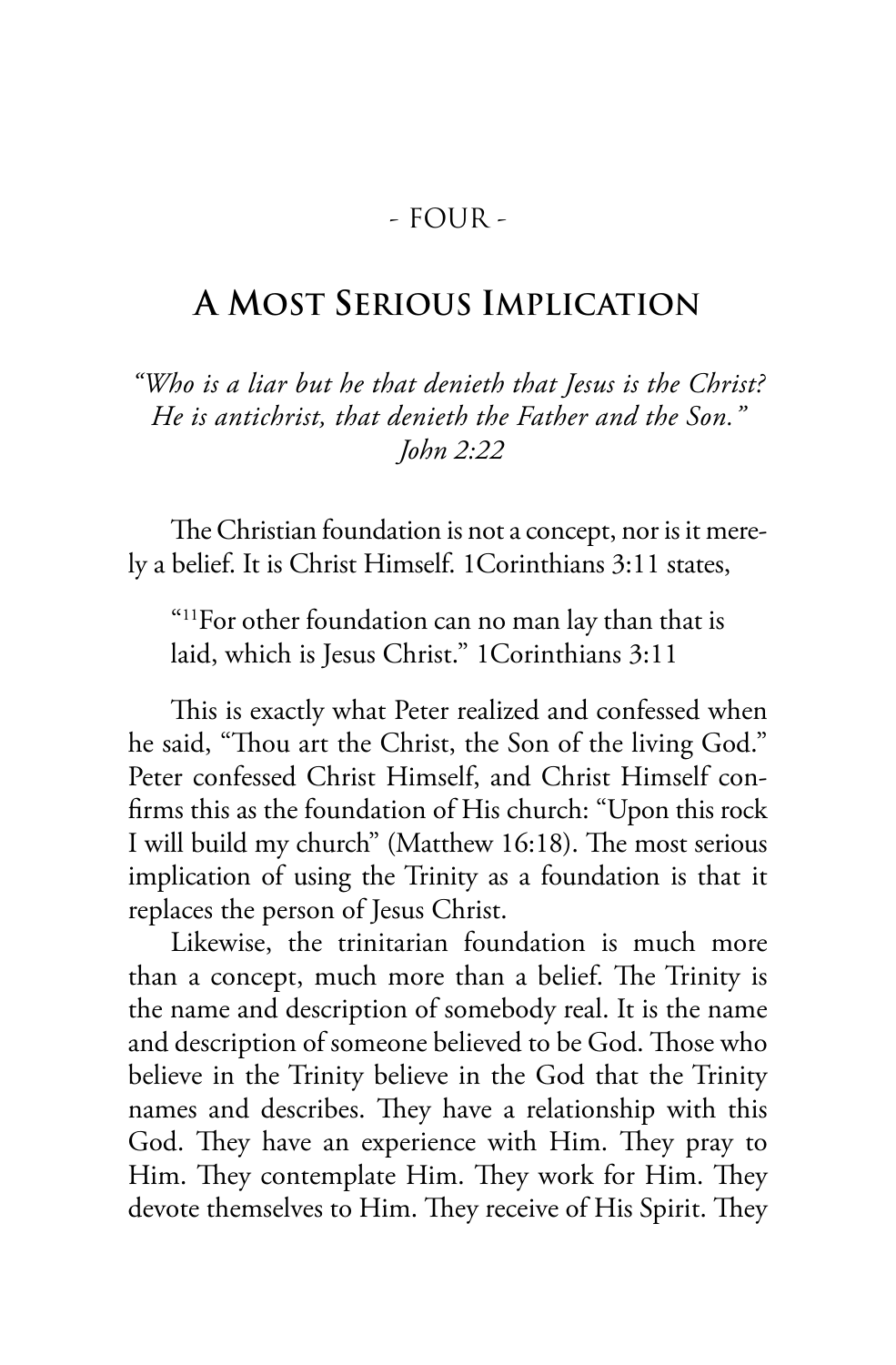love Him, and they worship Him.

The Trinity is far more than a concept of God, it is the name of the God it is designed to describe, whom Christians have allowed into their personal experience, into their hearts, and minds, and lives. The name, Trinity, actually points to, identifies, describes, and signifies the trinitarian God whom they worship. This is why He is addressed as "Blessed Trinity,"1, 2 "Most Holy Trinity,"3 and "Most Blessed Trinity."<sup>4</sup> "Trinity" is the name that represents the God it is said to describe:

"*The name* we give to God, *The Trinity*, marks the depth and height of the Christian knowledge and experience of *who God is.*"5

And not only that, but the name, Trinity, also "marks" the experience that Christians will have when they worship this God:

"The name we give to God, The Trinity, *marks* the depth and height of the Christian knowledge *and* 

**<sup>1</sup>** Davidson, Jo Ann. "Blessed Trinity." *God in Three Persons*. Retrieved August 13, 2019. see title. https://www.adventist.org/beliefs/god/trinity/article/go/0/god-in-threepersons/

**<sup>2</sup>** "The Blessed Trinity." *Catholic Encyclopedia.* See title, par. 12, par. 33, par. 67. etc. Retrieved August 14, 2019. http://www.newadvent.org/cathen/15047a.htm

**<sup>3</sup>** Igntus, Peter. "Solemnity of the Most Holy Trinity." Retrieved September 8, 2019. https://catholicinsight.com/solemnity-of-the-most-holy-trinity/

**<sup>4</sup>** ibid. par. 1

**<sup>5</sup>** Hanvey, James SJ. "The Trinity: On Loving Love Loving." Retrieved August 14, 2019. par 1. http://www.thinkingfaith.org/articles/20100528\_1.htm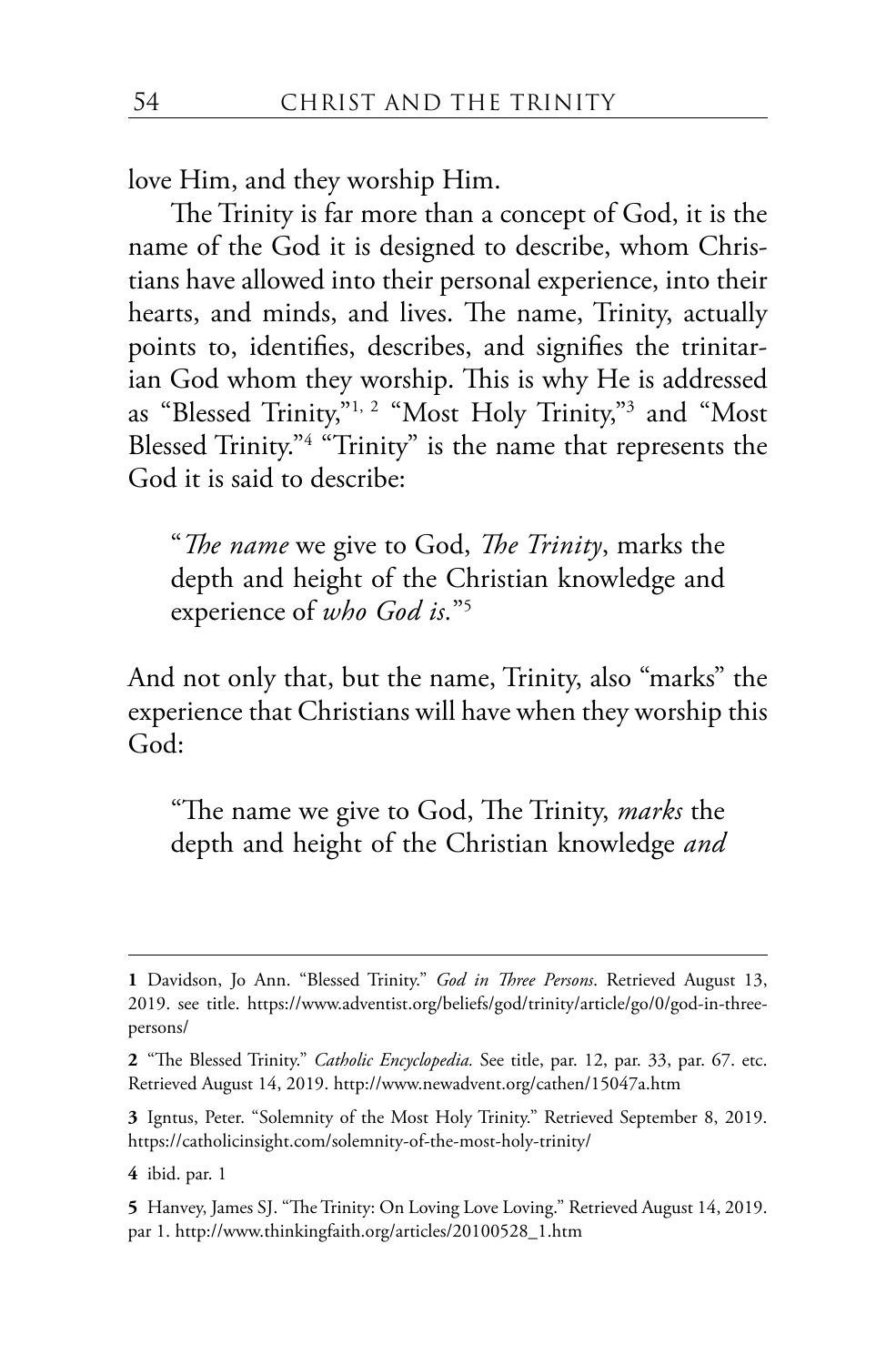#### *experience of who God is.*"6

The conflict between Matthew 16:16 and the Trinity is not merely a conflict of opinions or of doctrinal interpretation. This conflict is much more ominous. It is a conflict between the foundation laid in Matthew 16:16, which is Christ Himself, and the God that the Trinity describes. The Trinity has become the preferred foundation of modern Christianity. This means that the Trinity has taken the place of Matthew 16:16, which means that the God called the Trinity has taken the place of Jesus Christ. And this means that the general experience of modern Christians is branded, or "marked," by a God who has taken the place of Jesus Christ.

The Bible names those who put themselves in the place of Jesus Christ. They are called antichrists. We may now remove the capital "G" from the God called the Trinity and replace it with a lower case "g," demoting this god to its proper place as an idol and an imposter. The name "Trinity" can now, and hereafter, be understood as the name of a little "g" god, and not merely representing a concept or a belief. When "Trinity" is used, it is the name of a real, imposter god who is antichrist.

This is not to say that everyone who has ever believed, or who currently believes, that God is the Trinity has had, or is having, a false Christian experience. In Paul's address to the Athenians we see how God deals with people who have misconceptions about who He is:

"29Forasmuch then as we are the offspring of God,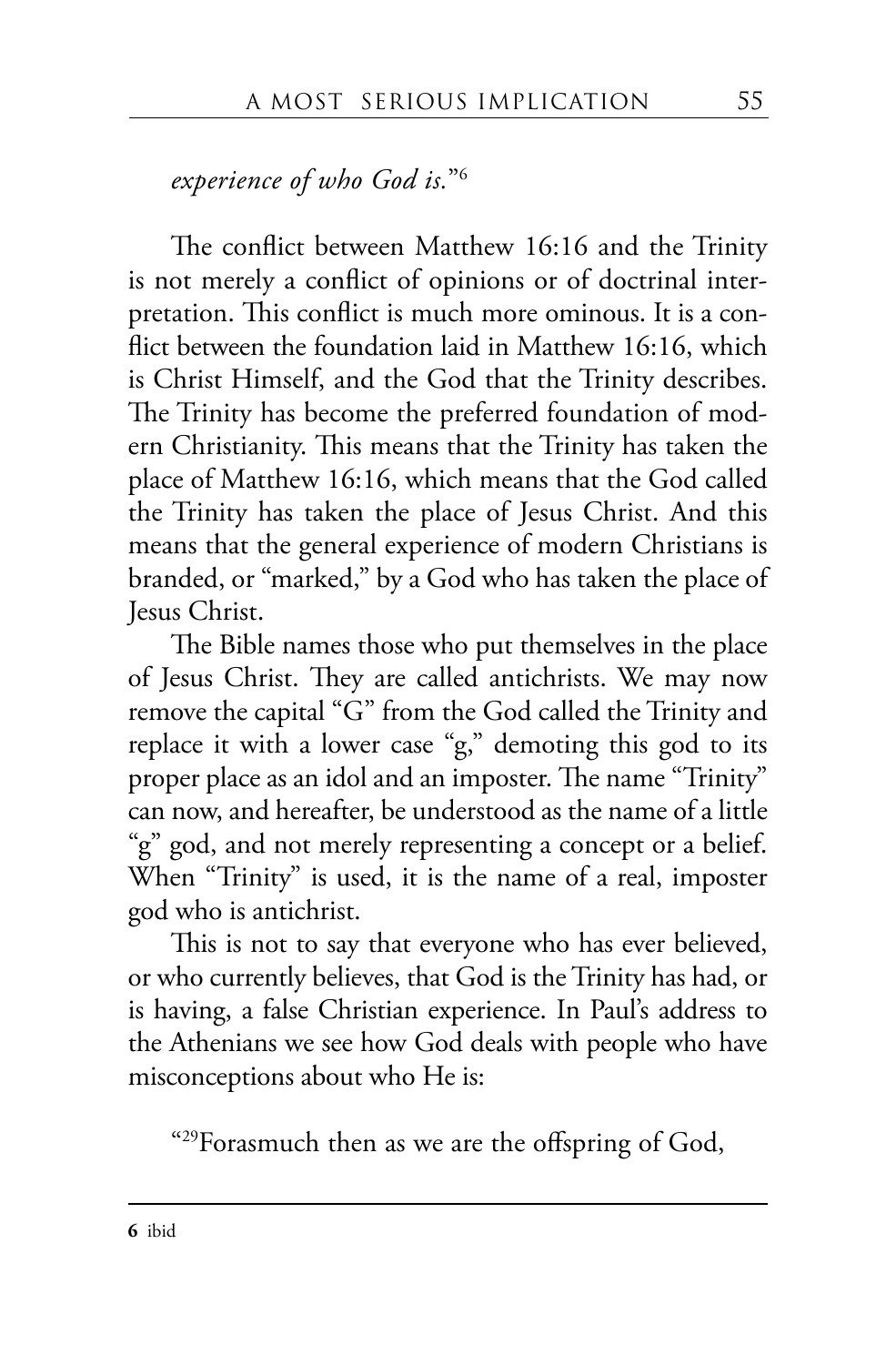we ought not to think that the Godhead is like unto gold, or silver, or stone, graven by art and man's device. <sup>30</sup>*And the times of this ignorance God winked at; but now commandeth all men every where to repent:* <sup>31</sup>*Because he hath appointed a day, in the which he will judge the world* in righteousness by that man whom he hath ordained; whereof he hath given assurance unto all men, in that he hath raised him from the dead." Acts 17:29-31

The Athenians were worshipping God in ignorance, ascribing the attributes of an idol made "by art and man's device" to God. While they worshipped God in ignorance, He was unknown to them. They actually called Him "The Unknown God" (Acts 17:23). And while He was unknown to them, they could not glorify Him. Their experience with God may not have been a false experience, for God was surely working for their salvation, but it was certainly "marked" by their idolatrous beliefs.

God winked at the Athenians' misunderstanding of who He is, because it was in ignorance that they held this misunderstanding. God overlooked their error while they were in darkness, but He did not desire that they would stay in ignorance. He sent them Paul to give them a true understanding of God, and called them to repent. They were to leave their misconceptions behind, and receive the true knowledge of God that Paul brought to them, and for a very important reason: because "He hath appointed a day, in the which he will judge the world in righteousness." Receiving a true knowledge of God is essentially relevant to being prepared for God's appointed day of judgment.

God works the same way today, and with all the true-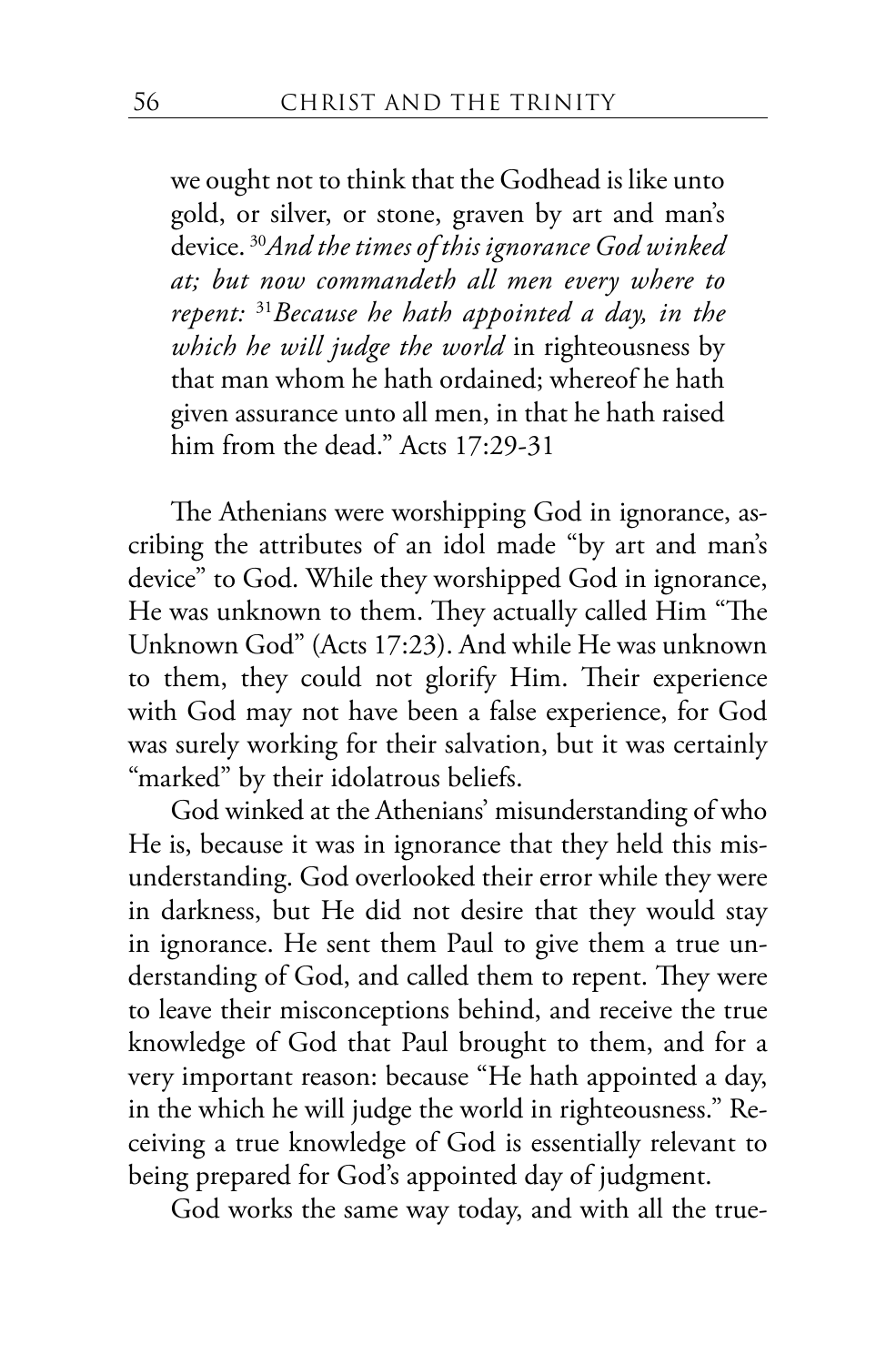hearted Christians throughout the ages who have worshipped God to the best of their ability and knowledge. He overlooks mistakes made in honest ignorance. But God is calling the people of this day and age to repent, just as He called the Athenians. We are to leave our misconceptions behind and receive the true knowledge of God, that we may no longer worship Him in ignorance, "because God hath appointed a day, in the which He will judge the world." It is His will that we worship Him in truth:

"30But the hour cometh, and now is, when the true worshippers shall worship the Father in spirit *and in truth:* for the Father seeketh such to worship him." John 4:30

This is the topic of discussion in Chapter 7, "The Return to True Worship." The foundational teachings about God and Christ that are found in Matthew 16:16 are discussed in relation to the "appointed day, in the which he [God] will judge the world in righteousness by that man whom he hath ordained [His Son]." God winks at the times of ignorance, but is calling all men everywhere to repent, for there is a day of judgment to be aware of and to be prepared for.

We cannot remain in ignorance. By believing that God is the Trinity, Christians everywhere are ignorantly ascribing the attributes of an idol to the true and living God. This needs to be corrected for the very serious reason that "he hath appointed a day, in the which he will judge the world," and God would have us prepared.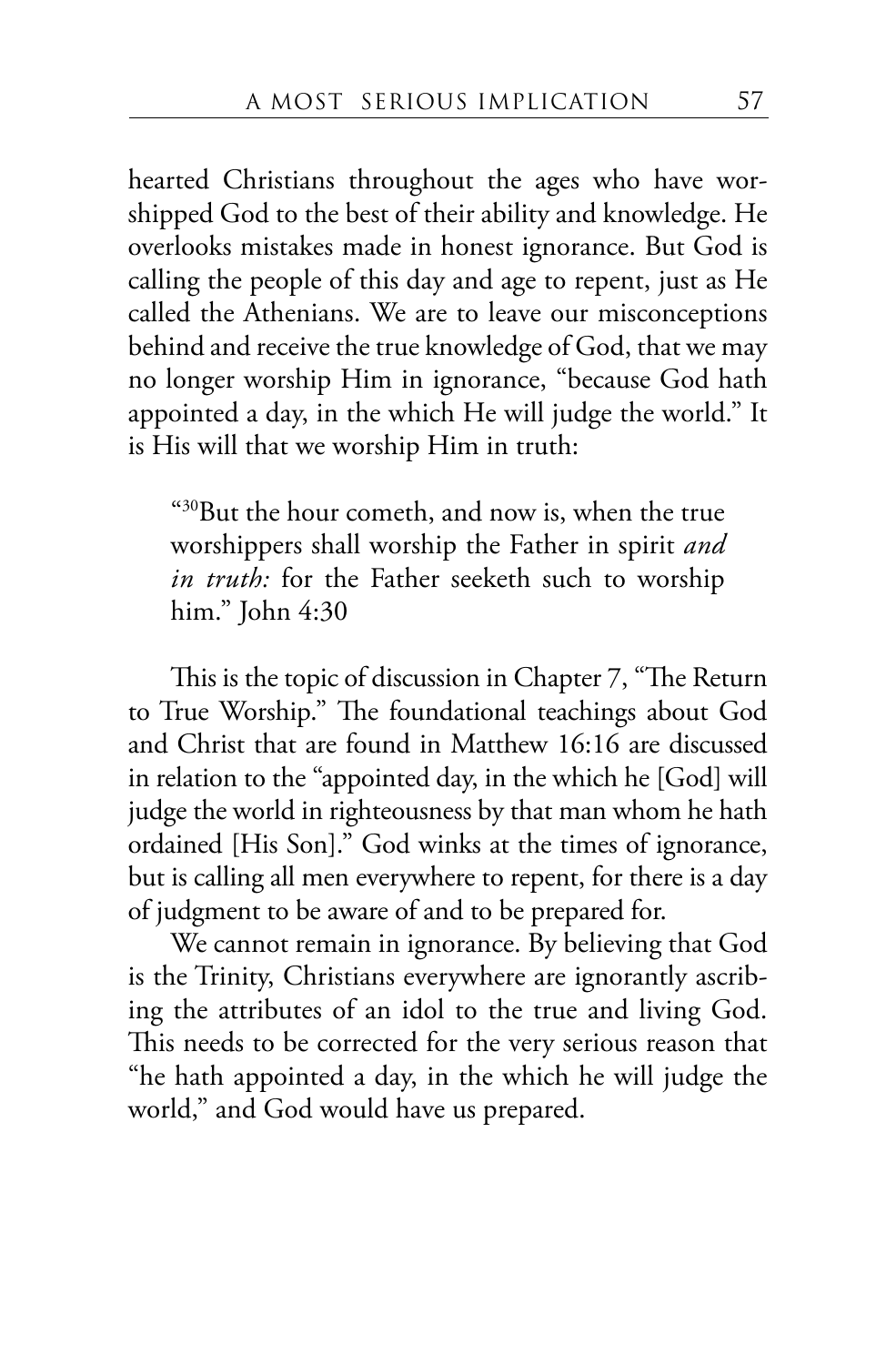# **A DEEPER LOOK**: **THE FOUNDATION OF THE TRINITY**

As stated earlier, the Trinity only points to the need to prove its own validity. As it is not explicitly stated in Scripture, nor is a simple concept to grasp, it is not a true foundation. Therefore, the features expressed in the Trinity cannot be considered as essential building blocks, but must be regarded as the conclusion derived from some other set of building blocks. These two points make it necessary to find out what the building blocks of the Trinity are.

The question arises: what then are the essential building blocks that form the features specific to the Trinity? The building blocks of Matthew 16:16 are not present in the Trinity, so we know that the Trinity has a foundation that is different than Matthew 16:16, a foundation that is not Jesus Christ. So what is the foundation, or who is the foundation, that the Trinity is built upon, and made-up of?

We have already clarified the 10 features of the Trinity:

1. God 2. Three persons 3. God the Father 4. God the Son 5. God the Holy Spirit 6. Co-equal 7. Co-eternal 8. Eternal 9. No beginning 10. Three-in-one relationship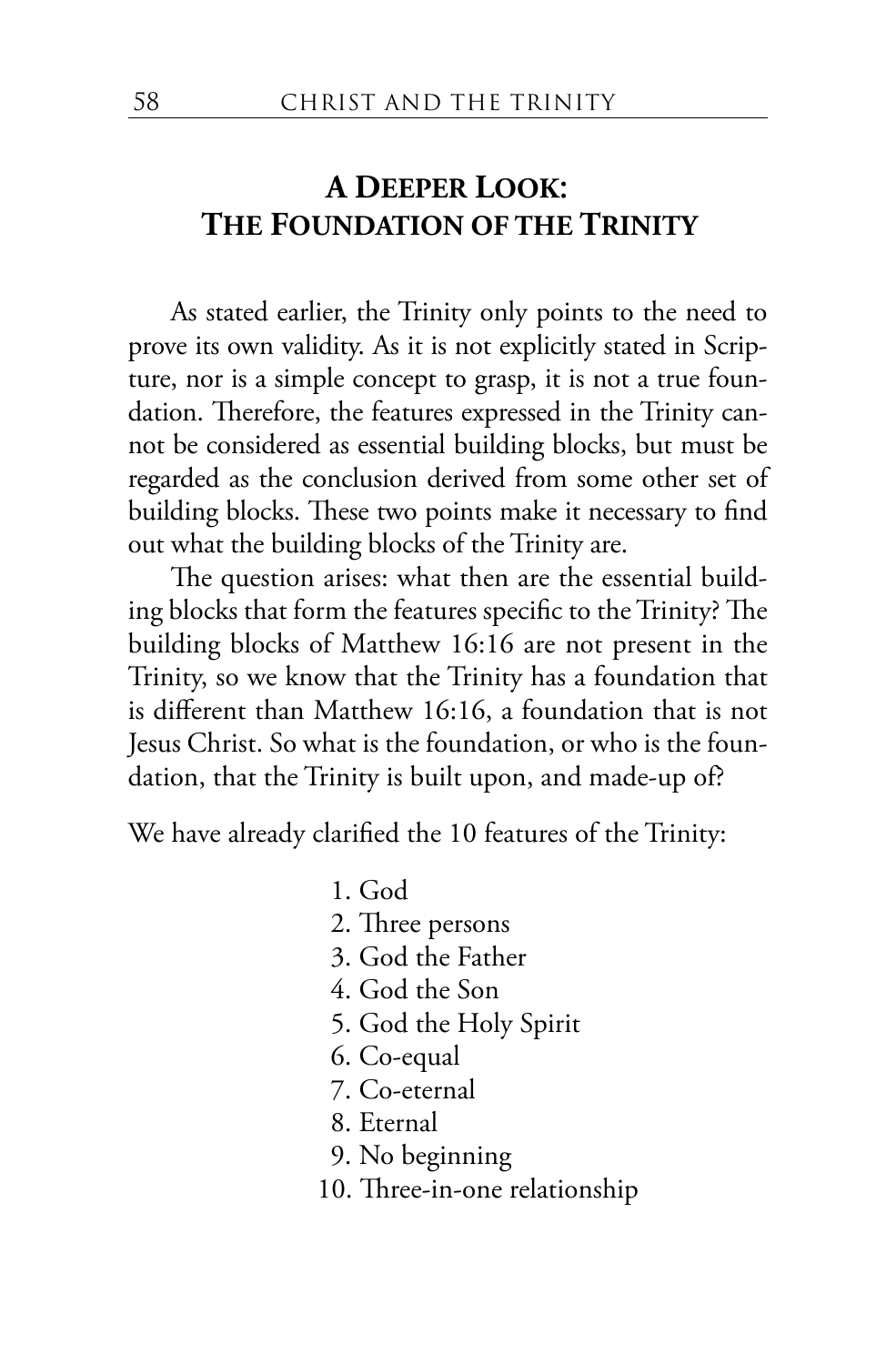After looking at the above features, reflex will likely spur the Bible student who wishes to validate the doctrine of the Trinity to begin gathering Scripture that will prove each point. The student will set themselves to collect all the Scriptures that show that the Father is real, as is the Son, as is the Holy Spirit. He will collect Scriptures that tell about God's eternal nature, how He had no beginning, and that the Son is equal to the Father, etc. This collection of Scripture will be used as the foundation for the Trinity, and to prove its validity.

But this must not be done. Restraint must be exercised, because the Trinity contains none of the essential building blocks for sound doctrine about God. This means that all of the Scriptures that the Bible student gathers will be disconnected from the true foundation, and distorted to validate a doctrine that is antagonistic to Jesus Christ. This is a gross misuse of Scripture, and it cannot reveal the foundation of the Trinity. It can only distort Scripture.

The foundation of the Trinity will be discovered by listening to what it actually says. Both Matthew 16:16 and the Trinity are declarations made by speakers giving their testimony about each foundation. And not only is the speaker of each foundation giving a testimony about the foundation, but the foundation itself in turn gives testimony about the speaker.

For example, in Matthew 16:16, the revelation of Jesus Christ becomes a witness for the true speaker -- His Father in heaven. Peter's confession, "Thou art the Christ, the Son of the living God," was a revelation that God gave to him. The true speaker is God, "Blessed art thou, Simon Barjona: for flesh and blood hath not revealed it unto thee, but my Father which is in heaven" (Matthew 16:17). Matthew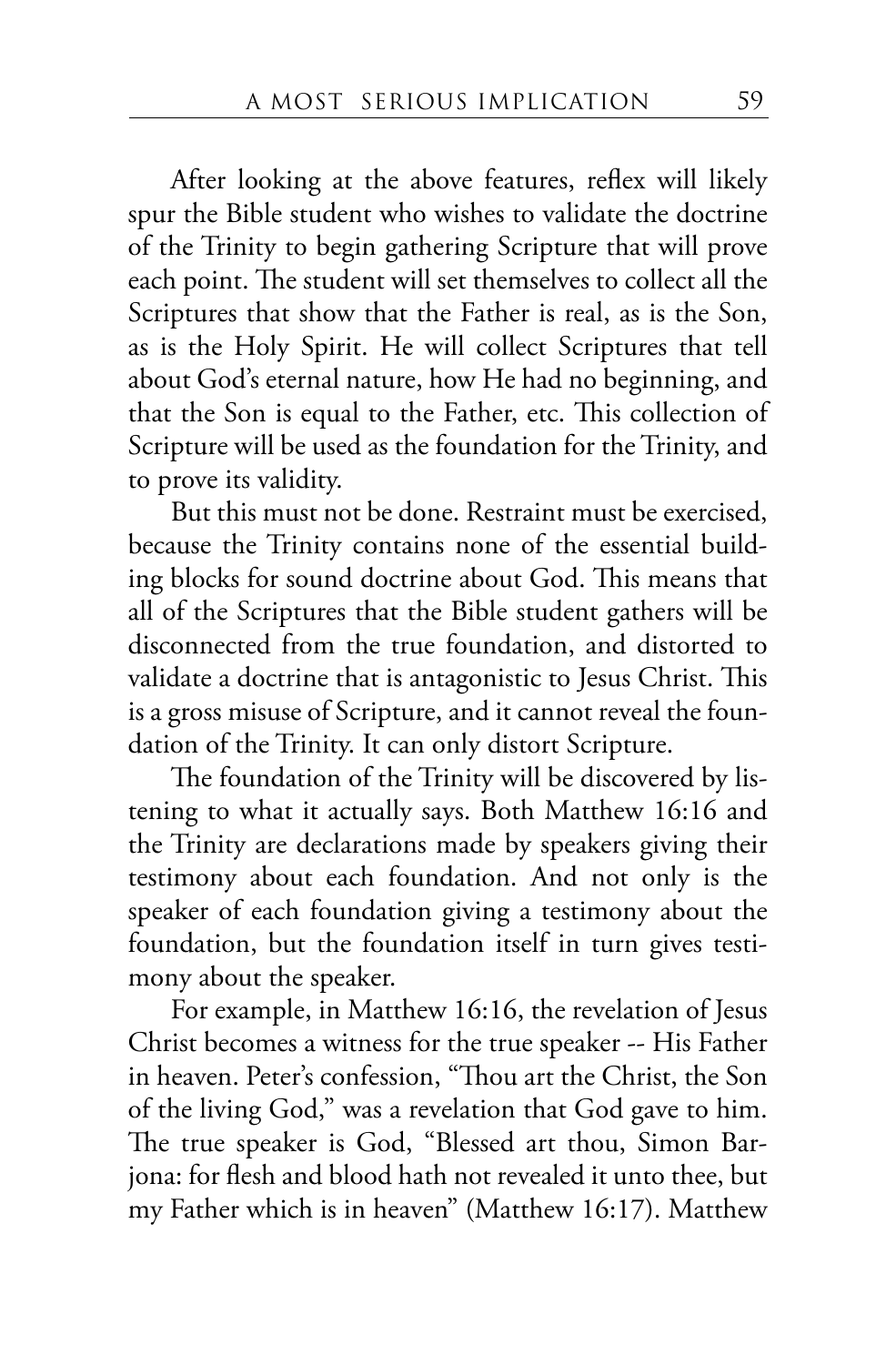16:16 is the witness of God to Peter, and Peter believed and confessed the witness of God about His Son:

"9 If we receive the witness of men, the witness of God is greater: for this is the witness of God which he hath testified of his Son. He that believeth on the Son of God hath the witness in himself: 10He that believeth not God hath made him a liar; because he believeth not the record that God gave of his Son." 1John 5:9, 10

Peter was not "a liar." Peter believed God's testimony about Jesus. He spoke the truth in His confession. And as the Father revealed His Son to Peter, the revelation of the Son became a revelation of God:

"6 For God, who commanded the light to shine out of darkness, hath shined in our hearts, *to give the light of the knowledge of the glory of God in the face of Jesus Christ.*" 2Corinthians 4:6

God gives knowledge of Himself when He reveals the truth about Jesus Christ. He speaks to us through His Son:

"1 God, who at sundry times and in divers manners spake in time past unto the fathers by the prophets, 2 Hath in these last days *spoken unto us by his Son.*" Hebrews 1:1, 2

Christ is the Word of God (Revelation 19:13). As God reveals Jesus to our understanding, the Word speaks, and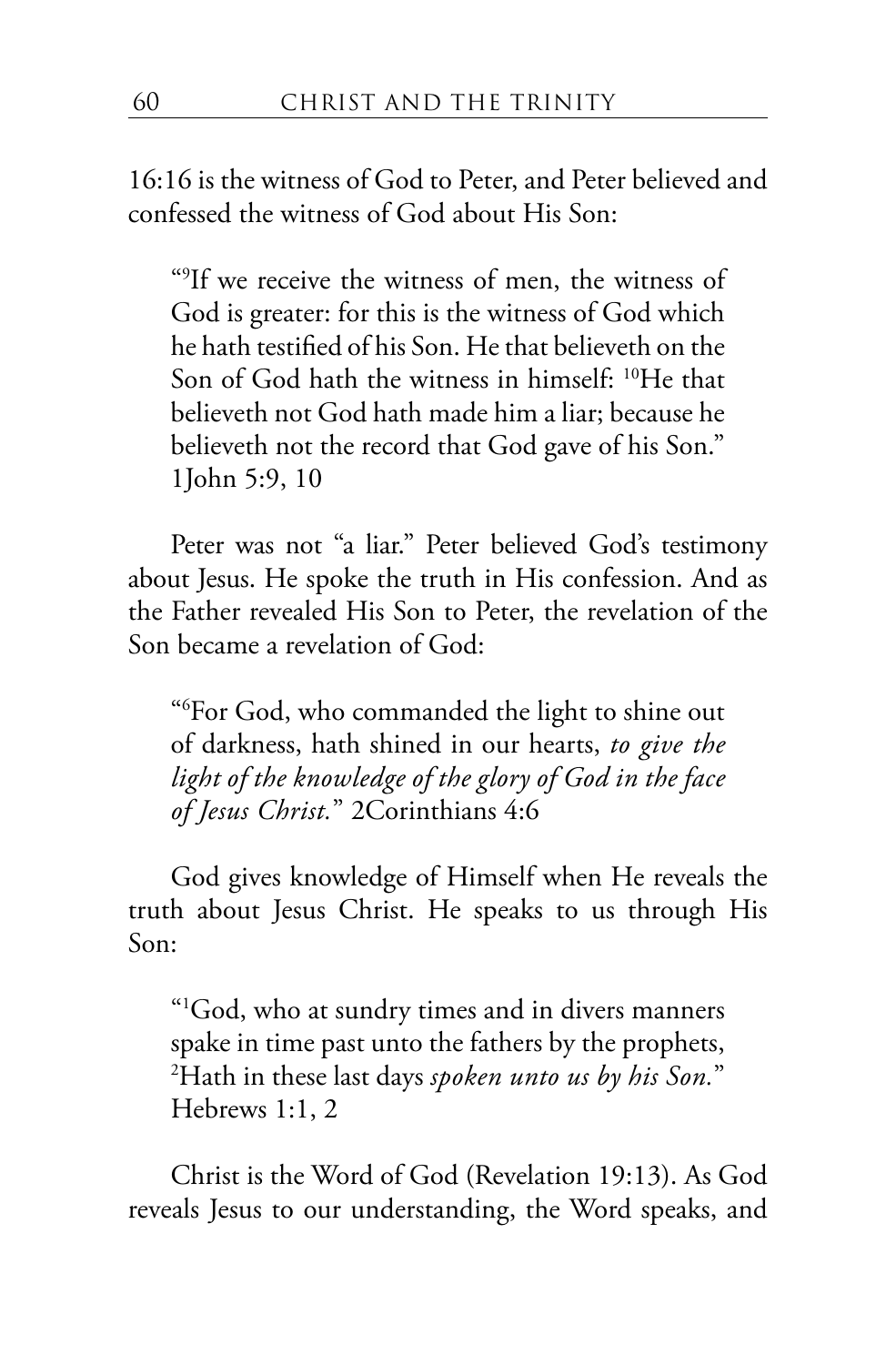Jesus becomes a witness for God. He is "the true and faithful witness" (Revelation 3:14).

What does this revelation of Jesus in Matthew 16:16 witness about God? This passage declares that the living God is the Father (because Christ is His *Son*); that the living God, the Father, has a Son who He sent into the world in the flesh (because God's Son was the *Man* Jesus that Peter was speaking to); and that the living God has provided the Saviour for mankind (because the divine Son of God, who came in the human flesh of man, is the Christ, our Saviour). The Son reveals that His Father is our God of pitying love and salvation.

God reveals Christ. Christ reveals the Father. The witness of the Father about the Son, and the witness of the Son about God are one. They are united in the deepest harmony through the Father-Son relationship. Their witness cannot be separated. Christ is the foundation revealed in Matthew 16:16, and from this foundation we receive true knowledge of God, the speaker.

What about the Trinity? Who is the speaker of the trinitarian declaration about God? If the trinitarian declaration is not a statement from the Word of God, and if it is neither a scripturally sound foundation, nor a scripturally sound conclusion, then where does it come from? In other words, who said so?

Just as the revelation of Christ pointed us to God, so the revelation of the god described in the Trinity points us to the speaker of the Trinity. We have established that the trinitarian declaration is not explicitly found in Scripture, so we cannot say that it comes directly from the word of God. Therefore, the speaker of the trinitarian declaration is not obviously a biblical character -- God, Christ, or any other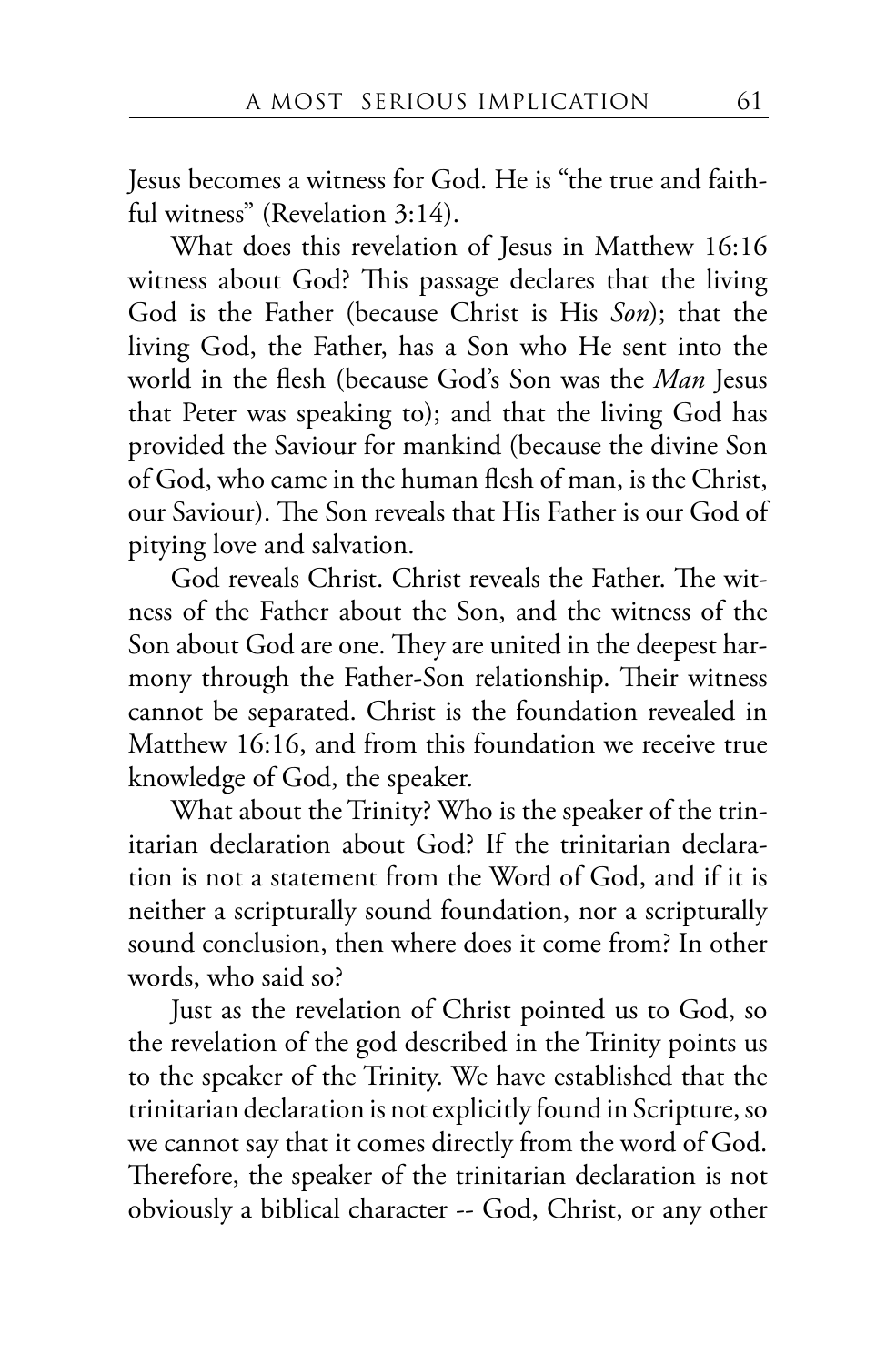known witness to God. We have to make a determination based on what the Trinity is actually revealing about the one witnessing for the Trinity in the trinitarian statement. The Trinity reveals that the god it describes has the following characteristics:

- 1. He is a god, but is not the living God who is the Father of Christ (the living God is not a feature of the trinitarian declaration);
- 2. He is a father, but is not the Father of Christ (there is no authentic Father of Christ in the trinitarian declaration);
- 3. He is a son, but is not the only-begotten Son of the living God (there is no begotten Son of God in the trinitarian declaration);
- 4. He is a spirit, but, as he is neither the living God nor His Son, he is not the presence of God and Christ that saves from sin. He is the presence of someone other than God and Christ.
- 5. Even though he is not the living God or His begotten Son, he still claims to have God's divine attributes (co-eternal, co-equal, without beginning nor end).

There is a biblical character that fits this description given in the Trinity. There is a Bible character 1) who is antichrist, 2) who claims our worship, 3) who is a father, and a son, 4) who has a spiritual presence in this world, though not for salvation, and 5) who, while being neither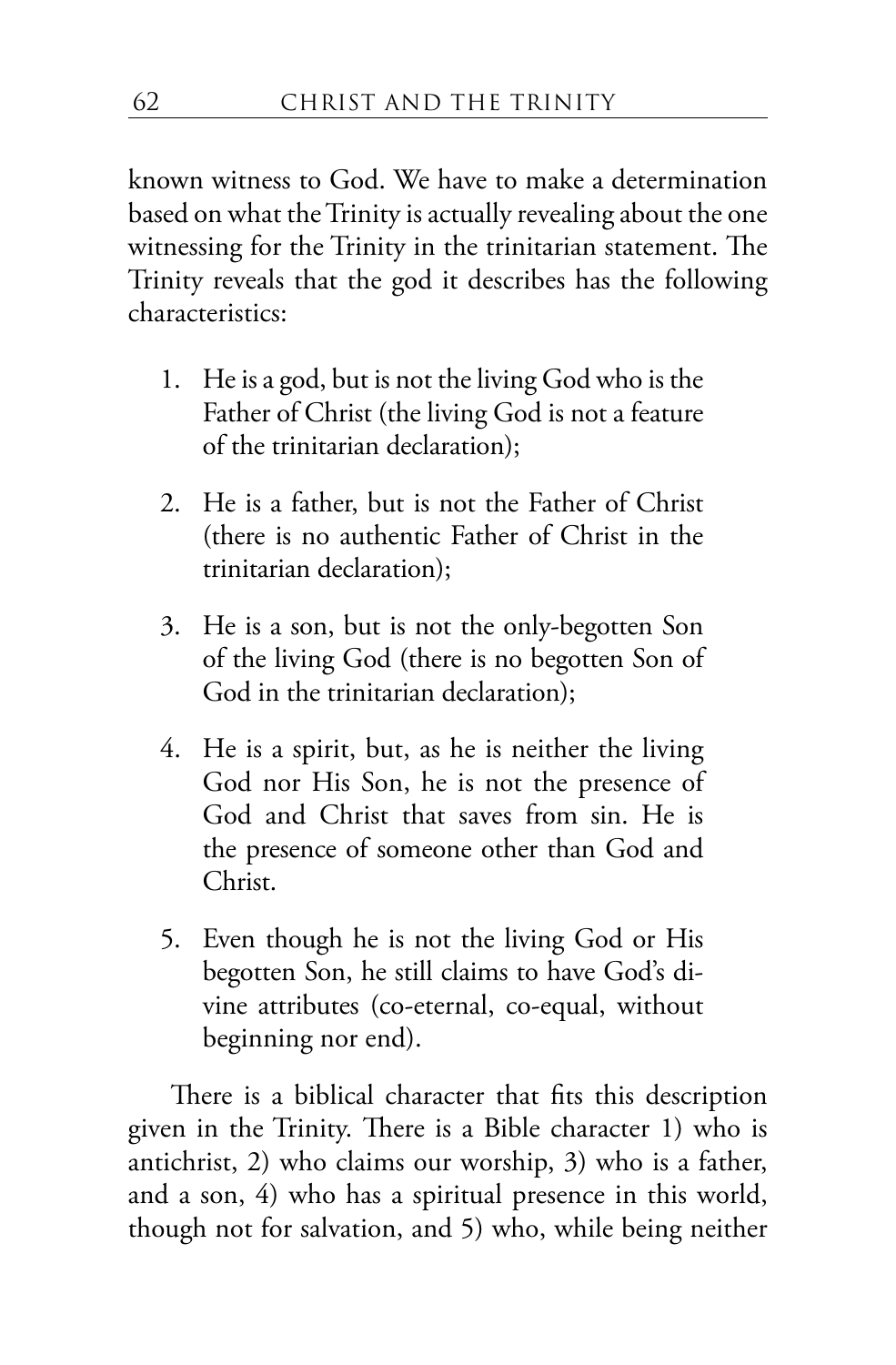the living God nor the Christ, neither Father nor begotten Son, still claims equality with God:

"12How art thou fallen from heaven, O Lucifer, son of the morning! how art thou cut down to the ground, which didst weaken the nations! 13For thou hast said in thine heart, I will ascend into heaven, I will exalt my throne above the stars of God: I will sit also upon the mount of the congregation, in the sides of the north: 14I will ascend above the heights of the clouds; I will be like the most High." Isaiah  $14:12-14$ 

"For thou hast said in thine heart*" "I have determined to do this."*

"I will ascend into heaven" *"I will climb up to the abode of God."*

"I will exalt my throne above the stars of  $God \rightarrow "I$ *will claim authority above that of an angel, as if I am Deity."*

"I will sit upon the mount of the congregation" $\rightarrow$ "I *will sit in God's place."*

"In the sides of the north"  $\rightarrow$  "In His holy temple" *(see Psalm 48:2)*.

"I will ascend above the heights of the clouds... I will be like the most High" *"I will exalt myself to the highest height, and claim equality with the living God."*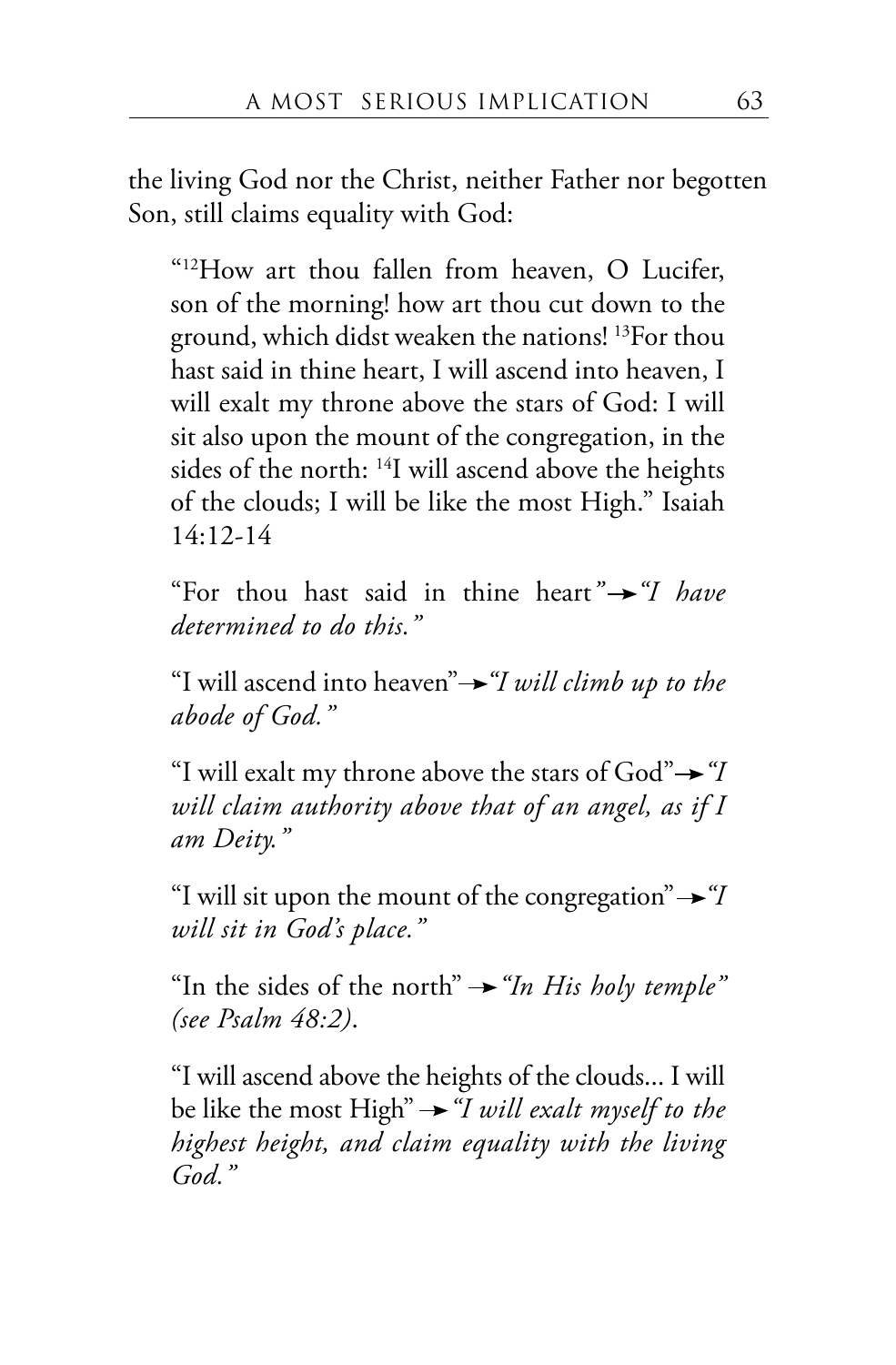The prophet Isaiah has given this revelation of the angel Lucifer and his fall. It is the revelation of one who is an abomination (Isaiah 14:19), a rebellious created son who has fallen from heaven through pride and self-exaltation, and who has determined in his heart to exalt himself, even to the height of the only true and living God. He is indeed a Trinity: he is the father of lies and the source of sin (John 8:44; Genesis 3; 1John 3:8); he is a fallen created son, the prince of this sinful world (John 12:31); and his spirit is in this earth working in "the children of disobedience" (Ephesians 2:2).

The speaker of the trinitarian declaration is the fallen angel named Satan, and he speaks of himself. He declares of himself, "I am a god of a different sort, neither Father nor Son, nor their holy Spirit. I am my own witness that I am god, and I have a controversy with the living God and His Son. I will exalt myself, and steal the worship that is due to God."

The building blocks of the Trinity are the characteristics of Satan, his rebellious, prideful lies and ambition. Though disguised as truth, subtle and poisonous errors pervade: god, but not the living God, the Father of Christ; son, but not the only-begotten Son of the living God; spirit, but not the Holy Spirit of Christ that delivers from sin.

There is a controversy between Matthew 16:16 and the Trinity, which is a controversy between Christ and Satan. It is a controversy between the testimony of Jesus and the testimony of Satan, between the truth about God in Jesus Christ, and the lies about God from their enemy.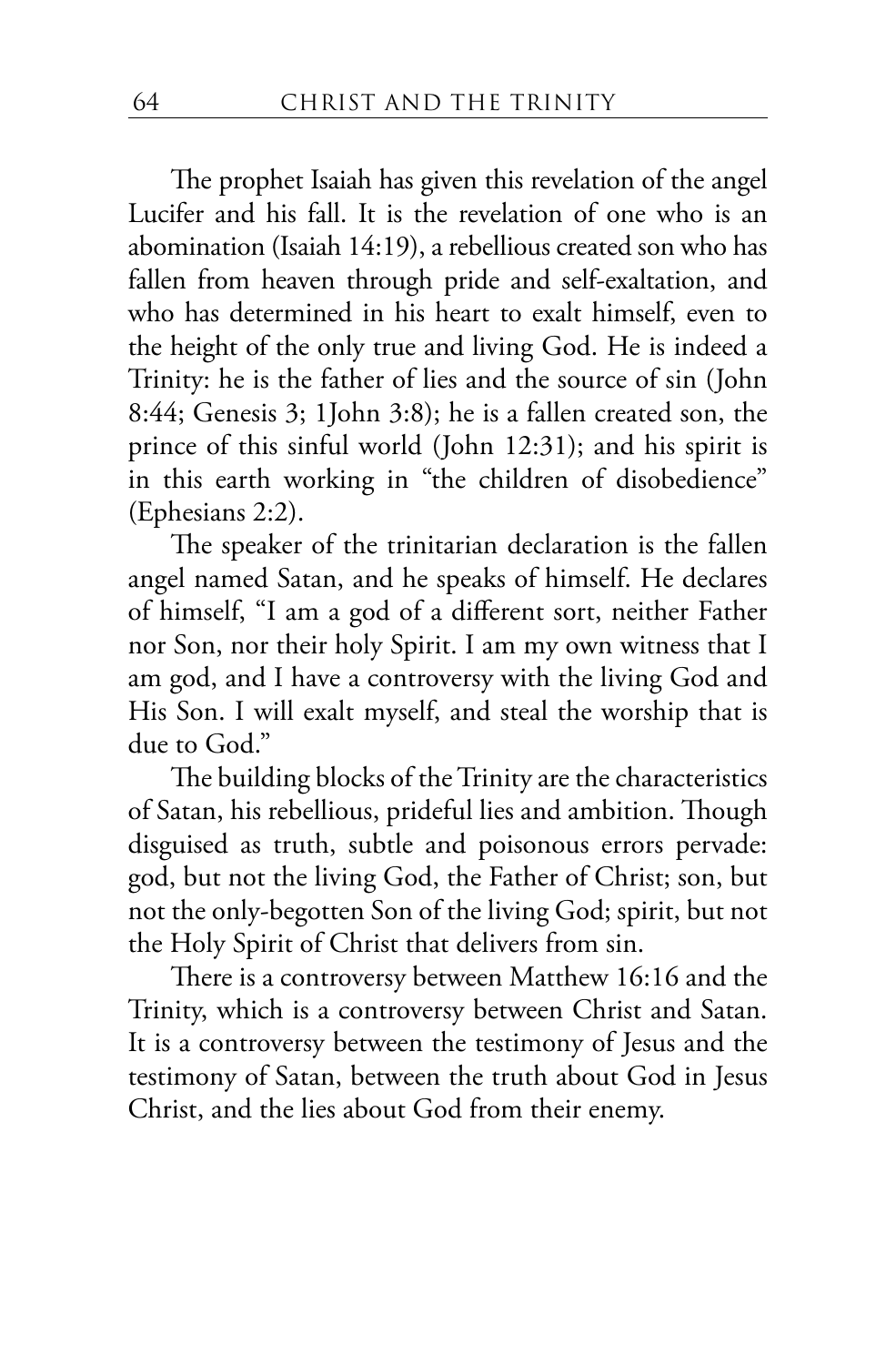## - FIVE -

## **GOD IS LOVE**

*"God is love." 1John 4:16*

There is one more aspect of the two foundations to compare, and that is the character of each. We have established that each foundation is more than a concept or a belief, each is actually a person: the foundation of Matthew 16:16 is Jesus Christ; the foundation of the Trinity is Satan. Because both Christ and Satan have moral and ethical quality, each foundation has moral and ethical quality, i.e., character. The character of Christ is of the finest quality, perfectly righteous and pure, and is thus the character of Matthew 16:16. The character of Satan is of the most depraved quality, wholly wicked and corrupt, and is thus the character of the Trinity.

Character is revealed through relationship. This truth is expressed in God's law, the Ten Commandments (Exodus 20:1-17). The Ten Commandments are the measure of character for humanity, and every precept of the law, expectably, governs relationships. The first four commandments govern humanity's relationship with God. The last six govern humanity's relationships with other people. When we conform to the law of God, applying its principles practically in relationships, our character is of a high moral and ethical quality. Thus character is revealed through relationship.

Each of the foundations being examined is characterized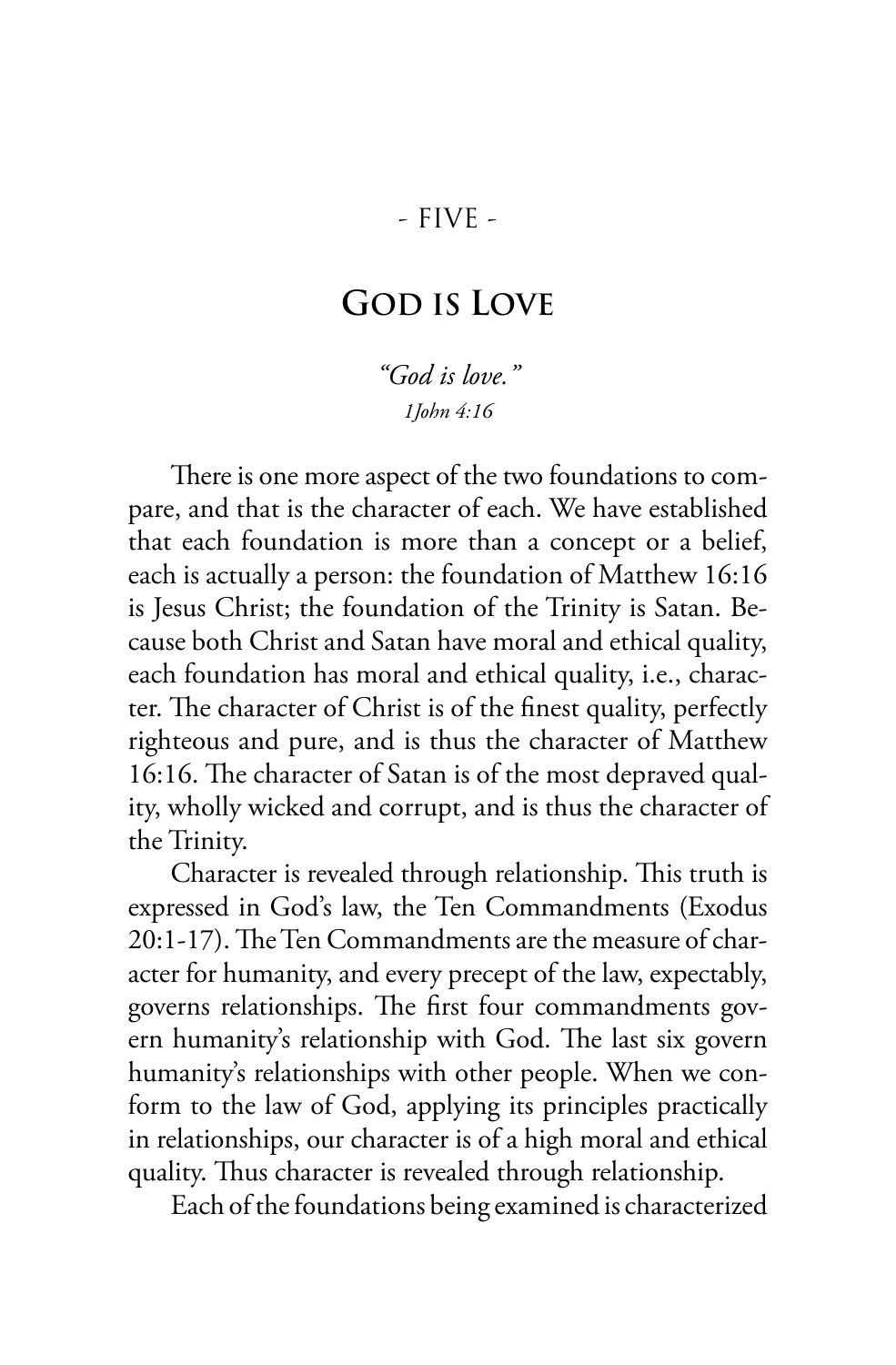by a relationship. In Matthew 16:16, we see the authentic Father-Son relationship between God and Christ. Their Father-Son relationship is the means by which the character of both God and Christ are made known to man. The love of God and Christ is made known to us by, and through, their relationship.

Since the law of God is a transcript of God's character, when the character of God is revealed to us through His relationship with His Son, the law of God is ultimately revealed to us in the same. In Matthew 16:16, God reveals that He and His Son have an authentic Father-Son relationship. Therefore, God's testimony about His Son is a revelation of His law. The truth about who Jesus is is the foundation of the church and knowledge of God, and it is also the foundation for understanding God's holy law.

In the Trinity, the triune relationship reveals the character of Satan. This triune relationship is the foundation of another law, which is antagonistic to the truth about God and Christ, and to the law revealed in them. The wicked and corrupt character of Satan, his rebellion against God and His law, is made known through the triune relationship in the Trinity.

However, both foundations claim our attention as the perfect expression of perfect character. From each we are supposed to understand the perfect love that God is, and that we are to be imbued with, and emulate, as Christians. This chapter will examine and compare what the two relationships reveal and teach about love, about the God who is love, and about the love that we are to bring into our practical experience as Christians. We will see the true and perfect love of God in Christ, and the not so true and not so perfect love of Satan in the Trinity.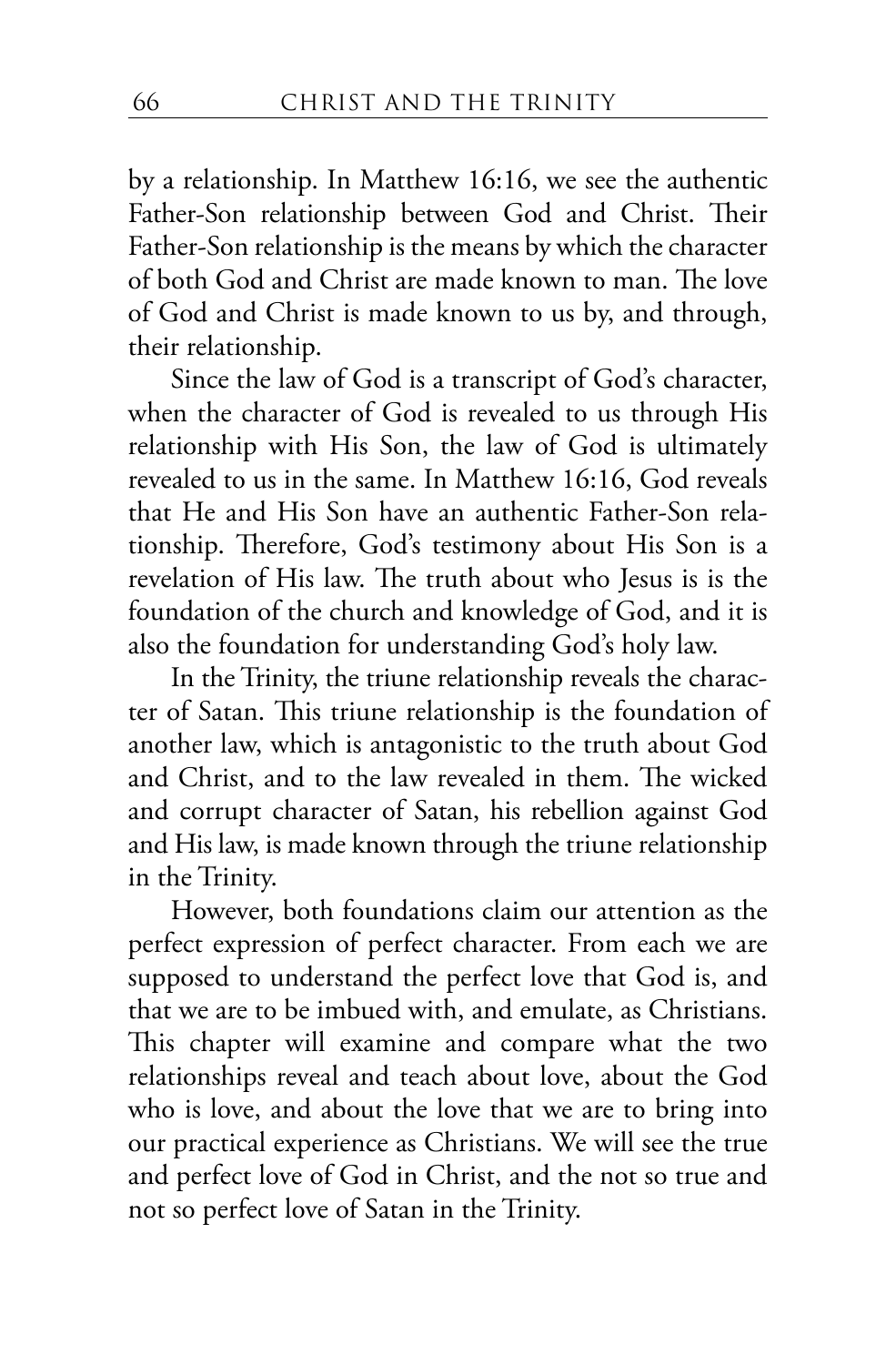## **LOVE AND THE FATHER AND SON**

"God is love"(1John 4:16), and salvation has to do with knowledge of Jesus Christ. Salvation has to do with being saved from rebellion against God and His law due to misconceptions about God and His love that rule the mind. This can only happen through true knowledge of Jesus Christ. As Jesus is "the brightness of His glory, and the express image of His person" (Hebrews 1:3), Jesus is the true knowledge of God and His love. He is the Light of the world (John 1:7-9), the only hope for this sin-ladened world lying in darkness for want of true knowledge of God. This is salvation: receiving the true knowledge of God in the true knowledge of His Son:

"1 These words spake Jesus, and lifted up his eyes to heaven, and said, Father, the hour is come; glorify thy Son, that thy Son also may glorify thee: <sup>2</sup> As thou hast given him power over all flesh, that he should give eternal life to as many as thou hast given him. 3 *And this is life eternal, that they might know thee* the only true God, and Jesus Christ, whom thou hast sent." John 17:1-3

"20And we know that the Son of God is come, and hath given us an understanding, that we may know him that is true [God], and we are in him that is true [God], even in his Son Jesus Christ. *This is the true God, and eternal life.*" 1John 5:20

"6 For God, who commanded the light to shine out of darkness, hath shined in our hearts, to give the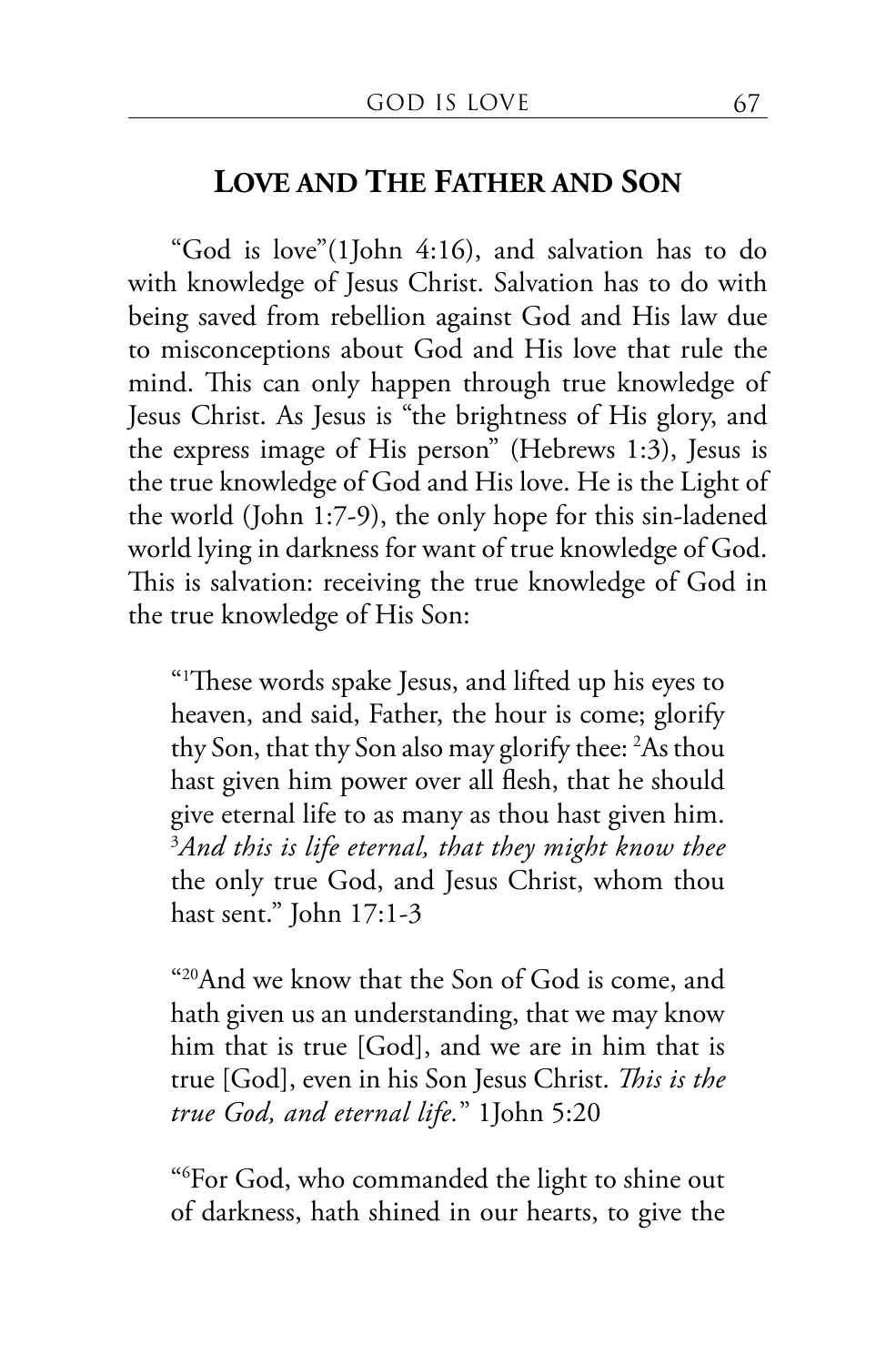light of the *knowledge* of the glory of God in the face of Jesus Christ." 2Corinthians 4:6

 $418$ But we all, with open face beholding as in a glass the glory of the Lord, are changed into the same image from glory to glory, even as by the Spirit of the Lord." 2Corinthians 3:18

"14And the Word was made flesh, and dwelt among us, (and we beheld his glory, the glory as of the only begotten of the Father,) full of grace and truth." John 1:14

Because of the begotten relationship between God and His Son, Christ is the only One who can penetrate the darkness of this world's misconceptions with true knowledge of God that will deliver from sin. No one else can. For no man has seen God, neither has any man known Him, except by the revelation of Jesus Christ:

"18No man hath seen God at any time; the onlybegotten Son, which is in the bosom of the Father, he hath declared him." John 1:18

"25O righteous Father, the world hath not known thee: but I have known thee, and these have known that thou hast sent me." John 17:25

It is when we see Christ as He truly is that we see God in Christ. When we see Christ as He truly is, we see that God is the Father of Christ, and that He is in the Son: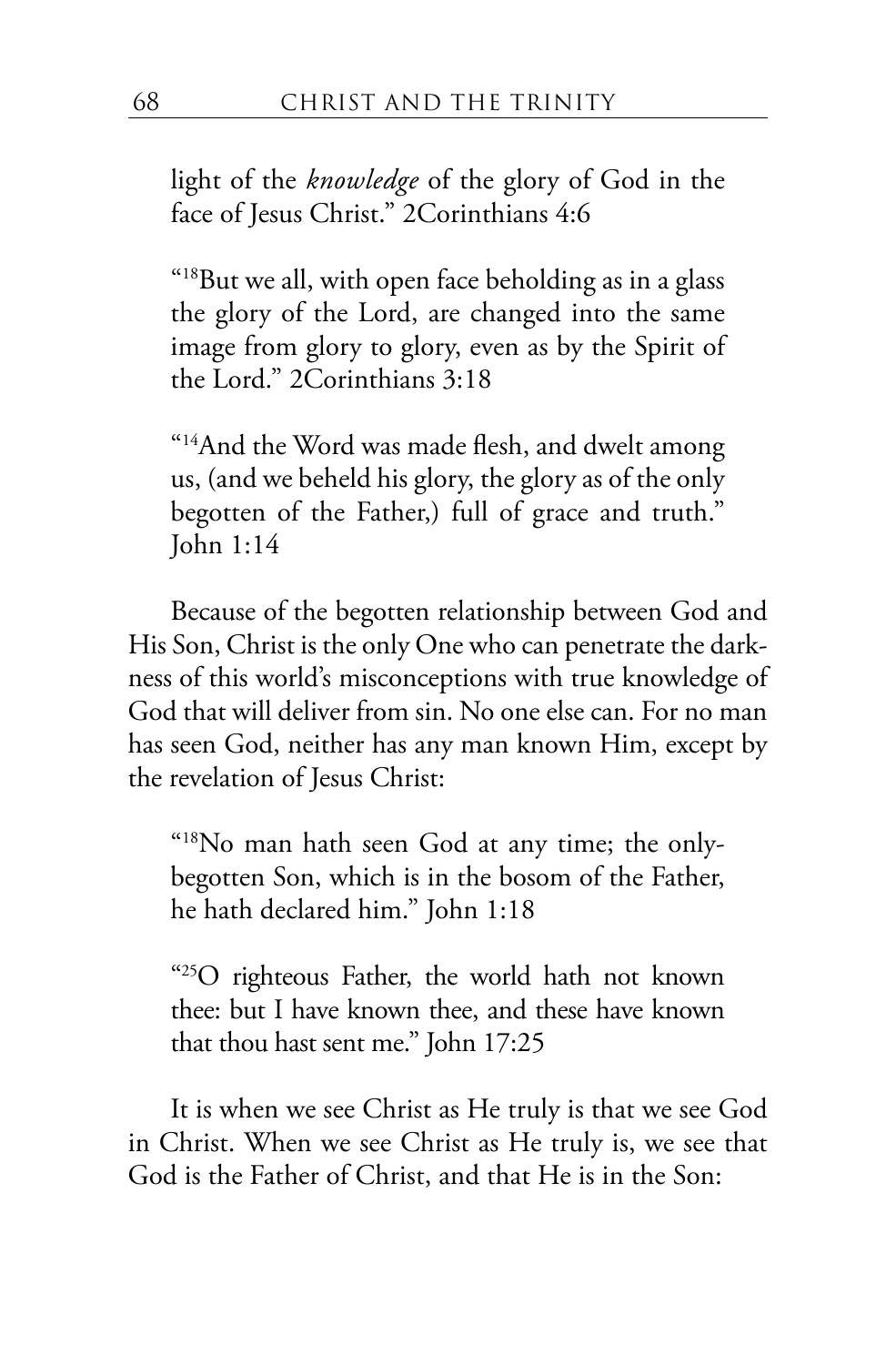"9 Jesus saith unto him, Have I been so long time with you, and yet hast thou not known me, Philip? he that hath seen me hath seen the Father; and how sayest thou then, Shew us the Father?" John 14:9

"44Jesus cried and said, He that believeth on me, believeth not on me, but on him that sent me. 45And he that seeth me seeth him that sent me." John 12:44, 45

"18And all things are of God, who hath reconciled us to himself by Jesus Christ, and hath given to us the ministry of reconciliation; 19To wit, that God was in Christ, reconciling the world unto himself..." 2Corinthians 5:18, 19

It is through the knowledge that Christ is God's Son that we will know God, and that God is love. The Son reveals that the Father is a God of love, and also just what the love of God toward man is, and what it looks like. Scripture even inextricably unites knowledge of God and His love with the confession that Jesus is the Son of God:

"<sup>14</sup>And we have seen and do testify that the Father sent the Son to be the Saviour of the world. 15Whosoever shall confess that Jesus is the Son of God, God dwelleth in him, and he in God. 16And we have known and believed the love that God hath to us. God is love; and he that dwelleth in love dwelleth in God, and God in him." 1John 4:14-16

Knowledge of God and His love are so united to the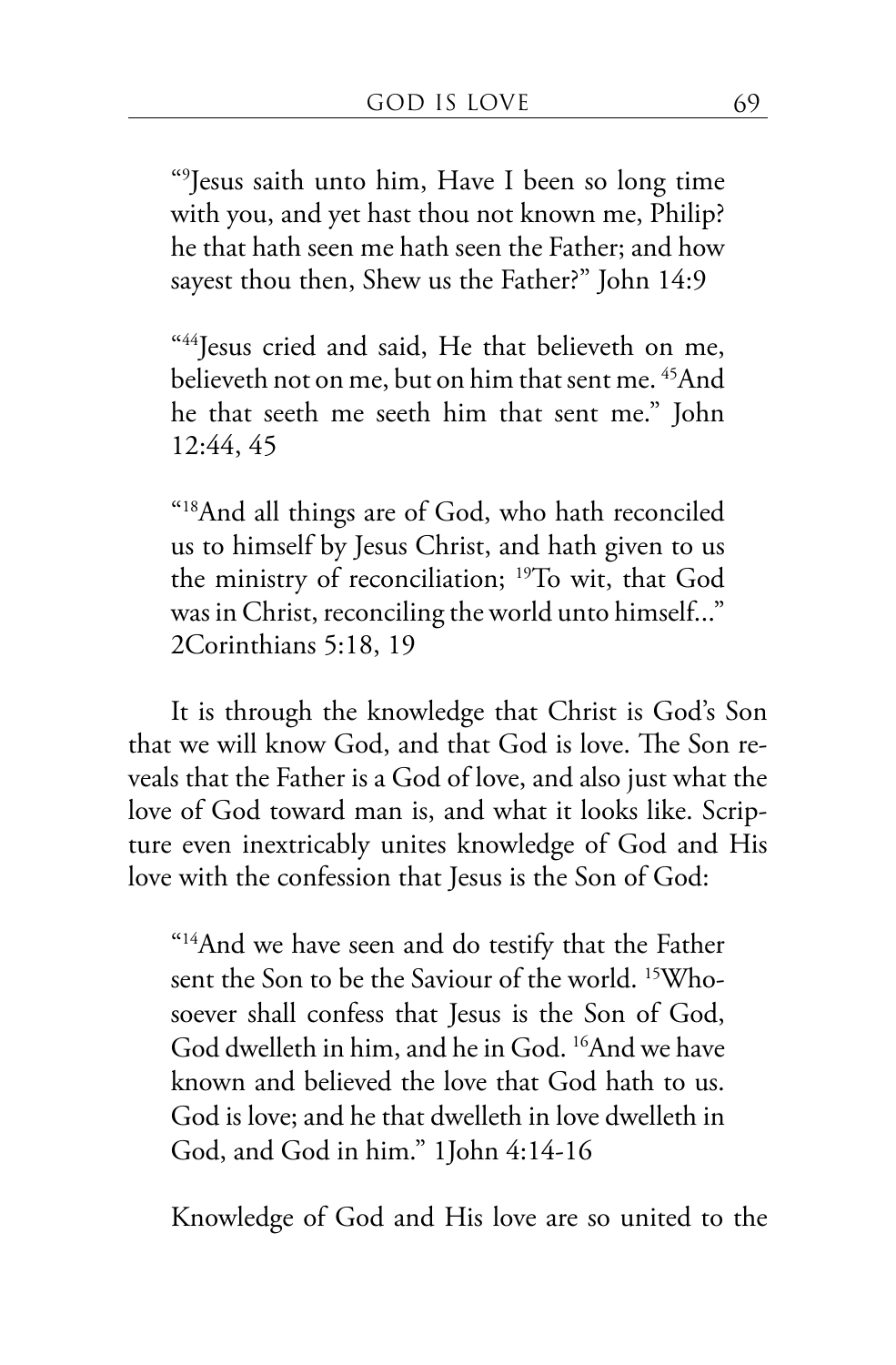Father-Son relationship that the confession that Jesus is the Son of God is our testimony that we have seen and do know the love of God, and that God is love. The truth about who Jesus is is the knowledge of the love of God in the gospel. Confessing the truth about Jesus (who He is) means that we have seen that God sent His Son to be the Saviour of the world. The confession that Jesus is the Son of God is our testimony of God's great love in the gospel of Jesus Christ, that we have seen it, and believe it, and know it.

The declaration that "God is love" is made in the context of the Father-Son relationship, i.e., the confession "that Jesus is *the Son* of God." God is the Father who sent His Son to be the Saviour of the world, and has revealed His Son to each one of us just as He revealed Him to Peter in Matthew 16:16. In receiving the revelation that Jesus is the Son of God, we not only know God, but we will know that He is love, and what His love is: "we have *known* and *believed the love* that God hath to us. God is love." The confession is our affirmation that we have received God's witness, the knowledge of His Son, in whom is the gospel, the love of God for this world.

Knowing that God is love, and knowing just what this great love of God is*,* hinges on knowing that Jesus is God's only-begotten Son. It hinges on knowing the relationship between God and Christ. The whole plan of redemption rests in, and unfolds from, the truth of Christ's identity. For if Jesus is the divine Son of God, then He must have come from God. Then the question is, why? Why did the divine Son of God come from Heaven to earth? Why have we found the Son of God on earth "in fashion as a man" (Philippians 2:8)? And how? How did this all happen? The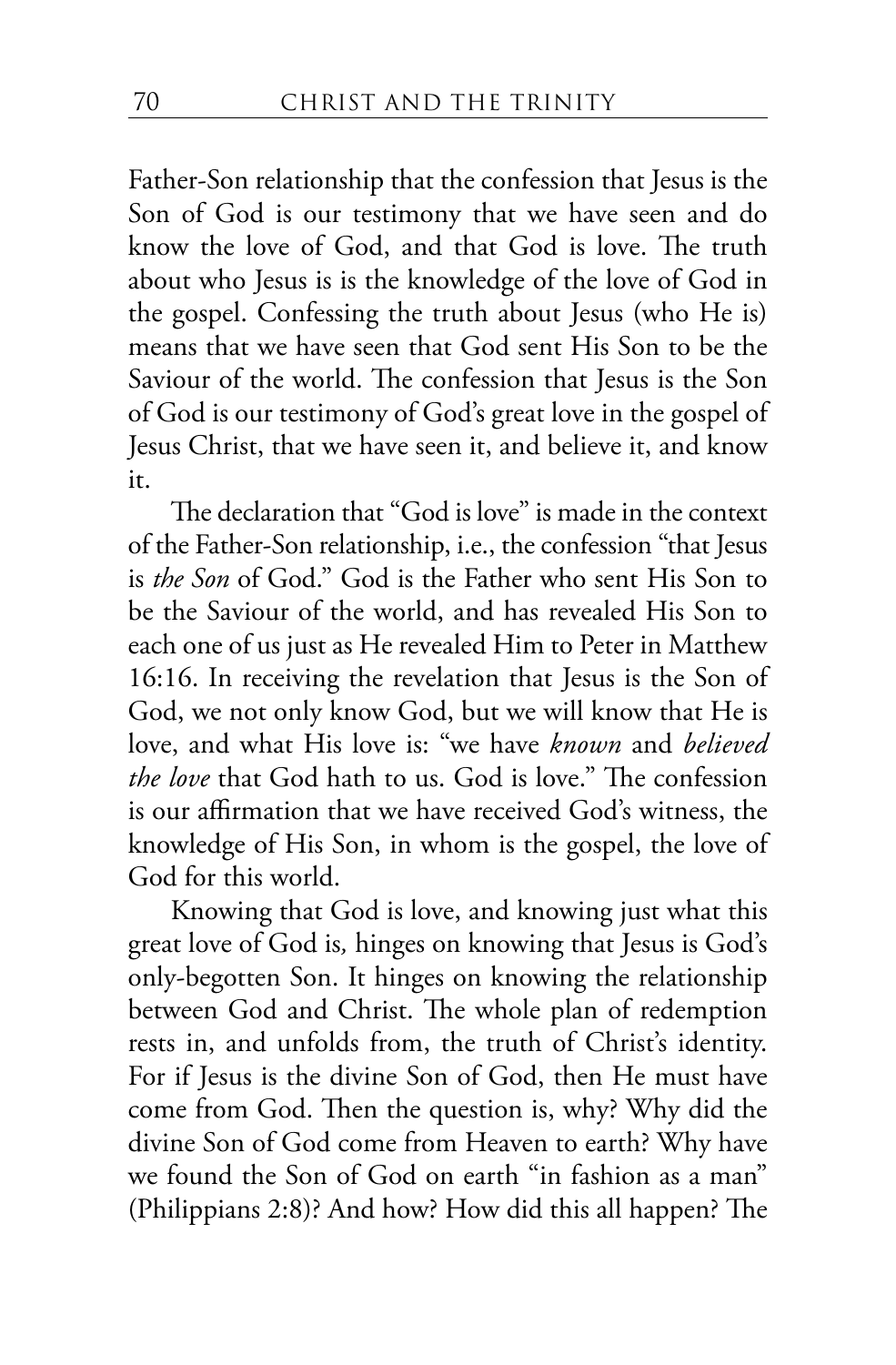answer is in unfolding the plan of redemption.

In a few short steps we are taken from the truth of Jesus' identity in Matthew 16:16 to God's love in the plan of redemption. Confessing that Jesus is the Son of God broadcasts the news that He was sent from heaven, as well as the reason that He was sent from heaven. He was sent for our redemption. This is how the relationship between God and Christ reveals the love of God for man, and that God is love.

When we receive this knowledge -- that Jesus is the Son of God, wherein we know and believe "the love that God hath to us," and that "God is love" -- and confess this truth about Jesus, God will *dwell* in us, and we will be *secured* in Him:

"14And we have seen and do testify that the Father sent the Son to be the Saviour of the world. 15*Whosoever shall confess that Jesus is the Son of God, God dwelleth in him, and he in God.* 16And we have known and believed the love that God hath to us. God is love; *and he that dwelleth in love [in this knowledge of God] dwelleth in God, and God in him.*" 1John 4:14-16

*Parenthetical comments added*

"Dwelleth" means "to stay."1 The person who believes and confesses that Jesus is the Son of the living God "stays" in the love of God that is revealed in the Son whom he confesses, which means he "stays" in God. He is anchored,

**<sup>1</sup>** Strong, James. "The Strongest Strong's Exhaustive Concordance of the Bible." Zondervan. 2001. p. 1653. Reference number G5481.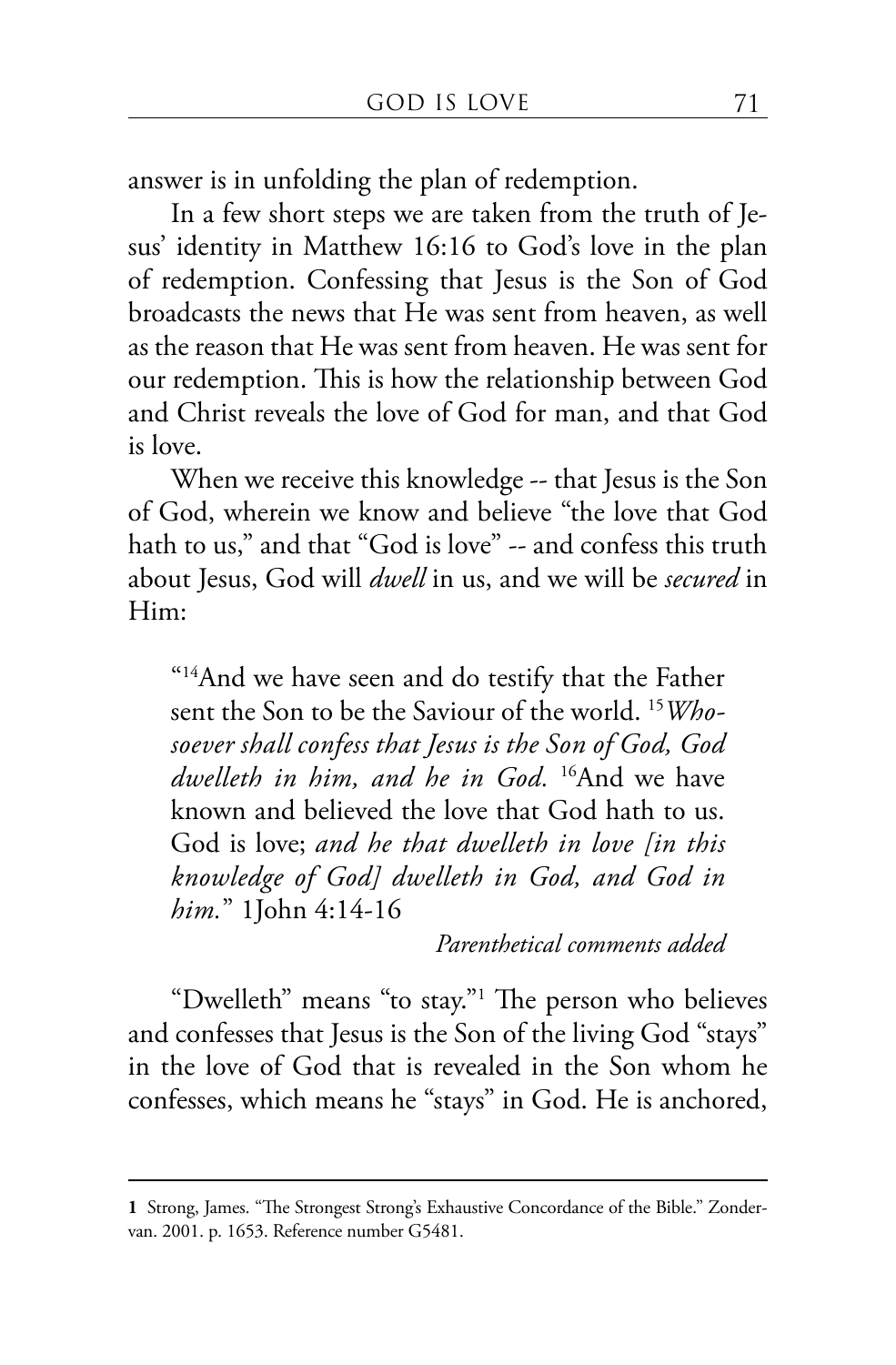and cannot be moved. By believing and confessing that Jesus truly is the Christ, the Son of the living God, we are anchored in the love of God, even in God Himself, and God "stays" in us, "and the gates of hell shall not prevail" (Matthew 16:18).

Yet there is corresponding action. If we have truly received the testimony of God about His Son, then we have truly received knowledge of God's law. Since the law of God is a transcript of His character, when the character of God is revealed to us (i.e. God is love) through His relationship with Christ (i.e. Jesus is the Son), the law of God is ultimately revealed.

Having been reconciled into relationship with God through His Son by believing, we dwell in God's love. Dwelling in His love, our hearts have received His love, and His love dwells in us. Thus we have received His character, His law, into our hearts and His holy law dwells in us:

"16I will put my laws into their hearts, and in their minds will I write them; 17And their sins and iniquities will I remember no more." Hebrews 10:16, 17

"8 I delight to do thy will, O my God: yea, thy law is within my heart." Psalm 40:8

Truly knowing that God is love by knowing Jesus, means that we will love His law and delight to live out its holy principles. The love of God's law will be a new song in our heart. "I will sing a new song unto thee, O God"; "O how love I thy law! it is my meditation all the day." (Psalm 144:9; Psalm 119:97).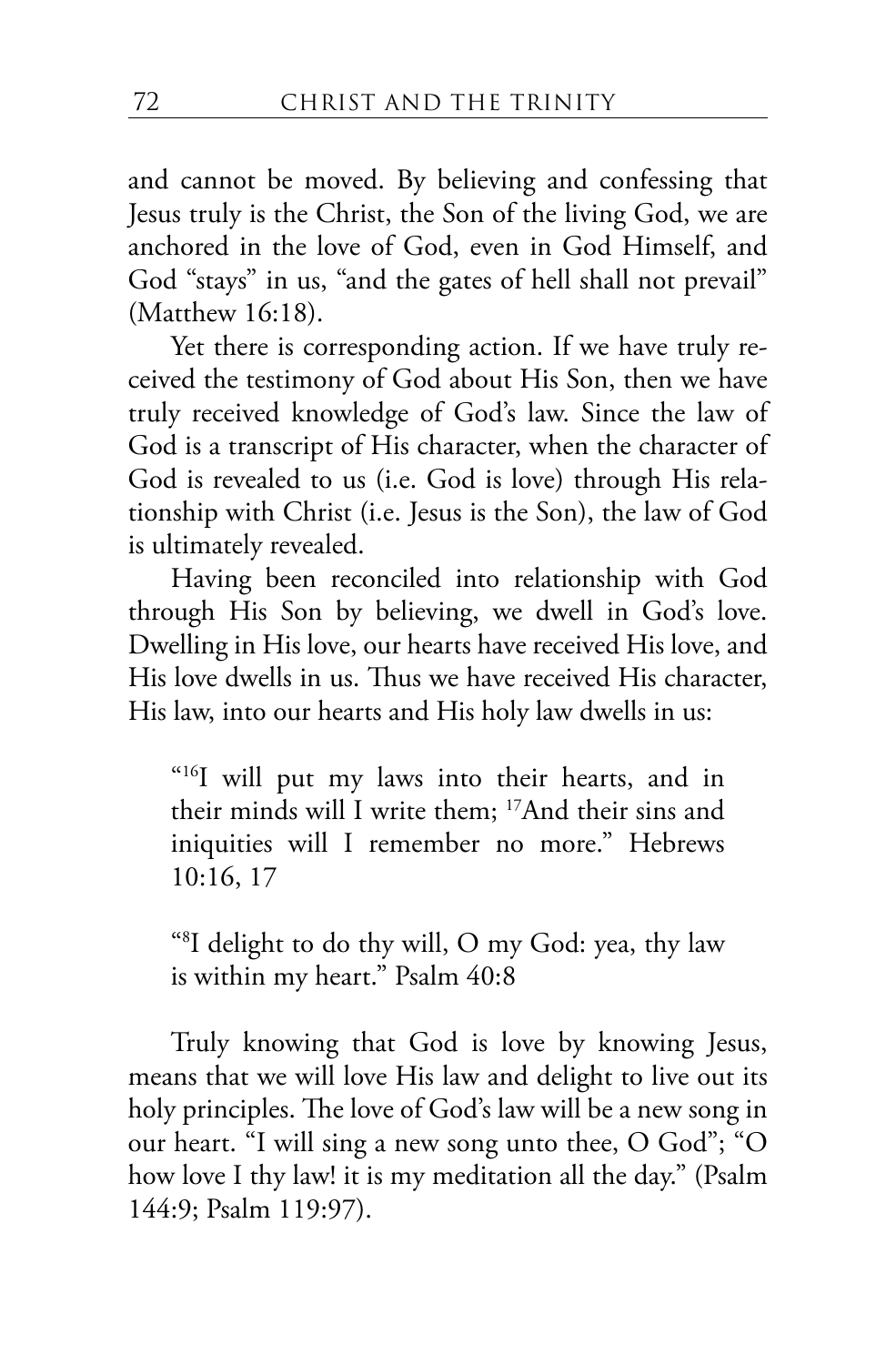Thus, in being saved from misconceptions about God and His love through knowledge of Jesus Christ, we are healed from sin. The God who is love expels sin from the heart by the love of God in the knowledge of Jesus Christ. This is exactly what God sent His Son to do:

"21And she shall bring forth a son, and thou shalt call his name JESUS: for he shall save his people from their sins." Matthew 1:21

"5 And ye know that he was manifested to take away our sins; and in him is no sin." 1John 3:5

"5 This then is the message which we have heard of him, and declare unto you, that God is light, and in him is no darkness at all. <sup>6</sup>If we say that we have fellowship with him, and walk in darkness, we lie, and do not the truth: <sup>7</sup> But if we walk in the light, as he is in the light, we have fellowship one with another, and the blood of Jesus Christ his Son cleanseth us from all sin*.*" 1John 1:5-7

"8 For this purpose the Son of God was manifested, that he might destroy the works of the devil. 9 Whosoever is born of God doth not commit sin; for his seed remaineth in him: and he cannot sin, because he is born of God... 1 Whosoever believeth that Jesus is the Christ is born of God..." 1John 3:8, 9; 1John 5:1

When we believe and know Jesus, confessing that He is the Christ, the Son of the living God, God dwells in us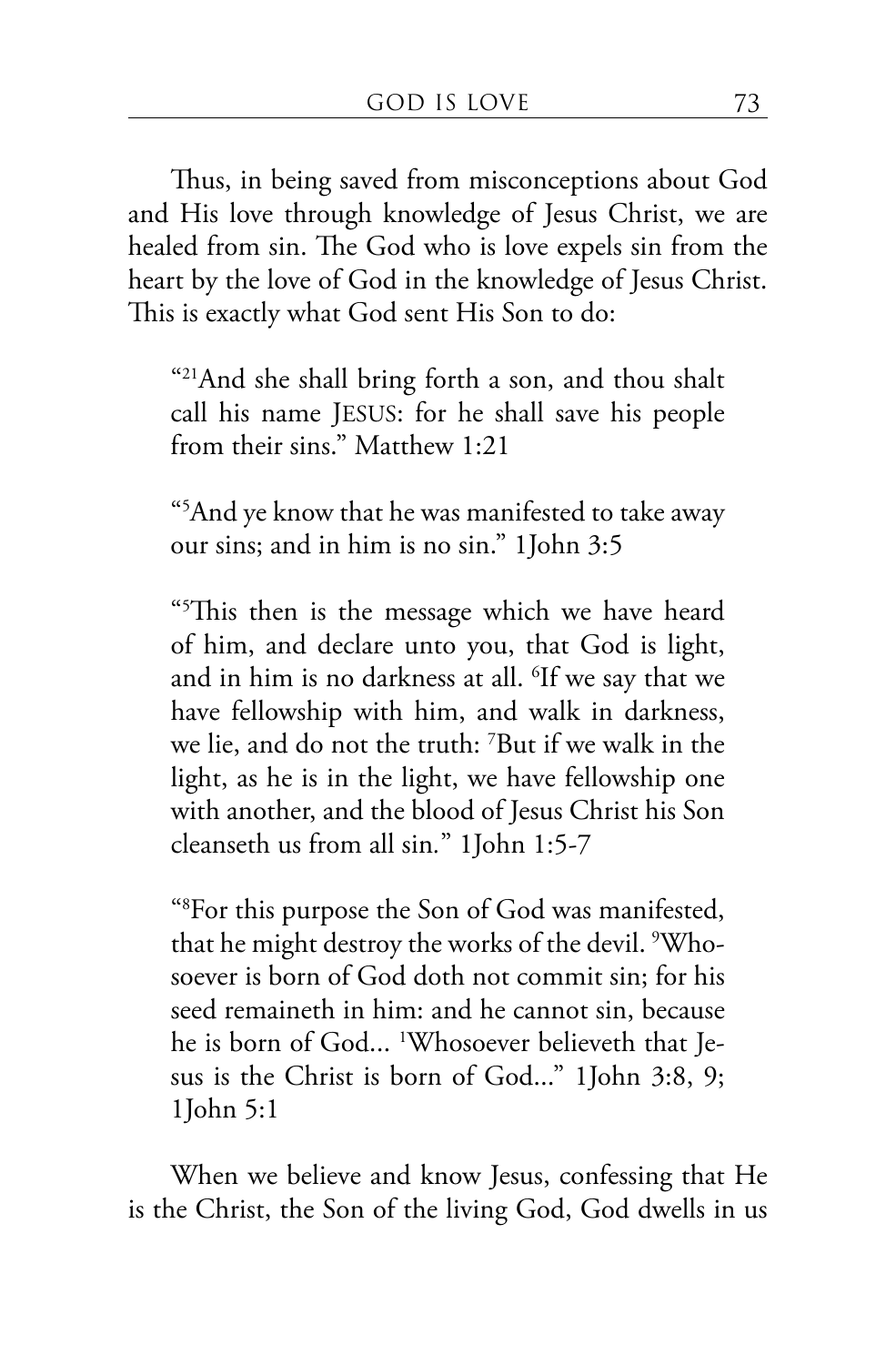and we in God, and we experience His great love through deliverance from sin. We will experience personal, practical salvation which is manifested in our lives through relationships. We will keep the law of God. God's love for us is manifested as love returned to Him by obedience to His law: we will love God with all our heart, and with all our soul, and with all our mind, and with all our strength, and we will love our neighbor as we love ourselves (Mark 12:30, 31). Thus love in the Father and Son relationship means salvation from sin for man.

And there is another truth that brightens the mind when we receive knowledge of Jesus Christ. Knowing that God is love means knowing that God is the Father who gave Himself for us in His Son, which means God's love is paternal. God cares for us, longs for us, protects us, seeks us, and wants us to love Him, trust Him, and know Him as our Father:

"9 After this manner therefore pray ye: *Our Father* which art in heaven, hallowed be thy name." Matthew 6:9

"17Jesus saith unto her, Touch me not; for I am not yet ascended to my *Father:* but go to my brethren, and say unto them, *I ascend unto my Father, and your Father; and to my God, and your God.*" John 20:17

Many Christians desiring to fully trust God have had poor examples of paternal love from their fathers (or authority figures). The paternal love of God should have become a practical reality in their homes and lives through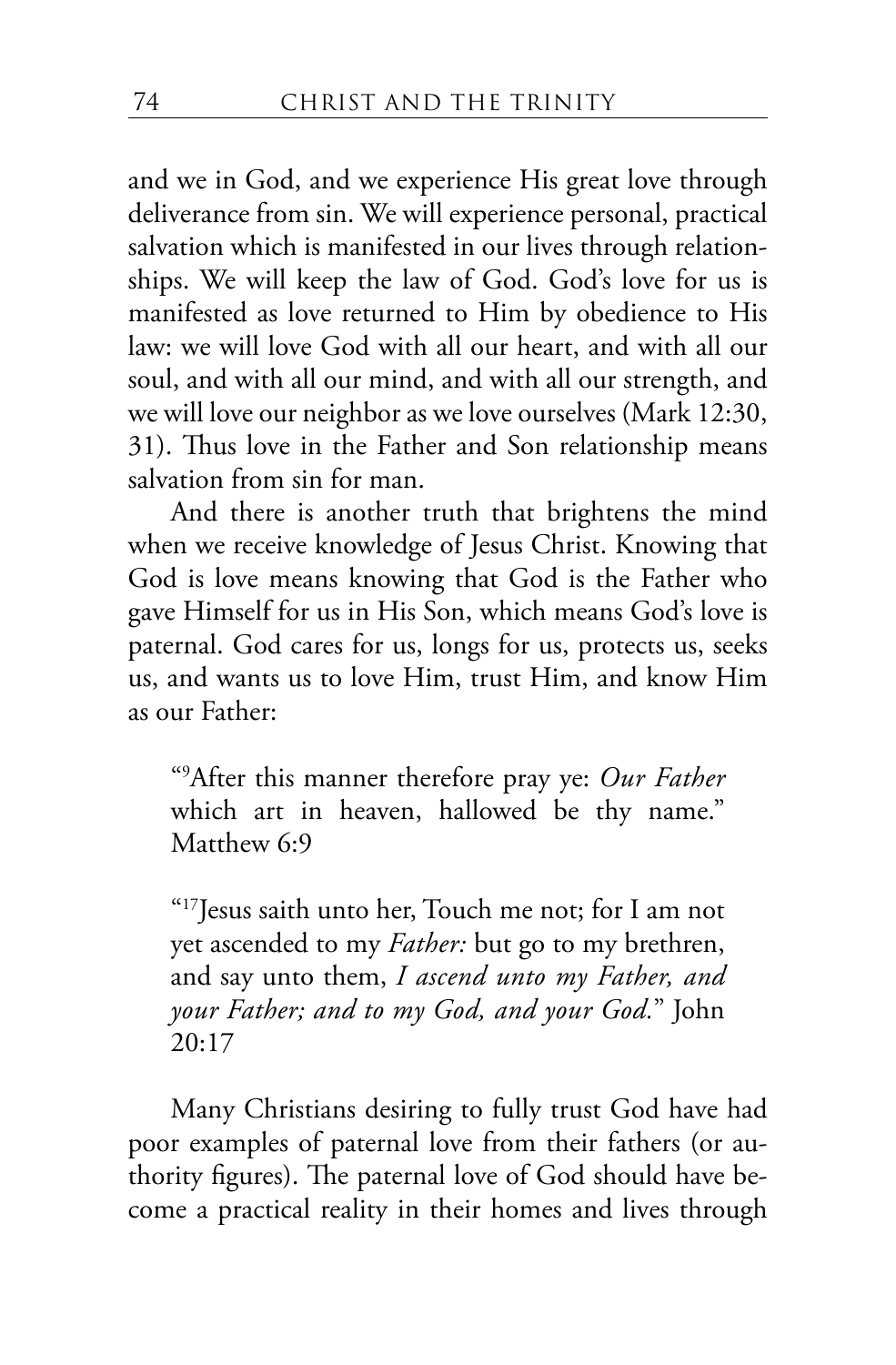the care and devotion of the father, but the opposite has been experienced. Distance, insecurity, fear, abandonment, and/or mistrust have been the practical reality of daily life. The result is confusion and apprehension toward God. Many who desire the healing balm of the love of God cannot trust Him to come close enough to find the full relief of healing. Barriers to knowing God have been set in place by their earthly authority figures.

For those who find themselves in this struggle, understanding the paternal character of God is a most important truth to understand. Rather than being a stumbling block to intimacy with God, as many who struggle with father/ authority issues deem it to be, God's identity as the Father is the very thing that transforms the separation, anxiety, and fear into safety, security, and trust. It is the very thing that allows the struggling soul to overcome the confusion left by the father who failed. It is the only thing that can restore what has been damaged and lost by the father's unfaithfulness, i.e., the image of the divine Father, the image of God. The tender, giving, selfless, Fatherly love of God restores the losses and heals the wounds by dwelling in the heart darkened by the pains of sin and error.

If God is not represented in our earthly fathers, then we can look to Jesus, who was the perfect representation of our heavenly Father. The truth of God in Jesus replaces the lies taught by a father who misrepresented God, and God's image is restored, which restores the wounded soul who was created in His image in the first place:

"9 ... seeing that ye have put off the old man with his deeds; 10And have put on the new man, *which is renewed in knowledge* after the image of him that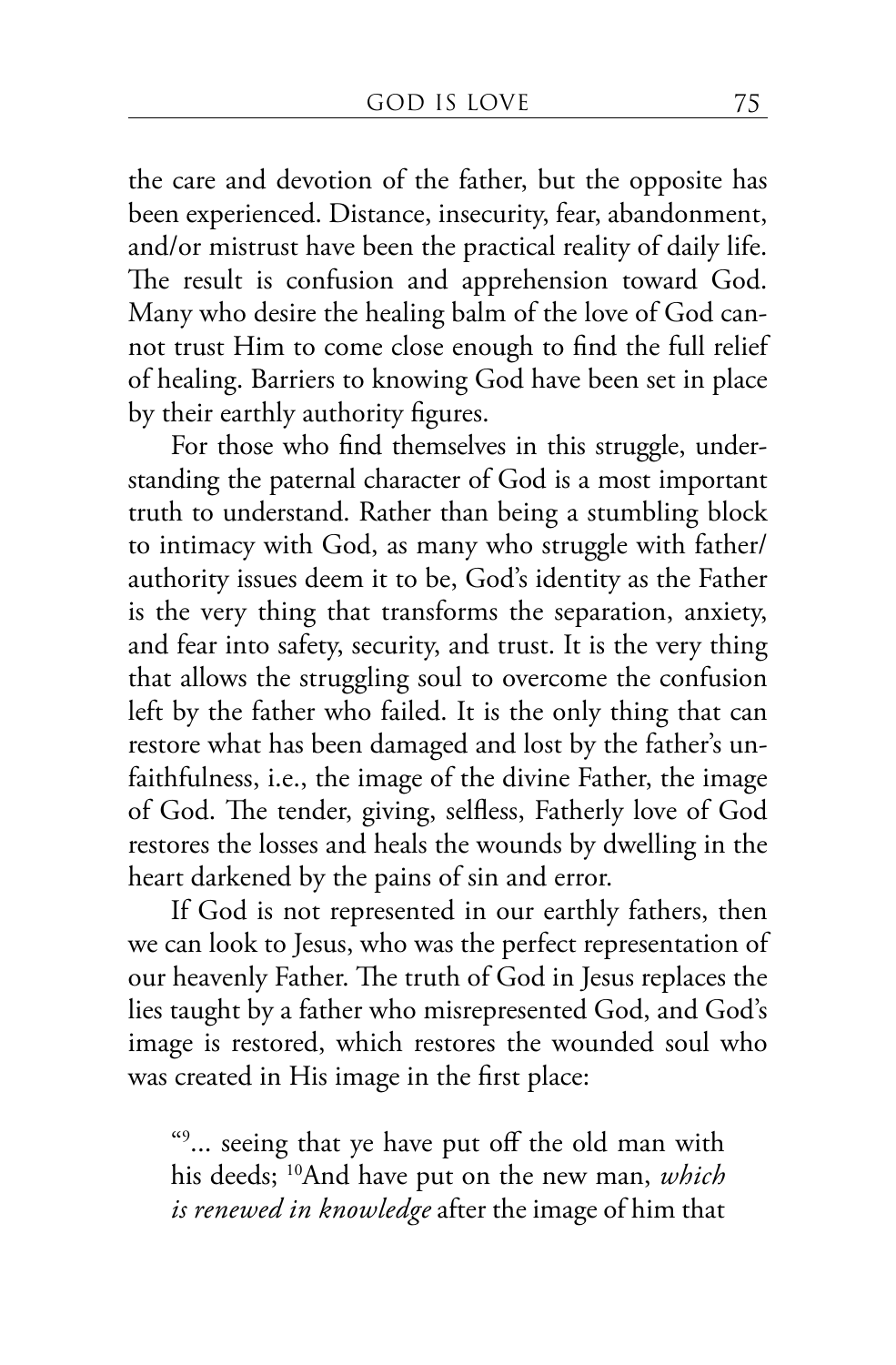created him." Colossians 3:9, 10

This healing, this restoration of man's understanding and relationship with God, is found in no other way than through the Son. Many of those who hesitate to draw very near to God because He is a Father, are approaching God through the false son of the Trinity. A false son is the hindrance, not the fact that God is our Father. A false son cannot reveal the heavenly Father, and the distorted image of God in the hurting soul will remain.

The healing love of the true God will not be able to fully restore the broken-hearted who turn to the son of the Trinity, because the Father is not in the unbegotten son of the Trinity. There is only one who can show us the Father and reconcile us to Him, and that is the true Son, God's only-begotten Son:

"6 Jesus saith unto him, I am the way, the truth, and the life: no man cometh unto the Father, but by me." John 14:6

The healing truth of God and His paternal character is revealed, and accessed, through the truth that Jesus is the Christ, the Son of the living God (Matthew 16:16). If the truth of the Son is not received, the Christian cannot receive the knowledge of God that will fully restore. With the rejection of the Son, the Christian is without the paternal love of God, that is, the Christian is without God, the Father:

"23Whosoever denieth the Son, the same hath not the Father." 1John 2:23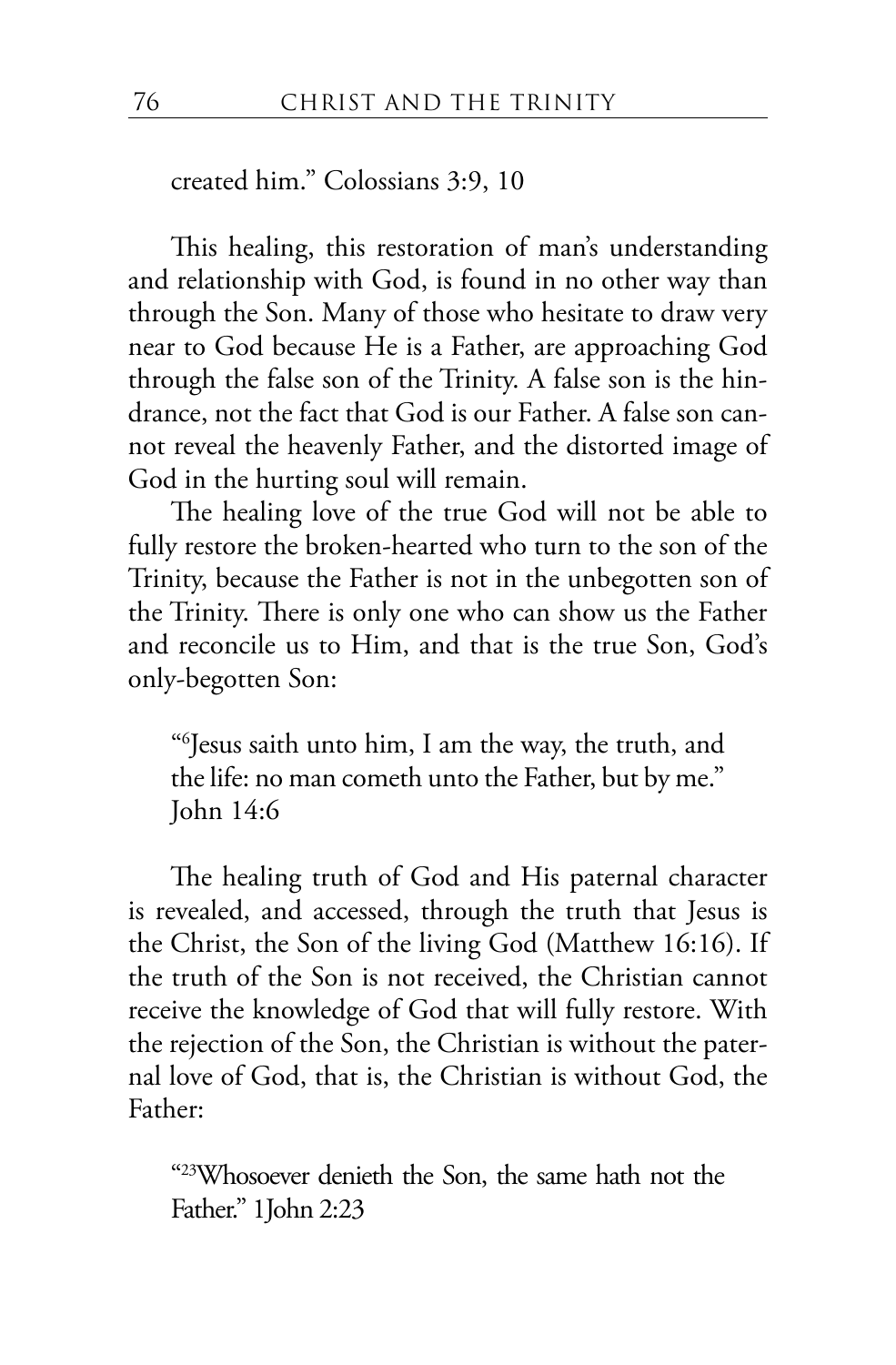The reception of Jesus Christ is the reception of the true knowledge of God. When the Christian receives Jesus by believing that He is the only-begotten Son of the living God, as opposed to the unbegotten son of the Trinity, the Christian receives the truth about God, that He is our heavenly Father who has given absolutely everything to prove His love and faithfulness, and he enters into, and will dwell in, the safety of divine protective and restorative paternal love:

"9 He that abideth in the doctrine of Christ, he hath both the Father and the Son." 2John 1:9

And he will be delivered from darkness, and healed from sin. God will fulfill His law in him through Jesus. The love of God will dwell in him, and he will have heavenly peace and rest, the peace and rest that belongs only to them which have learned of Jesus (Matthew 11:29), and "which love thy law" (Psalm 119:165). He will have salvation by the knowledge of God in Jesus Christ. He will have quietness, confidence, strength, and rest (see Isaiah 30:15).

--- ---

Love and the Trinity is an entirely different conversation. The Trinity's triune relationship moves the conversation about love away from man's great salvational need, and from the Saviour who provides for this need, to a more philosophical conversation about the nature of love itself and the structure of its nature. And because "God is love," this philosophical conversation about the nature and structure of love is a philosophical conversation about the nature of God Himself, and the structure of His divine nature.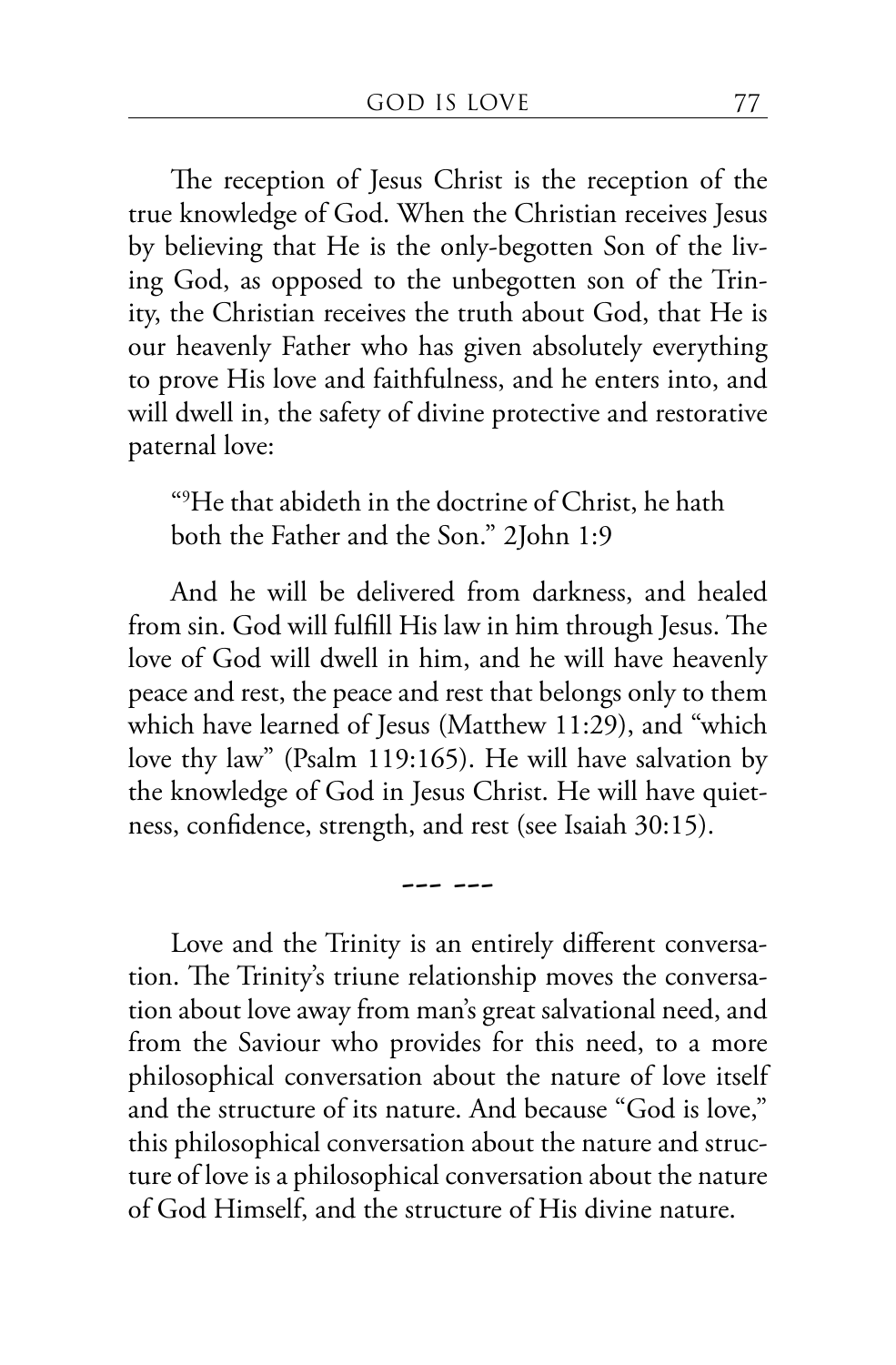## **LOVE AND THE TRINITY**

Currently in the Christian world, the triune relationship in the Trinity is being held up as the ideal model of God's love for humanity:

"The community of the Father, Son, and Holy Spirit becomes *the prototype of the human community dreamed of* by those who wish to improve society and build it in such a way as to make it into the image and likeness of the Trinity."2

"At the center of all reality, at the heart of the universe, there exists an eternal divine community of *perfect love.* The Bible calls this community the Father, the Son, and the Holy Spirit."3

The tri-unity of the trinitarian god is believed to be the ideal model of perfect love, "the prototype of the human community." If modeled after the Trinity, the world will reflect the "divine community of perfect love." So what does the Trinity's triune relationship teach about love? What are people learning about love by studying the trinitarian model?

The first thing about love, and perhaps the main thing, which is gleaned from the Trinity, and which underpins every other trinitarian lesson about love, is a lesson about the *nature* of love. The Trinity teaches that in order to

**<sup>2</sup>** Grenz, Stanley J. "Rediscovering the Triune God." Augsburg Fortress, 2004. Page 121.

**<sup>3</sup>** Vander Zee, Rev. Leonard. "The Holy Trinity: The Community of Love at the Heart of Reality." Retrieved August 14, 2019. par. 3. https://www.thebanner.org/ features/2016/02/the-holy-trinity-the-community-of-love-at-the-heart-of-reality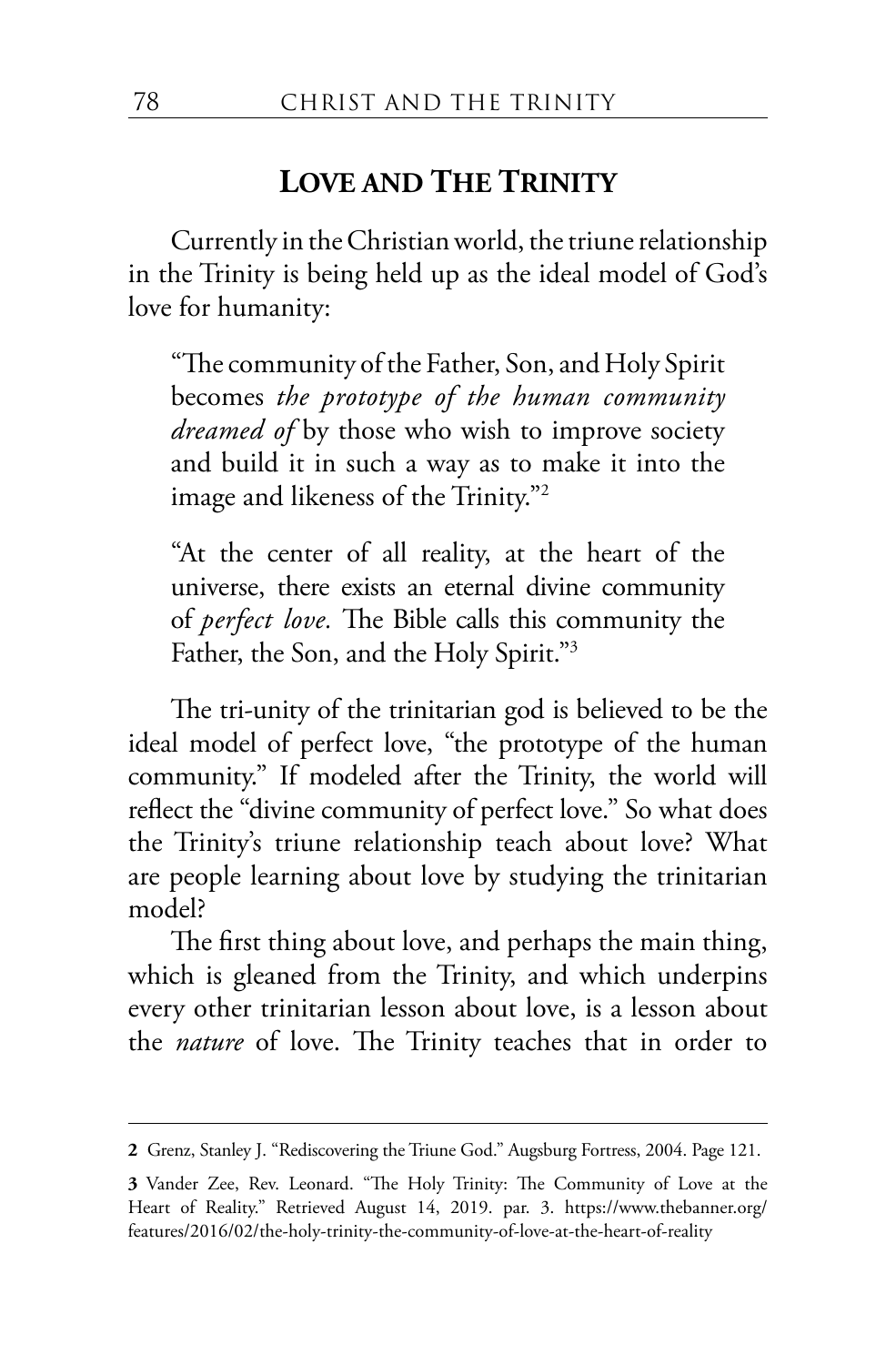understand what love is, we must understand its *nature* in terms of *an essential numeric value:*

"*Three is the essential numeric value of love.* Where there is only one person, love cannot occur. Where there are two, each is a sole recipient of the other's attention, giving place for self-absorption. But the moment there are three, each recipient of any one's love must also humbly defer attention to the third party, and each one is the third party to the other two. Pure selflessness can now occur by virtue of the fact that each one must love and be loved with both an exclusive and divided interest..."4

The Trinity's lesson about love teaches that love has an "essential numeric value," the number three. Love is the number three in its *essence*, or nature. As essential oils are said to be the essence of the plant, "the essential numeric value of love" is said to be the essence of love. Essence is defined as "that which constitutes the particular nature of a being or substance... "5 So, the Trinity's lesson about "the essential numeric value of love" is a lesson about the nature of love. It is a conversation about "that which constitutes the particular nature" of love. It says that the number three is fundamentally and indispensably the structure that constitutes the nature of love, and that love would not exist, and cannot exist, if it were, in nature, inherently structured by another number. Love, in its essence, can only be the

**<sup>4</sup>** Asscherick, David. "What is the Meaning of Life?" Retrieved August 14, 2019. par. 33. https://lightbearers.org/blog/what-is-the-meaning-of-life/

**<sup>5</sup>** "essence." Websters-Dictionary-1828.com. Retrieved August 14, 2019. http://www.webstersdictionary1828.com/Dictionary/essence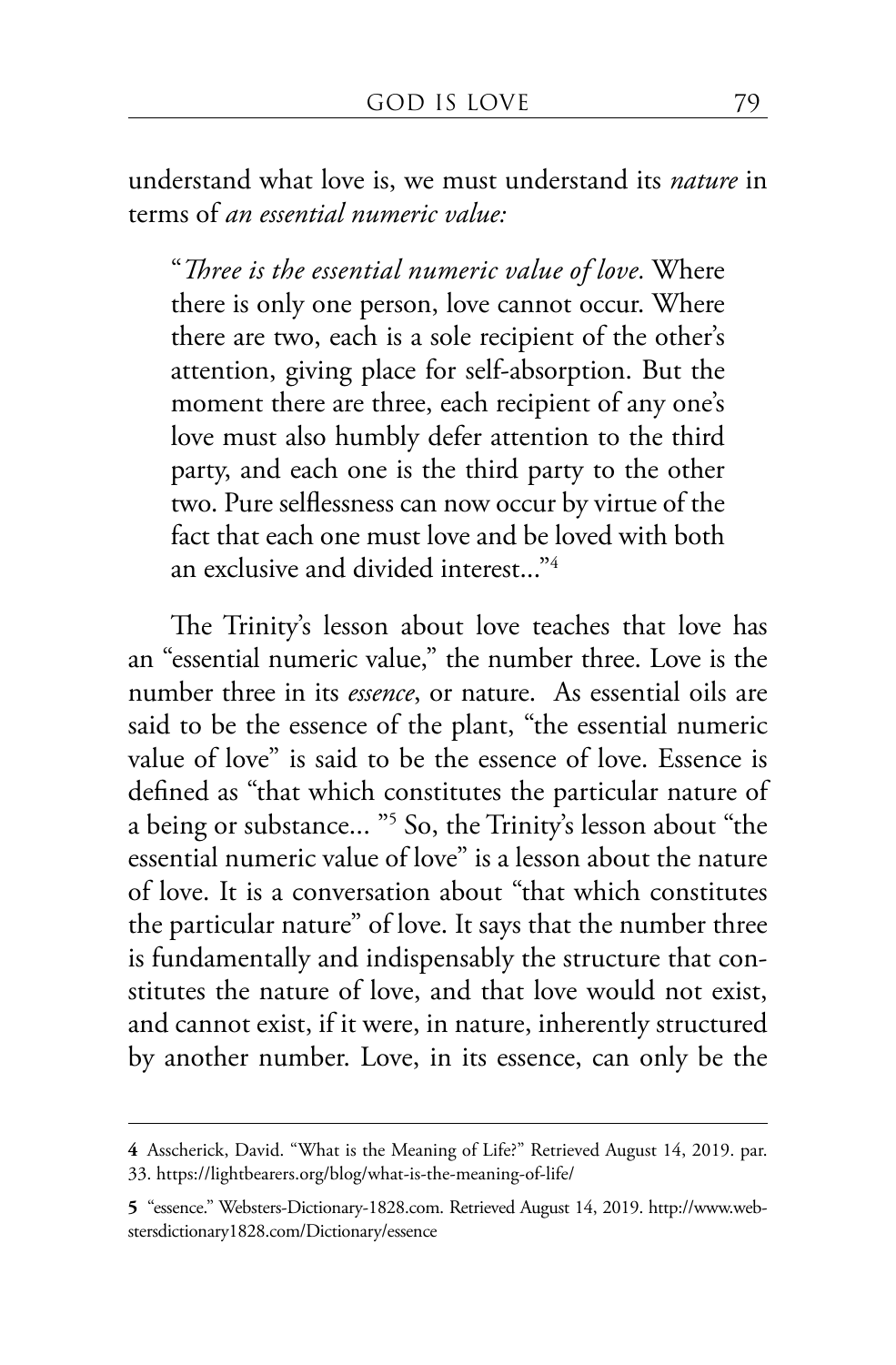number three. Hence, "the essential numeric value of love is three." The triune relationship in the Trinity teaches that love is inherently the number three in its nature.

And since "God is love" (1John 4:16), we should understand the same about God. God is, in His essence, or nature, said to be inherently the structure of three also. This triune structure is so *essential* that God would not exist, nor could He exist, as a God of love if He were inherently structured by the number one, or the number two.

Following the same trinitarian formula, since the law of God is the law of love, God's law must be viewed as having the same triune nature and structure. Since love is essentially the number three, and since God and His law are love, God and God's law are, in their nature, also ascribed the numeric value of three. God is said to be triune in His nature, and since His triune nature is said to be the perfect model for the human community, then it is the perfect model for governing human behavior and interactions in relationships (i.e., law).

Thus God's law, because it governs human behavior and interactions in relationships, must be viewed as based in the tri-unity of the Trinity. In the trinitarian model, God's law is as essentially the numeric value of three as are God and the love that God is. The inherent triune structure of the triune god is the essence of triune love, and of the God who is love, as well as the essence of God's law.

This line of thought best fits into the branch of philosophy called metaphysics, where the big questions of life (concerning first cause, or God, existence, and the nature of reality, etc.) are answered according to man's theories, theories which are not directed by the Word of God, that is, theories that are speculative. Since the conversation about love in the triune relationship is ultimately a con-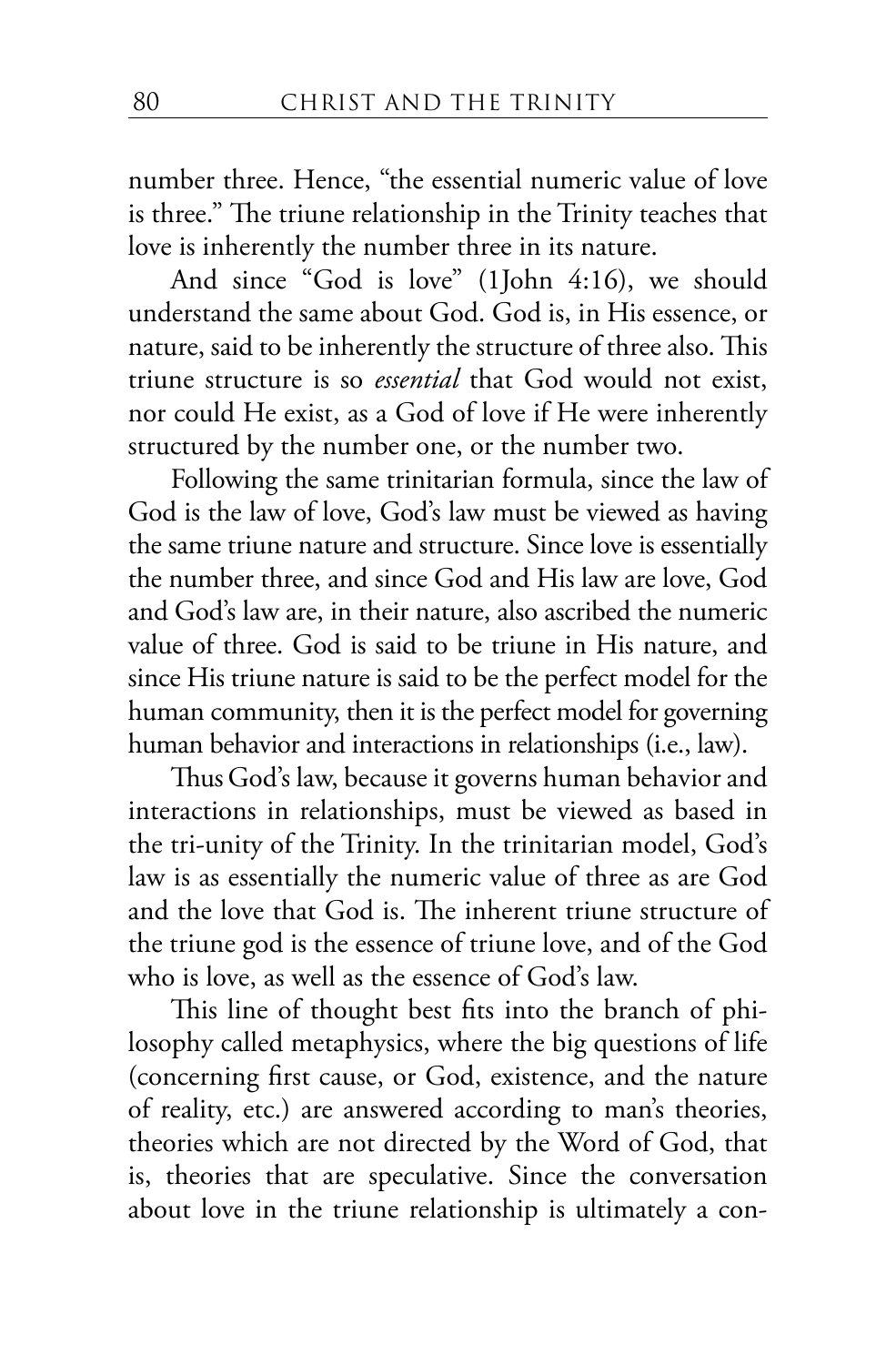versation about the structure of the divine nature of God's existence, and since God has not revealed anything about this in His holy Word, the conversation about trinitarian love really is a metaphysical conversation; it is philosophical speculation.

For instance, when the word of God is consulted for our understanding of the nature of love we do not discover a number. Rather, we discover Jesus. God's word directs us to Jesus, the visible, tangible, express image of the God who is love. But the life and words of Jesus do not show us that the nature of love is essentially a numeric value. Rather, the life and words of Jesus teach us that the essence of love is obedience to the holy principles in God's law, and self-sacrifice:

"8 And being found in fashion as a man, he humbled himself, and became *obedient unto death,* even *the death of the cross*." Philippians 2:8

"20I am crucified with Christ: nevertheless I live; yet not I, but Christ liveth in me: and the life which I now live in the flesh I live by the faith of the Son of God, *who loved me, and gave himself for me.*" Galatians 2:20

Everything that we can know about love, including its nature, is given in the life and teachings of Jesus Christ, for He is "made unto us wisdom"; He is "the power of God, and the wisdom of God"; in Him "are hid all the treasures of wisdom and knowledge" (1Corinthians 1:30; 1Corinthians 1:24; Colossians 2:3). If we want to gain wisdom about what love is, and about who God is, we can only look to Jesus. The Bible points us to Jesus as the answer to all of our questions and inquiries about love, and about the God who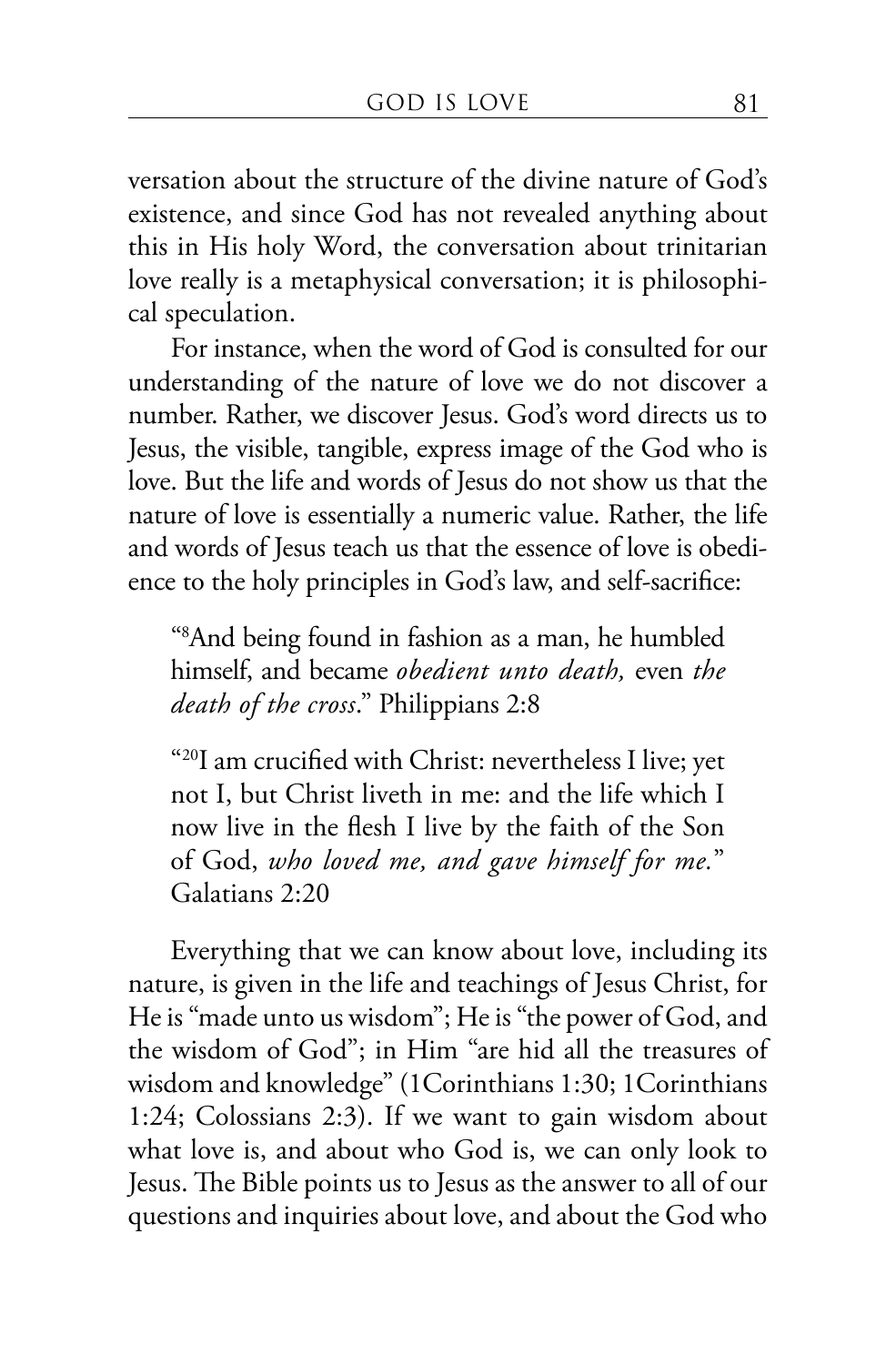is love, because the love of God, and even the God who is love, is in Jesus:

"19To wit, that *God was in Christ*, reconciling the world unto himself..." 2Corinthians 5:19

"23Behold, a virgin shall be with child, and shall bring forth a son, and they shall call his name Emmanuel, which being interpreted is, *God with us*." Matthew 1:23

"38For I am persuaded, that neither death, nor life, nor angels, nor principalities, nor powers, nor things present, nor things to come, <sup>39</sup>Nor height, nor depth, nor any other creature, shall be able to separate us from *the love of God, which is in Christ Jesus* our Lord." Romans 8:38, 39

Jesus is the Pattern, the real model for the ideal human community. In Jesus, and in Jesus only, is everything we can ever hope to understand about the nature of true and perfect love, the nature of God, and the nature of the law. And Jesus did not say one thing, in word or example, to indicate that "the essential numeric value of love" is an integer that is greater than two and less than four, or that love even has an essential numeric value.

The life of Jesus is the living illustration of the love that God is. It is His life that teaches us, in completeness and fulness, that the nature of love, thus the nature of God, is perfect obedience to the holy principles in the law of God through self-denial and self-sacrifice. This is why, when the Christian partakes of God's divine *nature* through His promises (see 2Peter 1:3, 4), his being does not become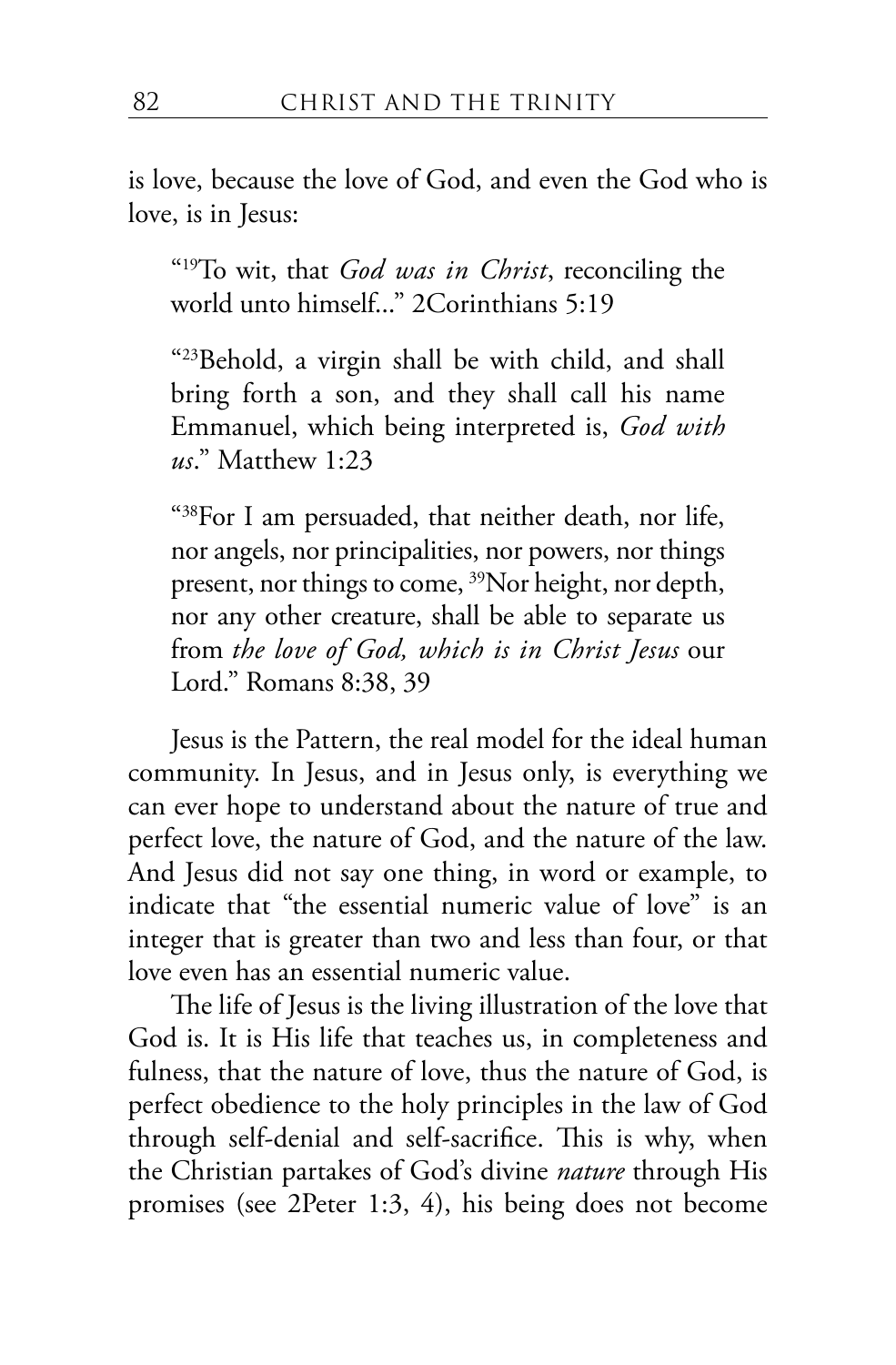inherently "the essential numeric value" of three, but his life is modeled after the obedience and self-sacrifice of Christ's example.

Understanding the nature of love cannot come through philosophical speculation. It comes through Jesus, by belief in the Son and by experience. It comes through Jesus, and it is in Jesus. It comes through the gifts of repentance and forgiveness in Christ, by thirsting after the righteousness of Christ in prayer, in study of the Word, in partaking of God's promises by faith in His word, and in emulating the Pattern, who loves God with all His heart, all His soul, all His mind, and all His strength, and who loves us the same. This kind of practical, experiential, living study of love will lead to knowing Christ and the love of God, and will also bring salvation. Metaphysical contemplations about the speculated "inherent numeric value of love" will not, and cannot.

A closer examination of the Trinity will now lay open just how problematic this triune model of love is. Ten problems with the trinitarian model will now be discussed:

*1. The first problem* with the trinitarian model is that it takes our eyes off of Jesus and makes itself the pattern, the "model for the ideal community." Rather than being directed to Jesus and the gospel of Christ as the model of love, rather than being directed to God's character as revealed in His holy law, and as revealed in the sacrifice of His Son, rather than beholding God in the flesh, rather than fixing our eyes upon the One who was sent to us from heaven, the Trinity sets the Christian to gaze upon a theory which postulates that the nature of love is most profoundly understood by reducing it to an "essential numeric value:" the number three.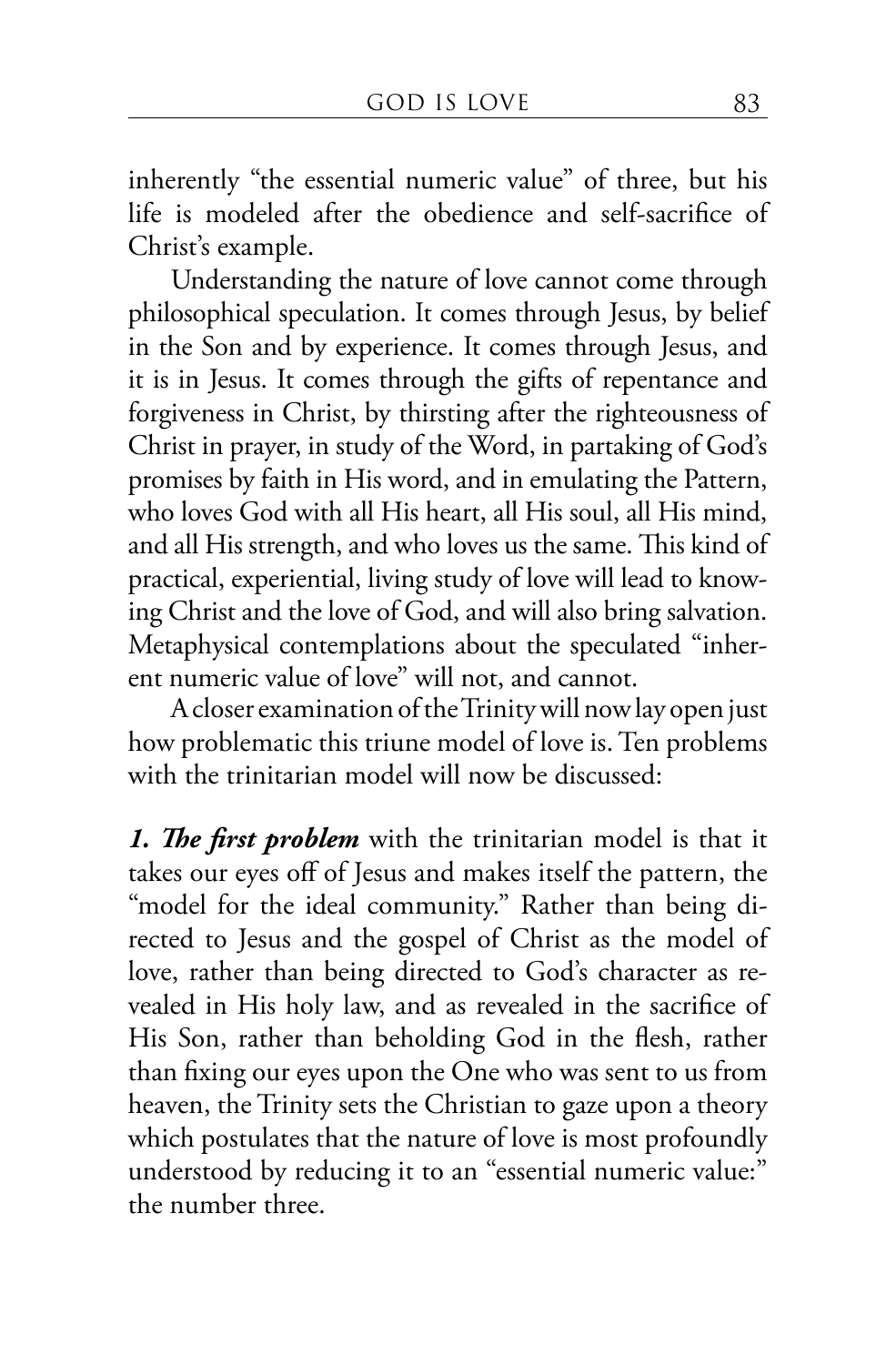*2. The second problem* with trinitarian love is that the theory reaches out of the bounds of divine revelation. It is a conversation about the nature of God's existence and the composition of His substance. But God's word does not reveal any information about the nature of His existence, or the composition of His substance. It is not for us to know. It is a "secret thing" that belongs to God only:

"29The secret things belong unto the LORD our God: but those things which are *revealed* belong unto us and to our children for ever, *that we may do all the words of this law.*" Deuteronomy 29:29

God has given us Jesus. He has revealed Jesus to us, as in Matthew 16:16. This is for us to know. Jesus is for us to know so that we may keep God's holy law. But the nature of God's existence and the composition of His nature are "secret things." Such knowledge belongs to God, not to man.

The following paragraphs are to make it plain that the conversation about "the essential numeric value of love" is, in fact, an attempt to explain the divine nature of God's existence. I will begin with an excerpt from a popular preacher's sermon, a sermon devoted to explaining the Trinity. As he introduces his sermon, the preacher says,

"I mean, my mind is just boggled thinking that I have 42 minutes to try and *explain the nature of God*... Does anyone know what my topic is? *Trinity.*  Okay, because I thought, well, if you don't know then maybe I'll just preach something else, because I'm mildly nervous about this. Not nervous to be here in front of you because there's no need to be nervous when God has called. Amen? But just the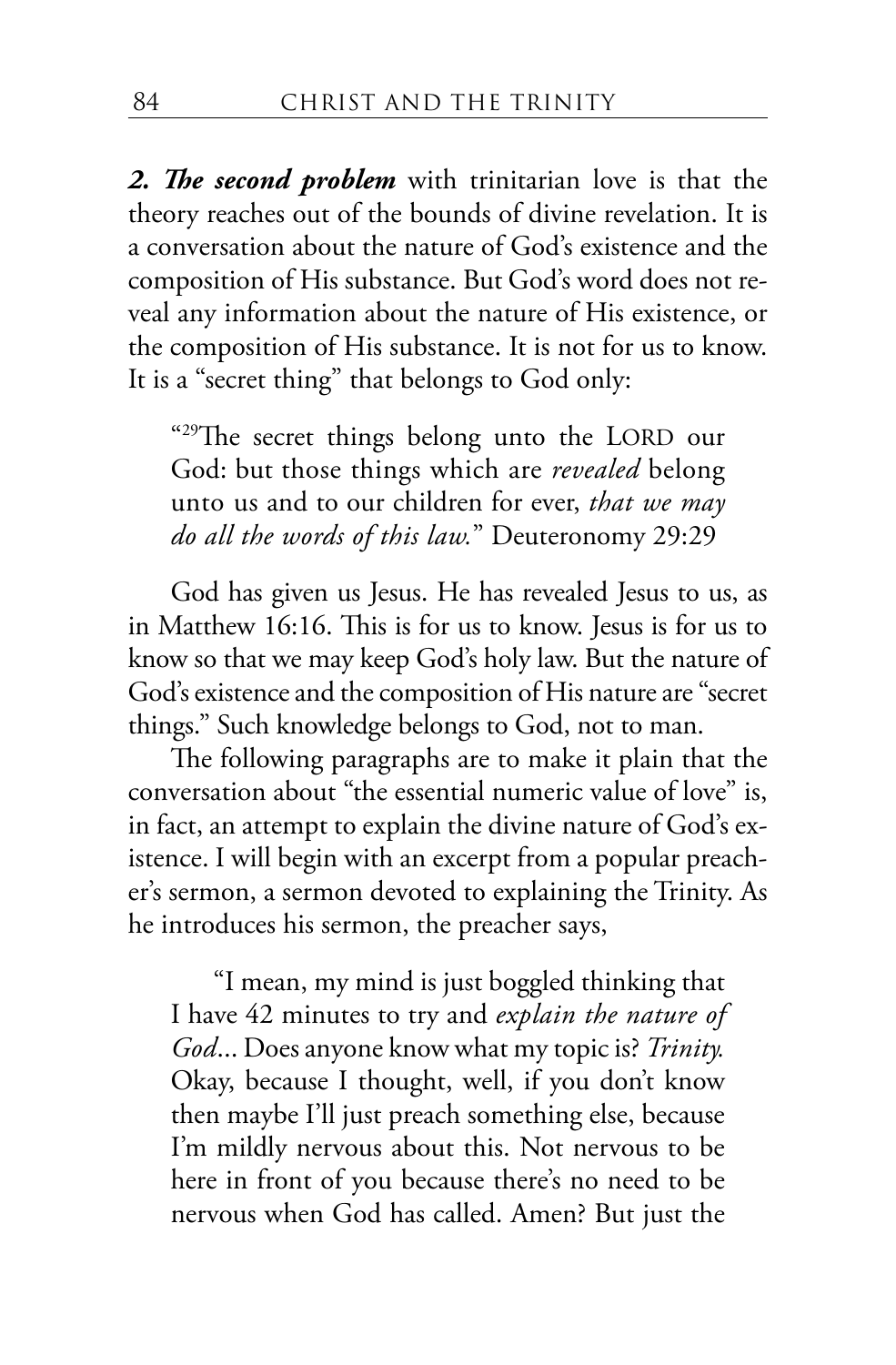nature of the topic and the breadth of the topic we're going to be talking about, *the topic that's been assigned to me is the Trinity*...

"I am confessedly noncommittal about the word "Trinity." I am confessedly noncommittal. In other words, to me, I could care less about the word. That's the word that's been assigned to me, *but really the topic is, The Nature of God.*"6

It is neither outrageous, nor ill intentioned, to make the claim that conversations explaining the Trinity are, in fact, conversations intended to explain the divine nature of God. It is just a statement of what is obvious and admitted. Even the preachers who teach the Trinity, such as quoted above, are aware of this and openly acknowledge it. Now here is how they reason it through:

They teach that if God were not inherently three beings in His nature, then He could not be love, i.e., the God who is love would not, and could not, exist. It is deemed impossible for God to be love if He is inherently "one," i.e., if God is the Father and not the Trinity. The philosophy speculates that "one" cannot be love for the reason that love needs another to bestow love upon, which leads to the reasoning that, if God *is* love, then, in His very nature -- *in the eternal, uncreated, divine things that make up the substance, qualities, and identity of what and who God is* -- He has to be the number three.

In His very nature, God needs to have another to bestow love upon, and one becomes, not two, but inherently

**<sup>6</sup>** Asscherick, David. From sermon titled "Trinity." *Pillars of Our Faith 2010 Camp Meeting*. Transcripts retrieved August 14, 2019. See time mark 14:05-17:40. http:// www.3abn.com/Series/POFCM/POFCM000002.html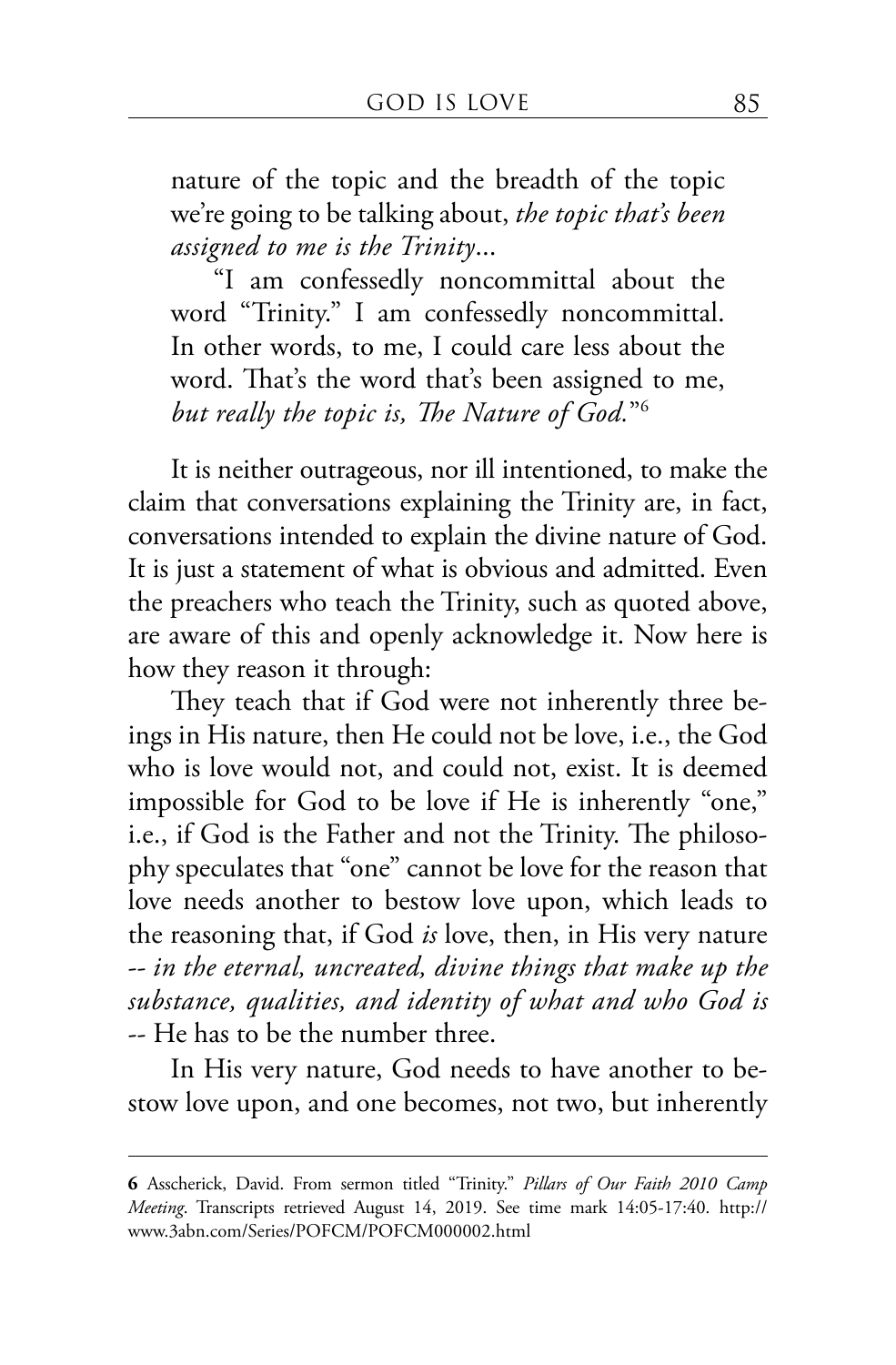three. The one God, while singularly one, must be composed of a plurality within His nature, that is, of more than one, and more than two. He must be inherently composed of three *beings* -- god the father, god the son, and god the holy spirit -- and yet remain one. In other words, the theory speculates that God cannot exist if the one God is simply and plainly one God:

"Yet a perfectly loving Being [God] cannot perfectly love if he is not sharing that love with at least one other, since perfect love exists between at least two distinct entities. After all, love demands a subject who loves and an object who is loved."7

*Parenthetical comments added*

"Love [God] is defined in the Bible as othercentered, self-giving action. In order for love to exist [in order for God to exist], there must be more than one. Love [God] cannot occur within the framework of an absolute, solitary self [the Father who is one Being]."8 *Parenthetical comments added*

"There's a certain logic to trinitarian belief. The Bible says that God is love, but the only way God can be love is for God to be a community of divine persons. Love does not exist in a monad. God is

**<sup>7</sup>** Shamoun, Sam. "The Trinity and God's Attribute of Love." Retrieved August 14, 2019. par. 6. http://www.answering-islam.org/Responses/Osama/zawadi\_trinity\_love. htm

**<sup>8</sup>** Gibson, Ty. Point 8 in an email to Frank Kiln dated July 26, 2010. Archived by Internet Archive October 16, 2005. Retrieved August 14, 2019. https://web.archive. org/web/20151016015756/http://maranathamedia.com/119-myblog/adventistperspectives/trinity/3011-letter-to-ty-gibson-regarding-the-trinity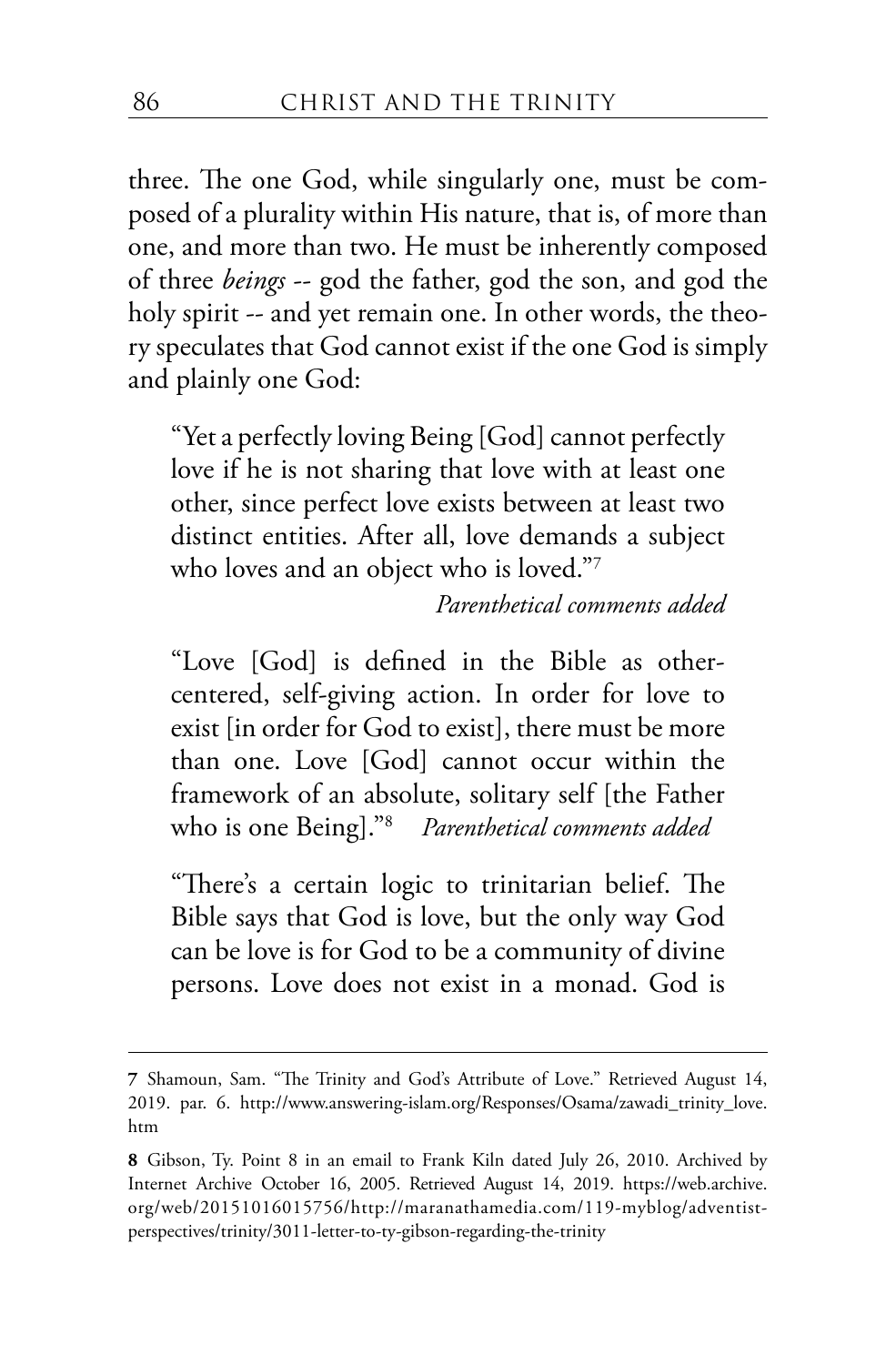that eternal community of love."9

This is the premise: "love is defined in the Bible as othercentered, self giving action."10 So, since God is love, then God must be other-centered, self-giving action *in what He is;* and the leap is made to the conclusion that God must have actual "others" *in the stuff of what He is* in order to be other-centered.

The theory builds from this premise. It is said that there can never be a time when God was truly one God and alone without someone to bestow love upon, because love cannot exist if it is alone without someone to bestow love upon. Therefore, the one true God cannot truly be the Father, as the Bible teaches, because then there would have been a point in time before Christ was begotten, before which time God would have been alone without the Son. And if He was alone (not inherently three), He could not have existed, or He could not have been love. So, the argument determines that if God *is* love, then God, who *is* one, must somehow be *more than one Being inherently in His nature, in the composition of His divine substance*.

And the reasoning extends: he must also be more than two. He must be three, because not only is one an impossibility for love, but so is two, for two means that each of the recipients only gives what He gets. This is said to be selfish.

**<sup>9</sup>** Vander Zee, Rev. Leonard. "The Holy Trinity: The Community of Love at the Heart of Reality." Retrieved August 14, 2019. par. 3. https://www.thebanner.org/ features/2016/02/the-holy-trinity-the-community-of-love-at-the-heart-of-reality

**<sup>10</sup>** Gibson, Ty. Point 8 in an email to Frank Kiln dated July 26, 2010. Archived by Internet Archive October 16, 2005. Retrieved August 14, 2019. https://web.archive. org/web/20151016015756/http://maranathamedia.com/119-myblog/adventistperspectives/trinity/3011-letter-to-ty-gibson-regarding-the-trinity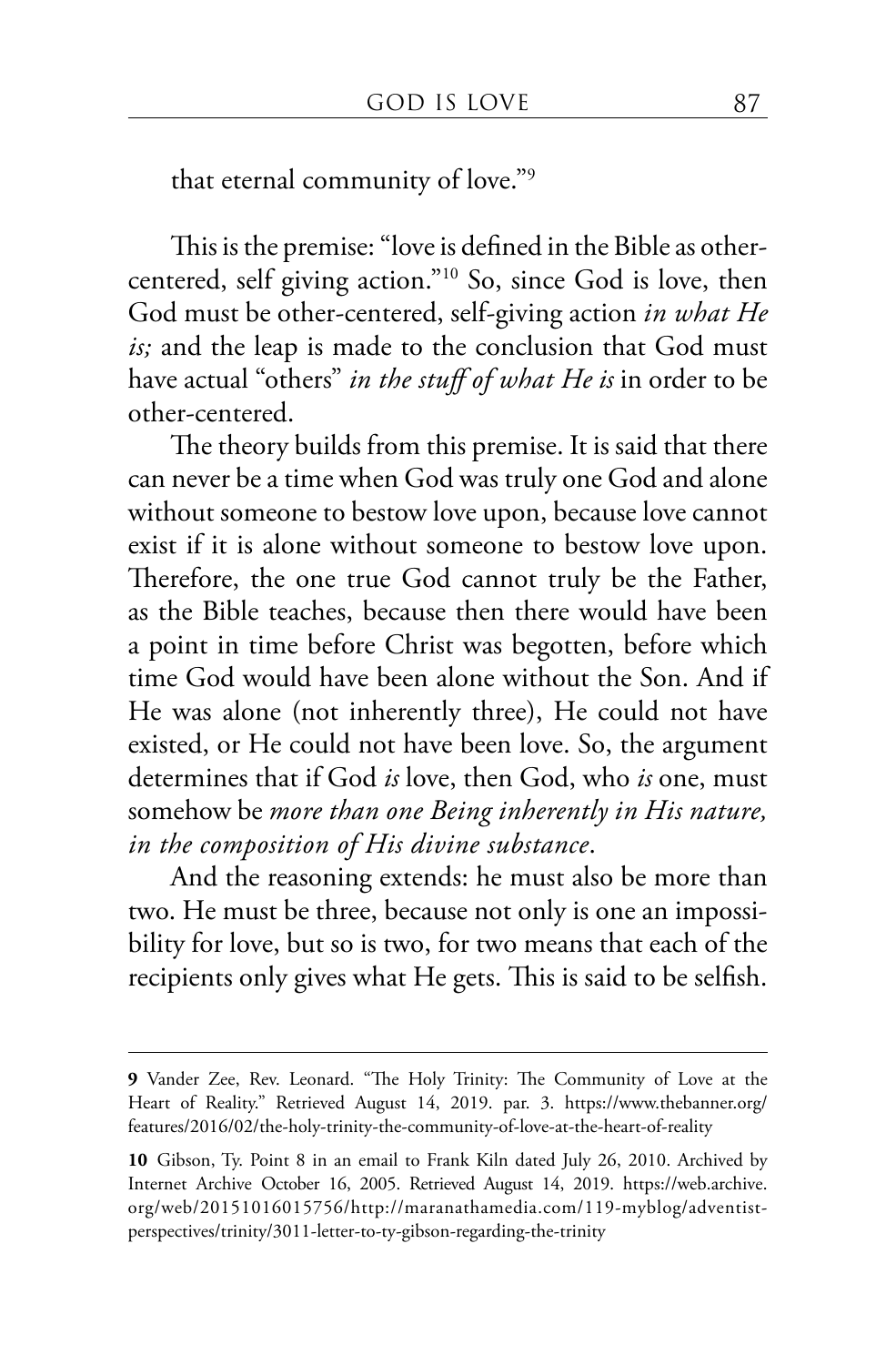There must be a third being to love *in God's nature* so that sharing and self-denial can be exercised. So the smallest inherent number of true love must be three. Love is defined by, and limited to, a number which cannot be reduced to less than three. And so God is said to be three-in-one:

"Three is the essential numeric value of love. Where there is only one person [one essentially singular God who is the Father], love cannot occur. Where there are two, each is a sole recipient of the other's attention, giving place for self-absorption. But the moment there are three [the three inherent beings] of the triune god], each recipient of any one's love must also humbly defer attention to the third party, and each one is the third party to the other two. Pure selflessness can now occur by virtue of the fact that each one must love and be loved with both an exclusive and divided interest..."<sup>11</sup>

*Parenthetical comments added*

"Pure selflessness," the above author states, can only occur when there are no less than three beings. Therefore, since the Bible is absolutely clear that there is only one God -- "The Lord our God is one Lord"; "But to us there is but one God"; "There is none other God but one" (Mark 12:29; 1Corinthians 8:6; 1Corinthians 8:4) -- the assumption is drawn that the "one God" must somehow be three beings in His essence, that is, in His nature.

This is the lesson learned by looking to the Trinity as

**<sup>11</sup>** Asscherick, David. "What is the Meaning of Life?" Retrieved August 14, 2019. par. 33. https://lightbearers.org/blog/what-is-the-meaning-of-life/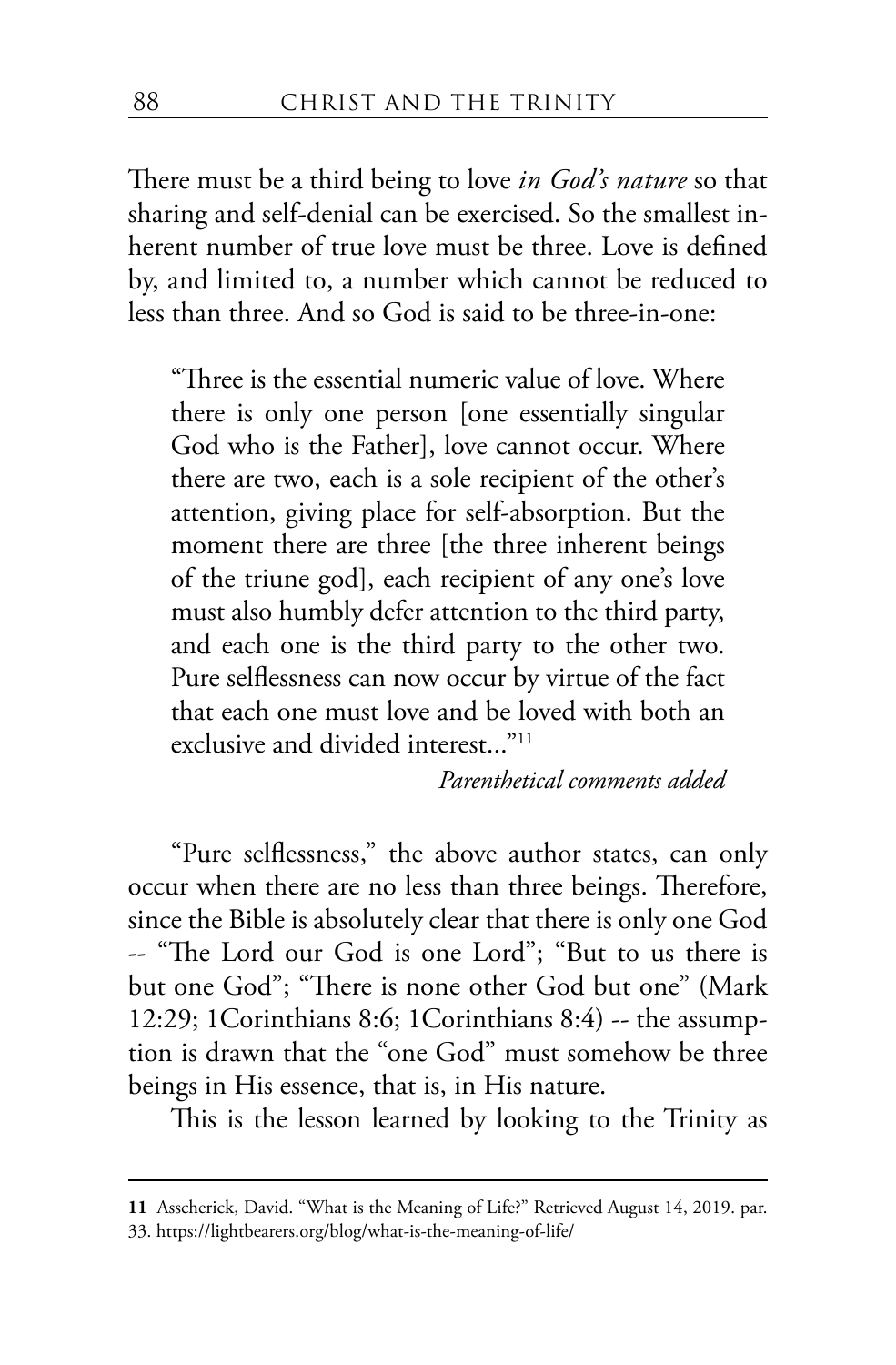the model of love. It is a conversation that tries to explain the divine nature of God, the composition of the nature of His existence. These are the secret things that belong only to God, which He has not revealed to man. And as God has not revealed knowledge about the composition of His nature and existence, the Trinity's lesson is truly void of knowledge; it is purely philosophical speculation.

*3. The third problem* is that this logic runs contrary to an important biblical fact about God. James 1:13 says that "God cannot be tempted." But the "essential numeric value" of the triune god theory says that God will be tempted if the right conditions do not exist. It is claimed that the reason that God cannot be essentially "two," is because "two" gives "place for self-absorption." The theory is saying that God's love nature depends upon certain conditions. These conditions necessitate the presence of three beings inherent in God's divine nature; and if there were only two beings inherent in His nature, then God would be selfish, giving place to self-absorption. The tri-unity of the Trinity god is his protection from selfabsorption. Without this protection, He would give place to self-absorbtion.

Not only is this contrary to Scripture's witness about God, i.e., that He cannot be tempted under any condition, but it actually has catastrophic consequences to the trinitarian belief. This lesson about love taught by the Trinity actually loops around and destroys itself. When tested by the truth about God and Christ in the light of their self-sacrificing love on Calvary, the Trinity's love is seen for what it really is: empty and ultimately worthless to the Christian.

The theory that reduces love, and thus God, to "the essential numeric value" of three is not a lesson of love at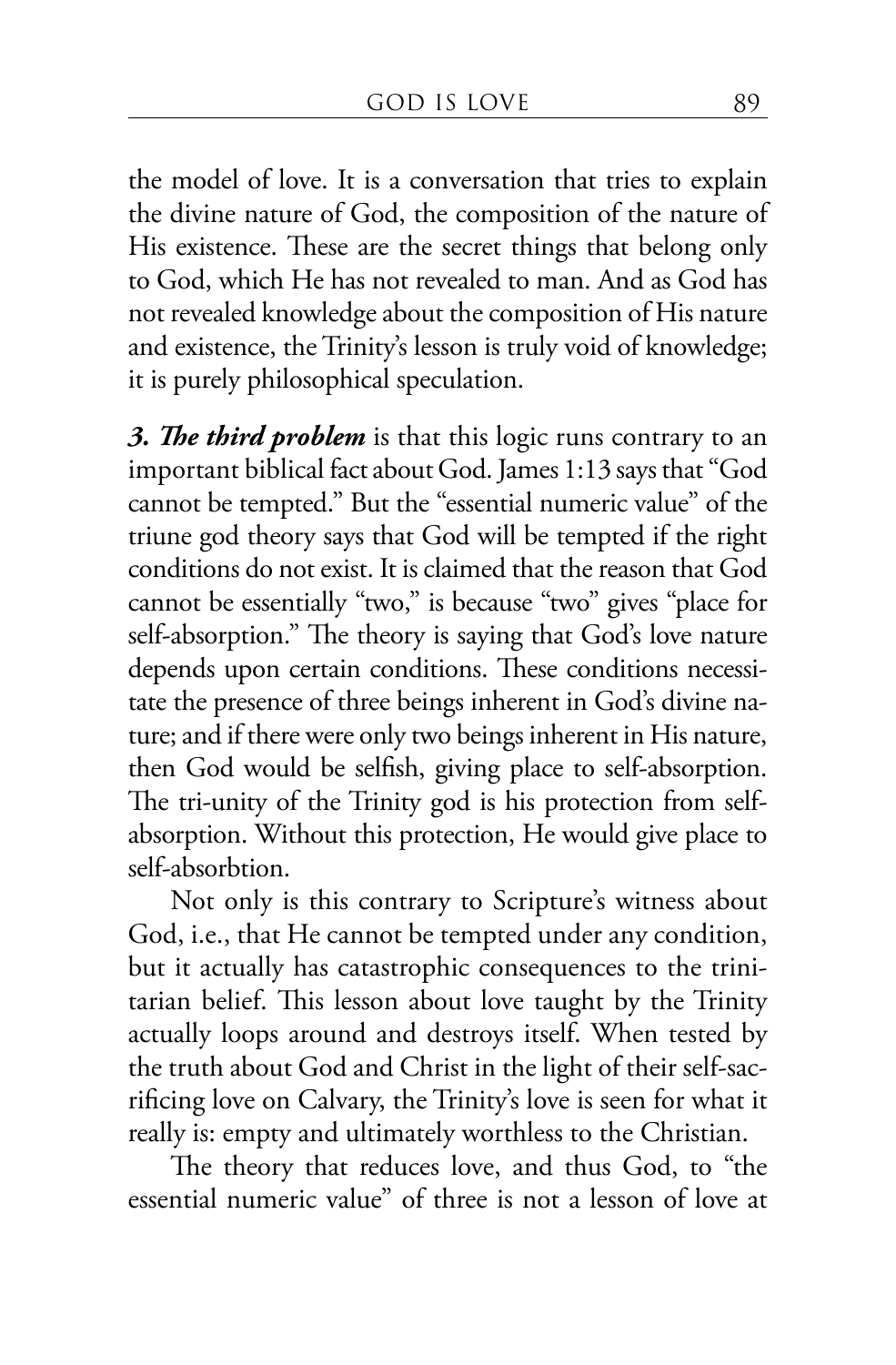all. It is a lesson of destruction by self-interest. By its own teaching, the Trinity makes trinitarian "love" destructive and worthless. This is the topic of the eighth problem and will be expanded more fully in that section.

*4. The fourth problem* with the trinitarian idea of love is that it denies the fact that Scripture clearly gives an identity to the one God: "But to us there is but one God, *the Father,*  of whom are all things" (1Corinthians 8:6). This Scripture has many others that agree with it, but by itself is enough to reveal the falsehood of the Trinity. At the very least, this one Scripture should command our attention and instill a healthy sense of caution to all who consider the doctrine. The Bible teaches that the "one God" is the *Father*.

The Bible has defined a boundary for the study of God, clearly specifying that there is one God, and that this one God is to be known as the Father and Source of all things, even of His Son, Jesus Christ:

"6 But to us there is but one God, the Father, of whom are all things..." 1 Corinthians 8:6

"3 Blessed be God, even the Father of our Lord Jesus Christ..." 2Corinthians 1:3

*5. The fifth problem* with the trinitarian model is that, even though the Trinity is thought to be an inexhaustible example of oneness, cooperation, closeness, unity, and love, it must be remembered that the Trinity is antagonistic to God and to His Son. As God and Christ are our perfect example of love, any and all that are against God and Christ are against perfect love. While professing to be the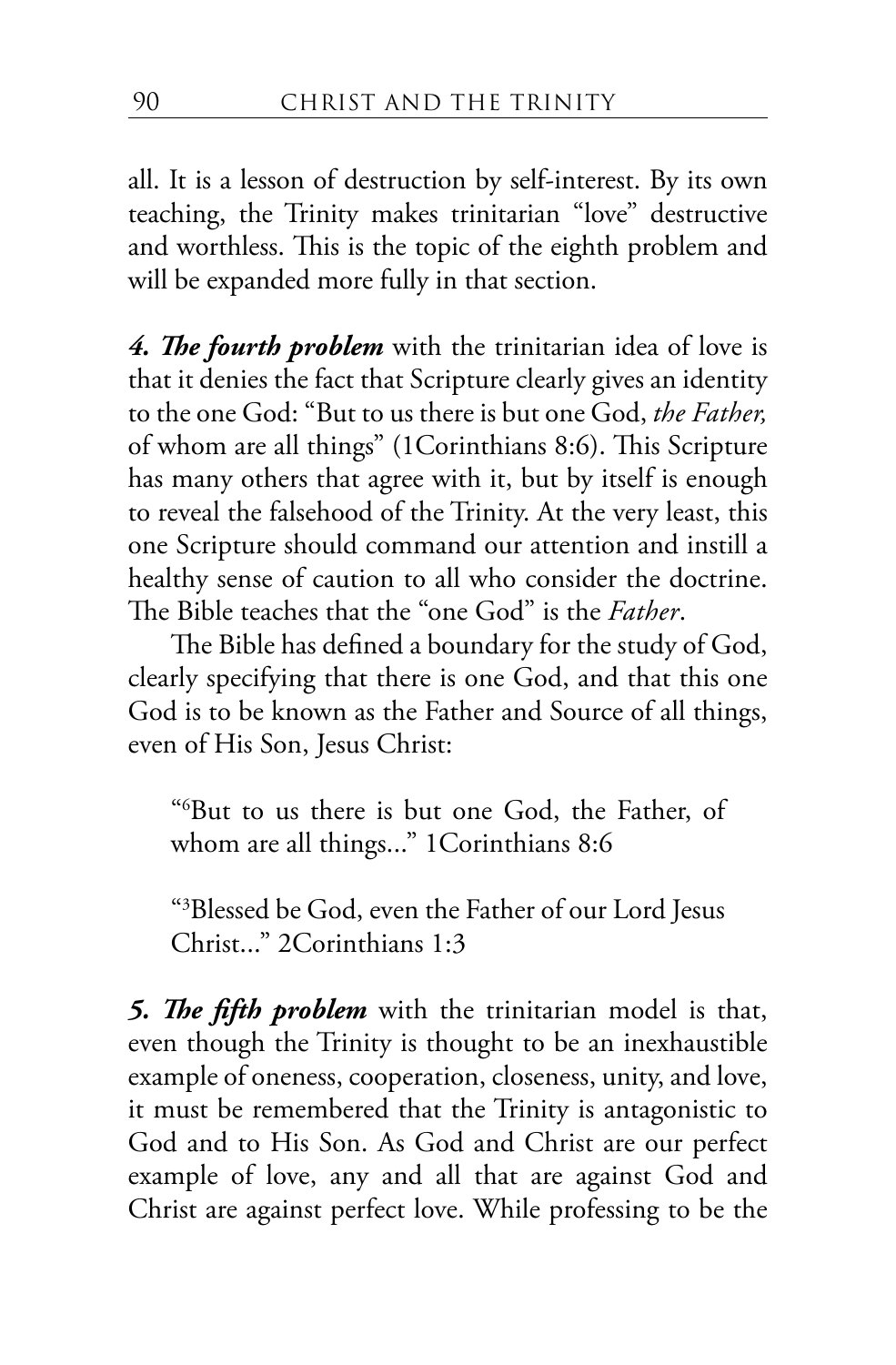ultimate revelation of love, the Trinity sets itself against the perfect love of God and Christ. This is a revelation of Satan's character -- deception. The appearance of love hides enmity toward God and His Son.

*6. The sixth problem* with trinitarian love is that it is a closed system. The trinitarian triangle is a complete loop with no exits. The model has no openings for the inherent three's love to pour out upon man. It is limited to the inherent three. There is actually no place given to fallen man in the paradigm. We know and believe the love that God has toward us, but the "toward us" part is not actually in the trinitarian model.

When we look to Jesus as the Pattern, when we comprehend even just a whisper of the glory that He left behind in Heaven, and of the sufferings that He endured as the Son of man on earth, and of the anguish of the cross, we see nothing but the out-pouring of God's love toward man. He did it all for man. But where is the pouring out of God's love for man in the trinitarian model? Selflessness occurs in this model because each of the inherent three are loving the other inherent two, while in turn being loved by the other two. Fallen man is not in this model of selflessness. He has no place in the paradigm. It is a closed system between the three who make up the nature of the Trinity.

Even though the one god of the Trinity is apparently three, and this picture of love is between three, these three are a closed system existing within the nature of the Trinity. The "selflessness" of the trinitarian model happens completely within the Trinity's own self. It is a self-contained model with no place given to fallen man. Thus, this love exemplified in the Trinity is ultimately self-seeking, not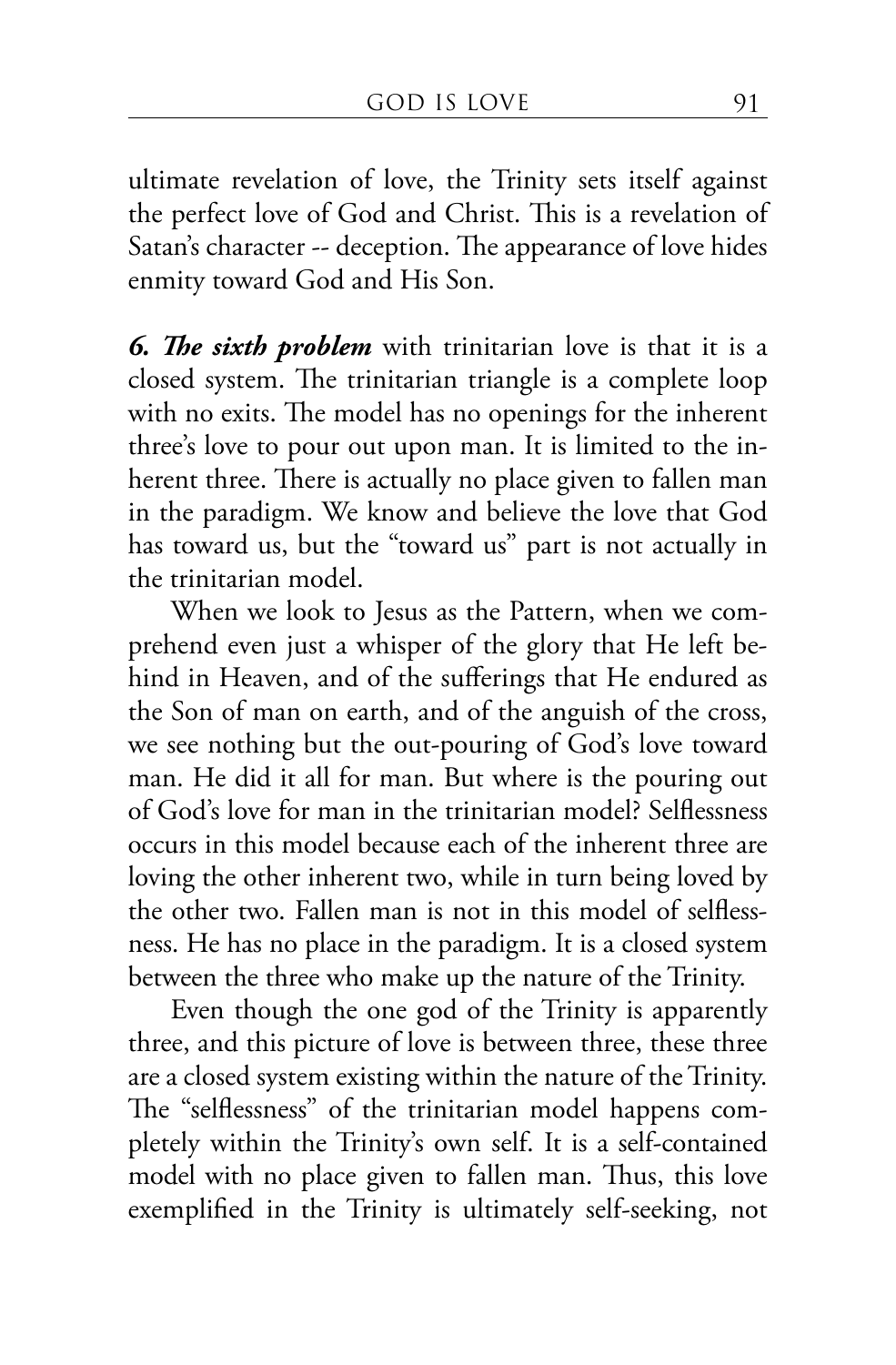self-sacrificing. This is the character of Satan.

*7. The seventh problem* with trinitarian love lies in the idea that God is a family. In an effort to hold on to the Trinity without accepting the traditional idea that the three god-beings of the Trinity are actually one god-being, many prefer to view the three beings of the Trinity as a unit, or as a relationship, or as a family, rather than as one being:

"God is *a relationship* of Father, Son, and Holy Spirit."<sup>12</sup>

Many choose to believe that "god the father," "god the son," and "god the holy spirit" are not one divine *being*, but still maintain that they are one god by thinking of them as a *relationship* of three divine beings. The "one god" part of the three-in-one-god is viewed as a relationship, as something conceptual and abstract, rather than as a tangible personal Being. This relationship is said to be a family relationship:

"So God is an eternal family, an eternal relationship."13

"The word family carries with it the warm feeling of unconditional love and acceptance; and those of us who grew up in families like that have actually experienced this. If God is a Family, then God the Father, God the Son, and God the Holy Spirit love each Other in much the same way that truly loving

**<sup>12</sup>** "Trinity." Seventh Day Adventists Beliefs. Web page archived by Internet Archive December 29, 2017. Retrieved August 14, 2019. par.1. https://web.archive.org/ web/20171229143012/http://www.adventist.org/en/beliefs/god/trinity/

**<sup>13</sup>** Asscherick, David. "What is the Meaning of Life?" Retrieved August 14, 2019. par. 32. https://lightbearers.org/blog/what-is-the-meaning-of-life/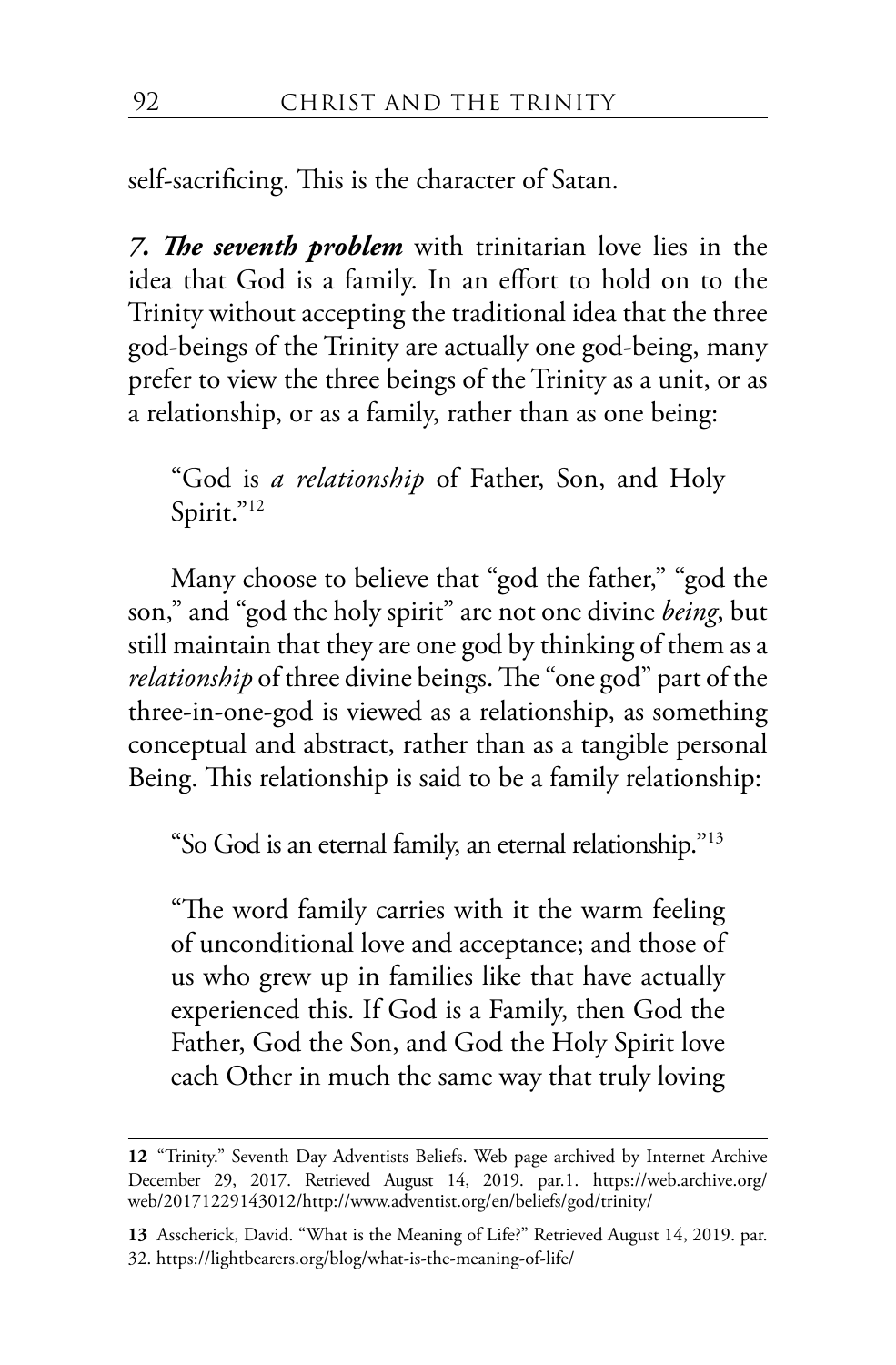family members in our own world love each other. And that puts a whole new slant on the word Trinity. It's really just another name for God's loving Family."14

But viewing the one God as a family does not correct the problem with the traditional trinitarian view. It just creates new problems. First, God is no longer a personal Being who has personal distinction and identity. A "relationship" is not a personal God, neither is a "unity" a divine Being. For example, in human terms, no one has ever contacted me or my husband by asking to speak to our relationship, or to our unity. We cannot pray to a relationship because the relationship is not itself a personal entity. By viewing the one God as a relationship, the one God becomes something intangible that we cannot actually have a relationship with. Rather than being Some*one* we can relate to, God becomes a some*thing* that we cannot relate to.

Second, the Trinity's "family" is not a family like the word normally means, as normal familial connections are denied in the Trinity. God is not the *real* Father of Christ and Christ is not the *real* Son of God, nor is any adoptive principle considered in the Trinity, nor is the principle of a united church family applicable (because the trinitarian family were always and eternally a whole; they did not find each other from opposite ends of eternity and fellowship together, becoming the triune god). The Trinity's "family" cannot be viewed as a normal family in any of the senses we normally think of a family.

**<sup>14</sup>** Adams, Duane. *"God is a Family.*" Retrieved October 1, 2019. par. 14. https://www. hopechannel.com/au/read/god-is-a-family.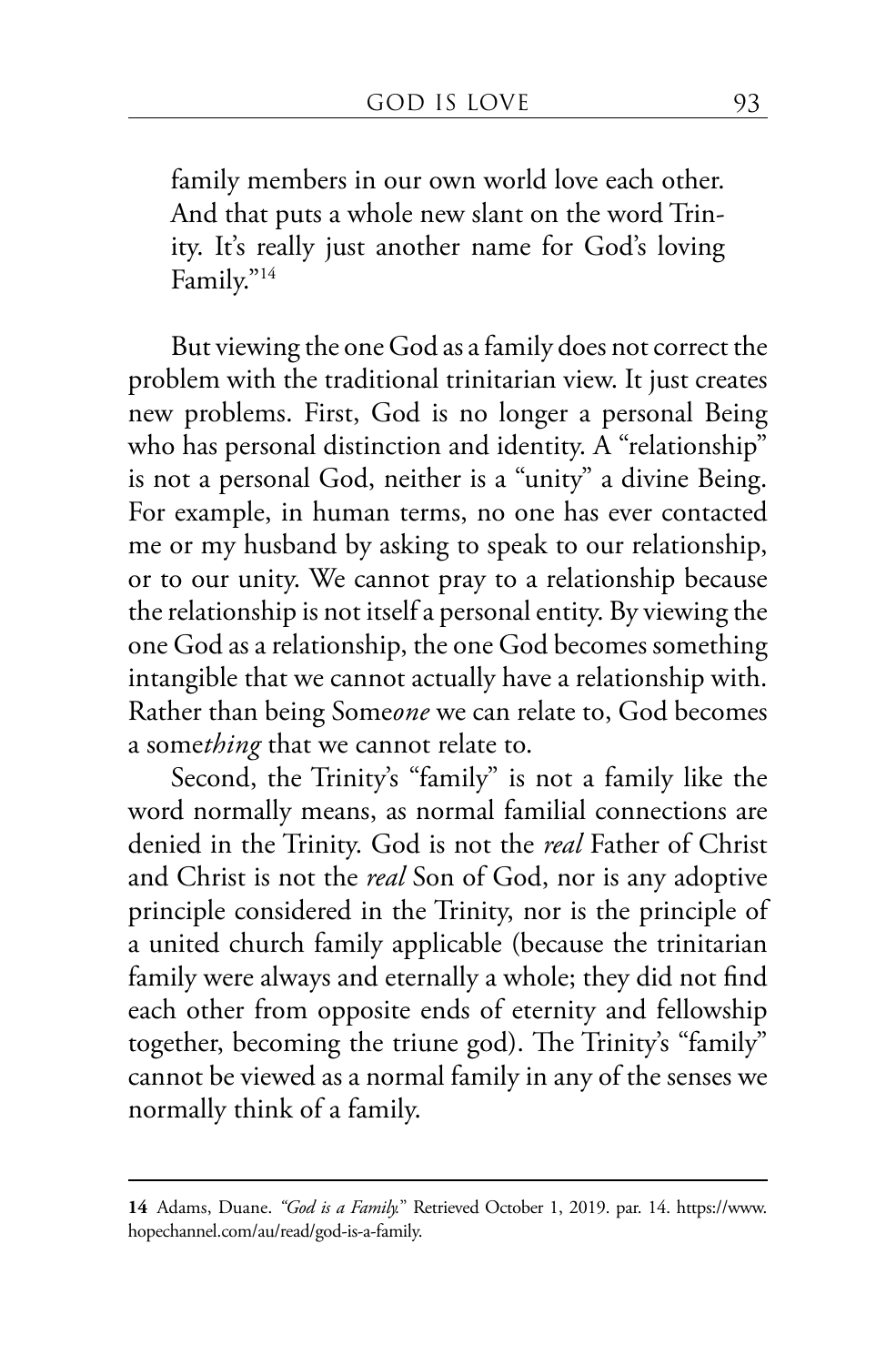The Trinity's "family" of gods are united in the most bizarre way. They are not connected through familial bonds, but are connected by being, as "the essential numeric value of three," the very nature of the one god they are all said to be. They are, all three together and at once, the stuff that constitutes the nature of the trinitarian god they are all three said to be. This is what is being taught:

"... God in His very *nature,* God in His very *essence,* God *in the Godness that makes Him God,* is a family."15

God is said to be -- in the very substance that makes up the divine nature, in the "essence," in "the Godness that makes Him God" -- a family. This is not a family like your family. Your family is multiple beings who each *possess* a human nature. The people in your family do not exist *within* the human nature making up its substance. They are not within the humanness that makes you human making your, and their, humanness what it is. The actual people in your family do not constitute the human nature that constitutes you and them. Your family does not exist, as living, breathing, individual, acting beings, *within* the human nature that makes you, and them, human.

There is the reality of inheritance where your family's genetic information is passed from person to person in the human nature. In this way you carry elements of your family within you. Each one of us was begotten from the stuff that makes us human. We have inherited the human

**<sup>15</sup>** Asscherick, David. From sermon titled "Trinity." *Pillars of Our Faith 2010 Camp Meeting*. Transcripts retrieved August 14, 2019. See time mark 38:23-29. http://www.3abn. com/Series/POFCM/POFCM000002.html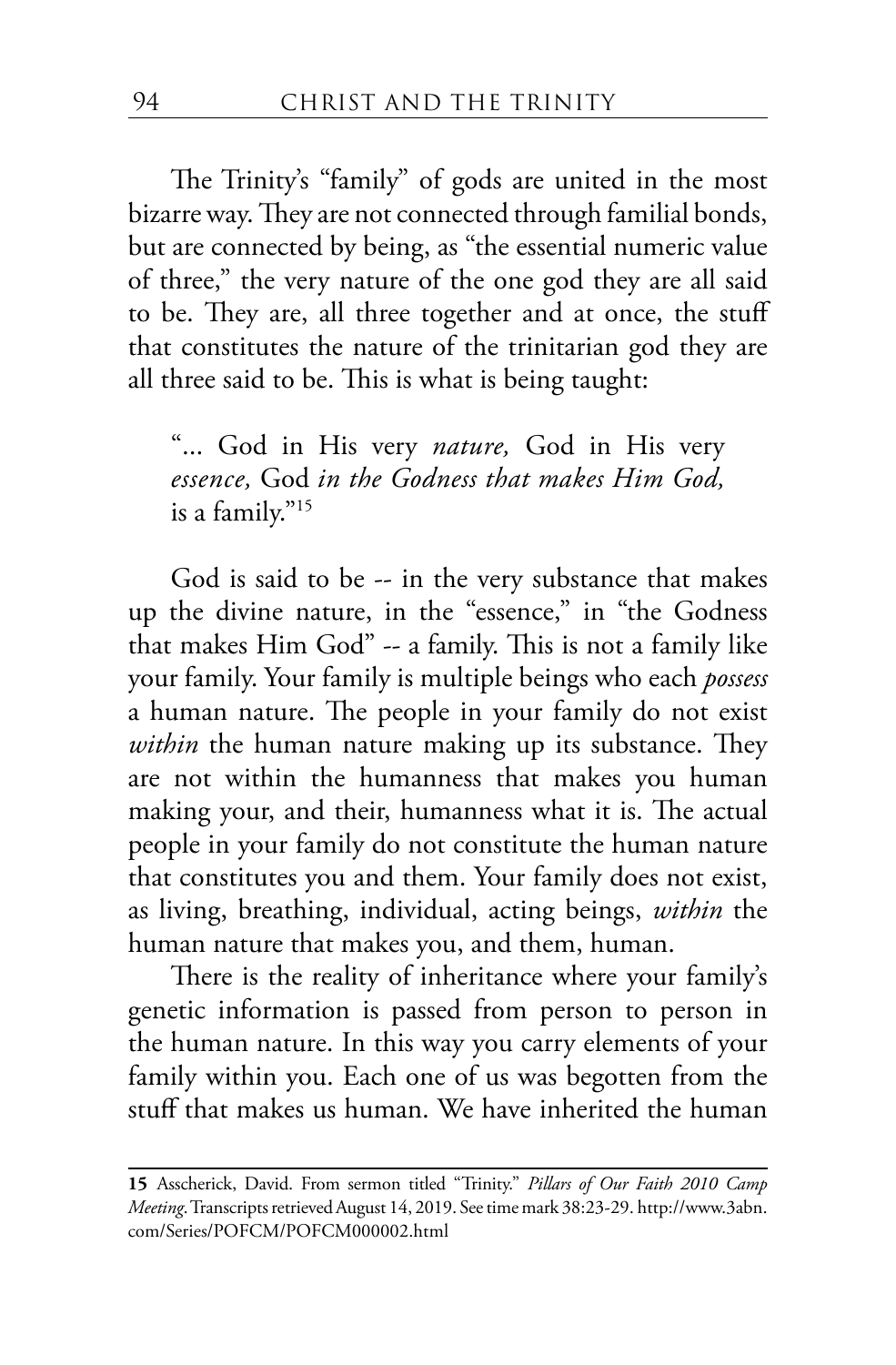nature because of this process. Each one of us has familial characteristics and traits that we have inherited from our parents. This connects us to them, our siblings, and to our ancestors. In this sense, we carry our family in our nature. But the trinitarian family cannot be considered in this way, because 1) the principle of inheritance is denied in the Trinity's family, and 2) it is not the traits of the inherent three that are said to exist within the divine nature, but the actual beings themselves.

This turns the designation of "family" into something deceptive when applied to the Trinity, because something entirely different than a family is actually being taught by the trinitarian model. When applied to the Trinity, the family paradigm only serves to conceal the *non*-famliness of the triune relationship. Rather than helping people to understand the Trinity, it actually diverts the mind from what the Trinity actually teaches about itself. It settles people into accepting something familiar that they can be comfortable with and relate to, while the actual trinitarian god is really very uncomfortable for the mind and cannot be related to.

Consider again what the trinitarian family is:

"... God *in His very nature,* God *in His very essence,* God *in the Godness that makes Him God, is a family.*"16

It is the "nature" of the Trinity, the "essence," the actual stuff that makes him god that is itself the family: "God in His very nature... is a family." The Trinity's god the father,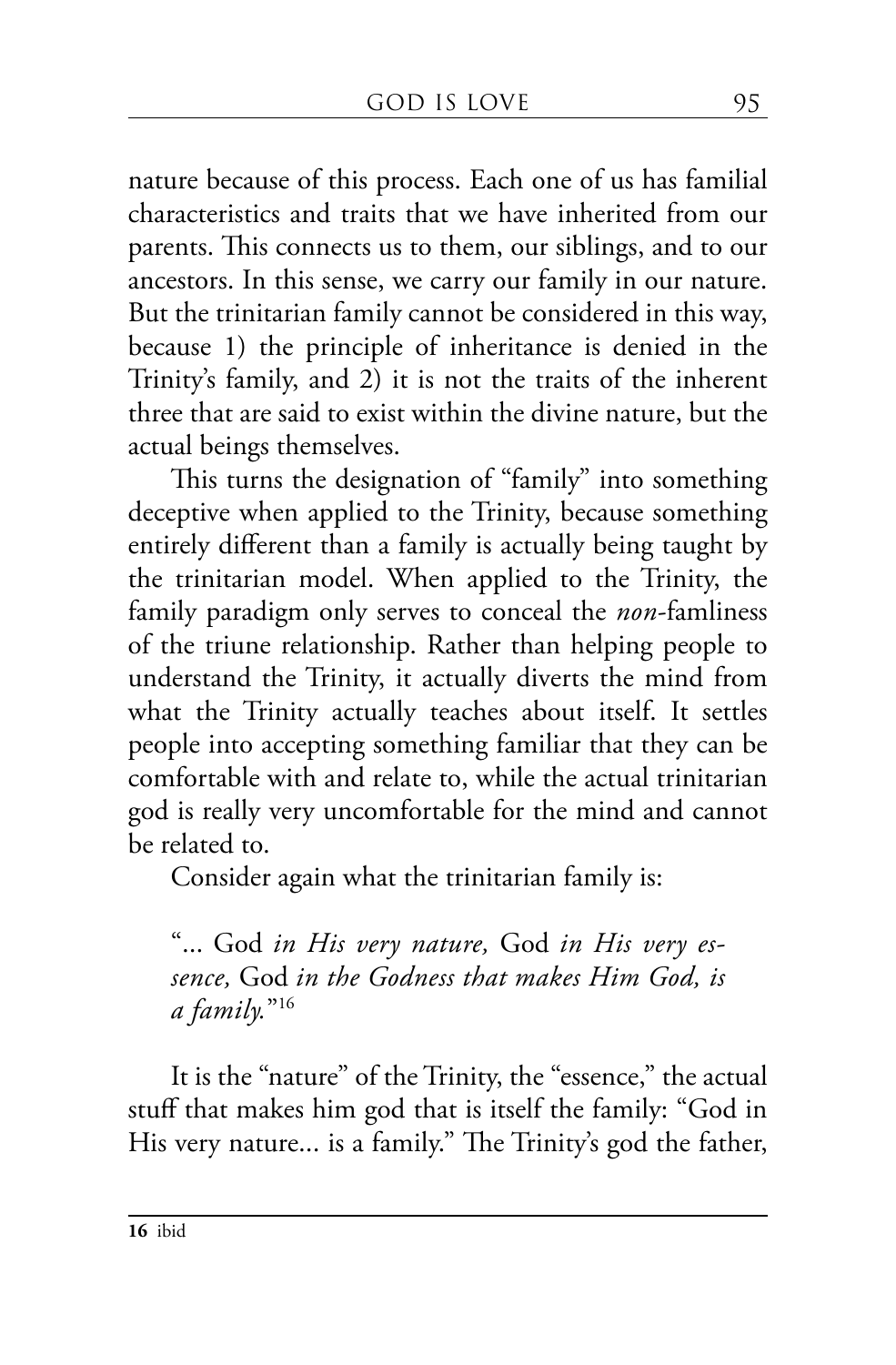god the son, and god the holy spirit exist *within* the divine nature. The nature possess the beings, rather than the beings possessing the nature. A prayer to the Trinity's "family" is a prayer to the "family" that is *within* the Trinity's nature.

A prayer to the Trinity's "god the father" is not a prayer to the one true God, and "Father of whom are all things," who possesses the divine nature, but is a prayer to a being who apparently has his existence within the divine nature of his own divine existence!

Likewise, a prayer to "god the son" is the same. It is not a prayer to the Son of God who possesses the divine nature through His begotten relationship to God. Rather it is a prayer to a being whose existence and personhood is within the actual substance of his own nature and substance!

To make it simple, there aren't really three beings, a "family," in the Trinity. We have already found out that the Trinity is Satan, who is just one fallen angel, and there is nothing in the word of God that tells us that the nature of an angel consists of three angelic beings.

However, there is something in Satan's nature: the traits of his character. The members of the trinitarian "family" are more so the personified qualities and attributes of Satan than they are three real beings. They represent his character, because they make up the stuff that Satan is, that is, the stuff that the Trinity is. They represent what exists in the fallen nature of Satan.

The Trinity's "god the father" more so represents the attributes of Satan than it is another actual god. The Trinity's "god the father" represents the deceptive quality of Satan, as he is the father of lies (John 8:44). It also represents his role in the sins of the world -- sin originated in him; he is the source of sin, that is, he is the father of sin.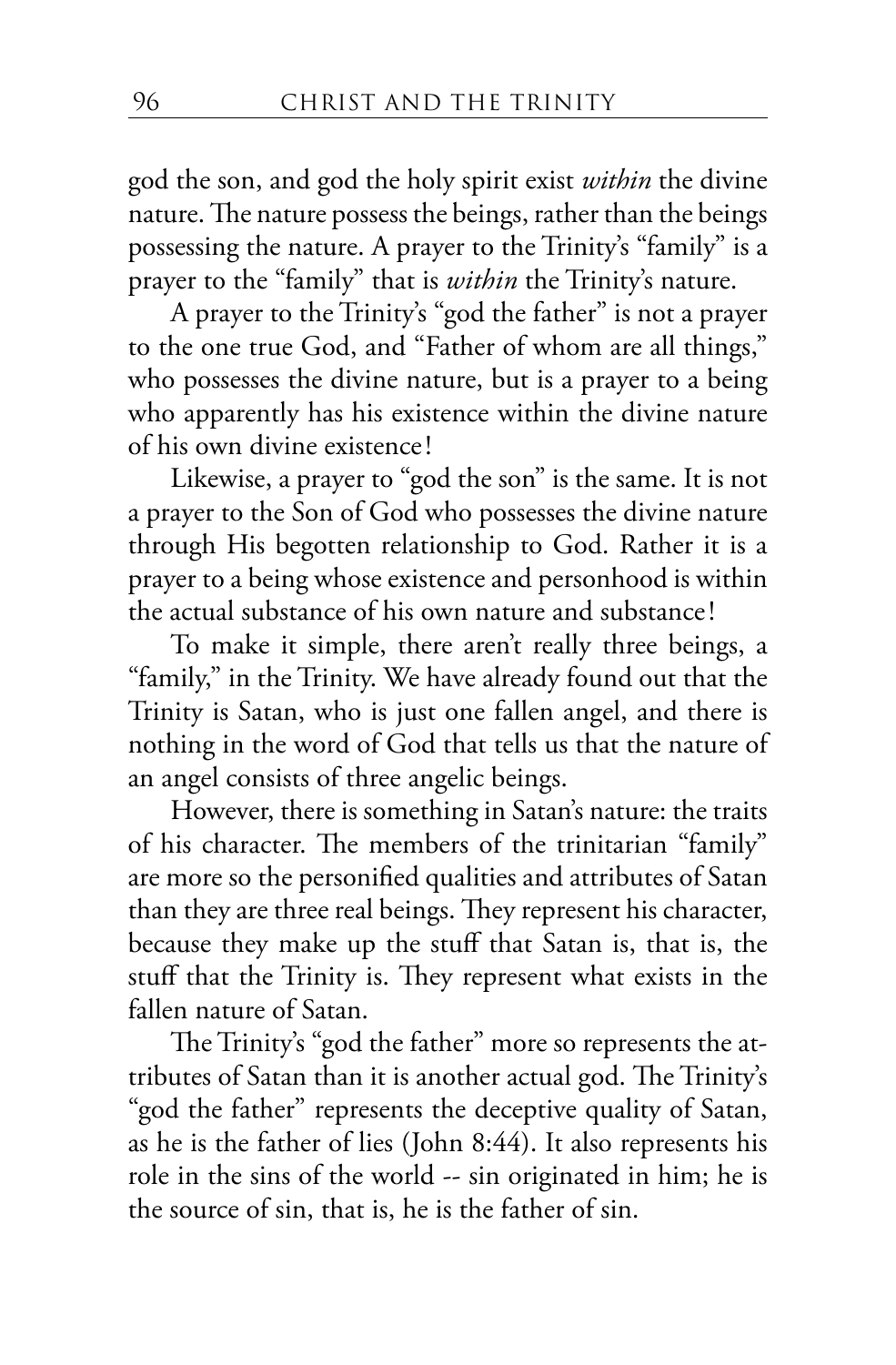The Trinity's "god the son" more so represents the rebellion in Satan's nature, as he is the created son of God who was cast out of heaven, and is judged in the world, and will perish in the lake of fire because of his rebellion against God (Revelation 12:9; John 16:11; Revelation 20:10).

Likewise, "god the holy spirit" more so represents the influence of Satan's rebellion in this world than it is a third god-being. It is the spirit of Satan "that now worketh in the children of disobedience" (Ephesians 2:2), inspiring them, through deception, to reflect his own rebellion, and moving them closer and closer toward the same destruction that God has determined for him.

*8. The eighth problem* with the trinitarian model of love is that it is in direct opposition to the love that is revealed in Christ. Rather than modelling self-sacrificing love, the Trinity models self-preservation. The Trinity's removal of the authentic Father-Son relationship between God and Christ, removes sacrifice from love. This is where the Trinity destroys itself.

A concept in which love cannot exist without someone to bestow love upon makes love dependent upon someone else. In essence, it makes the Trinity inherently dependant. If love needs another to bestow love upon, then the Trinity god needs another to bestow love upon. Not "another" in terms that we would normally consider another, like a friend or a spouse, but three anothers within his very nature and existence. The one god of the Trinity "needs" three "anothers" within his nature, otherwise he could not exist as love.

So, the core of trinitarian love is need, and it is an existential need. The Trinity's very existence depends upon,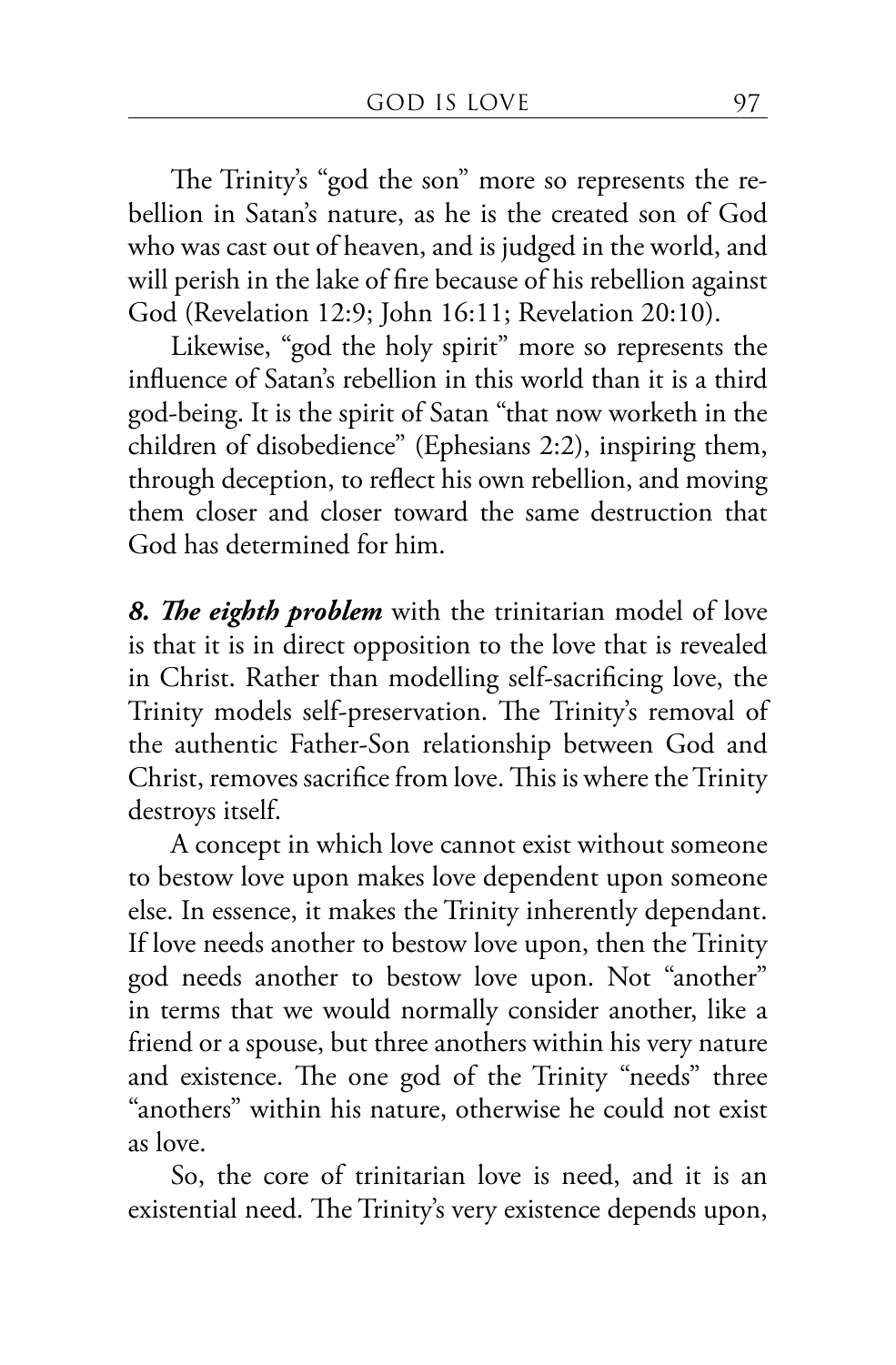and is limited by, the need for three inherent beings. This brings reciprocity into the model. Each of the inherent three -- god the father, god the son, and god the holy spirit -- is dependant upon the other two. This need for the other two must be met by all three of the trinitarian gods. Each gives, but then the other two must receive what each gives. None can reject what the other two are giving because each *needs* the other two, and rejecting their love would not be loving. And so the need to have others receive is added alongside the love that they each give. So, not only is the core of trinitarian love "need," but each must give *and*  receive in order for the model to work. The Trinity's model of love teaches dependency and reciprocity. It demands a reciprocal giving and receiving between three beings, and is based in an existential need for these.

The destructive consequences of this concept of God and love are immeasurable. What does it do to the atonement? Did god the son die on the cross? Do we have a complete sacrifice in god the son, or was the death on the cross somehow not a *real* death? What happens to a god who cannot be reduced to less than three, when one of the three dies?

The Trinity is a Christless doctrine (see p. 28) because the existential need of the triune god competes with man's need for a complete divine Sacrifice. The self-sacrificing love that God *is* can never be fulfilled in the trinitarian model, because the trinitarian god's existential need for the inherent three competes with man's existential need for a complete divine Sacrifice.

The trinitarian god needs his son for his own existence and cannot fully give him without destroying himself. According to the philosophy of trinitarian love, god the son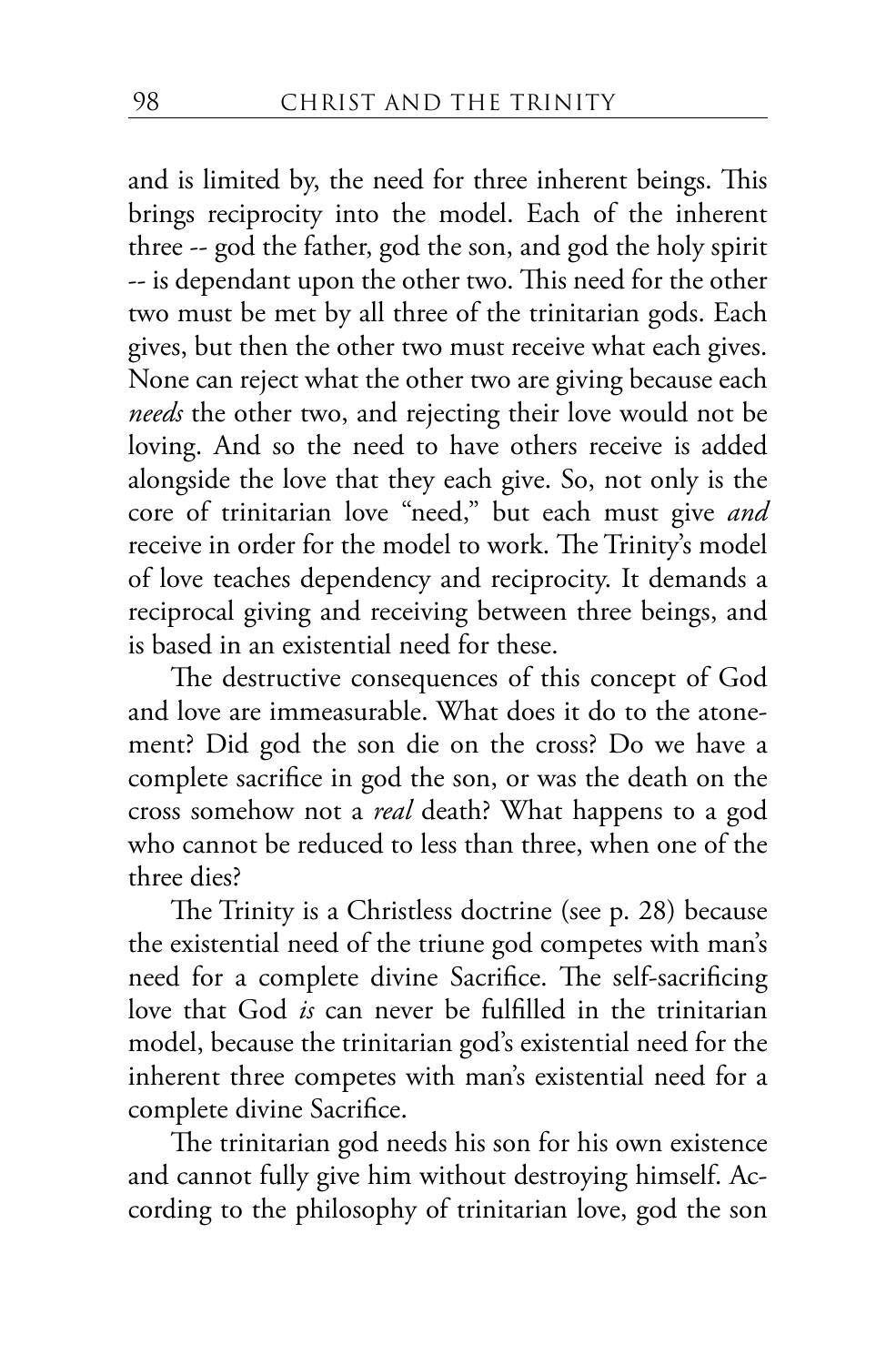could not have died on the cross without destroying the love nature of the Trinity by altering its "essential numeric value." The moment god the son died, the Trinity would have ceased to be a god with a "trinity" of three inherent beings, turning him into something other than love, i.e., into a self-absorbed god who is inherently two.

So what happened at Calvary? Did mankind lose the atonement by an incomplete sacrifice? Or did mankind lose the alleged inherently selfless, loving trinitarian god? These are the choices if it was the Trinity's god the son who hung upon the cross of Calvary. Both options leave man to hopelessness and destruction. This is the god called the Trinity. His triune love offers man hopelessness and destruction.

Through its own teaching of what love is, and thus of who its god is, the Trinity destroys itself, and the hope of redemption for man. The trinitarian god must be, and must remain, inherently three in order to be love. Yet it must also sacrifice one of its members to death on the cross and become inherently two in order to demonstrate the perfect love that it claims to be by being three, and which it cannot be by being two. The Trinity wants it both ways, to sacrifice its son and to have its inherent three, but the two ways crash in a head-on collision. The doctrine is its own downfall.

Satan has come in and confused Christians with this perversion of God and love. He has captivated the minds of men, and they have lost sight of Christ as the only Pattern of love. It is a subtle delusion, and trinitarians do not even realize what has happened. Yet, if tested by God's selfsacrificing love seen in His Son on Calvary, the delusion is revealed for what it is. If the Trinity's example of love is held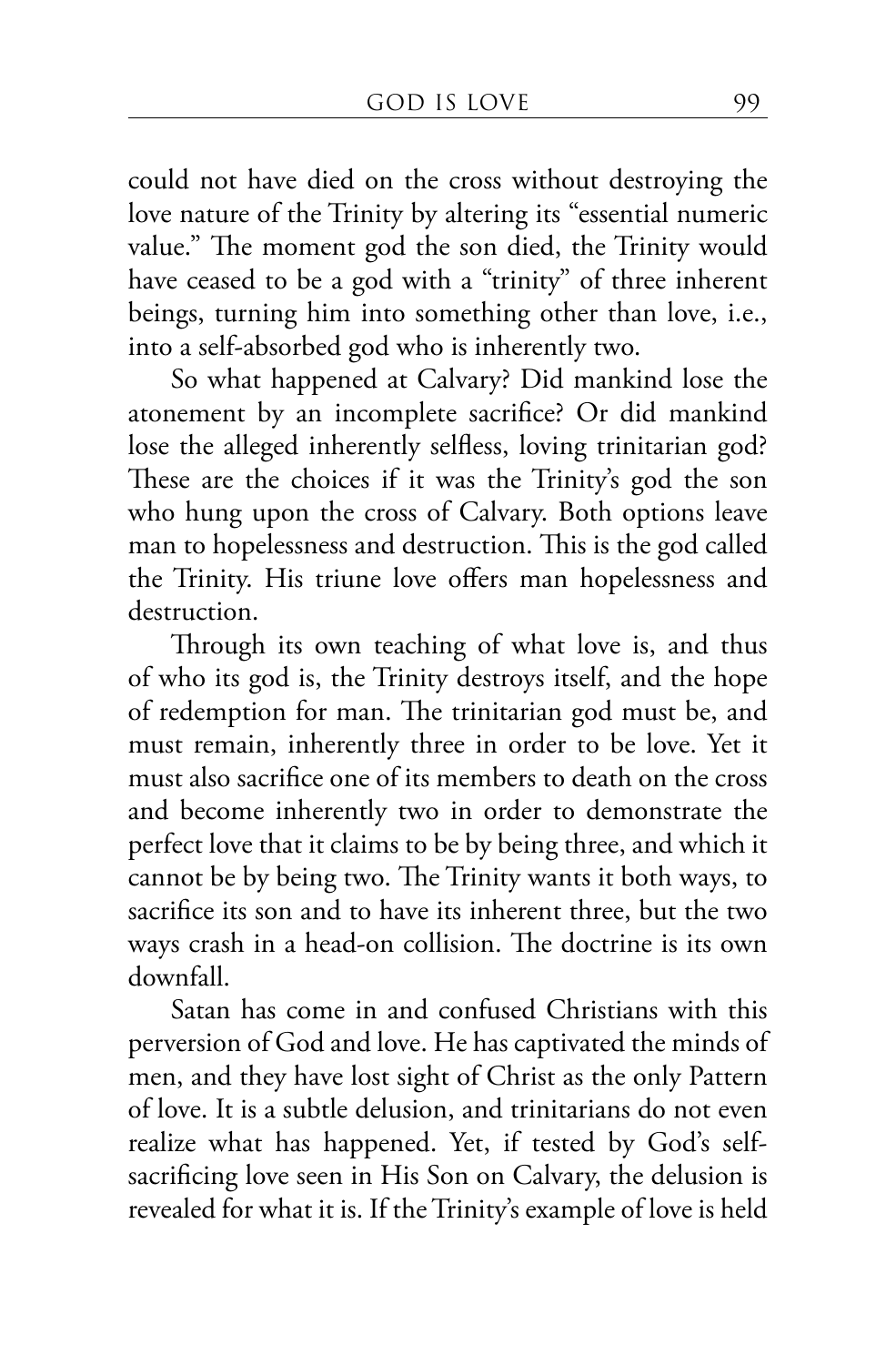up to the standard of love in the foundation of Jesus Christ, it is plain that the self-sacrificing love of God cannot exist in the Trinity. It is an impossibility by its own teaching.

It is the "law of sin and death" (Romans 8:2) that is at work in the Trinity because the Trinity's core is *selfpreservation.* He has an existential need to preserve his inherent three. It is the direct opposite of self-sacrifice. This is sin. It is selfishness. Jesus said, "Whosoever shall seek to save his own life shall lose it" (Luke 17:33).

And let's just say that the three inherent gods of the Trinity were somehow able to offer god the son as a complete sacrifice who really did die on the cross. What if it were possible? The outcome is still destruction. The love of God is not in the Trinity's sacrifice. It is the only-begotten Son of God who is the love of God, the express image of the God who is love, *because of His begotten relationship to God*. The Trinity's unbegotten son is not the express image of the God who is love, so he cannot be the love of God. The sacrifice of god the son is a loveless sacrifice because the love of God is not in god the unbegotten son. This kind of sacrifice is emptiness and vanity, and it benefits nothing and no one. It has no value for the sinner. It is worthless:

"3 And though I bestow all my goods to feed the poor, and though I give my body to be burned, *and have not charity, it profiteth me nothing.*" 1Corinthians 13:3

"Charity" is agape love,<sup>17</sup> which is the self-sacrificing

**<sup>17</sup>** Strong, James. "The Strongest Strong's Exhaustive Concordance of the Bible." Zondervan. 2001. p. 1587. Reference number G26.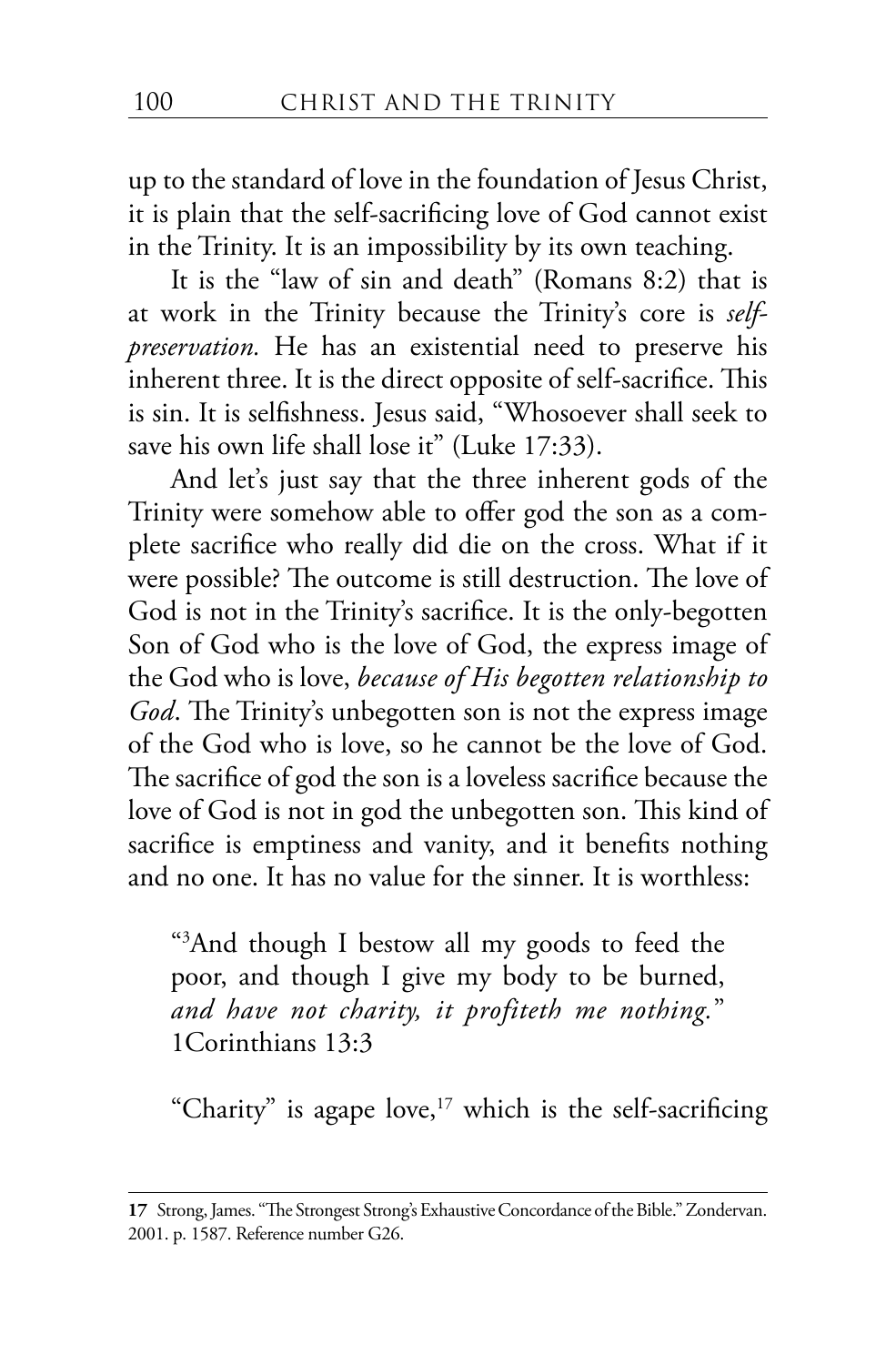love exemplified in the sacrifice of God's only-begotten Son on the cross (John 3:16). As the only-begotten Son is not in the Trinity, agape love is not in the Trinity's sacrifice. Even if the Trinity were able to somehow sacrifice god the son to a full, complete, and actual death, it would still profit nothing. This is verified by the outcome of the Trinity's own doctrine. The outcome of self-sacrifice in the Trinity's version of love is not life and redemption for fallen man, but rather its own destruction, and the loss of our hope.

Now let us consider time. Some might reason that since it was only a short time before Christ was raised from the dead, only three days, that this was not enough time for the Trinity's nature of love to fall into sinful self-absorption. Is it possible that the Trinity, now inherently the number two for three days, could have maintained itself as love while it waited to receive its resurrected son back? We will use its own theory to answer this question:

"Three is the essential numeric value of love. Where there is only one person, love cannot occur. Where there are two, each is a sole recipient of the other's attention, giving place for self-absorption. But *the moment there are three,* each recipient of any one's love must also humbly defer attention to the third party, and each one is the third party to the other two. *Pure selflessness can now occur* by virtue of the fact that each one must love and be loved with both an exclusive and divided interest..."18

*Parenthetical comments added*

**<sup>18</sup>** Asscherick, David. "What is the Meaning of Life?" Retrieved August 14, 2019. par. 33. https://lightbearers.org/blog/what-is-the-meaning-of-life/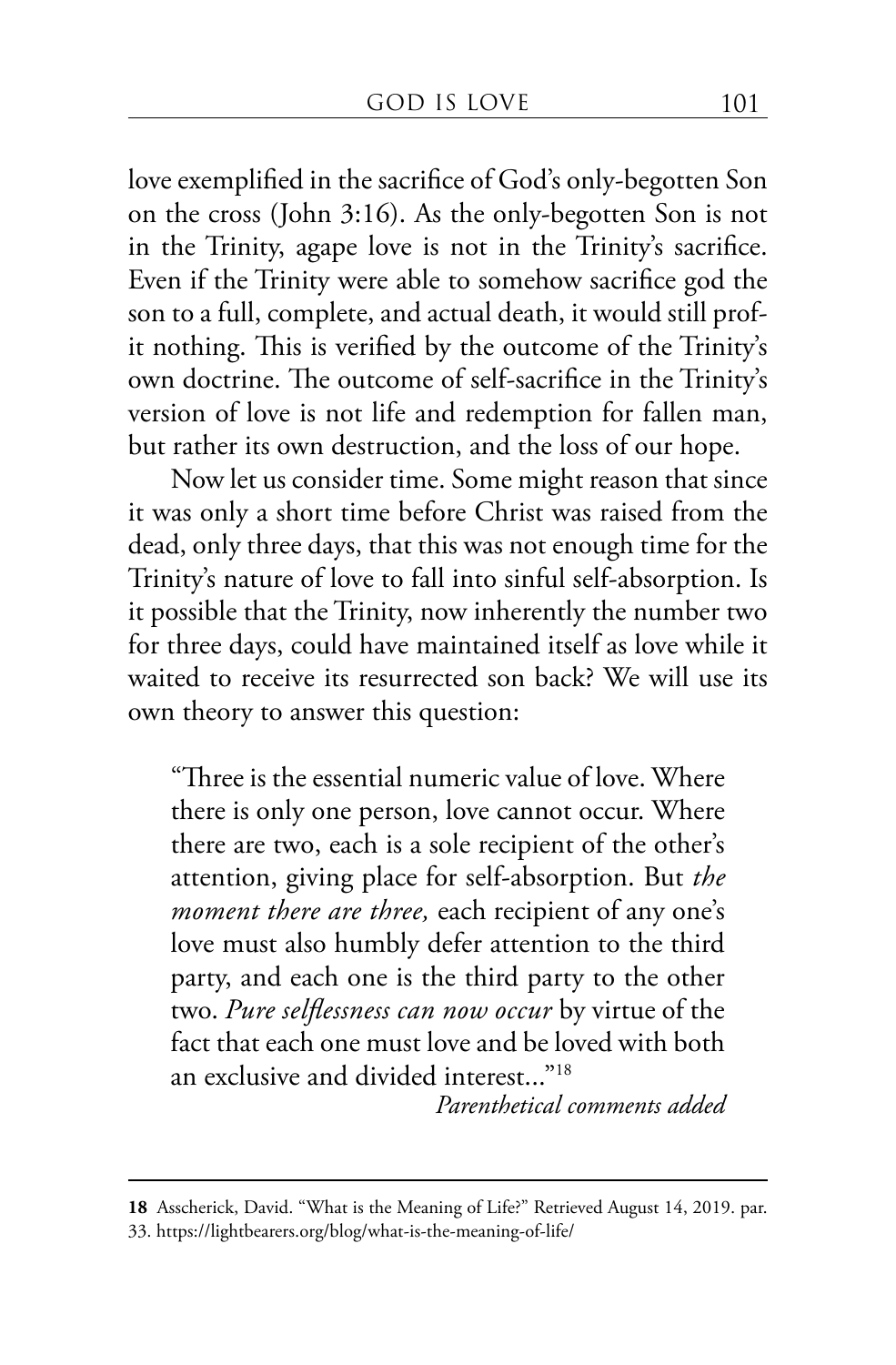The love nature of the Trinity is absolutely and wholly dependant upon the "essential numeric value" of three. Something magical happens "the moment" there are three inherent beings in one. At that very moment the Trinity becomes love: "the *moment* there are three... pure selflessness can now occur." Likewise, something destructive must happen the *moment* three is reduced to two inherent beings in one: "where there are two, each is a sole recipient of the other's attention, giving place for self-absorption." If god the son truly died on the cross, at that very *moment* the Trinity ceased to be composed of three inherent beings, and his nature became such that it is no longer love. Remember, the number of love has to be three. The Trinity could not have maintained himself as love, even for a moment, if he is, in his nature, no longer "the essential numeric value of love."

Even though promoters of this theory acknowledge love as "other-centered, self-giving action,"<sup>19</sup> their discourse actually revolves around the nature of the Trinity. Since the love nature of the Trinity is dependant upon a numeric structure, the resulting other-centered, self-giving love actions of the Trinity are dependant upon the same. If the numeric structure was changed to two when god the son died, then the loving actions that are dependant upon the triune structure must have ceased when god the son died. The Trinity's fall was immediate. He lost the ability to be loving the moment god the son died.

The love of God that is revealed in Christ on Calvary,

**<sup>19</sup>** Gibson, Ty. Point 8 in an email to Frank Kiln dated July 26, 2010. Archived by Internet Archive October 16, 2005. Retrieved August 14, 2019. https://web.archive. org/web/20151016015756/http://maranathamedia.com/119-myblog/adventistperspectives/trinity/3011-letter-to-ty-gibson-regarding-the-trinity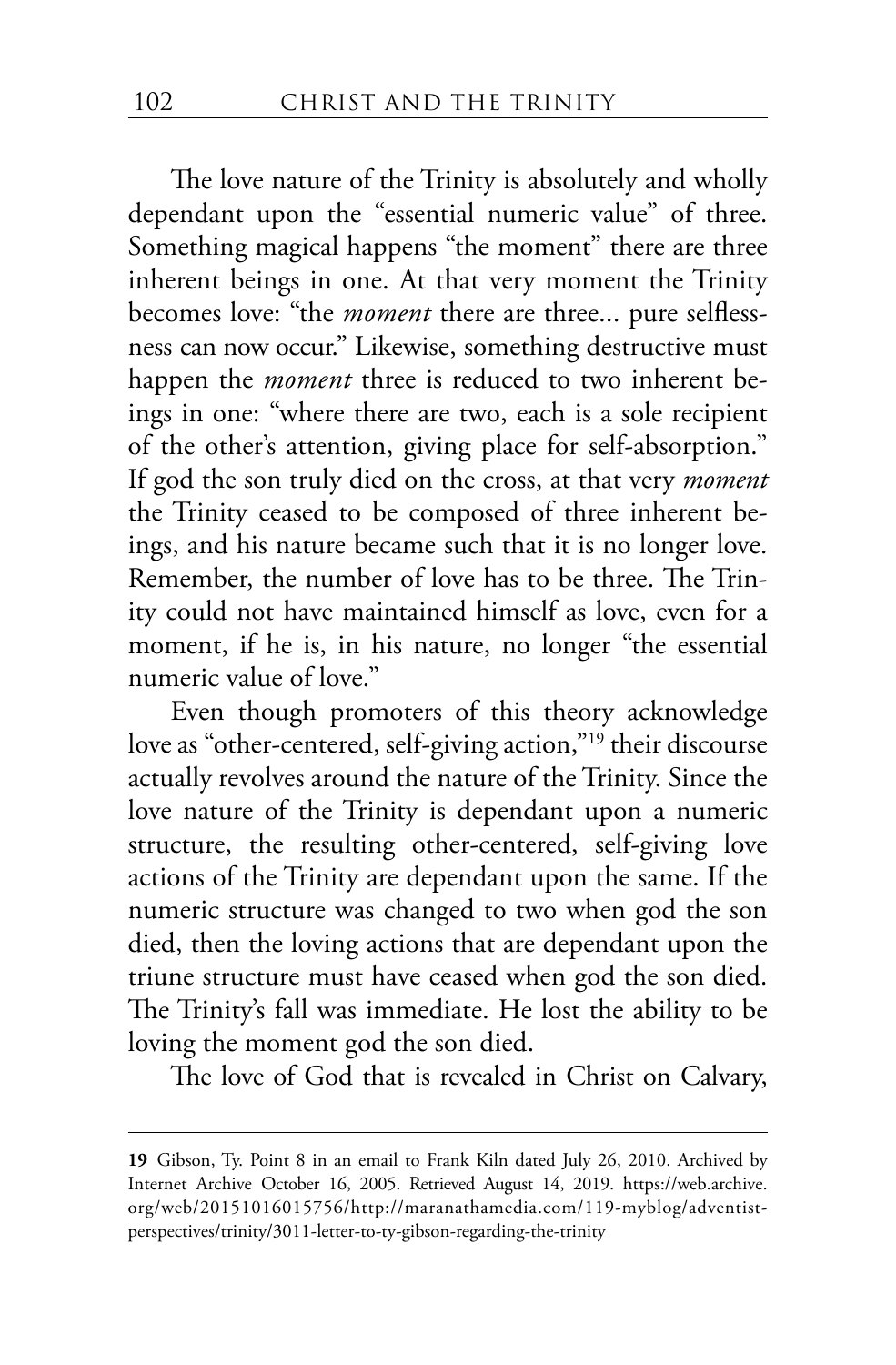the complete surrender and sacrifice of Himself to redeem man, is an impossibility in the trinitarian model of love. By its own teaching, whether it sacrificed god the son or not, the end was destruction. If it did not sacrifice god the son to a full and complete death, then its end was destruction through self-preservation. And if it did sacrifice god the son to a full and complete death, then the sacrifice 1) changed the love nature of the Trinity into a self-absorbed nature, which plunged the Trinity into an immediate, existential, and unredeemable fall, and 2) was utterly worthless and empty, having no redemptive value.

*9. The ninth problem* with trinitarian love is that it changes the nature of the Trinity. But the only true God does not change:

"6 *For I am the LORD, I change not;* therefore ye sons of Jacob are not consumed." Malachi 3:6

The nature of the Trinity god changes with the act of sacrificing its son -- from love to selfishness. But the scenes of Calvary did not change the nature of the only true God. Rather, the sacrificial death of God's dear Son on the cross fully and perfectly revealed, confirmed, and established, once and for all and for all eternity, that His Father is the unchangeable God of love, whose love is uncompromisingly holy, selfless, merciful, and eternal.

*10. The tenth problem* with trinitarian love is that it lowers the Christian standard. Presently, for the majority of Christians, the Trinity's model of love is the highest ideal. Its reciprocal giving and receiving acknowledges their deep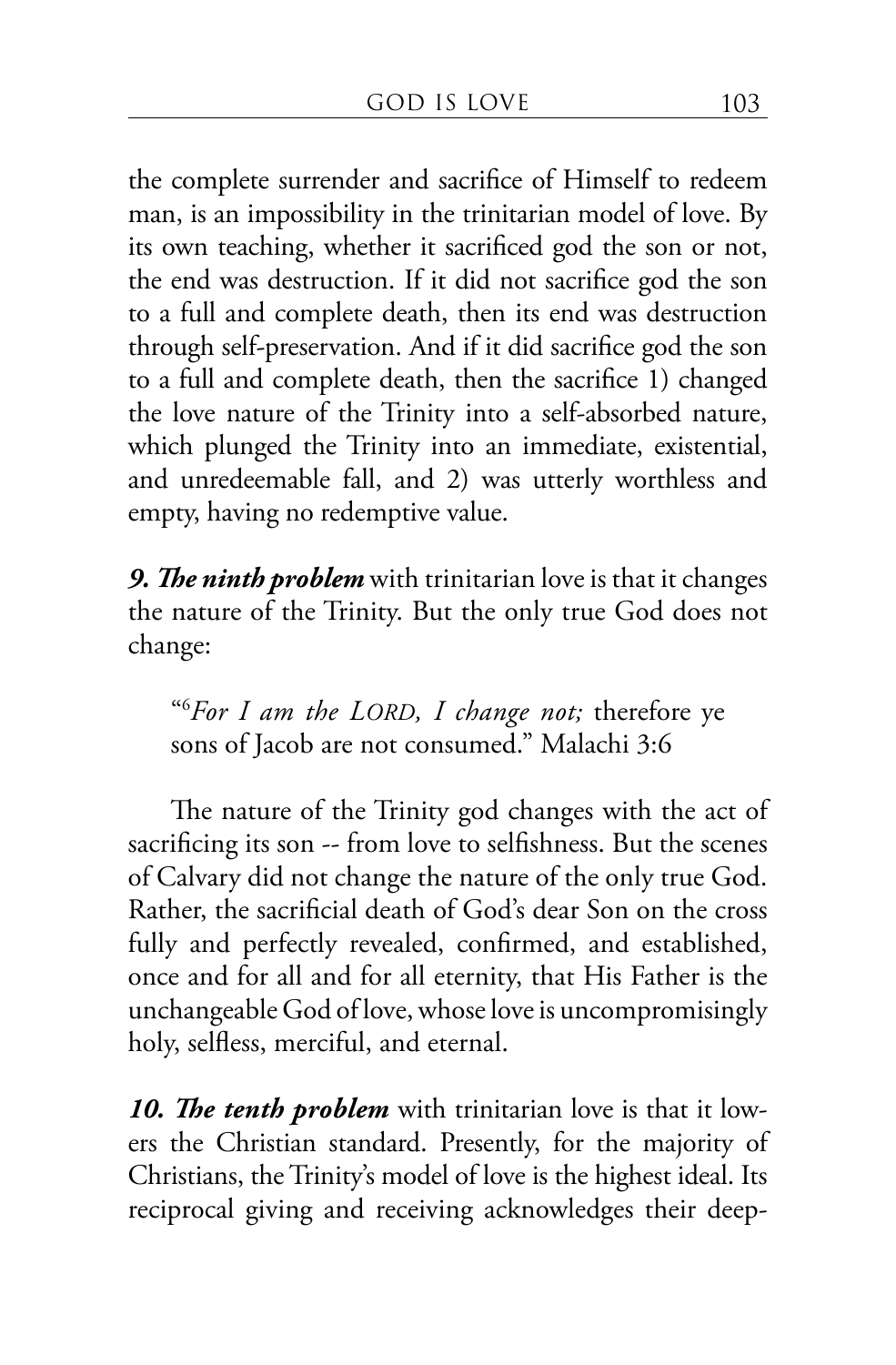est desires to love and be loved, and they connect to the trinitarian teaching through desire. It is true that we all want to love and be loved. Most of us strive for this in our relationships, as it seems to be the formula for contentment and happiness and peace. But we need to pause and thoughtfully consider whether or not this is God's highest ideal for us:

"<sup>44</sup>But I say unto you, Love your enemies, bless them that curse you, do good to them that hate you, and pray for them which despitefully use you, and persecute you." Matthew 5:44

"27But I say unto you which hear, Love your enemies, do good to them which hate you… 35love ye your enemies, and do good, and lend, hoping for nothing again; and your reward shall be great, and ye shall be the children of the Highest: for he is kind unto the unthankful and to the evil." Luke 6:27, 35

"35Remember the words of the Lord Jesus, how he said, It is more blessed to give than to receive." Acts 20:35

God's highest ideal is that we find peace, contentment, and happiness in loving when we are not loved; that we love when there is no other who will receive it or return it; to give love when we stand alone in the hateful face of rejection and persecution. This is the kind of love that God is. This is the kind of love that makes us "the children of the Highest" (Luke 6:35). This is the kind of love we see in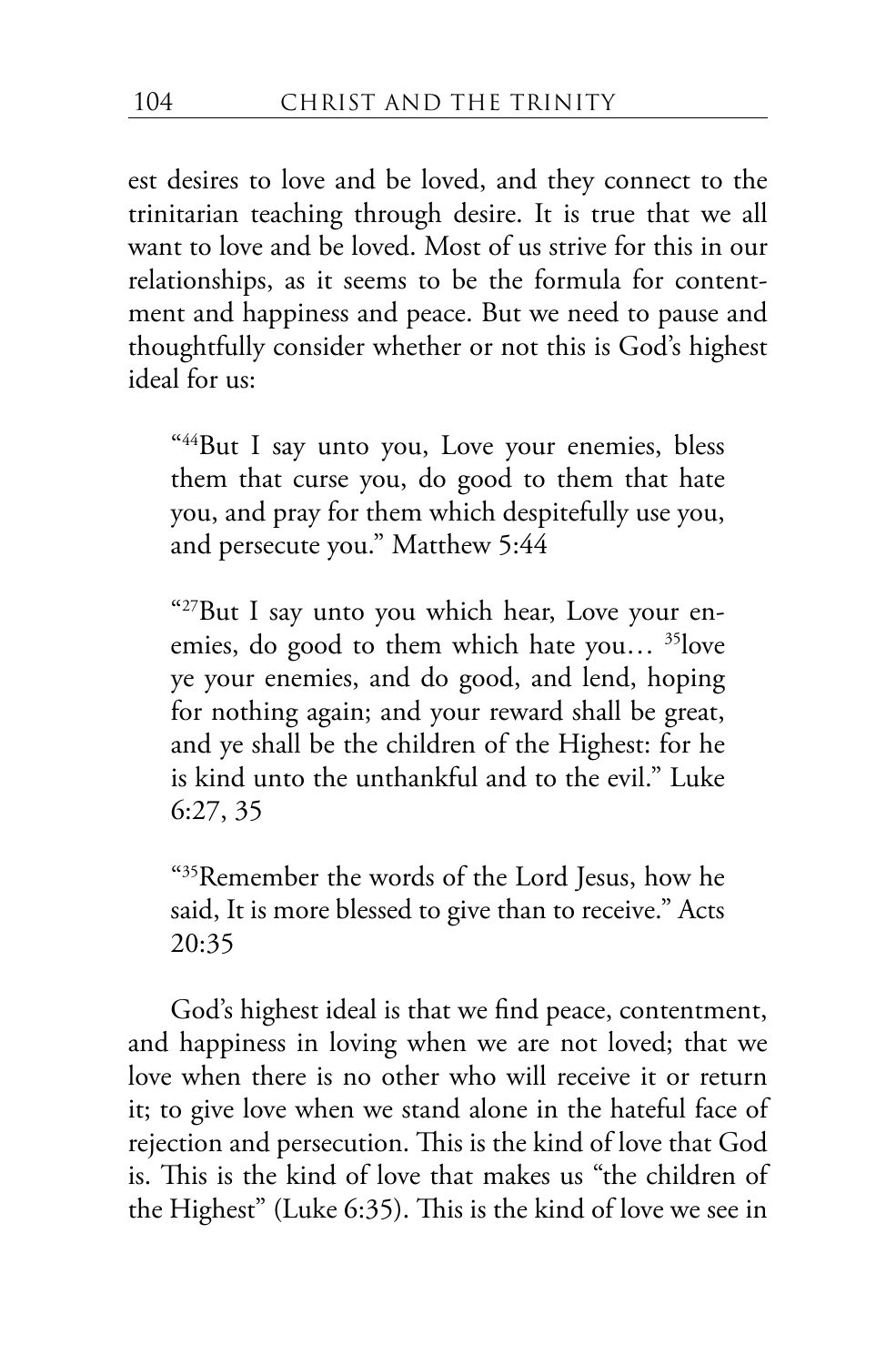Jesus.

It is true that Jesus did desire friendship and love, and that the whole point of redemption is to save us by restoring us to a reciprocal loving relationship with God, and that God's commandments are all about relationships. But the foundation of the love that forms these relationships is not the ideal of reciprocity. Rather, it is the ideal of obedience to God and self-sacrifice.

The principles of obedience and self-sacrifice do not exclude us from loving and being loved, or from desiring these things, but the reciprocal love that is modeled in the Trinity does exclude the principle of self-sacrifice. It does not reach the standard of Christ's teachings and example. The love of Jesus on the cross, the love of God in His law, and the love that is manifested in us as evidence of our reconciliation with God all have their foundation in selfsacrifice and obedience, not in reciprocity.

This makes perfect sense, because the foundation of the church is Jesus Christ. We are founded in Him, and if we love Him we will love one another as Jesus loved us:

"12This is my commandment, That ye *love one another, as I have loved you.* 13Greater love hath no man than this, *that a man lay down his life* for his friends." John 15:12, 13

The love of God that is in Jesus, and that will be in us who believe the witness of God about His Son, is different than what is commonly known in the world. It stands out because the ideal, rather, the expectation, is self-sacrifice and obedience to God. This is how the world will know that we are the disciples of Christ: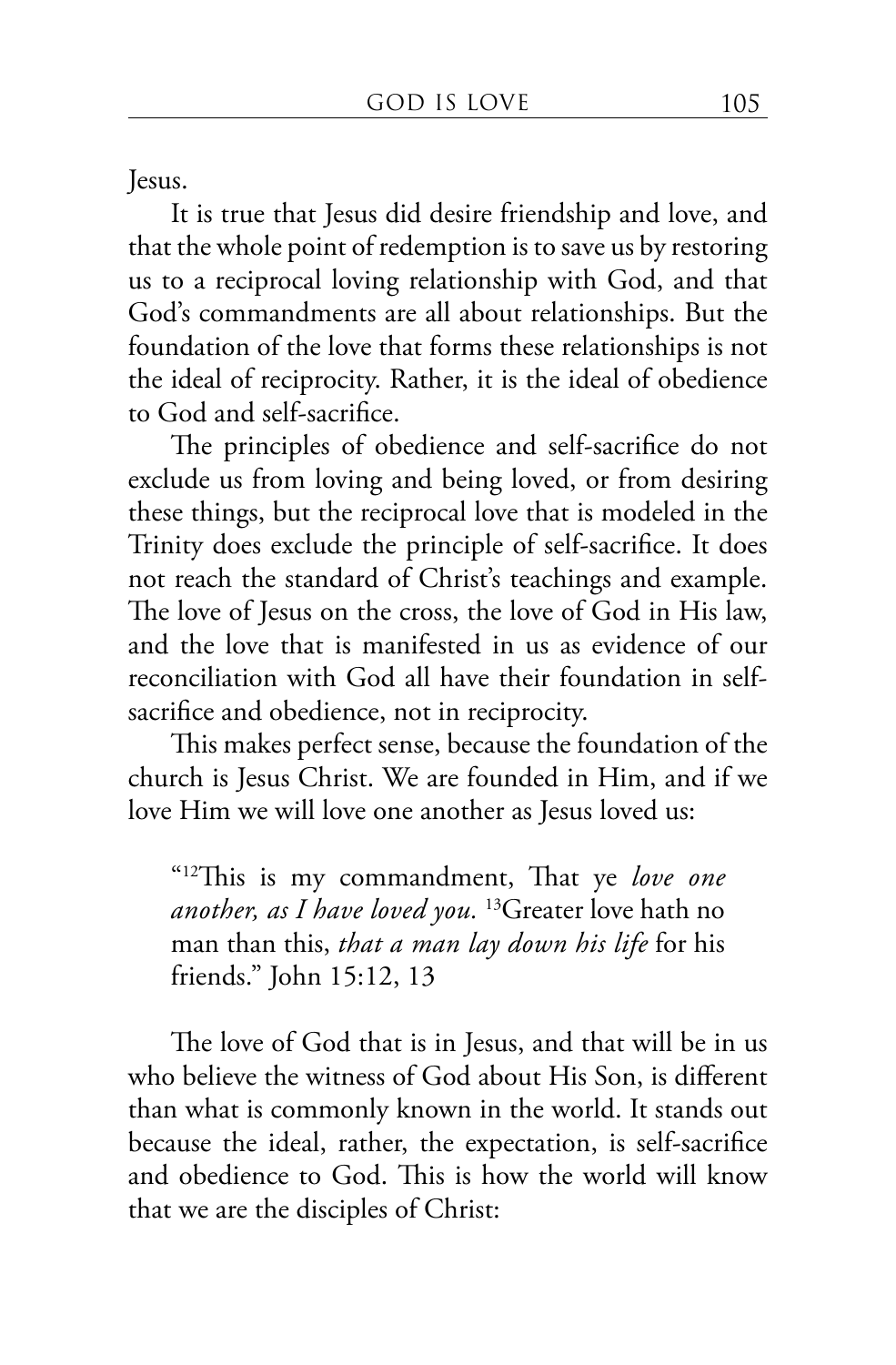$434A$  new commandment I give unto you, That ye love one another; *as I have loved you, that ye also love one another.* <sup>35</sup>*By this shall all men know that ye are my disciples,* if ye have love one to another." John 13:34, 35

Some may argue that the above two examples refer to laying down one's life for "friends" (John 15:12, 13), and for those who are Christ's "disciples," i.e., the church family (John 13:34, 35). Argument may be presented that these examples are congruent with the model of trinitarian love. But there is a vital difference, which is the point already made: the foundation is self-sacrifice, not reciprocal love.

In the trinitarian model, none of the inherent three can sacrifice their lives for the other two without the same unfortunate outcome discussed in the eighth problem. In the trinitarian model, each of the inherent three share their affections with the other two, and each is able to remain loving while not being the sole recipient of any of the other two's attention, but this is not the self-sacrifice exemplified by Christ. It may aptly be called the ability to share with those you love, and with those who love you, but this is a far cry different than sacrificing your life.

The self-sacrifice that Christ calls for between His disciples is no different than the self-sacrifice that He calls for towards our enemies. The foundation is the same. It is a principle that applies to friends and church family, as well as to our enemies.

Trinitarian love resonates with natural human desires; the whole world has the desire to love and be loved, Christians and non-Christians alike. But God's desire for His people is different than man's common ideal, "For my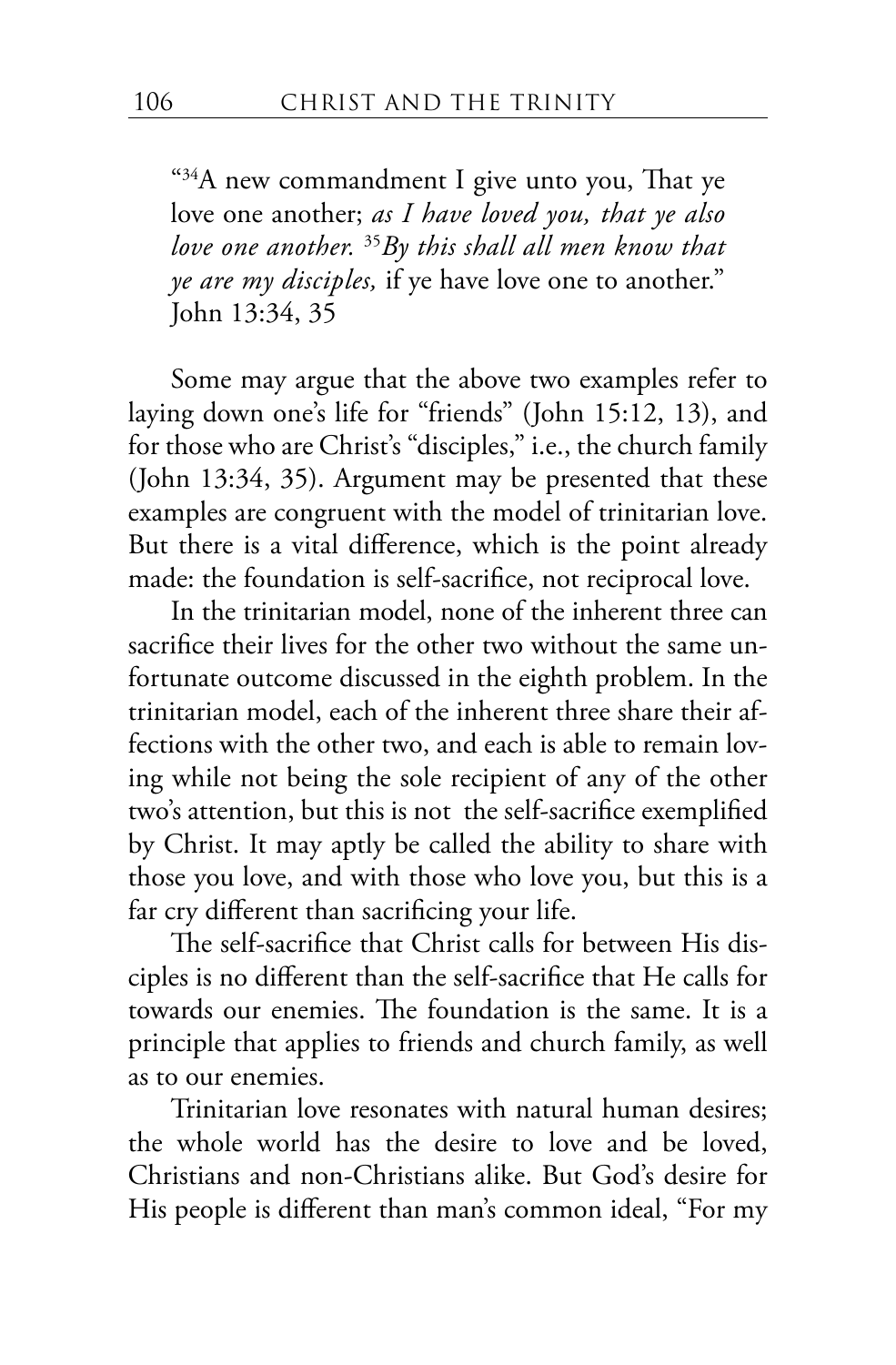thoughts are not your thoughts, neither are your ways my ways, saith the LORD" (Isaiah 55:8). As Christians, we need to reach beyond the human ideal of reciprocal love and take hold of the self-sacrificing love in Jesus Christ:

"32For if ye love them which love you, what thank have ye? for sinners also love those that love them." Luke 6:32

A true Christian life is founded in self-denial and selfsacrifice. The apostle Paul, in Galatians 2:20, describes the true Christian experience:

 "20*I am crucified with Christ:* nevertheless I live; yet not I, but Christ liveth in me: and the life which I now live in the flesh I live by the faith of the Son of God, who loved me, and gave himself for me." Galatians 2:20

The self-sacrificing love and obedience of Christ becomes the self-sacrificing life and obedience of the Christian. And when Galatians 2:20 becomes our own experience, we are then guaranteed another experience:

"12Yea, and all that will live godly in Christ Jesus shall suffer persecution." 2Timothy 3:12

We *will* suffer persecution. It is guaranteed by the eternal Word. In the trying circumstances of persecution we have no use for the Trinity's model of reciprocal love. We need the love of God that is in Jesus Christ. Possessing fallen natures, the characteristics of Satan are already in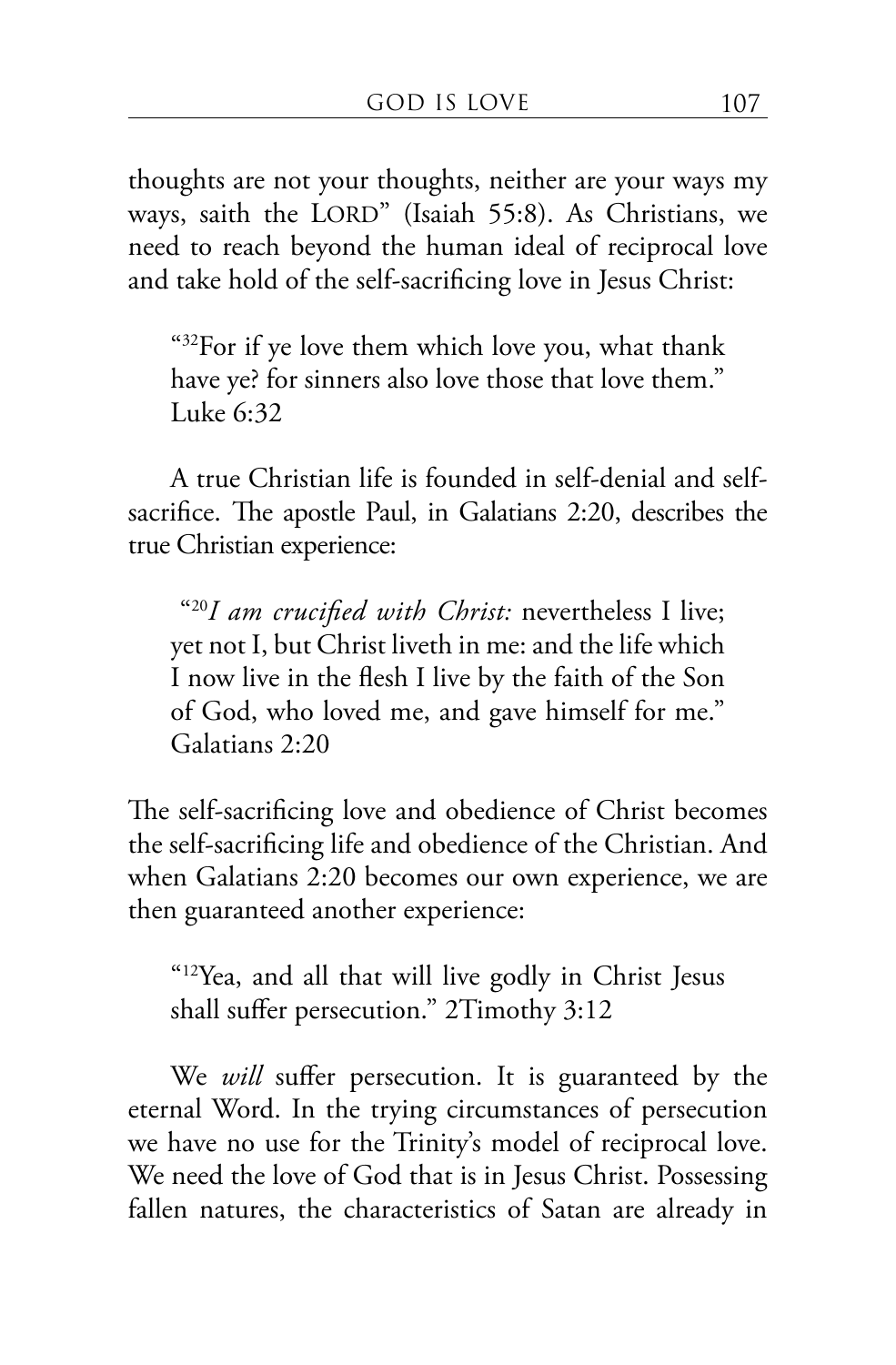us; we already have trinitarian love. It is the very thing that motivates us to protect ourselves, and to hide in the comforts and safety of mutual love and closed circles of familiarity. We need the love of Christ. We need to overcome trinitarian love. The love manifested in Christ is unnatural, foreign, and contrary to the instincts of our fallen nature. It is not found in us, nor is it found in the Trinity. But it is found in Matthew 16:16. It is found in the foundation, Jesus the Christ the Son of the living God.

If our eyes are fixed on the trinitarian model, and our highest ideal is to love and be loved, we will not reach God's standard in Jesus Christ. Even if, as in the trinitarian model, we add the element of being loved "with a divided interest"<sup>20</sup> into our experience, we will not attain the will of God for us. For loving with a divided interest, as the Trinity does, is simply sharing attention with those who are perfect, and who we already love and who already love us. It is the kind of love that is dependant upon ideal circumstances. But in Jesus we will find loving obedience to God's law, and self-sacrificing love for God and for man, in the most distressing circumstances.

As discussed in the sixth problem with trinitarian love, the trinitarian model is a closed system between three loving beings. There is no enemy in the trinitarian model, just three loving beings who share love amongst themselves. The model does not include the kind of love that was manifest on the cross for us, the kind of love that lead Christ to lay down His life for His enemies:

"6 For when we were yet without strength, in due

**<sup>20</sup>** Asscherick, David. "What is the Meaning of Life?" Retrieved August 14, 2019. par. 33. https://lightbearers.org/blog/what-is-the-meaning-of-life/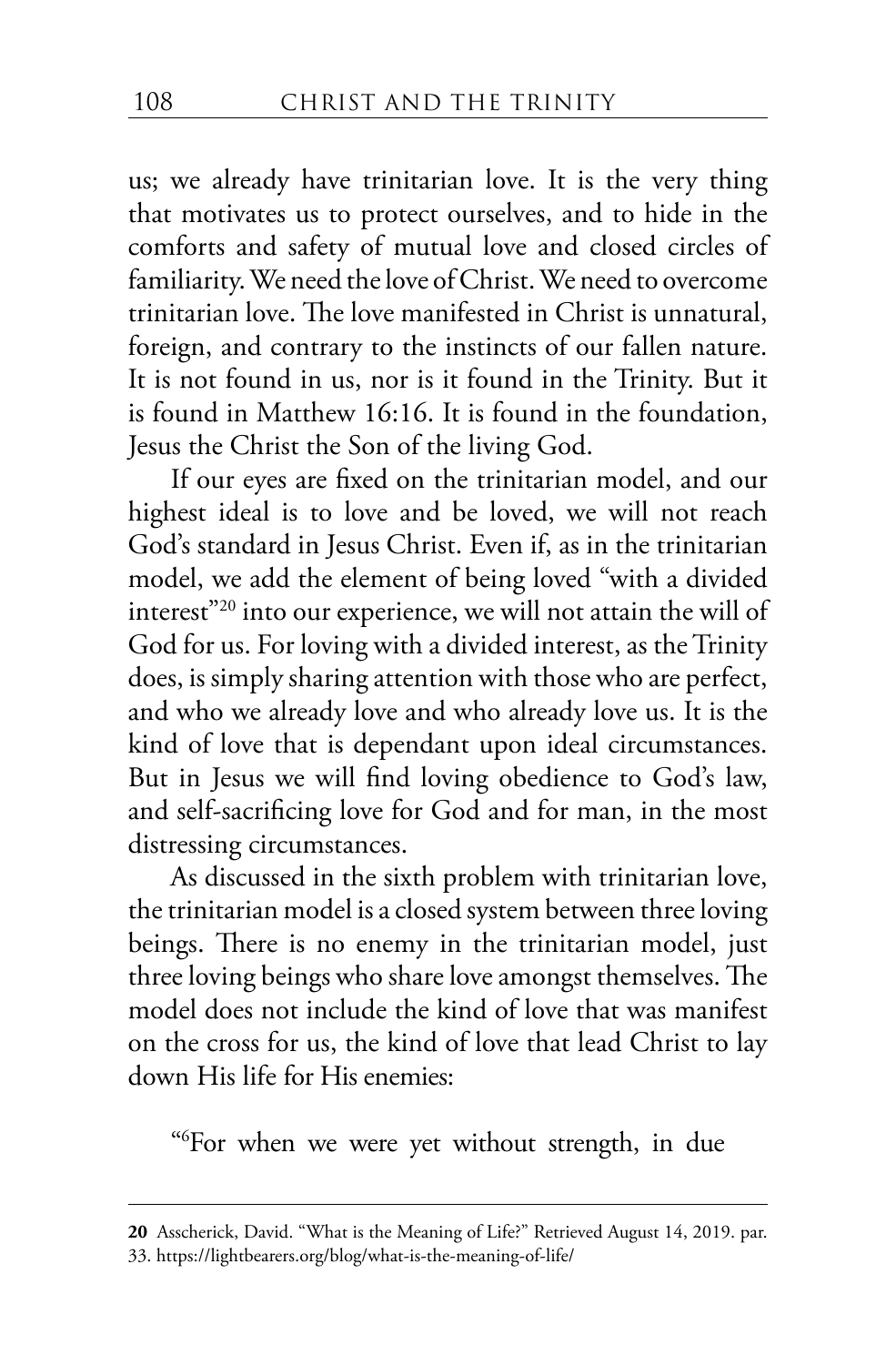time *Christ died for the ungodly.* <sup>7</sup> For scarcely for a righteous man will one die: yet peradventure for a good man some would even dare to die. <sup>8</sup> But God commendeth his love toward us, in that, *while we were yet sinners, Christ died for us.* <sup>9</sup> Much more then, being now justified by his blood, we shall be saved from wrath through him. 10For if, *when we were enemies, we were reconciled to God by the death of his Son,* much more, being reconciled, we shall be saved by his life." Romans 5:6-10

The trinitarian model simply does not reach the standard of love in Jesus. We need to "turn our eyes upon Jesus, look full in His wonderful face." He is the Pattern. Only in Him are we able to understand, and receive, the high standard of love that we are to seek and model ourselves after.

--- ---

God the Father is One, "But to us there is but one God, the Father, of whom are all things" (1Corinthians 8:6). He is the Source of *all* things. This includes pure and perfect, self-sacrificing love. As finite beings, we are not able to comprehend the existence of our infinite God. He simply is. It is just the same with love, because God is love. Since God simply is, the self-sacrificing love that God is, simply is. We are given no explanation as to the nature of its existence, except that it is of God, and is seen in His Son whom He sent into the world for our salvation.

It is highly presumptuous, even audacious, the highest height of arrogance, to think that the finite mind of a man can even begin to comprehend, let alone explain, the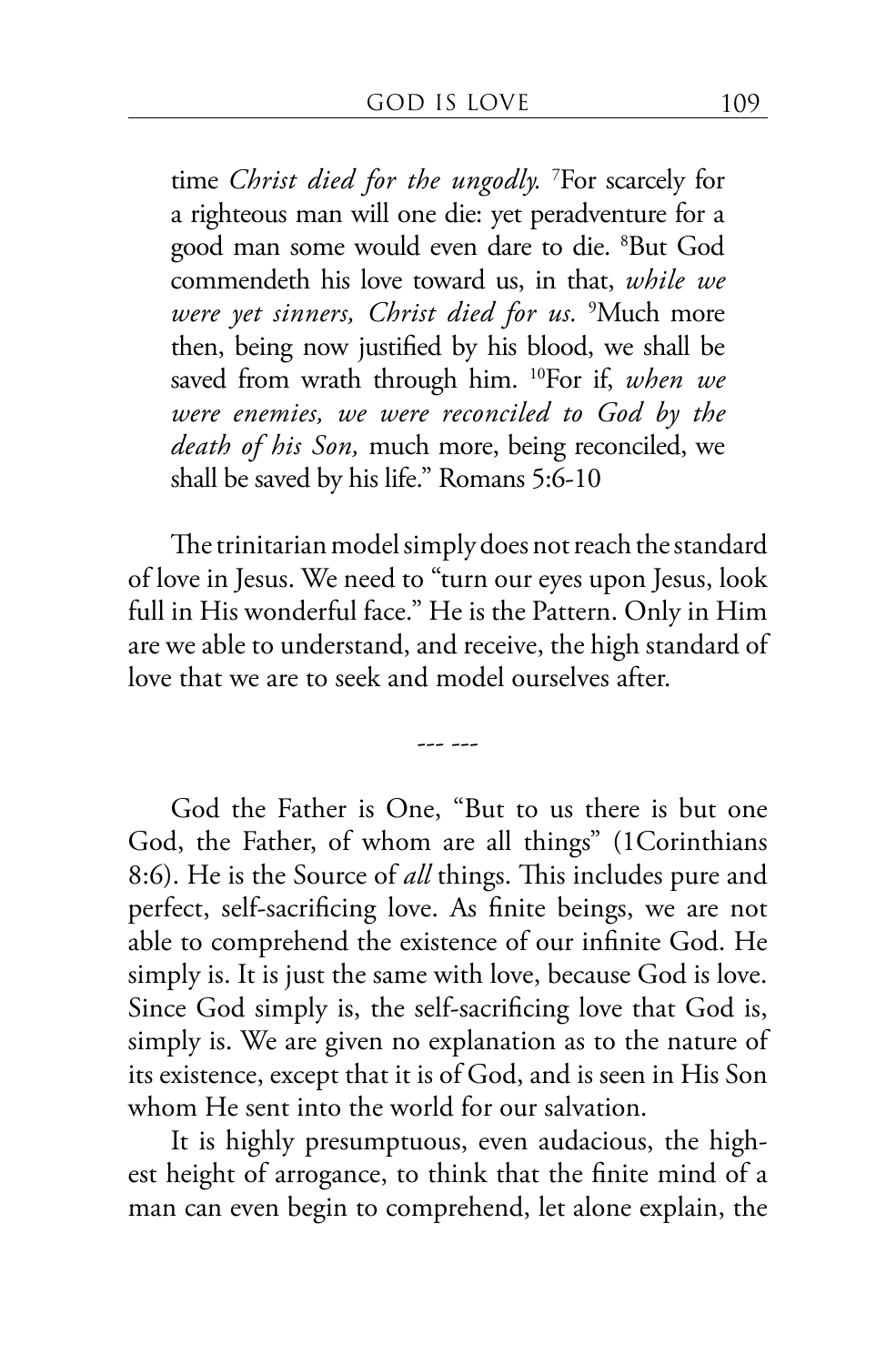infinite nature of God's existence. It is especially so when the trinitarian teaching about the nature of God 1) takes our eyes off of Jesus, 2) removes the Sacrifice from love and Calvary, and 3) requires the Christian to deny the witness of God and Christ that forms the foundation and enduring strength of His church, i.e., Matthew 16:16.

Though we cannot explain the existence of God, nor the selfless love that He is, yet we may experience God's love, and know Him in His Son. Through Jesus, the endless supplies of God's self-sacrificing love pour out upon us, and that which is incomprehensible to the finite mind yet may be known through personal experience, through practical religion. The incomprehensible love of God may be comprehended through the personal experience of having our own sins forgiven, and our character cleansed from unrighteousness (1John 1:9), because we have received the witness of God about His Son, and believe and know the love of God, that He sent His Son to save us from our sins.

But Satan, by usurping the place of Christ as the foundation of the church, and of the Pattern of love, robs the Christian of the fullest experience of God's love. He robs the Christian of the knowledge by which he may "know the love of Christ, which passeth knowledge, that [he] might be filled with all the fulness of God" (Ephesians 3:19), because the love that Satan models in the Trinity is a deception, a snare, a perversion of the true self-sacrificing love of the living God and His Son Jesus Christ.

Having already believed the lie of the Trinity, having already been intrigued and deceived by the very source of deception (John 8:44), having allowed him into our hearts and minds, our only hope is to make a full and entire re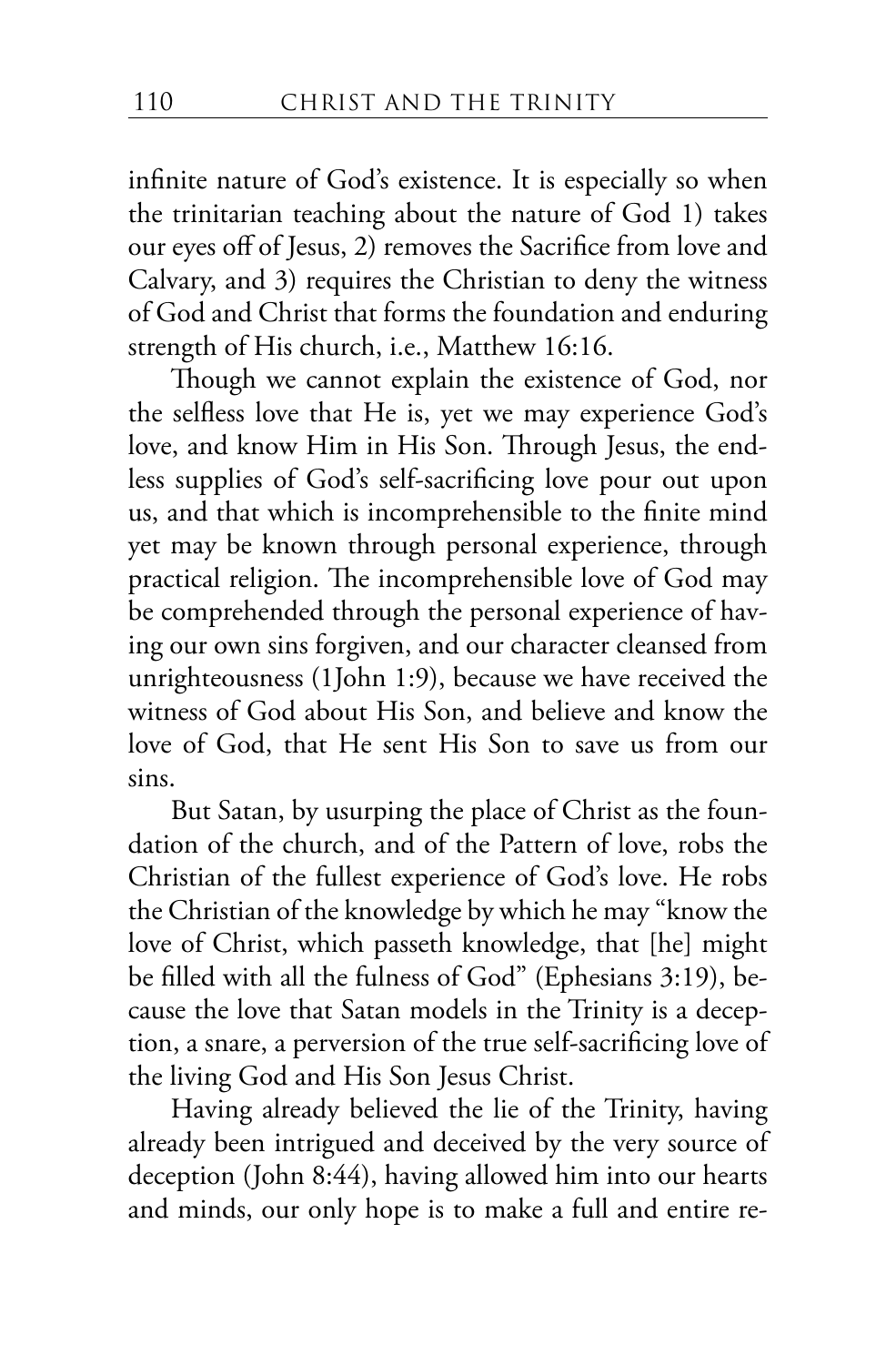pentance.

We do not have the ability to discern just how pervasively, and to what depth, the tricky tendrils of this false god have twined their way into our perception and understanding. For, as the Catholic Church has declared, the Trinity has been the foundation of "all the other teachings of the church."21 Every doctrine and understanding has been affected by the doctrine of the Trinity. If it is so for the Catholic Church and its peculiar views, it will be so for the other churches who, according to their own peculiar views of the Trinity, have made it the foundation of their faith. We must forsake the Trinity completely and turn our eyes wholly upon Jesus, and, by the truth that is in Him, be cleansed from each and every one of the Trinity's subtle and cunning errors.

But praise be to God, for we are not alone in this. We have the privilege of prayer and divine help. We have the privilege of crying out with David, "Who can know his errors? Cleanse thou me from secret faults" (Psalm 19:12); "Search me, O God, and know my heart: try me, and know my thoughts: and see if there be any wicked way in me, and lead me in the way everlasting" (Psalm 139:23, 24); "O send out thy light and thy truth: let them lead me" (Psalm 43:3 ).

And God will do it for the willing soul. He will make the crooked paths of the darkened mind straight and change the darkness of error into the light of truth:

"16And I will bring the blind by a way that they knew not; I will lead them in paths that they have

**<sup>21</sup>** Thibodeau, Richard, C.Ss.R. "Handbook for Today's Catholic." Liguori Publications, 2004. p.19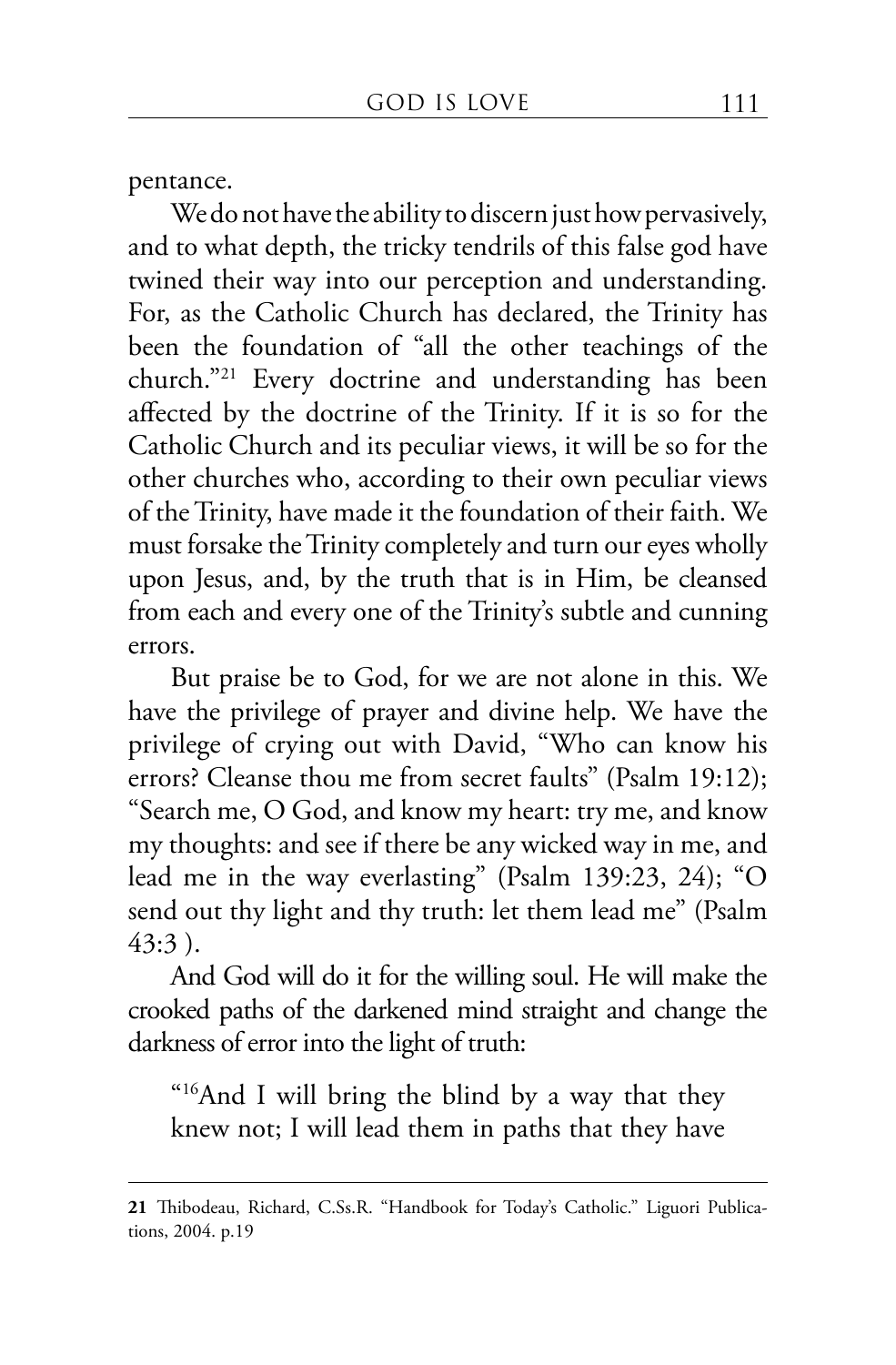not known: I will make darkness light before them, and crooked things straight. These things will I do unto them, and not forsake them." Isaiah 42:16

Certainly, if we make a full repentance, the fullness, perfection, and healing of God's eternal love will be known in the faithful worshipper. "The breadth, and length, and depth, and height" (Ephesians 3:18) of the love of Christ will surely manifest in the Christian who seeks to know none but the Son, and, through Him, be a true worshipper of God "the Father, in spirit and in truth" (John 4:23). "Faithful is He that calleth you, who also will do it" (1Thessalonians 5:24).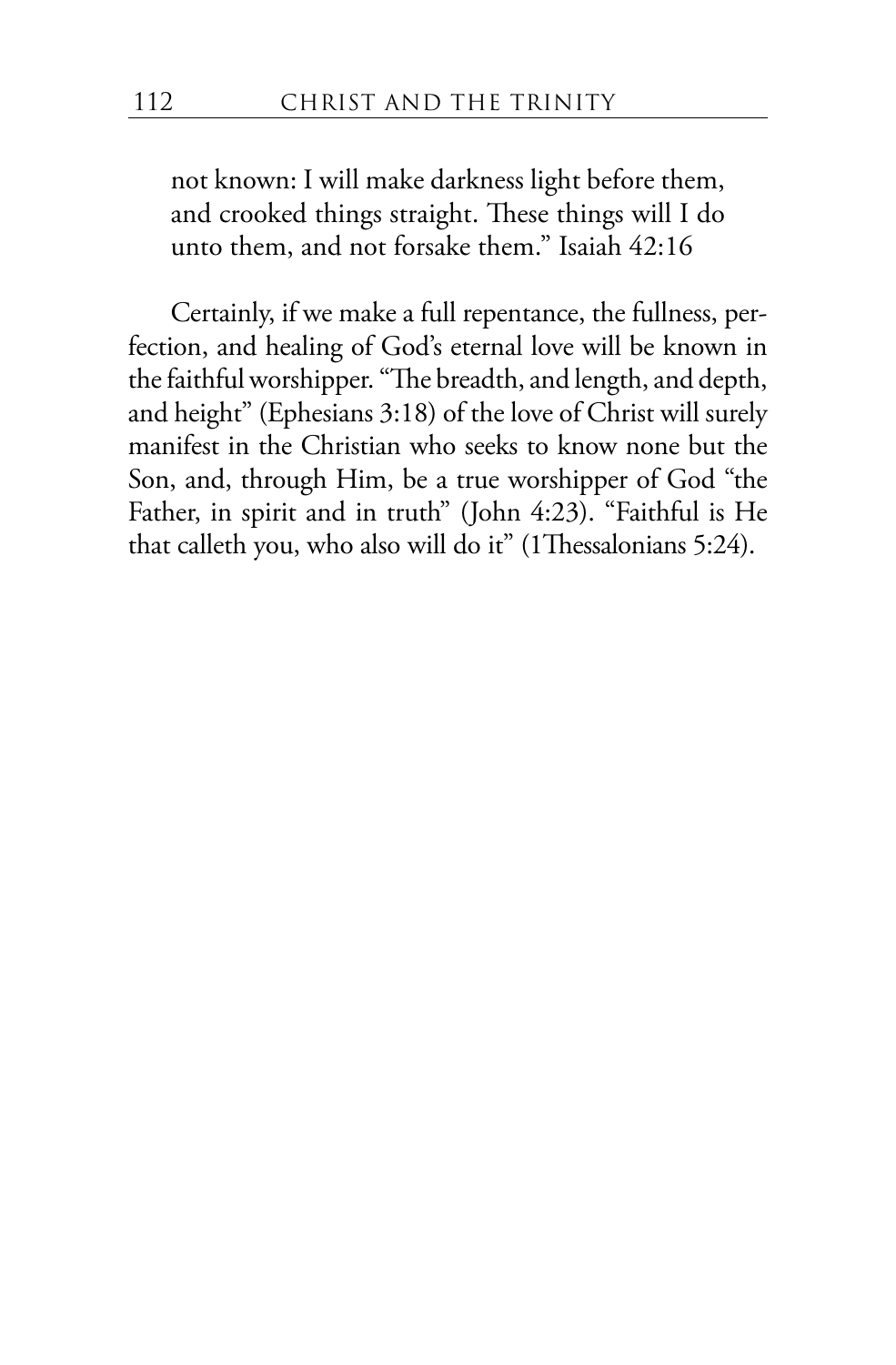## - SIX -

## **THE BIG QUESTION AND THE LITTLE CHURCH**

*"Fear not, little flock; for it is your Father's good pleasure to give you the kingdom." Luke 12:32*

The big question arising from the previous chapters is this: how can so many Christians be entangled in idolatry? The sheer magnitude of the statistics render it an almost inconceivable scene. In 2015 there were an estimated 2.3 billion Christians worldwide.1 And 99% of these 2.3 billion Christians worship some version of the Trinity.<sup>2</sup> Nearly *all* of the Christian denominations are preaching falsehood about God and His Son, and are teaching this error to those whom they proselytize. How can it possibly be that the various denominations, all executing missions all over the globe, are unwittingly misusing their sacred trust, misleading so many sincere, seeking people?

Here the reader would do well to check himself: do you find safety in numbers? Do you think that a majority

**<sup>1</sup>** Hackett, Conrad, and David McClendon. "Christians Remain World's Largest Religious Group, But They are Declining in Europe." Pew Research Center, 2017. Retrieved August 14, 2019. See opening diagram. https://www.pewresearch.org/fact-tank/2017/04/05/ christians-remain-worlds-largest-religious-group-but-they-are-declining-in-europe/

**<sup>2</sup>** "Christian Traditions." Pew Research Center, 2011. Retrieved August 14, 2019. https://www.pewforum.org/2011/12/19/global-christianity-traditions/#defining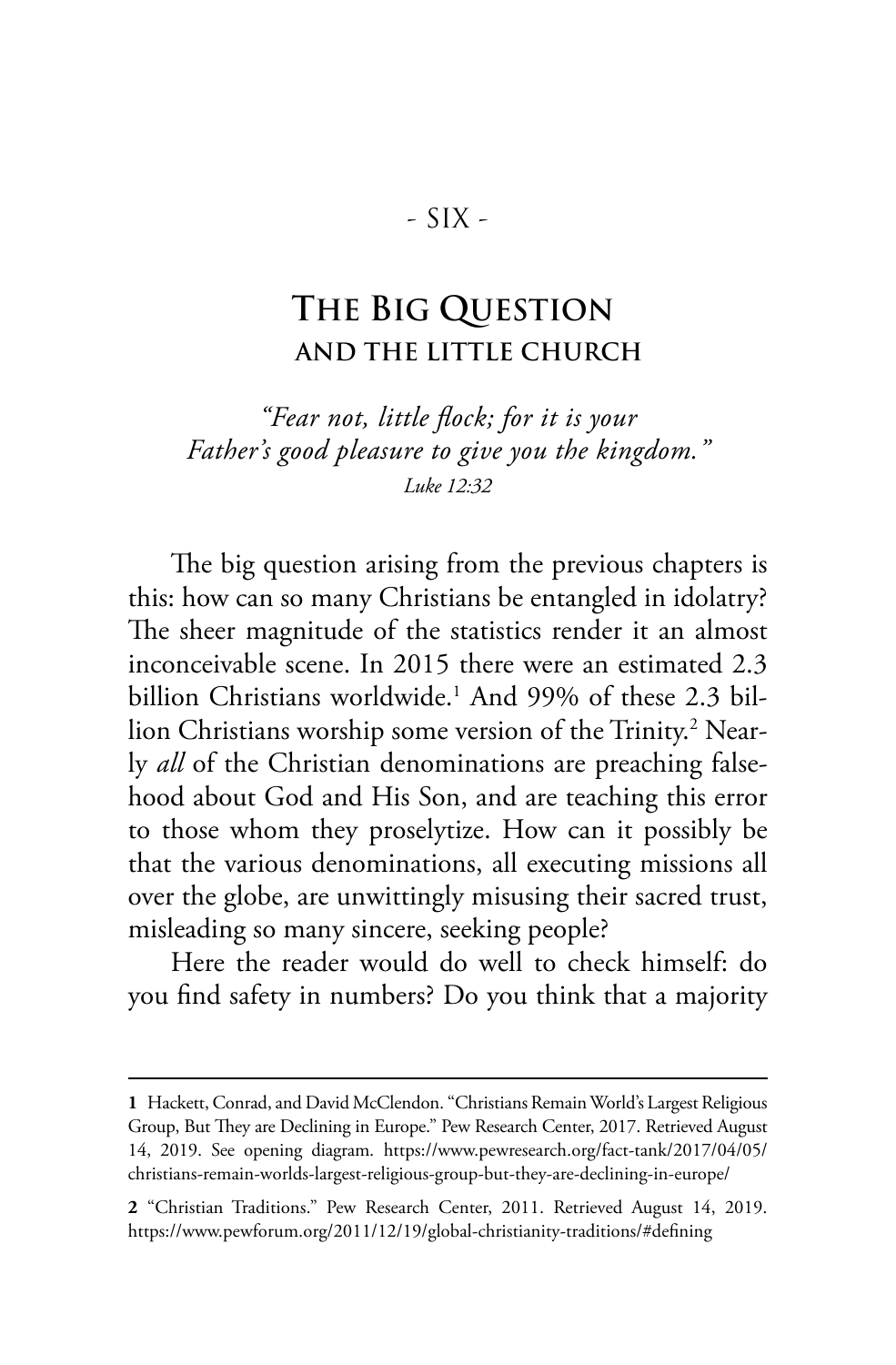consensus validates a doctrine? Are you hanging on to the Trinity because the majority do, or because the popular preachers teach it and promote it? It is only necessary to look at a few biblical examples to show how unreliable, and dangerous, such a method of discernment is.

First, it was the majority of Israelites, God's very own and chosen people, who shouted and screamed pleading with Pilate for the Saviour's death, and for the very reason being discussed in this book. They sought to kill Him because they would not believe that He was the Son of God:

"7 The Jews answered him, we have a law, and by our law he ought to die, *because he made himself the Son of God.*" John 19:7

And while they sought to crucify God's Son, while they believed they were doing God service, without realizing it, they were worshipping Satan. God's very own people, while they prided themselves as favoured and blessed of God, were worshipping Satan:

"42Jesus said unto them, If God were your Father, ye would love me: for I proceeded forth and came from God; neither came I of myself, but he sent me. 43Why do ye not understand my speech? even because ye cannot hear my word. 44*Ye are of your father the devil, and the lusts of your father ye will do.* He was a murderer from the beginning, and abode not in the truth, because there is no truth in him. When he speaketh a lie, he speaketh of his own: for he is a liar, and the father of it. <sup>45</sup>And because I tell you the truth, ye believe me not." John 8:42-45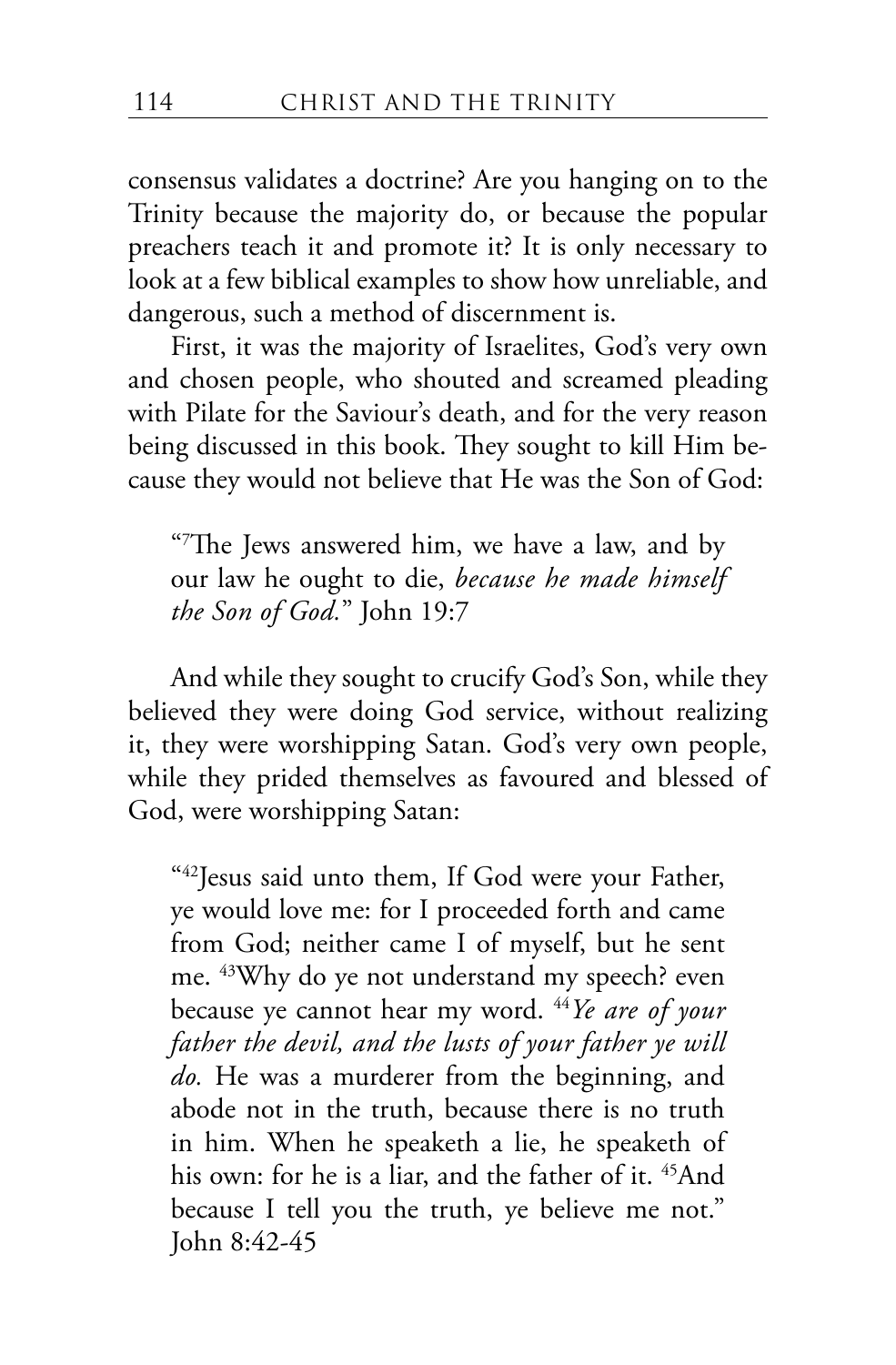The Jewish nation rejected Jesus as the Son of God, and in so doing, they worshipped Satan. Though they did not recognize it, this was evidenced in their rejection of the truth about God's Son, in their zeal to persecute those who believed that He was God's Son, and in carrying out the murder of God's Son. They simply would not receive the truth that Jesus was the Christ, the Son of the living God (Matthew 16:16). "He came unto his own, and his own received him not" (John 1:11).

God's people of the present day are not immune to the same blinded idolatry. God has sanctioned the use of Israel's unbelief as a profitable study for our generation: "Now all these things happened unto them for ensamples: and they are written for our admonition, upon whom the ends of the world are come" (1Corinthians 10:11). We are warned by Israel's failures, and for what reason? For the reason that we are equally susceptible to the same failures that overtook the Israelites.

Our leaders are as equally prone to the blindness of pride as were the Israelite rulers who fought to secure the murder of the Son of God. Thus they are equally prone to guide with deception. And we are equally vulnerable to worship in vain, placing undo trust in church leaders who teach "for doctrines the commandments of men" (Matthew 15:9). A preacher may be dealing in sacred, holy things, yet not be holy in heart or sound in doctrine. The appearance of righteousness can mask a wayward heart, and win the affections of the majority, and lead them astray.

Those who place their trust in a majority consensus, those who discern what is true by the flow of human accord, make themselves vulnerable, and are likely to find themselves following "blind guides" who "shut up the kingdom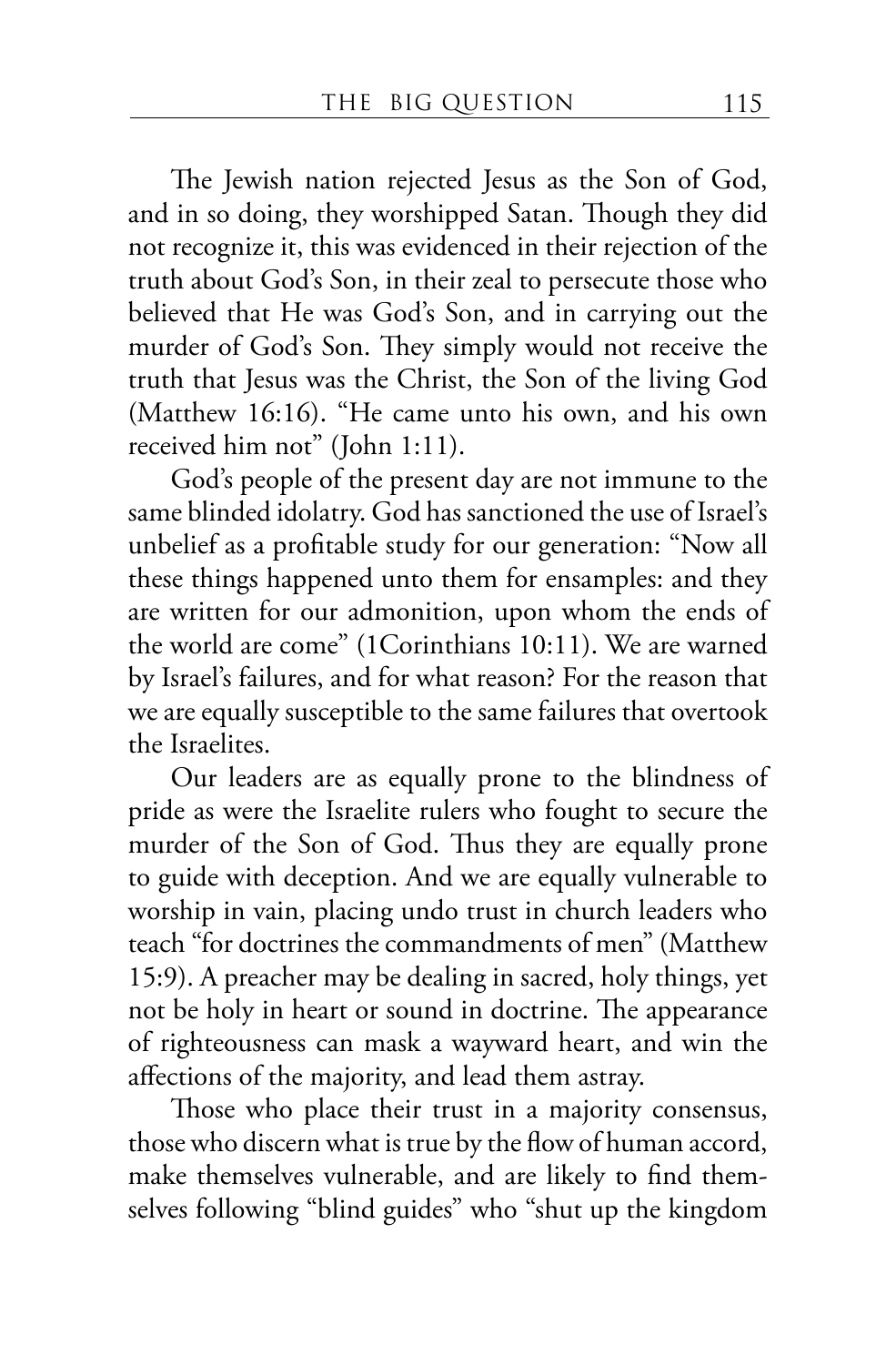of heaven against men," who neither go in themselves, nor "suffer them that are entering to go in" (Matthew 23:16).

Second, Jesus has linked our generation to the days of Noah. He points us to the antediluvian world as an example of the days in which we are now living, the last days just before Christ's return:

"27But as the days of Noe were, so shall also the coming of the Son of man be." Matthew 24:27

In all the earth only one man and his immediate family, a mere eight people (Genesis 7:7), believed God and were saved from His judgments. The majority would not believe. They were unprepared, and, excepting Noah and his family, "*all* in whose nostrils was the breath of life, of *all* that was in the dry land, died" (Genesis 7:22). Only a very small minority believed God and were saved. Those who are standing for the truth in these last days will, like Noah, have membership with the minority.

Jesus says, "Strait is the gate, and narrow is the way, which leadeth unto life, and few there be that find it" (Matthew 7:14). The word translated as "few" means "puny."3 The group who find, and enter through, the straight gate, and walk the narrow way will be a very little group, even a puny group.

Third, it must be acknowledged, and remembered, that there is a class of people, a class of Christians, who will have done great things as Christians, who will have "prophesied" in the name of Jesus, who will have "cast out devils" in

**<sup>3</sup>** Strong's Hebrew and Greek Dictionaries. Retrieved on August 14, 2019, from Rick Meyer's e-Sword, 2017. Reference number G3641.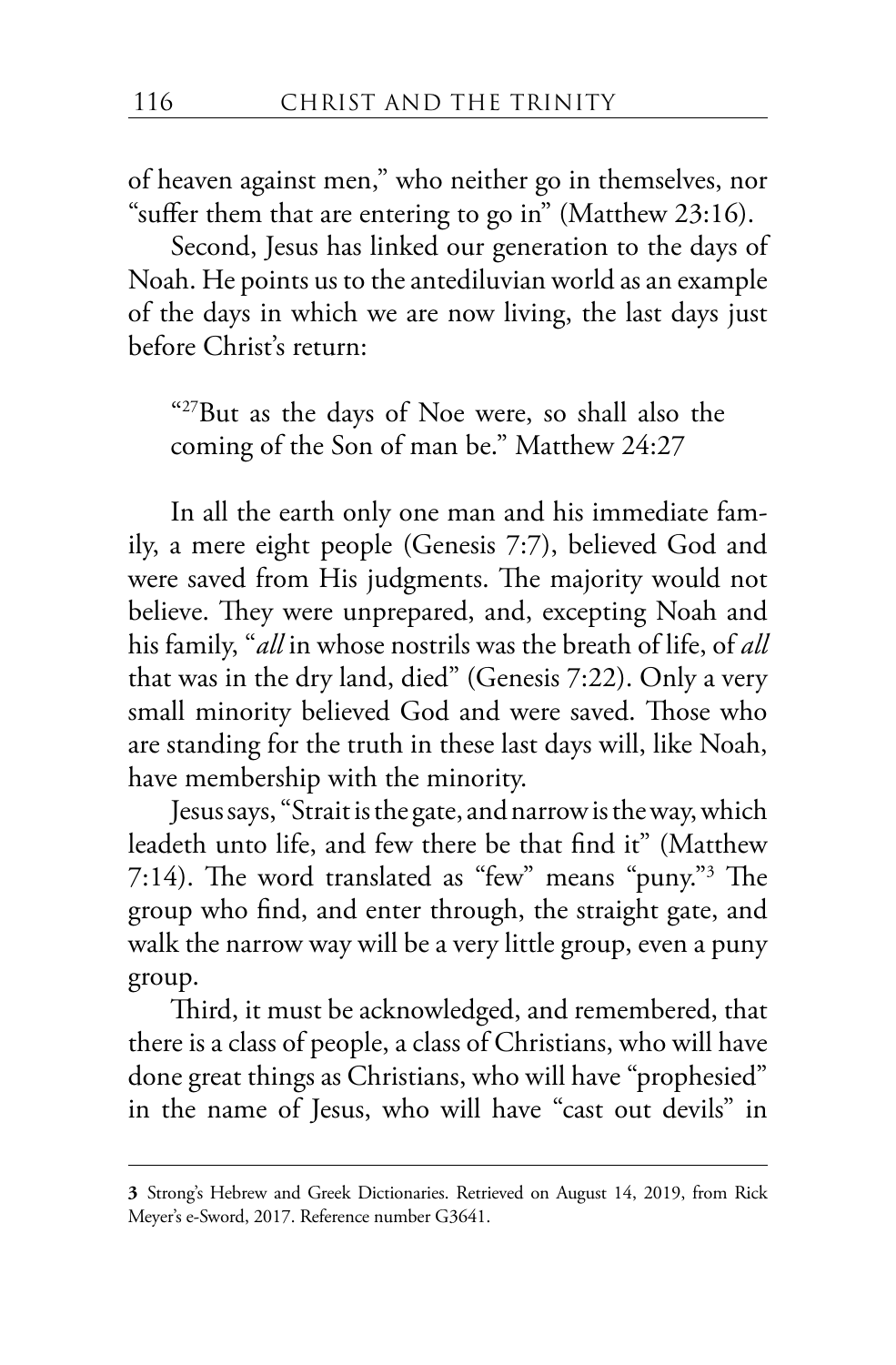the name of Jesus, who will have done "many wonderful works" in His name, who will have listened to His teachings and think that they have fellowship with Him, but will, nonetheless, become cognizant of a great and terrible error on their part. When it is too late, they will realize a most fearful reality: they have taken the name of the Lord in vain. They have not known the Lord, and He has not known them. Consequently, they will be rejected from His presence:

"21Not every one that saith unto me, Lord, Lord, shall enter into the kingdom of heaven; but he that doeth the will of my Father which is in heaven. 22Many will say to me in that day, Lord, Lord, have we not prophesied in thy name? and in thy name have cast out devils? and in thy name done many wonderful works? <sup>23</sup>And then will I profess unto them, I never knew you: depart from me, ye that work iniquity." Matthew 7:21-23

"<sup>24</sup>Strive to enter in at the strait gate: for many, I say unto you, will seek to enter in, and shall not be able. 25When once the master of the house is risen up, and hath shut to the door, and ye begin to stand without, and to knock at the door, saying, Lord, Lord, open unto us; and he shall answer and say unto you, I know you not whence ye are: 26Then shall ye begin to say, We have eaten and drunk in thy presence, and thou hast taught in our streets. 27But he shall say, I tell you, I know you not whence ye are; depart from me, all ye workers of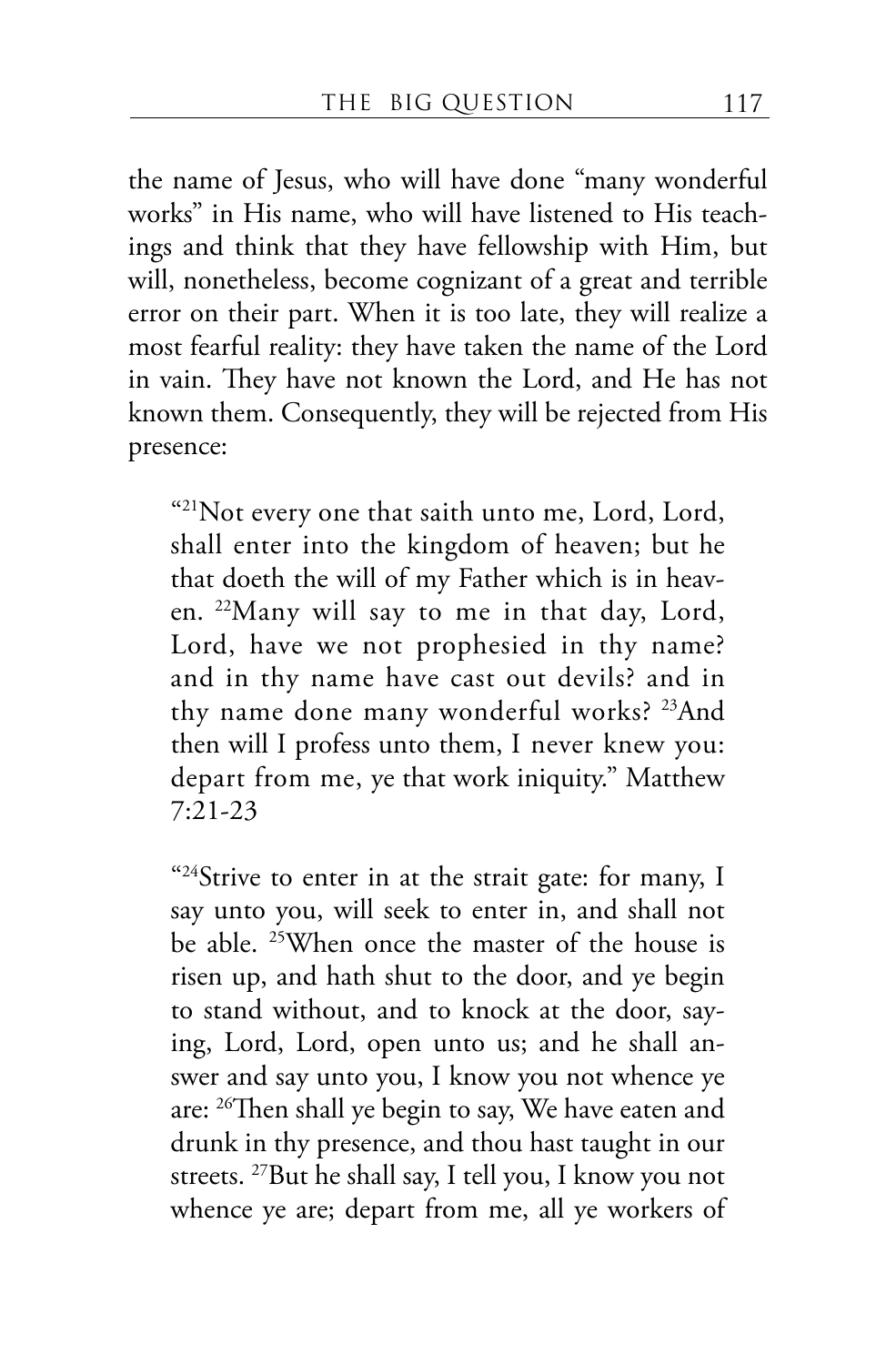iniquity." Luke 13:24-27

It is possible for people to believe that they are true Christians when they are not. It is possible to do great things in the name of Jesus, and yet be a stranger to Him. Those who do not *know* the Lord, even though they have performed great and wonderful works, even in His name, are called "workers of iniquity," and they will be rejected, barred from entering into the Kingdom of Heaven. They are classed with the foolish:

"5 The foolish shall not stand in thy sight: thou hatest *all* workers of iniquity." Psalm 5:5

God hates *all* workers of iniquity, even those who believe they are Christian, but are not. They will expect to be saved, but will not be.

In contrast, those who *do* know the Lord are those who are built on the solid foundation. The Lord calls these wise. They are workers of righteousness in His name, not workers of iniquity, for they hear the sayings of Jesus and they do them:

"<sup>24</sup>Therefore whosoever heareth these sayings of mine, and doeth them, I will liken him unto a wise man, which built his house upon a rock: 25And the rain descended, and the floods came, and the winds blew, and beat upon that house; and it fell not; for it was founded upon a rock." Matthew 7:24, 25

The wise man's house is "founded upon a rock." The rock is the foundation of the wise man's house. This foundation,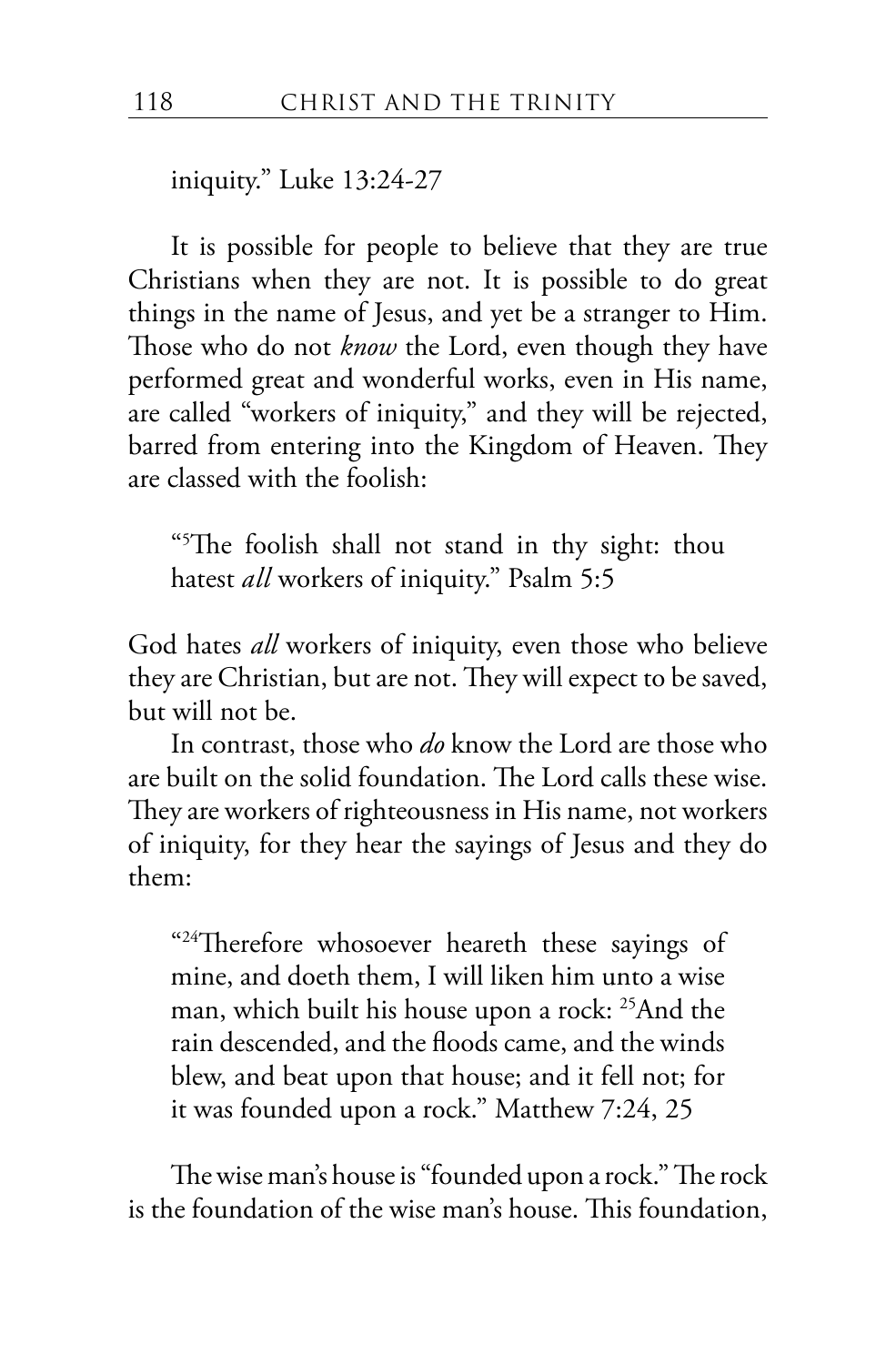this rock, is Jesus Christ. It is the truth of who He is: Jesus is the Christ, the Son of the living God (Matthew 16:16):

"18Upon *this rock* I will build my church; and the gates of hell shall not prevail against it." Matthew 16:18

This foundation means the difference between being received by the Saviour as a wise man who knows the Lord and who does the works of righteousness, or being rejected as a fool who does not know the Lord and who does the works of sin. Being founded on the Rock, the wise man is enabled to keep the words of Jesus and to do the works of righteousness. He'll have victory over sin:

"4 For whatsoever is born of God overcometh the world: and this is the victory that overcometh the world, even our faith. 5 Who is he that overcometh the world, but he that believeth that Jesus is the Son of God?" 1John 5:4, 5

We must know and believe the Father's witness about His Son in Matthew 16:16. It is perfectly safe to believe the Father's revelation, that Jesus is truly the Son of the living God. Not only is it safe to believe this, but it is our only safety. Christ Himself has confirmed it. The reception and confession of the revelation from the Father about His Son to the hearts and minds of man enables the believer to overcome all the sin and temptations of self and the world -- and nothing else will.

Without the solid foundation, the self-deceived Christian will be with the majority, walking the broad way "that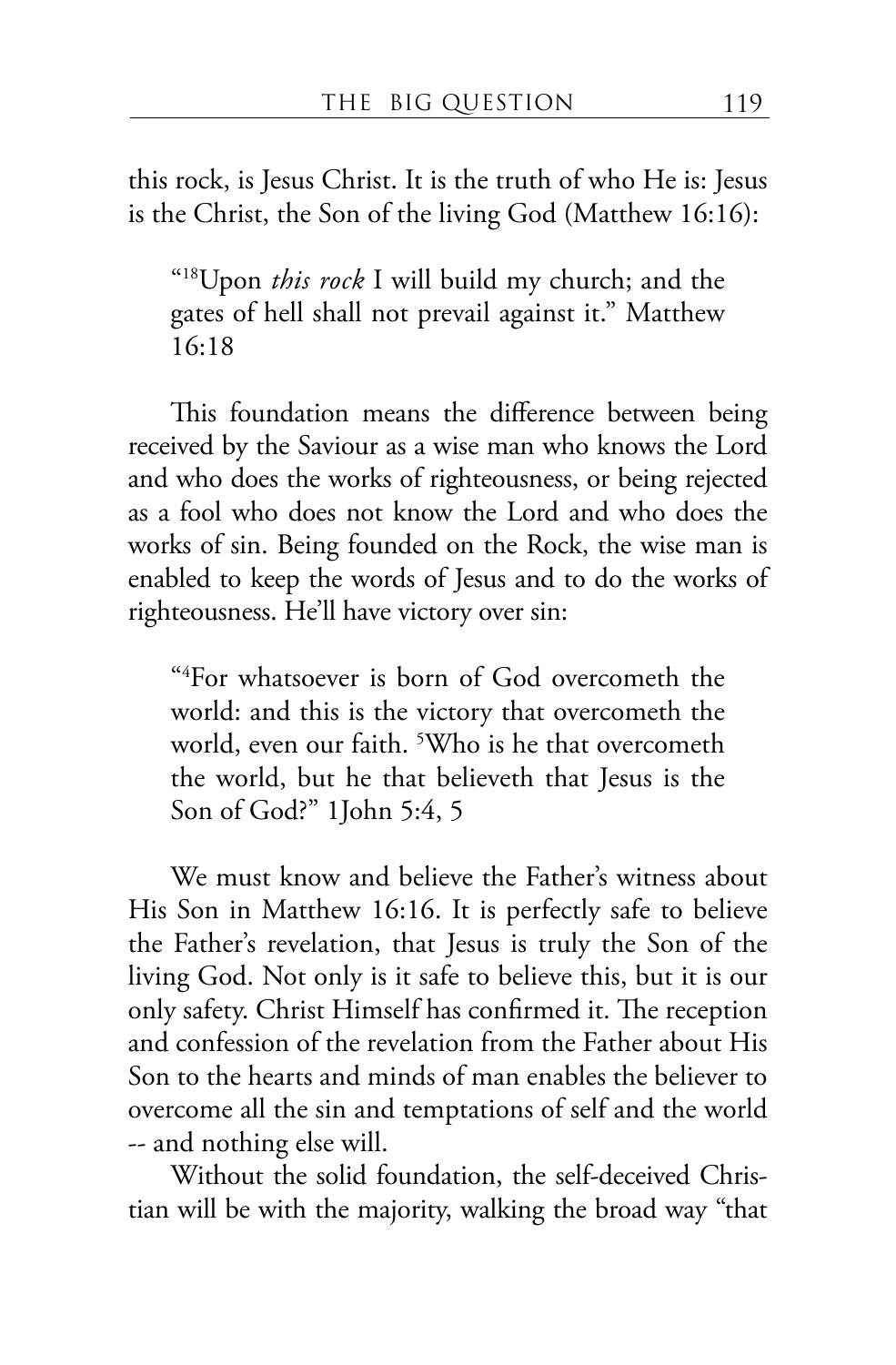leadeth to destruction" (Matthew 7:13) with the workers of iniquity.

Fourth, Psalm 91, speaking of the last day judgments that fall upon the wicked, states the ratio between those who are God's (the minority), and those who are not (the majority):

"7 A thousand shall fall at thy side, and ten thousand at thy right hand; but it shall not come nigh thee. 8 Only with thine eyes shalt thou behold and see the reward of the wicked." Psalm 91:7, 8

In the final crisis, the Christian will be out-numbered. "Thee" and "thy" are singular pronouns. $4,5$  So, this verse, by using "thee" and "thy," illustrates how many wicked will fall at the side of one Christian. The wicked who suffer the judgments of God, that is, "the reward of the wicked," and which class includes professed Christians as pointed out in point three above, are the majority, outnumbering the true Christian by eleven thousand to one.

Some may argue that these numbers cannot be taken literally. But to those I ask, then why were those numbers given? Even if they are not accepted as precise numbers, they still have meaning. Even if the ratio of eleven thousand to one was only used by the psalmist to illustrate a point, what is the point being illustrated? It was chosen to illustrate the point that the end-time Christian will be greatly outnumbered by the wicked who will fall at his side.

**<sup>4</sup>** "thy." Dictionary.com. Retrieved October 7, 2019. https://www.dictionary.com/browse/ thy

**<sup>5</sup>** "thee." Lexico.com. Retrieved October 7, 2019. https://www.lexico.com/en/definition/ thee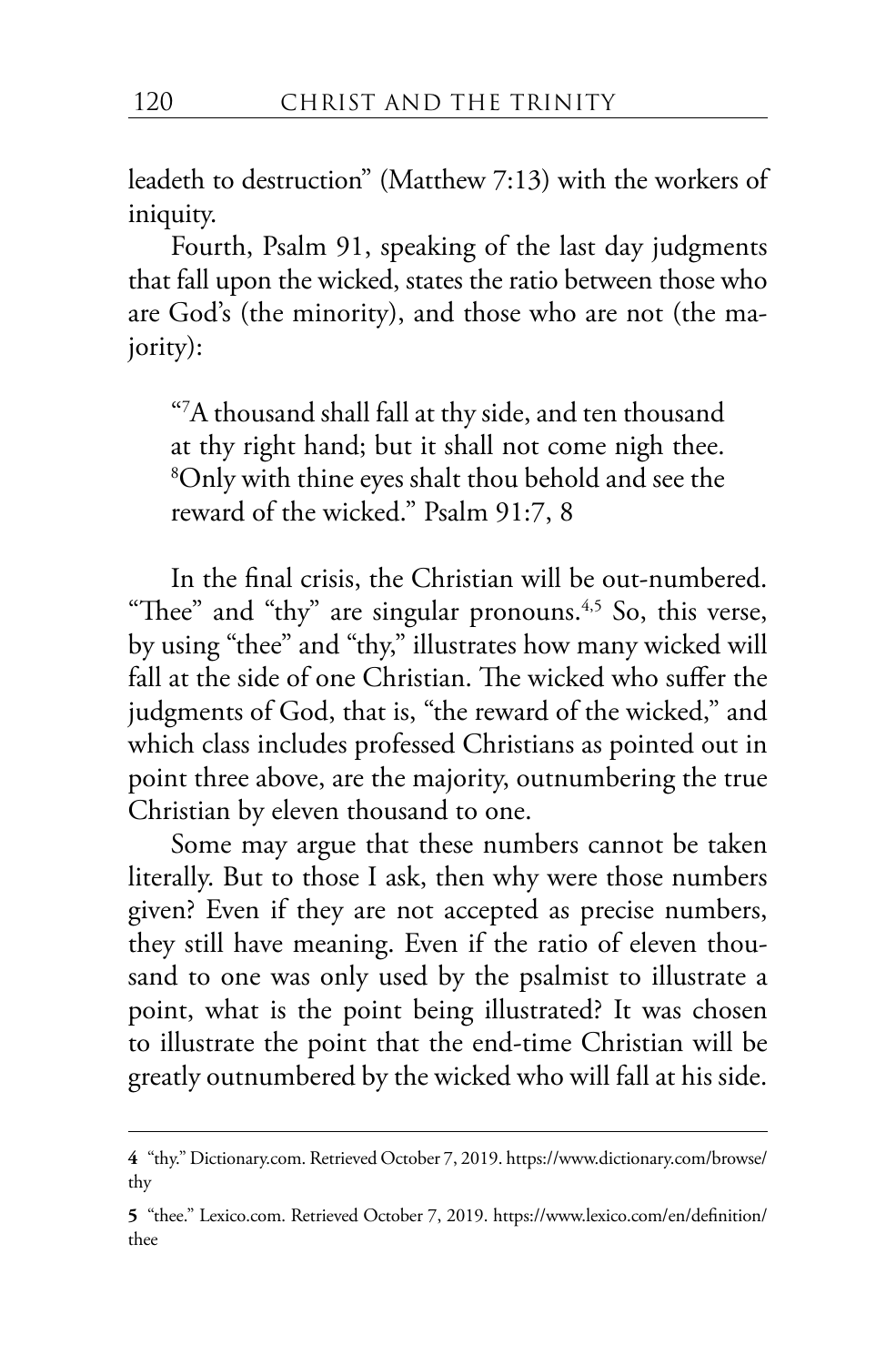He will see the wicked falling in droves all around him, yet he himself will be safe in the protective care of God.

David was, as were all the prophets who wrote the holy Scriptures, under the inspiration of the Spirit of Christ when he wrote the prophetic Psalm 91:

"10Of which salvation the prophets have enquired and searched diligently, who prophesied of the grace that should come unto you: 11Searching what, or what manner of time *the Spirit of Christ which was in them did signify, when it testified* beforehand the sufferings of Christ, and the glory that should follow. 12Unto whom it was revealed, that not unto themselves, but unto us they did minister the things, which are now reported unto you by them that have preached the gospel unto you with the Holy Ghost sent down from heaven; which things the angels desire to look into." 1Peter 1:10-12

Even if the numbers are not taken as literal numbers, we can be sure that they do not exaggerate so as to make the conveyed meaning misleading. The Spirit of Christ is the spirit of truth. The numbers used to illustrate the Christian's experience in Psalm 91, even if not accepted as literal, were still inspired, and will surely be according to truth; they will not paint a wrong, or misleading, picture. We may confidently accept the ratio of eleven thousand wicked to one Christian as a meaningful, if not literal, illustration of the Christian's experience in the last days when God will deliver those who have set their love upon Him, and who know His name (Psalm 91:14).

I have applied the ratio of the wicked to the righteous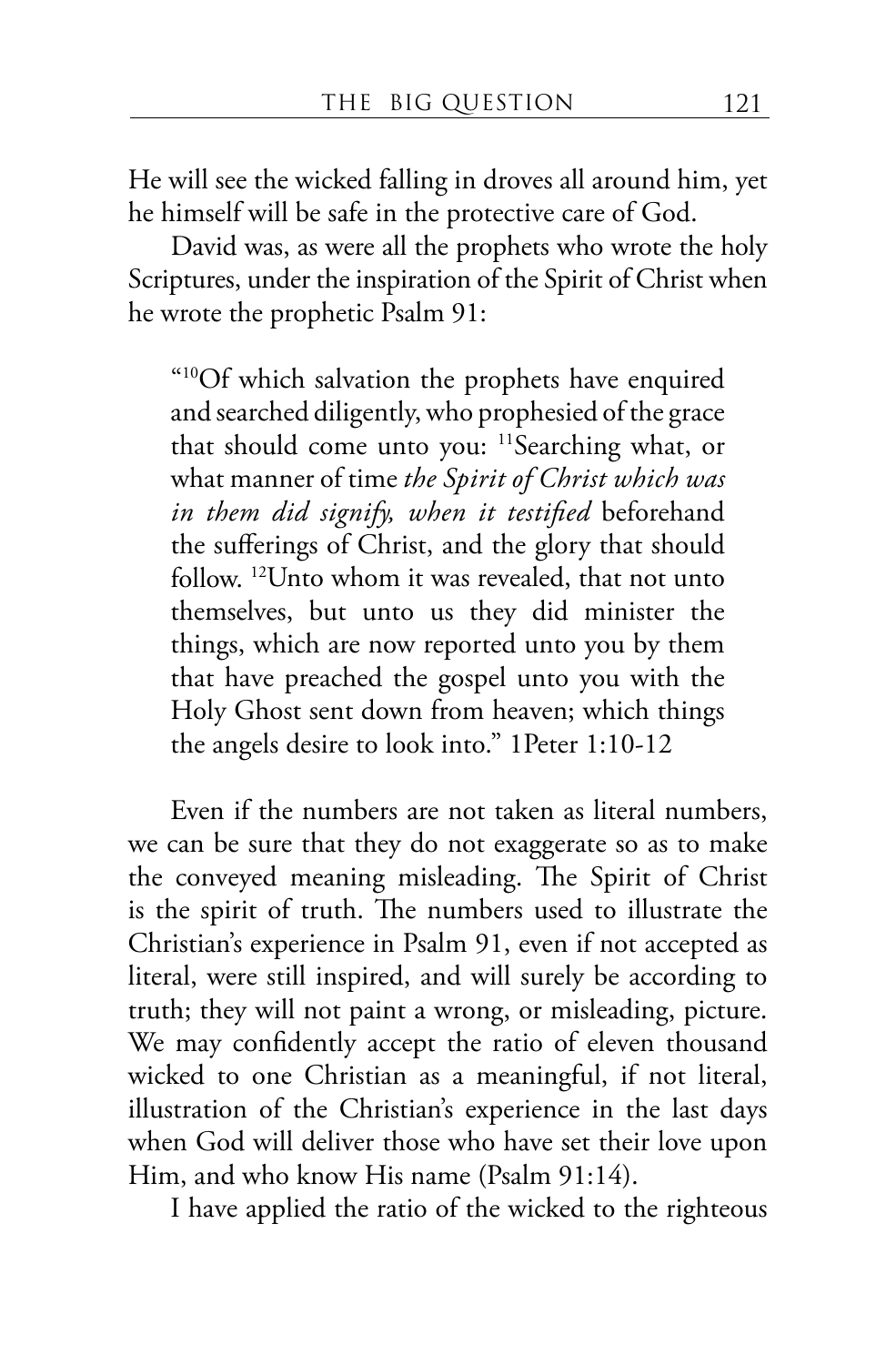in Psalm 91:7 to current populations in order to give a realistic, practical idea of Christianity in these last days. Current statistics<sup>6</sup> have been interpreted with God's statistics in Psalm 91:7, revealing a significant contrast between the number of people who profess to be Christians today, and the number of people who God recognizes as His own.

Even if the ratio in Psalm 91:7 is not accepted as precise, it still has meaning that is according to truth. Therefore, even if the numbers that have been calculated based on this ratio are not accepted as precise, they, also, still have meaning according to truth. The contrast is a meaningful illustration of how many people believe they are Christians, but are not.

The ratio of eleven thousand to one equals 0.009% of the population all the time. So, no matter how the population shifts and changes between now and the appointed time, the ratio will be the same. No matter how many people there are when the last day judgments fall upon the earth,

However, for the purpose of this book, the statistics are sufficient to communicate the point being made. The statistics, though from different years, are yet real statistics. A little leeway only needs to be given to allow for the adjustment of population shifts through the years between 2010 and 2020. This will not undermine the point being illustrated by the statistics, because, even though populations tend to increase and shift through the years, they do not shift so drastically in such a time frame, and the ratio in Psalm 91:7 will remain constant, not being affected at all by time or population changes.

**<sup>6</sup>** The different statistics in this chapter are from various years, and have been used together to illustrate an overall picture. The calculations will not be exactly applicable to 2020 as 1) different years are combined to illustrate one picture, 2) different sets of information are only available for different years, and 3) statistics for 2020 are not available at the time of writing.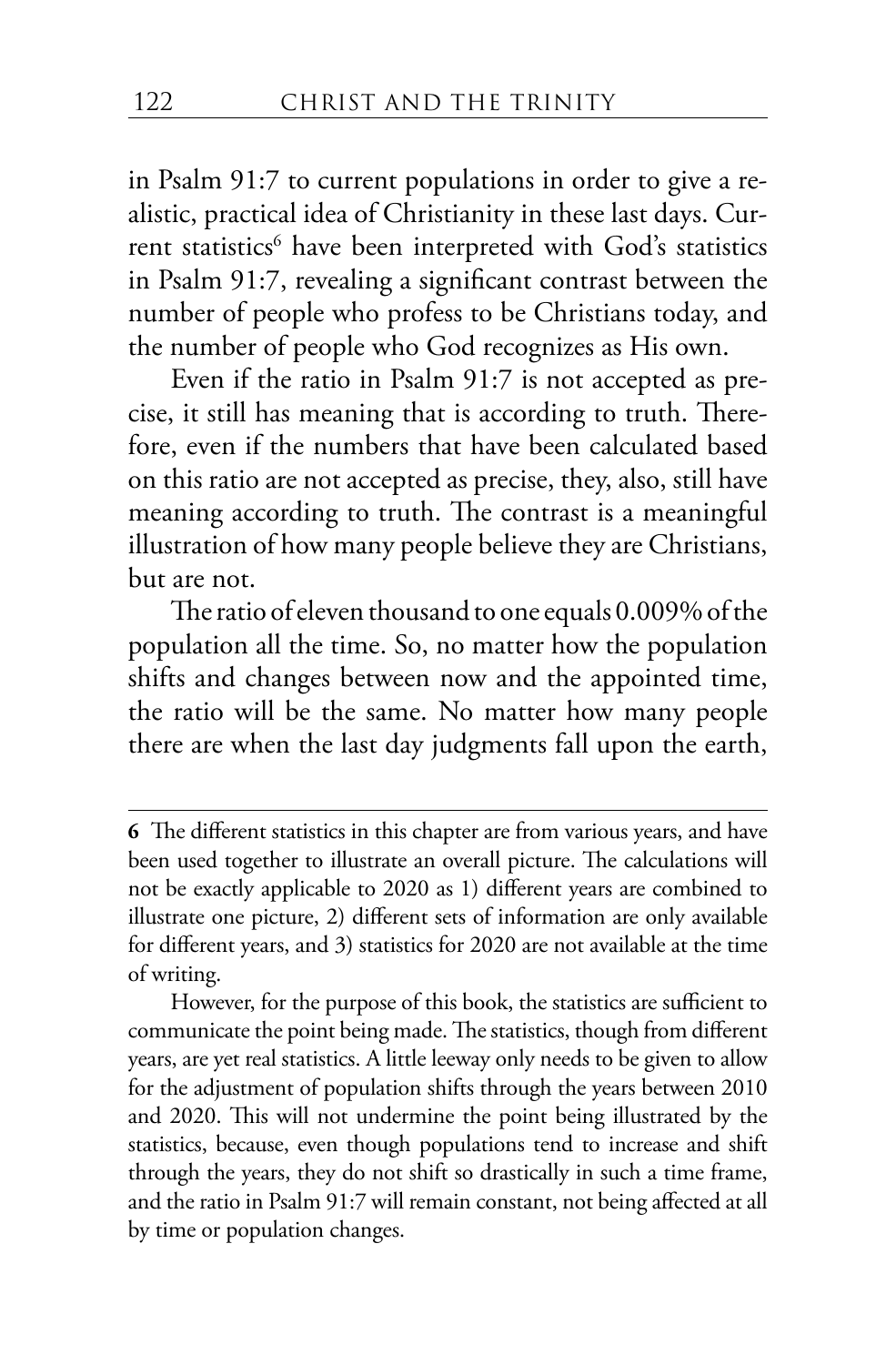we know that only 0.009% of the world's population will be standing safely in God's protective care while the rest fall and suffer the judgments of God.

To get a practical idea of what this means for the Christian population, consider Metro Vancouver in British Columbia, Canada, where the population is estimated to be 2.46 million people.<sup>7</sup> If eleven thousand wicked are falling beside one Christian, that leaves only 221 true followers of Christ among 2,460,000 Vancouverites, which is 0.009% of the population. Yet 41% of the population claim the name of Christian in Metro Vancouver.8 That means that 1,008,600 people are claiming the name of Christian, but possibly only 221 of those will find themselves protected in God's care. That means that possibly only 0.02% of professed Christians expecting to be saved in Metro Vancouver will find that they are actually in God's protective care in the final crisis.

If we want to be counted with Christ, we cannot be among those who are counted with the majority, even the majority of professed Christians. A church of 221 faithful members among 2,460,000 people, where 1,008,600 of those people are professing Christianity, is a very small, even a puny, little church.

To further illustrate, consider the population of Greater

**<sup>7</sup>** "Census Profile, 2016 Census." Statistics Canada. Retrieved August 14, 2019. https:// www12.statcan.gc.ca/census-recensement/2016/dp-pd/prof/details/page.cfm?Lang=E& Geo1=CD&Code1=5915&Geo2=PR&Code2=59&Data=Count&SearchText=greate r%20vancouver&SearchType=Begins&SearchPR=01&B1=All&TABID=1

**<sup>8</sup>** Todd, Douglas. "B.C. Breaks Records When it Comes to Religion and the Lack Thereof." Vancouver Sun, 2017. par. 5. https://vancouversun.com/news/staff-blogs/b-cbreaks-records-when-it-comes-to-religion-and-the-lack-thereof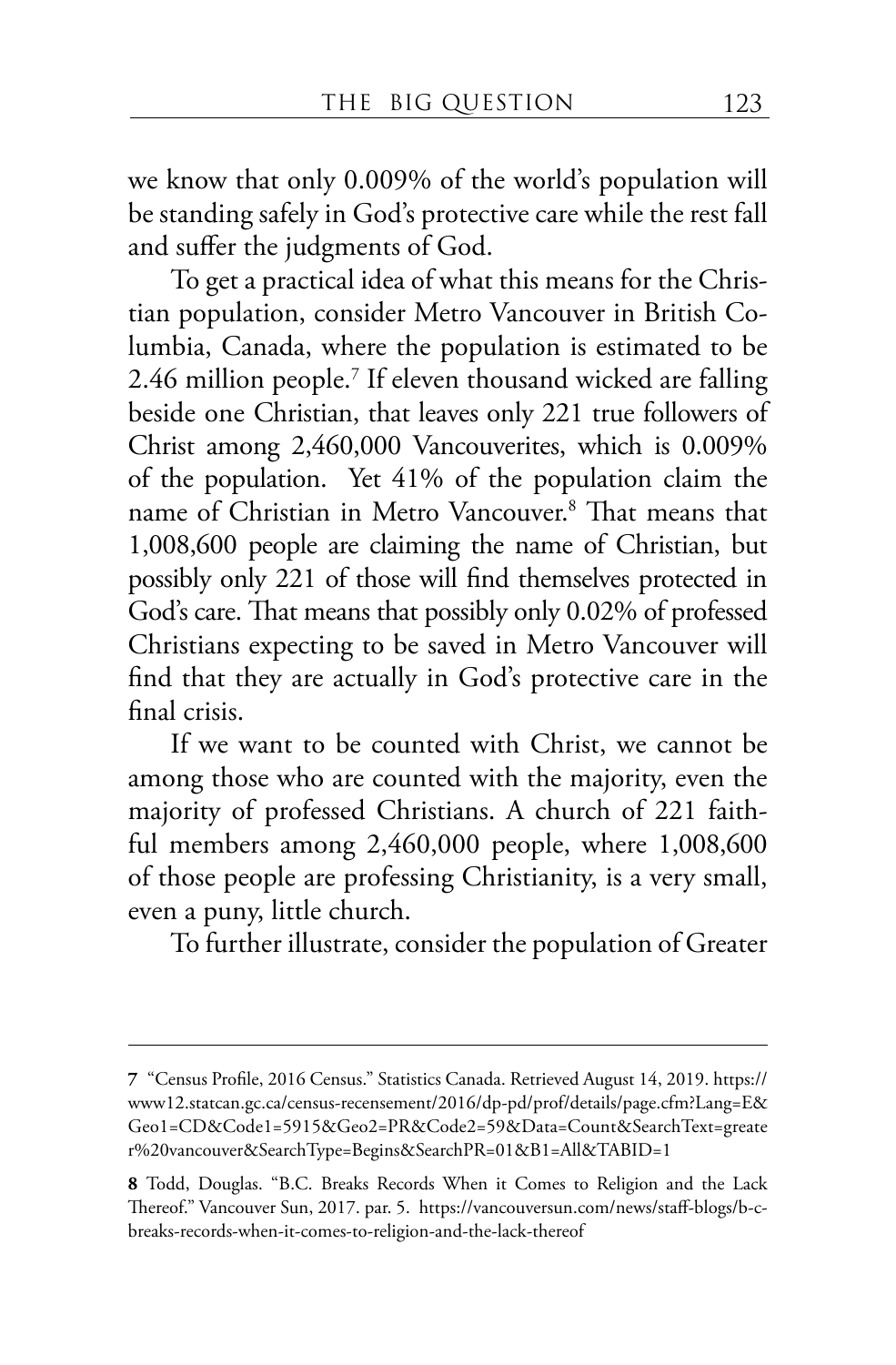Los Angeles, which is estimated at 13 million people.<sup>9</sup> At eleven thousand to one, that leaves only 1,170 true followers in Greater Los Angeles (0.009%). However, more than half, 65%, claim to be Christian.<sup>10</sup> This amounts to  $8,450,000$ people claiming the name of Christian, but possibly only 1,170 of those will stand as they watch the wicked fall. Only 0.01% of professed Christians expecting to be saved in the Greater Los Angeles area would be true followers of Jesus. The true church here is little indeed at perhaps only 1,170 followers among 13,000,000 people, and among 8,450,000 professed followers of Christ.

Is it possible that there is a positive connection between those churches who worship the Trinity (99% of denominations), and those who profess to be Christian in the last days but are not (possibly 99.98% in Vancouver, and 99.99% in Los Angeles)? I think it is possible. For Jesus says that "many" will strive to enter in, but will not be able to:

"24Strive to enter in at the strait gate: *for many*, I say unto you, will seek to enter in, and shall not be able." Luke 13:24

These "many," while they expect to enter in, and have strived to enter in, are yet strangers to Jesus, and He is a stranger to them. Not knowing Jesus, the Son of the living God (Matthew 16:16), they have not the gospel and are thus not delivered from sin. They are workers of iniquity.

**<sup>9</sup>** Wikipedia. "Greater Los Angeles." Retrieved August 14, 2019. See Section 2.2, Metropolitan Statistical Area. https://en.wikipedia.org/wiki/Greater\_Los\_Angeles

**<sup>10</sup>** "Adults in the Metro Los Angeles Area." Pew Research Center. Retrieved August 14, 2019. See opening diagram. https://www.pewforum.org/religious-landscape-study/ metro-area/los-angeles-metro-area/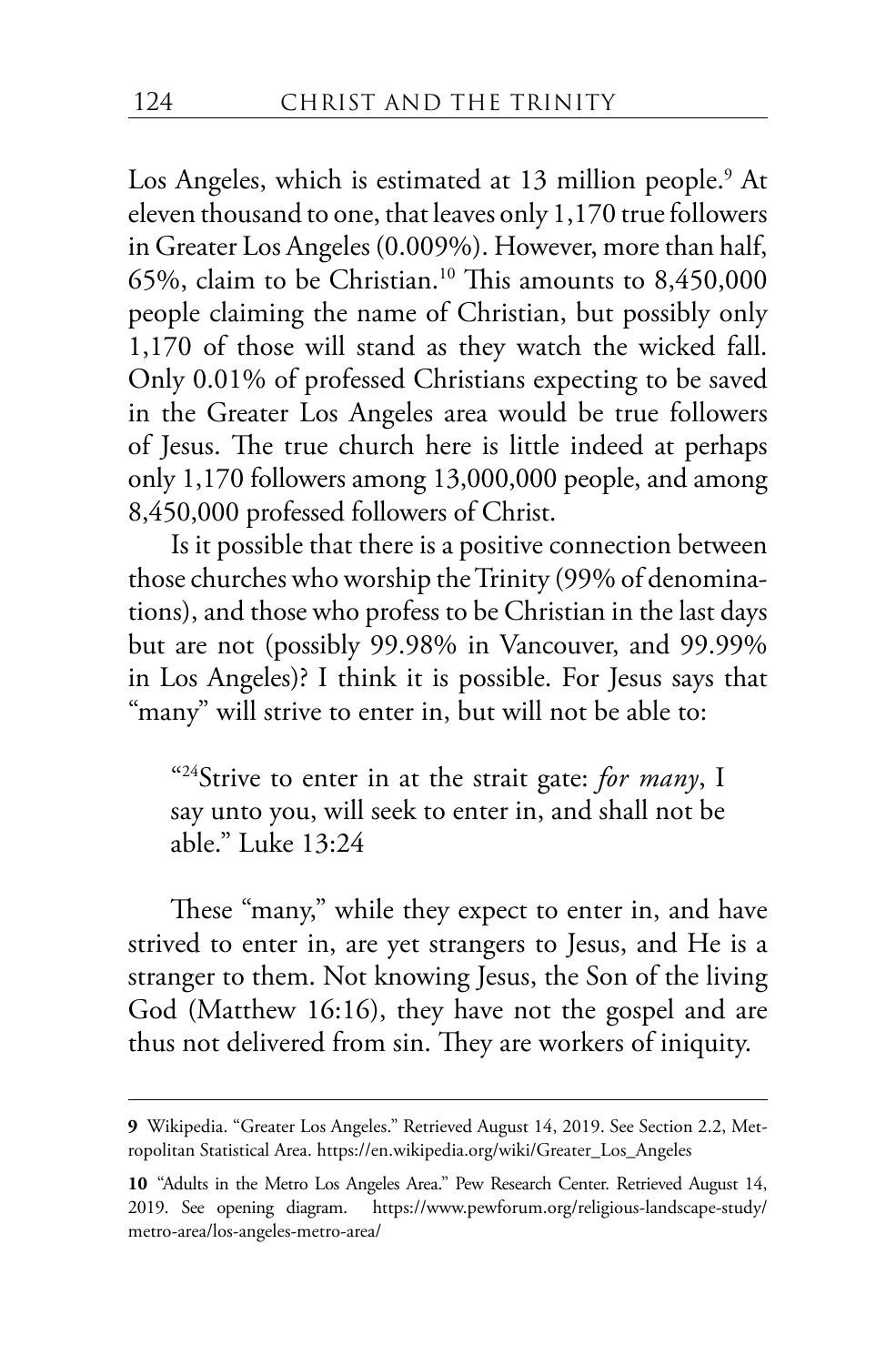The Trinity has taken the place of Jesus in 99% of the Christian denominations. He has robbed them of the true knowledge of who Jesus is, thus they do not know Him. It is very possible that there is a positive connection between those who call themselves followers of Christ in these last days but do not know Him, and those who worship the imposter god-the-unbegotten-son of the Trinity.

There is an answer for how so many Christians could have become entangled in the trinitarian idolatry. There is a reason why 99% of Christian's are believing and teaching falsehood about God and His Son. It is no mystery: they have been deceived. This should not be surprising to the Bible student, for the Bible is abundant with warnings against this very offense:

--- ---

"And Jesus answered and said unto them, Take heed that no man deceive you." Matthew 24:4

"13And the LORD God said unto the woman, What is this that thou hast done? And the woman said, The serpent beguiled me, and I did eat." Genesis 3:13

"16Take heed to yourselves, that your heart be not deceived, and ye turn aside, and serve other gods, and worship them." Deuteronomy 11:16

"20A deceived heart hath turned him aside, that he cannot deliver his soul, nor say, Is there not a lie in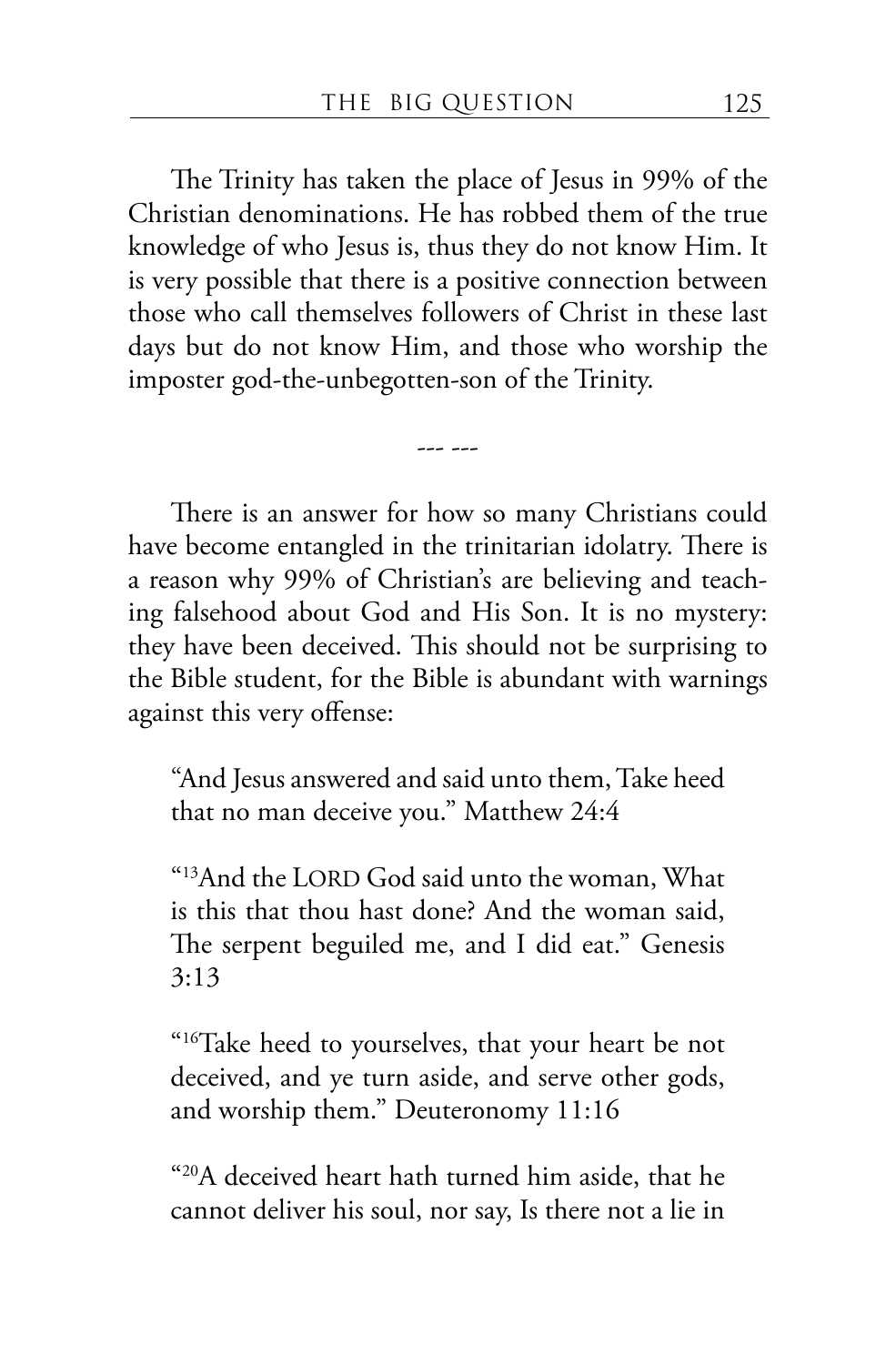my right hand?" Isaiah 44:20

"24For there shall arise false Christs, and false prophets, and shall shew great signs and wonders; insomuch that, if it were possible, they shall deceive the very elect." Matthew 24:24

"3 But I fear, lest by any means, as the serpent beguiled Eve through his subtilty, so your minds should be corrupted from the simplicity that is in Christ." 2Corinthians 11:3

"13But exhort one another daily, while it is called To day; lest any of you be hardened through the deceitfulness of sin." Hebrews 3:13

"9 And the great dragon was cast out, that old serpent, called the Devil, and Satan, which deceiveth the whole world." Revelation 12:9

"19And we know that we are of God, and the whole world lieth in wickedness. 20And we know that the Son of God is come, and hath given us an understanding, that we may know him that is true, and we are in him that is true, even in his Son Jesus Christ. This is the true God, and eternal life. 21Little children, keep yourselves from idols. Amen." 1John 5:19-21

There is practical truth in Psalm 91:7, but how many will consider the possibility that they have been deceived? How many of the world's professed Christians will place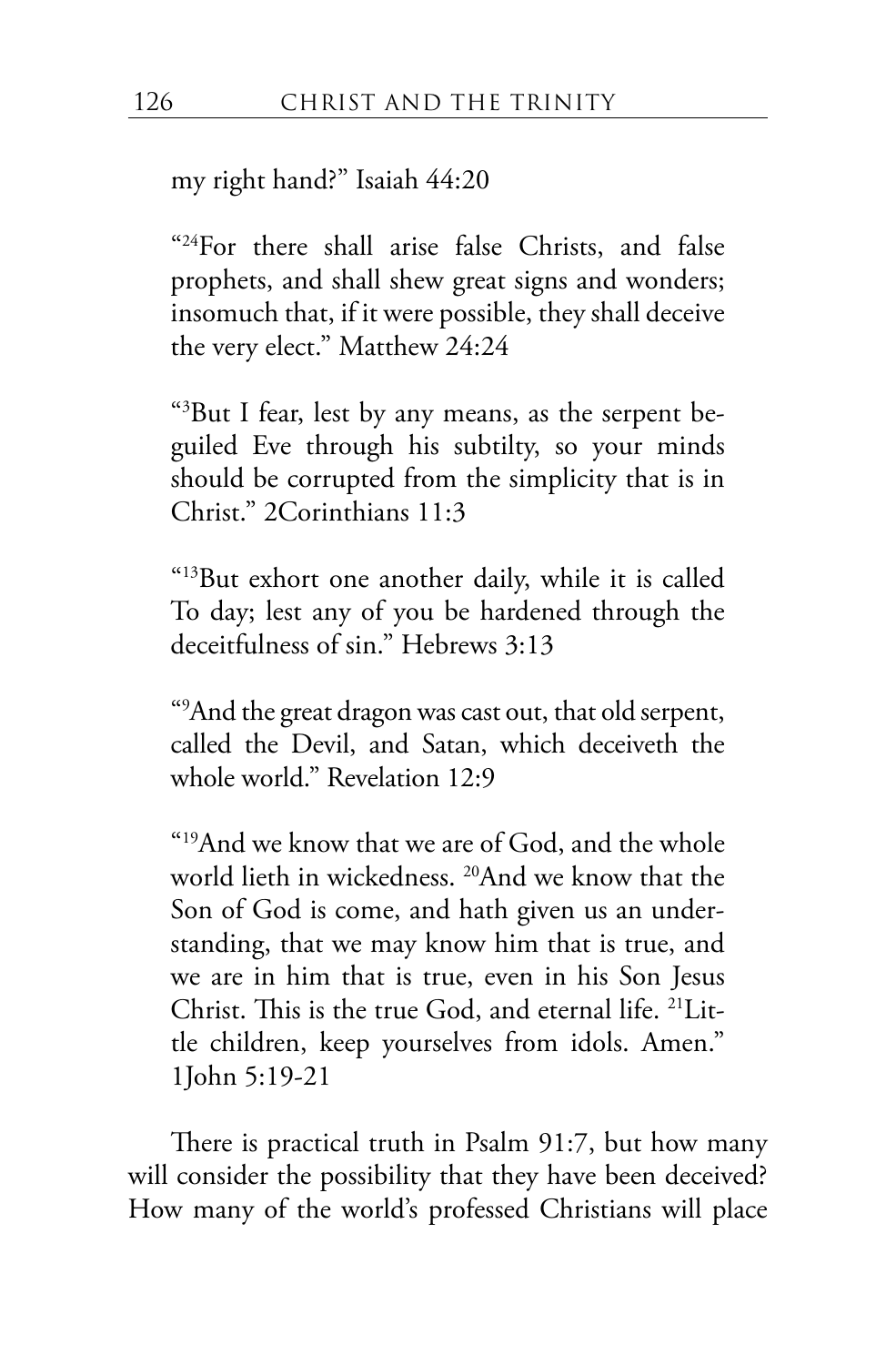themselves fairly in the odds? Have you been deceived? The odds scream that the answer is likely "yes." So, how do you know? You must assess the quality of your house. Did you build on the solid foundation? Is the frame stable? Are the walls and upper levels plumb to the line? Or do you need to renovate your religion? The strain and stress of renovating a failing house, while very great, is far less than the strain and stress of being utterly swept away with it when the storm comes:

"16Therefore thus saith the Lord GOD, Behold, I lay in Zion for a foundation a stone, a tried stone, a precious corner stone, a sure foundation: he that believeth shall not make haste. 17Judgment also will I lay to the line, and righteousness to the plummet: and the hail shall sweep away the refuge of lies, and the waters shall overflow the hiding place. " Isaiah 28:16, 17

A full ninety-nine percent of the world's Christian churches are defined by their devotion to the Trinity. Logically, then, a defining characteristic of the remaining one percent is that "these groups often depart from traditional Christian beliefs with respect to the trinitarian nature of God."11 But simply rejecting the Trinity is not sufficient to make one safe, because rejecting the Trinity does not automatically mean that the foundation has been established.

One may reject the Trinity, yet also refuse to accept that Jesus is the divine Son of God, as some non-trinitarian

**<sup>11</sup>** "Christian Traditions." Pew Research Center, 2011. Retrieved August 14, 2019. par. 28. https://www.pewforum.org/2011/12/19/global-christianity-traditions/#defining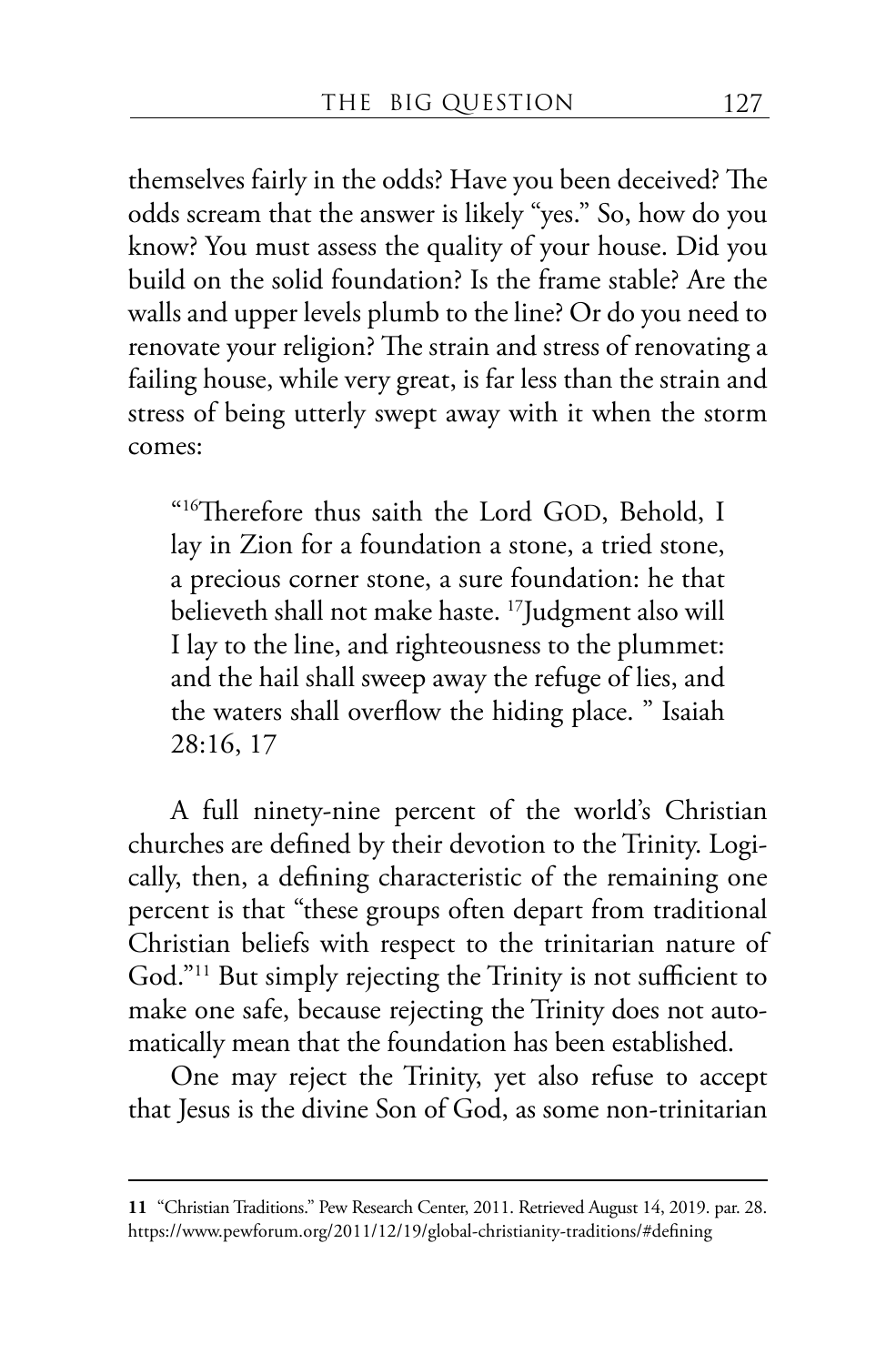denominations deny. God's witness about His Son can still be denied by unbelief, even though the Trinity has been rejected as a false doctrine.

In the same way, one may intellectually accept Matthew 16:16, yet testify by their character that they have not hid these precious words in their heart. Though they make a mental assent, the same unbelief is evident in their lives. The love of God in Jesus has not renewed their heart. They have not let the self-sacrificing love and obedience of Jesus become theirs by the grace and power of God in His Word.

Being established on the foundation is about more than rejecting the Trinity, and it is about more than an intellectual agreement with the truth. Truly receiving God's witness about His Son means receiving His Son, fully knowing and believing who He is -- our personal Saviour from sin. It means embracing God's divine Son, inclosing Him in our arms and pressing Him to our bosom as our dearest Friend, and never letting Him go, understanding and ever appreciating that He is all the riches of God's glory (Philippians 4:19) bestowed upon us for practical salvation from sin.

We are to study the Word of God for a reason: to show ourselves "approved unto God," which approval depends upon "rightly dividing the word of truth" (2Timothy 2:15). Sound doctrine, the word rightly divided, will have its roots in the foundation of Matthew 16:16. The God-given gifts of reproof, correction, and instruction in righteousness (2Timothy 3:16), which our Christian walk depends upon, are in the word rightly divided; they are grounded in Matthew 16:16. We need the foundation of Matthew 16:16 to rightly divide doctrine so that we "may be perfect, throughly furnished unto all good works" (2Timothy 3:17), and ap-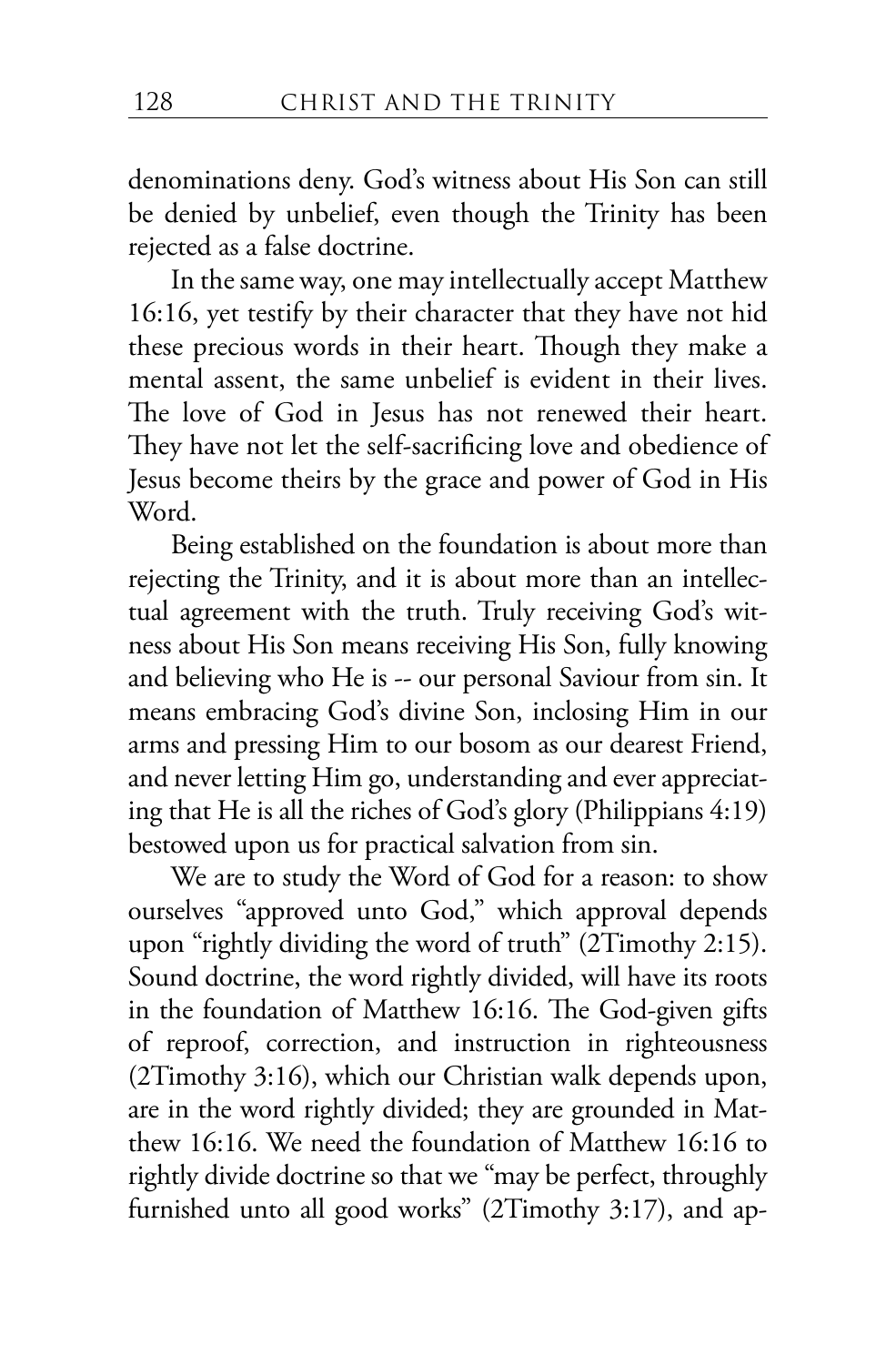proved of God, "because strait is the gate, and narrow is the way, which leadeth unto life, and few there be that find it" (Matthew 7:14).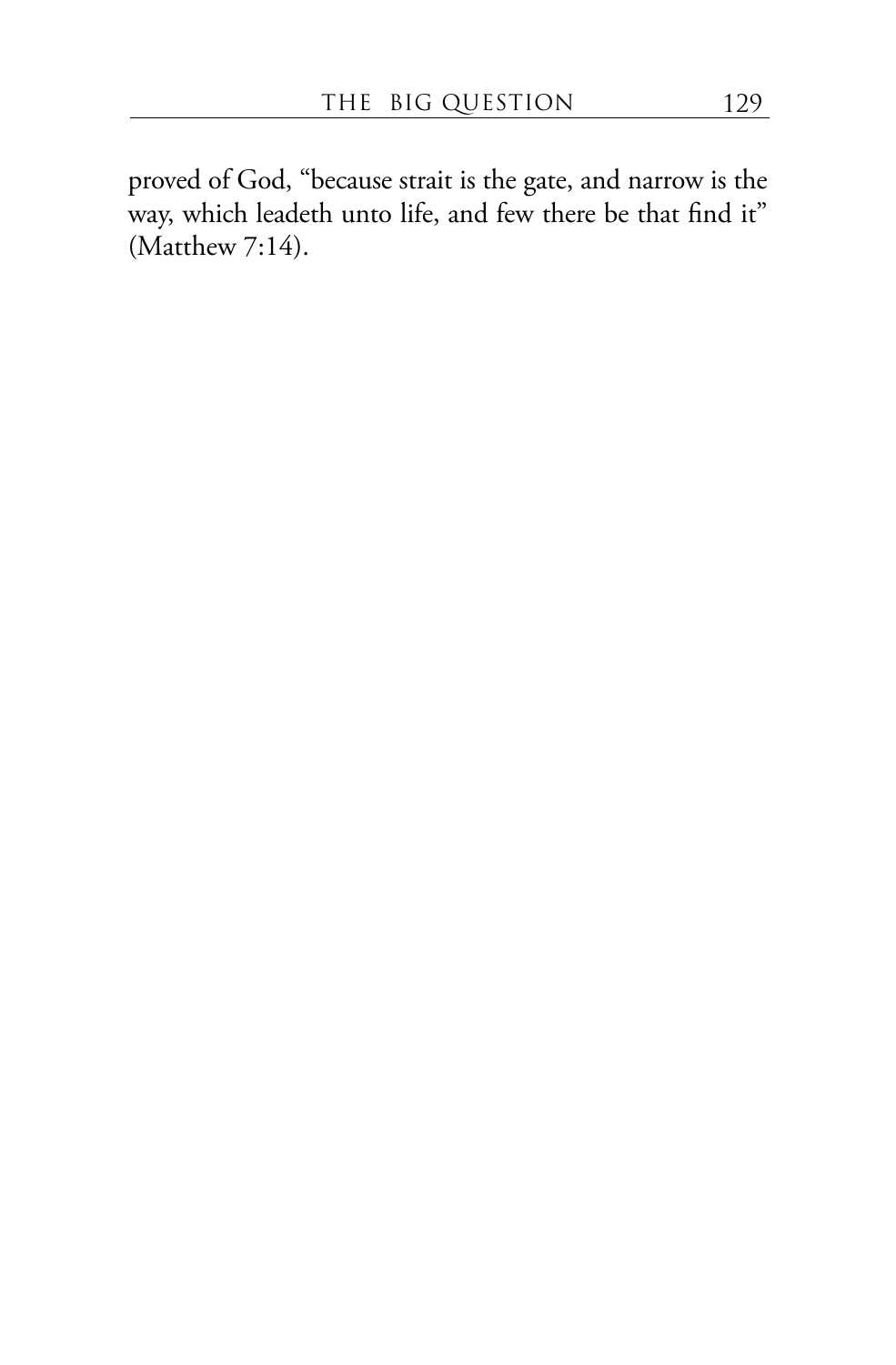## - SEVEN -

## **THE RETURN TO TRUE WORSHIP RESTORING THE FOUNDATION**

*"Fear God, and give glory to him; for the hour of His judgment is come." Revelation 14:7*

All the inhabitants of the earth are called to glorify God. Every single person on this planet is called to a new life in Christ, to worship the only true God, the Creator of heaven and earth, with all the heart, soul, mind, and strength. It is the global call of the everlasting gospel. This section will examine the relationship between the two foundations of worship and the everlasting gospel's call to glorify God.

Specifically, I will be connecting the two foundations of worship with the gospel call in Revelation 14, verses 6 through 12, also known as "the three angels' messages." I have chosen to do this because the gospel call of the three angels in Revelation 14 is especially applicable for our time; for immediately after the three angels' messages are given comes the harvest (vs. 13-20), the earth is reaped, placing these special messages as the final gospel call going out to the world just before the second coming of Jesus.

End-time themes which have captivated the world's interest are found in this chapter of Revelation, such as the mark of the beast (v. 9) and Babylon (v. 8). People are interested and want to know what these things are, as they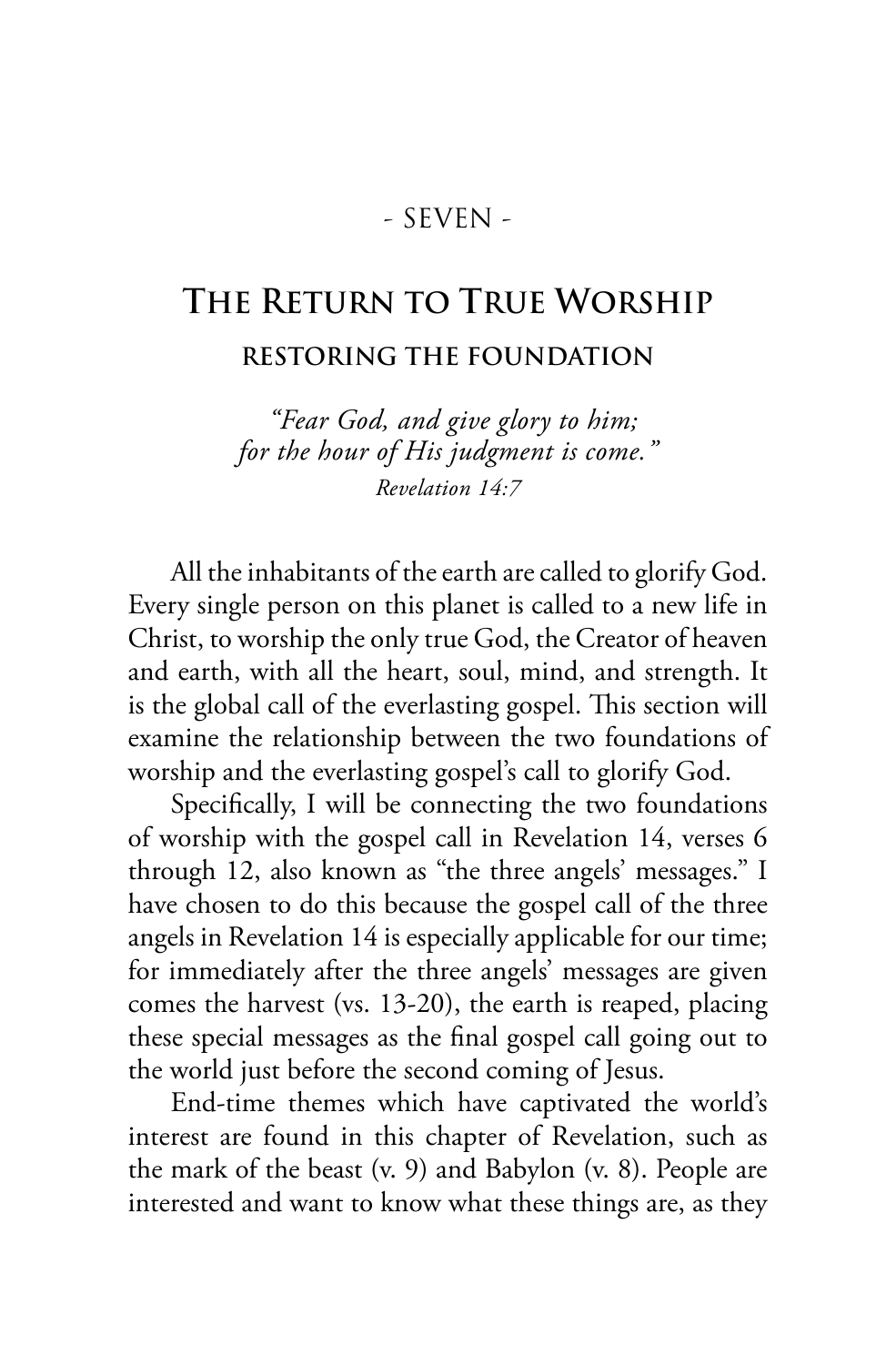understand that these themes have to do with the last days, that is, that they have to do with the times we are now living in. They want to know what they mean because they understand that these themes effect them personally: they want to avoid the mark of the beast; they want to know who Babylon is so they can watch out for her and avoid her snares; they want to be prepared.

This chapter will show that it is the foundation that matters. The foundation is the basis and groundwork for everything, including the three angels' messages. The reader will see that the everlasting gospel is the principle thing. It is at the very root and heart of these special messages. The everlasting gospel leads and guides the three angels' and lights the way for those who hear their cries.

And the everlasting gospel is Jesus Christ. So it is Jesus that leads and guides the three angels messages and lights the way. And Jesus is the foundation. Thus the foundation is the heart of the three angels' messages, making Matthew 16:16 of paramount significance and relevance.

In fact, the three angels messages *are* the gospel call, drawing "every nation, and kindred, and tongue, and people" to Jesus. The first angel has the everlasting gospel to preach, and, preaching the gospel, he gives his message, "saying with a loud voice, Fear God and give glory to Him for the hour of His judgment is come":

"6 And I saw another angel fly in the midst of heaven, *having the everlasting gospel to preach* unto them that dwell on the earth, and to every nation, and kindred, and tongue, and people, <sup>7</sup> *Saying with a loud voice, Fear God, and give glory to him; for the hour of his judgment is come:* and worship him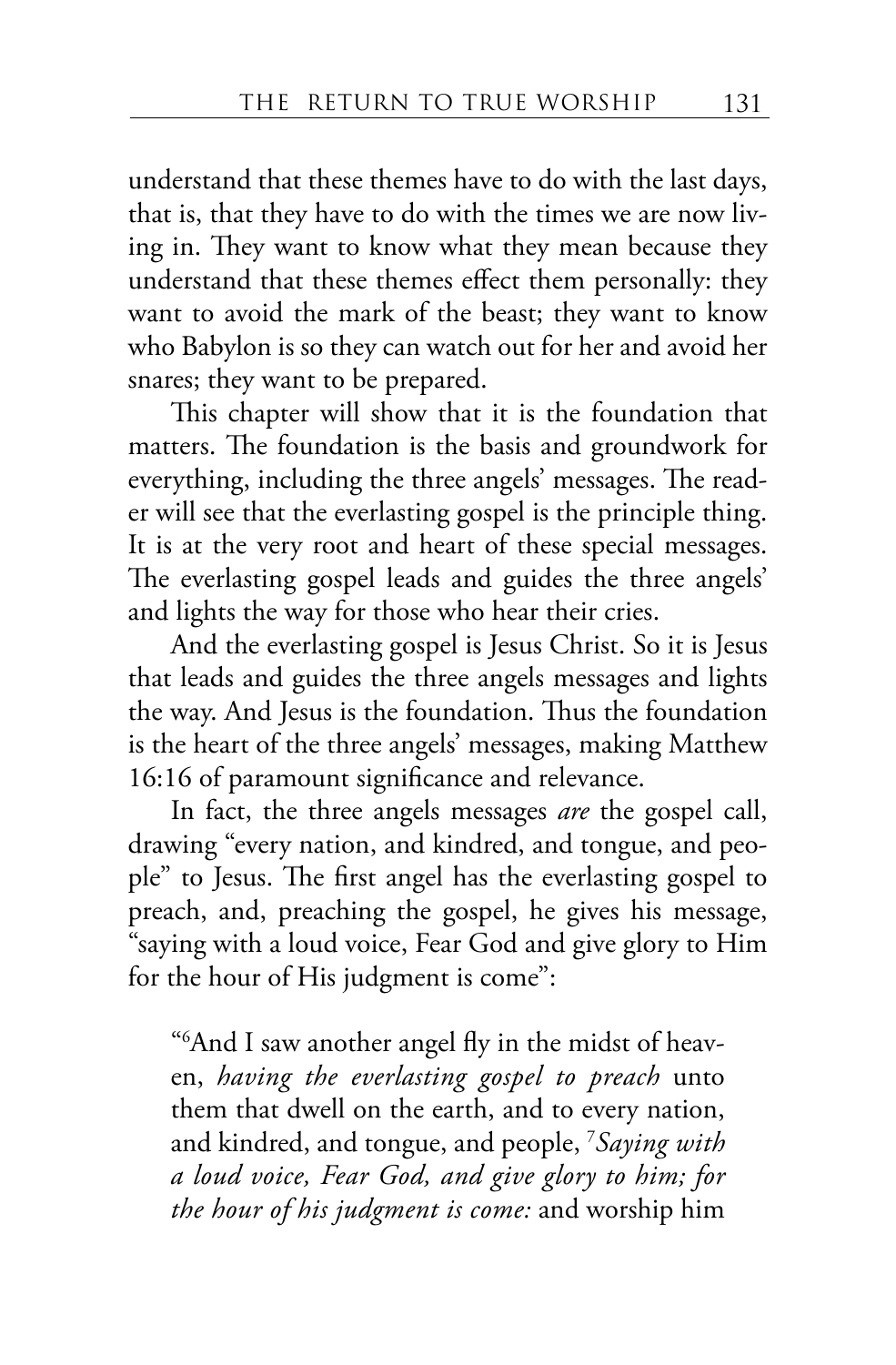that made heaven, and earth, and the sea, and the fountains of waters." Revelation 14:6, 7

The first angel's message is the gospel call, and the second angel unites his message with the first, and the third unites his with the two previous.1 Thus the three angels' messages are the gospel call preached to the world in the context of the end-time events and unfoldings revealed in Revelation 14:6-12. Babylon and the mark of the beast are couched within the gospel call. They are the end-time events and unfoldings that accompany this last message of mercy and warning to the world, the gospel of Jesus Christ, "the power of God unto salvation to everyone that believeth" (Romans 1:16).

Therefore, it is the foundation that matters, because the foundation is Jesus Christ, and Jesus Christ is the gospel. The gospel of Jesus Christ, thus the foundation, is crucially relevant to the three angel's messages because it is the gospel

**<sup>1</sup>** The three angels appear in succession, and are known as the first (v. 6), second (v. 8), and third (v. 9) angels of Revelation 14. When reading Revelation 14, the reader will notice that the first and second angels are not numbered as such. Rather, both are called "another angel." However, they are understood to be the first and second angels because the third angel is not only numbered as the third, but is also said to follow the one before it. Since the third angel follows the angel before it, the angel before the third angel is the second angel. Likewise, the second angel is said to follow the one before it, designating the one before the second angel as the first angel. As such, they appear in succession, with the first angel sounding his message first, followed by the second angel sounding his message, and then the third angel sounding his. Thus the second angel unites with the first, and the third unites with the two previous. Their messages are given in succession, and join together to form the most solemn three-fold gospel message mankind has ever received from Heaven.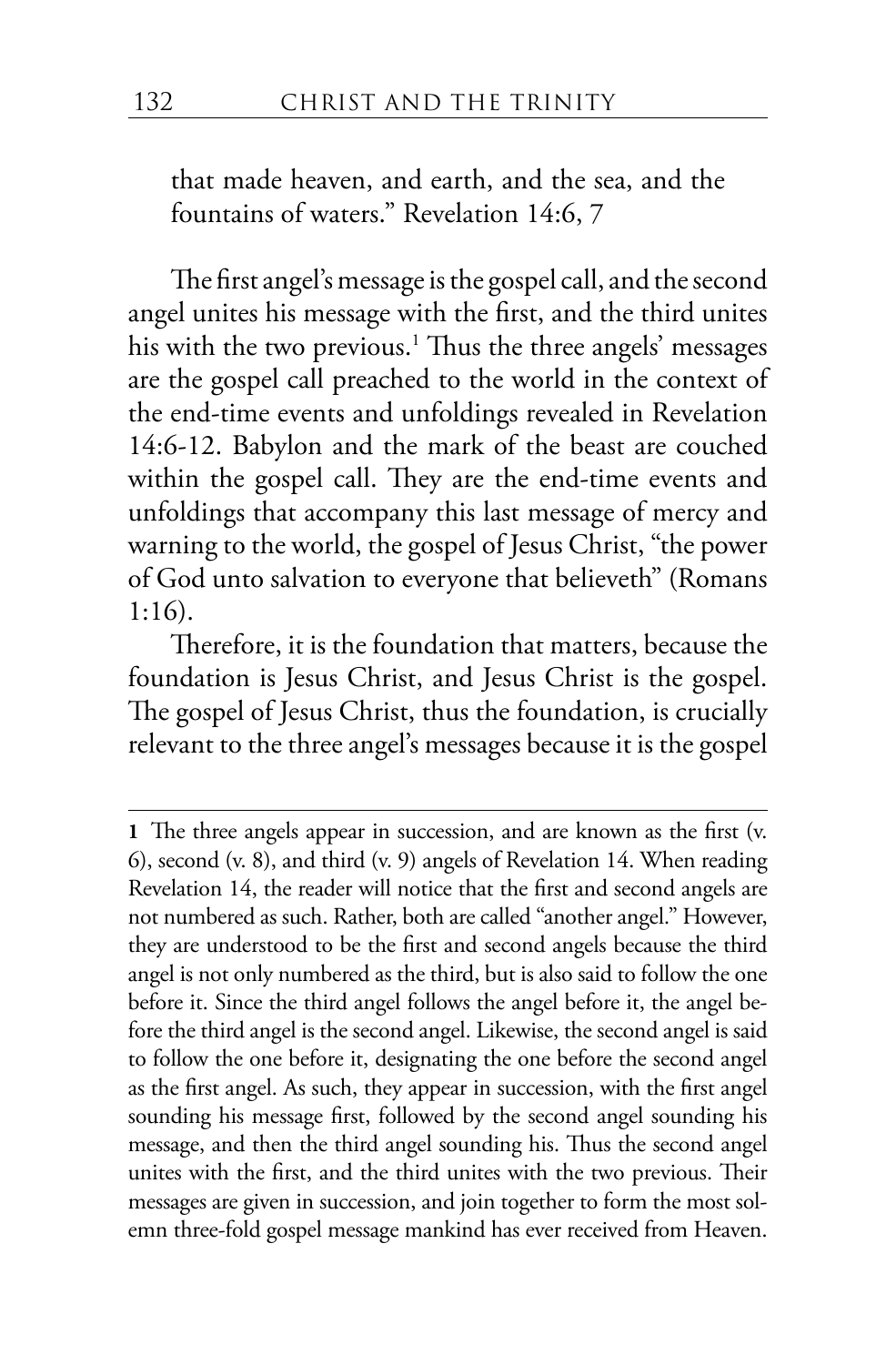of Jesus Christ that prepares "every nation, and kindred, and tongue, and people" to avoid the mark of the beast (v. 9), to escape the traps of Babylon (v. 8), and to stand the scrutinizing judgment of God (v. 7).

This is how the two foundations of worship are relevant to the three angels messages in Revelation 14, and this is the focus of this chapter. This chapter will not be a study of the three angels' messages. Rather, the aim here is to show how the two foundations of worship, Matthew 16:16 and the Trinity, are relevant to the three angels' messages. There are many books and on-line resources for those who desire help with a more thorough study of Revelation 14. Such studies will not be duplicated here. Below is a very brief synopsis to highlight how the two foundations of worship discussed in this book are critically connected to the everlasting gospel's call in Revelation 14.

In the most general overview, the key focus of the three angels' messages is worship. There are two groups of people revealed: a pure church who fear God and worship Him, and an apostate church who fear the beast and worship him. The first group, the pure church, receives the everlasting gospel. By "the power of God unto salvation" (Romans 1:16) they are purified from sin and "keep the commandments of God and the faith of Jesus" (Revelation 14:12). The second group, the apostate church, does not receive the gospel. They are not purified from sin. They do not keep the commandments of God, nor the faith of Jesus, and are appointed to suffer the wrath of God.

The following is a brief synopsis of the three angels' messages for the purposes of this book: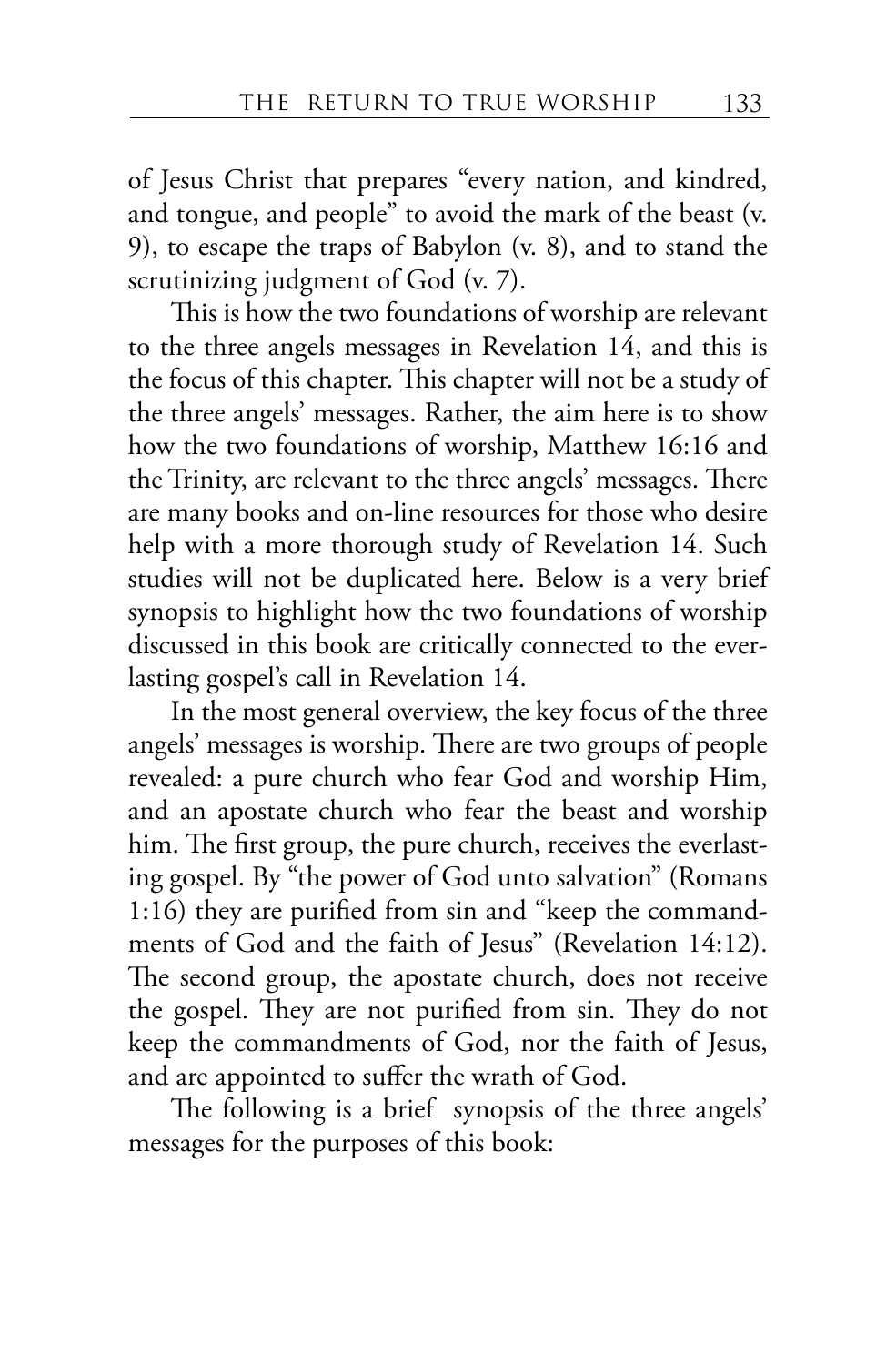### *The First Angel -- The Hour of Judgment Produces a Pure Church*

"6 And I saw another angel fly in the midst of heaven, having the everlasting gospel to preach unto them that dwell on the earth, and to every nation, and kindred, and tongue, and people, <sup>7</sup> Saying with a loud voice, Fear God, and give glory to him; for the hour of his judgment is come: and worship him that made heaven, and earth, and the sea, and the fountains of waters." Revelation 14:6, 7

The first angel warns "every nation, and kindred, and tongue, and people" that the wasting sands of time are nearly run; eternity is fast approaching; the hour of God's judgment has begun. A solemn reality now overarches our daily business and routines. There is an urgency now that no other age has experienced, as this "judgment pertains to the closing up of the work of salvation for the world."2 This is it. This judgment closes "up the work of salvation for the world." It is the judgment spoken of by Paul in Acts 17:30- 31:

<sup>30</sup>And the times of this ignorance God winked at; but now commandeth all men every where to repent: 31Because he hath appointed a day, in the which he will judge the world..."

And by Solomon in Ecclesiastes 12:13, 14:

**<sup>2</sup>** Smith, Uriah. "Daniel and the Revelation." Pacific Press Publishing Association, 1912. pp. 637 - 638.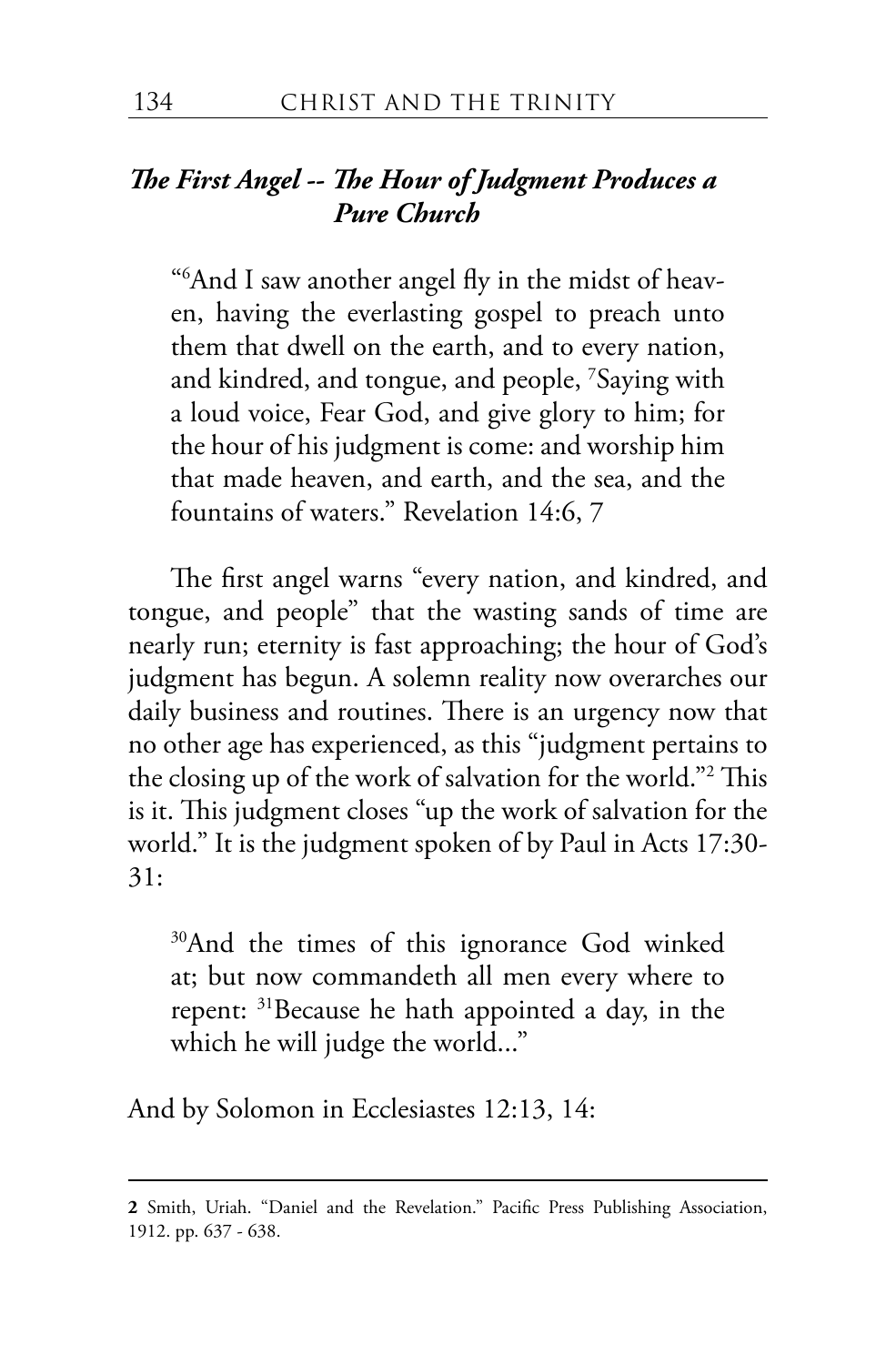"13Let us hear the conclusion of the whole matter: Fear God, and keep his commandments: for this is the whole duty of man. 14For God shall bring every work into judgment, with every secret thing, whether it be good, or whether it be evil."

And spoken of by Paul in 2Corinthians 5:10:

"10For we must all appear before the judgment seat of Christ; that every one may receive the things done in his body, according to that he hath done, whether it be good or bad."

And by James in James 2:12:

"12So speak ye, and so do, as they that shall be judged by the law of liberty."

And spoken of by Christ in Matthew 12:36:

"36But I say unto you, That every idle word that men shall speak, they shall give account thereof in the day of judgment."

There is, and will be, a people who accept and understand the solemnity and shortness of these last days, and who make haste to wash themselves in the blood of the Lamb, to purify themselves "even as he is pure" (1John 3:3). They believe the first angels cry, and respond, i.e., their actions follow. Their lives are characterized by repentance from sin. The fearsome reality of God's judgment hour is set into their lives with gravity, and with sober earnestness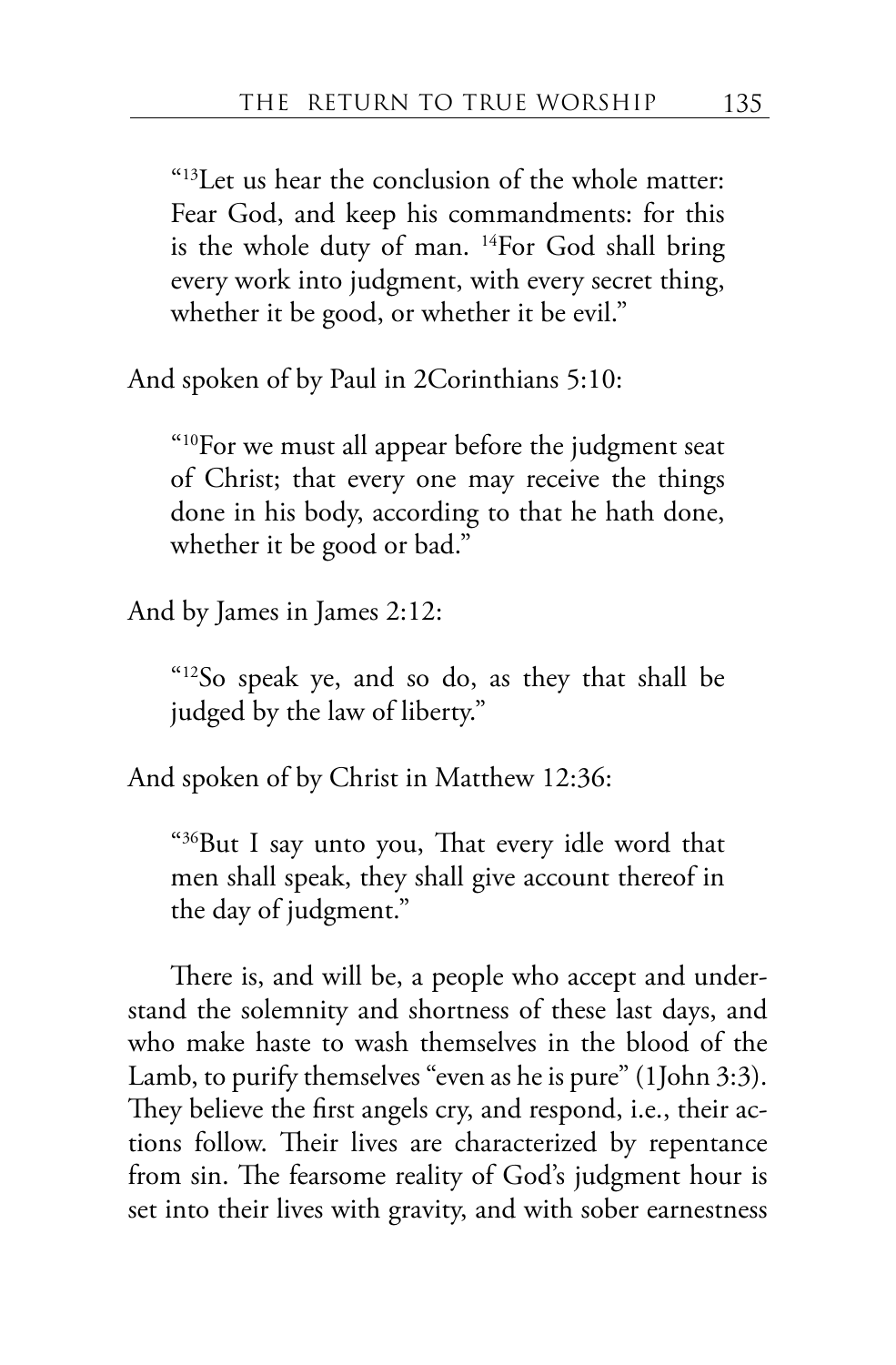and diligence they "speak... and... do, as they that shall be judged by the law of liberty" (James 2:12). They seek the Lord, to make peace with Him, and they find Him, and make peace with Him, and will be "hid in the day of the LORD'S anger" (Zephaniah 2:3; see also Psalm 91).

These are the pure church in the last days who have "washed their robes, and made them white in the blood of the Lamb" (Revelation 7:14). They are the saints, who, having been purified from sin, "keep the commandments of God and the faith of Jesus" (Revelation 14:12).

A word needs to be said about the faith of Jesus. The faith of Jesus is more than confidence in Jesus. The faith of Jesus is something that is "kept." The pure church "keep" the faith of Jesus just as they "keep" the commandments of God." In order to keep the commandments of God, one must "obey" His commandments. Likewise, in order to keep the faith of Jesus one must "obey" the faith of Jesus:

"1Paul, a servant of Jesus Christ, called to be an apostle, separated unto the gospel of God,  $^{2}$ (Which he had promised afore by his prophets in the holy scriptures,) <sup>3</sup>Concerning his Son Jesus Christ our Lord, which was made of the seed of David according to the flesh; <sup>4</sup> And declared to be the Son of God with power, according to the spirit of holiness, by the resurrection from the dead: <sup>5</sup>By whom we have received grace and apostleship, *for obedience to the faith* among all nations, for his name:" Romans 1:1-5

The faith of Jesus is not merely the act of the mind to believe, but includes the actions of life that follow that be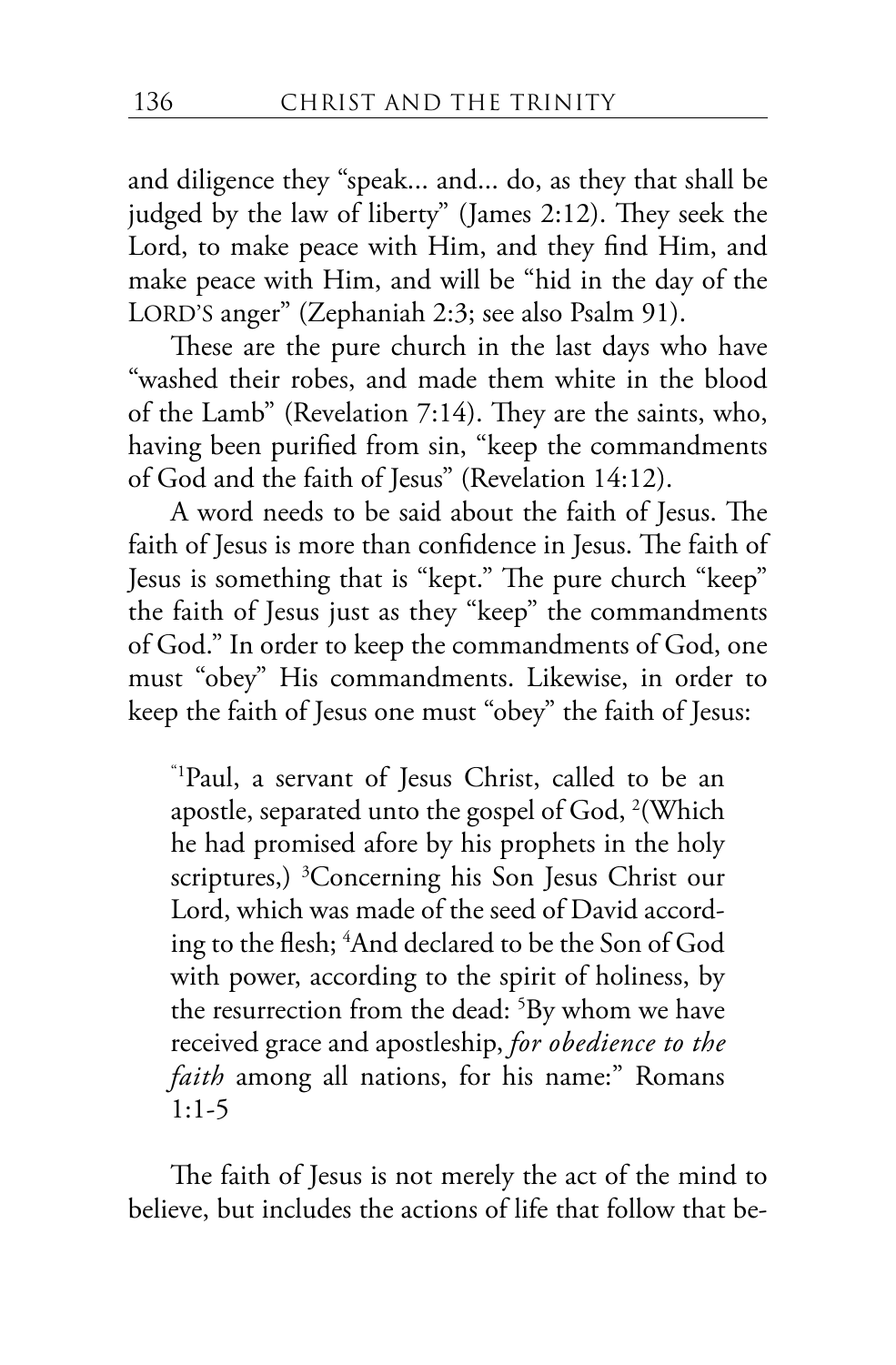lief; it is obedience to the doctrines taught by Jesus, which embrace the means of salvation from sin. The pure church not only believes in their mind that Jesus is their Saviour, but they have "kept the faith" (2Timothy 4:7). They follow the plan of salvation in Jesus Christ and are purified from sin. Thus, because they *keep* "the faith of Jesus," they are purified from sin and keep the commandments of God. For these, judgment will culminate in the full and final fulfilment of their hope: salvation.

As David prophesied,

"7 Thou, even thou, art to be feared: and who may stand in thy sight when once thou art angry? <sup>8</sup>Thou didst cause judgment to be heard from heaven; the earth feared, and was still, <sup>9</sup> When *God arose to judgment, to save all the meek of the earth.* Selah." Psalm 76:7-9

The pure church are "they that keep the commandments of God, and the faith of Jesus" (Revelation 14:12). Judgment for them is salvation. They have heeded the first angel's message and will be saved from the earth when Jesus comes.

## *The Second Angel -- The Apostate Church*

"8 And there followed another angel, saying, Babylon is fallen, is fallen, that great city, because she made all nations drink of the wine of the wrath of her fornication." Revelation 14:8

Babylon is the universal apostate church. It is common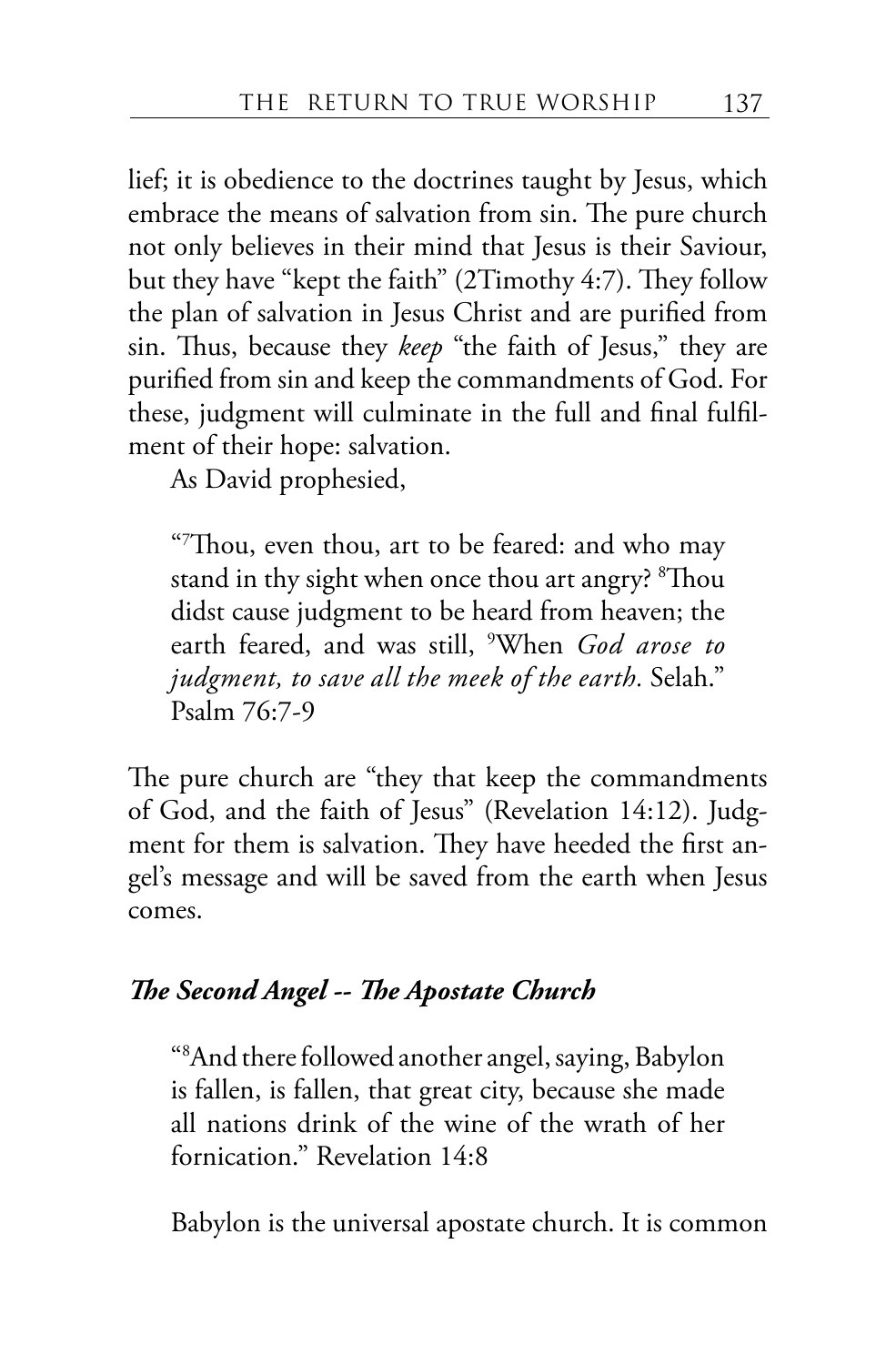knowledge that, in the Bible, "a woman, used as a symbol, signifies a church... The character of the woman determines the character of the church represented, a chaste woman standing for a pure church, a vile woman for an impure or apostate church."3

Babylon is referred to as "she" and "her" (second angel's message above), and is also called a "woman" and a "mother" in Revelation 17:

"3 So he carried me away in the spirit into the wilderness: and I saw a *woman* sit upon a scarlet coloured beast, full of names of blasphemy, having seven heads and ten horns. <sup>4</sup> And *the woman* was arrayed in purple and scarlet colour, and decked with gold and precious stones and pearls, having a golden cup in *her* hand full of abominations and filthiness of *her* fornication: <sup>5</sup> And upon *her* forehead was a name written, MYSTERY, BABYLON THE GREAT, THE *MOTHER* OF HARLOTS AND ABOMINA-TIONS OF THE EARTH." Revelation 17:3-5

Babylon is the name of a symbolic woman, making it known that "she" is a church. But she is also called "the great whore":

1 And there came one of the seven angels which had the seven vials, and talked with me, saying unto me, Come hither; I will shew unto thee the judgment of the *great whore* that sitteth upon many waters: <sup>2</sup> With whom the kings of the earth have

**3** Ibid p. 651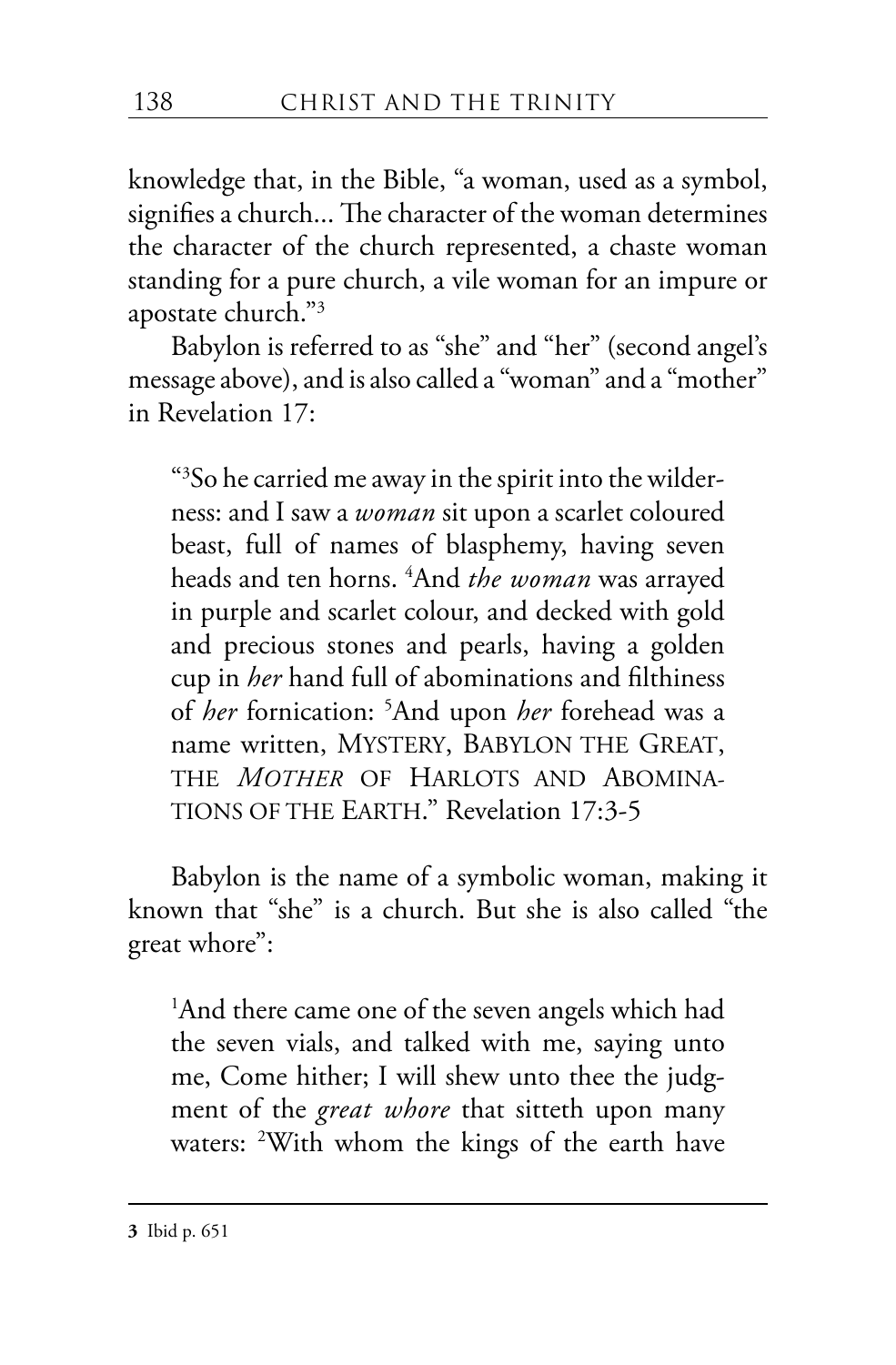committed fornication, and the inhabitants of the earth have been made drunk with the wine of her fornication." Revelation 17:1, 2

The great whore of Revelation 17 is surely Babylon of Revelation 14 because the great whore of Revelation 17 is actually called Babylon later in that same chapter (v. 5), and both are described as committing fornication with the nations/kings of the earth, causing all to drink of the wine of her fornication. Therefore, Babylon is not only a church, but she is an impure, apostate church characterized by worldliness and union with government powers. She fornicates with the kings of the earth, thus she is intimate with the world.

Not only is she an impure, apostate church, but she is the mother of daughters who are like her. Babylon is the mother of other churches who bear the same character. They, too, are whores:

"5 ...MYSTERY, BABYLON THE GREAT, THE *MOTH-ER OF HARLOTS* AND ABOMINATIONS OF THE EARTH." Revelation 17:5

"This circumstance, as well as the name itself, shows that Babylon is not limited to any single ecclesiastical body, but must be composed of many. It must take in all of a like nature, and represent *the entire corrupt or apostate church of the earth*..."4

"5 ...MYSTERY, BABYLON THE GREAT,THEMOTH-

**4** Ibid p. 651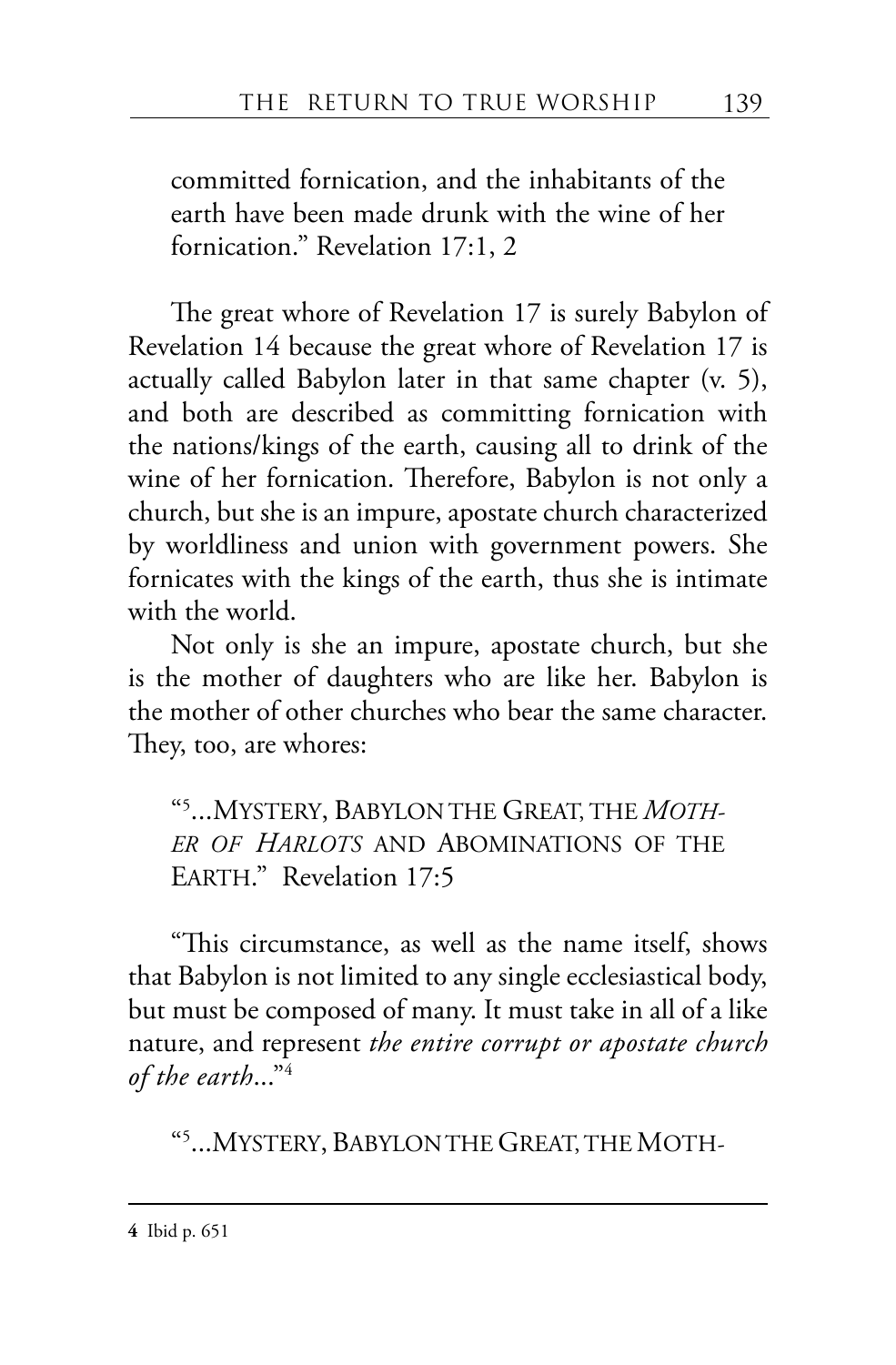#### ER OF HARLOTS AND ABOMINATIONS *OF THE EARTH*." Revelation 17:5

Babylon is the mother of the harlot churches and abominations of the whole earth. The name Babylon signifies the mother as well as her daughters, because they are just like her. They are one family under the name Babylon. Hence, while the first angel calls for a pure church, a people who will be cleansed from sin to worship the true God, the second angel warns of the universal apostate church, a people who, by reason of their apostasy in worldly unions, commit sin, and do not worship the true God. There are really only two churches in the world: a pure church, and an apostate church, which is every other church that is not pure.

The universal apostate church will not look like one church. Just as I look different than my mother, the daughters of Babylon will look different than their mother, i.e., there are many denominations. However, we can know their relation to the Mother because they have the same character: they do not keep the commandments of God, thus they do not keep the faith of Jesus.

They are a church, yet a church who has departed from the Lord by their whoredom, for that is what "whoredom" means:

"2 The beginning of the word of the LORD by Hosea. And the LORD said to Hosea, Go, take unto thee a wife of whoredoms and children of whoredoms: for *the land hath committed great whoredom, departing from the LORD*." Hosea 1:2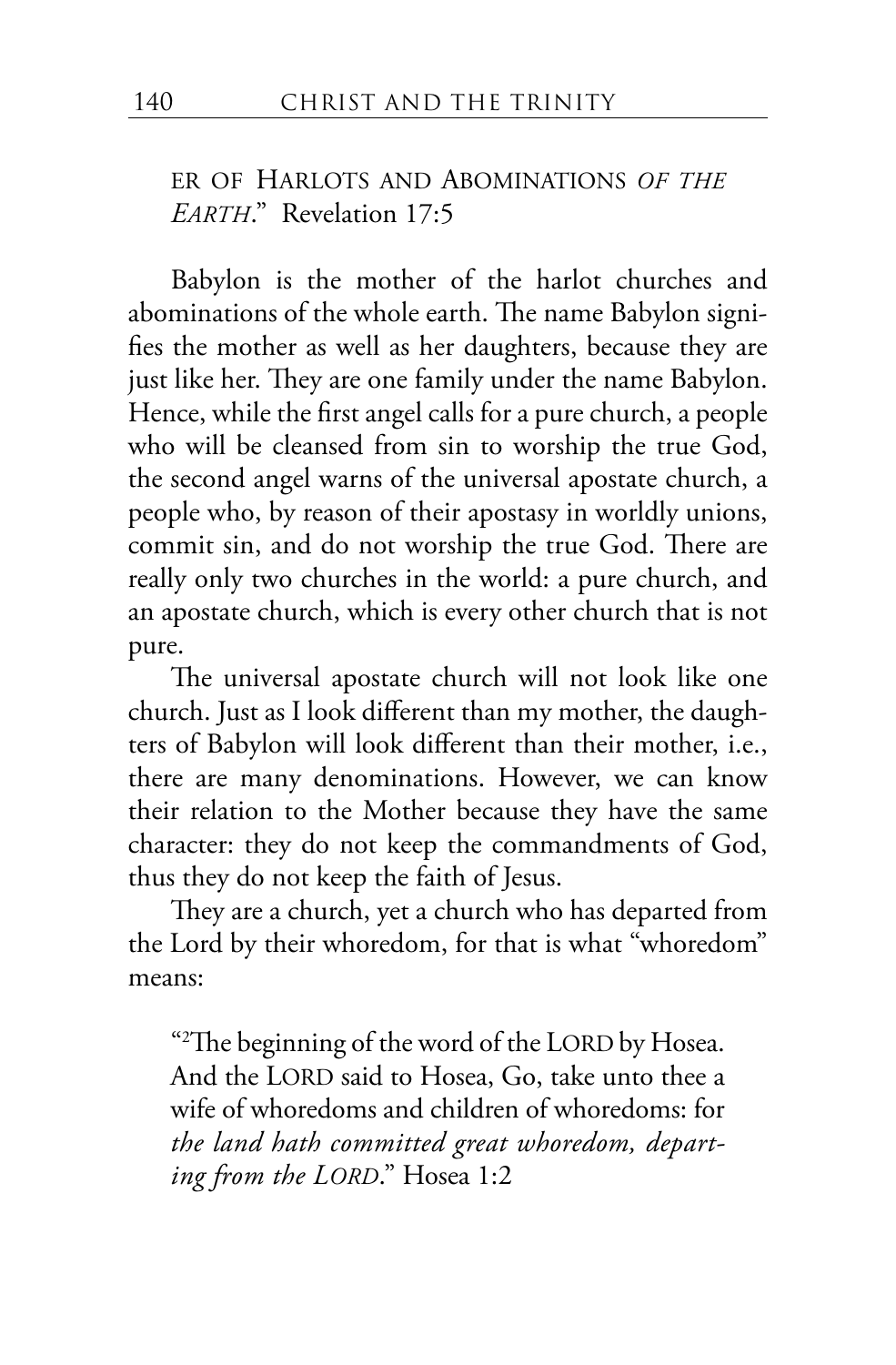The mother and her daughters have "committed great whoredom, departing from the Lord," and, as such, are "full of abominations and filthiness" (Revelation 17:4). They are "the habitations of devils and the hold of every foul spirit":

"2 And he cried mightily with a strong voice, saying, Babylon the great is fallen, is fallen, and is become the habitation of devils, and the hold of every foul spirit, and a cage of every unclean and hateful bird." Revelation 18:2

Even though the language is very strong -- "whoredoms" and "abominations," "habitation of devils" and "the hold of every foul spirit" -- this does not require the apostate church, in appearance, to be notably ugly or overtly evil. All that it means is that they have departed from the Lord. Evidence of this departure can be seen in simple worldliness:

"4 Ye adulterers and adulteresses, know ye not that the friendship of the world is enmity with God? whosoever therefore will be a friend of the world is the enemy of God." James 4:4

Babylon's whoredom is in departing from the Lord, which means she is united with the world. This will actually make her a very appealing and attractive to those who want to claim the name of Christian, yet who also want to retain sin and friendship with the world. It is as simple as pride, as pride is of the world. It is as simple as allowing one's thoughts to follow in lustful tracks, as lust is of the world: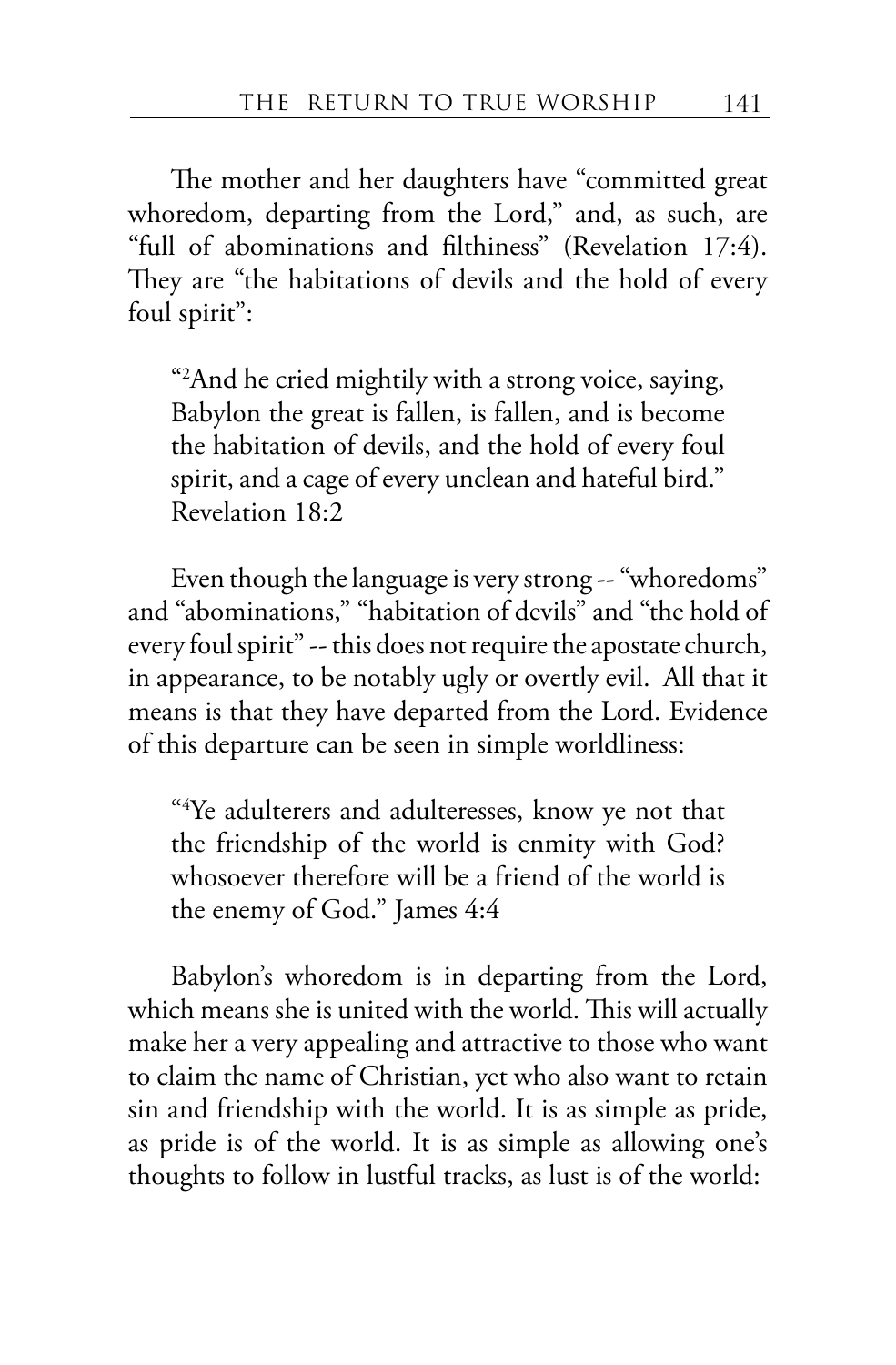<sup>15</sup>Love not the world, neither the things that are in the world. If any man love the world, the love of the Father is not in him. 16For all that is in the world, the lust of the flesh, and the lust of the eyes, and the pride of life, is not of the Father, but is of the world." 1John 2:16

Although the Bible uses monstrous terms to describe Babylon, she need not appear overtly monstrous. The litmus test is "the commandments of God and the faith of Jesus." This is the test to recognize worldliness and departure from the Lord. "To the law and to the testimony: if they speak not according to this word, it is because there is no light in them" (Isaiah 8:20).

The law is the law of God in the Ten Commandments, and the testimony is the faith of Jesus, which embraces the doctrines that He taught about salvation from sin. The life and words of Christ were a solemn declaration and affirmation (i.e., testimony) establishing the truth about God: that His Father is a God of love and justice, who sent His Son into the world to save the world from their sins, so that "the righteousness of the law might be fulfilled in us" by "the Spirit of life in Jesus Christ" (Romans 8:4, 2).

The life and words of Christ, the testimony of Jesus, are not limited to His life as the Son of man on earth, but include the life and words of Christ as they were made known by the prophets:

"7That the trial of your faith, being much more precious than of gold that perisheth, though it be tried with fire, might be found unto praise and honour and glory at the appearing of Jesus Christ: <sup>8</sup> Whom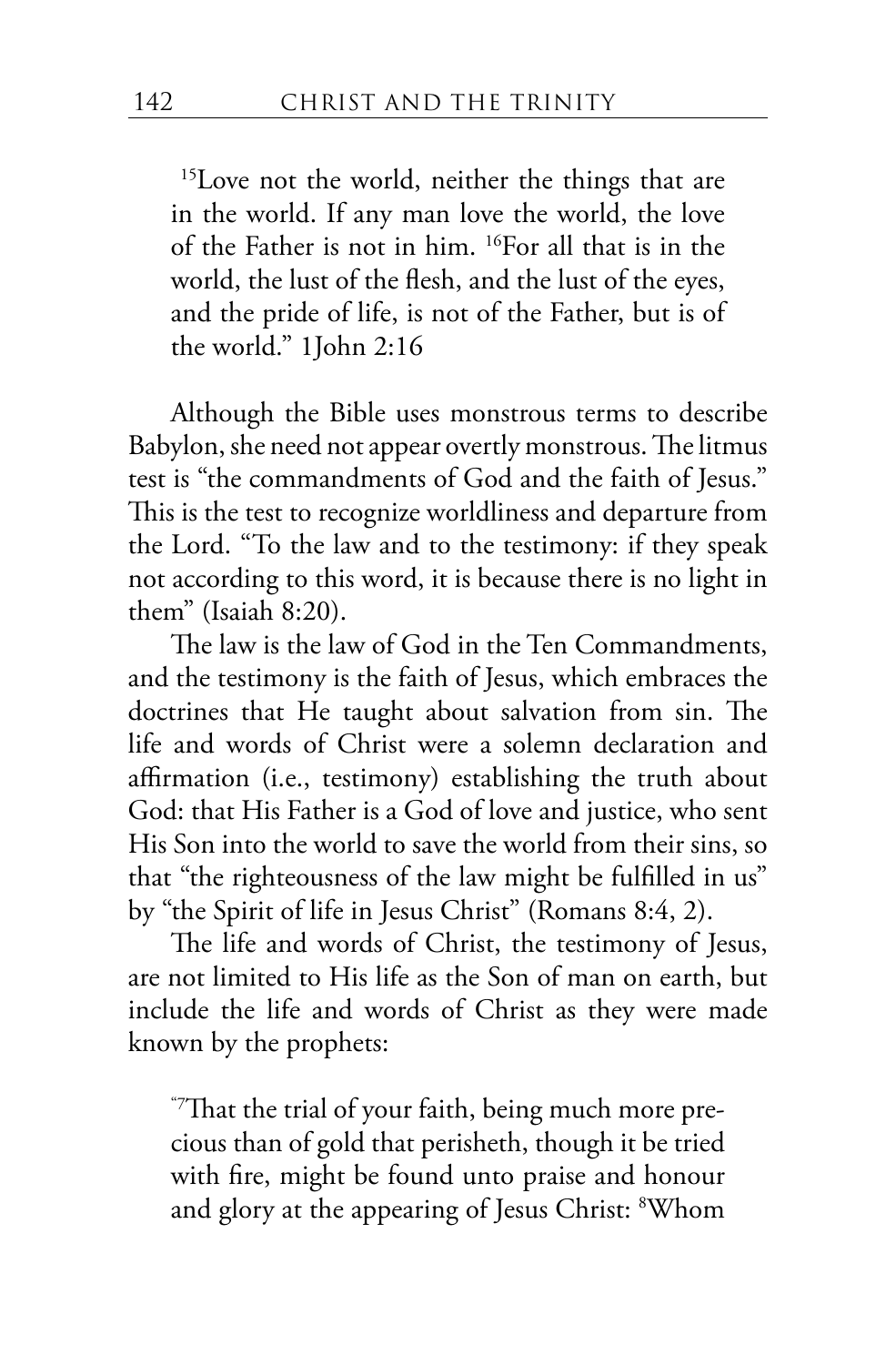having not seen, ye love; in whom, though now ye see him not, yet believing, ye rejoice with joy unspeakable and full of glory: <sup>9</sup> Receiving the end of your faith, even the salvation of your souls. 10Of which salvation the prophets have enquired and searched diligently, who prophesied of the grace that should come unto you: 11Searching what, or what manner of time *the Spirit of Christ which was in them* did signify, when it *testified* beforehand the sufferings of Christ, and the glory that should follow." 1Peter 1:7-11

This is why in Revelation 14:12 the pure church are described as those "who keep the commandments of God *and the faith of Jesus*," while in Revelation 12:17 they are described as those who "keep the commandments of God, and have *the testimony of Jesus Christ*." And why in Revelation 19:10 the testimony of Jesus Christ is called *the Spirit of Prophecy:*

"... the testimony of Jesus is the spirit of prophecy." Revelation 19:10

|            | Faith of Jesus = Testimony of Jesus = Spirit of Prophecy |            |
|------------|----------------------------------------------------------|------------|
| Rev. 14:12 | Rev. 12:17                                               | Rev. 19:10 |

The faith of Jesus embraces all that He testified and taught about salvation -- by His life, by His words, and through the prophets. He is God's faithful witness (Revelation 3:14):

"<sup>26</sup>I have many things to say and to judge of you: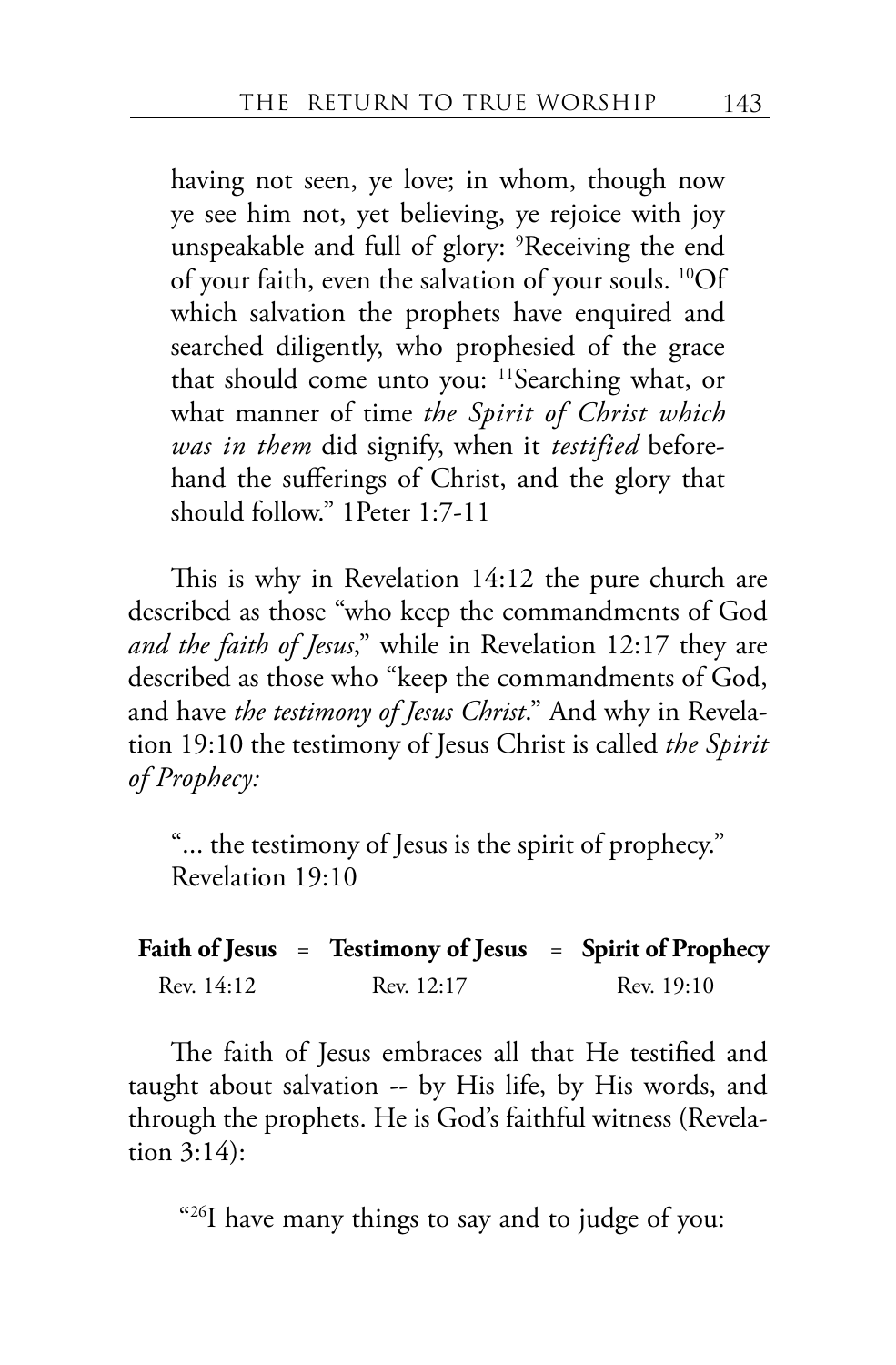but he that sent me is true; and I speak to the world those things which I have heard of him." John 8:26

Christ's life and teachings show us the way of salvation, and if we have faith in Him, we will do as He did, and as He taught us to do, because we believe in Him, and that His life and teachings are Truth.

But Babylon has departed from the Lord. She is not obedient to the faith and thus does not keep the commandments of God. She rejects the faith of Jesus, and the testimony of Jesus, and the Spirit of Prophecy. She has rejected her Saviour, and "is fallen, is fallen" (Revelation 14:8). And because she is fallen, she is "the habitation of devils, and the hold of every foul spirit":

"Babylon the great is fallen, is fallen, and is become the habitation of devils, and the hold of every foul spirit, and a cage of every unclean and hateful bird." Revelation 18:2

The true church is the habitation of God through the Spirit of God. But Babylon is the habitation of devils; in her is every foul spirit. Babylon is the habitation of devils by the spirits of devils.

God's true church, His people, are founded upon Jesus Christ, as were the apostles and prophets. As the true church, they are the body of Christ. Thus, as Christ's body, through the redemption and regeneration of its individual members being "fitly framed together" in purity, the true church is God manifest in the flesh. Comparatively, as the incarnate Christ was God manifest in the flesh, so is the body of Christ, the church on earth; they are the "habitation of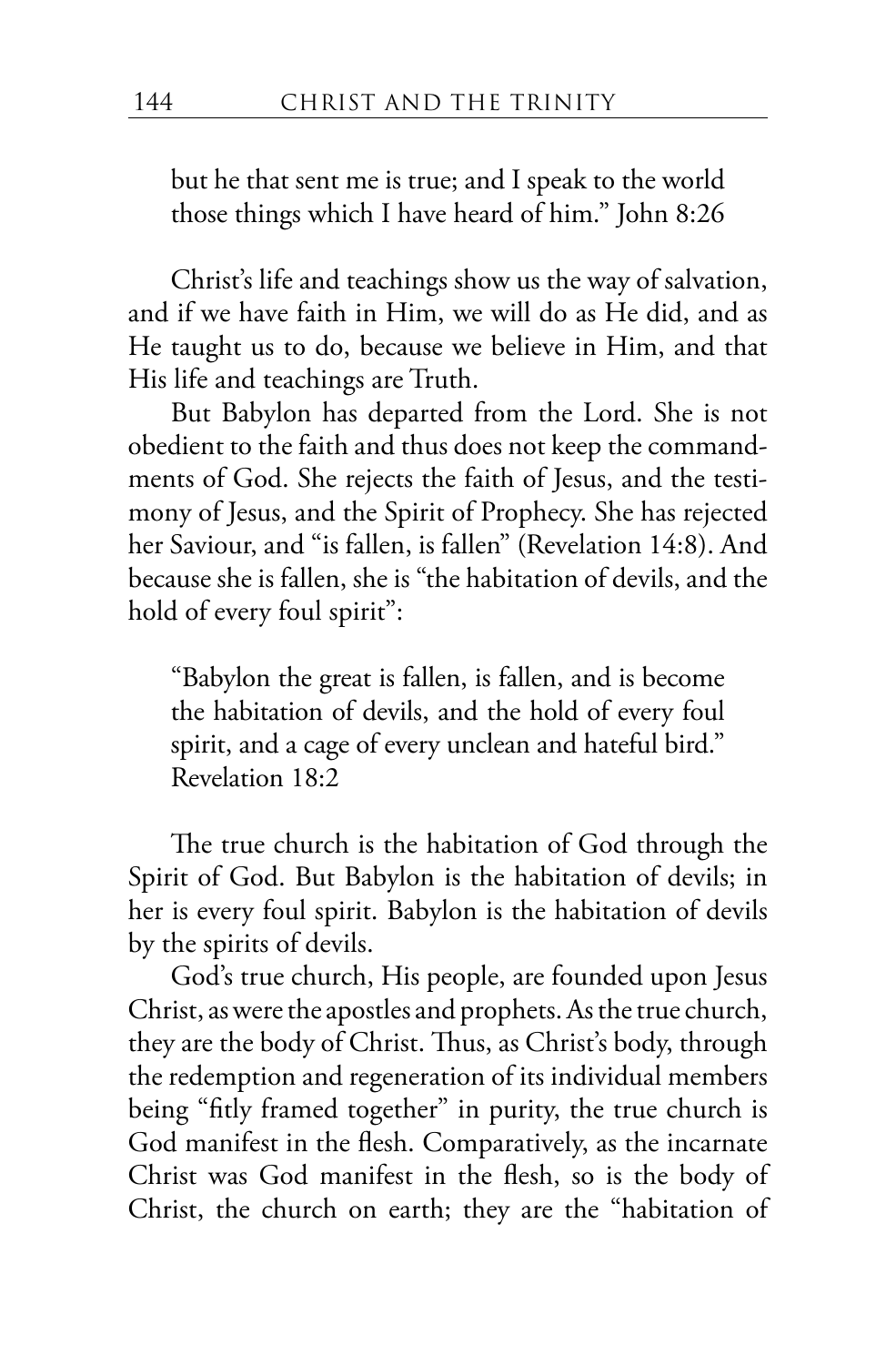God through the Spirit" of God, i.e., God manifest in the flesh of fallen, but sanctified, human beings who are united in fellowship with the Father and Son through the Spirit:

"19Now therefore ye are no more strangers and foreigners, but fellowcitizens with the saints, and of the household of God; 21And are built upon the foundation of the apostles and prophets, Jesus Christ himself being the chief corner stone; <sup>21</sup>*In whom all the building fitly framed together groweth unto an holy temple in the Lord:* <sup>22</sup>*In whom ye also are builded together for an habitation of God through the Spirit.*" Ephesians 2:19-22

But Babylon is the habitation of devils through the spirits of devils. Unlike the apostles and prophets, the people who constitute the body of the universal apostate church called Babylon are not founded on Jesus Christ; they have not the Spirit of God. Rather, dwelling in them is "every foul spirit." In the people of the church named Babylon dwell the spirits of devils. They worship idols, thus they house the spirits of their idols.

The first and second angels' messages reveal two churches. The first is a pure church called "the saints," who believe the first angel and heed his counsel to fear God and give Him glory and worship Him. They keep the commandments of God and the faith of Jesus, and "are builded together for an habitation of God" through the Spirit of God. The second is a world-wide apostate church called "Babylon," who do not believe the first angel, nor heed his counsel to fear God and give Him glory and worship Him. They do not keep the faith of Jesus, thus they cannot keep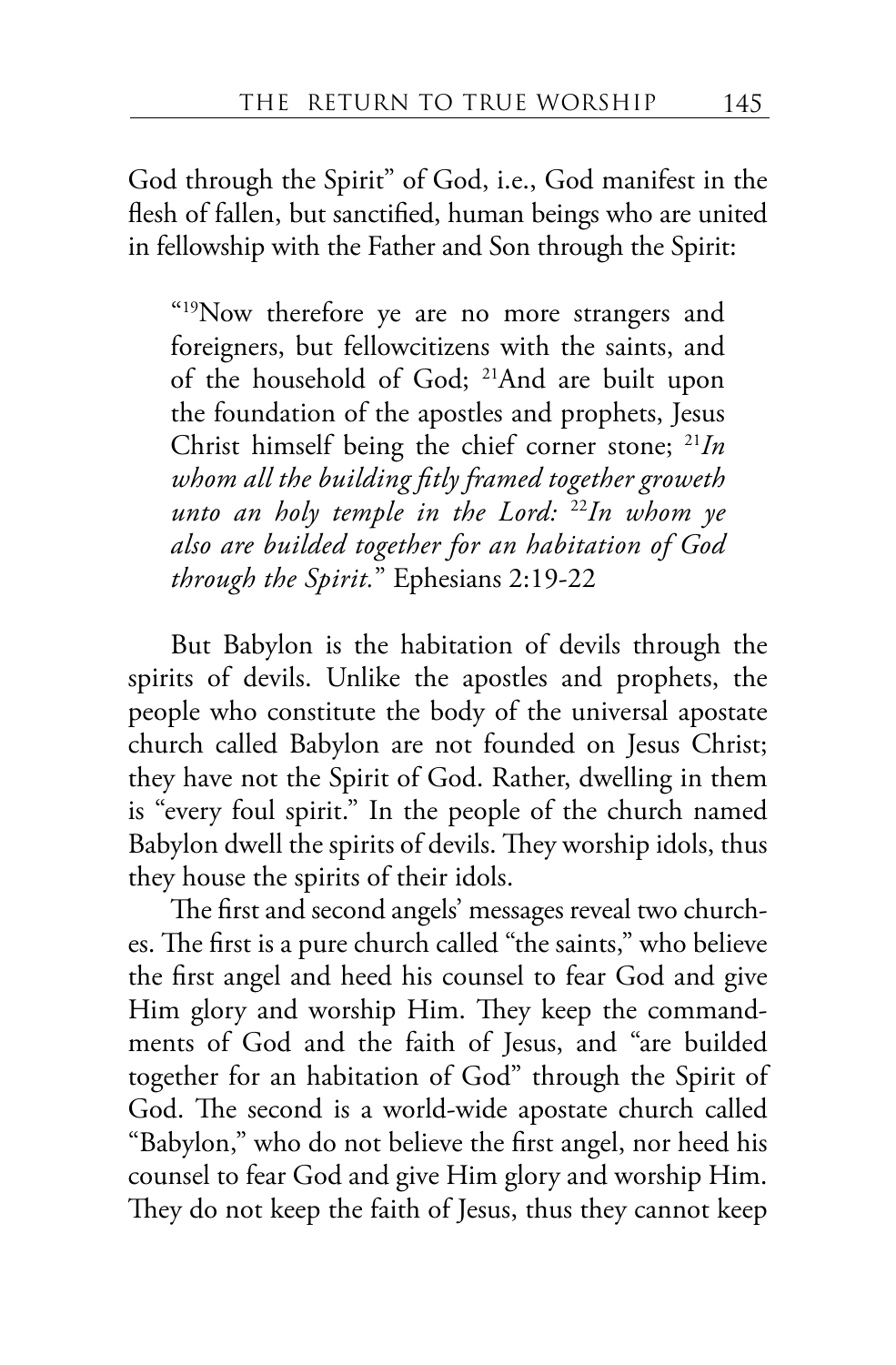the commandments of God. They are the habitation of the foul spirits of their idols.

A pure church called "the saints."

A people who believe the first angel and heed his counsel to fear God and give Him glory and worship Him. They keep the commandments of God and the faith of Jesus.

A people who "are builded together for an habitation of God through the Spirit."

#### **First Angel Second Angel**

The universal apostate church called "Babylon."

A people who do not believe the first angel, and do not heed his counsel to fear God and give Him glory and worship Him. They do not keep the commandments of God, nor the faith of Jesus.

A people who worship idols and are the habitation of the foul spirits of their idols.

#### *The Third Angel - Two Judgments*

"9 And the third angel followed them, saying with a loud voice, If any man worship the beast and his image, and receive his mark in his forehead, or in his hand, <sup>10</sup>The same shall drink of the wine of the wrath of God, which is poured out without mixture into the cup of his indignation; and he shall be tormented with fire and brimstone in the presence of the holy angels, and in the presence of the Lamb: 11And the smoke of their torment ascendeth up for ever and ever: and they have no rest day nor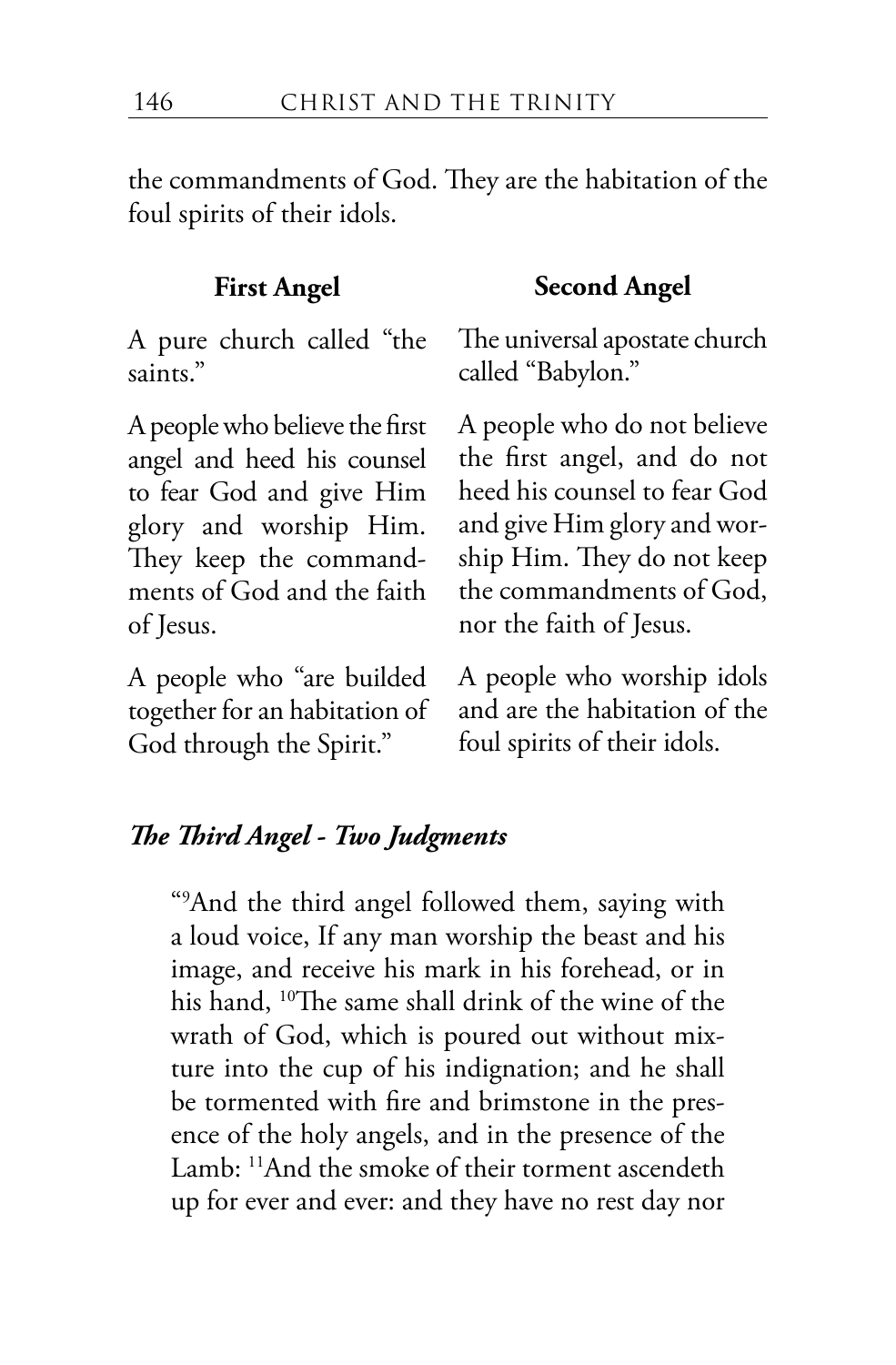night, who worship the beast and his image, and whosoever receiveth the mark of his name. 12Here is the patience of the saints: here are they that keep the commandments of God, and the faith of Jesus." Revelation 14:9-12

Just as the first and second angels highlight two contrasting churches, the third angel highlights two contrasting judgments. We know that these two contrasting judgments correspond with the two contrasting churches because there are but only two possible outcomes of God's judgment. There are only two options in the word of God: eternal life or everlasting destruction.

The true church, those who are approved of God, who fear God, and keep His commandments and the faith of Jesus, will be deemed worthy to receive eternal life. The only other option for the apostate church, for those who worship the beast and do not keep the commandments of God and the faith of Jesus, is "the wine of the wrath of God, which is poured out without mixture into the cup of his indignation" (v. 10). It is certain that the apostate church named Babylon will suffer the full force of God's wrath described by the third angel, as they do not worship God, not keeping His commandments by the faith of Jesus.

The pure church is judged worthy of eternal life with the following judgment:

"12Here is the patience of the saints: here are they that keep the commandments of God, and the faith of Jesus." Revelation 14:12

Revelation 14:12 is more than a description of the saints. It is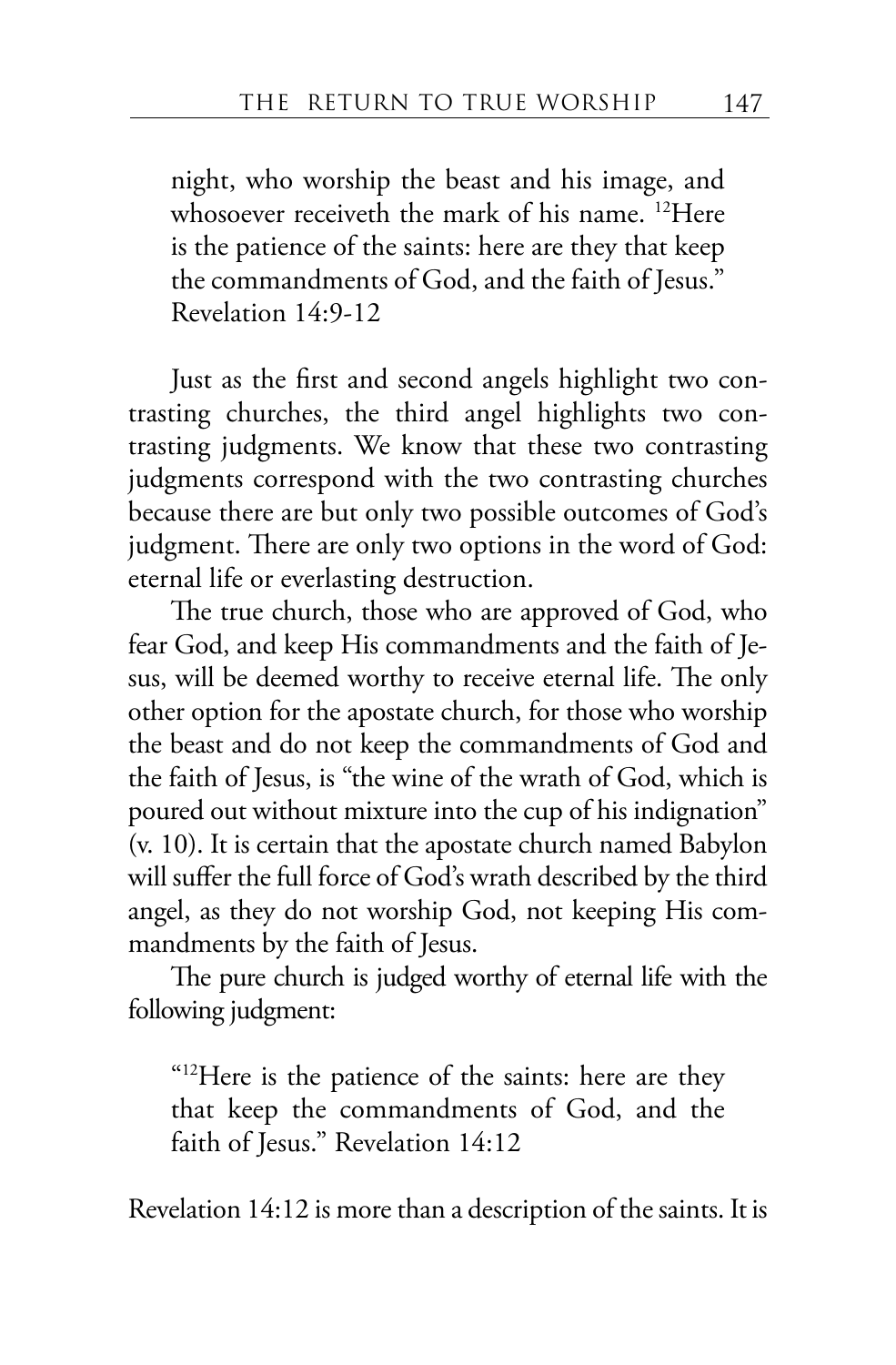a judgment about their character, who they are. This judgment deems them worthy of eternal life; these are given the right to the tree of life and entrance into the city of God:

"14Blessed are they that do his commandments, that they may have right to the tree of life, and may enter in through the gates into the city." Revelation 22:14

The universal apostate church is judged worthy of eternal damnation with the following judgment:

"9 And the third angel followed them, saying with a loud voice, If any man worship the beast and his image, and receive his mark in his forehead, or in his hand, <sup>10</sup>The same shall drink of the wine of the wrath of God, which is poured out without mixture into the cup of his indignation; and he shall be tormented with fire and brimstone in the presence of the holy angels, and in the presence of the Lamb..." Revelation 14:9, 10

The apostate church is described as those who "worship the beast and his image, and receive his mark in their forehead, or in their hand." This is a judgment of their character. They are idolaters. Rather than worshipping God, they worship the beast, and their reward follows: "they shall drink of the wine of the wrath of God." These are not granted the right to eternal life, and are denied entrance into the city of God. These must remain outside the city, with the "dogs, and sorcerers, and whoremongers, and murderers, and idolaters, and whosoever loveth and maketh a lie" (Revelation 22:15).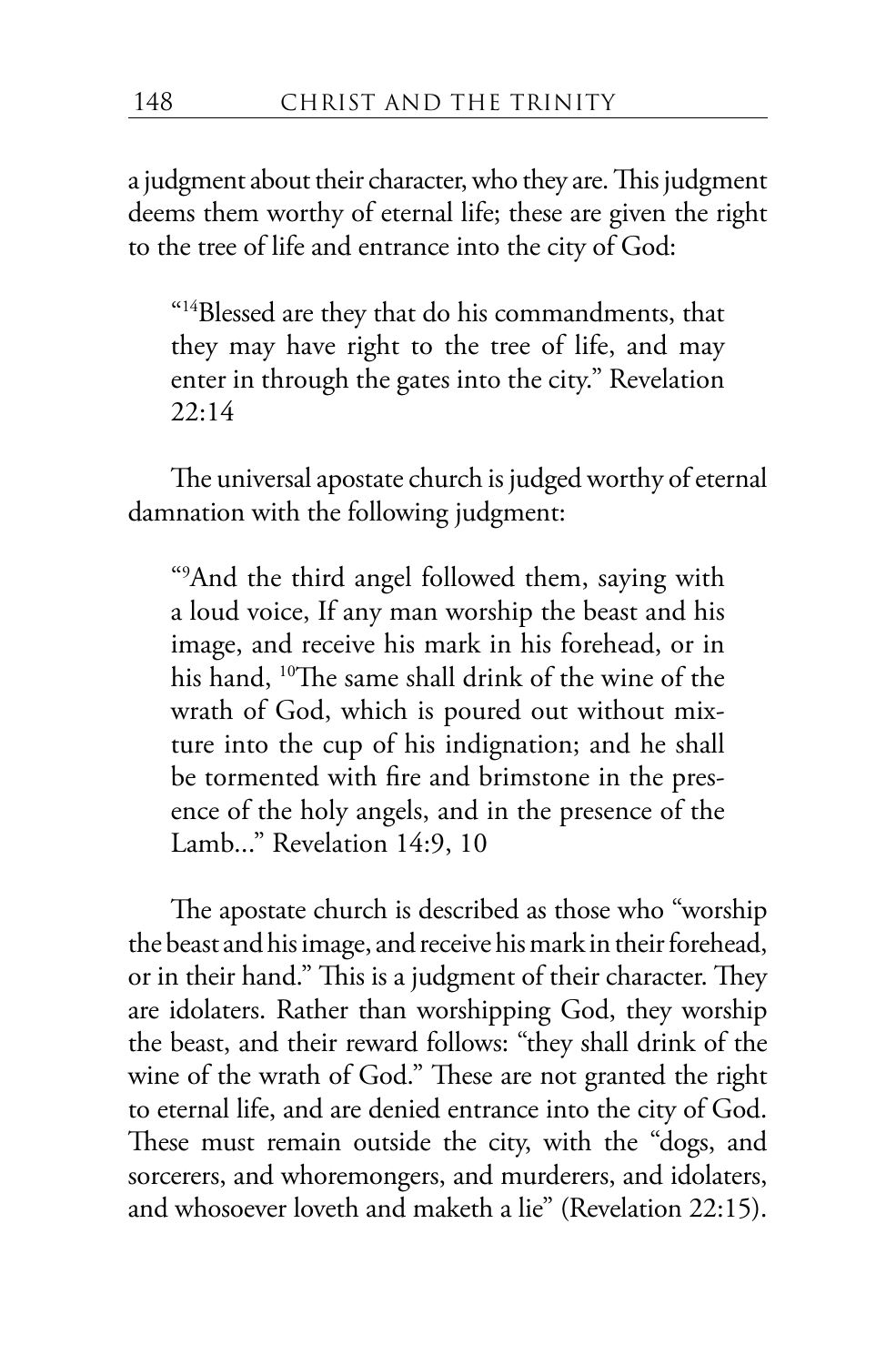They will be outside the city, among the throng of the deceived who surround new Jerusalem to war against her, and are devoured by fire from God out of heaven:

"9 And they went up on the breadth of the earth, and compassed the camp of the saints about, and the beloved city: and fire came down from God out of heaven, and devoured them." Revelation 20:9

Identifying the beast, his image, and his mark is beyond the scope of this book, but here is laid out the critical thing: the beast, his image, and his mark all have to do with a universal apostate religion. Therefore, it is not necessary to identify the beast, or his image, or even his mark, in order to know how critically necessary the foundation of Jesus Christ is in order to avoid the judgments that fall upon Babylon. The foundation of Jesus Christ (Matthew 16:16) is essential in order to avoid the apostasy of Babylon and the mark of the beast.

The foundation of the true church is Jesus "the Christ, the Son of the living God" (Matthew 16:16). This is plainly stated in Scripture by Jesus Christ Himself: "upon this rock I will build my church" (Matthew 16:18). By this we know that the pure church produced by the first angel's message is built upon the foundation of Matthew 16:16. Those who fear God and give glory to Him, keeping "the commandments of God and the faith of Jesus" are those whose foundation is Matthew 16:16. The obvious determination for the church named Babylon, then, is that her foundation is something other than Matthew 16:16.

Without even identifying the beast, or his image, or his mark, we know that the most fundamental issue underlying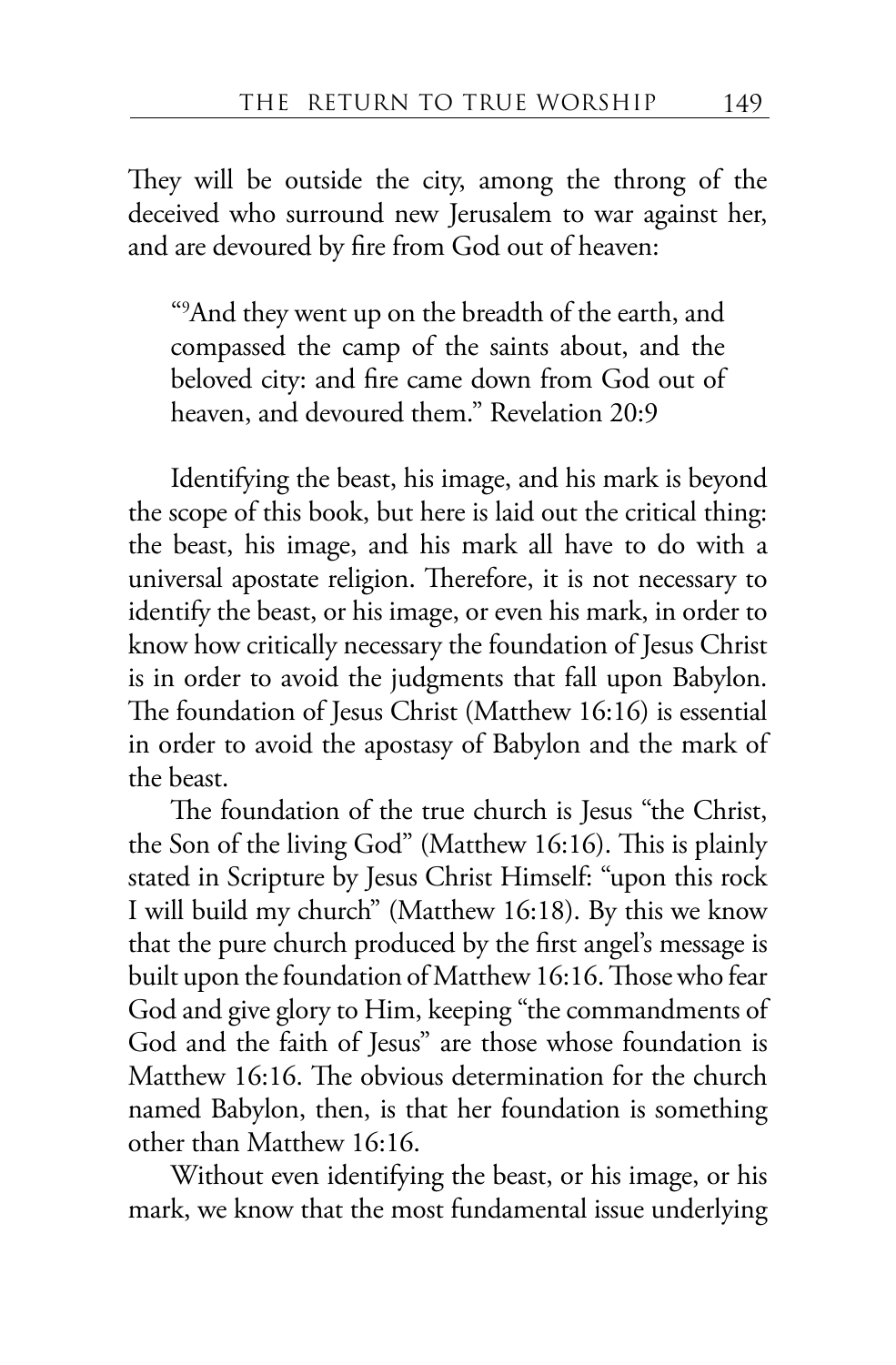them all is the foundation of Jesus Christ. Those who will not build their faith upon Matthew 16:16 will eventually be joined to the apostate church, and find themselves partakers of Babylon's sins. They will be found wanting as the hour of judgment closes, because there is no other option for them. Without the foundation of Jesus Christ, they will not be able to keep the commandments of God and the faith of Jesus. As the three angels' prophecies unfold, they will not be prepared to stand.

In the prologue to this book, I wrote,

"In the process of building, the foundation supports the structure that is erected upon it; it also protects the structure from being damaged by the elements of the earth. It is the same with the process of building doctrine. The foundational doctrine must support every other doctrine, as well as protect from the corrupting influences of the world." (p. iii)

This is how the foundation of Jesus Christ, as laid in Matthew 16:16, protects the Christian from the corrupting influences of the world. The foundation is the difference between uniting with Babylon and the worldly corruptions of her whoredoms, or uniting with the purity of God's commandment-keeping, faithful saints.

There is but only one safe course of action to follow: believe and heed the first angel's cry, "Fear God, and give glory to him... and worship him," "the Father of whom are all things*,*" "even the Father of our Lord Jesus Christ," "who created all things by Jesus Christ (Revelation 14:7; 1Corinthians 8:6; Romans 15:6; Ephesians 3:9).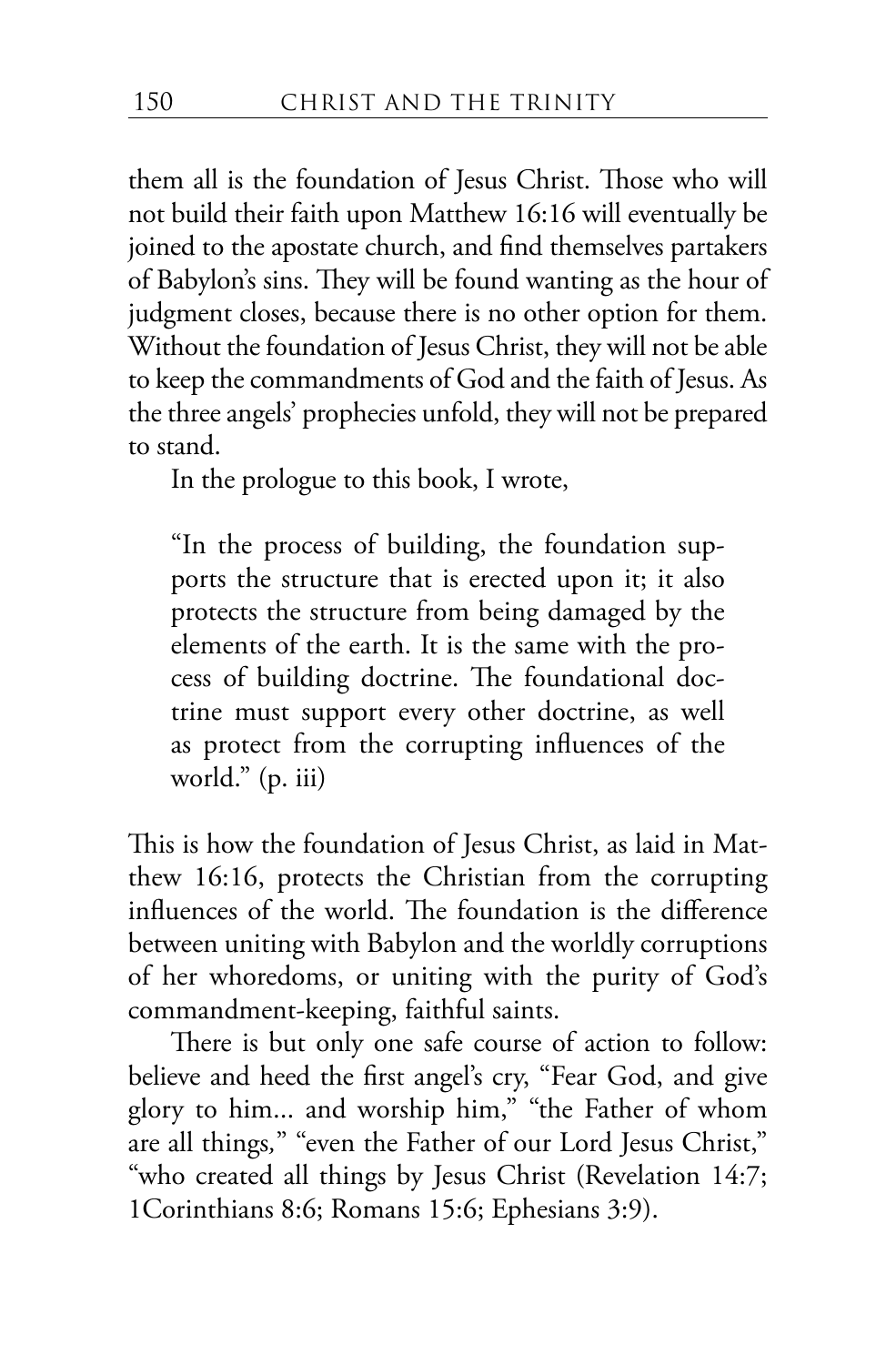The hour of judgment has begun, but it has not yet closed. Now is the time to "examine yourselves, whether ye be in the faith; prove your own selves." "Seek ye the LORD while he may be found, call ye upon him while he is near." "Take heed to yourselves, that your heart be not deceived, and ye turn aside, and serve other gods, and worship them; and then the LORD'S wrath be kindled against you." "And he said, Take heed that ye be not deceived: for many shall come in my name, saying, I am Christ; and the time draweth near: go ye not therefore after them" (2Corinthians 13:5; Isaiah 55:6; Deuteronomy11:16, 17; Luke 21:8).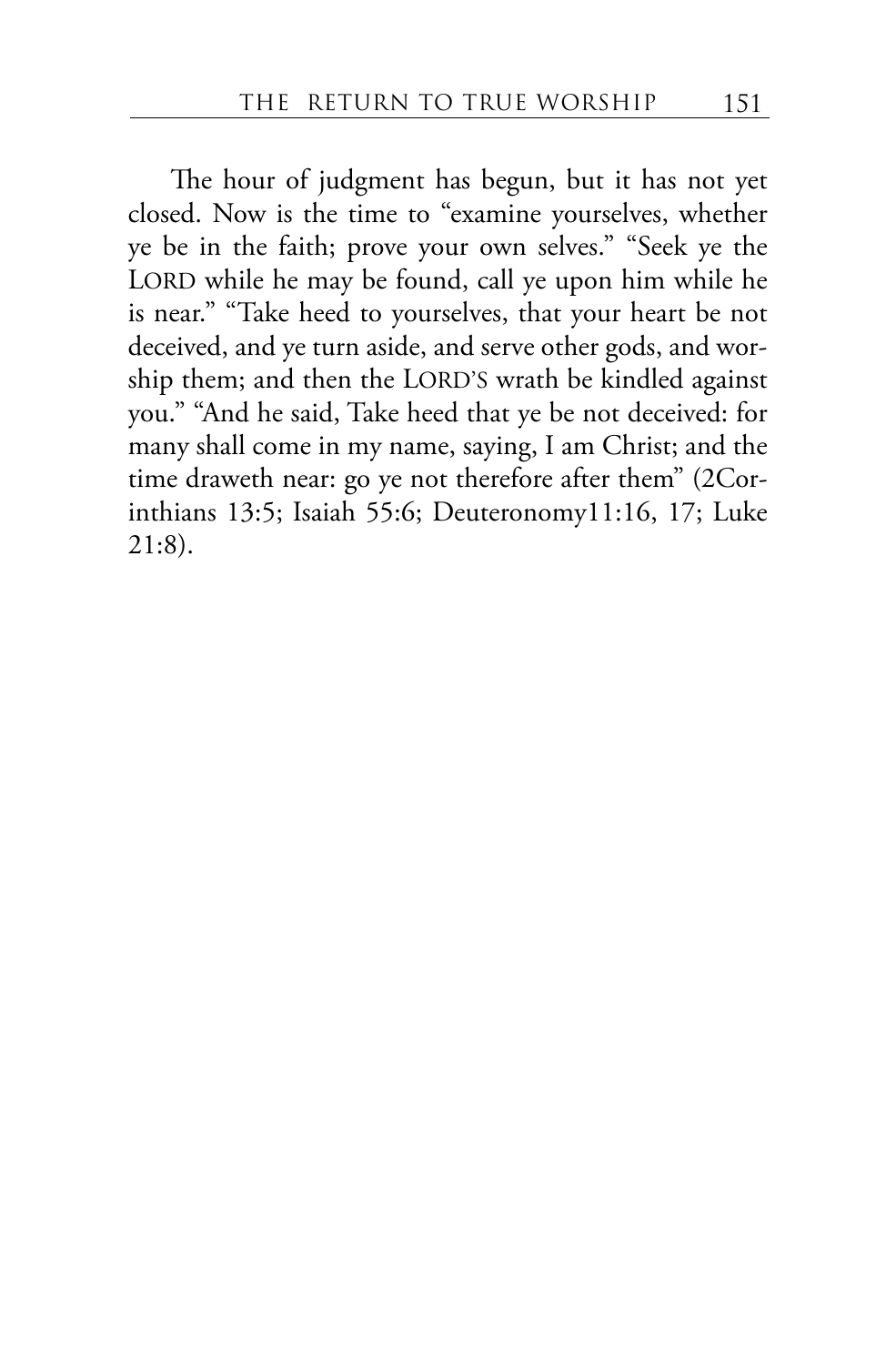### - EIGHT -

## **THE TRINITARIAN'S CRISIS**

As said earlier, this is not a study of the three angels' messages, but a look at how the foundations of our worship relate to this three-fold message -- the connection is Jesus Christ. Jesus Christ is the everlasting gospel preached by the angels of Revelation 14. Everything else communicated by the three angels is directly connected to the gospel of Jesus Christ, both the mercy of God therein, and the warnings for them that do not believe. Through the everlasting gospel preached by the three angels, it is Jesus Himself who cries out to "every nation, and kindred, and tongue, and people" calling all to leave their idols, to fear and worship God, His Father and our Father, His God and our God (John 20:17).

Worship is both belief and practice. What is believed about God, will be practiced in life. The call to worship God, then, is a call to correct our ways through the renovation of our religious beliefs. Whatever the religion, whether it be Buddhism, Naturalism, Atheism, etc., or even Christianity, all are called to leave the corruptions of idolatry behind to worship the only true and living God who "made heaven, and earth, and the sea, and the fountains of waters." All who carry out this reform will have known the love of God (1John 4:14-16) by believing in His Son Jesus Christ (Matthew 16:16), and will thus represent God in the world by keeping His commandments.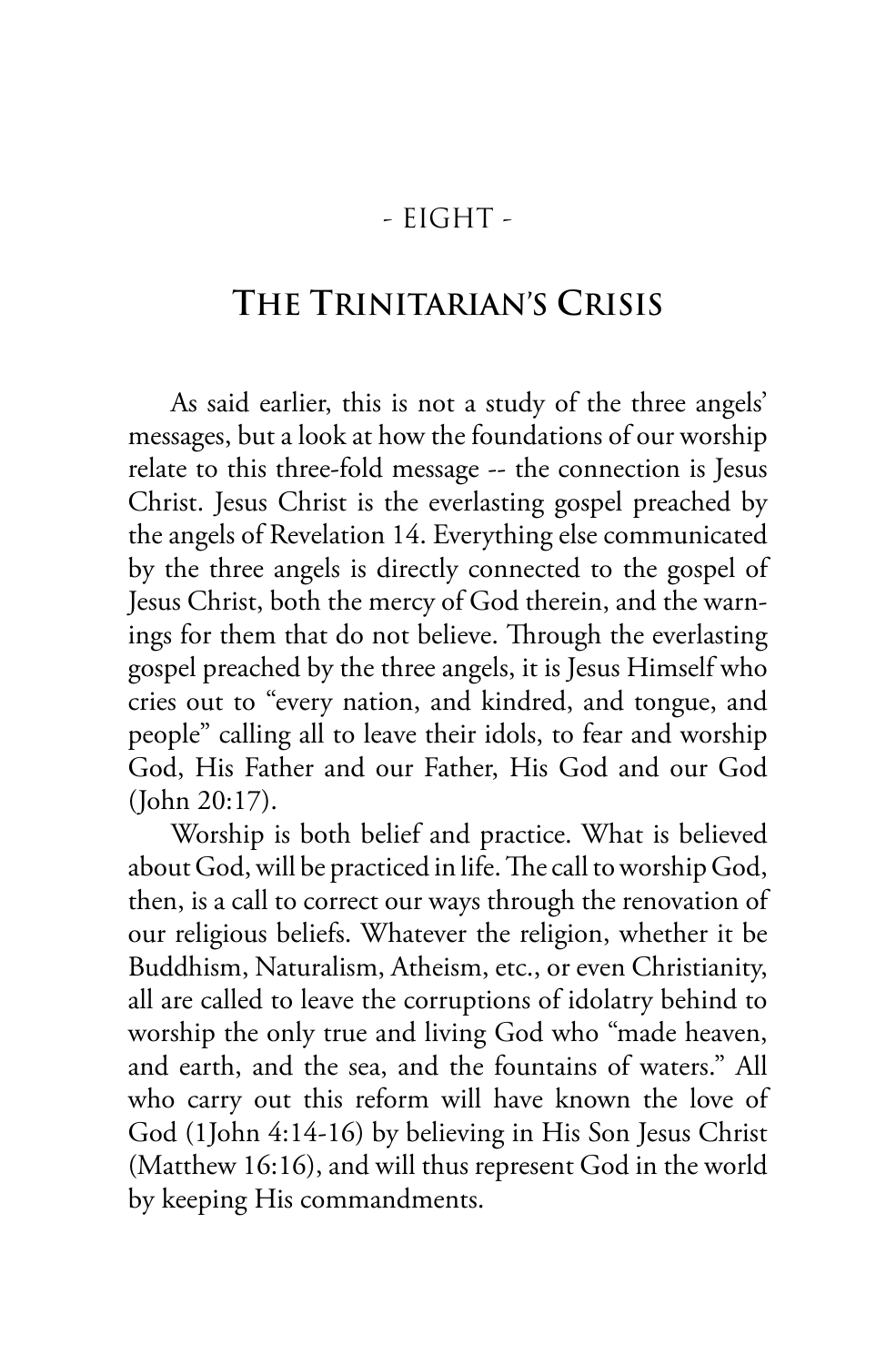The ninety-nine percent of Christians who currently worship the Trinity are included in this necessary reformation because the Trinity is a false god and an idol. Without this reformation, the Trinity believing Christian will not be able to bear the scrutinizing judgment of God, nor be able to stand pure while the nations are defiled by Babylon's idolatry, nor to resist the mark of the beast. He will not be ready because he has not heeded the everlasting gospel's call to leave errors and ignorance behind to worship the only true God in the purity and truth of Jesus Christ.

In order to worship God in the purity and truth of Jesus Christ, we must know who He is in the purity and truth of Jesus Christ. This knowing begins with the purity and truth of Jesus Christ. It begins with Matthew 16:16: God is the living God and our Father. He is the "Father of whom are all things*,*" "even the Father of our Lord Jesus Christ," "who created all things by Jesus Christ (1Corinthians 8:6; Romans 15:6; Ephesians 3:9). He is the living God (Matthew 16:16), the only true God (John 17:3), and the Creator, who "made heaven, and earth, and the sea, and the fountains of waters" "by Jesus Christ" (Revelation 14:7; Ephesians 3:9).

Those who have embraced the doctrine of the Trinity will likely have difficulty with this reform. Objections will likely surface. As the truth established in Matthew 16:16 is expressed in the first angel's call to worship God, it will clash with the beliefs of the trinitarian. Objections will arise because the triune-god doctrine is directly challenged by the call to worship the "one God and Father of all" (Ephesians 4:6). God is not a triune relationship of three gods inherent in the divine nature. God is the Father of all, even of His Son. And the Son of God is exactly that, He is the Son of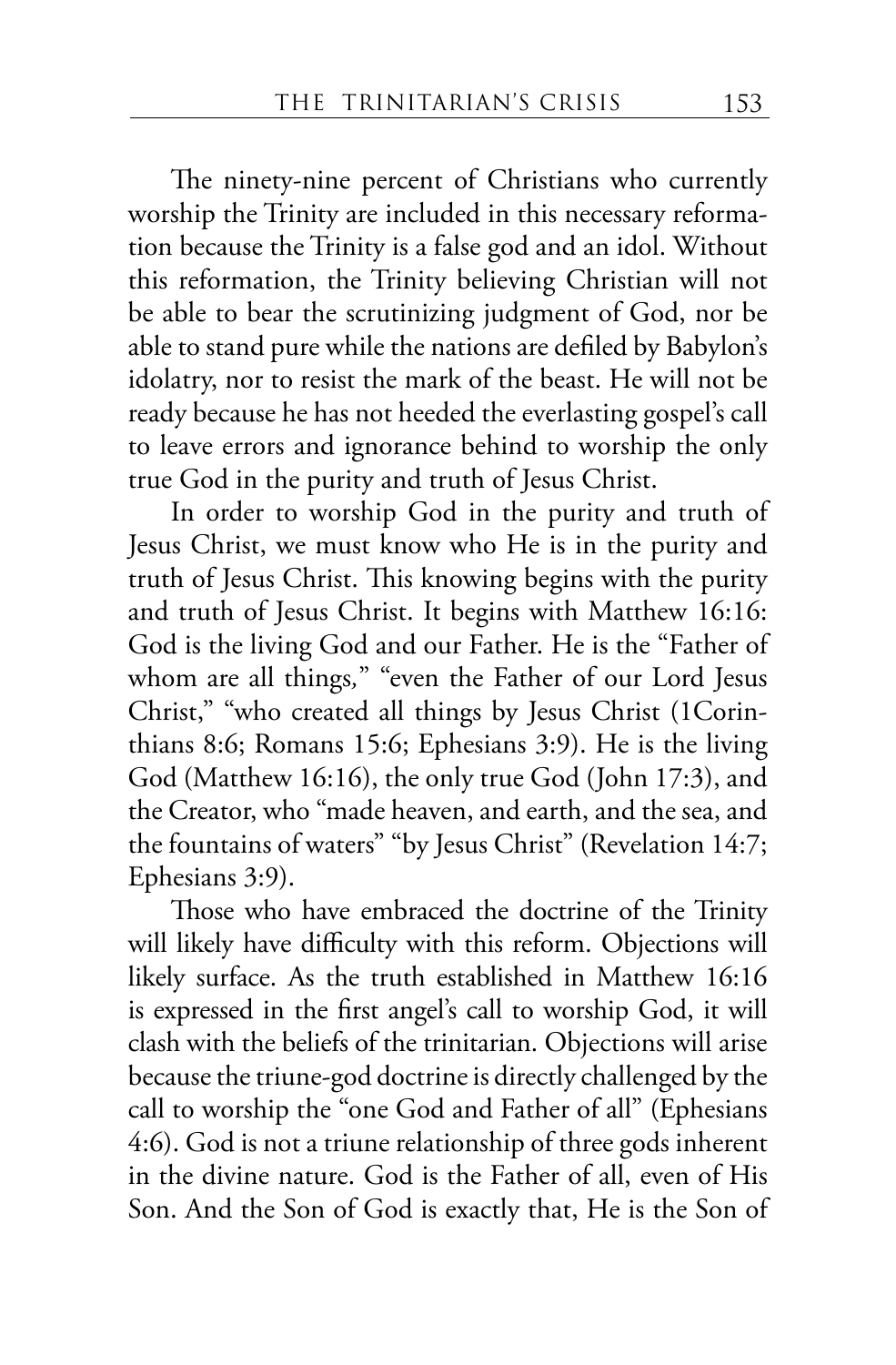God. He is not a sourceless son. He is the only-begotten Son.

Because a sourceless son is thought to be a more highly exalted position than that of the truly begotten Son, the first angel's reform will seem offensive and abhorrent, an insult to "god the son." Until it is realized that it is precisely Christ's divinely begotten Sonship that makes Him equal with God, the first angel's warning is likely to be rejected. It will appear as though "god the son" is being attacked, made inferior, demoted from His trinitarian position as the sourceless "god the son." The truth will appear as a threatening lie that undermines god the son's unbegotten position. The first angel's message will seem like a heretical threat to the trinitarian's eternal security.

It will thrust him into a crisis: will he examine his faith, testing his belief by the foundation of Christ's church? or, desiring to avoid the sacrifices and demands of such a courageous, morally independent, and naked examination of his faith, will he bore himself deeper into a false doctrine by defending the Trinity? The doctrine that he has regarded as having "salvific import," and which has been the very foundation of his faith, is called into review by this plea from Jesus in the first angel's message of Revelation 14.

Here I would like to remind the reader what leading defenders of the trinitarian faith have candidly and openly acknowledged: that the doctrine of the Trinity is nowhere to be found in Scripture. This is significant, because these are the experts. They regard the Trinity as a doctrine of salvational importance, yet admit that the doctrine is not found in Scripture:

"What does the Old Testament tell us of God? It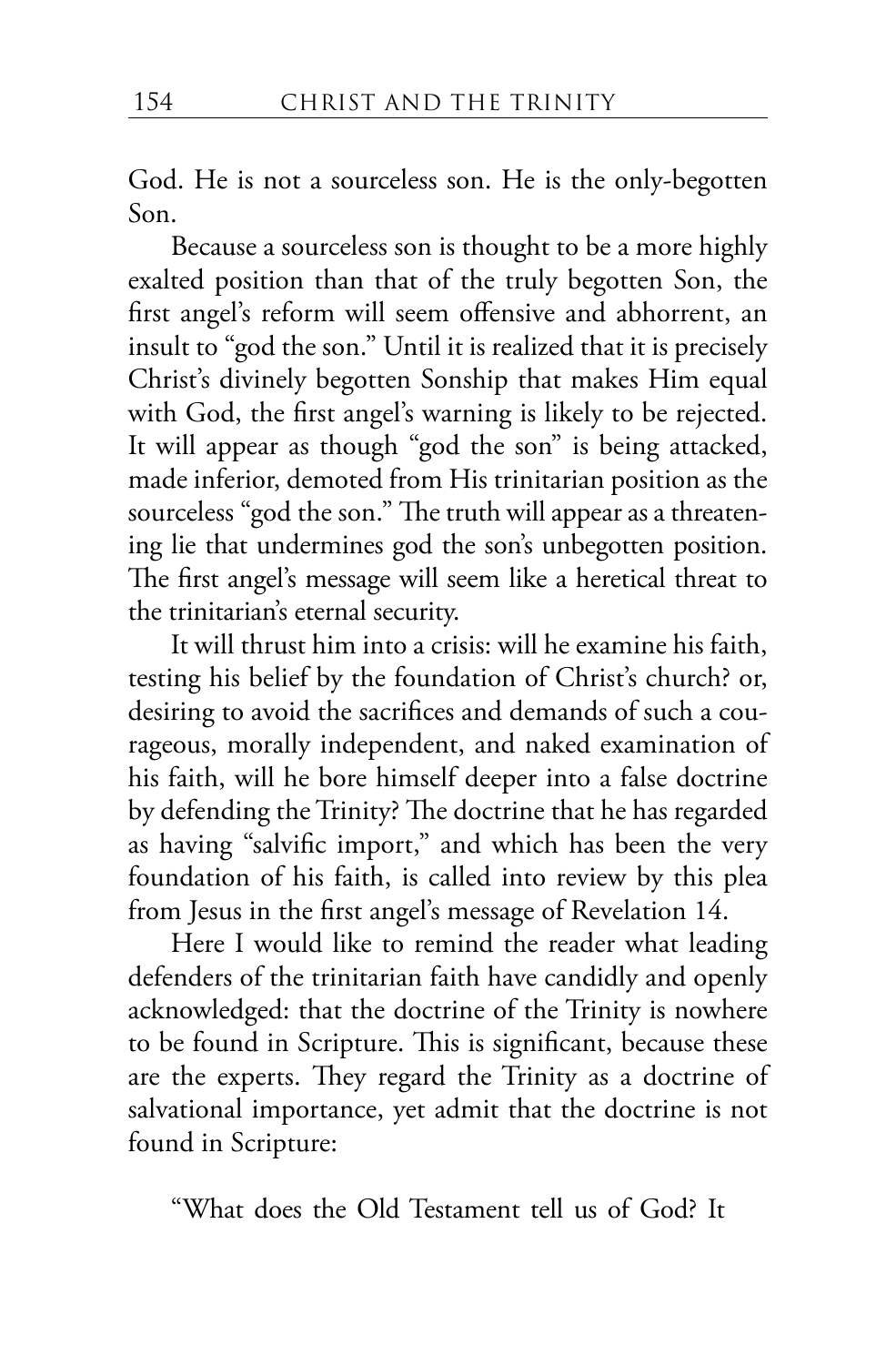tells us there is one God… But it tells us nothing explicitly or by necessary implication of a Triune God who is Father, Son and Holy Spirit."1

"Certainly, it cannot be denied that not only the word "Trinity," but even the explicit idea of the Trinity is absent from the apostolic witness to the faith."2

"The formal doctrine of the trinity as it was defined by the great church councils of the fourth and fifth centuries is not to be found in the New Testament."3

"There is no systematic doctrine of the "immanent" trinity in the NT [New Testament]."4

*Note: "immanent" means inherent or intrinsic, i.e., there is no systematic doctrine that teaches that God is inherently triune.*

"While no single scriptural passage states formally

**<sup>1</sup>** Edmund J. Fortman, "The Triune God: A Historical Study of the Doctrine of the Trinity." Wipf and Stock Publishers, 1999. p. xv.

**<sup>2</sup>** Emil Brunner, "The Christian Doctrine of God." Digitized by the Internet Archive. 2011. p. 205. Retrieved August 13, 2019 from www.archive.org. *Originally published by The Westminster Press, 1950.*

**<sup>3</sup>** Achtemeier, Paul J. "Harper's Bible Dictionary." Digitized by the Internet Archive. 2014. p. 1099. Retrieved August 13, 2019 from www.archive.org. *Originally Published by Harper and Row, 1985.*

**<sup>4</sup>** Rahner, Karl. "Sacramentum Mundi: An Encyclopedia of Theology." Digitized by the Internet Archive. 2019. Volume 6. p. 295. Retrieved from www.archive.org August 14, 2019. *Originally published by Palm Publishers, 1970.*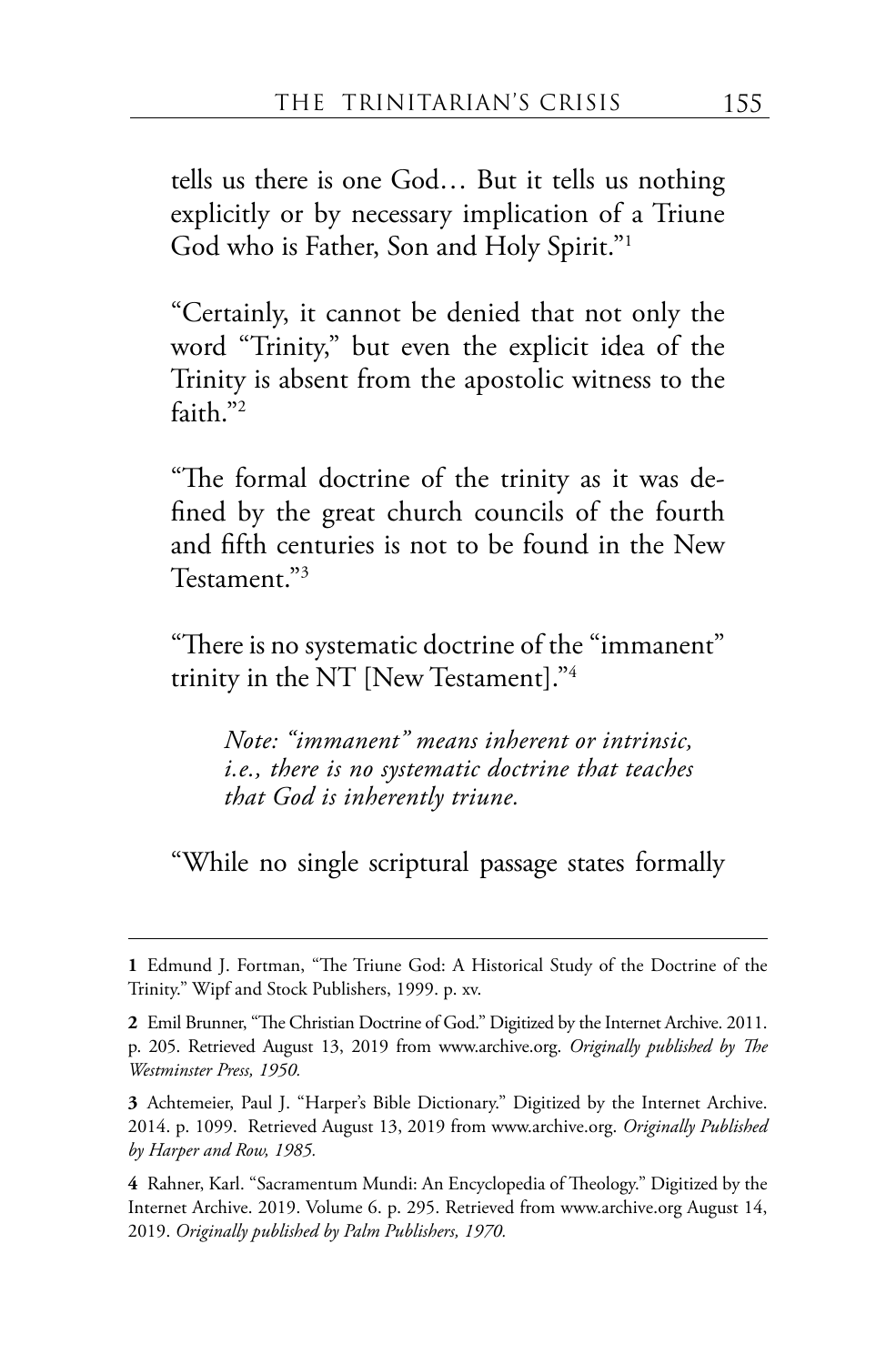the doctrine of the Trinity, it is assumed as a fact*.*"5

"The role of the trinity in a doctrine of God always raises questions. One reason is that the word itself does not appear in the Bible, nor is there any clear statement of the idea... even though the doctrine of the trinity is not part of what the Bible itself says about God it is part of what the church must say to guard the biblical view of God."6

The Trinity's absence from the Word of God is extraordinarily significant, even if Christian leaders minimize this fact. Scripture "tells us nothing explicitly or by necessary implication of a Triune God." "Even the explicit idea of the Trinity is absent" from holy writ. "There is no systematic doctrine of the 'immanent' trinity in the NT," and "no single scriptural passage states formally the doctrine of the Trinity." Neither is there even *one* "clear statement of the idea" in the whole Word of God. The doctrine of the Trinity is simply "not part of what the Bible itself says about God."

These are not my words, and they are not the words of men who criticize the trinitarian view of God. They are statements from Christian leaders who defend the Trinity as the most important and fundamental doctrine of Christianity today.

It is obvious that the doctrine did not come from the Bible. Leading defenders of the Trinity, even from differing

**<sup>5</sup>** Wood, Kennith H. Editor. "The Trinity." *The Review and Herald*. 1981. Volume 158, No. 31. p.4. Retrieved August 14, 2019 from http://documents.adventistarchives.org/ Periodicals/RH/RH19810730-V158-31.pdf

**<sup>6</sup>** Rice, Richard. "The Reign of God: An Introduction to Christian Theology from a Seventh-day Adventist Perspective." Andrews University Press, 1985 p. 89.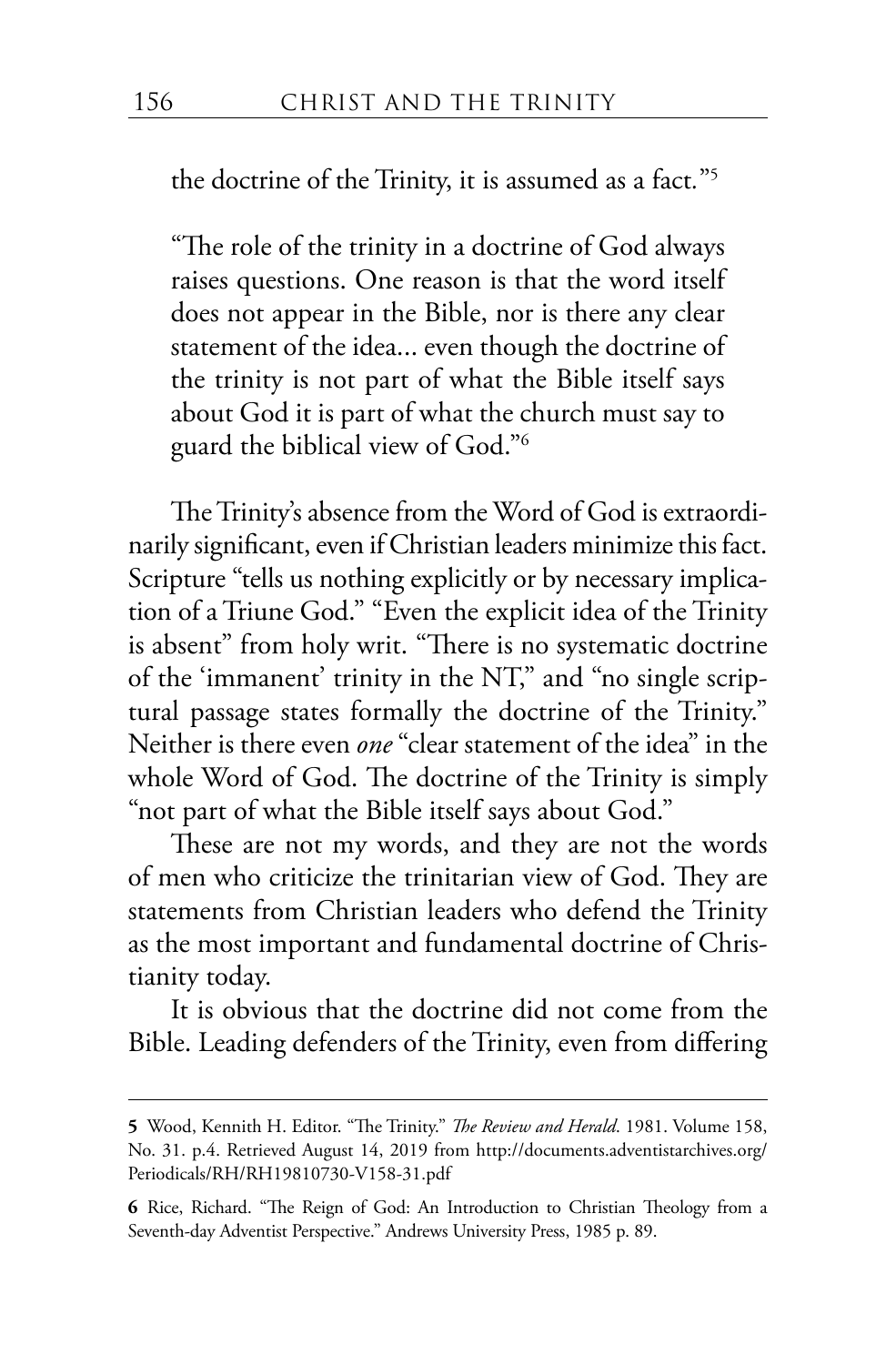denominations, have openly acknowledged this fact. The doctrine of the Trinity is a conclusion about the nature and identity of God that He has not taught in His holy word.

And not only that, but it is a conclusion about God that changes the truth of what He has taught -- from the very foundation: it mystifies God and Christ by enmeshing their identities as the same one God; it does away with the personality of God as a personal Being; it denies the Father-Son relationship between God and His Son; it turns the true identity of God the Father into a lie; it denies that Christ is the "only-begotten Son of God"; and it distorts and degrades our understanding of God's love, both conceptually and in our own practical experience.

While endeavoring to exalt god-the-son by giving him a sourceless existence, God's only-begotten Son has been degraded and devalued. By denying who He truly is, Christ is devalued, deemed "not enough." The trinitarian belief says, "The only-begotten Son is not enough. No! We must have a sourceless "god the son" instead!" What a horrible loss, and how great a sin, to deny what the Scriptures plainly state about the relationship between God and Christ, thus denying both God and Christ.

Rather than being satisfied with, and respecting, the limits upon knowledge that are fixed by God's word, the trinitarian defender has stepped out of the bounds that God has placed upon knowledge of the Divine. He has eaten the fruit of this transgression, satisfying a disobedient curiosity about the nature of God. By disrespecting the bounds of God's Word, he has unwittingly trained his mind to be rebellious and undisciplined. He has become accustomed to generating his own answers and explanations where God has withheld, and has habituated his mind to twist what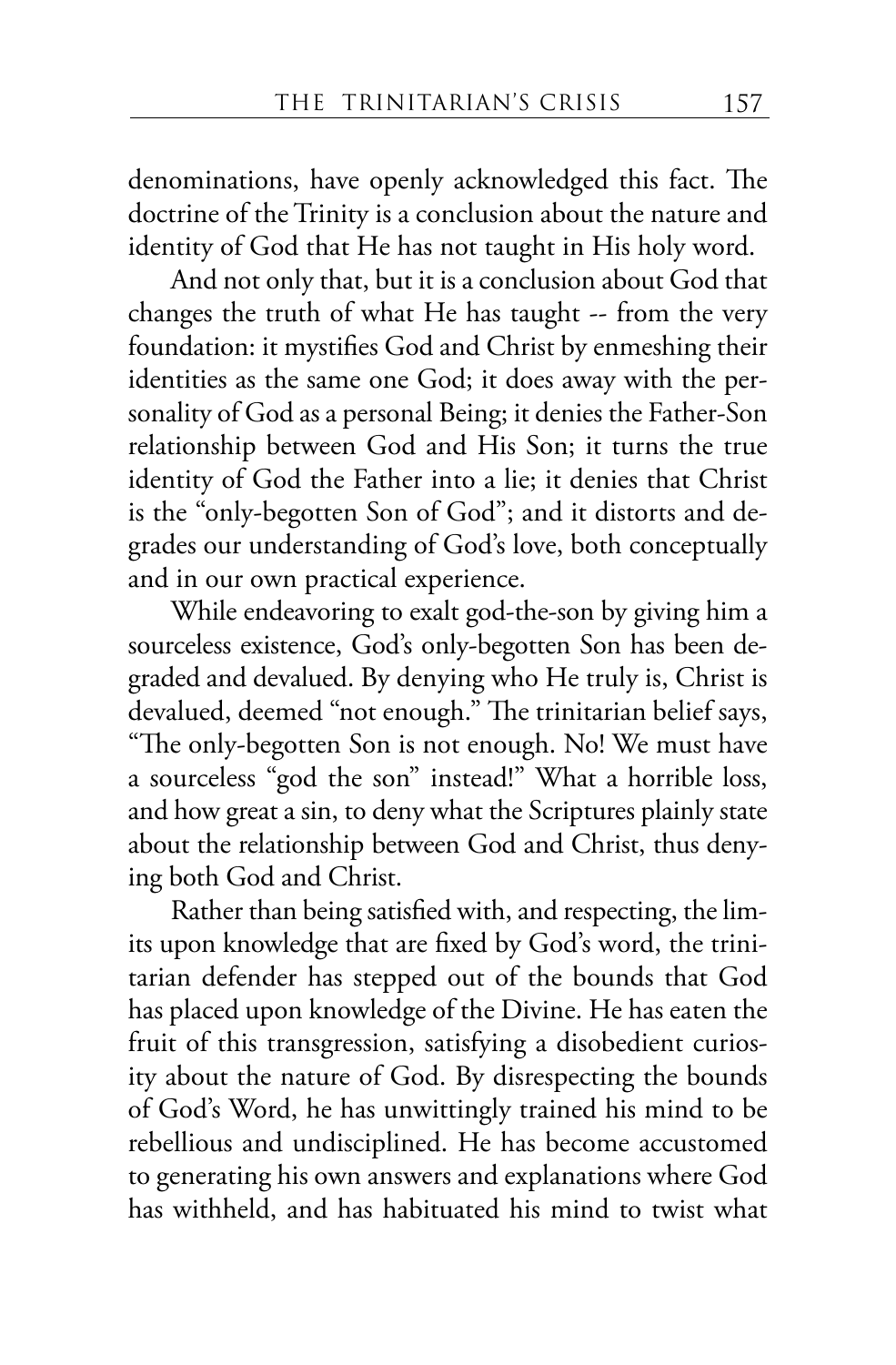is simple and plain into something incomprehensible and complicated.

Such a one will readily confess that the divine nature is a mystery which the human mind cannot comprehend. He will generously give the advice that silence is golden when it comes to the nature of God, and that there are limits that need to be respected. But his admonitions are in regard to the mind's inability to understand the philosophical, paradoxical, unsolvable Trinity, and *not* in regard to respecting the sound principles and boundaries of fruitful Bible study.

There is a respect for the mind's limitation to understand the Trinity, and these are called boundaries, but there is not the same respect for the actual biblical boundaries that God has placed upon knowledge of the divine nature by both His silence on the matter, and by the plainness of what He has revealed about Himself in His Son. When the mind tries, but fails to grasp the perplexing arrangement of the Trinity, then the counsel is given: "Stop! Think no further. Respect this boundary. No one can understand the nature of God." But it is not realized that the real boundary has already been disregarded and crossed.

How can such a detailed, apparently salvific, doctrine be developed from an absence of clear biblical information? How can such a so-called important doctrine be defended and valued so highly, and with such rigor, when "it is *assumed* as a fact"?<sup>7</sup> To assume is to "suppose" that the doctrine is true, yet "without proof."8

**<sup>7</sup>** Wood, Kennith H. Editor. "The Trinity." *The Review and Herald*. 1981. Volume 158, No. 31. p.4. Retrieved August 14, 2019 from http://documents.adventistarchives.org/ Periodicals/RH/RH19810730-V158-31.pdf

**<sup>8</sup>** "assume." Dictionary.com. Retrieved August 19, 2019. https://www.dictionary.com/ browse/assume?s=t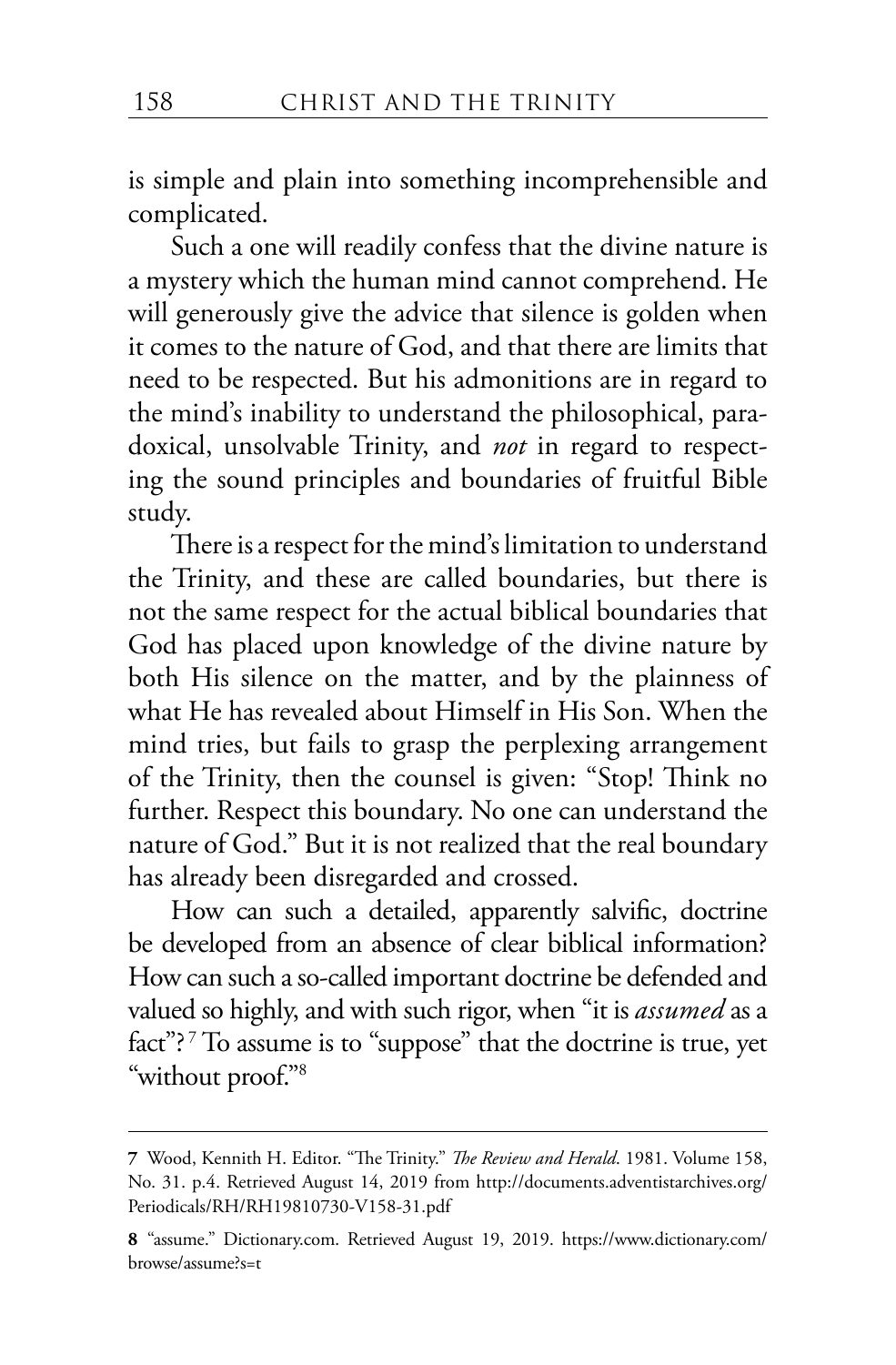Since the Trinity is a doctrine that is defended by the Word of God without having actual proof of its validity in the Word of God, its defense is unreasonable. Its defense is irrational, not guided by sound judgment, illogical. That which is without proof is defended as if proved. That which is not true is defended as if it were true. That which is unreasonable, is believed to be reasonable. The mind is trained to see things that are not there as if they are, and the things that are there as if they are not.

 When the truth makes contact, the truth then seems untrue; the reasonable seems unreasonable; that which is obtained through sound judgment seems unsound; that which is logical seems strange and illogical; "Son" no longer means Son; "Father" no longer means Father; "Begotten" no longer means begotten. The reinvented interpretations are favored over the plain, common-sense meanings of words that are used and understood in every language all around the globe. By not respecting the limits that God has placed in the Scriptures -- about Himself, about His Son, and about the divine nature -- the Christian is wandering in the wilderness, but he does not perceive it. Instead, he perceives a carefully tended garden where he may safely rest, and gaze upon the trinitarian deception as if it were the most beautiful rose.

Objections to the first angel's message that arise in the mind that has been so trained are brewed with the confusion of disobedience, the confusion of going out of God's bounds. The objections need to be bridled by God's word. And they do *not* need to be resolved before the truth can be accepted. In fact, the trinitarian's objections need to be set aside, as far as necessary, so that they will not prevent him from returning to the beginning foundational teach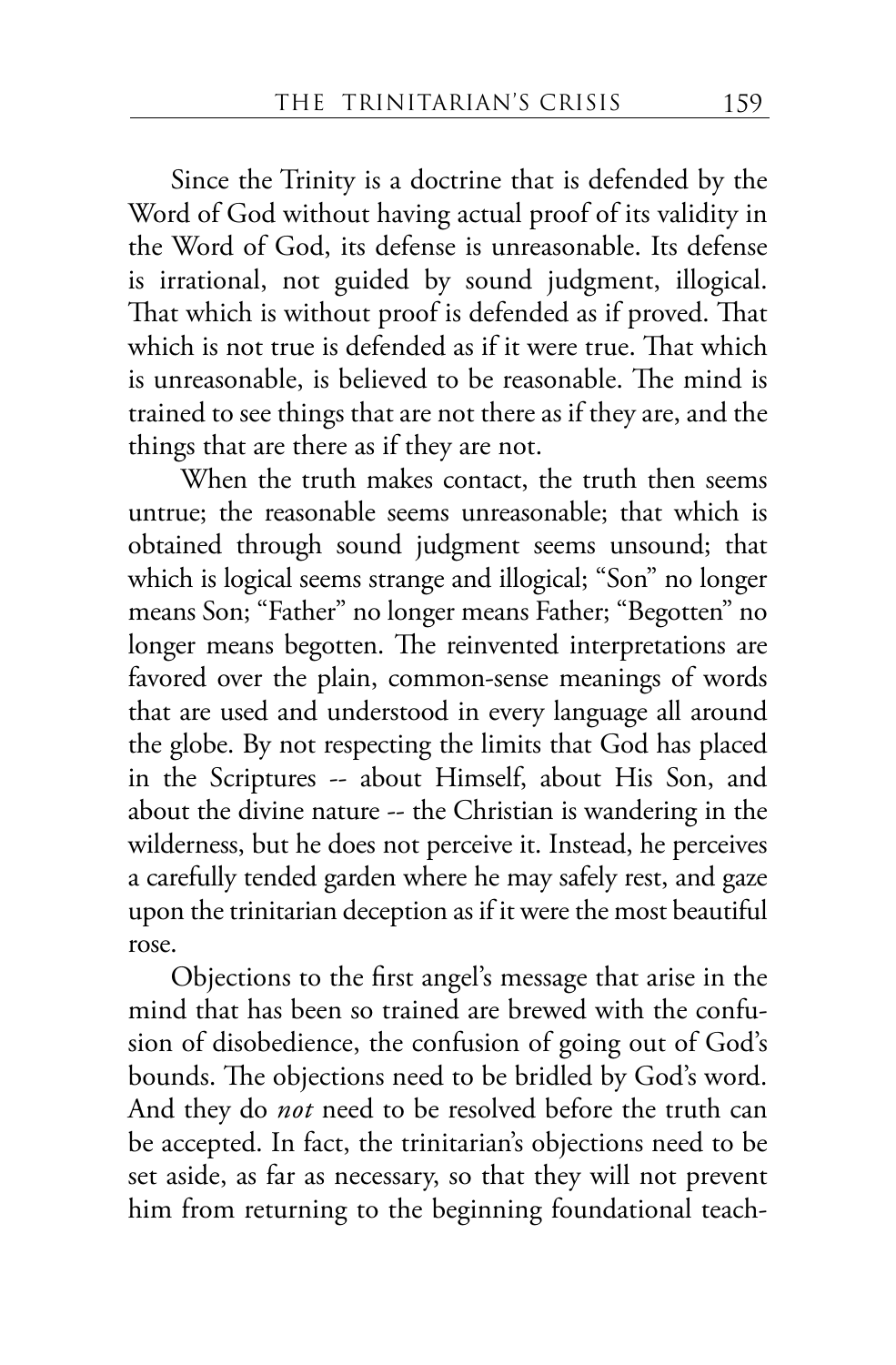ing of Christ. This is not only appropriate, but it is absolutely necessary. There should be no hesitation to rely upon a clear, plain "thus saith the Lord," such as Matthew 16:16, John 17:3, and John 3:16, etc., without twisting the words into something they're not, even if it requires one to acknowledge his whole perception of reality as false and in need of correction.

If a student adamantly believes that one plus one equals ten, is it possible to reason with him when he argues against the fact that one plus one equals two? Is it possible to reason with him, without going back to the foundational principles of counting that show how one plus one equals two and not ten? Any argument that the student will use to defend the idea that one plus one equals ten comes from the imagination. He has invented the defense without regard to reality. The sound principles of counting will not necessarily answer the objections that arise from an erroneous belief that is defended by imaginary inventions. Reason will not be able to penetrate his defense, unless he is willing to accept reality, and set his error aside long enough to be properly taught, and learn the foundational principles of counting.

It is the same here. The trinitarian must find resolution to his objections and questions by returning to Matthew 16:16, the safe and sound, straight and level foundation of Jesus the Christ, the Son of the living God. God will reveal the truth about His Son to the mind so that he may be established in the foundation of His church, and God will build him up in the truth "line upon line" (Isaiah 28:10). This is how the Bible student's objections will be either answered or dissolved. This is where he will find his rest, the carefully tended garden of God, the true "rest wherewith [he] may cause the weary to rest" (Isaiah 28:12), and read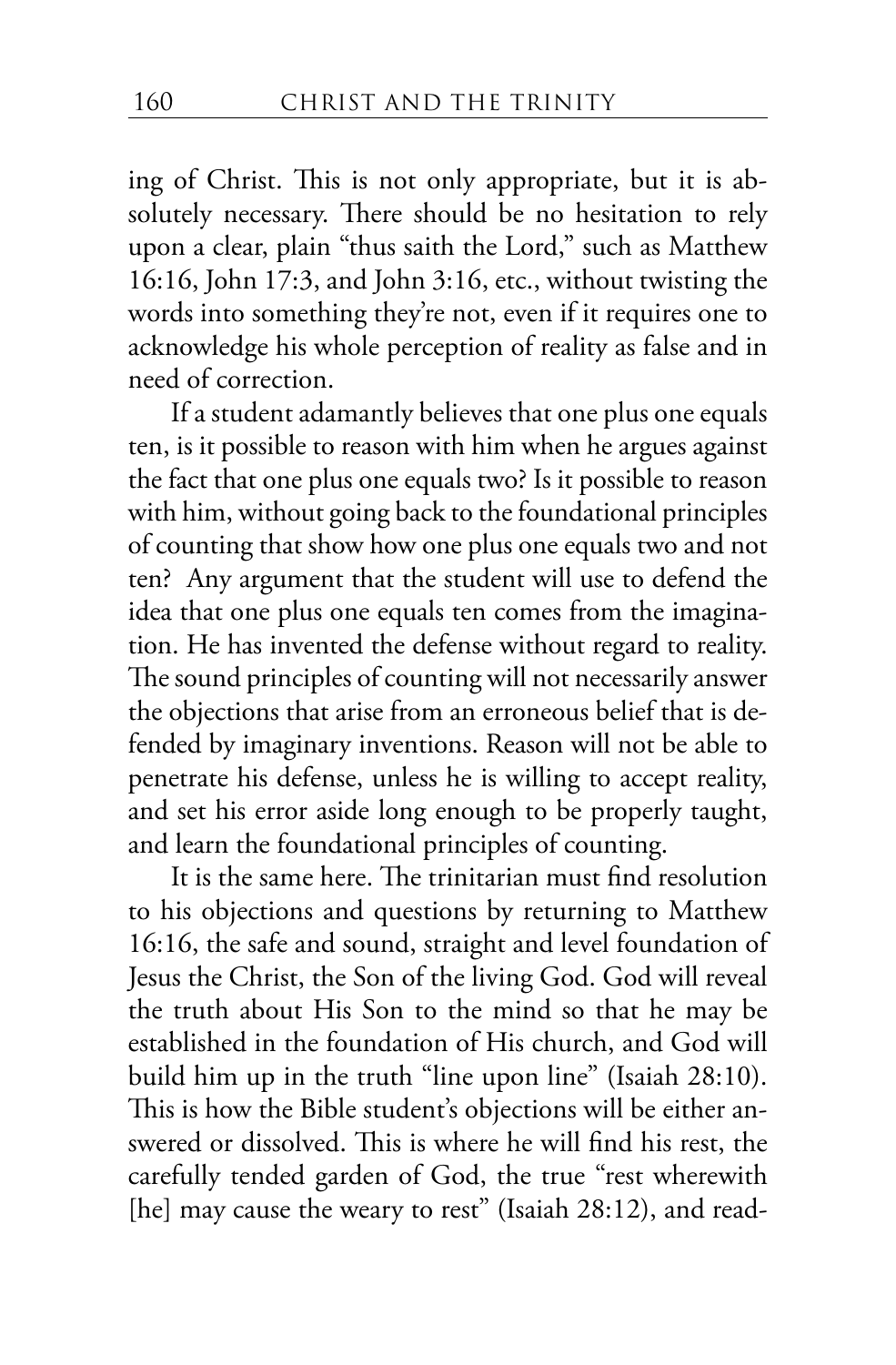ied to begin his true education, to begin preparations for the earth's closing scenes prophesied in Revelation 14.

Leaving idolatry to worship God in truth, honoring Him as the Creator, as the "Father of whom are all things," requires the foundation of the knowledge of Jesus, who is "the Christ, the Son of the living God." There is no other way to faithfully respond to the angels' three-fold call for reformation. There is no other gospel to preach but the everlasting truth in God's *Son*. There is no other way to worship God but through the truth and life received in His Only-Begotten:

"6 Jesus saith unto him, I am the way, the truth, and the life: *no man* cometh unto the Father, but by me." John 14:6

"9 In this was manifested the love of God toward us, because that God sent his *only-begotten Son* into the world, that we might live through him." 1John 4:9

"<sup>11</sup>And this is the record, that God hath given to us eternal life, and this life is in his *Son*." 1John 5:11

"20And we know that the *Son of God* is come, and hath given us an understanding, that we may know him that is true [God], and we are in him that is true [God], even in his *Son Jesus Christ*." 1John 5:20

"16For God so loved the world, that he gave his *only-begotten Son,* that whosoever believeth in him should not perish, but have everlasting life. 17For God sent not his *Son* into the world to condemn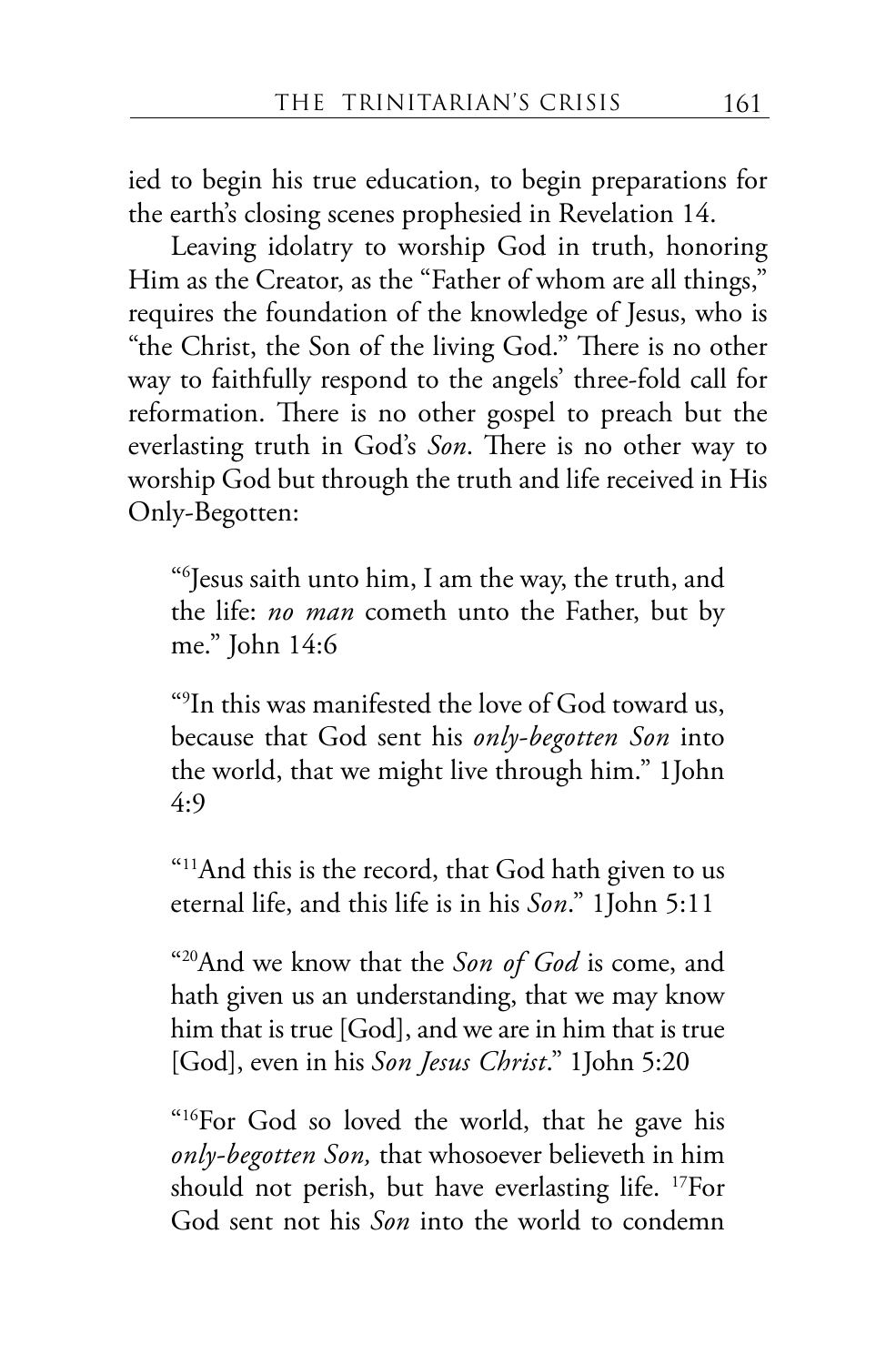the world; but that the world through him might be saved." John 3:16, 17

"38For I came down from heaven, not to do mine own will, but the will of him that sent me... <sup>40</sup>And this is the will of him that sent me, that every one which seeth *the Son, and believeth on him,* may have everlasting life: and I will raise him up at the last day." John 6:38, 40

"30And many other signs truly did Jesus in the presence of his disciples, which are not written in this book: <sup>31</sup>*But these are written, that ye might believe that Jesus is the Christ, the Son of God*; and that believing ye might have life through his name." John 20:30, 31

The everlasting gospel is the blessed hope found only in God's Son. He is the Promise of God: "And this is the promise that he hath promised us, even eternal life," "and this life is in His Son" (1John 2:25; 5:11). The gospel is the good news of God's mercy and tender affection toward "every nation, and kindred, and tongue, and people" in redeeming us from the death and destruction of sin to eternal life in His Son.

But it must be remembered that the everlasting gospel is not only a message of mercy. It is also a message of warning, for everyone that "seeth the Son and believeth on Him" will be raised up on the last day, but he that believeth not will be condemned, indeed, is "condemned already, because he hath not believed in the name of the only-begotten Son of God" (John 3:18).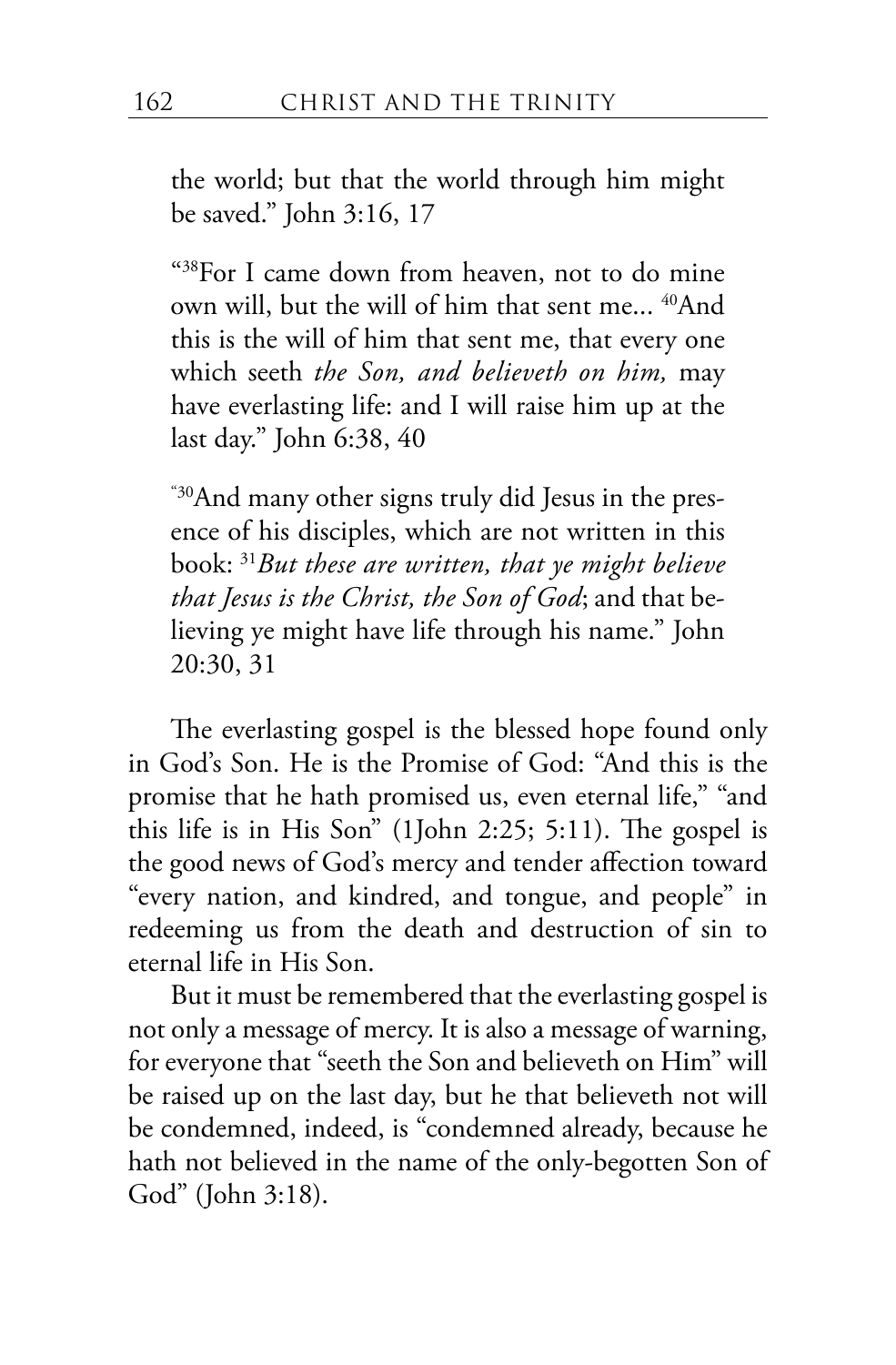#### - NINE -

# **THE NAME OF THE ONLY-BEGOTTEN SON OF GOD**

*"For God sent not his Son into the world to condemn the world; but that the world through him might be saved. He that believeth on him is not condemned: He that believeth not is condemned already, because he hath not believed in the name of the only begotten Son of God." John 3:17-18*

We must believe in the name of the only-begotten Son of God if we will be saved (John 3:18). So what is the name of the only-begotten Son of God that we must believe in to be saved?

"4 He hath *by inheritance* obtained a more excellent name." Hebrews 1:4

The name of the only-begotten Son is the Father's name, which the Son has received "by inheritance." Believing in the name of the only-begotten Son necessitates believing that the principle of inheritance applies to God and Christ. It means believing in the eternal, authentic Father-Son relationship between God and His divine Son, and that the Son has received His name from God the Father by, and through, the principle of inheritance in their authentic Father-Son relationship.

Acknowledging the principle of inheritance in the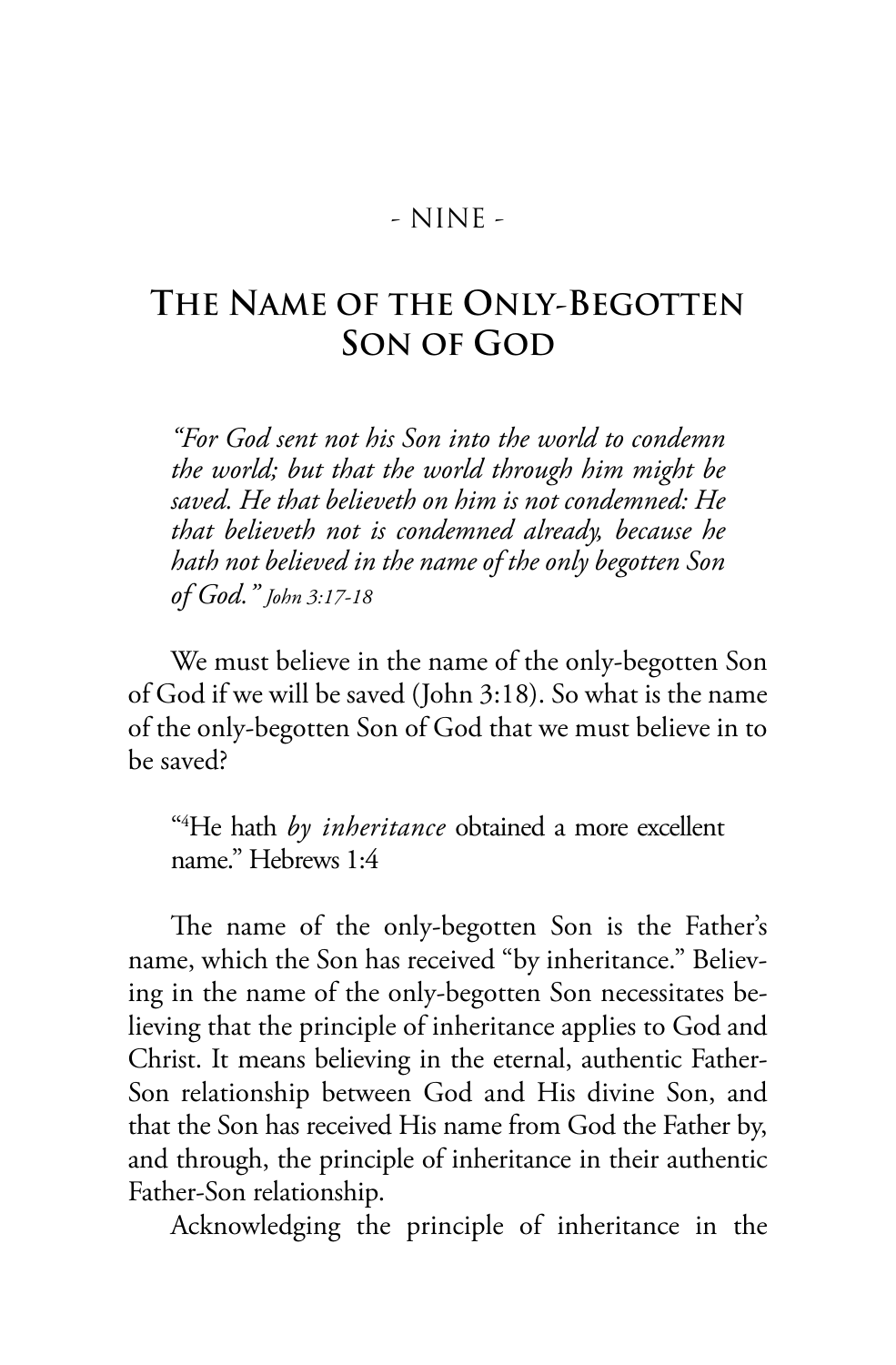Father-Son relationship is to acknowledge the Father and the Son, that they really are Father and Son. It is bound to receiving the truth about Jesus in Matthew 16:16, that He is the true Son of the living God. And this binds it to receiving the truth about God, who He is, and what He has done for the world in giving us His Son. And this binds it to comprehending the love of God in our personal experience. The name of the only-begotten Son encompasses the whole gospel picture of who He is, of who God is, and of what God has done for mankind through His Son, *because of the principle of inheritance.*

It is the principle of inheritance that underlies, and gives meaning to, the relationship between God and Christ, defining who they are. Therefore it underlies knowledge of them, which is our salvation:

"3 And this is life eternal, that they might *know* thee the only true God, and Jesus Christ, whom thou hast sent." John 17:3

"20And we know that the Son of God is come, and hath given us an understanding, that we may *know* him that is true, and we are in him that is true, even in his Son Jesus Christ. This is the true God, and eternal life." 1John 5:20

Because of the principle of inheritance, believing in the name of the Son of God is to know Him as He truly is, as is revealed in Matthew 16:16, that is, as the true Son of God, as God's only-begotten Son (John 3:16). Likewise, believing in the name of the Son is to also know God, for the name of the Son (who He is), is the Father's name (who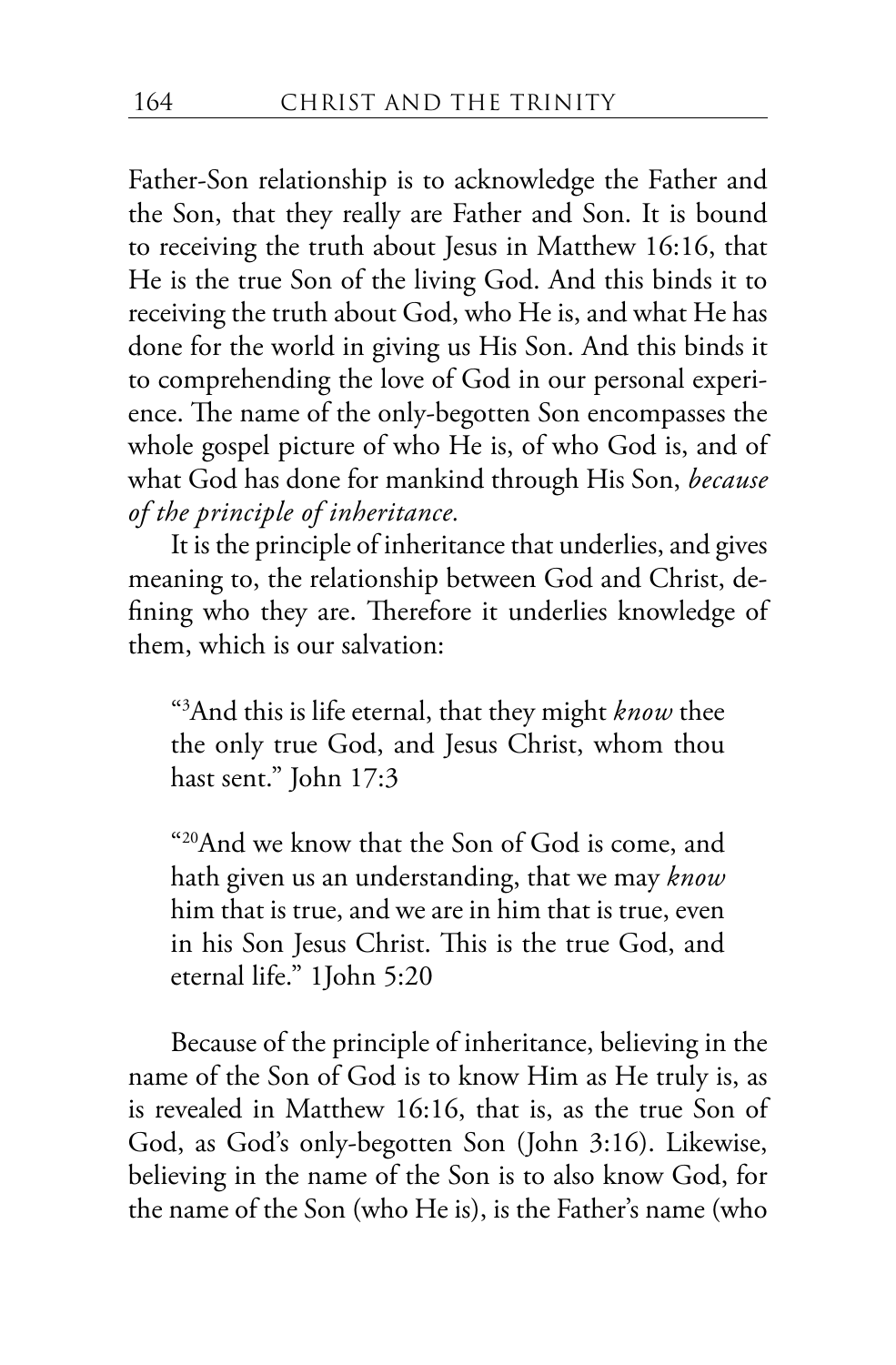God is), which the Son "hath by inheritance obtained."

#### **MEDIATOR OF THE FATHER'S NAME**

"1 And I looked, and, lo, a Lamb stood on the mount Sion, and with him an hundred forty and four thousand, having his Father's name written in their foreheads." Revelation 14:1

We must have the Father's name written in our foreheads if we want to be included with the 144,000, who "are redeemed from the earth" (Revelation 14:3) when Jesus comes. We must believe in the Son's name, yet it is the Father's name that is written in the forehead of the 144,000.

The 144,000 are not those who rise from the graves at Christ's appearing, for those in the graves take part in "the resurrection from the dead" (Philippians 3:11), which is different than being "redeemed from the earth" (Revelation 14:3). Rather than being resurrected from the dead, these are the last generation who have gone through the great and final tribulations prophesied of in Revelation 14, and Psalm 91. They will be alive, and saved from the earth after the judgment hour has closed:

"7 Thou, even thou, art to be feared: and who may stand in thy sight when once thou art angry? <sup>8</sup>Thou didst cause judgment to be heard from heaven; the earth feared, and was still, <sup>9</sup> When God arose to judgment, to save all the meek of the earth. Selah." Psalm 76:7-9

The 144,000 are "the servants of God" who are "sealed...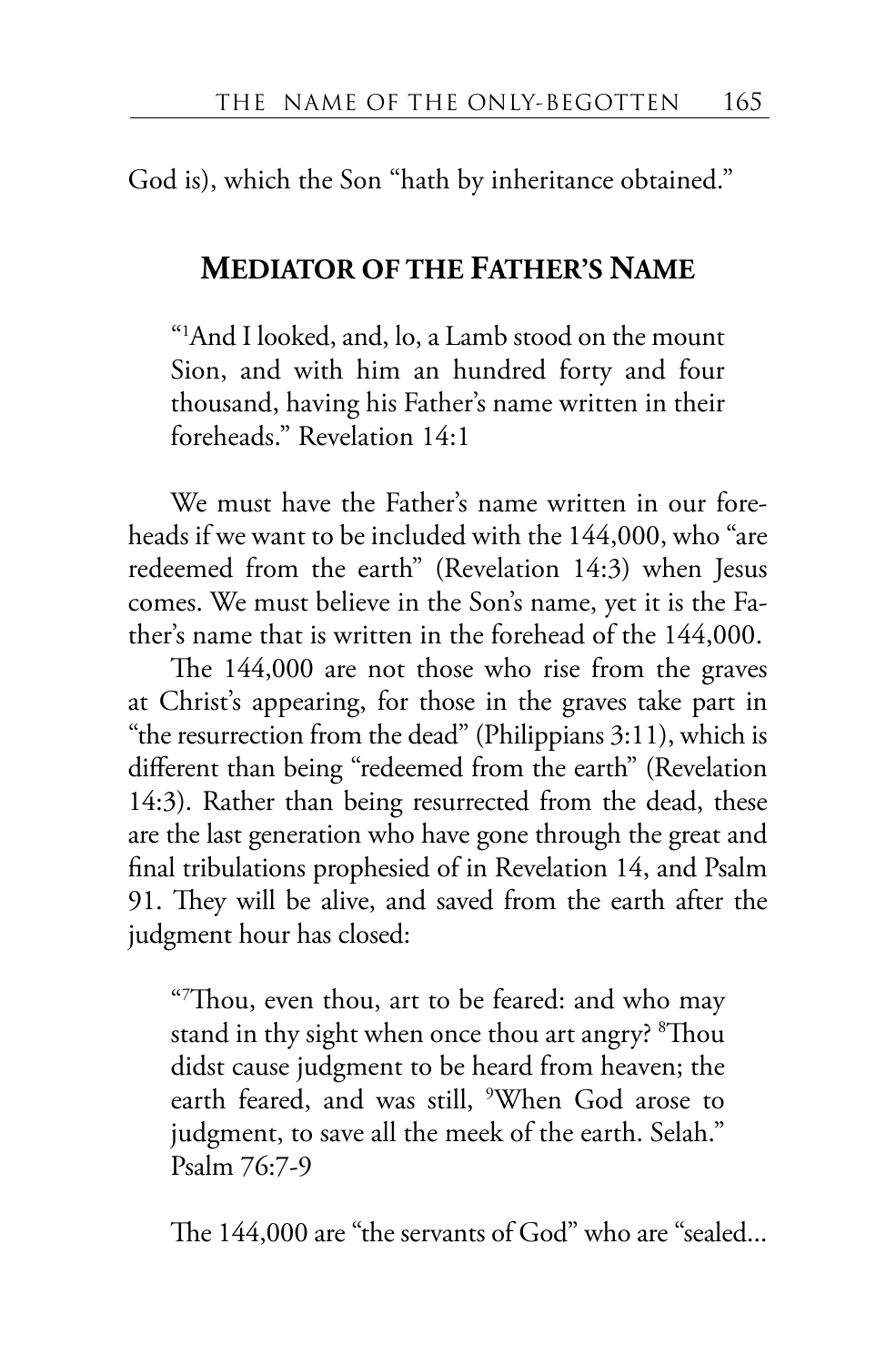in their foreheads" just before the final tribulations are unleashed upon the earth (see Revelation 7:1-3). They are a special class. They are the last generation of believers upon the earth, and they will be alive when Jesus comes. These are sealed in their foreheads with the Father's name.

They will have kept themselves pure and undefiled through the final tribulations prophesied of in the three angels' messages. These are they "which follow the Lamb whithersoever he goeth," "and in their mouth was found no guile: for they are without fault before the throne of God" (Revelation 14:4, 5). They are without fault before the throne of God, that is, they meet the standard of God's judgment warned of by the first angel.

In their mouth is no guile, there is no lie or deceit, and there is no more sin in them. They are washed in the blood of the Lamb. They "keep the commandments of God and the faith of Jesus" (Revelation 14:12). They have heeded the warning given by the first angel, and have made the necessary preparations. They have reformed their religion, thus their lives, and they fear God and give glory to Him, and will stand faultless before His throne.

The Father's name is not written *on* the foreheads of the 144,000, like a visible stamp on the skin, but it is written *in*  their foreheads where the pre-frontal cortex is found. The pre-frontal cortex is the region of the brain responsible for high thoughts, personality expression, discernment, and control of impulses and emotional reactions, i.e. the mind, the identity, the personality, the character. The Father's name written in the forehead is God's character written in the thoughts, in the personality, in the discernment and choices, and in the demeanor and emotions of those who, by faith, "follow the Lamb whithersoever he goeth," even to the very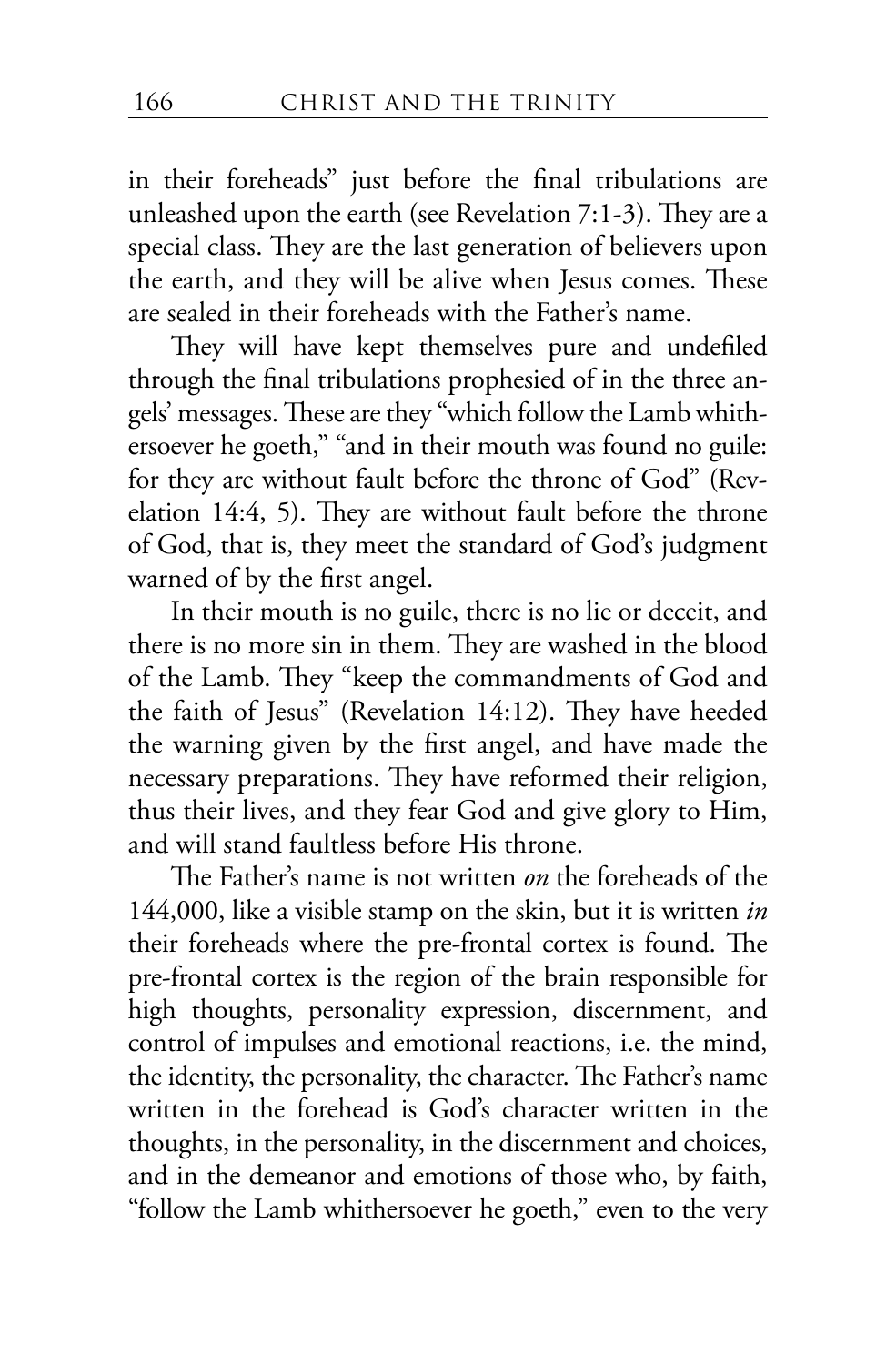throne of God where they stand faultless and undefiled.

Here I will reinforce the connection between God's name, God's law, God's character, and God Himself. When we speak of Gods name, we speak of God's holy character. And when we speak of God's holy character we speak of God's holy law, for it is a transcript of His character. When we speak of God Himself, it is impossible to detach Him from His holy character, His holy law, and His holy name because all these are Him and are from Him.

God Himself is holy, and all that has to do with God is holy. "Holy" means morally blameless, morally perfect and pure. This is God -- blameless, morally perfect and pure, i.e., righteous. God's law came from Him, so it is holy and righteous. God's name is His reputation, His character, and so God's name is holy and righteous.

God Himself is holy:

"5 Exalt ye the LORD our God, and worship at his footstool; for he is holy." Psalm 99:5

God's law is holy:

"12Wherefore the law is holy, and the commandment holy, and just, and good." Romans 7:12

God's name is holy, and He Himself is the Holy One:

"7 So will I make my holy name known in the midst of my people Israel; and I will not let them pollute my holy name any more: and the heathen shall know that I am the LORD, the Holy One in Israel."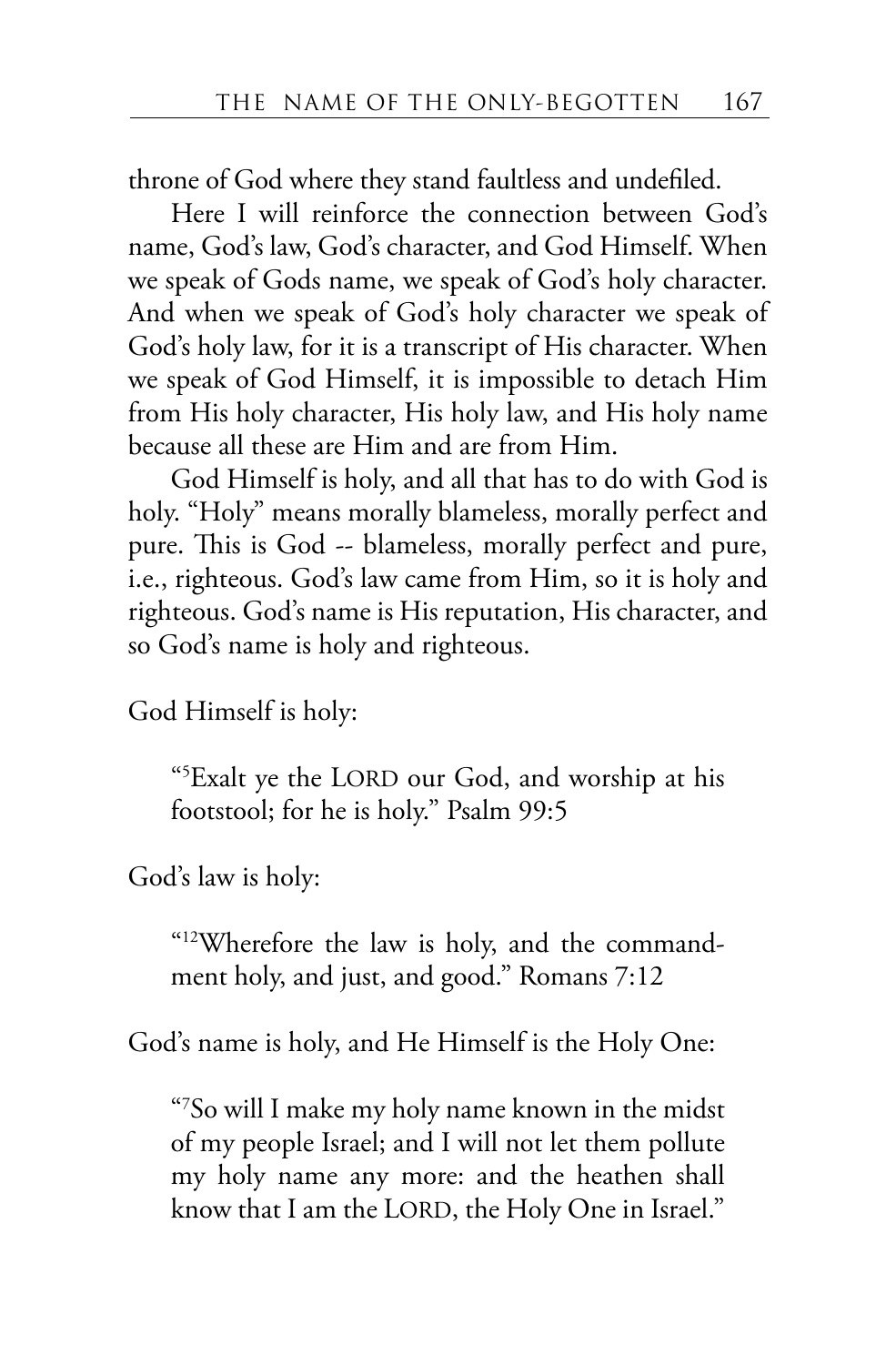Ezekiel 39:7

Everything about God, and everything from God is holy. His character, His law, and His name are holy. According to Ezekiel 39:7 (above), knowing the holy name of God is to know that God is holy: "I will make my holy name known in the midst of my people" equates to "the heathen shall know that I am... the Holy One..." There is a positive connection between God's name, God's law, God's character, and God Himself. Knowing God's name means knowing God, who He is, His character, and His law.

Those who have the Father's holy name written in their forehead have God's holiness written in their character; they have God's holy law written in their mind and heart:

"10For this is the covenant that I will make with the house of Israel after those days, saith the Lord; I will put my laws into their mind, and write them in their hearts: and I will be to them a God, and they shall be to me a people: 11And... all shall know me, from the least to the greatest." Hebrews 8:10, 11

The word "write" in the above passage is the Greek "epigraphō." It means "to inscribe."1 This has a different meaning than to write on a piece of paper. To inscribe is to "engrave on for perpetuity or duration."2 An inscription is "something written or engraved in a solid substance to

**<sup>1</sup>** Strong, James. "The Strongest Strong's Exhaustive Concordance of the Bible." Zondervan. 2001. p. 1610. Reference number G1924.

**<sup>2</sup>** "inscribe." Websters-Dictionary-1828. Retrieved August 14, 2019. http://www.webstersdictionary1828.com/Dictionary/inscribe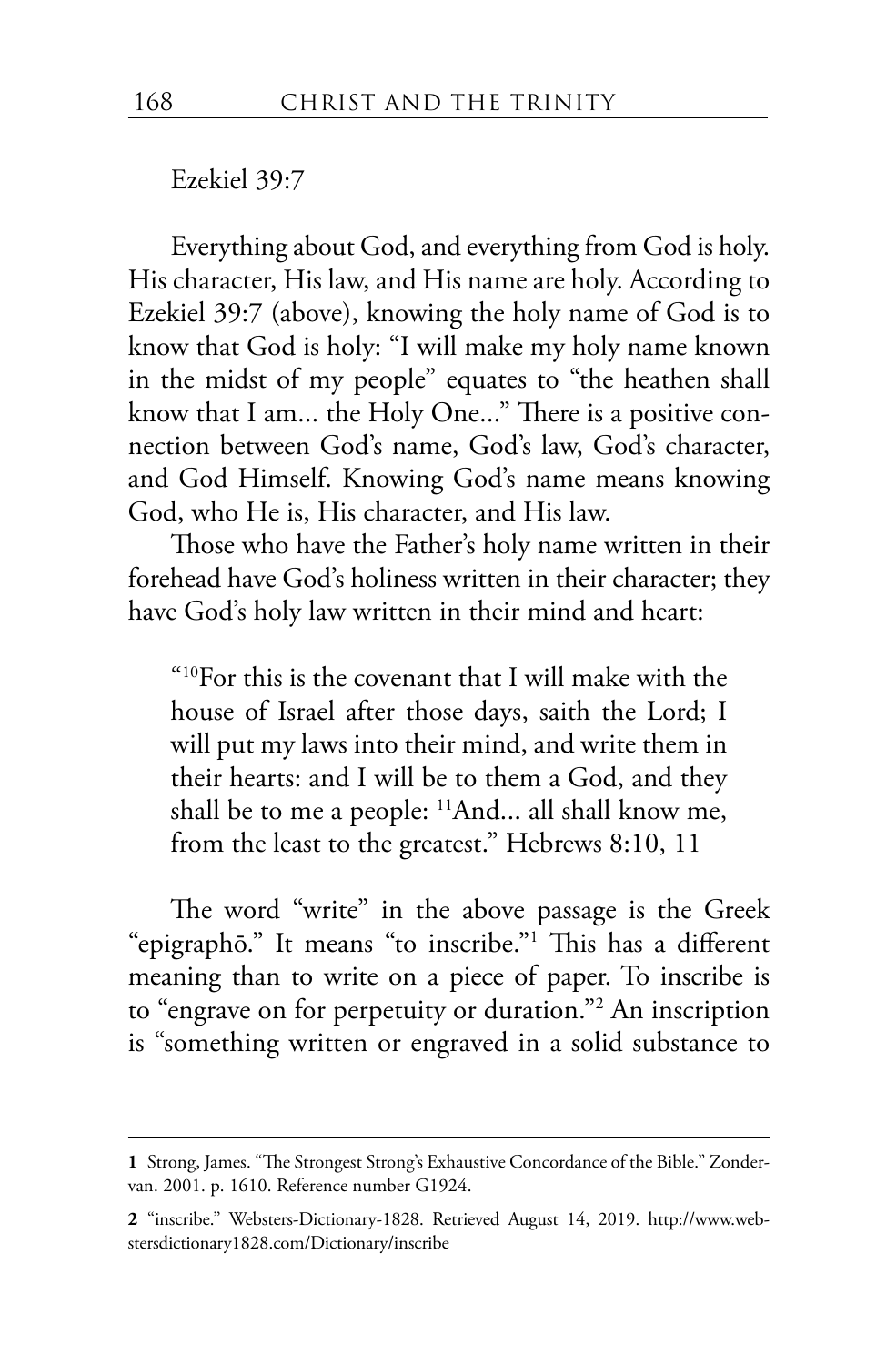communicate knowledge to after ages."3

When God says that He will put His laws into our mind and write them in our hearts, He means that He will impress His principles of love and justice, His holy character expressed in His law, into the depths of our minds and hearts in perpetuity. He means for His law to stay there and define our character, forever. His laws are placed there to communicate His character to the world through our own characters. And when we are living the eternal life of the saved, God's character will remain the expression of our lives forever, time without end.

We become messengers of God's love and justice, communicating knowledge of God through our own characters, that is, through the expression of our thoughts, our personality, our discernment and choices, our demeanor, and our emotions. The Bible calls us "epistles," or letters:

"3 Forasmuch as ye are manifestly declared to be the epistle of Christ ministered by us, written not with ink, but with the Spirit of the living God; not in tables of stone, but in fleshy tables of the heart." 2Corinthians 3:3

God's eternal law, once written upon tables of stone on Mount Sinai, is inscribed into the tables of our heart by His Spirit, and our characters become a letter to be read by all, communicating knowledge of God. The influence of God's character expressed through ours has eternal influences and outcomes upon those who read our lives through what we

**<sup>3</sup>** "inscription." Websters-Dictionary-1828. Retrieved August 14, 2019. http://www.webstersdictionary1828.com/Dictionary/inscription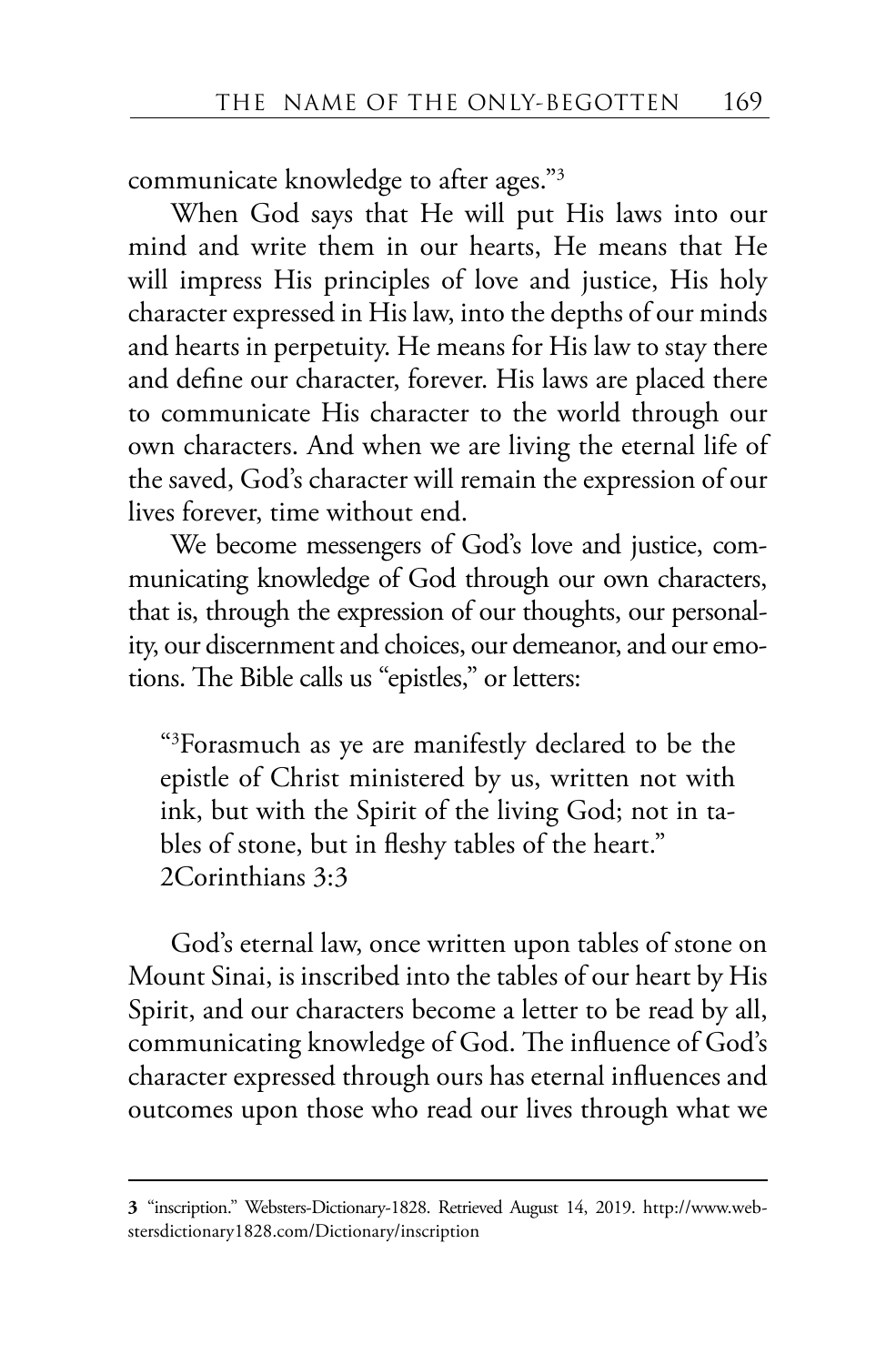manifest in the world.

This writing of God's law into our minds and hearts is how we ourselves know Him. If God's law is inscribed into our being for the purpose of communicating knowledge of Him to the world, then the knowledge that is communicated to the world through us, must be knowledge that is first given to us. Thus, this is how we know God. It is how we obtain saving knowledge of Him:

"10For this is the covenant that I will make with the house of Israel after those days, saith the Lord; *I will put my laws into their mind, and write them in their hearts:* and I will be to them a God: 11*and... all shall know me*." Hebrews 8:10, 11

But the only way to know God is through His Son. And so Christ is the Mediator of this covenant in which God writes His holy law, that is, His holy character, which is His holy *name*, into our minds and hearts. We must realize that it is by believing in the name of the Son that the name of the Father is written in the foreheads of the 144,000.

Christ is the Mediator of His Father's name. It is through Christ that the Father's name is written in the forehead, because the Father's name is in Christ (see Exodus 23:21). The Son hath obtained it by inheritance, and thus He can be, and is, the Mediator of His Father's name to those who believe in Him.

If we want the Father's name, we must come to His Son. We must first believe in the name of the Only-Begotten, which means we must accept the principle of inheritance that underlies the relationship between God and Christ. We must receive the witness of God about Jesus, that He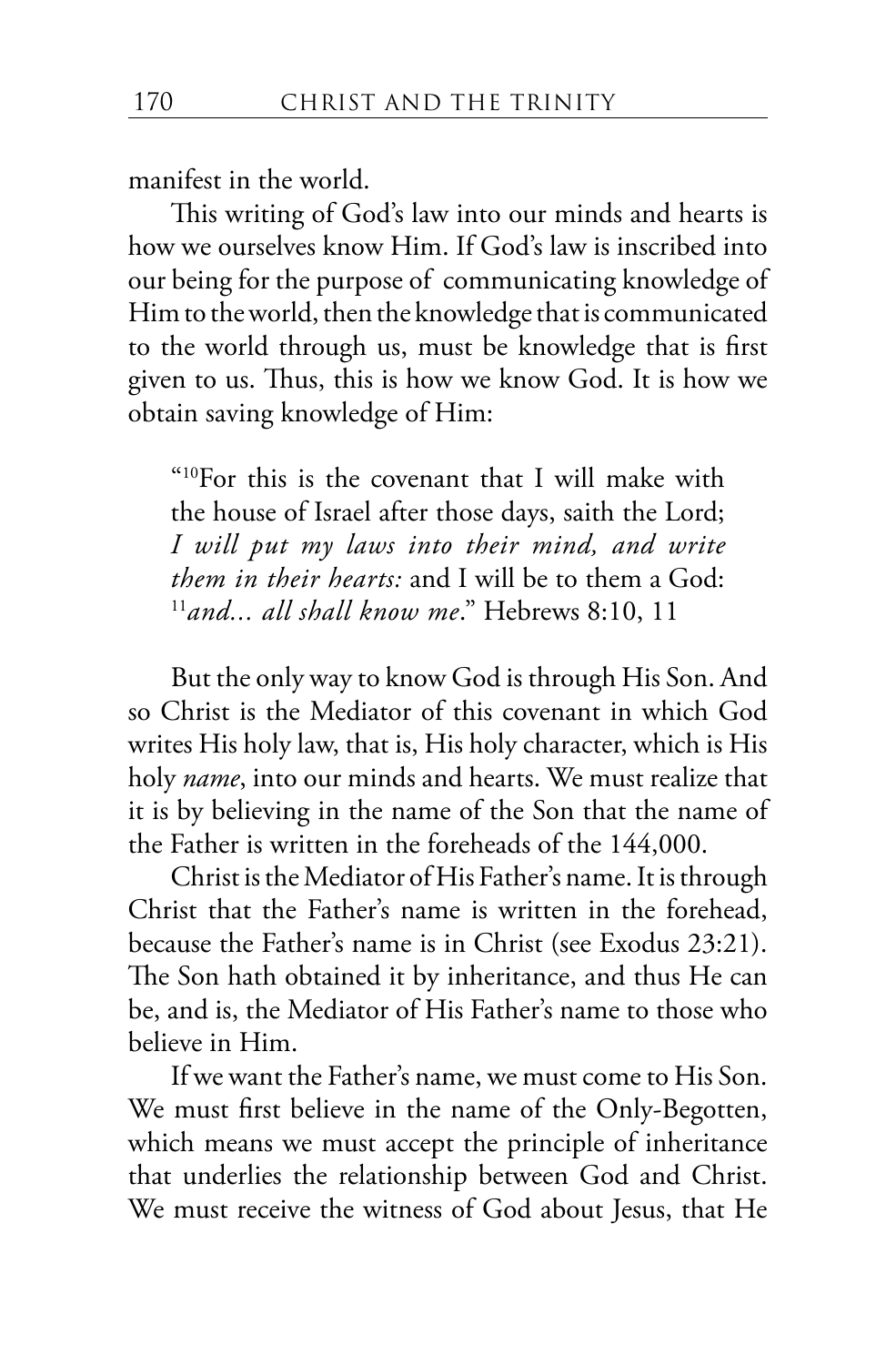truly is "the Christ, the Son of the living God" (Matthew 16:16). This belief is the entry point to the knowledge of God and Christ that saves, which knowledge is only acquired by God writing His holy name (His law) into our character through belief in His Son's name (faith in Jesus). The name embraces who Jesus is -- the Only-Begotten, the express image of God through inheritance. And who He is embraces why He was sent (He is the Man Jesus, the incarnate Son of God, the Christ, the Saviour of the world by His mediation), what He taught (how to be saved), and the power that He has to forgive and cleanse from sin (He will save).

The saints are they who have the Father's name written in their foreheads:

"12Here is the patience of the saints: here are they that keep the commandments of God [His law, His character, His holiness, His name in their character], and the faith of Jesus [believing in the name that the only-begotten Son of God has inherited, which embraces who He is, why he was sent to the world, the doctrines that He taught about salvation, and His power to save]." Revelation 14:12

*Parenthetical comments added*

These will remain pure and undefiled while all others fall with Babylon and worship the beast. These are they who worship God in truth, and glorify Him in response to the first angel's cry: "Fear God and give glory to Him," "glorify God, even the Father of our Lord Jesus Christ" (Revelation 14:7; Romans 15:6).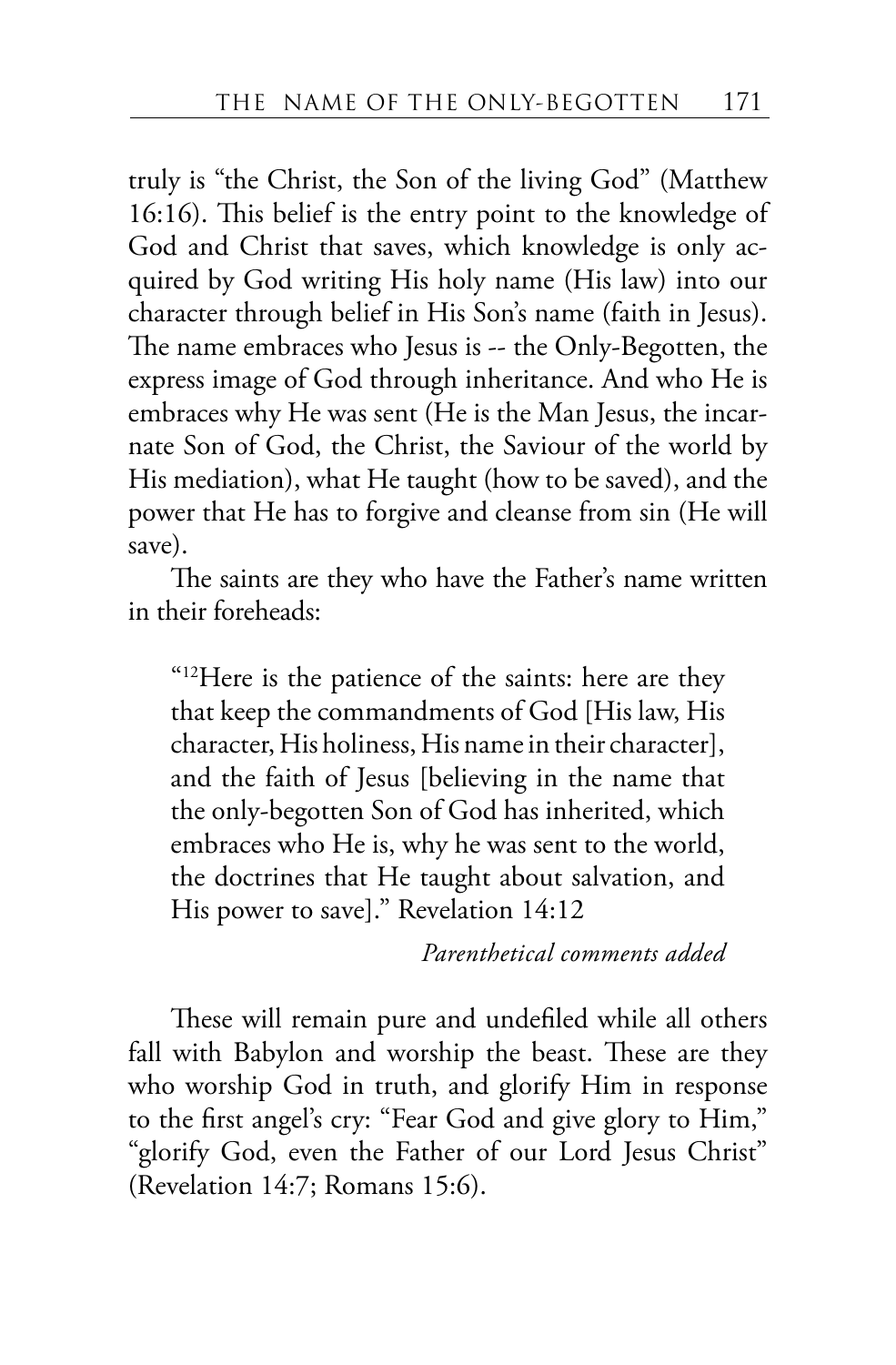## **THE NAMELESS SON**

In contrast, the son of the Trinity is not, and can never be, the Mediator of the Father's name to the saints, for he is unbegotten. He has not inherited the Father's name. Being his own life source, he has not inherited anything from the Father, including the Father's name. Even though the son of the Trinity is professedly equal to God in power, in authority, in attribute, and in sourceless existence, he is, nonetheless, without the Father's name. The Trinity's sourceless son cannot mediate the covenant that reconciles the believer with God, bringing the heart and mind into harmony with God's character, enabling him to "keep the commandments of God, and the faith of Jesus."

The holiness that is required in order to be preserved through the closing trials prophesied of in the three angels' messages cannot be obtained through the son of the Trinity because He is without the Father's name, thus he cannot impart the holiness of God to anyone. He cannot give the knowledge of God that the pure church will have, which is demonstrated by them keeping the commandments of God and the faith of Jesus. This knowledge is only acquired by God writing His holy name into the character through belief in His only-begotten Son's inherited name:

"He that believeth on him is not condemned: but he that believeth not is condemned already, because he hath not believed in the name of the only-begotten Son of God." John 3:18

--- ---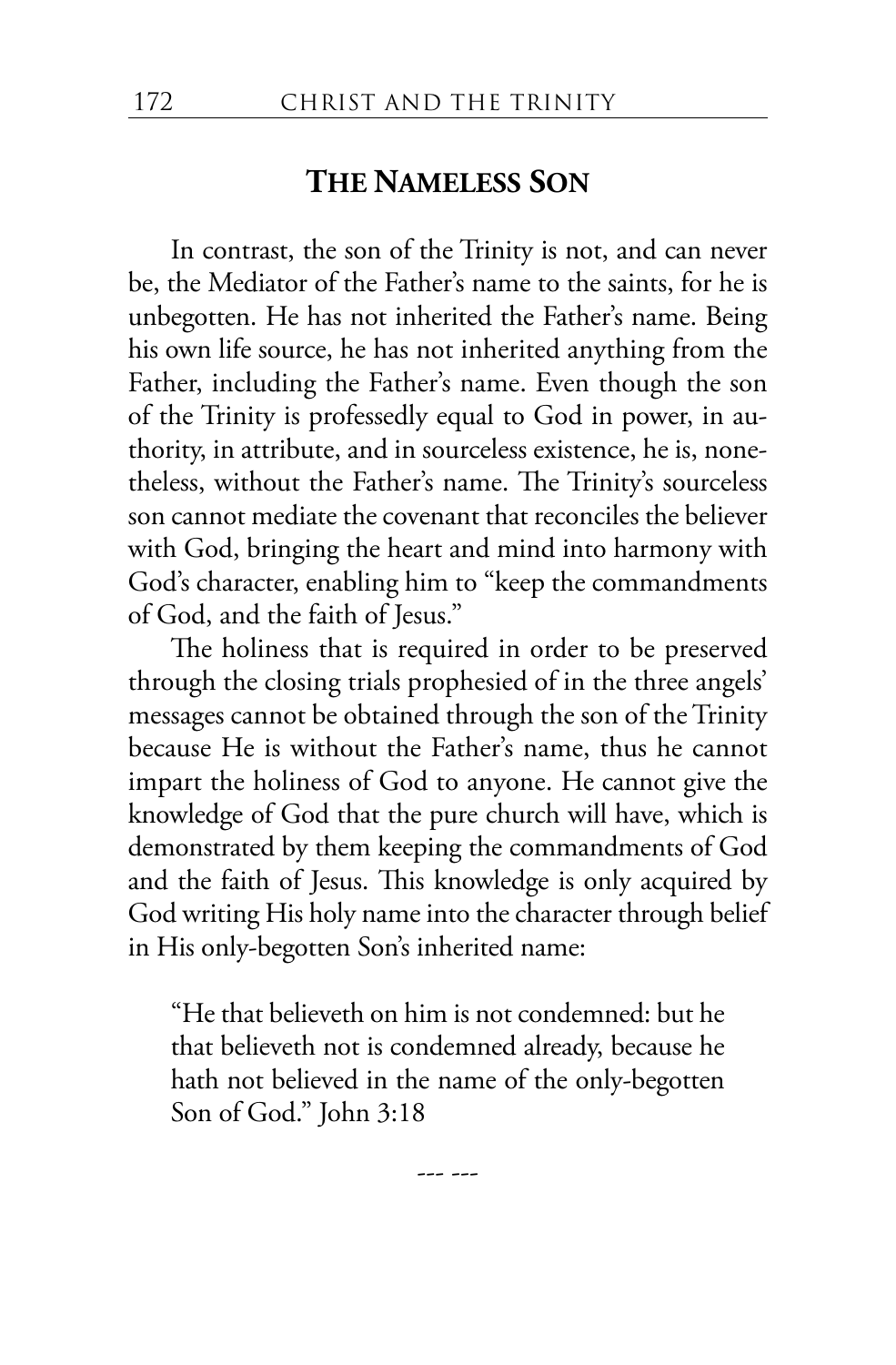Thus, as we stand on the cusp of Christ's appearing, this message of mercy and warning is given with a "loud voice" so that all may hear and be ready: "Fear God" "even the Father of our Lord Jesus Christ" and "give glory to Him, and worship Him... that made heaven, and earth, and the sea, and the fountains of waters" "by Jesus Christ," "for the hour of his judgment is come." "Wherefore let him that thinketh he standeth take heed lest he fall" (Revelation 14:6, 7; Romans 15:6; Ephesians 3:9; 1Corinthians 10:12).

The fate of every Christian and non-Christian alike is being determined in this judgment hour. Each life is being measured by the standard of God's own character, His holy law: "So speak ye, and so do, as they that shall be judged by the law of liberty," "for God shall bring every work into judgment, with every secret thing, whether it be good, or whether it be evil" (James 2:12; Ecclesiastes 12:14).

The hour of judgment has begun, and the required preparation specified by God's word is to fear God and give glory to Him. If we want to be prepared, we must respond to the everlasting gospel, and be saved from our sins by the life and power in God's only-begotten Son. This is God's strong pleading, His life-preserving counsel to all "them that dwell on the earth, and to every nation, and kindred, and tongue, and people," believers and unbelievers alike. We must believe in the name of the only-begotten Son of God, if we are to be with the 144,000, "without fault before the throne of God" (Revelation 14:5).

To heed this warning call, to carry out this reformation in our beliefs and practical lives, is our necessary, reasonable, and practical preparation:

"Blessed is he that readeth, and they that hear the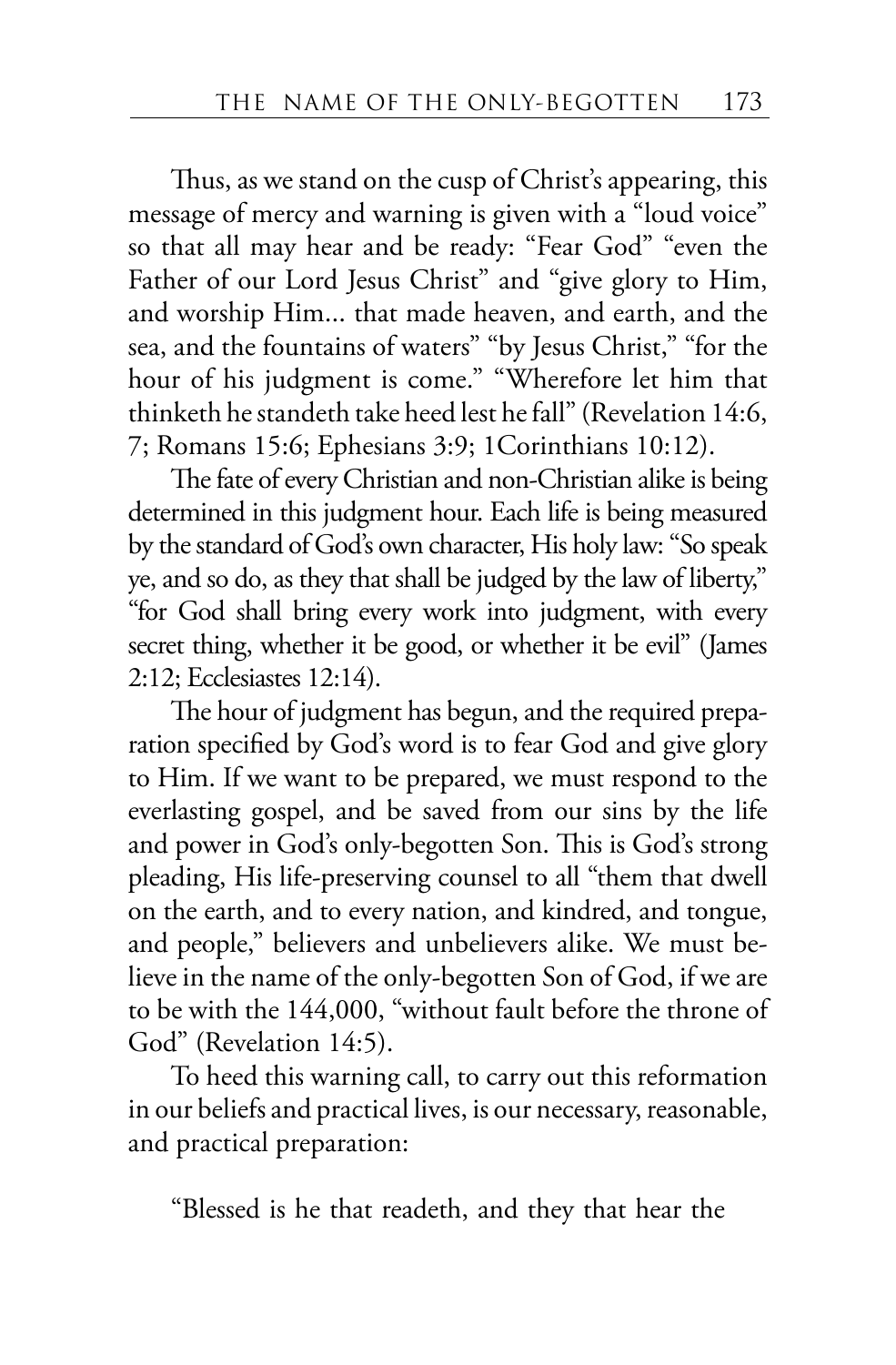words of this prophecy, and keep those things which are written therein: for the time is at hand." Revelation 1:3

The time is at hand. Who will obey the first angel's counsel to fear God and give glory to Him? Right now, Jesus is putting the question to each one of us, "But whom say ye that I am?" (Matthew 16:15). Who will receive the witness of our God and Father, and confess with Peter, "Thou art the Christ, the Son of the living God"? Or who will confess the trinitarian creed, that no other biblical witness has ever confessed? Only one is the Rock upon which Christ's church will stand. Only Peter's confession in Matthew 16:16 can keep the Christian from being overcome by the gates of hell, Babylon and the mark of the beast.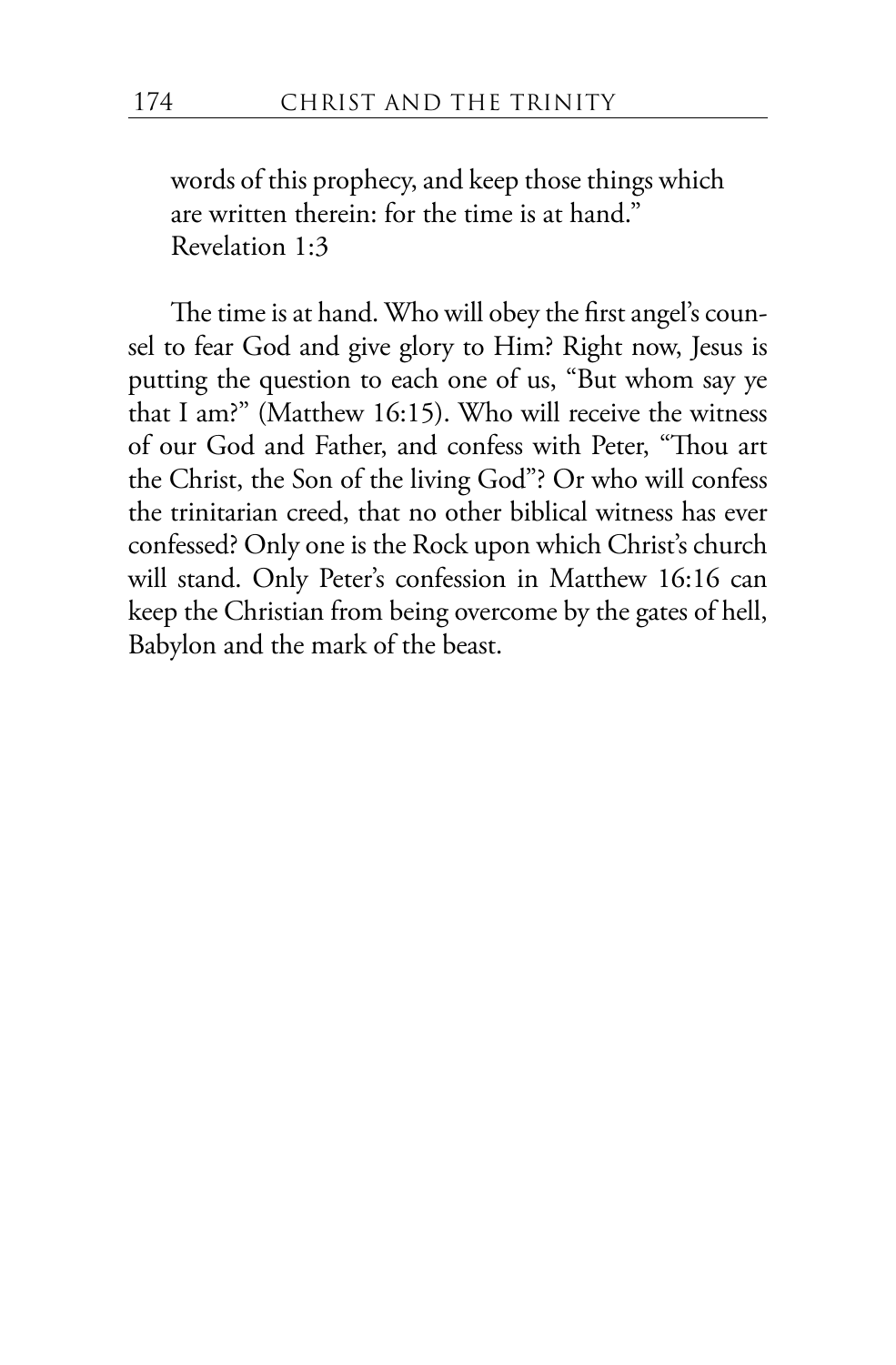"63It is the spirit that quickeneth; the flesh profiteth nothing: the words that I speak unto you, they are spirit, and they are life. <sup>64</sup>But there are some of you that believe not. For Jesus knew from the beginning who they were that believed not, and who should betray him. 65And he said, Therefore said I unto you, that no man can come unto me, except it were given unto him of my Father. <sup>66</sup>From that time many of his disciples went back, and walked no more with him. <sup>67</sup>Then said Jesus unto the twelve, Will ye also go away? 68Then Simon Peter answered him, Lord, to whom shall we go? thou hast the words of eternal life. 69And we believe and are sure that thou art that Christ, the Son of the living God."

John 6:63-69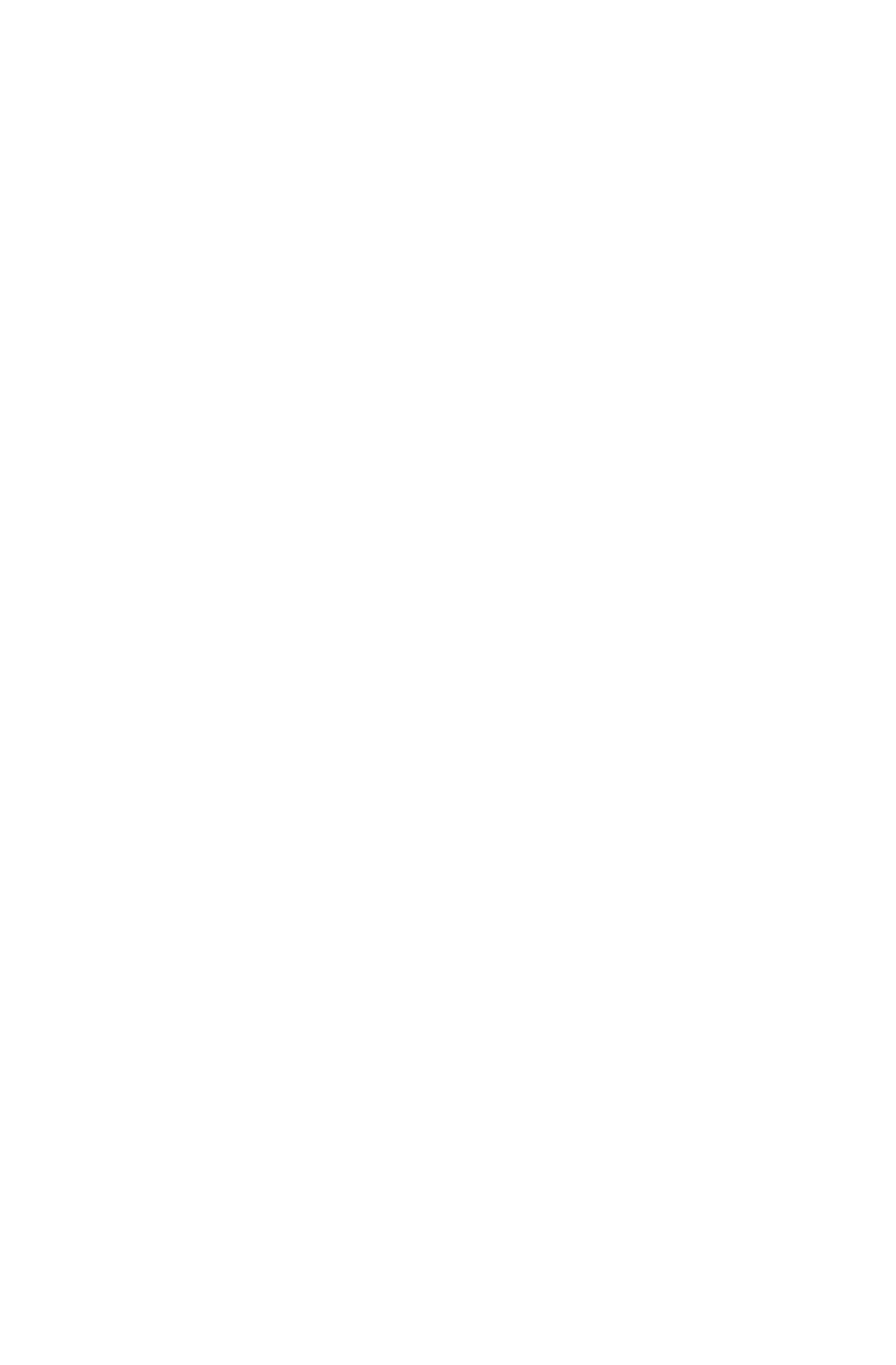## **EPILOGUE**

It must be said that Christians who believe in the Trinity, generally, also believe in Matthew 16:16, but just do not see, or refuse to acknowledge, how serious the conflict is. Either they are unaware of the seriousness of the matter, or they are not prepared to make Matthew 16:16 their only foundation, usually because they are not prepared to lose the approbation of their church. Whatever the reason, they are under the impression that they can believe in Matthew 16:16 and still keep the Trinity as their foundation; that they can, in essence, have two foundations, which of course, is not possible.

This makes sense, though, because the Trinity is not truth. As an unstable foundation, it will allow errors, conflicts, and contradictions to exist in the belief system. The Trinity, itself being an error in conflict and contradiction with the truth, determines that more of the same will be built upon it.

"Wide is the gate, and broad is the way, that leadeth to destruction" (Matthew 7:13). The Trinity is on the broad path. It allows for a broad range of distortions of the truth, and a broad range of errors to exist alongside the truth. It permits the Christian to hold serious conflicts in his beliefs without discerning them. As an error, the Trinity certainly cannot be relied upon to shed light upon its own conflict with the foundation of Matthew 16:16.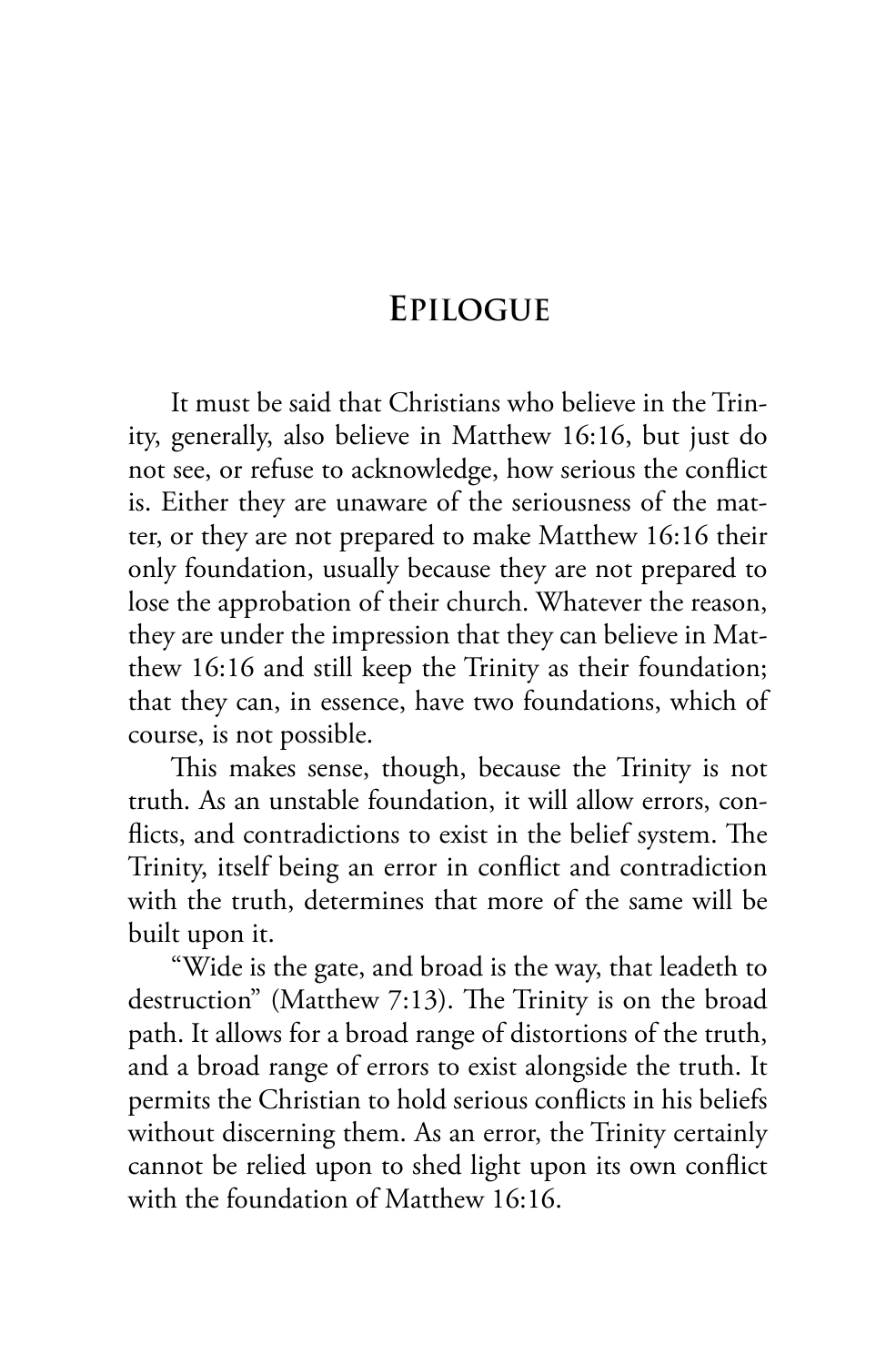However, as soon as Matthew 16:16 is made the only foundation, the truth will begin to drive out the errors, conflicts, and contradictions. As Christians accept the foundation that Christ has determined for His church -- not just as a passage to superficially believe, but as a literally God given truth meant to be the only foundation of the church -- he will gain the discernment that this truth gives. Then the seriousness of the conflict will be seen, and the Trinity will be wholly rejected. Then the Christian will see that it is not possible to hold both Christ and the Trinity together.

But as soon as this foundational conflict is resolved the Christian will gain a new conflict, which he must be prepared to endure. Just as soon as he plants his feet firmly upon the Rock, Jesus the Christ, the Son of the living God, he will enter into a conflict with the ninety-nine percent of Christians who worship the Trinity; he will no longer have the support of the majority. Not only will he lose the support of the majority, but many have actually lost their responsible positions and employment in their churches, and many more have lost family and friends, and yet many others have been disfellowshipped. For some, all of these sacrifices come together and at once.

Nonetheless, notwithstanding the sacrifice, yes, even welcoming the sacrifice, the Christian must make his stand for the truth. Now is a time of decision, a time of weighing and of being weighed. Our life records are being opened in the courts of heaven. Before God's hour of judgment closes, each and every one of us must decide what we will build our faith on: Christ or the Trinity, truth or error.

Have we received the love of the truth that we might be saved? Do we love Jesus, the Christ, the Son of the living God, in whom is the Father's name? Do we really love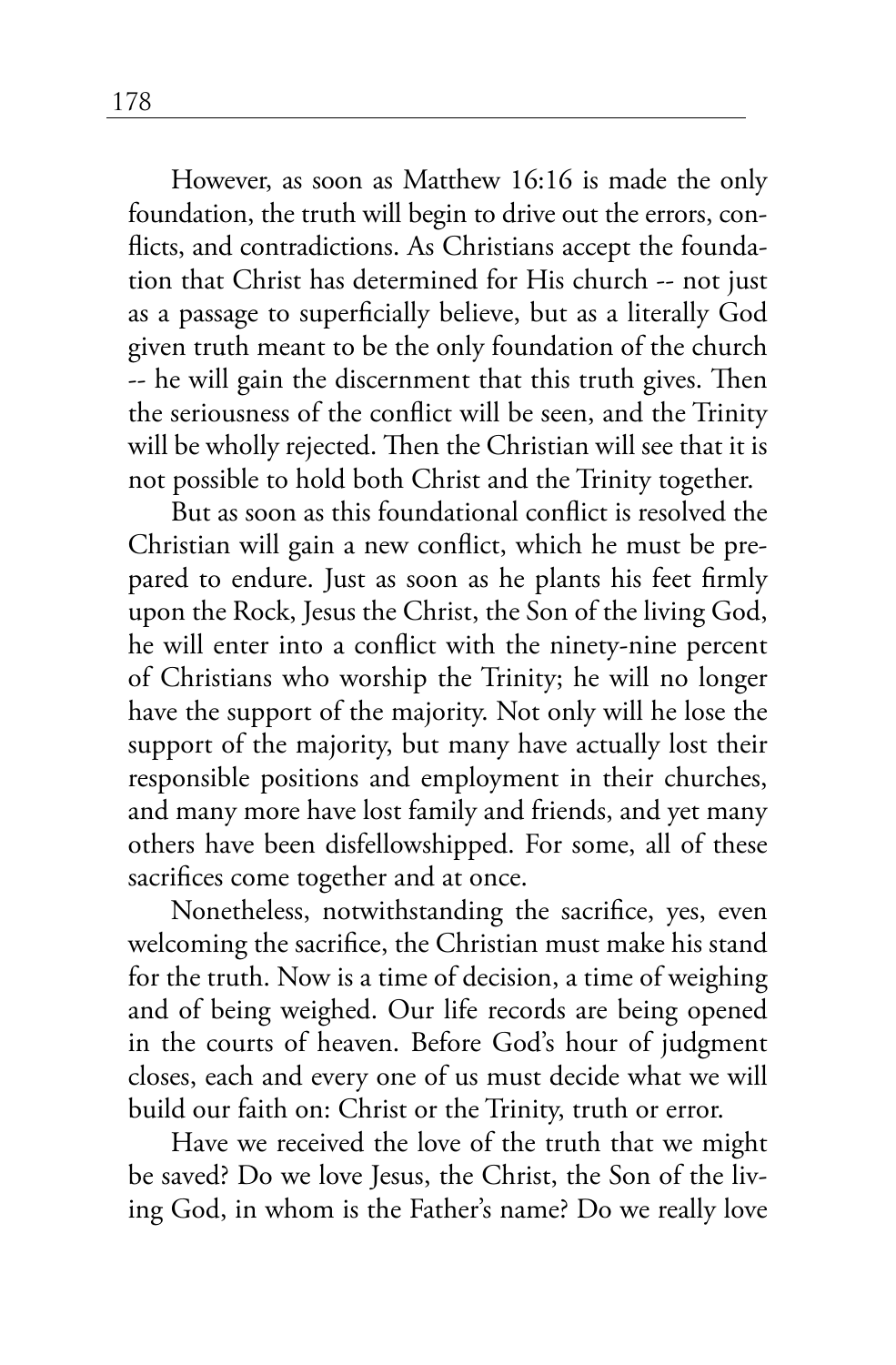Jesus? What will we sacrifice for Him who so loved us and gave Himself for us? The trinitarian error holds sway, and those who decide for the truth will meet with some form of persecution. But the Lord is our reward.

We all are being asked, "Who do you say that the Son of man is?" Will we weather the storms of persecution, being firmly founded upon the Rock? The promise is that the gates of hell shall not prevail. We will know the love of God in His Son, Jesus the Christ, we will be anchored in His love, and "He shall sustain thee: he shall never suffer the righteous to be moved" (Psalm 55:22).